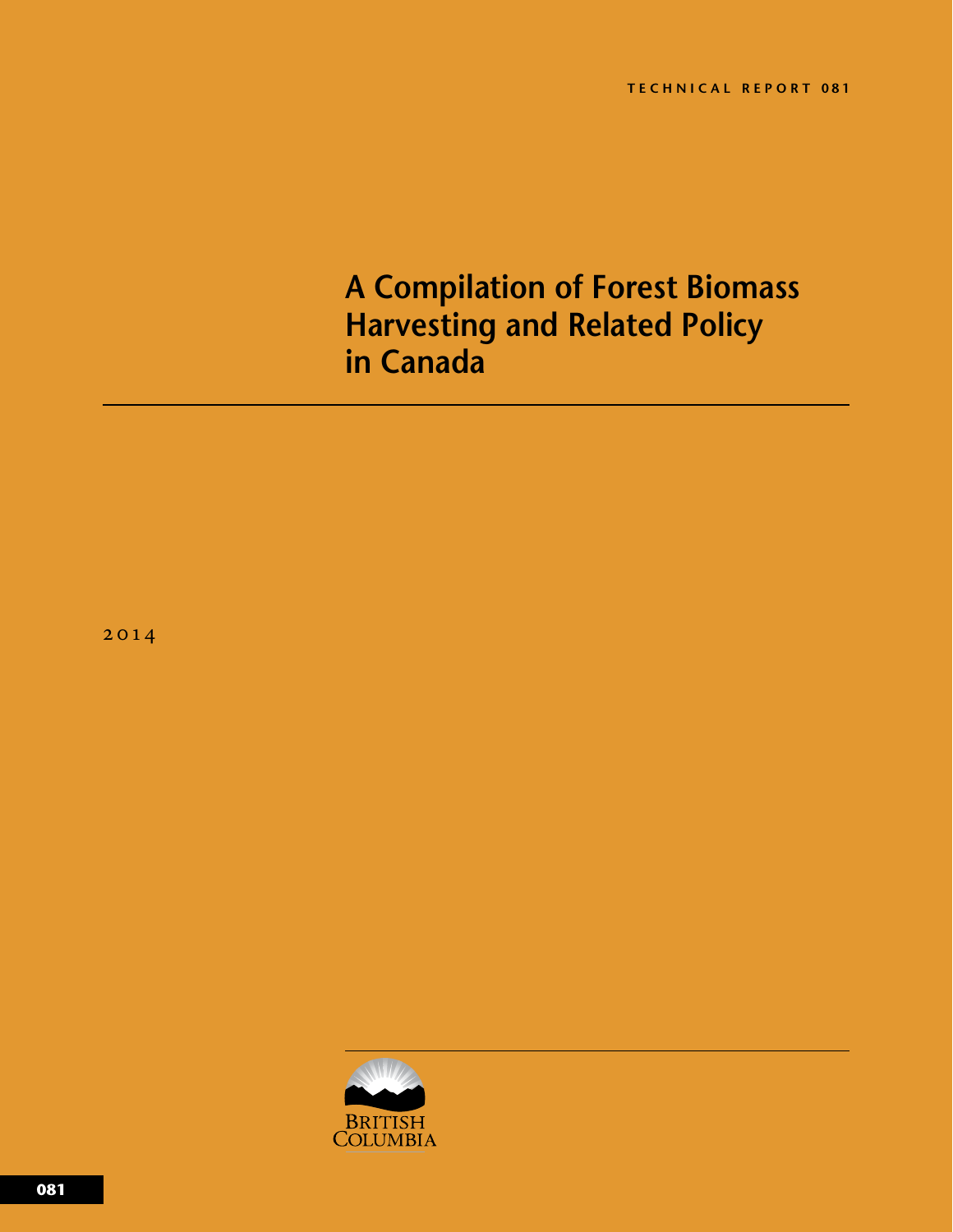**A Compilation of Forest Biomass Harvesting and Related Policy in Canada**

Jean Roach and Shannon M. Berch

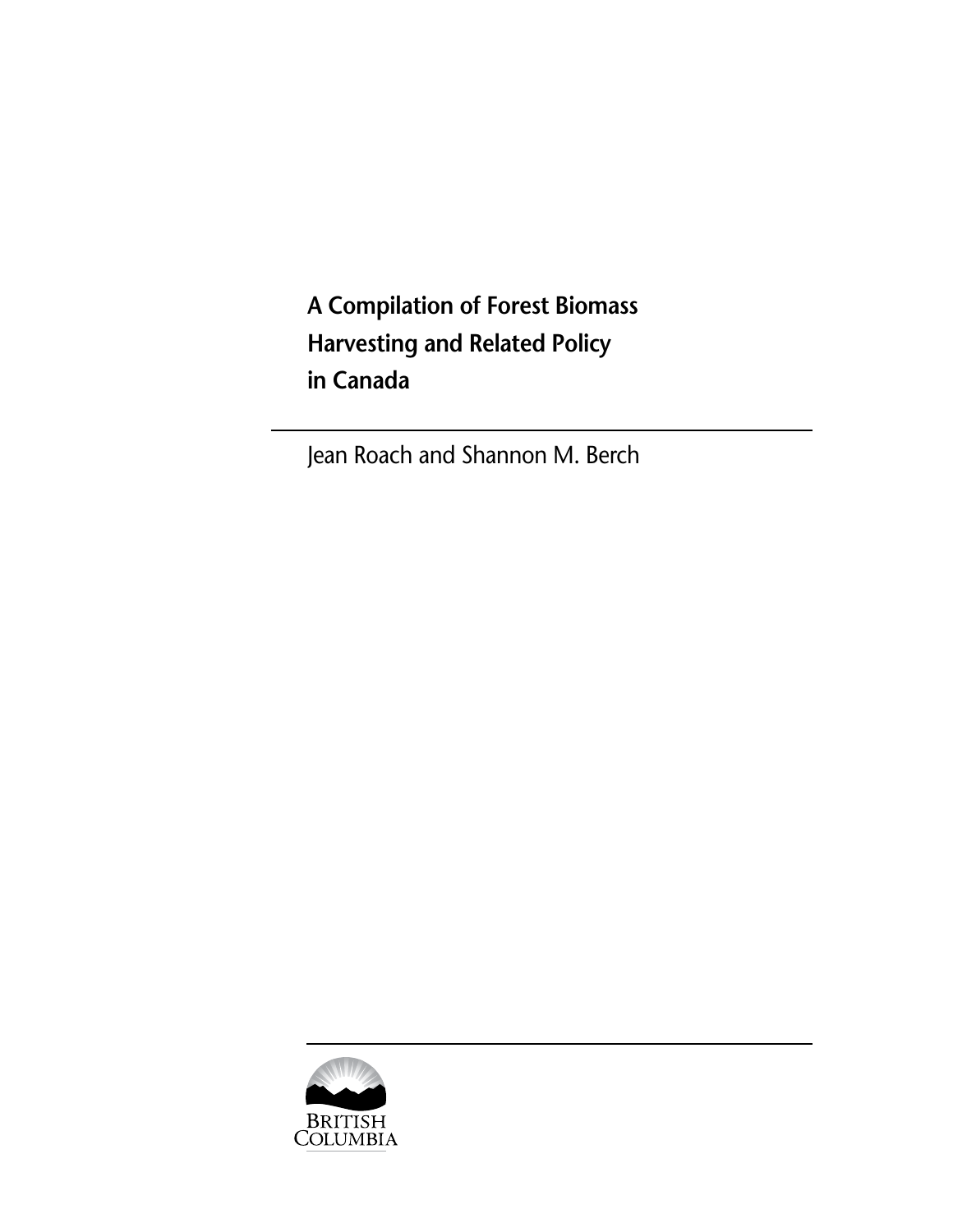<span id="page-2-0"></span>The use of trade, firm, or corporation names in this publication is for the information and convenience of the reader. Such use does not constitute an official endorsement or approval by the Government of British Columbia of any product or service to the exclusion of any others that may also be suitable. Contents of this report are presented for discussion purposes only. Funding assistance does not imply endorsement of any statements or information contained herein by the Government of British Columbia. Uniform Resource Locators (urls), addresses, and contact information contained in this document are current at the time of printing unless otherwise noted.

isbn 978-0-7726-6763-2 – Print version isbn 978-0-7726-6764-9 – Digital version

#### **Citation**

Roach, J. and S.M. Berch. 2014. A compilation of forest biomass harvesting and related policy in Canada. Prov. B.C., Victoria, B.C. Tech. Rep. 081. www.for.gov.bc.ca/hfd/pubs/Docs/Tr/Tr081.htm

#### **Prepared by**

Jean Roach Skyline Forestry Consultants Ltd. 843 Arlington Court Kamloops, BC V2B 8T5

Shannon M. Berch British Columbia Ministry of Environment Conservation Science Section North Road Laboratory po Box 9536 Stn. Prov. Govt. Victoria BC v8w 9c4

Copies of this report may be obtained, depending on supply, from: Crown Publications, Queen's Printer 2nd Floor, 563 Superior Street Victoria, BC V8w 9v7 1-800-663-6105 www.crownpub.bc.ca

For information on other publications in this series, visit www.for.gov.bc.ca/scripts/hfd/pubs/hfdcatalog/index.asp

2014 Province of British Columbia ©When using information from this report, please cite fully and correctly.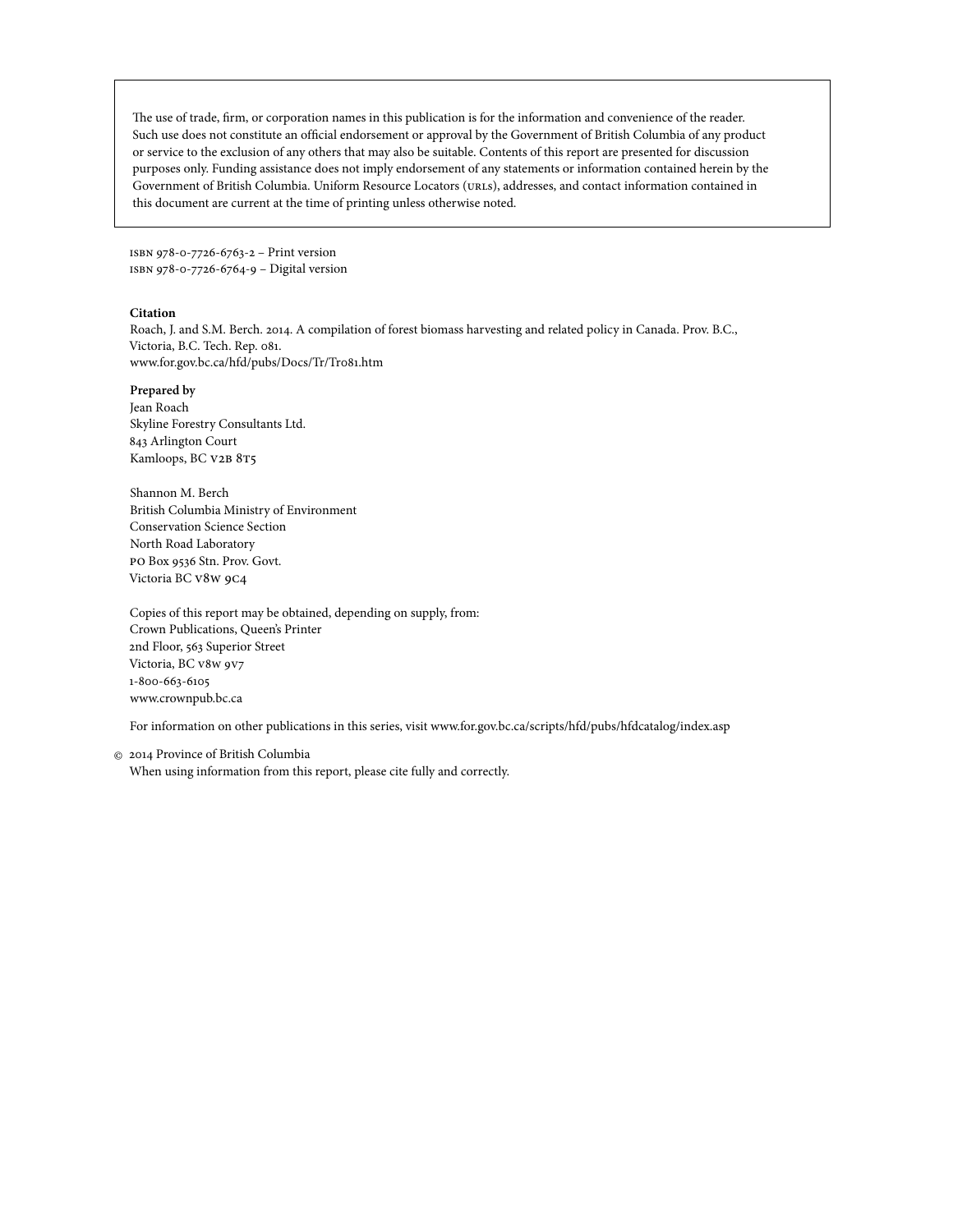# **Contents**

| 1 |     |                                                             |  |  |
|---|-----|-------------------------------------------------------------|--|--|
| 2 |     |                                                             |  |  |
| 3 |     |                                                             |  |  |
| 4 |     | Overview of Forest Biomass Harvesting Policy in Canada      |  |  |
| 5 |     |                                                             |  |  |
|   | 5.1 |                                                             |  |  |
|   |     |                                                             |  |  |
|   |     |                                                             |  |  |
|   |     | 5.1.3 Status of forest biomass harvesting policy  12        |  |  |
|   |     |                                                             |  |  |
|   |     | 5.1.5 Energy strategies, initiatives, and policies  13      |  |  |
|   |     |                                                             |  |  |
|   |     |                                                             |  |  |
|   |     |                                                             |  |  |
|   |     |                                                             |  |  |
|   |     |                                                             |  |  |
|   |     |                                                             |  |  |
|   |     |                                                             |  |  |
|   |     |                                                             |  |  |
|   |     | 5.2.5 Energy strategies, initiatives, and policies  31      |  |  |
|   |     | 5.2.6 Policies and strategies related to sustainability  32 |  |  |
|   |     |                                                             |  |  |
|   |     |                                                             |  |  |
|   |     |                                                             |  |  |
|   |     |                                                             |  |  |
|   |     |                                                             |  |  |
|   |     |                                                             |  |  |
|   |     |                                                             |  |  |
|   |     | 5.3.4 Existing forest biomass harvesting industry  39       |  |  |
|   |     | 5.3.5 Energy strategies, initiatives, and policies  39      |  |  |
|   |     | 5.3.6 Policies and strategies related to sustainability  41 |  |  |
|   |     |                                                             |  |  |
|   |     |                                                             |  |  |
|   |     |                                                             |  |  |
|   |     |                                                             |  |  |
|   |     |                                                             |  |  |
|   |     |                                                             |  |  |
|   |     |                                                             |  |  |
|   |     | 5.4.3 Status of forest biomass harvesting policy 47         |  |  |
|   |     |                                                             |  |  |
|   |     | 5.4.5 Energy strategies, initiatives, and policies  47      |  |  |
|   |     |                                                             |  |  |
|   |     |                                                             |  |  |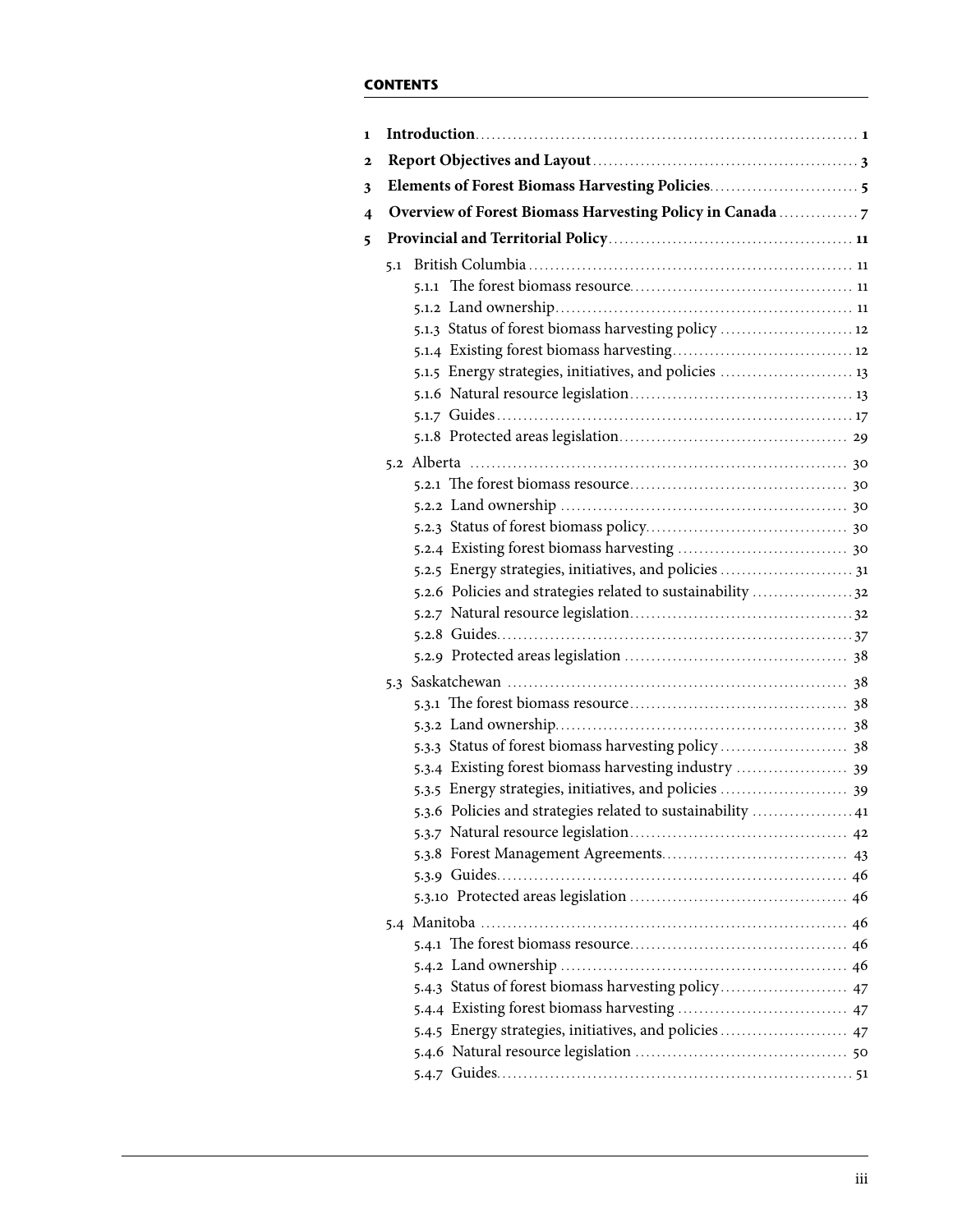<span id="page-4-0"></span>

| 5.5 |                                                             |  |
|-----|-------------------------------------------------------------|--|
|     |                                                             |  |
|     |                                                             |  |
|     | 5.5.3 Status of forest biomass harvesting policy  58        |  |
|     |                                                             |  |
|     |                                                             |  |
|     |                                                             |  |
|     |                                                             |  |
|     |                                                             |  |
|     |                                                             |  |
|     |                                                             |  |
|     |                                                             |  |
|     |                                                             |  |
|     |                                                             |  |
|     |                                                             |  |
|     |                                                             |  |
|     | 5.6.3 Status regarding forest biomass harvesting policy     |  |
|     |                                                             |  |
|     | 5.6.5 Energy strategies, initiatives, and policies  80      |  |
|     |                                                             |  |
|     | 5.6.7 Policies/strategies related to sustainability  81     |  |
|     |                                                             |  |
|     |                                                             |  |
|     |                                                             |  |
|     |                                                             |  |
| 5.7 |                                                             |  |
|     |                                                             |  |
|     |                                                             |  |
|     |                                                             |  |
|     |                                                             |  |
|     | 5.7.5 Energy strategies, initiatives, and policies 87       |  |
|     | 5.7.6 Policies/strategies related to sustainability/natural |  |
|     |                                                             |  |
|     |                                                             |  |
|     |                                                             |  |
| 5.8 |                                                             |  |
|     |                                                             |  |
|     |                                                             |  |
|     |                                                             |  |
|     |                                                             |  |
|     | 5.8.5 Energy strategies, initiatives, and policies  96      |  |
|     | 5.8.6 Policies/strategies related to sustainability  96     |  |
|     |                                                             |  |
|     |                                                             |  |
|     |                                                             |  |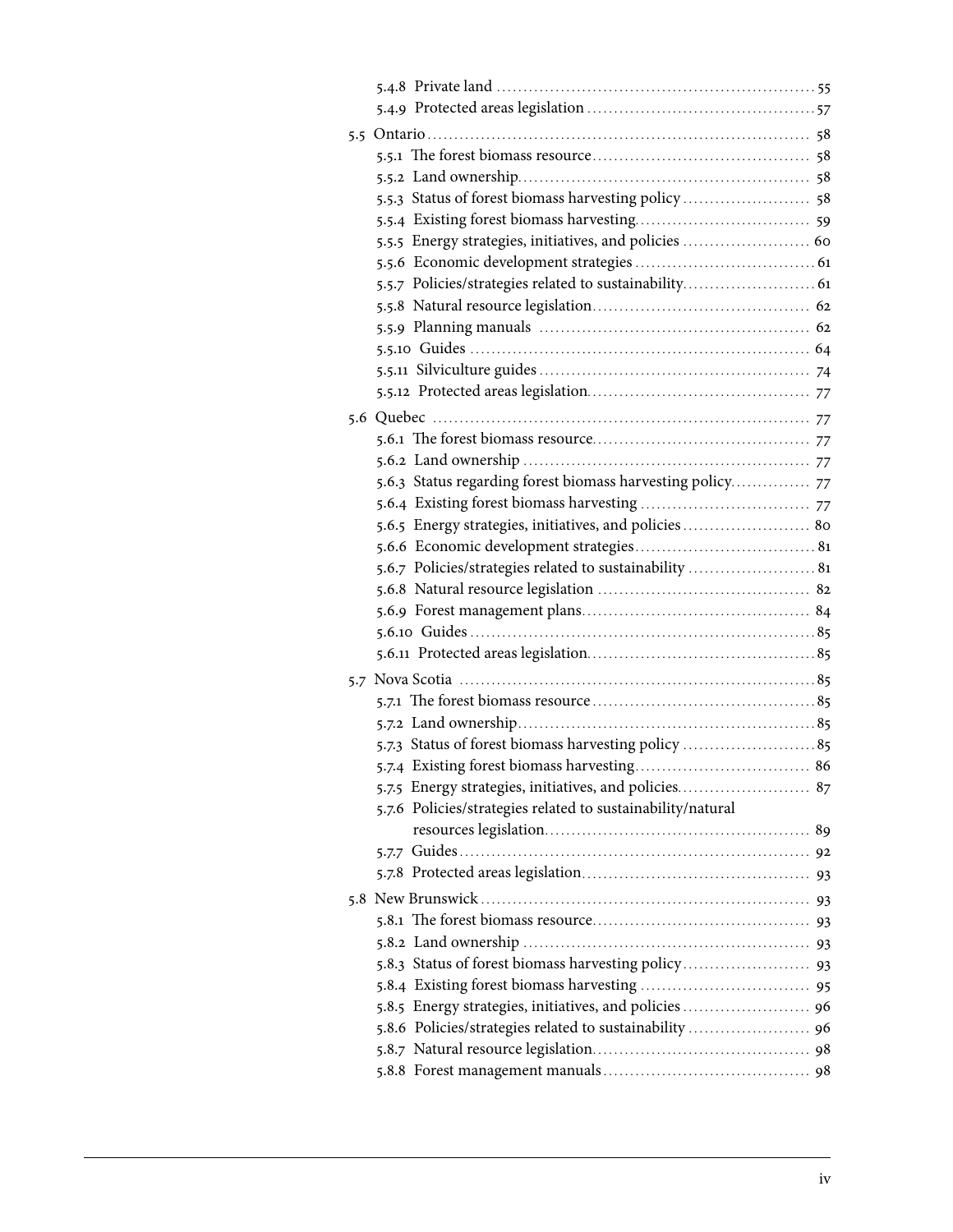| 5.9.3 Status of forest biomass harvesting policy 101     |  |
|----------------------------------------------------------|--|
|                                                          |  |
| 5.9.5 Energy strategies, initiatives, and policies  103  |  |
|                                                          |  |
|                                                          |  |
|                                                          |  |
|                                                          |  |
|                                                          |  |
|                                                          |  |
| 5.10.3 Status of forest biomass harvesting policy 107    |  |
|                                                          |  |
| 5.10.5 Energy strategies, initiatives, and policies 108  |  |
| 5.10.6 Policies/strategies related to sustainability 108 |  |
|                                                          |  |
|                                                          |  |
|                                                          |  |
|                                                          |  |
|                                                          |  |
|                                                          |  |
| 5.11.3 Status of forest biomass harvesting policy  113   |  |
|                                                          |  |
| 5.11.5 Energy strategies, initiatives, and policies114   |  |
|                                                          |  |
|                                                          |  |
|                                                          |  |
|                                                          |  |
|                                                          |  |
|                                                          |  |
| 5.12.3 Status of forest biomass harvesting policy 119    |  |
|                                                          |  |
| 5.12.5 Energy strategies, initiatives, and policies  120 |  |
|                                                          |  |
|                                                          |  |
|                                                          |  |
| 6                                                        |  |
| 7                                                        |  |
|                                                          |  |
|                                                          |  |
| APPENDIX Summary of forest biomass harvesting policy by  |  |
|                                                          |  |
|                                                          |  |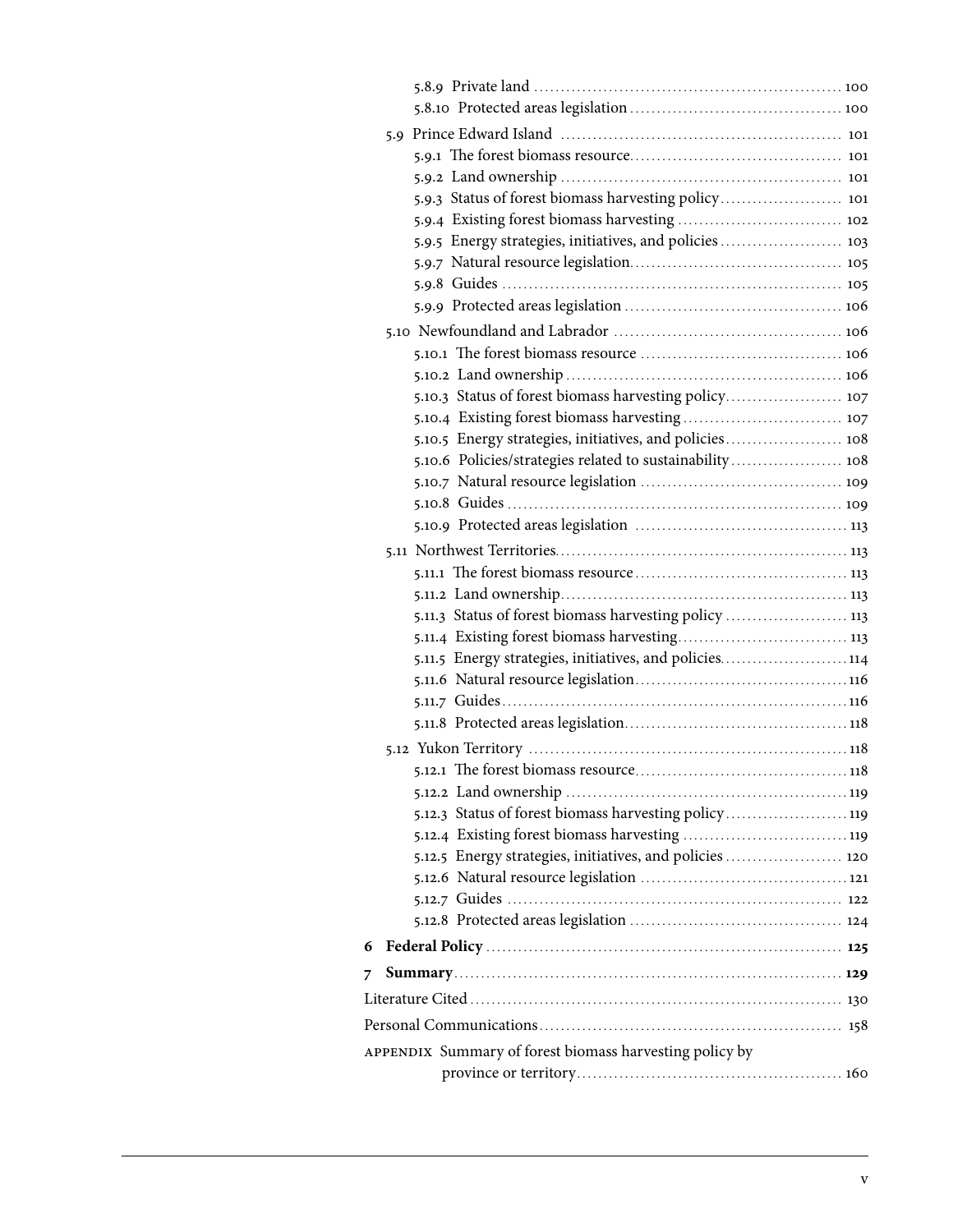<span id="page-6-0"></span>For years, the Canadian forest industry has used waste and residues from forest manufacturing processes as an energy source. According to the Office of Energy Efficiency (Natural Resources Canada 2011a), the "pulp and paper and forestry industries are Canada's major producers and users of bioenergy. In 2008, 607 mw of biomass generating capacity came from spent pulping liquor used in the pulp and paper industry. This amount represents approximately 40% of the total biomass generating capacity, while 50% of the capacity (765 mw) came from wood refuse used in the forestry industry." Now there is great interest in expanding this to include the woody material traditionally piled at the roadside and burned or left on the ground after logging. Also being considered are stands previously considered unmerchantable, residue from silviculture operations (e.g., thinning), as well as trees (e.g., hybrid poplars) grown specifically for energy production, although the latter three are not the main focus in this report. In this report, woody forest biomass primarily refers to material left after forestry operations (cull logs, smalldiameter trees, undesirable species, tops, branches, and foliage). Stumps, roots, and mill residues are not included in the definition. Woody forest biomass can and is being used for supplying heat and electricity to mills or other buildings, for electricity sold to the grid, or for pellet production. The woody forest biomass resource is largely untapped in Canada, although estimating the amount of it is complex (Paré et al. 2011). Although it is abundant, bioenergy production from all urban and harvest residues would only supply an estimated 4% of the total energy used in Canada (Paré et al. 2010). Still, the interest in using forest biomass is high and is related to the following three factors: (1) Concerns about climate change and the environment are rapidly growing in Canada, and with this has come an escalating interest by government, industry, and others to at least partially replace the use of fossil fuels with alternative energy sources that create lower greenhouse gas emission levels and are renewable. These include wind, solar, tidal, and geothermal power, and agricultural and forestry biomass. (2) Developing these alternative energy sources would help diversify the Canadian energy portfolio to protect against rising fossil fuel costs and an energy crisis. (3) Development of a forest biomass harvesting industry in Canada would enhance rural development with creation of new jobs in the forestry and energy sectors, and the demand for new products is expected to help offset declining traditional markets in the struggling forest industry. There may also be advantages of woody biomass removal at the site level, such as a reduction in fire hazard, better access for tree planters, more area available for natural tree regeneration, and removal of bark beetle habitat.

Historically, many have considered woody residue as an unusable byproduct of logging and it is still typically called "waste." Its presence in a managed forest was for a long time regarded as a waste of resources attributed to poor management practices, which may sometimes be the case. However, it is now widely acknowledged that a certain amount of woody debris plays an important ecological role on forest sites, with its removal having potential negative impacts on site productivity, soil nutrient and physical properties, wildlife habitat, biodiversity, and hydrology. Research on the effects of slash removal on forest ecosystems has been going on for more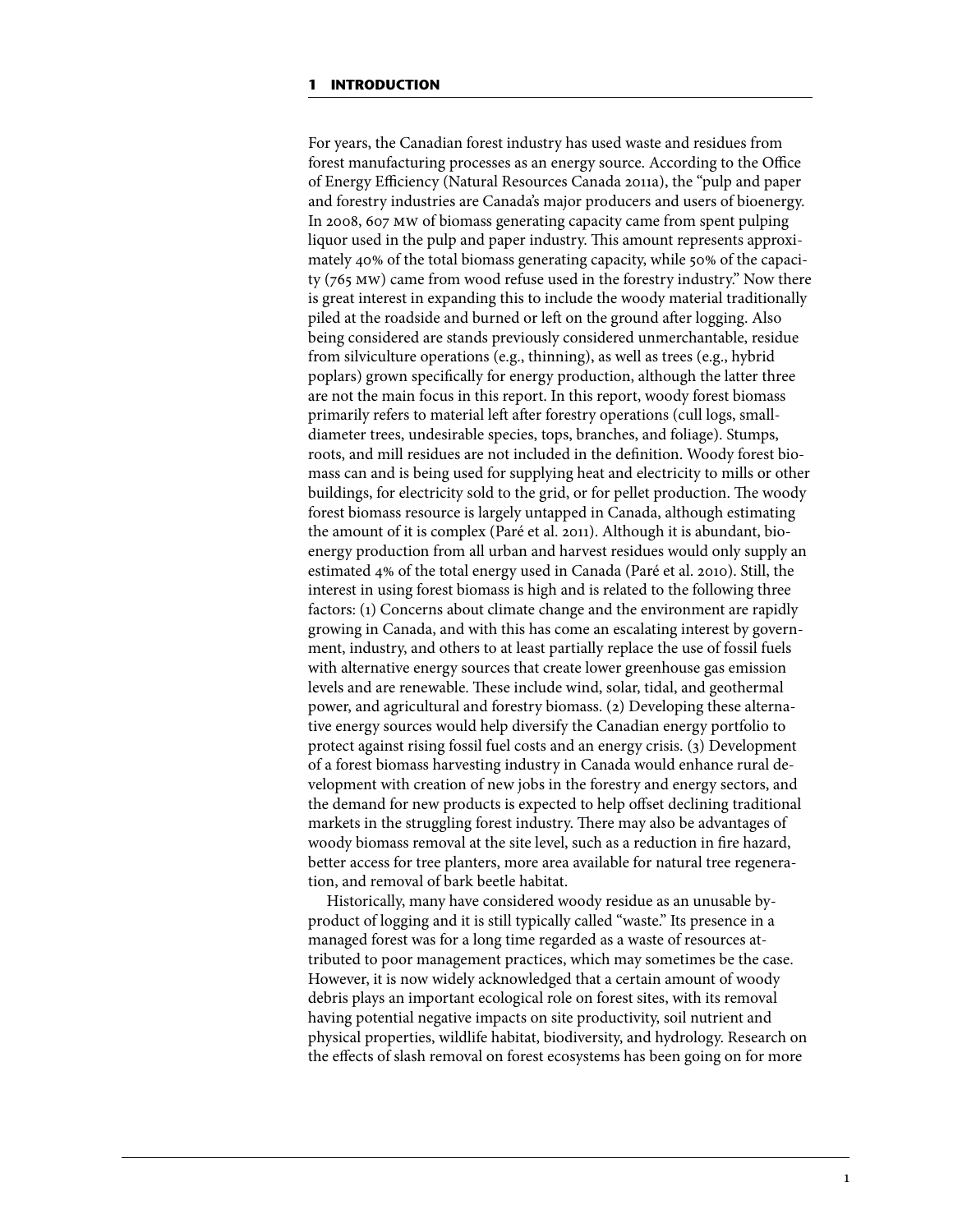than 30 years in Canada (Titus et al. 2010).There are many papers on the ecological importance of woody biomass (e.g., Harmon et al. 1986; Stevens 1997; Stewart et al. 2010). The potential impacts of whole-tree harvesting on site productivity has been a concern in Canada for several decades (Kimmins 1977). Information has been summarized recently on the impacts of intensive biomass removal on site productivity (e.g., Rauland-Rasmussen et al. 2008; Thiffault et al. 2010). Biomass removal impacts on soil physical properties (Standish et al. 1988) and biodiversity (Jonsell 2008; Berch et al. 2011) are documented and a concern. Biodiversity conservation is a significant policy issue at all levels. Numerous studies have investigated the importance of woody debris to individual species or groups of species such as fungi, invertebrates, amphibians and reptiles, birds, small mammals, carnivorous mammals, and, to a lesser degree, ungulates. Wildlife requirements for coarse woody debris (CWD) (pieces  $>$  7.5 cm in diameter) have been summarized in detail for north-central British Columbia (Keisker 2000). Impacts of biomass removal on hydrology are less documented than the importance of woody debris for soil, wildlife, and biodiversity, although the effects of conventional logging on streamflow, water quality, and snow accumulation and ablation, for instance, have been studied for years. The presence of CWD in riparian zones is also important (e.g., Bragg and Kershner 1999). There is concern over the immediate reduction in stored carbon and its transfer to emissions if forest biomass is harvested, even if the emissions are less than those of fossil fuels (Client Earth 2011). Along with ecological and environmental issues, there are other barriers to expansion of forest biomass harvesting including operational feasibility, economic viability of extracting, transporting, and processing biomass at an affordable price, and the lack of developed technology and education in Canada related to energy production from biomass. These have been discussed in a number of papers and reports (e.g., Kumar et al. 2002; Bradley 2010). A move towards extensive harvesting of woody biomass has become a topic of considerable debate (e.g., Simpson 2009).

A very important issue in discussions around the harvesting of woody forest biomass in Canada is whether existing policies and guidelines are adequate to ensure that it is harvested and used in a manner that will benefit present and future generations. The perception that woody biomass harvesting may stress forest resources if precautions are not taken suggests that guidelines may be needed to ensure that its harvesting is sustainable and that forest ecosystem health and site productivity are maintained. Forest biomass harvesting guidelines have been developed in several U.S. states, and in Europe, but what policies and guidelines are in place in Canada?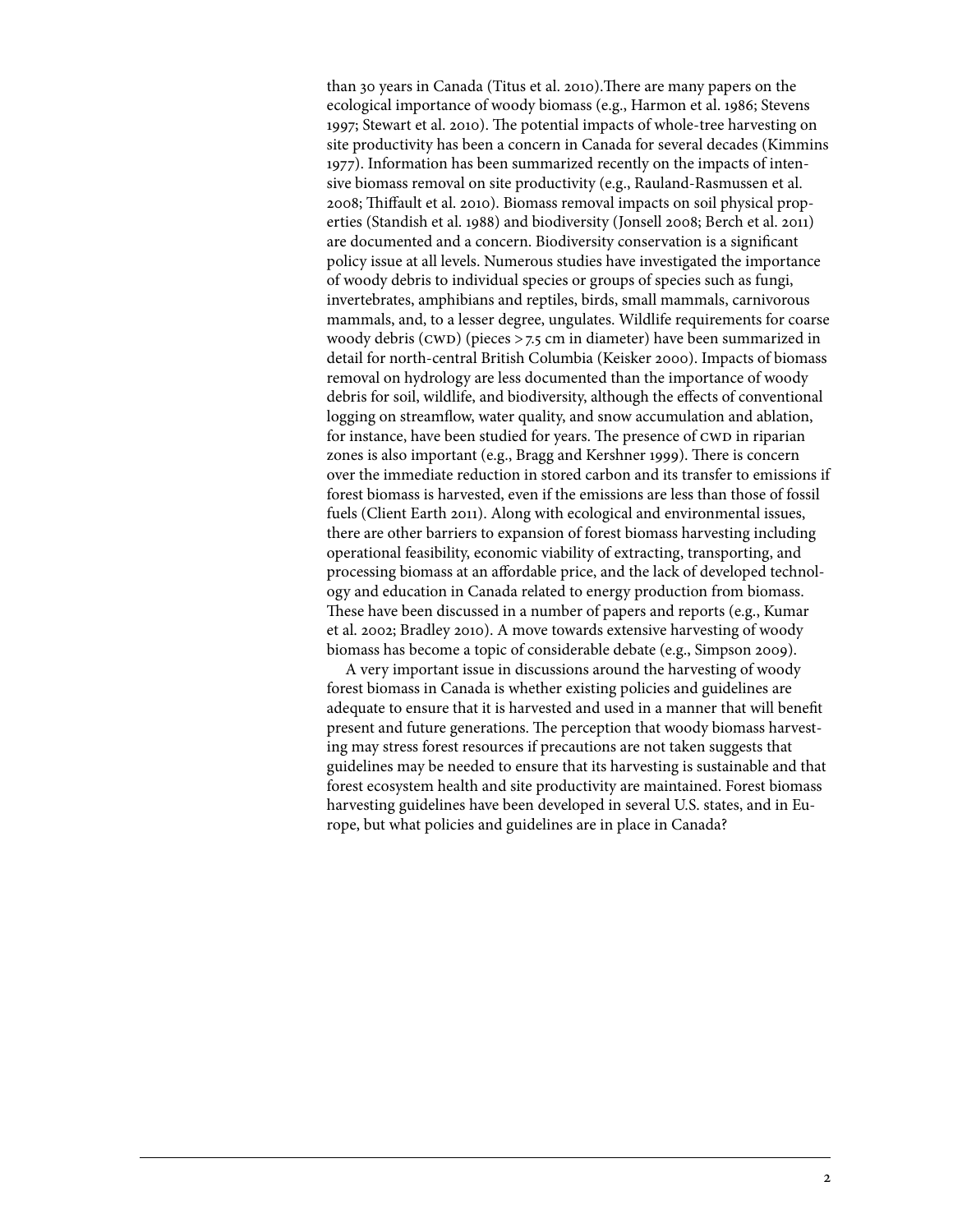The main objective of this literature review is to summarize policies, including legislation, regulations and guidelines, related to the harvest of woody forest biomass in Canada. Discussion related to other aspects of forest biomass harvesting (e.g., economics, logistics, and ecological implications) is minimal in this paper since there are other many other excellent references on these topics. The focus of the literature review is on policy that applies to Crown land, since 94% of Canada's forests are publicly owned, although a significant portion of New Brunswick and Nova Scotia's forest lands are private (Natural Resources Canada 2011b). For these provinces, policy relating to private land was searched for but information specific to biomass harvesting was lacking. The report focusses on policy related to biomass harvesting from logged blocks and roadside debris, rather than purpose-grown plantations, since this is seen as the major new forest biomass energy source (Bradley 2010), and policy relating to the latter has not been developed in Canada.

A literature search for policy-related documents was made using the Internet, and experts across the country were consulted to obtain up-to-date and undocumented information. The report first provides an overview of provincial forest biomass policy across Canada, then a description of forest biomass harvesting policy for each province and territory. A summary of Federal policies is also provided at the end of the report, although these are largely strategies and plans and not operational guidelines. The policy summaries for each province and territory begin with a brief description of the size of its forest industry and biomass resource, the land ownership breakdown, the status of the biomass harvesting industry in that jurisdiction, and the status of the province or territory in regards to development of a forest biomass harvesting policy. Policy or procedures related to allocation of biomass are described for each jurisdiction. After these sections, five general categories of policy and guidelines are summarized:

1. Energy strategies, initiatives, and policies

Energy strategies, initiatives, and polices that promote or provide incentives for expansion of renewable/green energy sources, especially forest biomass, are summarized in this report. Some of them are actual policies in that they set out requirements for a certain amount of energy produced by the province or territory to come from renewable energy sources (although never specifically forest biomass) by a certain year. Most of them are less specific than this but still may be forces that contribute to increased use of forest biomass.

2. Policies and plans relating to sustainability

These are policies outlining the province or territory's commitments to sustainable management of natural resources (which includes forest biomass). Some are legislation; many are not. They are included in this report because they reflect the requirements that forest biomass harvesting to be done on a sustainable basis.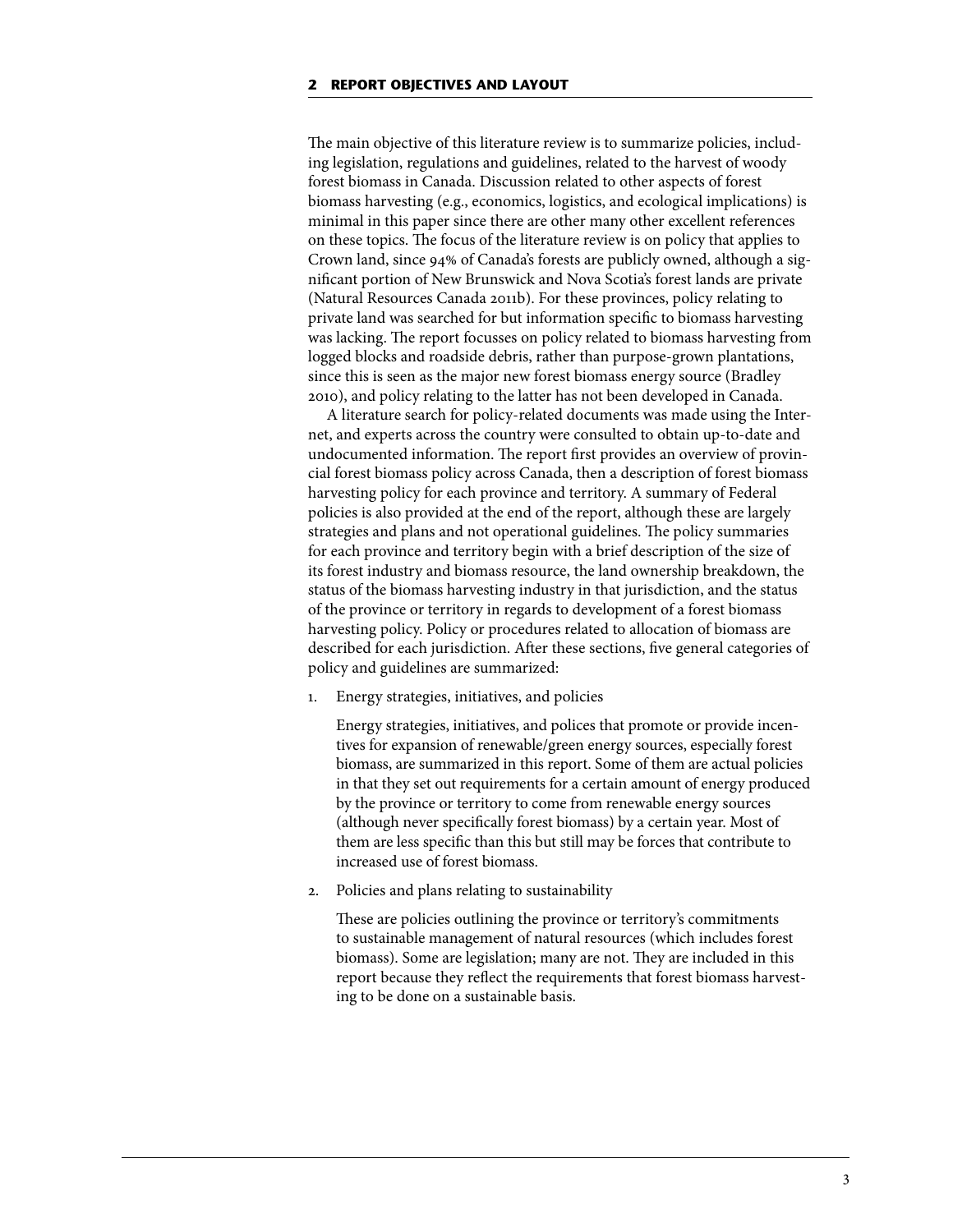3. Natural resource legislation (e.g., *Forest Acts* and regulations; also other acts such as *Environment Acts*)

These policies legislate how Crown forests must be managed, including in a sustainable manner, for multiple uses, with requirements for forest management plans, monitoring, penalties, etc. While forest biomass is generally not specifically mentioned, it falls into the overall category of "forest products" or the like, of which there may be specific requirements. However, it is not necessarily clear how forest biomass harvesting falls into this legislation, since the laws were written when biomass harvesting was not considered a usual forestry activity. This is changing in some jurisdictions, with forest biomass now, or soon to be, addressed more specifically in policy. The amount of detail in this type of legislation varies by jurisdiction and can go as far as specifying the number of logs per hectare that must be left on a cutblock (as in British Columbia). Specifications of allowable soil disturbance levels (percentage of a cutblock that may be affected) may also be included in *Forest Acts* or regulations.

4. Operational guides

The operational guidebooks are where many of the guidelines and recommendations for on-the-ground forestry activities are found. In some cases, the treatment options that are chosen by logging companies become mandatory once they are included in management plans. This report discusses all guidelines for removal and retention of woody debris that could be found for Canadian provinces and territories. Many guidelines, some quite detailed, exist for protection of soils, wildlife habitat, and riparian areas and, because they have direct relevance to forest biomass harvesting, are included in this report. These include guidelines for skidding operations, a primary activity in forest biomass removal from within blocks. Because the operational guidance in these books has been directed at conventional logging and not forest biomass harvesting, some guidelines may not be entirely applicable, although for many jurisdictions they are all that exist at present. Guidelines and requirements for road construction and maintenance are among the most detailed specifications in the operational manuals, but they are not discussed at any length in this report since these activities are assumed to be part of conventional forest harvesting, and done regardless of whether biomass harvesting takes place. To go into detail about requirements for all components of harvesting operations (block layout, road building, etc.) is beyond the scope of this report, even though it is recognized that biomass harvesting could take place in otherwise unlogged forests (i.e., unmerchantable or purpose-grown). Separate guidelines/policy specific to these types of biomass harvesting do not exist. Operational guidelines related to removal of biomass from silviculture treatments, such as thinning, could not be found so are also not part of the report. Operational requirements are in place for activities on landings, but these generally emphasize how to get rid of the material on site (e.g., burning of piles) so a limited amount of information is provided in this report about how to manage and remove residues on landings and roadsides. Specific guidelines or requirements for other phases of forest biomass harvesting (e.g., transport) were not found.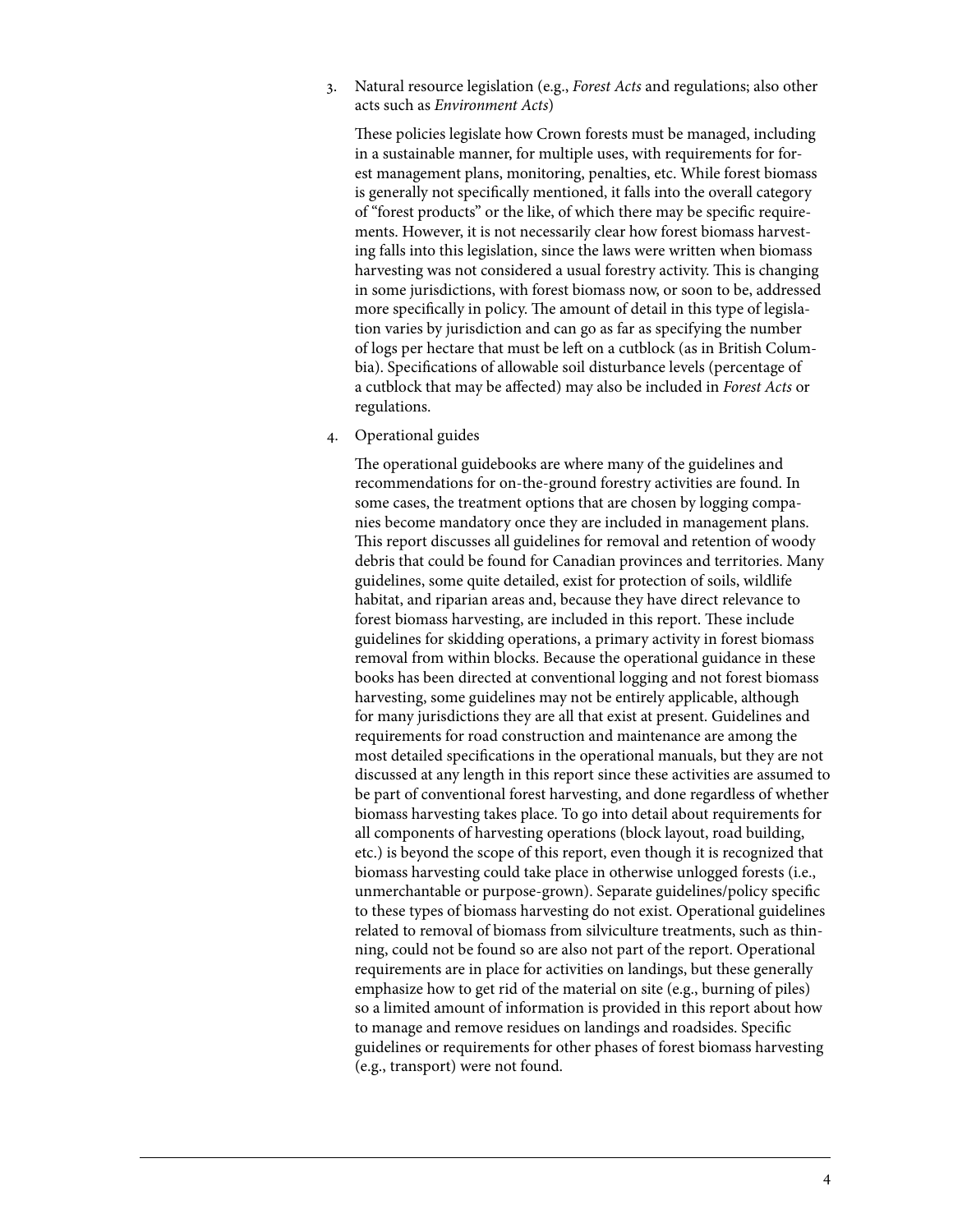<span id="page-10-0"></span> In addition to recommendations/guidelines provided in the guidebooks, there are scientific papers in the literature that provide recommendations that have relevance to forest biomass harvesting. For example, a particular study may recommend that disturbance should not be done within a certain distance of nesting birds. However, these papers are not policies and do not really become operational guidelines until they are published in a different format (e.g., guidebook) so they were not included in this report.

5. Protected areas legislation

A very brief summary of legislation that dictates where logging may not be done is presented. Forest biomass harvesting is never mentioned specifically as being prohibited in parks or other protected areas, but it falls under more general categories, such as a prohibition of removal of any object from a park. These policies are included because they indicate that parts of the provinces and territories are protected from forest biomass harvesting.

#### **3 Elements of forest biomass harvesting policies**

A list was compiled of elements that have been included in existing forest biomass harvesting policy/guidelines from Canada and elsewhere (e.g., Benjamin 2009; Pinchot Institute 2010; Stewart et al. 2010; Forest Guild 2012). Also included are criteria compiled by Abbas et al. (2011), who synthesized guidelines for harvesting forest biomass across North America and Europe. Some of the elements are specific to certain jurisdictions, while others are common to most. These criteria were used as a starting point when investigating policy and guidelines for each Canadian province and territory.

The main criteria in forest biomass harvesting policies that already exist are:

## **Sustainability**

- Ecological; and
- Economic.

## **Operations**

- Allocation of biomass;
- Working within existing forest policy, guidelines, and objectives;
- Including biomass harvesting in operating plan;
- Co-ordination with logging and site preparation activities;
- Involvement of a professional forester; and
- Monitoring and inspection of operations.

## **Retention and removal guidelines**

- • Distribution, size, species, decay classes, and amount (e.g., tonnes/ha, m3 /ha, number of pieces/ha, or percent of slash generated by logging) of post-harvest and pre-existing woody debris that must be retained; and
- Redistribution/disposal of unharvested woody biomass.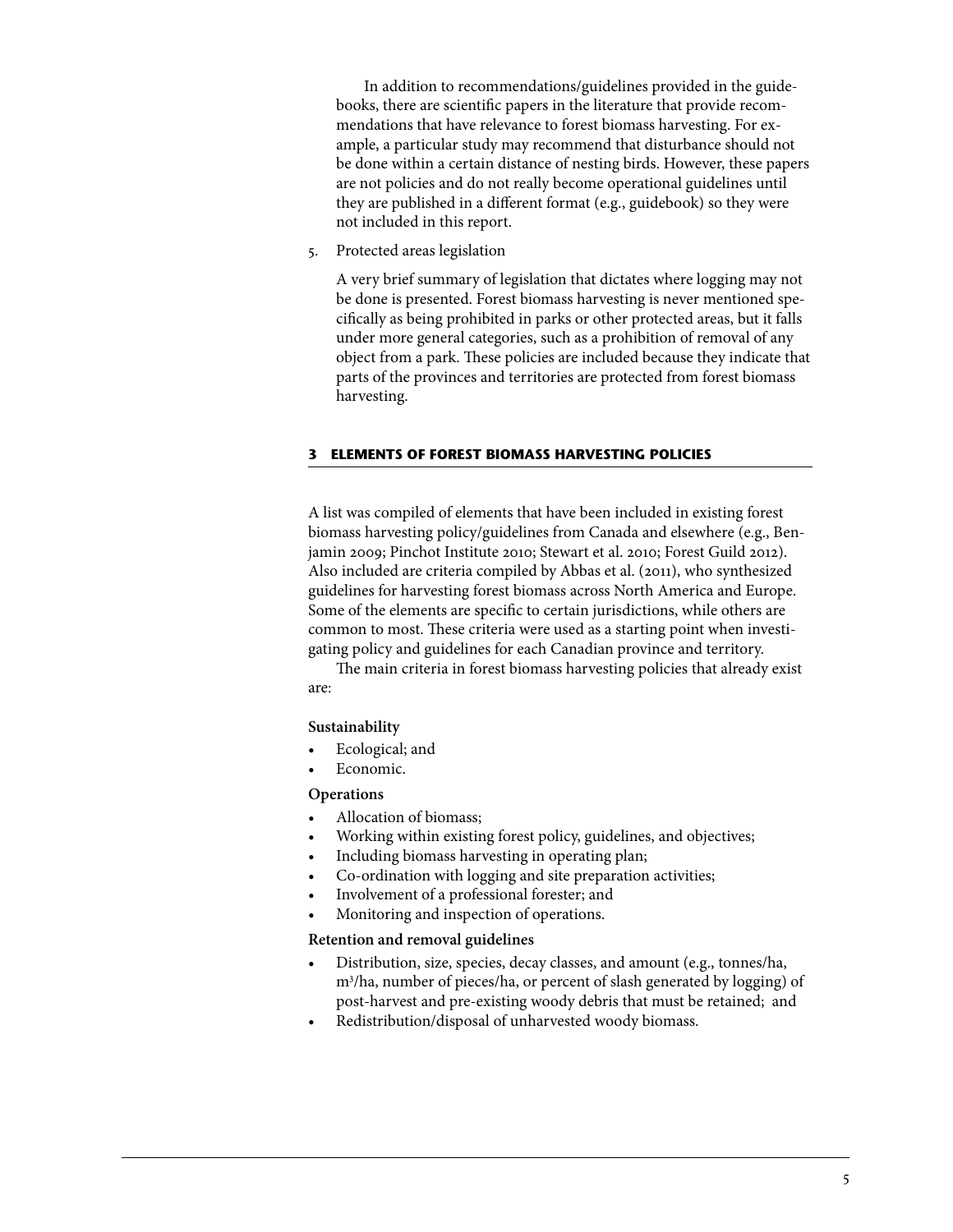# <span id="page-11-0"></span>**Eligible stand criteria**

- Site productivity maintained;
- Protection of ecosystems with endangered, threatened, or sensitive wildlife species or plants;
- Protection of sensitive areas with high biodiversity and conservation values (e.g., wetlands, old-growth forests); and
- Protection of wildlife reserve patches.

## **Soil nutrients**

- Harvest method restrictions (e.g., full tree harvesting prohibited on certain sites);
- Retention/distribution of tops, branches, or additional woody debris on certain sites;
- Retention of stumps and roots; and
- Retention of forest floor/litter.

# **Physical soil damage**

- Stopping operations if damage is occurring;
- Limiting number of entries;
- Operating condition restrictions (e.g., wet soils must be frozen);
- Minimizing site damage (e.g., rutting, compaction, mineral soil exposure, and erosion);
- Design and placement of roads, skid trails, and landings to minimize soil disturbance or damage;
- Percentage of a site that can be occupied by roads, skid trails, landings, and other disturbed/damaged areas;
- Matching operating equipment and techniques to site conditions;
- Lifting rather than skidding on steep slopes; and
- Brush mats on traffic areas.

## **Biodiversity and wildlife**

- • Commitment to retain biodiversity and wildlife populations;
- • Post-harvest retention of trees and snags (e.g., species, types, sizes, density, and clumpiness of trees retained);
- Retention of understorey vegetation and tree seedlings;
- Retention of small slash piles for wildlife use; and
- Buffers around dens and nests.

## **Riparian areas and watercourses**

- • Buffers around waterbodies and watercourses;
- Restrictions on debris removal and equipment traffic in buffers;
- Retention of dead and downed wood in streams, ponds, and lakes;
- Restrictions on operating conditions in buffers (e.g., only when soils are frozen);
- Keeping residue out of ditches;
- Allowing for natural drainage;
- Construction and location of skid trails and roads; and
- Contamination of streams and waterbodies with soils, chemicals, or petroleum.

## **Silviculture**

- Damage to future crop trees;
- Re-entering areas after regeneration is established; and
- Cone retention.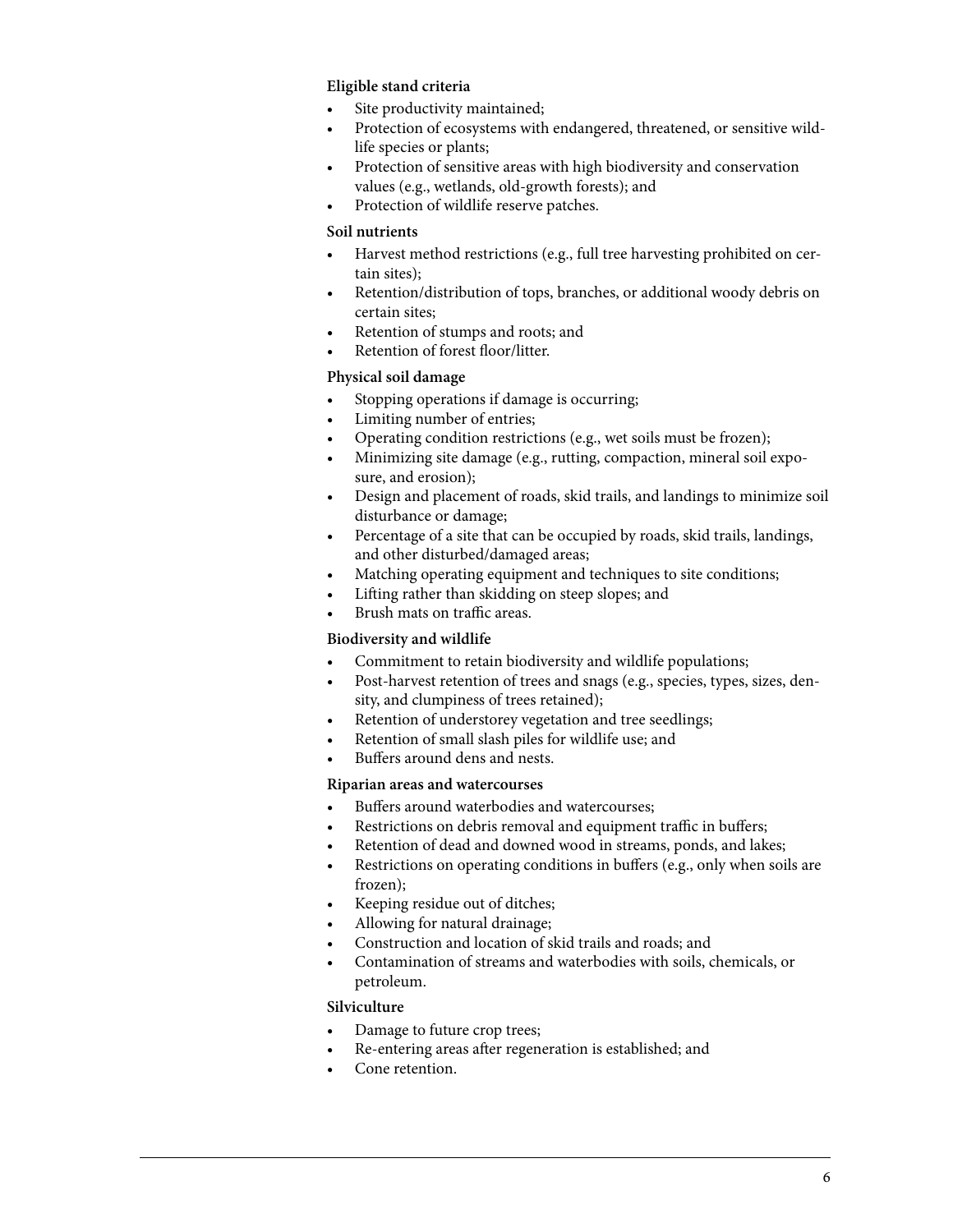#### <span id="page-12-0"></span>**Land use**

Conversion of forests to other land uses.

**Social, cultural, and aesthetics**

Buffers around cultural resources.

#### **4 Overview of forest biomass harvesting policy in Canada**

Policies and guidelines relating to woody biomass harvesting are found at the provincial and territorial rather than federal level in Canada. In all Canadian provinces except Nova Scotia, New Brunswick, and Prince Edward Island, most (>89%) forested land is provincial Crown land. Federal land makes up a very small proportion of the forested land base (0–4% in all provinces except Alberta where it is 8%) (Natural Resources Canada 2011b). The direct or shared role of the Canadian Federal government in forestry is focussed on management of the limited Federal land area, science and technology, international relations, trade and investment, industrial and regional development, national statistics, climate change, protecting water, Aboriginal affairs, and environmental regulations (www.manitobawildlands.org/forests\_can. htm). With the exceptions of those three provinces mentioned above, where there are significant amounts of private land, natural resources in Canada are primarily under provincial jurisdiction and so forest management policy, including that related to forest biomass harvesting, is largely a responsibility of the provinces and territories. The provinces and territories make the laws and regulations governing the use, management, and protection of the forest resource and have also developed the operational guidelines.

During the research process for this paper, it soon became apparent that, in general, the use of woody forest biomass from harvesting as an alternative energy source has much appeal in government and industry in Canada, although the biomass industry has not taken off in a big way at this point. In spite of this enthusiasm, the potential environmental, ecological, logistic, and economic concerns mentioned in the Introduction are a consistent theme brought up by these and other organizations (e.g., environmental groups). The degree to which the provinces and territories are willing to embark on the development of an ambitious new industry varies (e.g., Nova Scotia appears to be among the most conservative) and is reflected in their strategies and policies relating to forest biomass harvesting.

Appendix 1 summarizes the forest biomass harvesting policy for each province and territory. Although the territory of Nunavut has 2% of Canada's boreal forest (Canadian Boreal Initiative, www.borealcanada.ca/index-e.php), we found no information on forest biomass harvesting for Nunavut. Of all the jurisdictions, New Brunswick has the most detailed and specific biomass harvesting policy. It focusses on soils and maintenance of site productivity, and each potential biomass harvest site is evaluated to see if it meets the eligibility criteria. Ontario has a less detailed policy but does have specific rules about what can and cannot be removed from sites, and procedures related to biomass allocation. Nova Scotia also developed a policy but, because of a moratorium on using slash for electricity production, it is no longer in effect.

Quebec does not have a province-wide policy, however biomass harvesting is regulated at the regional level. In 2015 new forest management regula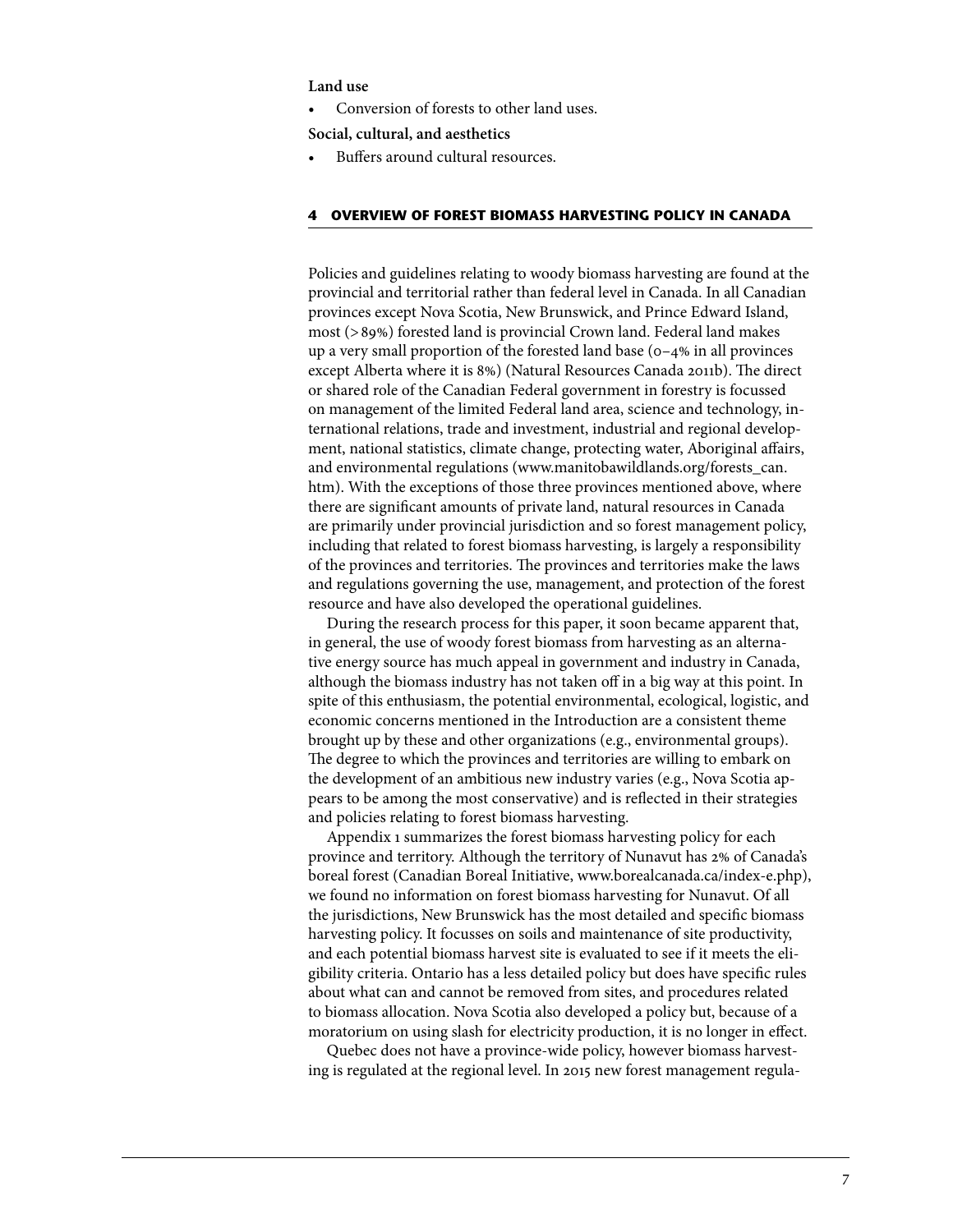tions will be introduced, which may include more specific requirements for forest biomass harvesting. In Manitoba, biomass harvesting is also not subject to province-wide rules (opportunities are reviewed on a site-by-site basis and instructions detailed in Timber Sales Agreements and permits). Newfoundland has some basic rules regulating biomass harvesting (e.g., full tree harvesting is not permitted). In British Columbia and Alberta, forest residues are available to companies when they log a site, and biomass harvesting is regulated by existing forest management policy. New tenures in British Columbia permit access to harvesting waste not utilized by the primary harvester. Saskatchewan is actively developing a policy but details about this are not yet available.

For all of the jurisdictions, legislation and guidelines that were developed for conventional logging apply to biomass harvesting (e.g., guidelines for riparian areas and soil disturbance). For most jurisdictions, the policies and recommended procedures are entrenched in an array of different documents, which are not all in one place, making it hard to pull together all the relevant information relating to biomass policy. For example, British Columbia has a large collection of documents with guidelines relevant to forest biomass harvesting, but no central source of information.

All Canadian provinces have a framework of forest management rules and guidelines in which a commitment to sustainability is made. Indicators of sustainability include: (1) biological diversity; (2) ecosystem condition and productivity; (3) soil and water; (4) role in global ecological cycles; (5) economic and social benefits; and (6) society's responsibility (Canadian Council of Forest Ministers 2006). The provinces' commitments in natural resource policy all include sustainability of timber, soils, wildlife, biodiversity, and water in their mandate. This is a logical starting point for developing policies specific to forest biomass harvesting. However, biomass harvesting may have a greater impact on these resources than conventional logging because branches and leaves that are removed from sites have a high nutrient content, coarse woody debris needed for wildlife habitat and other uses is removed, and disturbance due to extraction of the extra woody material may damage sites to a greater degree than logging. Thus, just applying existing forest management guidelines to biomass harvesting may be insufficient to ensure that harvesting of biomass for energy is sustainable.

All jurisdictions have utilization standards for harvesting on Crown lands that specify the maximum amount of merchantable wood that may be left on a site. This tends to influence the amount of sounder, bigger pieces of the cwd population left on the ground although it does not set limits on retention of fine woody debris (pieces <7.5 cm in diameter). However, licensees may choose to leave more and be penalized, as has recently been the case in parts of the British Columbia Coast (B. Bancroft, pers. comm., Apr. 24, 2012). The minimum amount of woody biomass that needs to be left on a site is defined in a less specific way than the maximum for most provinces and the lack of specific guidelines means that the minimum amount of debris left behind tends to be left to the discretion of forest licensees or private land owners and equipment operators.

The provinces and territories all have a type of "Forest Act," which along with its regulations and associated manuals, is generally the main legislation guiding forestry practices on Crown land. These pieces of legislation include requirements for forest management plans, sustainability of the forest re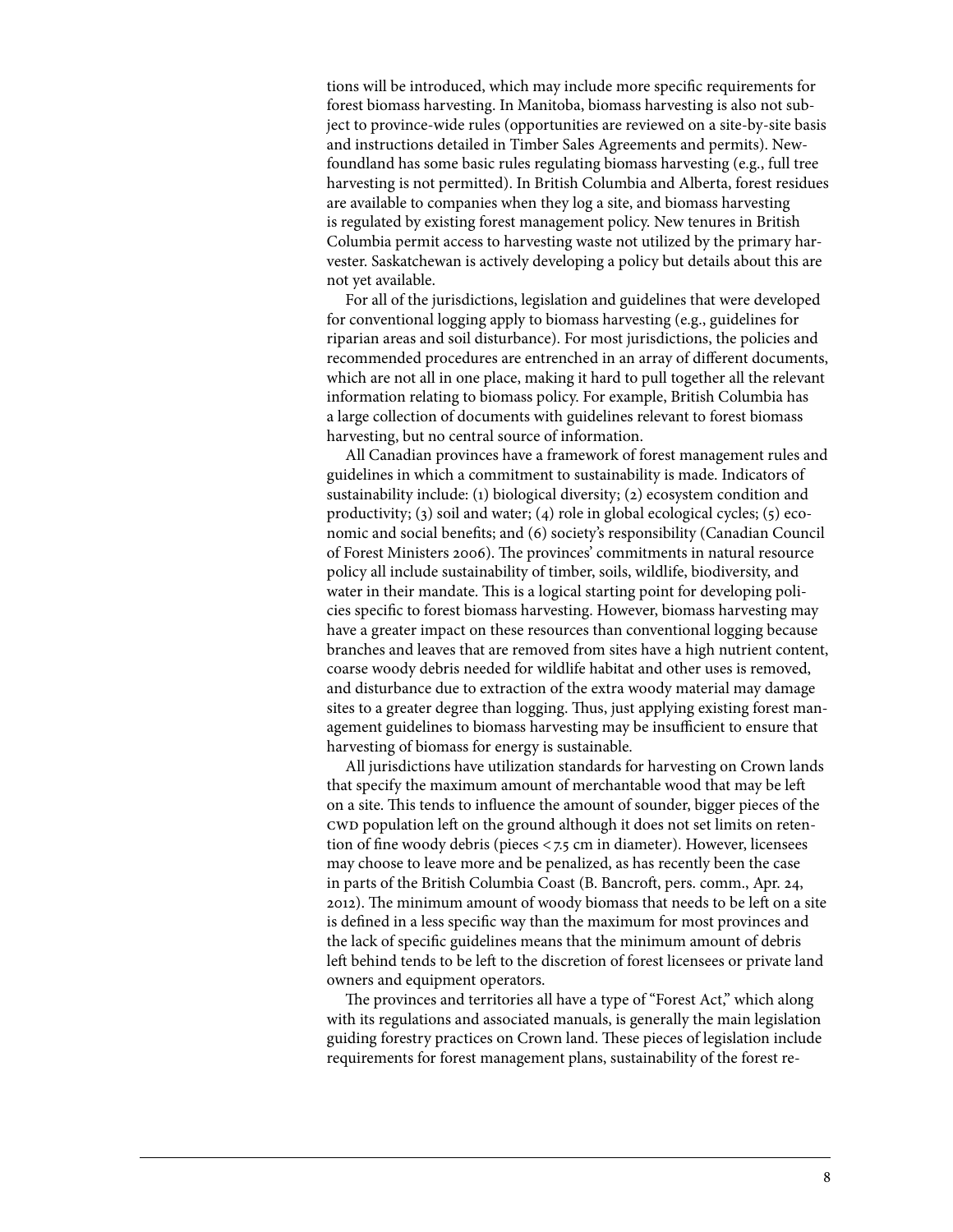sources, and defined utilization standards. Forest biomass harvesting per se is not currently mentioned in most of these acts but falls under the category of "forestry activities" or the like. All of the provinces have additional acts regulating forestry activities (e.g., environmental acts, wildlife acts). The acts themselves generally provide overall objectives for natural resource management and are not as specific as the regulations and manuals, which provide more operational "rules."

The degree to which the regulations and manuals are prescriptive and detailed varies among jurisdictions, with British Columbia near the head of the pack when the Forest Practices Code guidebooks were in effect. Non– legally-binding guides and other documents also direct forestry activities, and along with manuals, are the places where on-the-ground woody biomass management and harvesting recommendations are often found. All of the provinces have some sort of guidelines related to forest biomass retention and removal from logged sites, including guidance for slash distribution and piling. Consistent themes are the requirement to re-distribute unutilized slash over cutblocks and to retain residues at the stump where soils are dry, coarse-textured, and/or nutrient-poor.

Specific requirements as to sizes, species, decay classes, volume, etc. of pieces to be left on the ground are not legislated with the exception of British Columbia, which requires retention of four logs per hectare of a minimum specified size on cutblocks, and Quebec, which requires that 30% of slash be retained on the site. So, in terms of quantitative requirements, the emphasis is more on the maximum amount of debris that can be left (i.e., as per utilization standards) versus how much needs to stay on the site.

Guidelines for snag and live tree retention, activities in riparian areas, and soil damage are more comprehensive than guidelines for retention of downed woody debris. However, for New Brunswick, specifications for retention of dead and live trees were not found. Having these detailed guidelines for retention of dead and live trees implies that attention is being paid to having future sources of CWD, which relates to sustainability of the biomass resource. Forestry activities that are prohibited in riparian areas are also laid out, sometimes in great detail, for all provinces. In spite of the apparent prescriptive nature of the guidelines for some jurisdictions, there is consistently a reminder that site-specific conditions and situations need to be considered when developing forestry prescriptions. Manuals and guidebooks offer many recommendations (some are legal requirements) on measures to minimize harvesting impacts on soils, including, in some cases, providing hazard ratings for rutting, compaction, and erosion. Most provinces have maximum allowances for soil disturbance and rutting, although these were not found for Nova Scotia. The definition of rutting varies from jurisdiction to jurisdiction. Compaction is not specifically defined, probably because it is more difficult to quantify. Some manuals (e.g., for Ontario) contain detailed recommendations for best skidding and logging practices.

The provinces and territories all have protected areas reserved from logging (especially ecological reserves, which protect unique and sensitive ecosystems) where biomass harvesting is not permitted (i.e., because use of mechanized equipment or vehicles and removal of any woody material is prohibited). In Provincial Parks, forestry activity is generally not allowed, although it seems that logging could take place in parks if the Ministers chose this. Other types of protected areas are found in different provinces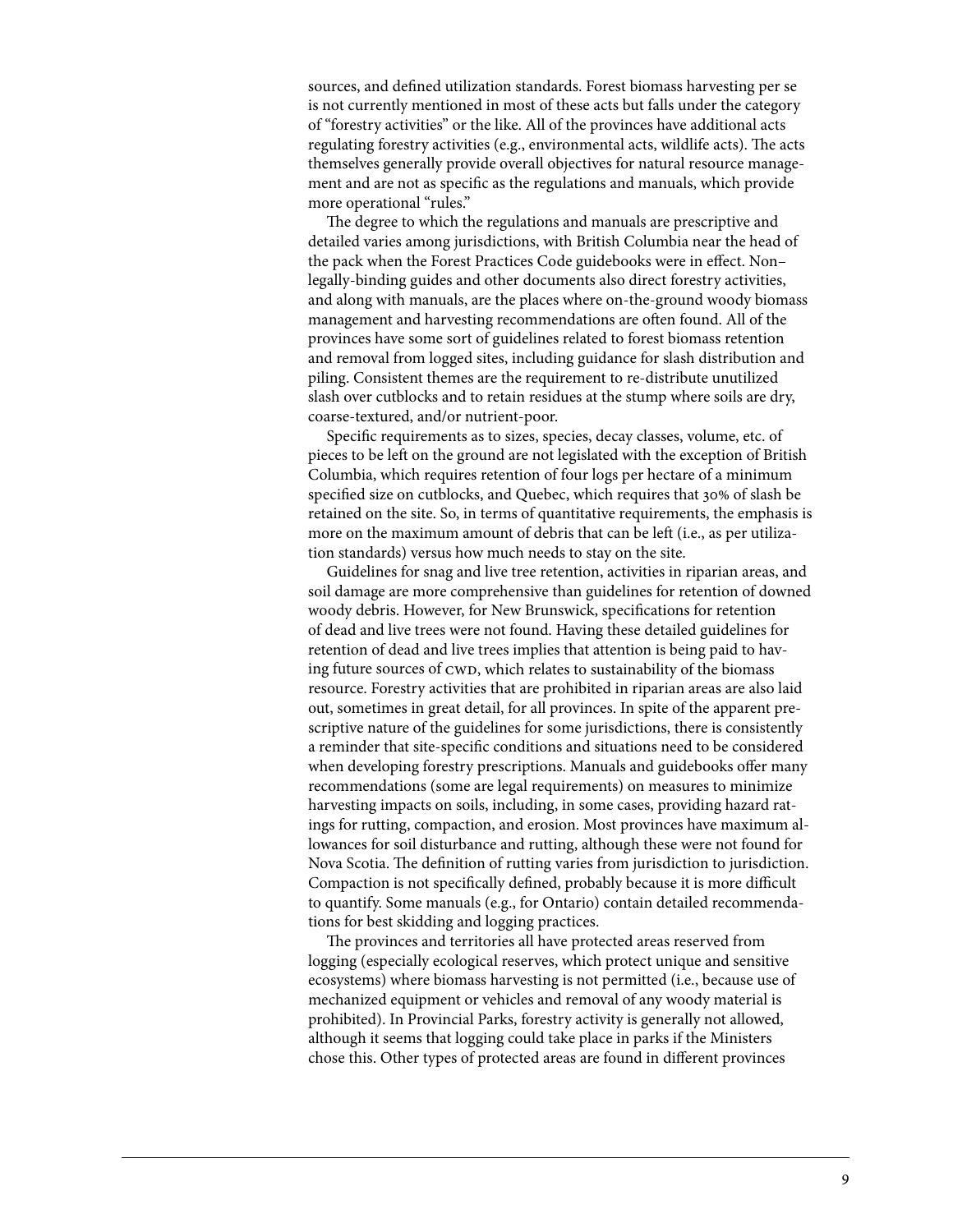and territories; for example, Quebec has numerous designations. While not exactly considered protected areas, wildlife retention patches are protected from logging, at least for a designated period after logging. Removal of individual green trees and snags left for wildlife and future recruitment of CWD is also not allowed and the general requirement is that if they fall they are left in place.

All of the provinces and some of the territories have some sort of ecological classification system for their forests and this allows for ecosystem-based management, whereby management interpretations can be developed on an ecosystem basis, although site-specific conditions and situations must always be considered. The degree to which ecological classification is used in management varies among jurisdictions. For some regions (e.g., portions of British Columbia), management strategies for woody biomass have been incorporated into the system at a fine scale (e.g., site series). For example, full-tree logging is not recommended in certain ecosystem units (e.g., dry poor sites) due to soil productivity concerns. As well, other ecosystem-based guidelines and interpretations related to soils, wildlife, biodiversity, and water have been made for ecosystem units in some regions of British Columbia. For example, disturbance of the organic soil later is not recommended on some sites, and winter logging is suggested. These types of guidelines have relevance to woody biomass harvesting, but, as far as could be determined, guidelines specifically aimed at biomass harvesting do not yet exist in the guidebooks for any of the provinces and territories. See McAfee and Malouin (2008) for a discussion of ecological classification approaches across Canada.

Canadian provinces and territories have Climate Change Action Plans or related policy that includes greenhouse gas (ghg) emission reduction targets. In those plans, replacement of fossil fuels with "renewable" or "green" energy sources is identified as a strategy to help achieve the targets. In addition to the Climate Change Action Plans, other provincial or territorial strategies, plans, policies, and acts related to energy have been developed. Forest biomass is often mentioned as a new renewable energy source, along with agricultural biomass, solar, tidal, wind, and geothermal power. None of the plans or strategies place legal requirements on generation of a certain amount of energy from forestry biomass. However, several of the provinces (e.g., Ontario, Quebec, Nova Scotia, New Brunswick) have targets for a certain amount (or percentage) of energy generated in the province to come from renewable sources (not necessarily forest biomass) by a certain year. The main recent energy strategies for each jurisdiction are summarized briefly in this report, as they may be helping drive the movement towards forest biomass harvesting, although they are not policies that set legal requirements for forest biomass harvesting operations.

Government programs to get new energy projects going are common across Canada. Some are geared specifically towards forestry biomass (e.g., the Biomass Heating Assistance Program in Quebec) while others (e.g., Nova Scotia's 2009 Energy Strategy) are more general. These programs may have a bearing on development of the biomass industry and are related to biomass allocation, so they are described here, although information about the status or outcome of the programs was not usually easy to find.

The policy for allocation of biomass varies from direct rights to the residues if a company has logged the site (e.g., British Columbia, Alberta) to competitive bidding (e.g., Quebec, Manitoba), to requests for expressions of interest (e.g., British Columbia, Ontario, New Brunswick). There are always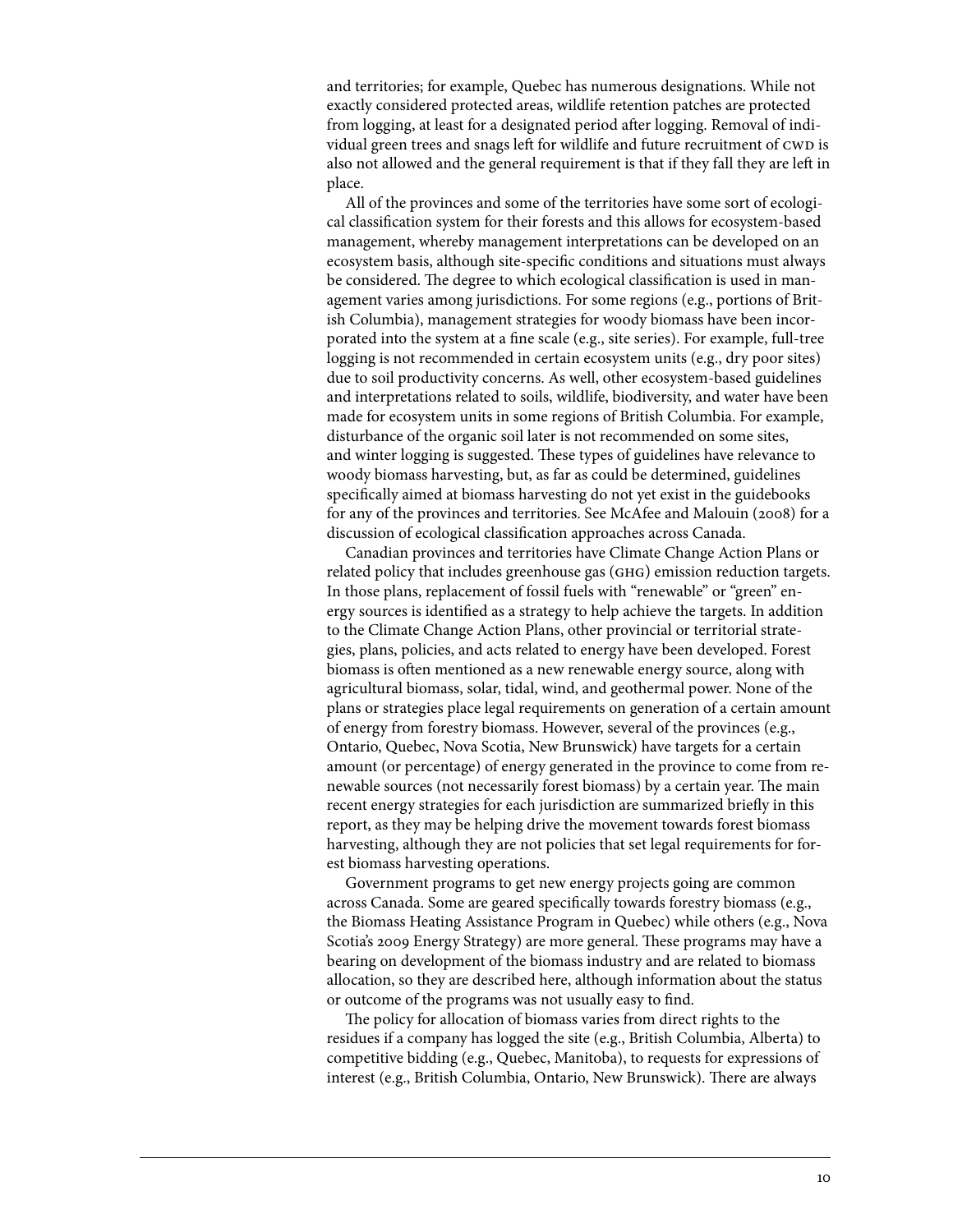<span id="page-16-0"></span>requirements as to who may use biomass. For example, the applicant must have an existing forest processing facility licence in Ontario, and calls for expressions of interest specify that biomass utilization projects are limited to a certain size or to certain groups.

In researching this paper, an attempt was made to obtain accurate and upto-date information but the rapidly growing nature of the bioenergy industry makes this difficult. Specific policies related to forest biomass harvesting are right in the midst of being developed for some provinces (e.g., Saskatchewan) so some of the information in this report may soon be outdated. As well, legislation and operational guidebooks are continuously being revised, amended, and replaced. However, it is hoped that this report will help bring together the most relevant policies and guidelines affecting forest biomass harvesting in Canada at the present time.

#### **5 Provincial and territorial policy**

Although most jurisdictions have no official forest biomass harvesting policy, they all have some sort of guidelines or requirements related to retention of downed woody debris and recognize its importance for site and ecosystem sustainability. They are all looking at options to allow the use of harvesting woody biomass for energy, with varying levels of optimism about the endeavour due to concerns about the environment, supply, costs, and required technology. Most of the provincial or territorial regulations and guidelines for forestry operations in Canada were written when woody biomass was not considered a harvestable product, and so specific requirements for biomass harvesting have been lacking in policy. At a provincial or territorial level, the overarching strategies and policies related to increased use of woody forest biomass have often been led by energy rather than forest ministries (Waito and Johnson 2010).

**5.1.1 The forest biomass resource** British Columbia has the largest forest industry in Canada with an annual harvest in 2009 of about 48 million m<sup>3</sup> and a harvest area of 122 620 hectares (Natural Resources Canada 2011b). It is estimated to have the greatest volume of roadside harvest residues in Canada (13.7 million  $BDT$  p.a.) (Bradley 2010). This is almost one-half of the Canadian total and double that of Quebec, the province with the second greatest amount. The potential exists for British Columbia to provide 50% of its current fossil fuel needs from existing and new biomass resources associated with forestry, agriculture, and municipal waste (Ralevic and Layell 2006). Forest residues from the existing sustainable forest industry are estimated to be enough to contribute to almost 21% of the province's fossil energy demand (12 Mt dry)/yr) (Bradley 2010). This figure was arrived at assuming that 30% of the forest harvest would be residue and 70% of that could be removed. Residue and dead trees from the mountain pine beetle outbreak are estimated to be able to contribute an extra 11 Mt(dry)/yr until 2026, which would be enough to provide 19% of the province's energy needs. **5.1 British Columbia**

> **5.1.2 Land ownership** Ninety-six percent of British Columbia's forest land is publicly owned (Natural Resources Canada 2011b) so in this report the discussion of policies and guidelines affecting forest biomass harvesting is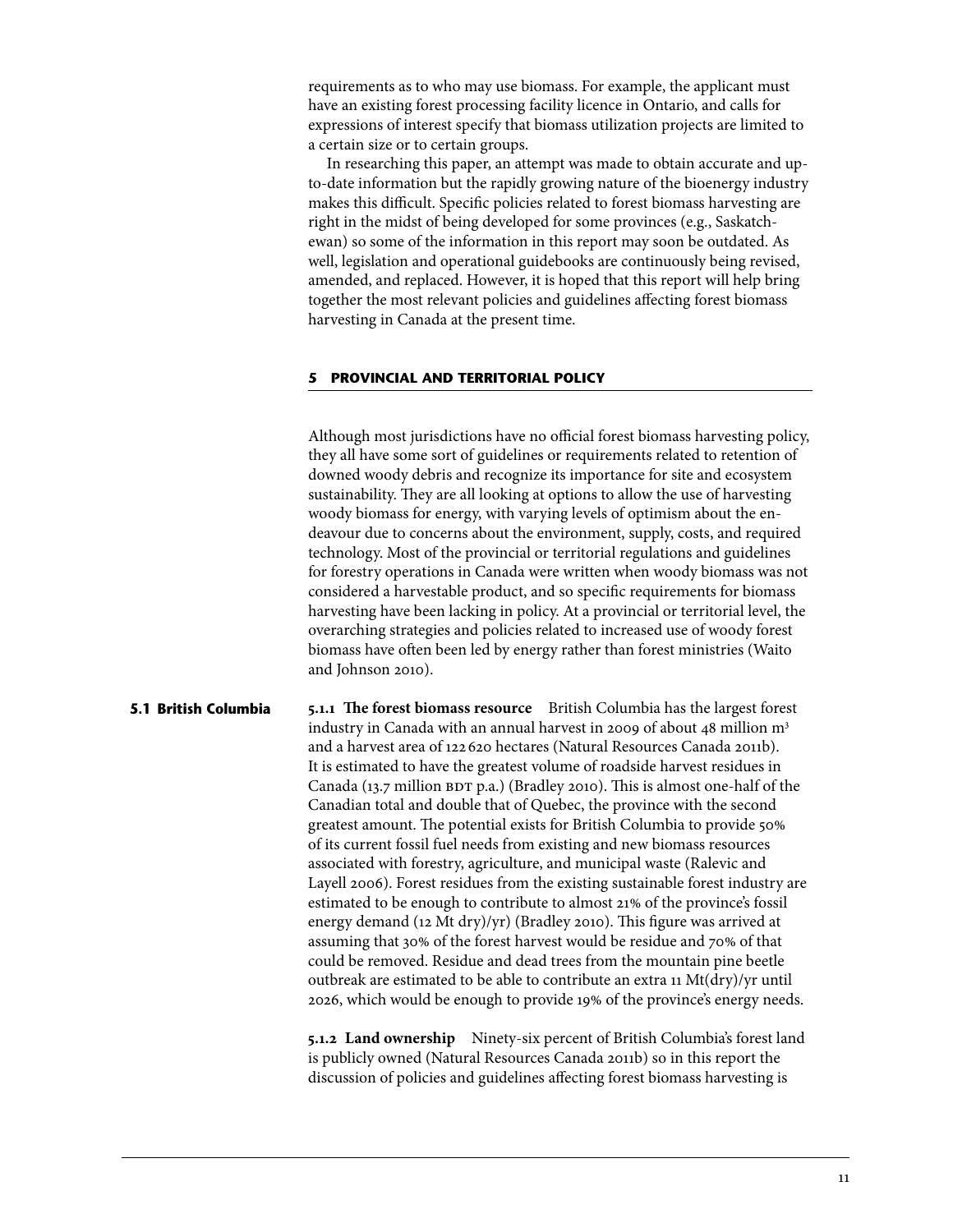limited to those that apply to Crown lands. Activities on private woodlots are legislated under the Woodlot Practices and Planning Regulation of the *Forest and Range Practices Act*.

**5.1.3 Status of forest biomass harvesting policy** There is a lot of interest in forest biomass harvesting in British Columbia and the province is currently promoting the use of harvest waste and standing mountain pine beetle–killed trees (Bradley 2010). Forest biomass harvesting in the province is currently focussed on removal of logging residues from landings or the roadside rather than entering blocks to remove material or harvesting unmerchantable stands (B. Harris, pers. comm., May 11, 2012). At present, there is no specific forest biomass harvesting policy in place to regulate the operations. If forest companies have a cutting permit, they have rights to all woody biomass on their blocks and may remove and harvest any material they wish, within the requirements of retention of CWD under the *Forest and Range Practices Act*, which are minimal. No special licence or agreement for biomass harvesting is required for these primary harvesting companies. The *Forest Act* now includes provisions for two timber tenures that have the purpose of accessing road and landing waste that will not be utilized by the person who conducted the original harvesting. These two fibre recovery tenures are the Fibre Supply Licence to Cut (FSLTC); and the Fibre Forestry Licence to Cut (FFLTC).

**5.1.4 Existing forest biomass harvesting** Currently there are quite few companies in British Columbia using residues from harvesting operations to generate energy, and in some cases to make pellets (R. Schuetz, pers. comm., Apr. 23, 2012). The main ones are:

- Atlantic Power (formerly Capitol Power) uses roadside residues for power generation for sale to BC Hydro;
- Canfor Pulp uses roadside residues to produce electricity both for their own uses and to sell to BC Hydro;
- Howe Sound Pulp and Paper uses roadside residues primarily for electricity for sale to BC Hydro;
- Conifex will use roadside residues for sale to BC Hydro and for internal energy offsets (new agreement; will likely start in summer 2014).
- Tembec (Skookumchuck) uses roadside residues for internal use and sale of electricity to BC Hydro (fairly large program);
- Tolko (Armstrong) has a small program to use roadside residues if close to town for both heat and power;
- Cariboo Pulp and Domtar had small programs in 2010 but are currently not using roadside residues; and
- Pacific Bioenergy and Pinnacle Pellets use roadside residues to fire their driers and also for making pellets.

Kwadacha First Nation has received funding from the First Nations Clean Energy Business Fund to be used for business planning and project management for a bio-energy project being developed in their community, about 600 km north of Prince George (Province of British Columbia 2012b). BC Bioenergy Network is leading the project. The community, which is not connected to British Columbia's electricity grid or its natural gas pipeline, has been using diesel as a power supply but plans are to use the abundance of forest biomass from an old forest fire to help meet the community's energy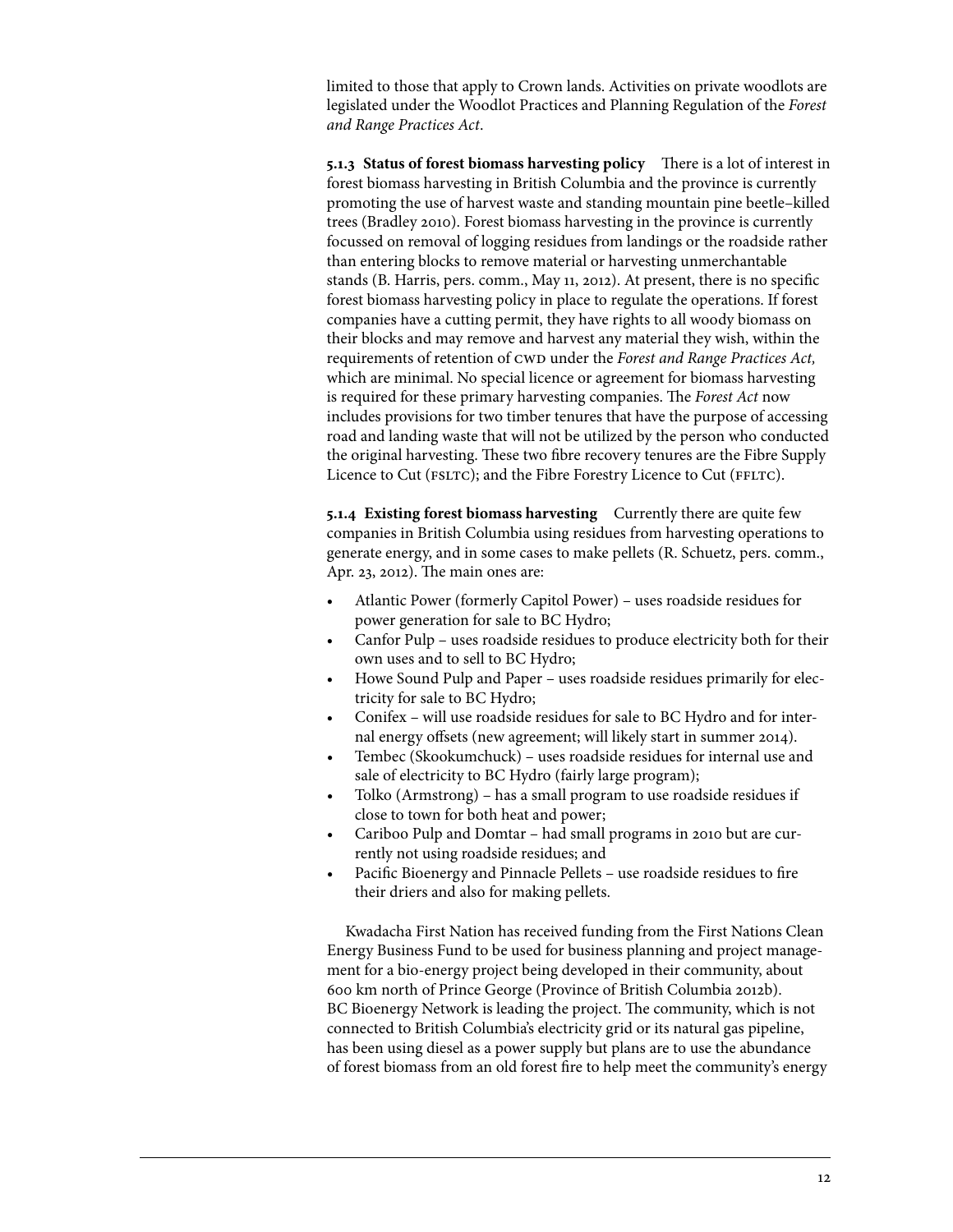needs. In September 2011, the BC Bioenergy Network, seeking to generate more projects, issued an Expression of Interest for woody biomass combined heat and power suitable for remote communities (Interior Science Innovation Centre 2011).

#### **5.1.5 Energy strategies, initiatives, and policies**

**B.C. Climate Change Action Plan** (Province of British Columbia 2007a) In 2007, as part of the Climate Change Action Plan the British Columbia government established targets for GHG reductions in the province and made them law through the *Greenhouse Gas Reduction Targets Act*  (Province of British Columbia 2007b). This would encourage the development of new energy sources with lower emission levels than traditional energy sources, such as forest biomass.

**B.C. Energy Plan** (British Columbia Ministry Energy, Mines and Petroleum Resources 2007)

The Energy Plan (2007) promoted the use of new renewable energy sources and reflected the province's increasing interest in using forest biomass.

**Bioenergy Strategy** (British Columbia Ministry Energy, Mines and Petroleum Resources 2008)

The Bioenergy Strategy addresses the commitments laid out in the B.C. Energy Plan. Highlights included establishing \$25 million in funding for a provincial Bioenergy Network (mentioned above) to support greater investment and innovation in British Columbia bioenergy projects and technologies. A two-part Bioenergy Call for Power was issued. A commitment was made for at least 10 community energy projects that convert local biomass, such as from mountain pine beetle–killed wood, into energy by 2020. In 2008 BC Hydro issued the first call for proposals for projects that would generate electricity from sawmill residues, logging debris, and mountain pine beetle–killed timber. Twenty proposals were submitted and four were approved in 2009. In May 2010 there was a second call for which 13 proposals from 10 proponents were submitted and in August 2011 four Electricity Purchase Agreements were awarded (BC Hydro 2012).

## **5.1.6 Natural resource legislation**

**Waste Assessment Policy** and **Logging Residue and Waste Measurement Procedures Manual** (British Columbia Ministry of Forests, Mines and Lands 2011)

Licensees in British Columbia must pay a penalty for merchantable timber that is not removed during harvesting, so the maximum amount of CWD left on a site is influenced by the timber merchantability specifications. However, depending on markets, licensees may choose to leave more woody biomass, and market forces rather than utilization standards may be the main force dictating the maximum amount of woody debris that remains after logging (N. Densmore, pers. comm., Apr. 27, 2012). However, billable waste can be insignificant, while total slash load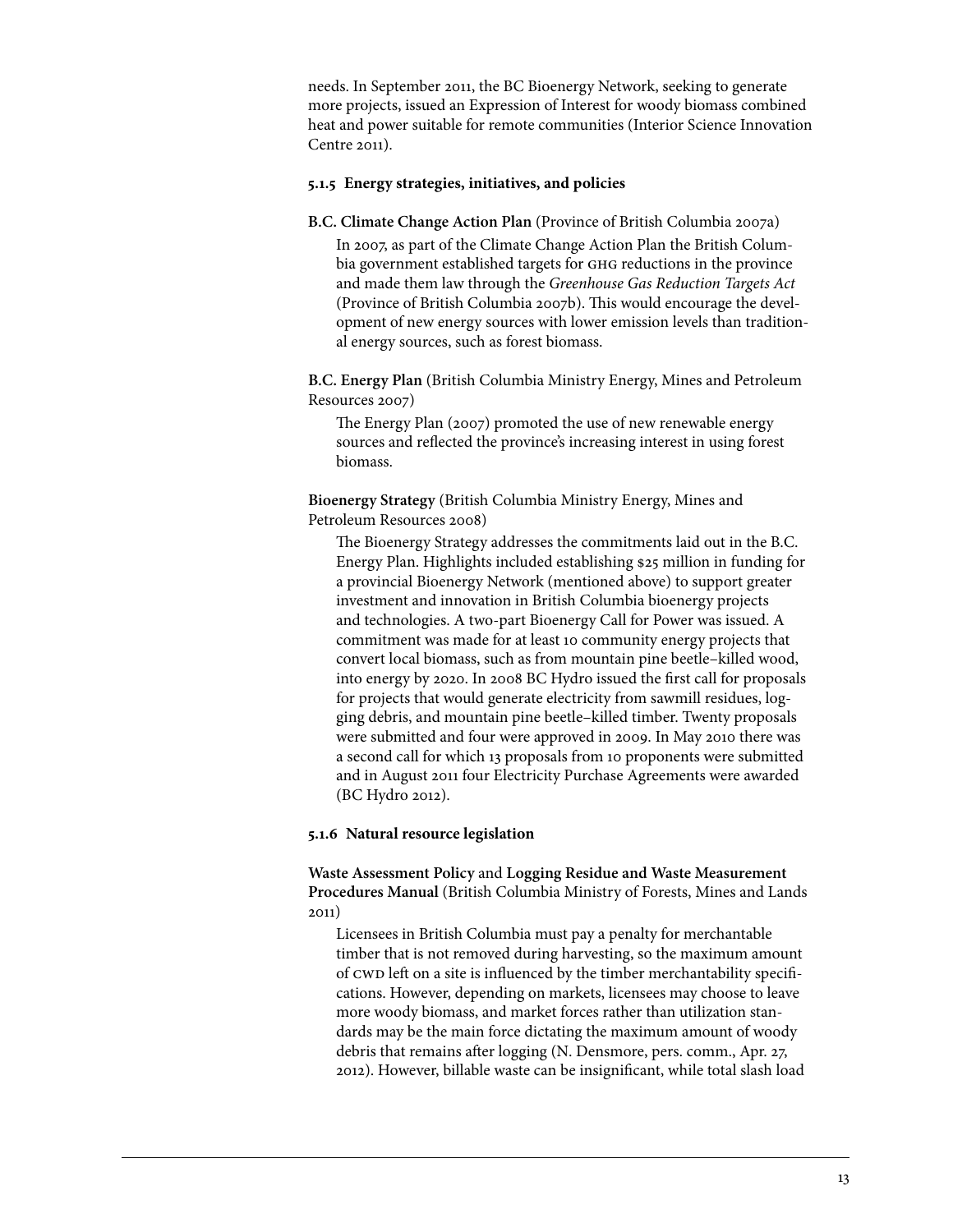could be considerable due to tops, branches, and small stems (Zielke and Bancroft 2007). The Waste Assessment Policy states that "Merchantable timber, whether standing or felled, that is not reserved from cutting and remains on site upon completion of primary logging of each cutblock or at the expiry of the agreement or cutting permit is waste. The ministry will issue waste assessments charging for this waste subject to exceptions set out in waste relief below." Waste is defined as "timber, except timber reserved from cutting, whether standing or felled, which meets or exceeds the timber merchantability specifications described for the Coast and Interior in the Provincial Residue and Waste Measurement Procedures Manual that was not removed from the cutting authority." Waste assessments are carried out under the authority of: (1) the *Forest Act;* (2) the Waste Assessment Policy; (3) the Provincial Residue and Waste Measurement Procedures Manual; and (4) Agreement and cutting permit documents.

**Fibre Recovery Tenures** (British Columbia Ministry of Forests, Lands and Natural Resource Operations, 2012)

In 2012, the Ministry of Forests, Lands and Natural Resource Operations announced new provisions in the Forest Act for two timber tenures intended for use in accessing road and landing waste not utilized by the person who conducted the original harvesting. These two fibre recovery tenures are the Fibre Supply Licence to Cut (FSLTC) and the Fibre Forestry Licence to Cut (FFLTC). Once harvesting is completed on a specific block, the primary harvester is required to provide notice whether or not the waste remaining on the block will be utilized. If not, the rights to the fibre may be allocated to the holder of one of these tenures. Along with these new tenures came amendments to regulations under the Forest and Range Practices Act (Forest Planning and Practices Regulation, see below) and the Wildfire Act.

**Forest and Range Practices Act (**frpa**)** (Statutes of British Columbia 2004a) frpa is the major piece of legislation guiding forestry operations on Crown land in British Columbia, setting out requirements that must be adhered to including sustainable management of forest resources and the requirement of an approved Forest Stewardship Plan (FSP) before any harvesting is done. The fsps must state intended results or strategies to achieve the objectives set by government in the act or its regulations and if not complied with, measures may be taken that could include monetary fines. Forest biomass harvesting is not specifically mentioned in frpa.

Forest Planning and Practices Regulation (FPPR) (Statutes of British Columbia 2004b)

In their plans, tenure holders must state how they will address government objectives for timber, soils, water, fish, wildlife, biodiversity, visual quality, and cultural heritage resources. FPPR requires: (1) conserving productivity and hydrologic function of soil; (2) conserving sufficient wildlife habitat in terms of area, distribution of areas, and attributes of those areas for the survival of species at risk the survival of regionally important wildlife, and the winter survival of specified ungulate species; (3) conserving, at the landscape level, water quality, fish habitat, wildlife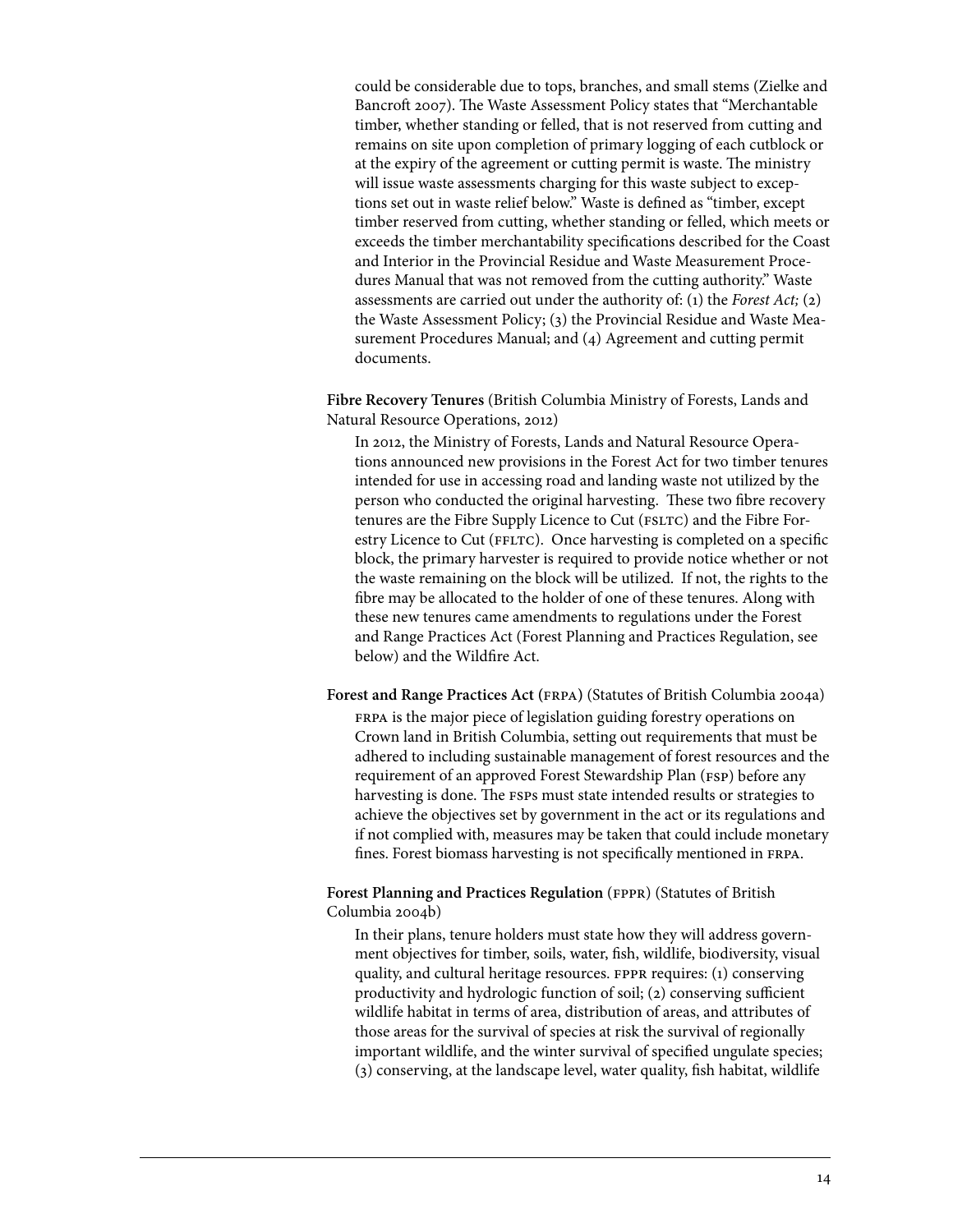habitat, and biodiversity associated with riparian areas; (4) designing areas on which harvesting is to be carried out that resemble, both spatially and temporally, the patterns of natural disturbance that occur within the landscape; and (5) retaining wildlife trees. All of these objectives must be met without "unduly reducing the supply of timber from British Columbia's forests." However, CWD management strategies are not included in an fsp (N. Densmore, pers. comm., Apr. 27, 2012).

FPPR sets a minimum amount of CWD that must be retained on logged sites. At least four logs per ha on a cutblock, each being a minimum of 5 m in length and 30 cm in diameter at one end for the Coast, and a minimum of 2 m in length and 7.5 cm in diameter at one end for the Interior must be retained. The regulation does not apply if an authorized controlled burn is carried out or the holders agreement or an enactment requires the holder to act contrary to this regulation. British Columbia is the only province that legislates the number of logs that must be retained following harvesting. Quebec specifies the percentage of slash that must be retained after logging; other provinces do not set minimum levels for retention. In British Columbia the amount of woody debris that must be left on a site is somewhere between the minimums in FPPR and the maximums set by the utilization standards.

A minimum 3.5% of a block area must be maintained as wildlife tree retention areas where harvesting is not permitted. A wildlife tree retention area can be used for more than one block. Forest activities must not "damage or render ineffective" wildlife features and resource habitat features. Although forest biomass harvesting is not specifically mentioned, presumably it is not allowed in these areas.

FPPR has specifications for allowable soil disturbance: a maximum of 5% of the area to be reforested may be affected by soil disturbance (gouges, ruts, scalps, and compaction) for sensitive soils, and a maximum of 10% of the area where soils are not predominantly sensitive. Sensitive soils are defined as those that, because of their slope gradient, texture class, moisture regime, or organic matter content, have a very high hazard for the Interior, or a high or very high hazard for the Coast, of displacement, surface erosion, or compaction. Allowable soil disturbance in roadside work areas is 25% of the area covered by a roadside work area.

In 2012, revision to the soil disturbance provisions (section 4.1) of FPPR added a section saying that "if a first agreement holder is authorized to carry out timber harvesting in an area and a fibre recovery tenure holder is authorized to carry out timber harvesting in an area that overlaps with the area of the first agreement holder, the agreement holders must not cause the cumulative amount of soil disturbance from all primary forest activities carried out on the area of overlap to exceed 25% of that area" (Province of British Columbia 2012a). Because the intent of the new fibre recovery tenures is to access road and landing waste not utilized by the person who conducted the original harvesting, it seems likely that the intent of this provision is to hold the permitted upper limit for soil disturbance in the roadside work area (where harvesting wastes are piled) to 25%.

Forestry activities must also not cause landslides, gully processes, or fan destabilization that have adverse effects in relation to soils, timber,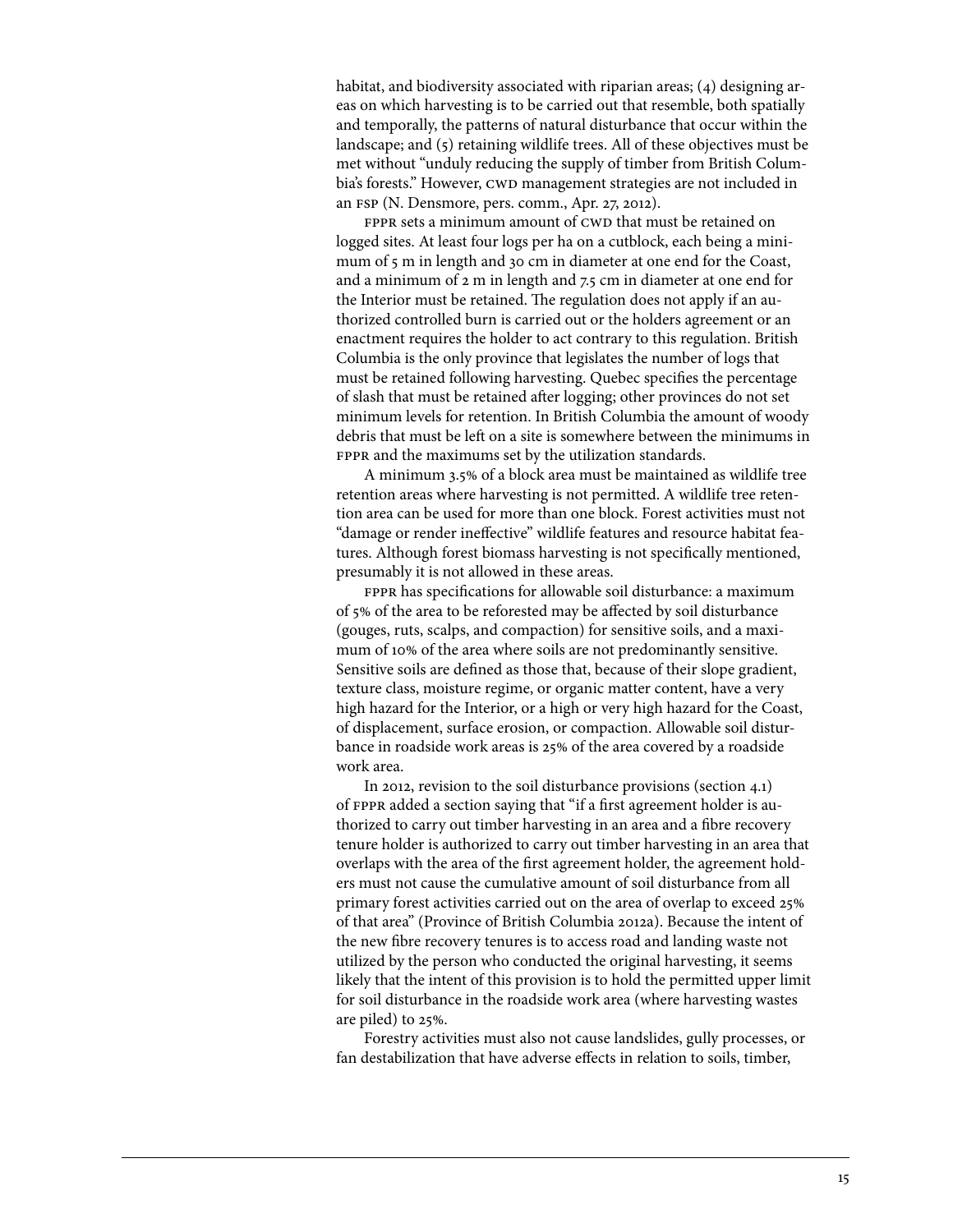forage and associated plant communities, water, fish, wildlife, biodiversity, recreation resources, resource features, visual quality, or cultural heritage features. Presumably the allowable amount of soil disturbance is the total of that caused by the conventional logging combined with any additional forest biomass removal.

FPPR sets out requirements for riparian areas. Buffer widths for Riparian Management Areas (rmas) vary from 20 to 100 m, depending on the class of the stream (larger buffers for bigger streams). Buffers for Riparian Reserve Zones (RRZs) vary from 0 to 50 m, and for Riparian Management Zones (RMZs) 20-100 m. Wetlands have different riparian classes depending on the wetland size and biogeoclimatic zone; buffer widths vary from 30 to 50 m for RMAS, 0-10 m for RRZS, and 20-40 m for rmzs. Similarly, lakes have varying riparian classes depending on size and biogeoclimatic zone: 0–30 m for rmas, 0–10 m for rrzs, and 0–30 m for RMZs. A RMA consists of an RRZ and an RMZ.

Restrictions in a Riparian Management Area:

- No road construction unless locating the road outside the RMA would create a higher risk of sediment delivery to the adjacent stream, wetland, or lake, there is no other practicable option for locating the road, or the road is required as part of a stream crossing;
- Road maintenance is restricted to the road clearing except to maintain a stream crossing; and
- Gravel or other fill must not be removed unless it is within the road prism, or the gravel or fill is at the stream crossing, or there is no other practicable option.

The above restrictions would apply to forest biomass harvesting if roads were altered specifically for biomass harvesting (i.e., after the conventional logging was completed).

In a Riparian Reserve Zone, trees may not be cut, modified, or removed, except for:

- Felling or topping a tree that is a safety hazard;
- Topping or pruning a tree that is not windfirm;
- Constructing a stream crossing;
- Creating a corridor for full suspension yarding or creating guy line tiebacks;
- Carrying out a sanitation treatment;
- Felling or modifying a tree that has been windthrown or has been damaged by fire, insects, disease, or other causes, if the felling or modifying will not have a material adverse impact on the RRZ;
- Felling or modifying a tree under an occupant licence to cut, master licence to cut, or free use permit issued under the *Land Act, Coal Act, Geothermal Resources Act, Mines Act, Mineral Tenure Act, Mining Right of Way Act, Ministry of Lands, Parks and Housing Act,*  or *Petroleum and Natural Gas Act,* if the felling or modification is authorized; and
- Felling or modifying a tree so that an interpretive forest site, recreation site, recreation facility, or recreation trail can be established or maintained.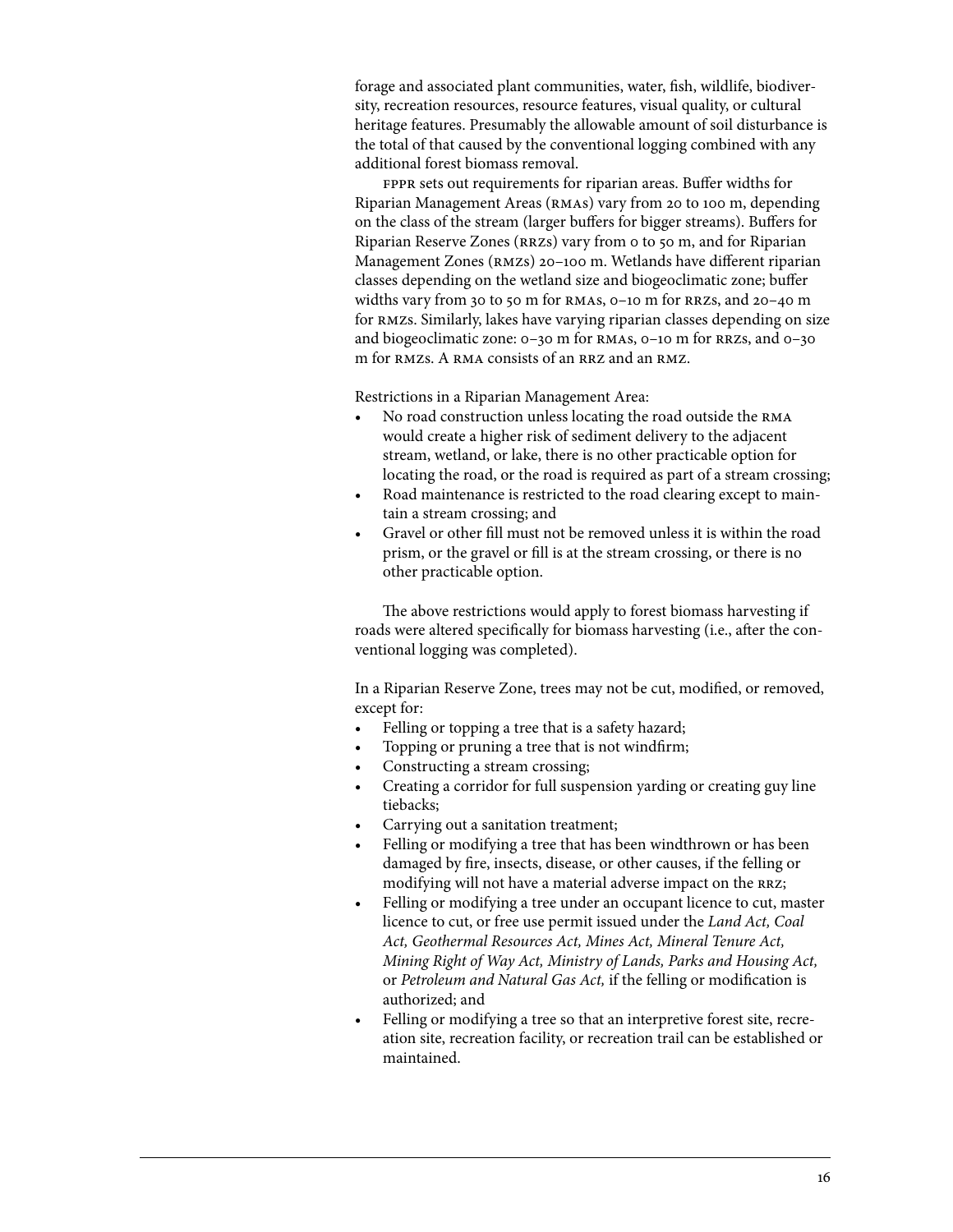These felled, topped, pruned, or modified trees may only be removed if they will not have an adverse effect on the rrz. With the above exceptions, it seems clear that forest biomass harvesters must not remove trees in rrzs.

In Riparian Management Zones, trees may be felled if a basal area of at least 10–20% is retained beside streams (depending on stream size), and at least 10% is retained beside all classes of wetlands and lakes. The trees that are left standing must be "reasonably" representative of the physical structure of the riparian management zone before harvesting. For s4, s5, and s6 streams (the smaller sizes of streams), enough trees must be left to maintain streambank or channel stability if the streams are direct tributaries to si, s2, or s3 streams, or if the stream flows into the ocean where there are specified shellfish or fish habitat features. The regulation does not specify any difference in the amount of down forest biomass to be left in an rmz compared to the rest of the logged block.

The environment must not be damaged as a result of forestry activities unless the person is acting in accordance with the plan, authorization, or permit, or does not know, because of weather or site factors, that carrying out the practice will result in damage. Damage means a landslide, gully process, or fan destabilization on the Coast; soil disturbance; deposit into a stream, wetland, or lake of a petroleum product, fluid used to service industrial equipment, or other similar harmful substance; a debris torrent that enters a fish stream; or changes to soil. If the environment is damaged, action must be taken to prevent further damage. The District Manager must be promptly notified, and remedial measures required by the Ministry must be taken. The requirement of no damage would presumably apply equally to forest biomass harvesting and conventional logging.

## **5.1.7 Guides**

**Maintaining Soil Productivity in Forest Biomass Chipping Operations Best Management Practices for Soil Conservation** (Kabzems et al. 2011)

This report summarizes research on effects of chipped woody material accumulations on site hydrology and productivity, interprets these findings, and provides guidance for best management practices to maintain long-term site productivity. Recommendations include:

- Soils in cooler climates, on fine-textured soils, and/or with a high water table are at a greater risk of detrimental effects than welldrained, coarse-textured soils in warmer environments;
- Integration of conventional and biomass harvesting can reduce repeated equipment traffic on forest sites;
- Care should be taken to ensure that biomass harvesting operations do not result in site organic matter levels that are below requirements in existing guidance documents, guidelines, and regulations;
- Placing chipped material directly into containers used to transport chips to the processing facility, or using heavy tarps to create temporary chip storage containers, can maximize biomass recovery and avoid creation of residual piles on future forest sites; and
- To facilitate tree regeneration and forage production, large accumulations of materials need to be removed or redistributed so that the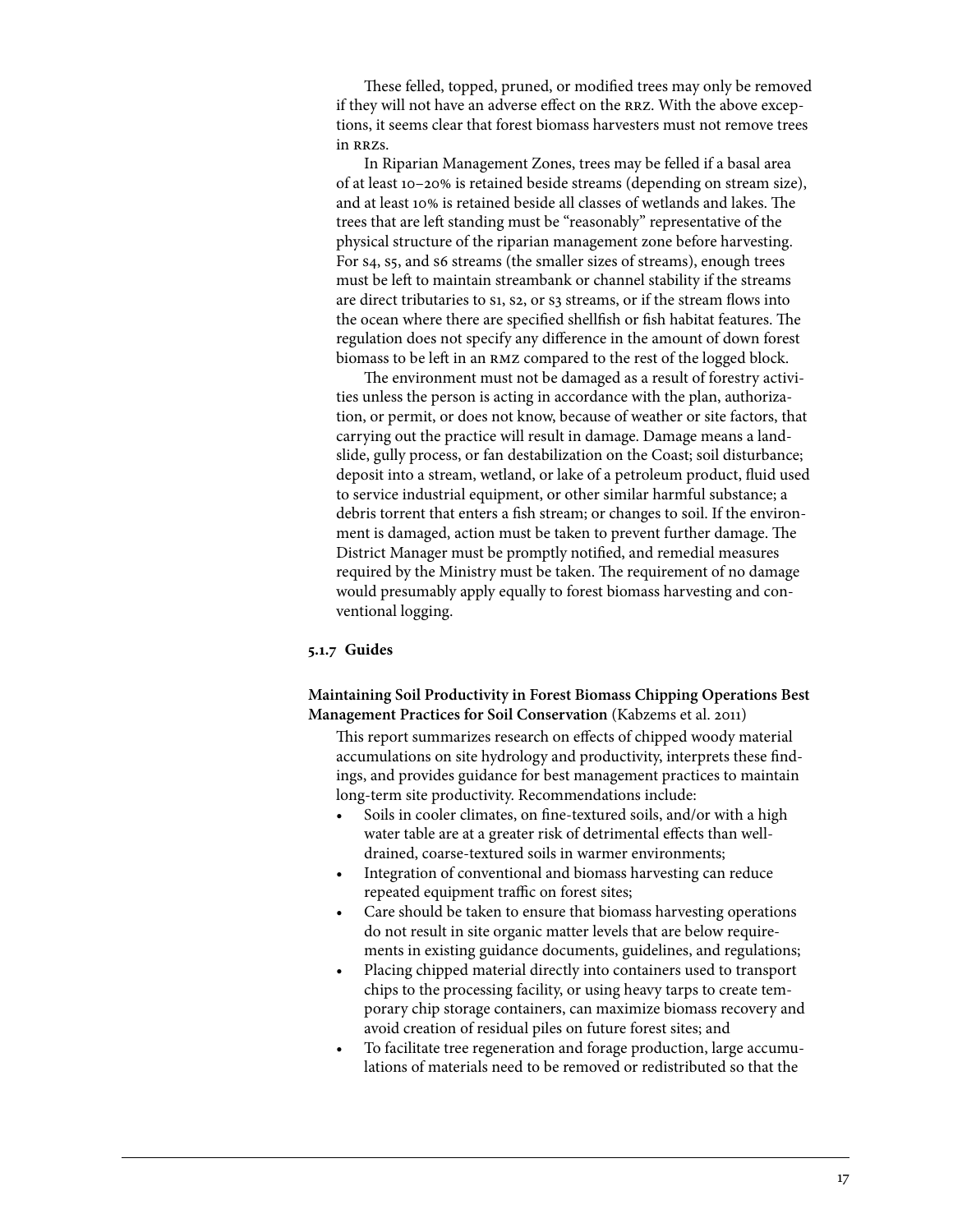resulting soil mulch of woody material is discontinuous and preferably  $< 8$  cm in depth.

## **Chief Forester's Guidance on CWD** (Province of British Columbia 2010)

In May 2010, the Chief Forester's Guidance on CWD Management was released. It is not a legal document but was written to raise awareness about the importance of CWD planning and management before and during logging, and to provide guidance to resource professionals on how to manage for it on Crown forest land in British Columbia. The Chief Forester indicates that CWD is being considered as a source of bioenergy products in British Columbia, and outlines the following guidelines for managers to consider, regardless of its end use:

- It is important to retain a full range of decay classes, diameter classes, and species on a site, variability in the amount of CWD at the site and landscape level, overlapping logs off the ground, and standing trees for recruitment in later stages of the rotation;
- It is appropriate to retain lower amounts of CWD where fire hazard is high and next to the wildland–urban interface;
- Retention of CWD must be balanced against silvicultural requirements, such as the need for plantable spots; and
- Large piles at roadsides and landings would be of greater value if dispersed in many smaller aggregations scattered across a block.

The median number of large ( $\geq$  20 cm in diameter and  $\geq$  10 m in length) cwd pieces per hectare that are recommended to be retained in harvested areas for selected biogeoclimatic subzones and zones are listed in the guidelines. These data come from CWD monitoring done as part of the Forest and Range Evaluation Program (Densmore 2011). She states that a long-term goal for biodiversity would be to have, over many blocks in an ecosystem, similar densities of large CWD in harvested and unharvested areas. These data provide a guideline for the minimum amount of coarse woody forest biomass to be left after logging, but as with many other guidelines summarized below, fine woody debris is not addressed.

# **Best Management Practices for Soil Conservation in Mountain Pine Beetle Salvage Operations** (Berch et al. 2009)

In December 2005, the Chief Forester released guidance on landscapeand stand-level structural retention in large-scale mountain pine beetle (mpb) salvage operations (Snetsinger 2005) but soil conservation within the cutblock was not addressed. Accordingly, this document provides guidance on harvest planning and operations in mpb salvage to conserve soil productivity, including these recommendations:

Scheduling and season of harvest

Plan operations, including time of harvest, based on the sensitivities of all soils in the harvest unit regardless of the size of the standard unit against which excessive soil disturbance is measured. Even in areas of apparent uniform sensitivity, small wet drainages and draws should be recognized and avoided so that natural surface drainage patterns are not impeded. Consider soil moisture conditions at the time of harvest because soil water conditions within MPB areas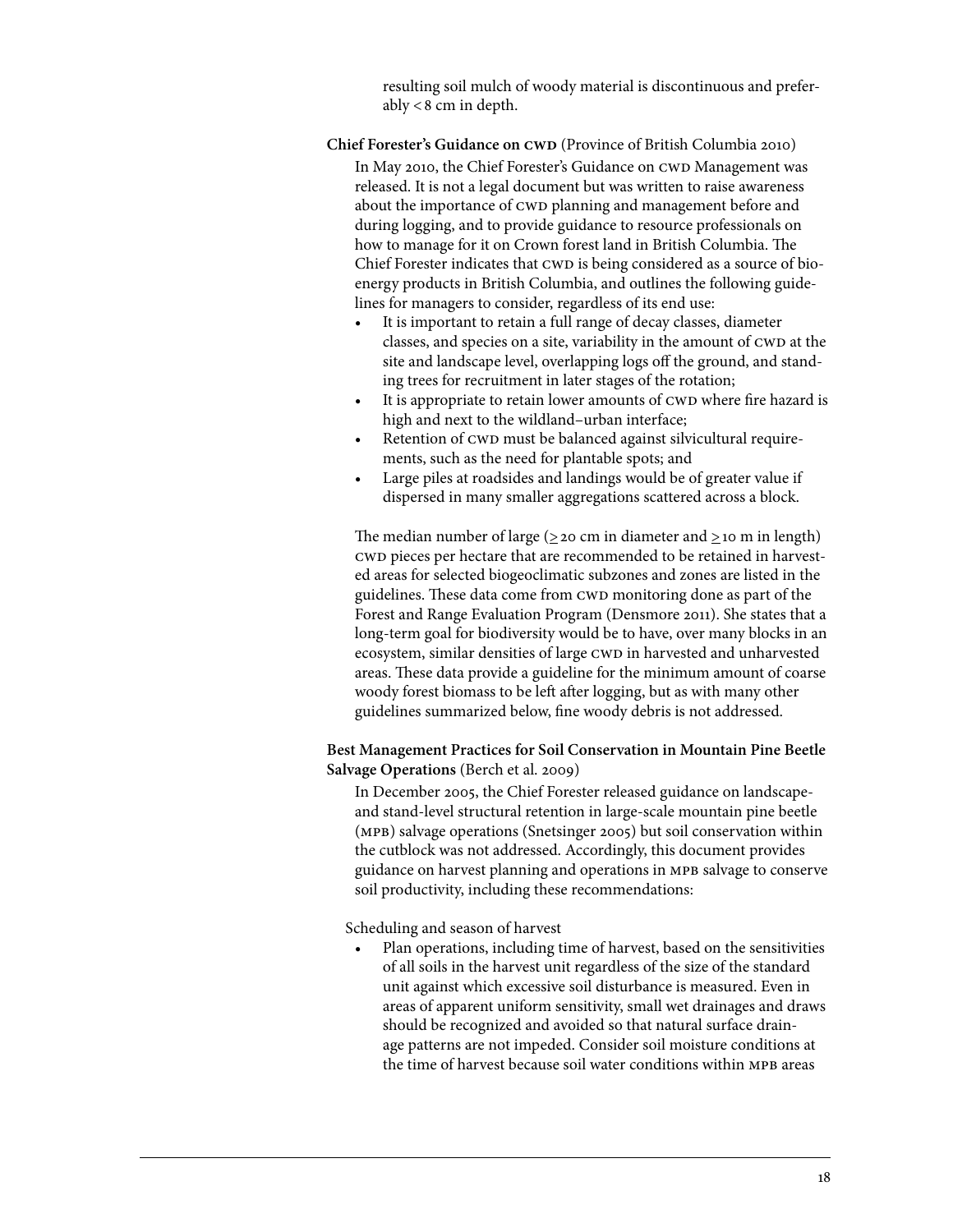change continuously as trees die, road networks increase, and areas of salvage logging increase. Consider harvesting low-sensitivity soils in wetter periods and the most sensitive soils only once the soil dries or in winter under sufficient snowpack;

- Focus harvesting on winter months but do not extend past spring shutdown (snowmelt and beyond) when soils are saturated and easily disturbed. Soils in the Interior are generally unfrozen under a snowpack (warm wet snow, if deep enough, is the most protective of the soil), and, during periods of low snowpack, wet, unfrozen soils will be highly susceptible to soil disturbance;
- Avoid spring and wet summer or fall harvesting, especially on toeslope positions and in wetter (subhygric to hygric) sites or portions of a harvesting unit. This includes sites where soils have restricting layers that can impede drainage. When salvage logging must be hurried under these conditions, pre-harvest activities such as forest drainage could be carried out to reduce soil moisture. Drainage is not a panacea, and the potentially negative long-term impacts of altering natural drainage of a site must be weighed against the possible short-term benefits of improved operability. In drier areas of the province, including the Southern Interior, wet soils may not be a concern under normal summer and fall precipitation, except on the most sensitive sites;
- • Early identification of green-attack stands, especially those without advanced regeneration, reduces the risk of on-site moisture problems because harvesting can be carried out before the stand dies; and
- When harvesting red- and grey-attack trees, take the time to let the soils properly dry before beginning ground-based harvesting because soils take longer to drain excess moisture under dead stands.

Choice of equipment

If harvesting under unfavourable soil moisture conditions is unavoidable, consider using innovative or non-conventional harvesting strategies (e.g., hoe chucking, designated trails, or low ground pressure equipment).

On-the-ground strategies

- When harvesting during the snow-free season, weather-related shut-down may need to occur more rapidly than normal because of higher soil moisture contents;
- Retain areas with live trees as a first priority in order to maximize the potential to remove water from the soil through evapotranspiration;
- Retain advanced regeneration and understorey vegetation during salvage operations whenever practicable to maximize the potential to remove water from the soil through evapotranspiration;
- During the growing season, do not cut trees too far in advance of skidding and bucking. This ensures that any live trees continue to transpire and reduce soil moisture levels until immediately before skidding, the most risky ground-based operation;
- • Construct, inspect, and maintain roads to ensure that natural surface and shallow subsurface drainage remain intact both during and after salvage; and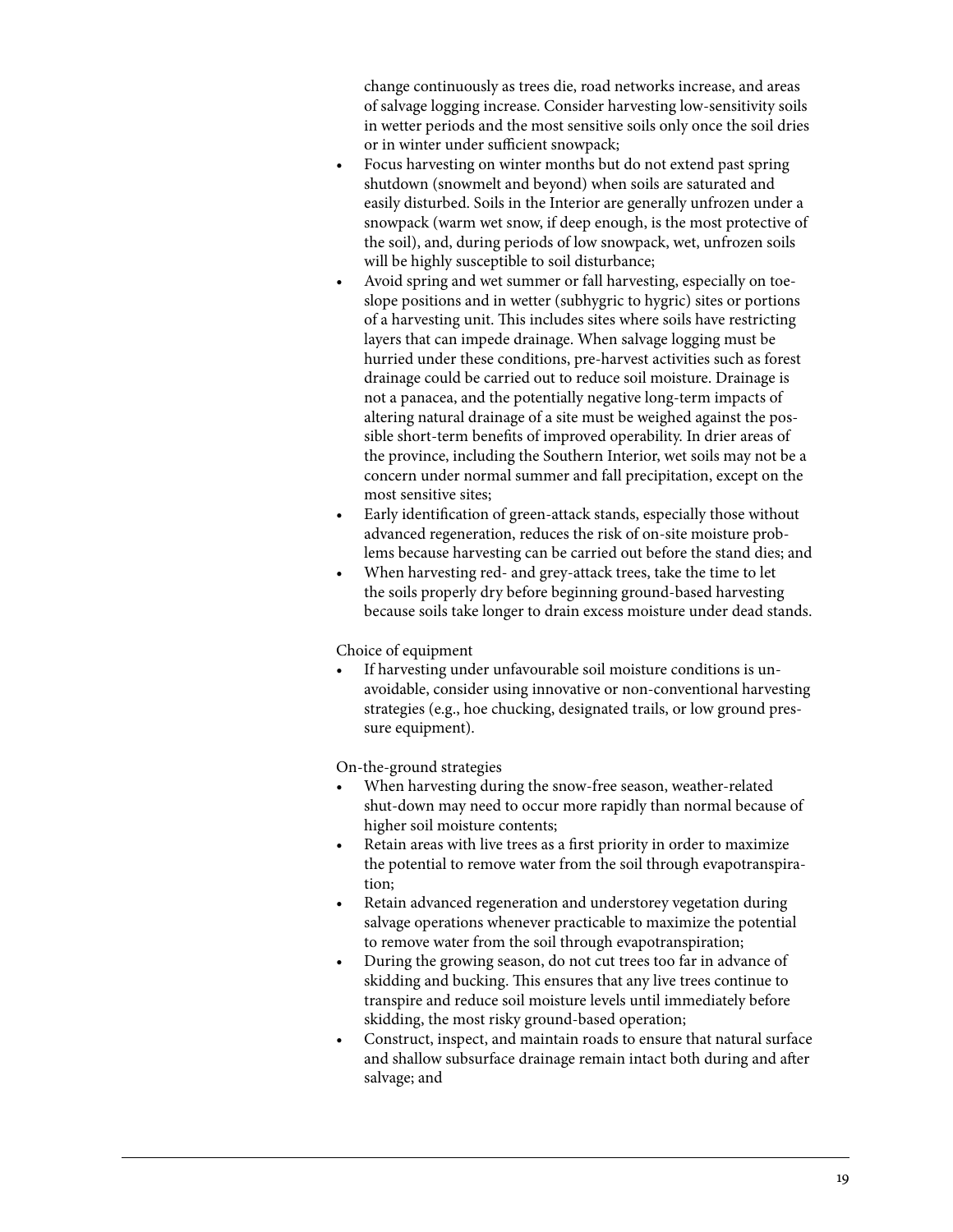Upgrade drainage networks on permanent roads before salvage logging as necessary to accommodate expected increases in peak flows.

Rehabilitation options

Plan for rehabilitation of main trails, roadside work areas, etc. if high soil moisture contents during harvesting are expected. Causing soil disturbance that must be rehabilitated is a less desired approach than delaying harvest until the soil dries. When a disturbed area requires rehabilitation, soil moisture conditions at the time of rehabilitation will be an important consideration for success. Soils that respond well to treatment in dry conditions may be further damaged if treated when too wet.

# A Short-term Strategy for CWD Management in British Columbia's Forests (Province of British Columbia 2000)

This strategy was developed as a result of extensive consultation with the forest industry, Ministry of Forests, and Ministry of Environment, Lands and Parks. It preceded the Chief Forester's guidance (May 2010) summarized above. The strategy was intended to be used with flexibility and professional discretion to balance ecological and fiscal considerations. The focus here is on preservation of a certain amount of woody debris on logged sites. Guidance for CWD management is:

- Minimize CWD accumulations, especially on landings and roadsides, bearing in mind that some accumulations will be inevitable for reasons of safety and operations. Some small CWD piles dispersed in cutblocks may be appropriate to provide valuable habitat for some mammals;
- Larger pieces of CWD are more valuable than smaller pieces—they last longer, hold more moisture, and are useable structures for a greater number of organisms;
- Ecologically, it is advantageous to maintain the full range of decay and diameter classes of CWD on every site—different functions and ecosystem processes require CWD in different stages of decay;
- Coniferous material lasts many times longer than deciduous material and therefore remains part of the useable structure of a stand for a much longer period of time. However, the faster decay rate of deciduous CWD likely provides significant short-term ecological benefits. Retention of a diversity of species is advantageous;
- cwD can be managed in conjunction with wildlife trees and other constrained or reserve areas. Standing live and dead trees and/or stubs retained on cutblocks are important sources of CWD recruitment;
- cwd has extra value in riparian areas, which are valuable habitat for many wildlife species. CWD entering or falling across a stream produces habitat for fish, invertebrates, and vegetation. Most importantly, it contributes to stream geomorphology. Excessive amounts of fine woody debris can have negative effects on stream biology;
- Manage the composition and arrangement of CWD within acceptable levels of risk of wildfire, and insect pest and forest disease outbreaks. For example, the risk of bark beetle activity should be evaluated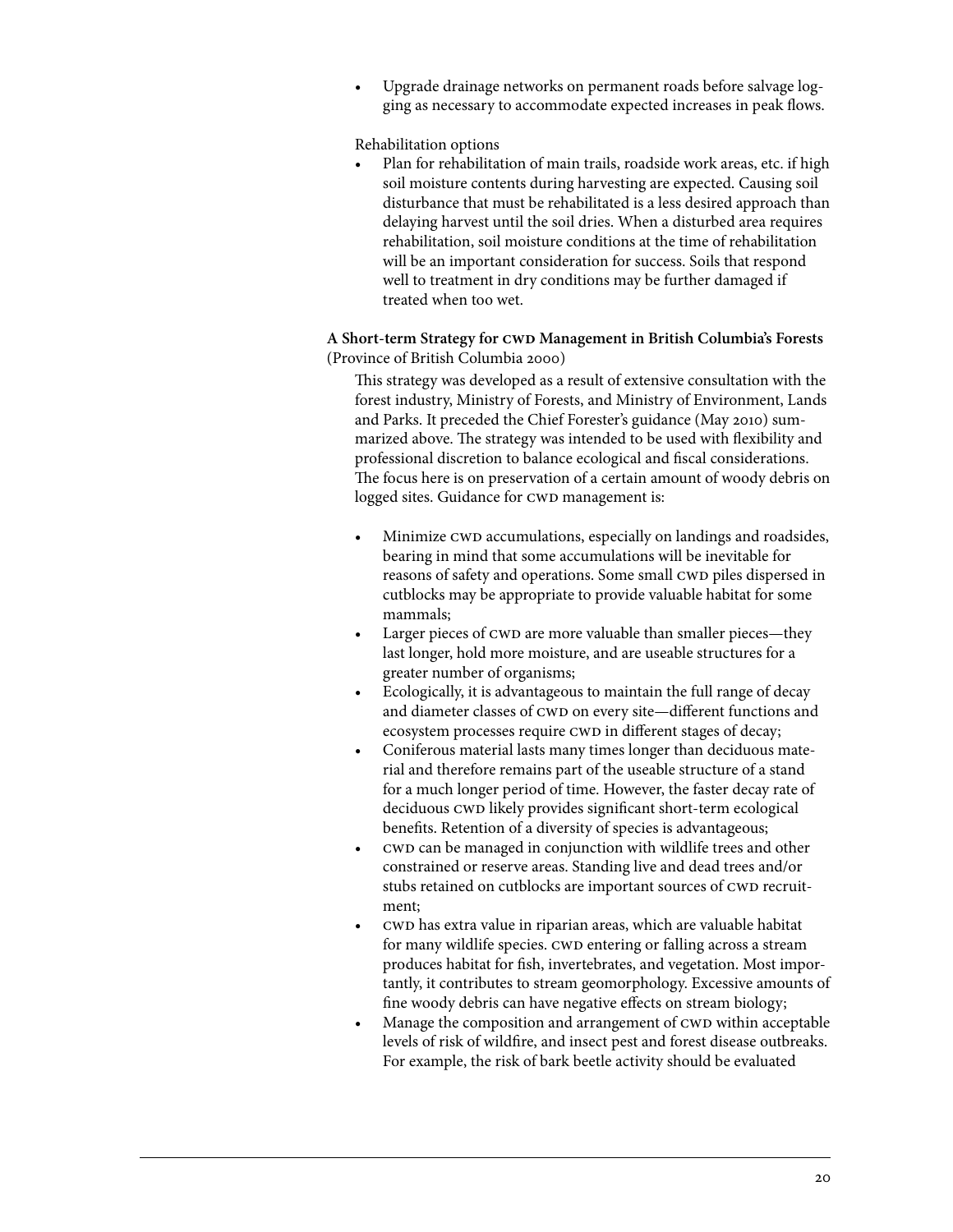where wildlife trees blow down or if many large trees are felled and left in place;

- Harmonize the retention of CWD with all other silvicultural objectives. During site preparation minimize piling and windrowing. If piling, minimize pile sizes. Mix piles with scattered debris and avoid placing large pieces in piles unless they are required for specific wildlife species. Minimize burning of piles and accumulations, but do not create undue fire or forest health hazards. Use techniques other than broadcast burning to reduce fire hazard and create plantable spots. If broadcast burning, burn under conditions that remove fine fuels but maintain CWD and the organic soil layer. Wherever possible, maintain CWD in place and do not disturb or break it up with heavy equipment. In special circumstances it may be necessary to modify stocking standards to meet CWD objectives due to debris accumulation and reduction of plantable spots. Options include modifying target stocking levels, modifying the minimum allowable distance between trees, and utilizing clumped planting patterns. Stand tending should be planned to allow for future recruitment of cw<sub>D</sub>;
- Maintain variability in the levels of CWD at the landscape level. The natural distribution and amounts of CWD will vary according to biogeoclimatic gradients, stand types, and stand development history. Although the natural distributions of CWD cannot be mimicked exactly, it is important that CWD management captures landscape variation and site-specific variations through different management practices;
- If "uneconomic wood" resulting from harvesting (e.g., breakages, short pieces, tops, and low-grade timber) is intended to be left behind as CWD, harvesting should be planned to minimize damage to these pieces; and
- When stands affected by catastrophic disturbances are salvaged, efforts should be made to ensure a good distribution of CWD over the area. Retaining incidental windthrow in sensitive ecosystems such as riparian areas and Wildlife Tree Patches will ensure long-term CWD recruitment within these areas.

# **Retention Measures to Address Ecological Values in Mountain Pine Beetle Affected Forests in B.C.** (Martin 2006)

This report is a compilation of existing literature from across British Columbia related to the mpb epidemic, and recommends retention practices that will help maintain biodiversity values during salvage logging in Interior British Columbia. The general management approach is to mimic nature. Under natural conditions, most beetle-killed stands would have high levels of CWD, so Martin concludes it is intuitive to leave an abundance of dead standing or downed wood in stands heavily affected by mpb. frpa retention guidelines (four logs per ha) are minimums and meeting only those minimums would not be sufficient for natural mimicry of beetle-killed salvage areas. The recommendations for CWD retention during stand-level salvage are:

Retain any CWD greater than 15 cm in diameter where it lies;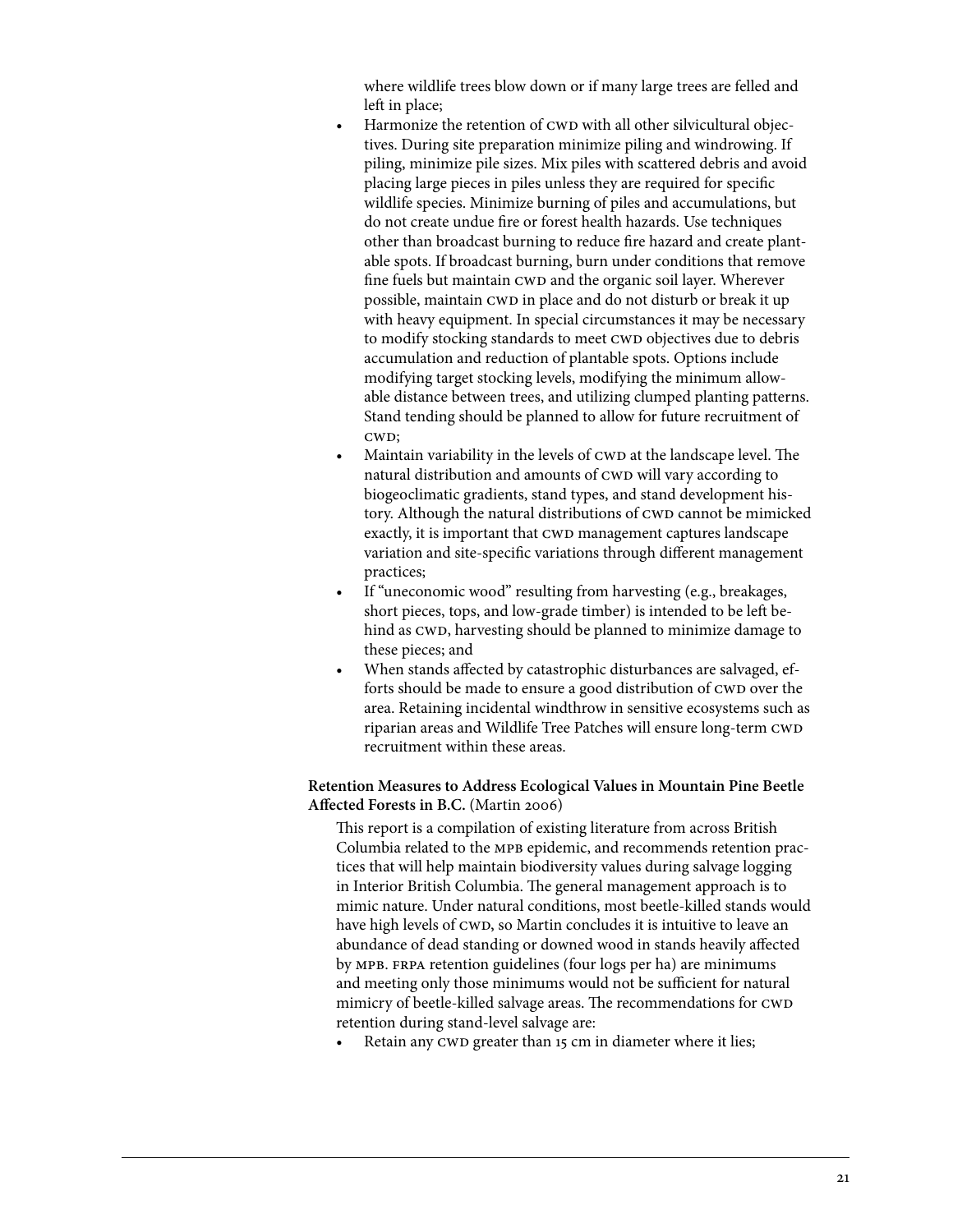- Levels of merchantable wood that are retained should be close to the waste benchmarks, which vary by site:  $4 \text{ m}^3$  on dry sites, 10 m<sup>3</sup> on mesic sites, and 20 m<sup>3</sup> on wet sites;
- Retain CWD on a site in a way that mimics its natural distribution of randomness and connectivity, with some clumping and layering;
- Where present, maintain and/or recruit a mixture of both coniferous and deciduous CWD. Coniferous CWD decays slower than deciduous CWD, providing ecological benefits for a greater period of time. Deciduous CWD provides important short-term ecological benefits;
- Where safe to do so, retain some standing live trees and snags, and/ or mechanically harvested stub trees, to provide sources of recruitment CWD. Retain larger-diameter sizes where present (recommend  $>$ 50 cm dbh);
- Retain and recruit a range of naturally occurring CWD ground cover on cutblocks, well-distributed across the forest floor on site. Depending on the site (i.e., forest floor and stand age), the amount will vary widely;
- Retain and/or recruit some larger CWD pieces ( $>$ 5 m long and >40 cm in diameter). Larger material decays more slowly, holds more moisture, presents less of a fire hazard, and provides more habitat value to a greater number of wildlife species for a longer time;
- Maintain some CWD in loosely layered, low-height  $($  < 1 m) piles of up to 3 m in width. Some longer pieces  $(>5 \text{ m})$  of CWD should radiate from the pile to provide linear travel corridors for small mammals;
- Where mechanically harvested stub trees are left in cutblocks, consider arranging loosely stacked CWD piles around stubs, using the stub as the central axis of the pile. Stub trees should be cut as high as possible (at least 5 m);
- Where practical, process the timber on site rather than at the landing to minimize CWD accumulations at roadsides and landings;
- Retain any log grades that have been identified in higher-level plans or operational plans to fulfill CWD objectives on an area-specific basis. For example, the following log grades should be retained as cwd: (1) Grade 6 undersized logs and firmwood reject logs that have >50% of the gross log scale as sound wood. (2) Grade 5 dead and dry lumber reject logs that are rejected as lumber grade and were dead and dry when harvested; and
- cwd piles can be located almost anywhere on the block, but it is most efficient to situate them around existing structural elements or machine-free zones with special attention to retention of clumps in Riparian Reserve Zones.

# **Forest Stewardship in the Context of Large-scale Operations: An Interpretation Paper** (Eng 2004)

This document was prepared at the request of the Chief Forester during an expedited Allowable Annual Cut determination process for the Lakes, Prince George, and Quesnel Timber Supply Areas. Recommendations for CWD management in mountain pine beetle salvage operations are:

- Legacies of CWD should be left throughout the blocks;
- FRPA default values may be suitable for harvesting "healthy" forests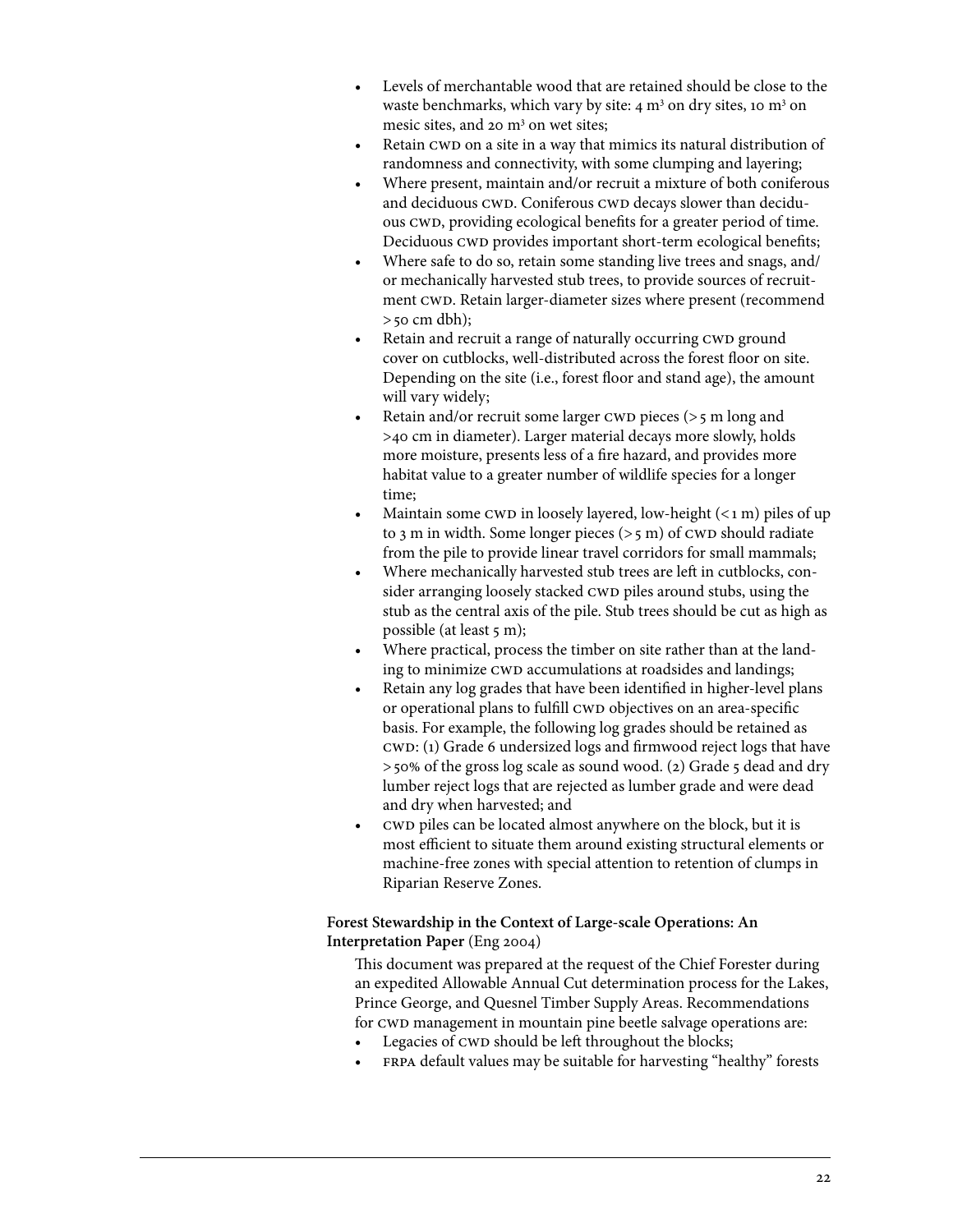but are far too low for salvage operations. Under natural conditions cwd levels would be high; and

<span id="page-28-0"></span>• The targets for CWD retention should be closer to the recommended waste billing benchmarks, which are: 9 m<sup>3</sup> on dry sites, 15 m<sup>3</sup> on mesic sites, and  $25 \text{ m}^3$  on wet sites.

These recommendations indicate that biomass harvesting in MPB affected stands should not remove as much woody debris as in unattacked areas.

**Strategies for Maintaining or Recruiting Habitat in Areas Affected by Mountain Pine Beetle and Other Catastrophic Events** (Manning et al. 2006) and **Silviculture Guidelines and Practices for Maintaining or Recruiting Key Habitat Objectives** (Manning, Cooper and Associates 2004)

These two reports contain detailed guidelines for CWD management specifically considering its value as wildlife habitat. Recommendations are the same in the two reports. The reports indicate that development of specific regimes to achieve CWD objectives will not be possible at a broad scale, and must first be considered at the landscape level, and that stand level practices that achieve the desired CWD objectives through rotation are extremely varied. Some recommendations are similar to those of the Chief Forester and recommended management guidelines for silviculture activities are the same as in the Short Term Strategy for CWD Management in British Columbia's Forests. Recommended general measures are:

- Retain CWD on a site in a way that mimics natural distribution and connectivity, with some clumping and layering;
- Where present, maintain and/or recruit a mixture of coniferous and deciduous CWD; and
- Where safe, maintain some standing live trees and snags or stub trees on site to provide sources of recruitment CWD. Retain largerdiameter trees where present (>70 cm dbh for Coastal regions and >50 cm dbh for Interior regions).

Management guidelines are:

- Retain and/or recruit a range of naturally occurring well distributed cwd ground cover on cutblocks; will vary widely, depending on stand age;
- Retain and/or recruit a range of CWD piece sizes (diameter and length) and decay classes (intact and hard to partially decayed; log classes 1–3 preferred. These are the lesser decomposed classes);
- Retain and/or recruit some larger CWD pieces,  $>5$  m long and >40 cm diameter;
- Maintain some CWD in loosely layered, low-height  $(*1* m)$  piles of up to 3 m in width. Some longer pieces  $(>5 \text{ m})$  should radiate from the pile to provide linear travel corridors for small mammals;
- Where mechanically harvested stub trees are left in cutblocks, arrange loosely stacked CWD piles around the stubs, using the stub as the central axis of the pile. Such stub trees should be at least 5 m in height if possible;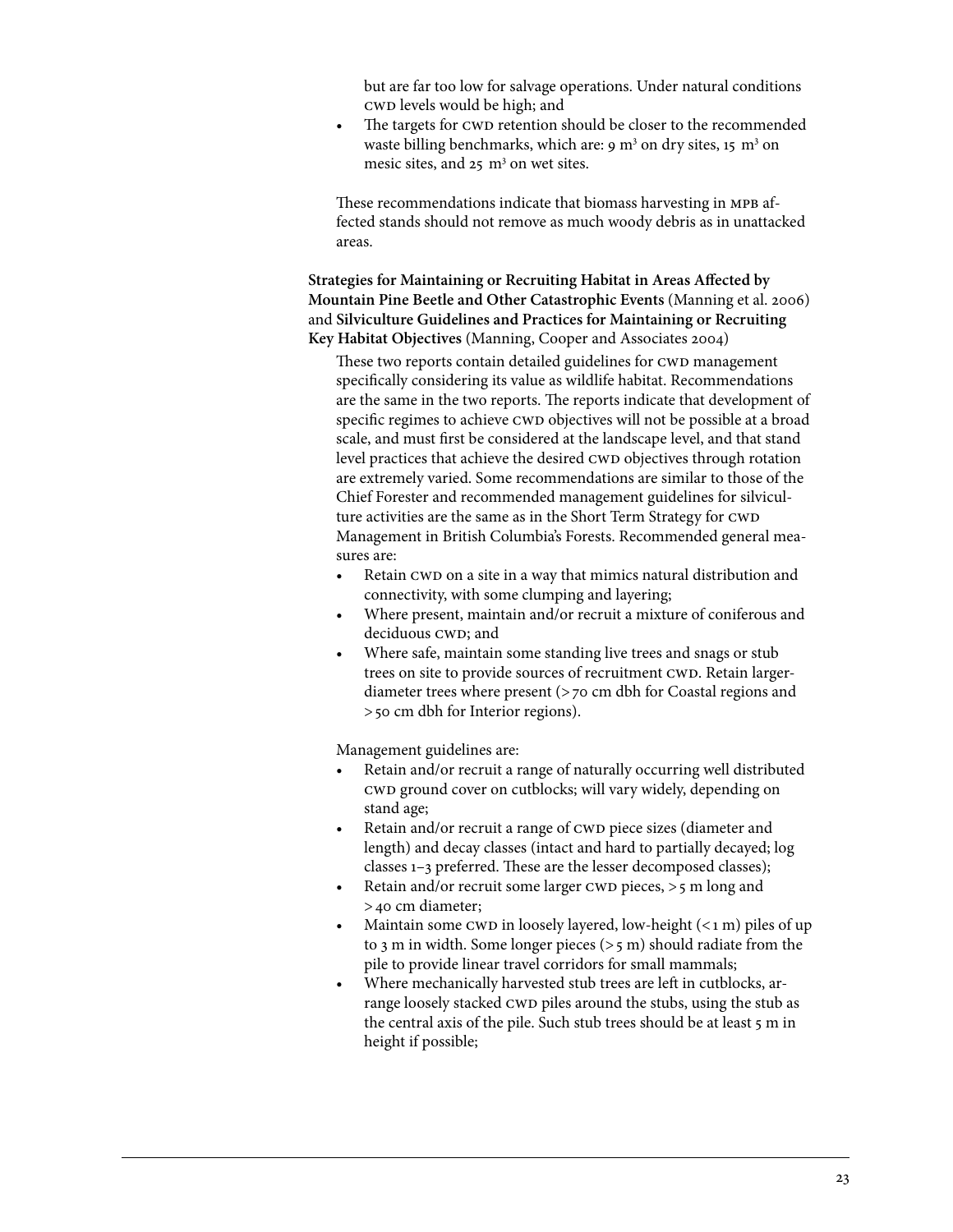- <span id="page-29-0"></span>Where practical, buck, limb, and top trees on site rather than on landing, which will minimize CWD accumulations at roadsides and landings; and
- Catastrophic windthrow should generally be harvested if possible, but some left on site due to breakage, riparian management restrictions, or economic inaccessibility will serve as future CWD. Noncatastrophic blowdown should be left unsalvaged and will serve as a source of continuous CWD input over the rotation of a stand.

# **Retention Strategies to Maintain Habitat Structure and Wildlife Diversity during the Salvage Harvesting of Mountain Pine Beetle Attack Areas in the Southern Interior Forest Region** (Klenner 2006)

This report outlines some stand-level practices to help protect and maintain habitat structure and wildlife diversity during large-scale salvage harvesting. The message conveyed here is that forest biomass harvesting would not be desirable in these types of situations, at least in terms of wildlife habitat. Recommendations specific to woody debris are:

- Retain as much downed wood, well-dispersed across the site, as possible;
- Retain non-merchantable snags and green trees, especially largediameter material, either standing or cut and left at the stump, rather than hauling to cull piles. Complement this with non-merchantable piece sizes and low-quality material (e.g., pulp grades) wherever feasible; and
- Scattered small piles of downed wood (e.g., 10-20 m<sup>3</sup>) complement dispersed downed wood by providing subnivean (the relatively open, crystalline layer that forms between the ground surface and snowpack) access points for species such as marten.

# **Mountain Pine Beetle Infestations: CWD and Impacts on Furbearers** (Manning and Chytyk 2008)

Habitat management recommendations related to CWD for furbearers following mountain pine beetle attack in British Columbia are summarized in this document and are similar to those above:

- Retain tree species other than lodgepole pine when harvesting. Avoid salvage in areas where pine represents  $\lt$  40% of the species mix. Where safe to do so, retain non-merchantable snags and nonmerchantable green trees, especially large-diameter material, either as standing trees or as cut-and-leave at the stump (rather than hauling to cull piles);
- Retain and/or recruit a range of naturally occurring CWD (varying size, tree species, and decay class). Retain and/or recruit some larger CWD pieces ( $>5$  m long and  $>40$  cm diameter). Wherever possible, maintain pre-existing CWD in place—do not disturb it with heavy equipment. Winter harvesting will usually minimize impacts to forest floor material;
- Retain CWD on site in a way that mimics its natural distribution, with some patchy clumping and layering;
- Maintain some CWD in loosely-layered, low-height  $(*i* m)$  piles of up to 3 m in width. Arrange some longer pieces ( $>$ 5 m long) of CWD to radiate from the pile to provide linear travel corridors for small mammals; and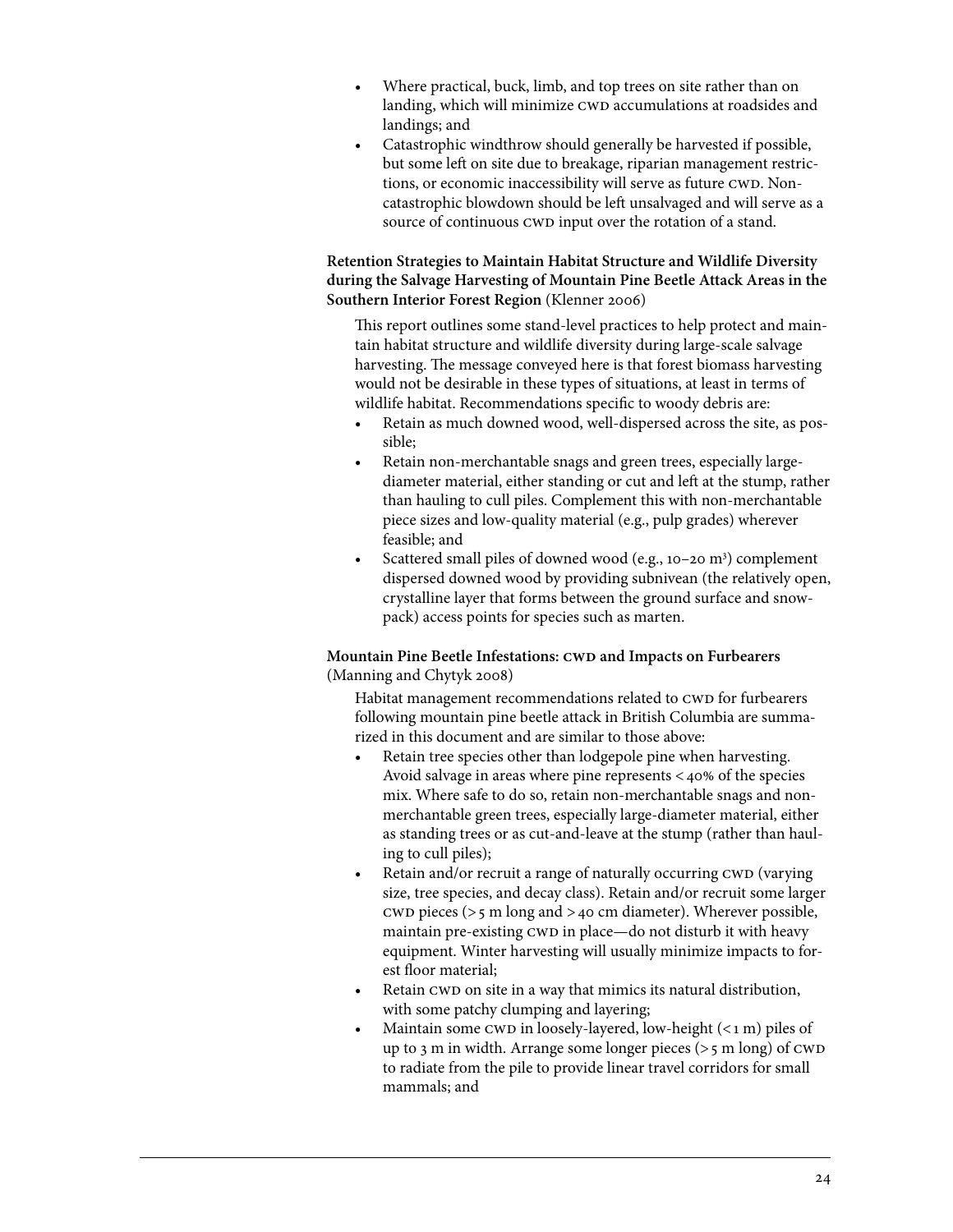<span id="page-30-0"></span>Where stubbing is done, cut trees as high as the feller-buncher can safely reach (usually  $>5$  m). Select some of these stubs (especially those near the middle of harvest openings) to be anchors for CWD piling. CWD can be loosely piled around the stubs to provide additional summer and winter habitat for small mammals.

# **Mountain Pine Beetle Management Strategy – Okanagan-Shuswap Forest District** (Province of British Columbia 2005)

Recommended stand-level management strategies for woody debris in average conditions in mpb-attacked stands in the Okanagan-Shuswap District are provided. The point relating to the relationship between amounts of CWD retained (not just future recruitment) and clearcut size is not found in other guidelines.

- The amount of stand-level retention, including CWD, merchantable, and non-merchantable timber, should be increased as the size of clearcut openings and the distance to landscape-level retention areas increases;
- • Provide vertical structure, spatial heterogeneity of habitats, and dispersed CWD over the long term (i.e., for the duration of the harvest rotation period); and
- Enhanced CWD retention dispersed over the cutblock will not be subject to waste charges if identified for retention in the cutting permit.

**Recommended Operational Procedures to address Hydrologic Concerns**  (Province of British Columbia 2004)

In this paper, practices are recommended to address the hydrologic issues associated with expedited harvest of mpb-attacked areas. Guidelines for retention of woody debris for hydrology purposes are not as common as other types of recommendations (e.g., for wildlife), and the recommendations in this paper are brief:

- Leave logging slash on site. The slash will slow snowmelt, reduce wind speeds (and thus sublimation), maintain soil moisture, and aid in site regeneration; and
- • If a riparian area has more live wood than dead wood, it is better to leave the dead wood than to disturb the whole site by removing it.

# **Indicator Targets and Management Recommendations for CWD** (Wildlife Infometrics 2008)

Retention of CWD during logging operations in the Mackenzie Defined Forest Area is based on default values from current regulations, but the local Public Advisory Group considered those requirements to lack sensitivity to variation in ecosystems. They considered baseline targets set by legislation and those established in other sustainable forest management (SFM) plans, and summarized data from natural forest ecosystems to come up with recommended targets to guide licensees on the amount of CWD to be retained. This varied from 60 m<sup>3</sup>/ha to 140 m<sup>3</sup>/ha for sites in variants of the BWBS, ESSF, and SBS zones. This is much higher than recommendations from other sources.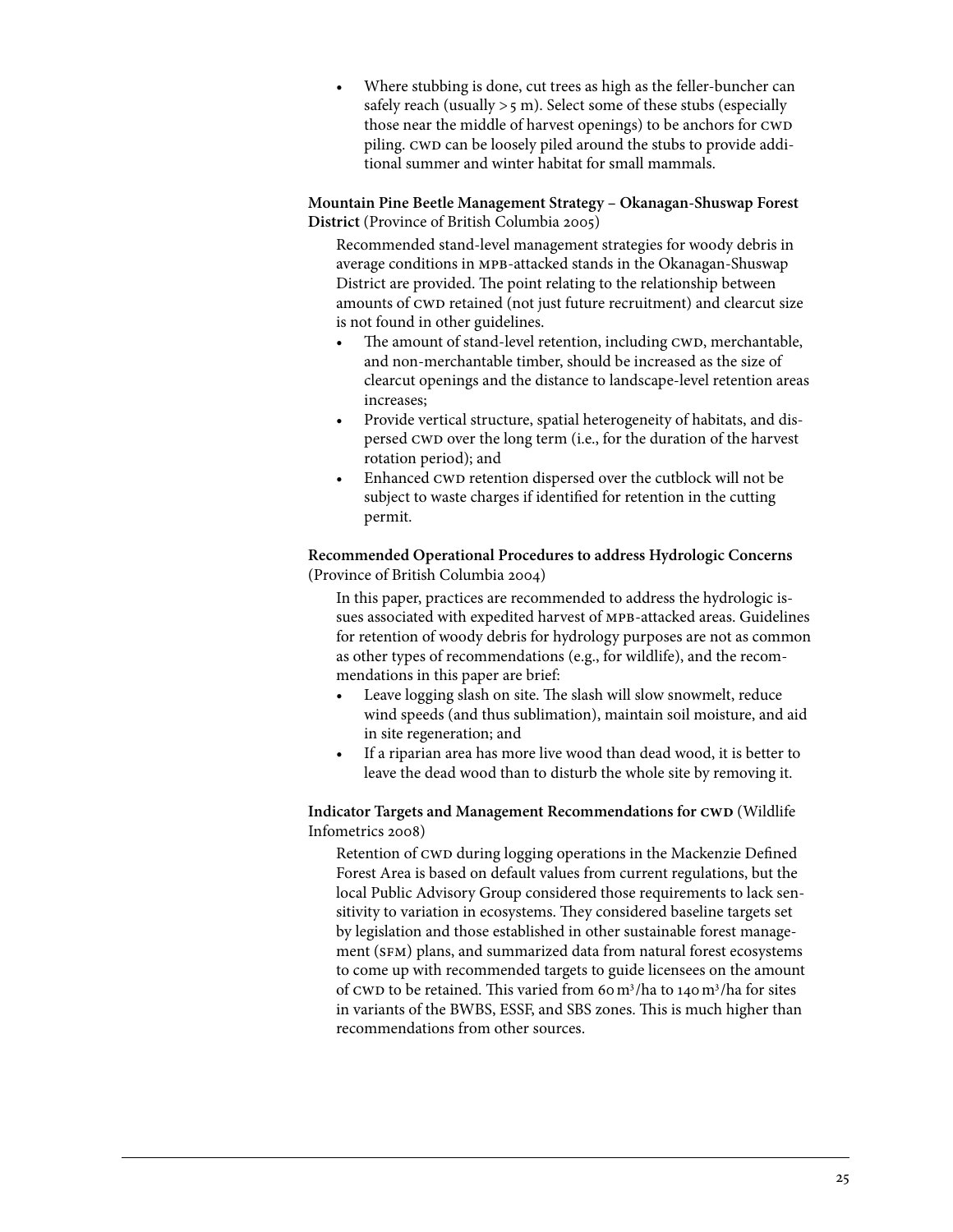## <span id="page-31-0"></span>**Silviculture Prescription Data Collection Field Handbook** (Curran et al. 2000)

Forest Practices Code Silviculture Prescriptions (sps) were required to state the volume and size range of pieces of CWD that existed before logging to accommodate any objectives for CWD established in a forest management plan. The guidelines recommended leaving CWD in the stand within utilization standards, with larger-sized pieces preferable. cwd should be as well distributed as possible throughout the block. In drier ecosystems much of the forest floor is derived from CWD so it needs to be maintained on site. The guidelines also list procedures for maintaining wildlife trees and providing future wildlife trees. sps are no longer required so these guidelines are not current.

# **Forest Practices Code Guidebooks** (Province of British Columbia 1995a,b; 1999a,b; 2001)

The Soil Conservation Guidebook (2001), Hazard Assessment Keys for Evaluating Site Sensitivity to Soil Degrading Processes Guidebook (1999), Mapping and Assessing Terrain Stability Guidebook (1999), Biodiversity Guidebook (1995), and Riparian Management Area Guidebook (1995) were part of the *Forest Practices Code of British Columbia Act,*  which was replaced by the *Forest and Range Practice Act* in 2004. They are not part of current regulations, but still could be used for guidance. The recommendations in the guidebooks were never mandatory requirements; however, once a recommended practice was included in a plan, prescription, or contract, it became legally enforceable. The guidebooks tend to be quite prescriptive.

The Soil Conservation Guidebook provides recommended allowable soil disturbance (including compaction, ruts, trails, gouges, and scalps) in the net area to be reforested (5% for Coastal sites and 5–10% for Interior sites, depending on the leading soil disturbance hazard rating). Higher levels of soil disturbance were allowed in some circumstances. Procedures for determining hazard ratings are in the Hazard Assessment Keys for Evaluating Site Sensitivity to Soil Degrading Processes Guidebook. Hazard ratings included the soil compaction and puddling hazard, soil displacement hazard, soil erosion hazard, and risk of sediment delivery to streams, and depended on site and soil factors. The Hazard Assessment Guidebook includes recommended types of machines and operating conditions/seasons, as well as soil considerations for operations at the roadside, including processing and loading.

The Riparian Management Area Guidebook recommends that trees felled in the reserve zone should be left as CWD and windthrown trees should not be removed from riparian management areas as they provide valuable wildlife habitat. Windthrown trees should be removed only if habitat would be improved by their removal and removal would not result in damage to the surviving trees.

The Biodiversity Guidebook states that maintaining CWD after harvesting is a critical element of managing for biodiversity, but recognizes that this requirement conflicts with utilization standards. Work was described as being under way to resolve this policy conflict, and until then, utilization standards were to take precedence over requirements for CWD. The guidebook indicates that despite this policy conflict some existing practices can be modified to help address the requirements for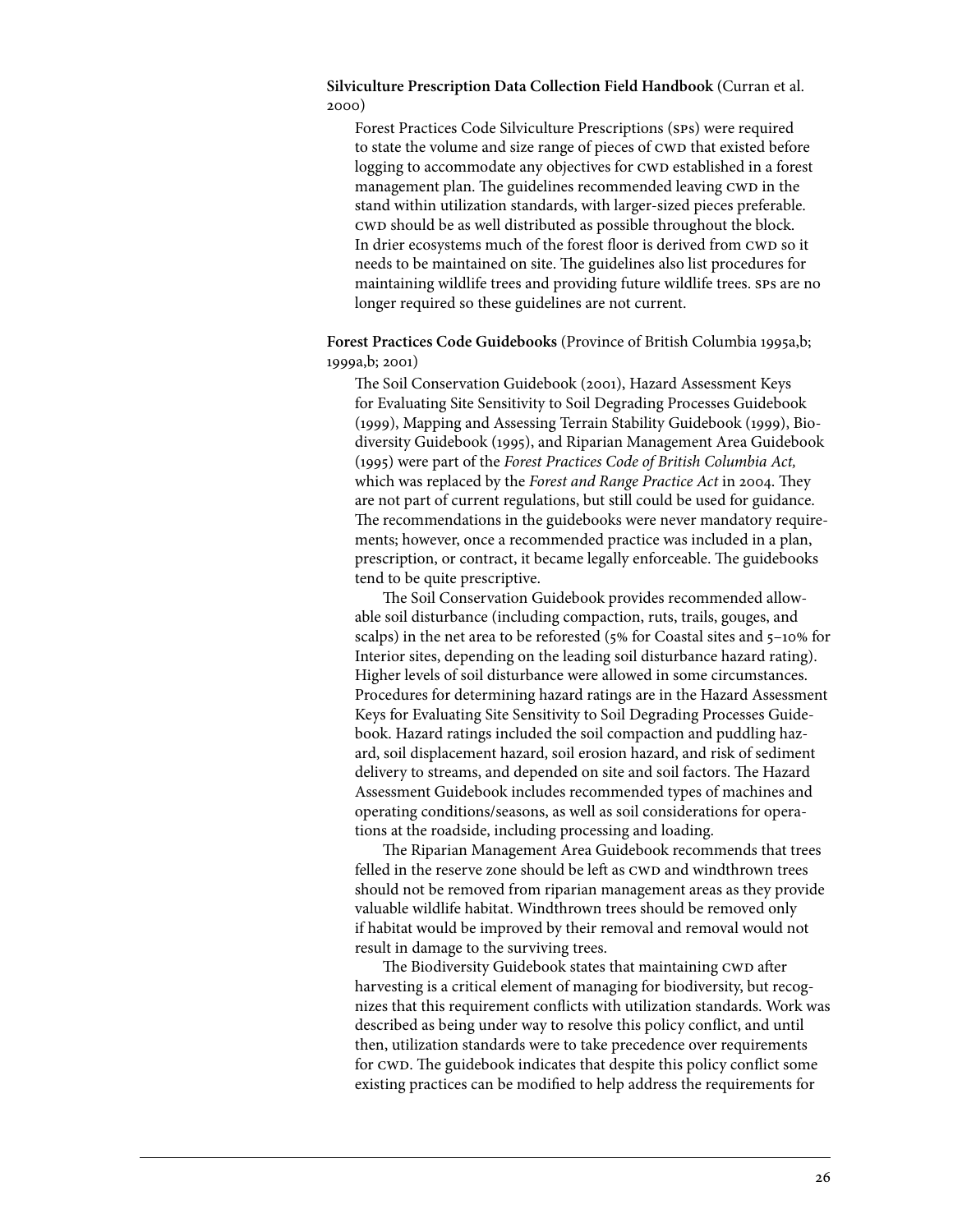cwd. For example, post-logging residue and waste can meet the volume requirements for CWD if it is well distributed across the entire stand. This will not be the case in situations of whole-tree harvesting, clean site preparation practices, or excessive salvage of material not considered merchantable under current utilization standards. Recommendations were to: modify whole-tree harvesting by limbing and topping on site; maintain residue and waste well-distributed across the stand (avoiding practices such as piling and burning), and leave non-merchantable material on site.

#### **Field guides for ecosystem identification and interpretation**

Ecosystem classification guidebooks have been developed for each forest region in British Columbia, although most are in the process of being revised. They include varying references to CWD management (but not forest biomass harvesting specifically), and for some regions interpretations are provided at the site series level. Relevant guidelines are summarized below:

#### **Vancouver Forest Region** (Green and Klinka 1994)

- "Larger pieces [of CWD] are preferable and should be retained in the stand when utilization standards are being applied and site preparation treatments are planned," "second-growth stands may require special management to ensure some CWD remains after harvest," and "CWD is typically abundant in the CWH after harvest of old growth";
- Retention of wildlife trees should not compromise worker safety. Retain green trees during harvesting as a source of large-diameter snags in future rotations. Wildlife trees should be as large as possible; retain >3 stems/ha in the upper 10% of the diameter range of the stand. Maintain snags in a range of decay classes. The number of wildlife trees to be retained is not suggested, but is recognized to depend on the ecosystem, topography, adjacent stands, and overall landscape conditions; and
- Site sensitivity ratings are provided for ground-based harvesting based on slope, terrain, and compaction ratings, and several recommendations are made to help minimize soil degradation, such as restricting ground skidding to drier conditions, minimizing the number of passes, avoiding scalping or excavating, and orienting skid trails along the contour.

#### **Cariboo Forest Region** (Steen and Coupe 1997)

- Management interpretations for some site series (generally wetter) include that traffic should be restricted to frozen or dry soil conditions on fine-textured soils because they are vulnerable to compaction under wet conditions; and
- Site series that are zonal or drier in many variants of the IDF, MS, SBPS, and SBS biogeoclimatic zones and drier than zonal in many variants of the ICH and ESSF need retention of soil organic layers and woody debris to maintain site productivity.

**North Central portion of Northern Interior Region; Southeast, Southwest, and Northern Rockies portions of the Prince George Forest Region** (Delong et al. 1993a, 1994; Delong 2003, 2004)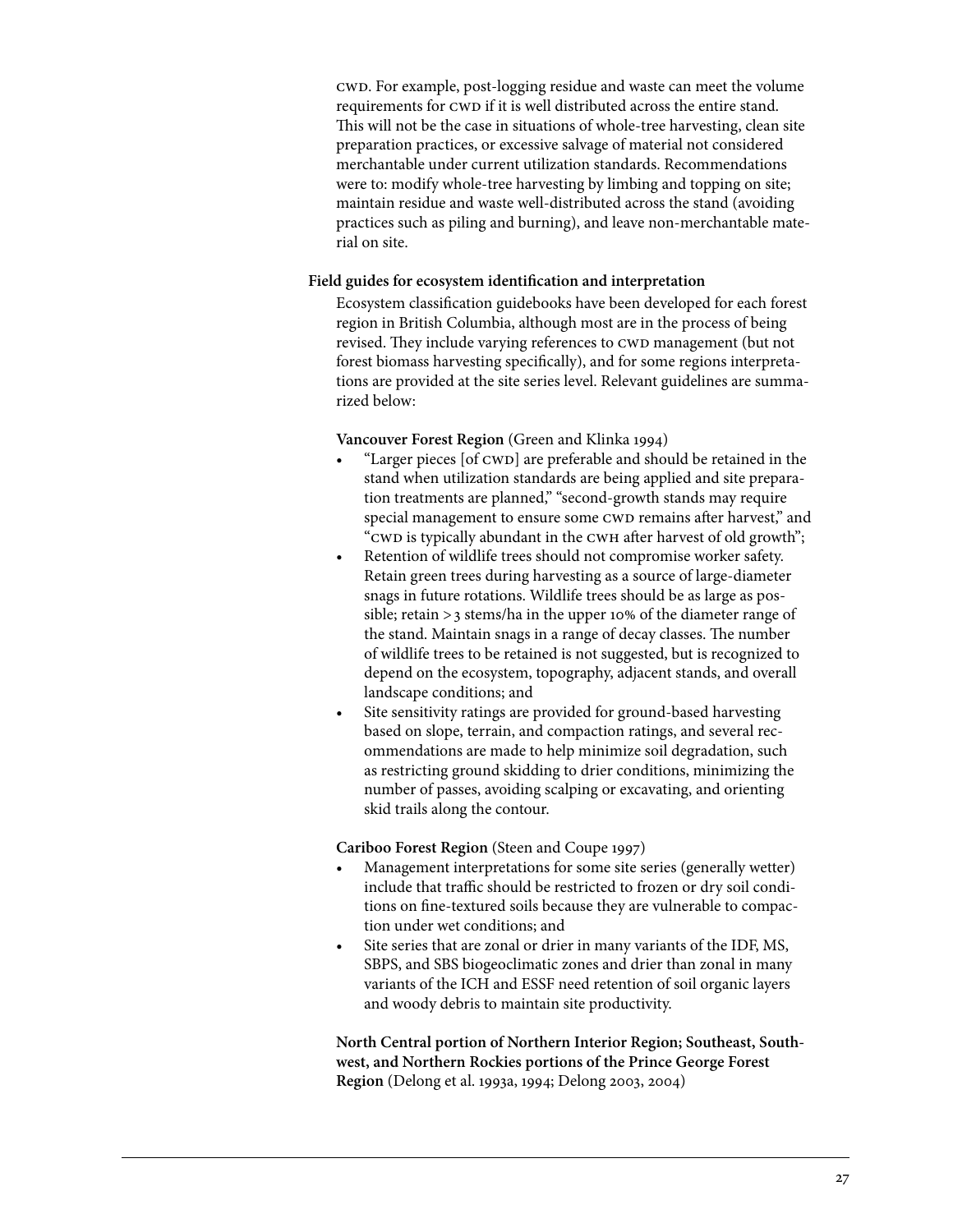- Management interpretations for some site series include: "full tree harvesting will lead to nutrient depletion and seriously reduce cones; woody debris and cones should be distributed across these sites" and "sites with fine textured soils are vulnerable to compaction under wet conditions; restrict traffic to winter operations or dry soil conditions";
- General section on Reducing Slash during Harvesting states: "On ecologically sensitive sites many site preparation techniques used to reduce slash may also damage the site"; and
- Table showing wildlife species having CWD as important habitat.

## **Prince Rupert Forest Region** (Banner et al. 1993)

- Management interpretations for CWD/slash not made at site series level;
- General recommendation that mechanical site preparation treatments that remove CWD or aggregate slash excessively should be avoided, since they reduce the habitat available to CWD users. Site preparation treatments that pile slash create clusters of prime habitat for potential "pest" species such as voles;
- General recommendation that CWD is most effective as wildlife habitat when it is well dispersed over the cutblock or grouped in small units; large piles of logs provide minimal habitat. Unmerchantable trees should be left where they fall; and
- Table of preliminary minimum structural objectives to be present at second-growth maturation on zonal sites recommends CWD (>10 cm diameter): SBSmc, ESSF, ICH, CWH, MH: 50 m3 /ha; SBSdk/SBPS: 25 m<sup>3</sup>/ha. Minimum objectives for snags and trees of various sizes are also tabulated. Snags and CWD should represent a range of decay classes from hard to soft.

# **Northeast and Rocky Mountain Trench portions of the Prince George Forest Region** (Delong et al. 1993b; Meidinger et al. 1998)

No management interpretations.

# **Kamloops Forest Region** (Lloyd et al. 1990)

No management interpretations at present but are being considered for the upcoming revised version of the guidebook (pers. comm., M. Ryan, Apr. 23, 2012).

**Nelson Forest Region** (Braumandl et al. 1992)

No management interpretations.

# **Wildlife Tree Retention: Management Guidance** (Province of British Columbia 2006)

This document is a revision to wildlife tree management guidelines previously released in The Protection of Wildlife Trees (1985), Provincial Wildlife Tree Policy and Management Recommendations (2000), and Evaluation of Wildlife Tree Retention for Cutblocks Harvested between 1996–2001 under the Forest Practices Code (2002). The guidelines are made within the context of Provincial legislation and consider ecological, economic, and logistic factors. Attributes of high-value wildlife trees, wildlife tree patches, and dispersed wildlife trees are listed with the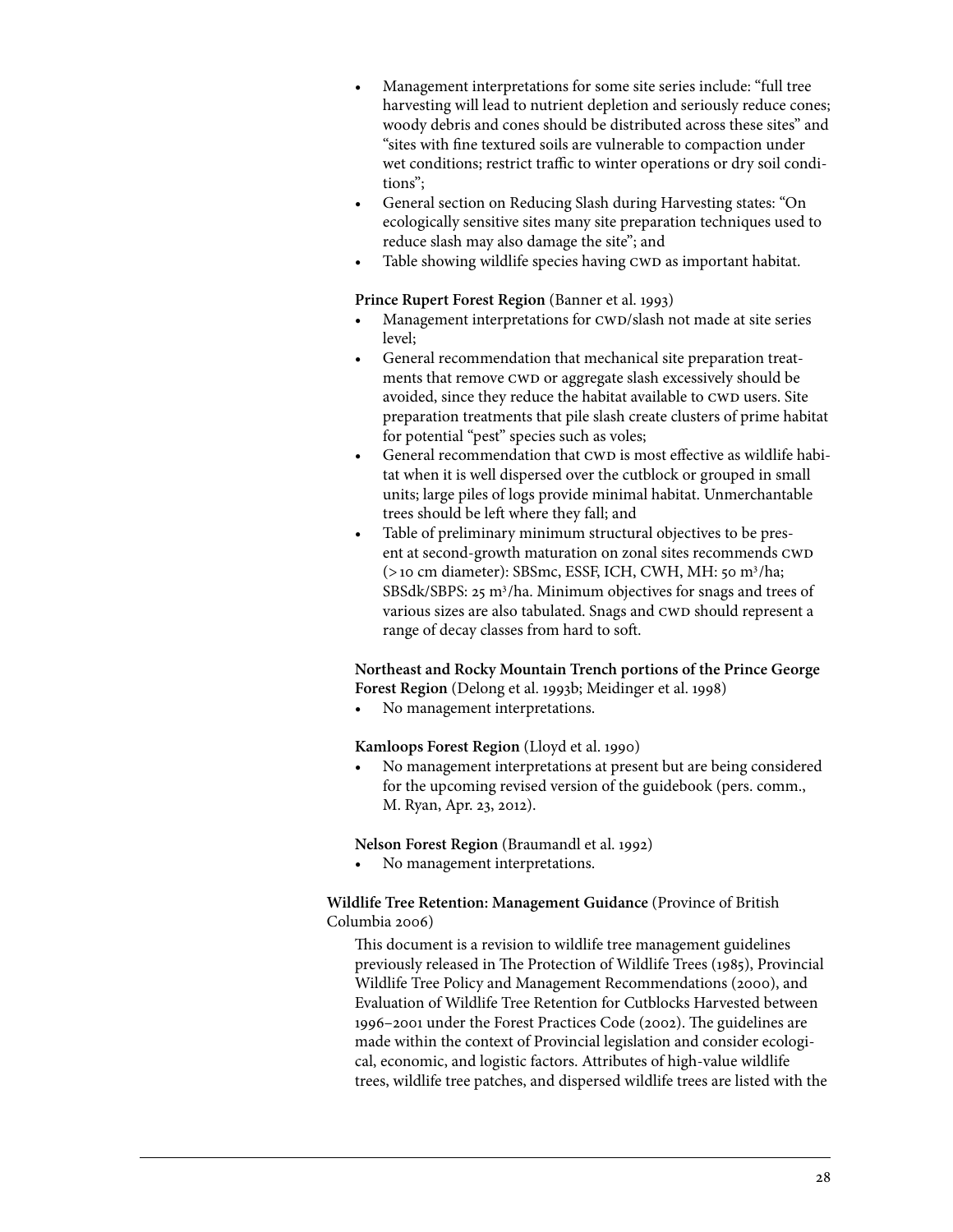footnote that no single retention strategy is appropriate for all sites, and factors such as stand type and condition, tree species, and windthrow hazard create unique conditions for each stand. Stand-specific considerations when deciding to salvage downed wildlife trees (e.g., forest biomass harvesting) are (1) worker safety, (2) the significance of forest health risks and/or fire hazards to the surrounding area, (3) the ability of the remaining standing trees to provide suitable wildlife tree habitat, (4) the contribution of fallen trees to site productivity and long-term habitat, (5) the availability of wildlife trees and CWD in adjacent harvested areas, and (6) the economic viability of the salvage operation and the potential timber supply impacts related to replacing the salvaged retention area.

**5.1.8 Protected areas legislation** This legislation identifies areas where woody biomass harvesting is not allowed.

**Ecological Reserves Act** (Statutes of British Columbia 1996a)

Ecological Reserves are areas of Crown land set aside as:

- Areas for scientific research and educational purposes associated with studies of productivity and other aspects of the natural environment;
- Representative examples of natural ecosystems in British Columbia;
- Examples of ecosystems that have been modified by humans where the recovery of the natural ecosystem can be studied;
- Areas with rare or endangered native plants and animals in their natural habitat; and
- Unique and rare examples of botanical, zoological, or geological phenomena.

These are the most protected areas in British Columbia; forest harvesting of any type is prohibited.

## **Parks Act** (Statutes of British Columbia 1996b)

Under Section 5(3.1) in the *Parks Act,* conservancies are set aside:

- a. for the protection and maintenance of their biological diversity and natural environments;
- b. for the preservation and maintenance of social, ceremonial, and cultural uses of First Nations;
- c. for protection and maintenance of their recreational values; and
- d. to ensure that development or use of their natural resources occurs in a sustainable manner consistent with the purposes of paragraphs (a), (b), and (c).

The *Parks Act* states that "A natural resource in a conservancy must not be granted, sold, removed, destroyed, disturbed, damaged or exploited unless, in the opinion of the minister, the development, improvement and use of the conservancy in accordance with section 5 (3.1) will not be hindered by it." Commercial logging is prohibited in a conservancy without a park use permit.

For Class A, B, and C provincial parks: "A natural resource other than fish and wildlife taken, hunted or killed in accordance with the *Wildlife Act* and fish, game or wildlife stalked or pursued for observation or for photographic or study purposes . . . must not be granted, sold, re-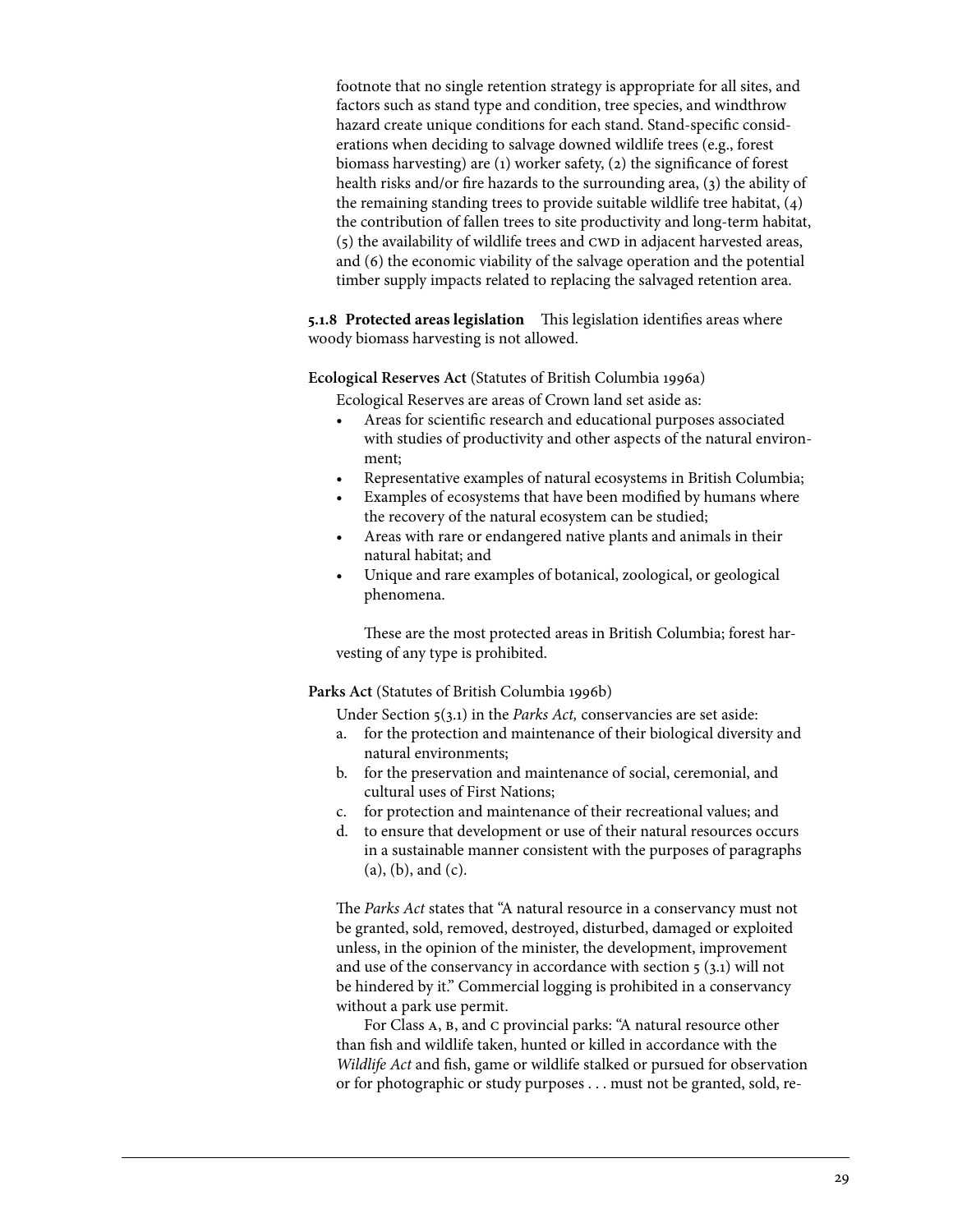moved, destroyed, damaged, disturbed or exploited except as authorized by a valid and subsisting park use permit." A park use permit will not be issued unless, in the opinion of the minister, it is necessary for the preservation or maintenance of the recreational values of the park involved.

Recreation areas are defined as Crown land reserved or set aside for public recreational use. They differ from parks in that the Minister has greater discretion in issuing use permits.

**5.2.1 The forest biomass resource** Alberta ranks fourth in Canada for volume and area of forest harvested in 2009 (19.8 million m<sup>3</sup>; 71,249 hectares) (Natural Resources Canada 2011b). Bradley (2010) estimates that Alberta has about one-quarter of the amount of roadside residues in British Columbia. Readers are referred to Macdonald (2007) for more information on the amount of woody forest biomass available from harvest residues and non-merchantable forests in Alberta. The technical potential of producing electricity from forest or agricultural biomass through direct combustion is large in Alberta, but the logistics of collection and transport and the need to establish biomass combustion facilities can hinder this potential (Haugen-Kozra and Mihajlovich 2010). They note that Alberta does not anticipate MPB mortality reaching the levels found in British Columbia's forests, so making projections of bioenergy available from MPB salvage is premature. **5.2 Alberta**

> **5.2.2 Land ownership** Eighty-nine percent of Alberta's forest land is provincial Crown land, 8% is federal, and 3% private (Natural Resources Canada 2011b). The information in this section applies to provincial Crown land only.

**5.2.3 Status of forest biomass policy** Alberta has not developed forest biomass harvest regulations (D. Patterson, pers. comm., May 11, 2012). Legal reviews have indicated that when timber is sold under a timber disposition the harvest residues are the property of the timber disposition holder who harvested the timber (as in British Columbia). If the timber disposition holder uses the harvest debris then they are required to meet the existing requirements for cleanup and reforestation as required for the timber disposition. Renewals of Alberta's Forest Management Agreements have been adding a clause that stipulates "the harvest residues become the property of the Crown if the timber disposition holder does not utilize them after two years of harvesting the timber."

**5.2.4 Existing forest biomass harvesting** The Government of Alberta is "interested in underutilized forest biomass being used to its fullest extent," and states that business arrangements for these volumes are the responsibility of the tenure holder and interested third parties (Province of Alberta 2010). The potential sources of this biomass are identified as roadside residue (e.g., low-quality trees or parts of the tree not collected during traditional harvesting), chipping of undersized trees and tops (whole tree utilization) not included in the aac within merchantable stands, trees killed by insects, disease, or fire, non-merchantable salvage, woody waste located at mill sites and log sort yards, hog fuel, pulp mill black liquor and separated lignin, and existing peat harvesting licences. The following is a summary of information relating to the existing forest biomass harvesting industry in Alberta provided by Dave Patterson (pers. comm., May 11, 2012). Forest biomass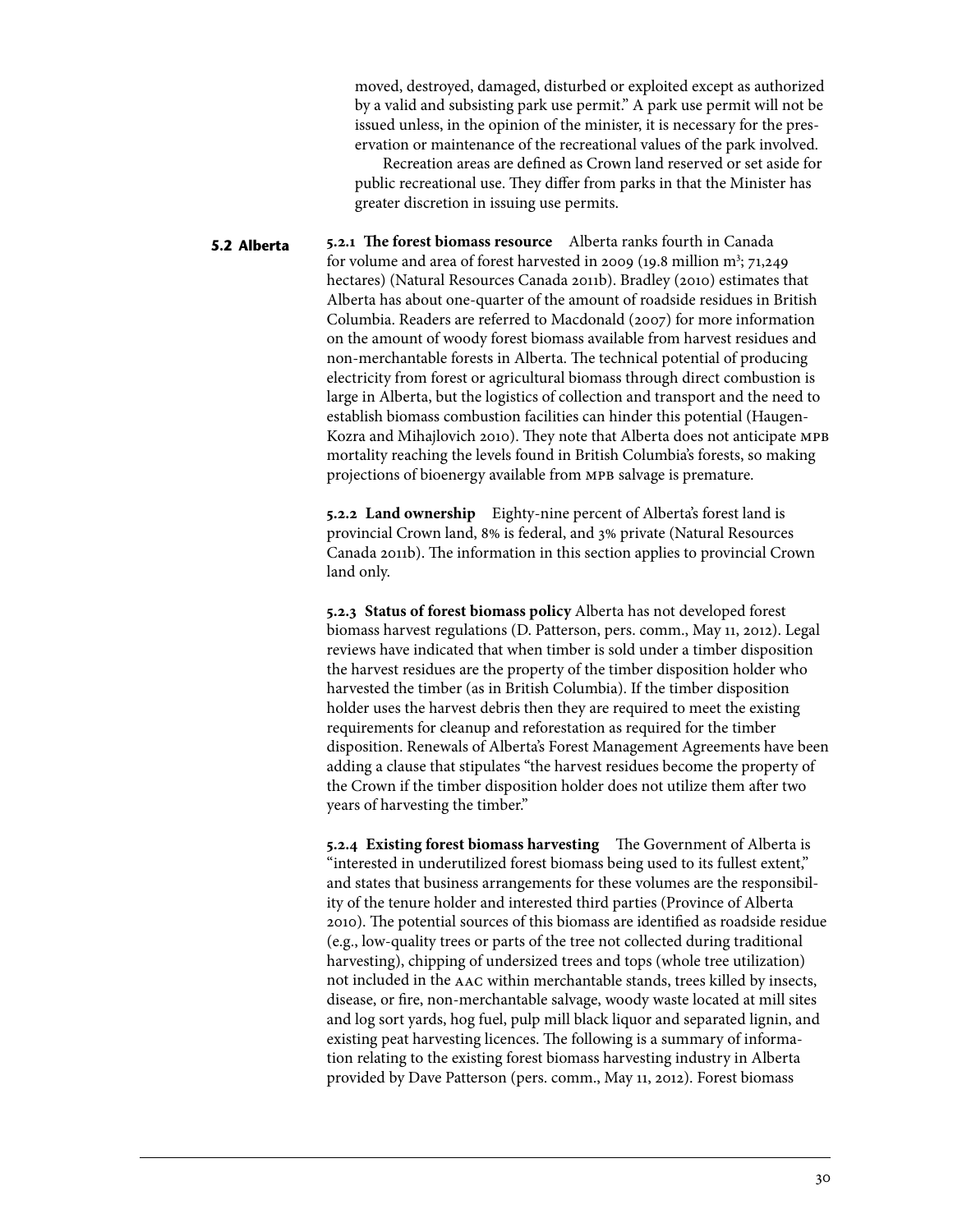access is developing through partnerships between the bioindustry and the forest product companies. Mill residues are being used at the Drayton Valley Power, Grande Prairie Ecocenter, and Whitecourt Power combustion plants to produce electricity. The only harvest residues being utilized at this time are at the Dapp gasification plant producing 17 MWe electricity. Eighteen thermochemical conversion technologies are attempting to establish partnerships with forest companies to utilize forest harvest residues as a feedstock. Haul costs of harvest residues are unaffordable for production of electricity from combustion and steam; they are only viable using local hog fuel/mill residues for a maximum of \$10/tonne. Gasification to produce electricity can afford the \$35/tonne for harvest residues within 150 km. Only second-generation gasification (using gas turbines or reciprocating engines) and biorefineries can afford to pay \$70/tonne to access the more remote harvest residues.

**5.2.5 Energy strategies, initiatives, and policies** In Alberta, the energy sector directly and indirectly is the single largest contributor to provincial Gross Domestic Product, income, employment, and government revenues (Province of Alberta 2008a). The Alberta energy sector has historically been focussed on non-renewable energy sources such as natural gas and oil, but in recent years government strategies acknowledge a need to develop renewable energy sources. Renewable energy is a theme throughout Alberta's recent energy policy, and woody forest biomass harvesting is referred to in several strategic plans. Wenig (2011) discusses energy policy in Alberta and reflects on and questions how fast and to what degree these renewable energy sectors are expected to progress. Some of the main energy policies related to renewable energy resources in Alberta are briefly described here.

#### **Integrated Energy Vision** (Alberta Energy 2006)

Here a vision is set out for future development of Alberta's energy resources, which would involve building on the strengths of its conventional resources and integrating renewable water, wind, solar, and biomass energy resources into the future picture. The vision includes the "innovative challenge" of using forestry biomass as an energy source with minimal environmental impact.

### **Nine Point Bioenergy Plan** (Province of Alberta 2006)

The focus of this plan was to stimulate bioenergy development in Alberta. New initiatives under the plan included the availability of grants through three programs: the Bioenergy Producer Credit Program, the Biorefining Commercialization and Market Development Program, and the Bioenergy Infrastructure Development Program.

**Getting Value from Every Fibre** (Forintek Canada Corp. and Alberta Research Council 2007)

This is a statement of strategic opportunities for building Alberta's bioeconomy, which again includes a vision to use forest biomass for energy production. The bioeconomy is seen as a key area in Alberta's future.

### **Climate Change Strategy** (Province of Alberta 2008a)

The Climate Change Strategy had three main goals: (1) to reduce GHG emissions by transforming how energy is used, applying energy-efficient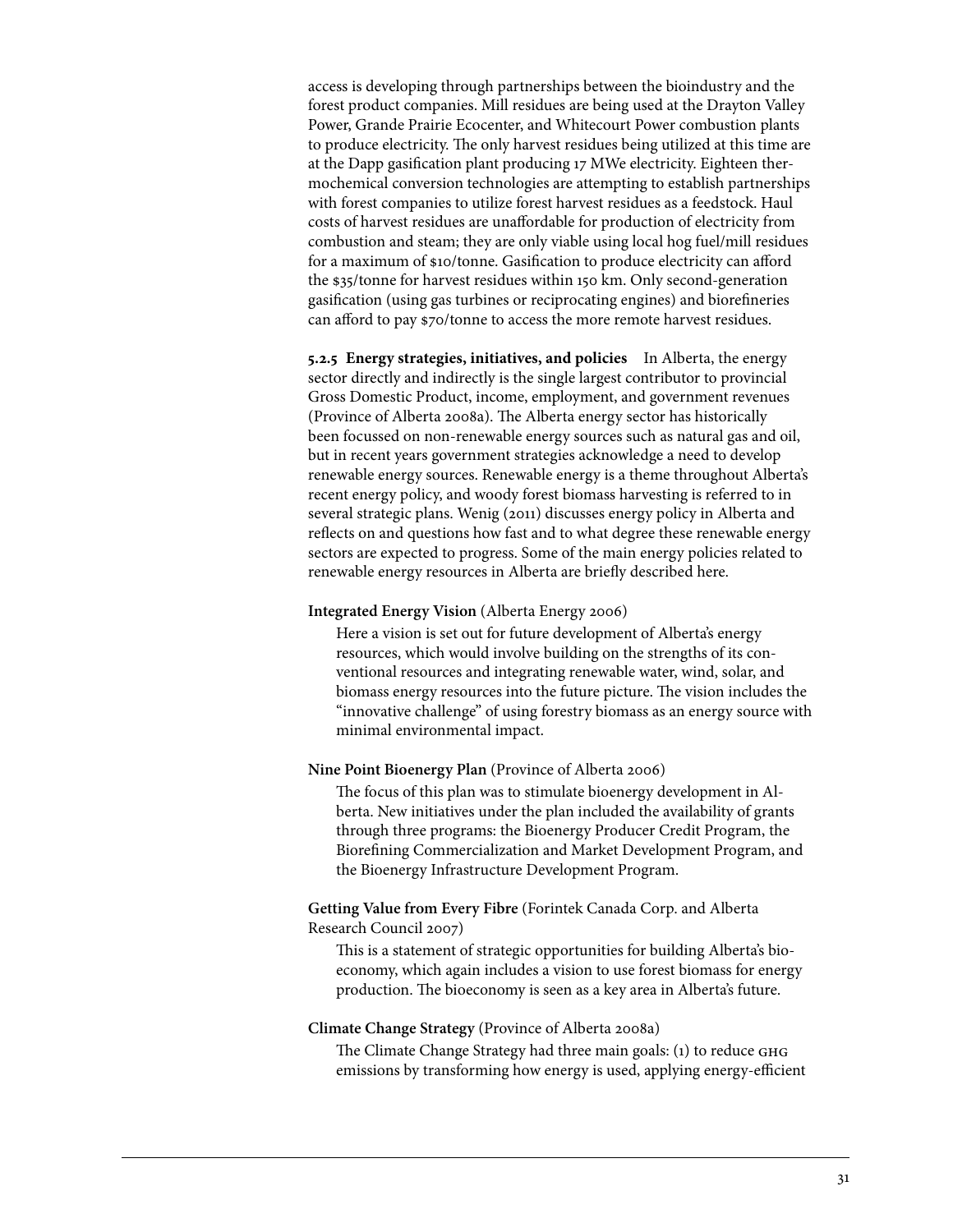solutions, and conserving energy; (2) to store quantities of  $\overline{co}$ , in Alberta's geological formations rather than release it into the atmosphere; and (3) to transform the way energy is produced and to introduce cleaner, more sustainable approaches to energy production including wind, solar, hydrogen, and geothermal. Forest biomass was not specifically mentioned. ghg emission reduction targets were set for 2020 and 2050.

## **Provincial Energy Strategy** (Province of Alberta 2008c)

This is a long-term action plan for Alberta to (1) reduce its carbon footprint through clean energy production and wise energy use, and (2) to sustain economic prosperity by diversifying its energy portfolio, creating value-added opportunities, and creating economic self-sufficiency. Pursuing alternative and renewable energy sources is part of the plan.

### **Renewable Fuels Standard**

This is part of the Provincial Energy Strategy. The provincial government introduced a requirement to blend an average of 2% renewable diesel in diesel fuel and 5% renewable alcohol in gasoline sold in Alberta. Renewable fuels used to meet the standard were required to demonstrate at least 25% fewer ghg emissions than the equivalent petroleum fuel.

#### **5.2.6 Policies and strategies related to sustainability**

### **Land-use Framework** (Province of Alberta 2008b)

Alberta's Land-use Framework is a plan for managing public and private land and natural resources to make sure that land use decisions consider future generations and balance environmental, economic, and social goals. Forest biomass harvesting would have to fit into the plan. The framework includes the Government of Alberta's intent to manage public lands for a variety of purposes and values. An important aspect of this is to conserve sensitive lands and natural resources (e.g., sensitive habitats, watersheds, historical resources, heritage rangelands).

#### **5.2.7 Natural resource legislation**

#### **Forests Act** (Statutes of Alberta 2000)

Alberta Sustainable Resource Development (ASRD), part of the provincial government, has the role of managing public natural resources through a variety of legislation, regulations, and policies including the *Forests Act.* The act requires Forest Management Plans for forestry operations, which must embrace the concept of sustainable forest management and recognize other resource users and values.

### **Forest and Prairie Protection Act**

The Forest and Prairie Protection Regulations Part ii (Statutes of Alberta 1972) includes responsibilities for debris disposal to reduce fire hazard. A holder of a timber disposition who creates a slash fire hazard because of their operations is responsible for reduction of the hazard to a safe level as determined by a forest superintendent, and hazard reduction must be done no later than 24 months after logging. For clearcut harvesting operations, slash hazard must be reduced by scarification with heavy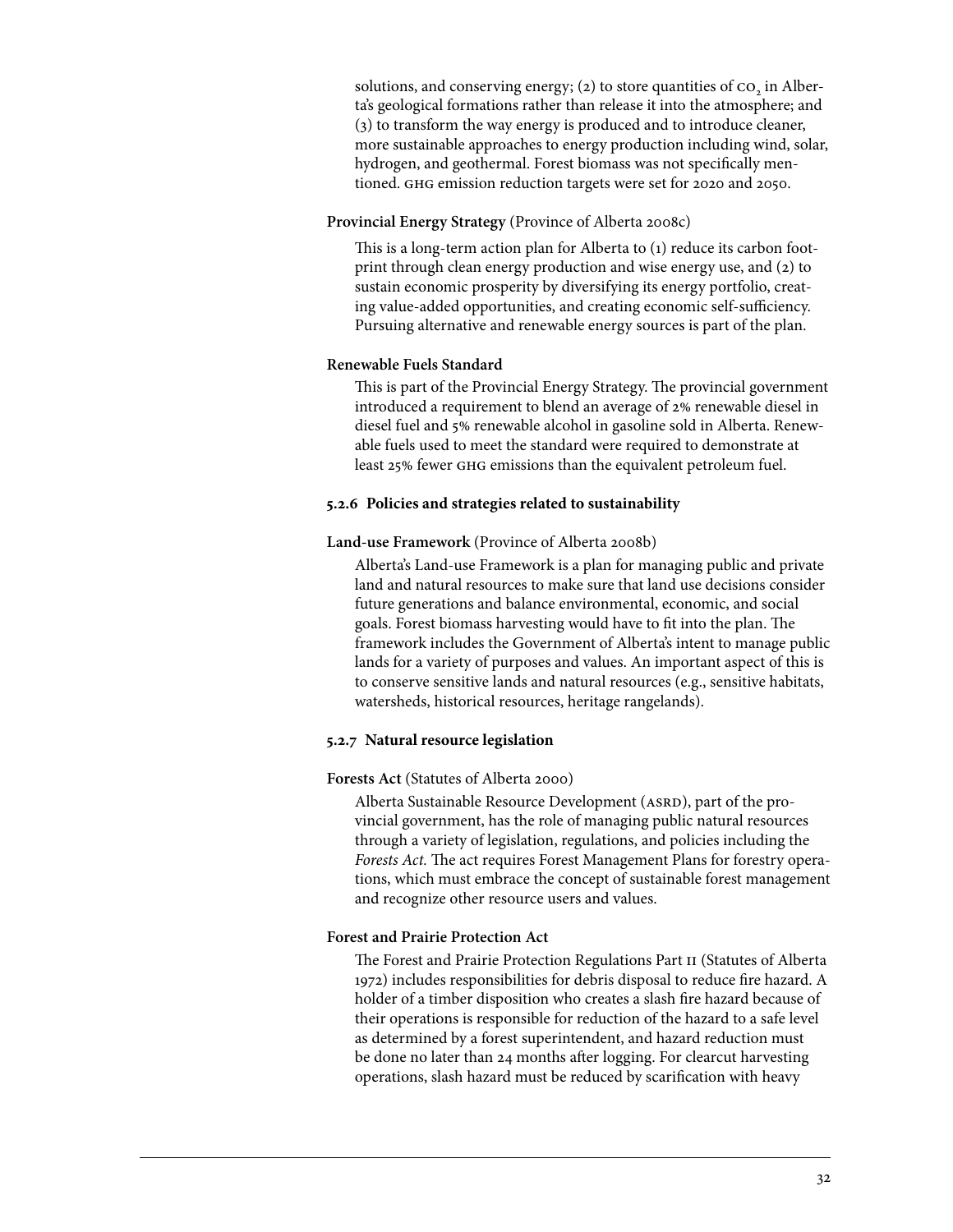equipment, skidding of tree lengths with limbs attached to roadsides or landings with subsequent limbing and burning of all debris, prescribed burning of slash windrows, piles, or areas, crushing to an acceptable standard by heavy machinery, or other approved methods. This differs from woody debris management strategies previously described for British Columbia where crushing is not recommended. Where partial cutting is done, all limbs must be removed from felled trees and the unused parts of the tree including the limbs must be scattered and made to lie flat on the ground.

### **Forest Management Plans**

Detailed Forest Management Plans (DFMPs) outline the goals, objectives, and strategies that operating companies on a Forest Management Agreement area will use to manage the forest resource. In these plans, goals for woody debris removal and retention are set out more specifically than in the legislation. For example, the Canfor Grande Prairie Operations DFMP (2003) set the post-harvest target for CWD at 90% of the weighted average of pre-harvest CWD volume across their blocks (Canadian Forest Products Ltd. 2003). They also had an objective of leaving less than one percent of merchantable wood on site.

**Alberta Harvest Planning and Operating Ground Rules Framework for Renewal** (Alberta Sustainable Resource Development 2008)

The Ground Rules are the practices used in planning and conducting timber harvesting operations in Alberta. They are the methods used to implement the Forest Management Plan (fmp) and other higher-level plans such as the Integrated Resource Plans (irps). The Ground Rules exist to establish practices that minimize negative impacts from roads, timber harvesting, and forest management activities. This would include forest biomass harvesting.

The 2008 Ground Rules state that forest operators are permitted to leave merchantable volume in harvest areas if the approved fmp identifies specific stand structure retention strategies, otherwise the utilization standards apply. In British Columbia, licensees can also apply to leave merchantable volume if they have a justifiable reason, but again it must be approved. The merchantable volume left behind would then presumably be ineligible for forest biomass harvesting.

Section 7.3 of the Ground Rules deals with Debris Management and Wildfire Protection. The Ground Rules recognize that "some retention of debris is valuable from an ecological perspective and that a reasonable amount of debris retention shall occur to emulate natural forest floor accumulations." The concept of mimicking the natural occurrence of woody debris is seen in guidelines for other jurisdictions (e.g., Ontario). "Ecological benefits include microtine habitat, furbearer habitat (when piled), and soil nutrient inputs." Under this section the Ground Rules specify that debris or slash accumulations resulting from logging must, as a priority, be redistributed or disposed of to minimize the risk of wildfire ignition and spread. The rules indicate that the slash redistribution/disposal should be done with consideration to the ecological value of retaining some debris. When debris is maintained, it must be in such a distribution and amount to minimize wildfire risk as a priority, minimize the loss of productive land base lost (i.e., through loss of plantable spots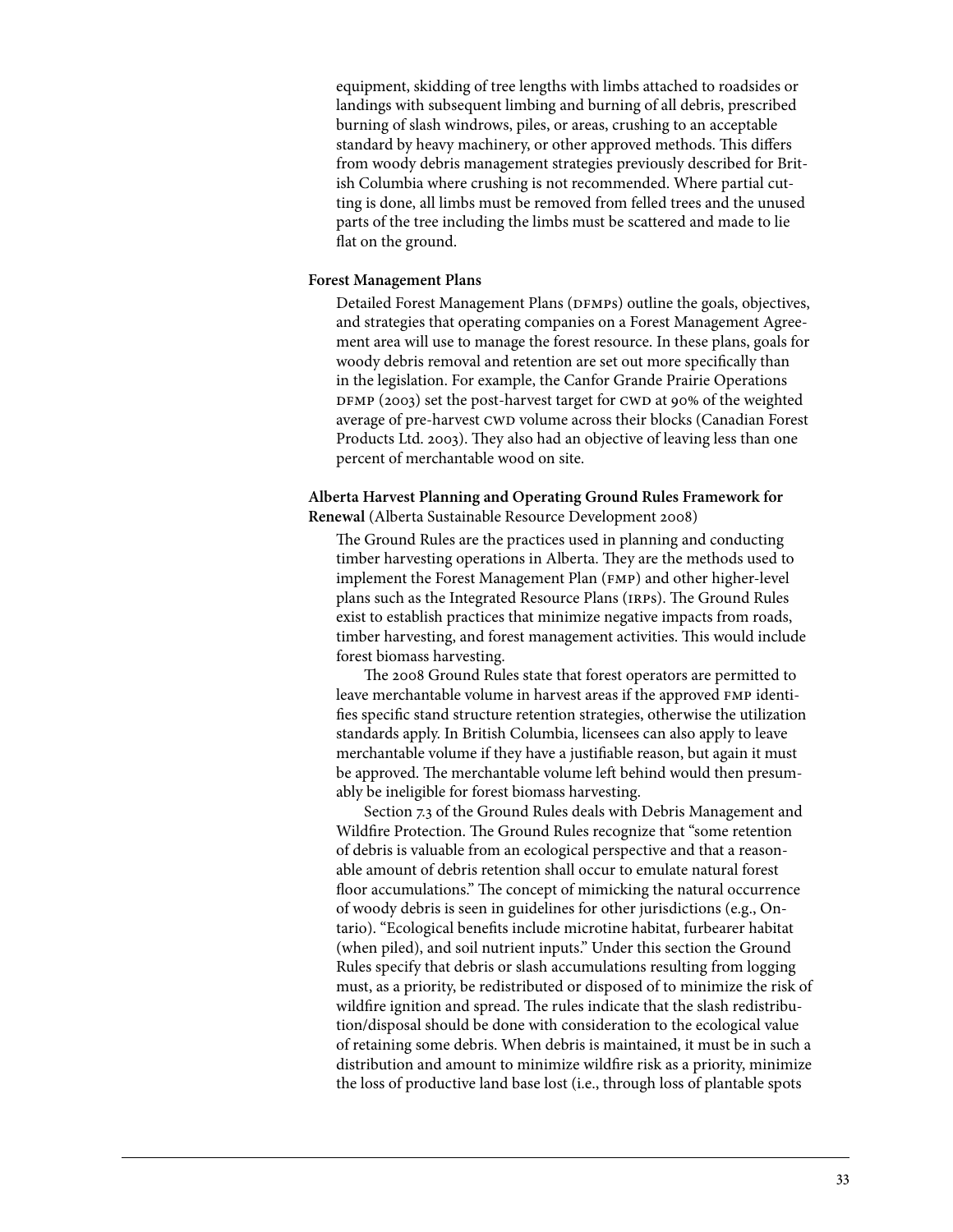or area for deciduous tree suckering), and provide ecological benefits. Slash accumulations resulting from timber harvesting, road building, and campsite construction must be disposed of within 24 months in a manner acceptable to the Government of Alberta. This implies that forest biomass harvesting would have to be done within 2 years of logging.

Ground Rules for soils are in Section 9.0. The purpose of the rules is to ensure that timber harvest, road construction, reforestation, and reclamation operations are done in a way that will minimize the potential for soil erosion, prevent soil, logging debris, and deleterious substances from entering watercourses, and ensure that the capability of the site to support healthy tree growth is maintained. The Ground Rules, which are written for conventional logging, are:

- Areas susceptible to rutting, puddling, or compaction shall be avoided when planning temporary roads, decks, landings, and skidding patterns;
- Areas susceptible to rutting, puddling, or compaction shall be harvested during dry or frozen conditions (e.g., areas with predominantly imperfectly–poorly drained soils);
- The total area covered by temporary roads, rutting, bared landing areas, displaced soil, and debris piles created by timber harvesting operations shall not exceed 5% of each harvest areas without prior approval of Alberta;
- Operations shall not occur during heavy rainfall or when the soil is saturated;
- Machine traffic must be minimized on sensitive areas (soil susceptibility to disturbance is determined by a hand test);
- Operations must cease when multiple ruts are created as a clear result of operating during unfavourable ground conditions. Ruts are defined in the Alberta Soil Conservation Guidelines; and
- Erosion and soil disturbance must be minimized, with effort made to retain organic matter and soil nutrients.

Section 11.0 specifies several ground rules for planning, construction, maintaining, and reclaiming roads. These include: roads and landings must be constructed to avoid unstable soils, water source areas, springs and seepage areas; and roads, skid trails, and landings shall be placed in locations and constructed so that soil erosion, damage to streambeds, and sedimentation of watercourses is minimized. As previously mentioned, guidelines relating to roads (not including skid trails) are not described in detail in this report.

Ground Rules for Habitat Management (Section 7.0) are set so that timber operations are implemented in a way that ensures that landscapes maintain biodiversity and ecosystem function. The accessed document had minimal rules for this topic (just that adjacent watersheds of small permanent watercourses must have wildlife corridors connecting their uplands).

Requirements for retention of residual structure in logged areas are specified in the fmp, but if it does not provide direction. Section 7.4 of the Ground Rules sets out the requirements, which include:

The required number of patches of residual structure (depends on block size);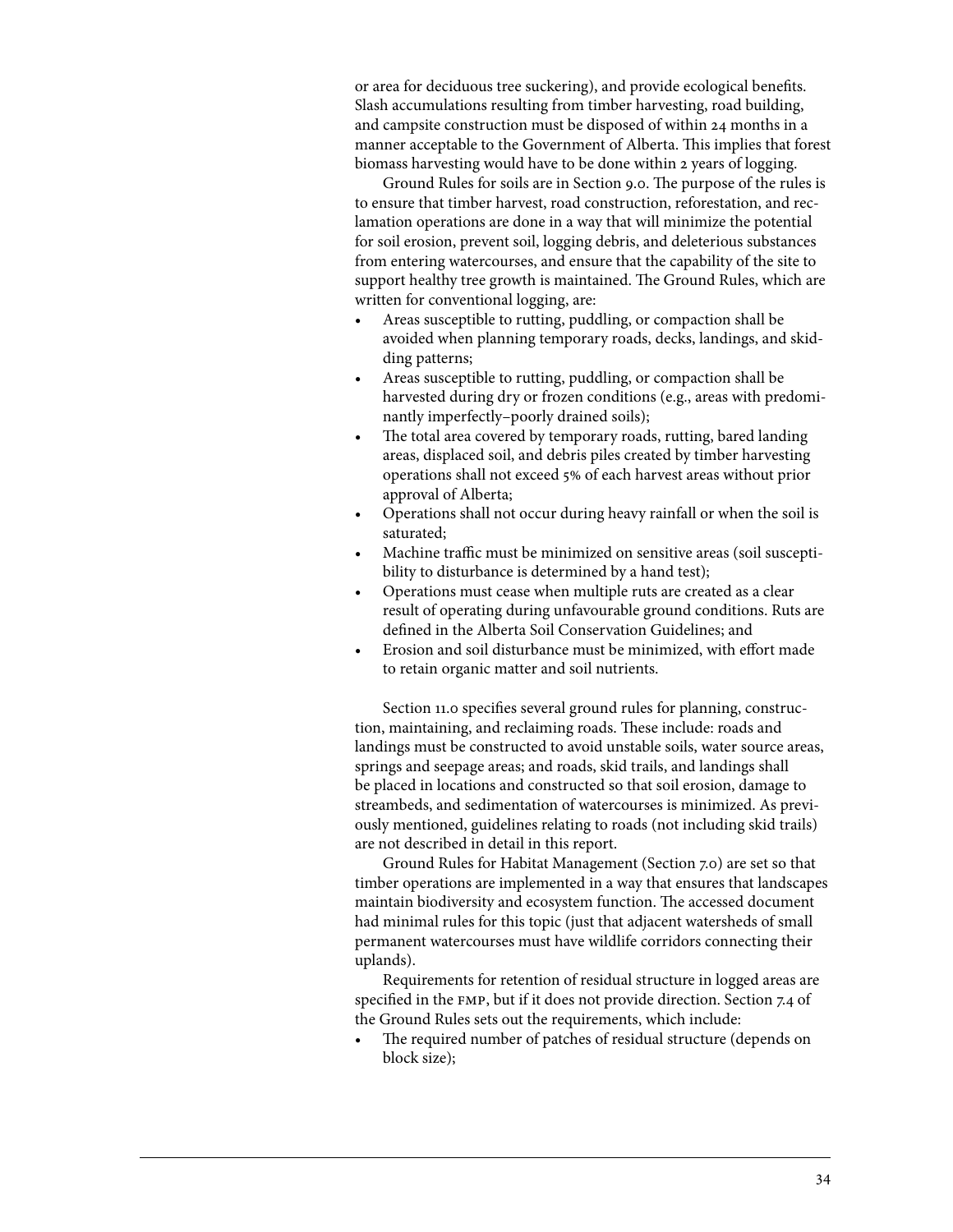- Leave larger rather than small patches;
- Leave individual stems throughout harvested areas, as available;
- Leave as many individual stems of non-merchantable trees, shrubs, and snags as operationally and silviculturally feasible;
- Where possible, retain residual structure near woody debris piles (and vice versa), near the harvest area boundary to create a gradual ecotone between forest and the logged area, in patterns and locations that minimize the potential for blowdown, near ephemeral draws and intermittent streams, and within inoperable areas; and
- Stubs may be created anywhere in the logged area to supplement snag densities, aid in windfirmness of residual patches, or for use as rub posts.

It is not apparent in the Ground Rules whether residual structure that blows over may be removed.

The 2008 Watershed Protection Ground Rules (Section 6.0) specify the buffer zones and allowable tree felling and machine operation within riparian areas for seven different classes of waterbodies (too detailed to list in this report). Trees can be felled in riparian areas in some cases but must not enter the watercourse. If slash or debris falls in the watercourse, immediate removal without a machine is required. Equipment is permitted in riparian areas of intermittent or ephemeral streams but only in dry or frozen conditions. Measures must be taken to control erosion and sedimentation into watercourses or waterbodies, and sediment, logging debris, or deleterious substances (e.g., oil) must not be deposited in waterbodies or watercourses, during road construction, maintenance, harvesting, and reclamation or silviculture activities. Equipment may cross watercourses only at approved crossings, and logs may not be decked in watercourses, riparian areas, or seepage areas. Harvesting is not permitted in water source areas in non-frozen conditions. All of these rules are written for conventional logging but would apply to forest biomass harvesting.

**Timber Harvest Planning and Operating Ground Rules** (Alberta Environmental Protection 1994)

These older Ground Rules specify that harvesting operations must be conducted in ways that encourage richness of wildlife species by maintaining or enhancing habitat diversity, manage for a well-distributed habitat capable of providing long-term population viability for all seasonal and year-round resident wildlife species, and protect fish habitat. Dead standing trees and some live trees should be left for snag recruitment (8 per ha) in the cutblock to provide habitat wherever this does not jeopardize worker safety. Large-diameter dead and selected live trees of unmerchantable species should be identified as a high priority for retention. Trees are preferred in a clumped distribution. Scattered pieces of large woody debris (8 cm diameter and greater) should be retained within cutblocks for small mammal habitat. Piles of large woody debris should be left within cutblocks to provide denning sites for furbearers and their prey species, and cover for small mammals and birds. The piles should be randomly located in the cutblocks (approximately 50 m apart). For fire protection the piles should be at least 8 m from cutblock edges.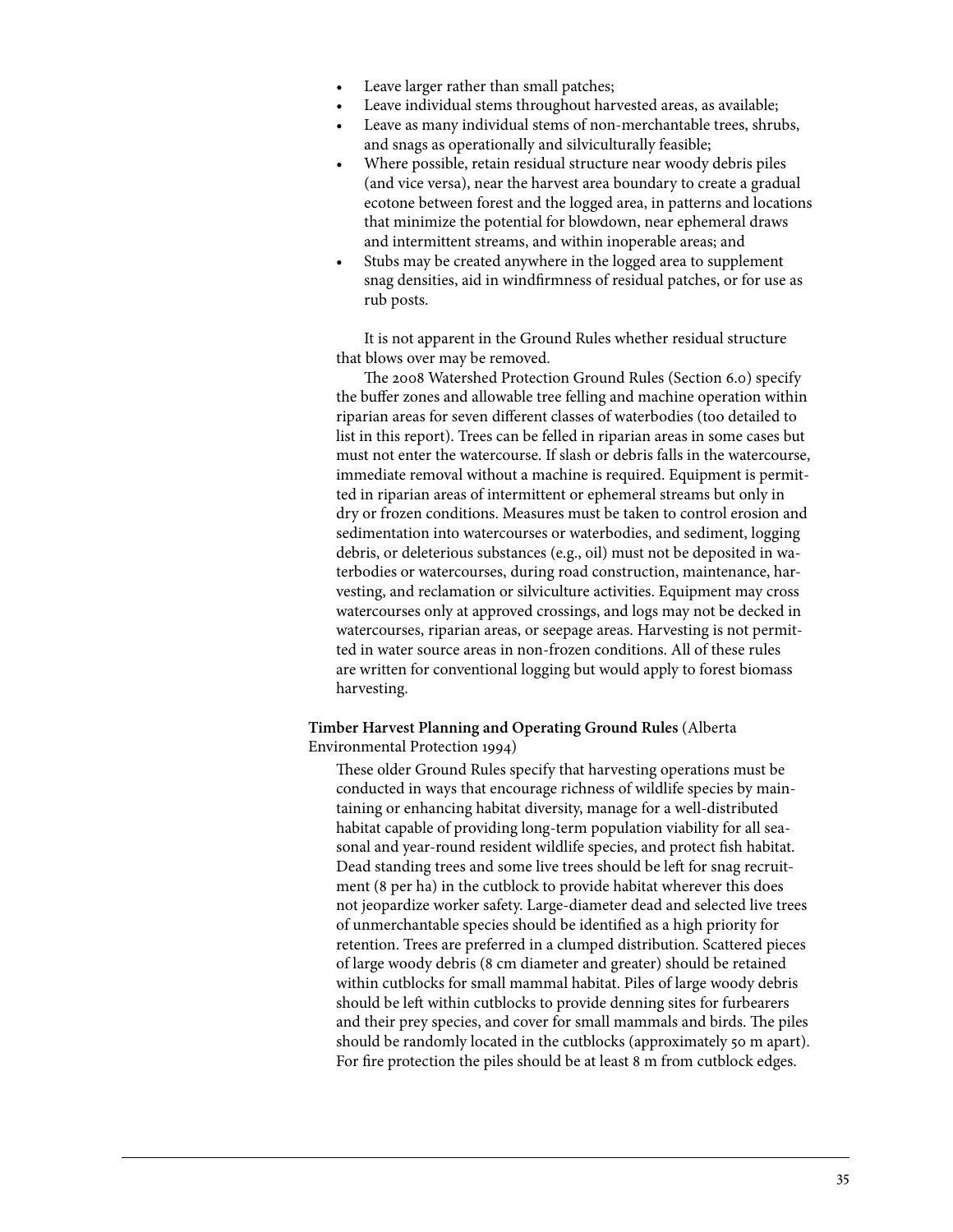The rules recognize the value of woody debris for wildlife, but do not mention other values.

The Ground Rules also state that planning for reforestation and harvesting should be co-ordinated to minimize soil erosion, soil compaction, and watercourse sedimentation. There are also standards for understorey protection, activity in riparian areas, and road building and maintenance. All of these would have relevance to forest biomass harvesting.

**Debris Management Standards for Timber Harvest Operations** (Alberta Sustainable Resource Development 2010)

This policy, set by ASRD, gives standards for debris management in timber harvesting operations, in compliance with the *Forests Act* and the *Forest and Prairie Protection Act*. In addition to the management of debris for disposal, the standard also applies to debris retained for reforestation, wildlife habitat, or other landscape management objectives. It is clearly stated that debris management must not conflict with other landscape objectives. For example, the loss of productive land due to debris piles, roads, and landings must not exceed the specifications in the Operating Ground Rules (5% of block area). The standards in this document are separated into four sections: (1) Mountain Pine Beetle Control Debris Management Standards; (2) FireSmart Debris Management Standards; (3)Wildlife Habitat and Biodiversity Debris Management Standards; and (4) Reforestation Debris Management Standards. Each standard is summarized below:

- 1. Mountain Pine Beetle Control Debris Management Standards The goal of these standards is to effectively manage debris so as to minimize the risk of mountain pine beetle population spread. This is accomplished by removing and burning woody material in areas of rapid spread (as defined by the Ministry of Sustainable Resource Development). If infested piles cannot be burned by June 15th of each year before beetles disperse, baiting may be used instead as long as the operator can provide evidence to the Ministry that the piles could not be burned. This rule puts a restriction on the availability of road residues.
- 2. FireSmart Debris Management Standards

The goal of these standards is to reduce the risk of wildfire to communities or to other values in the forest. For example, within the FireSmart zone (approximately 10 km radius from a community) debris management strategies must not include the retention of any debris piles for reforestation, wildlife habitat, or other landscape management objectives. Outside the FireSmart zone debris pile retention for these objectives may be acceptable but approval is needed from the SRD Area Forestry Manager through Annual Operating Plans, and in accordance with the Wildlife Habitat and Biodiversity Debris Management Standards. Residues would therefore be available for a short time after logging.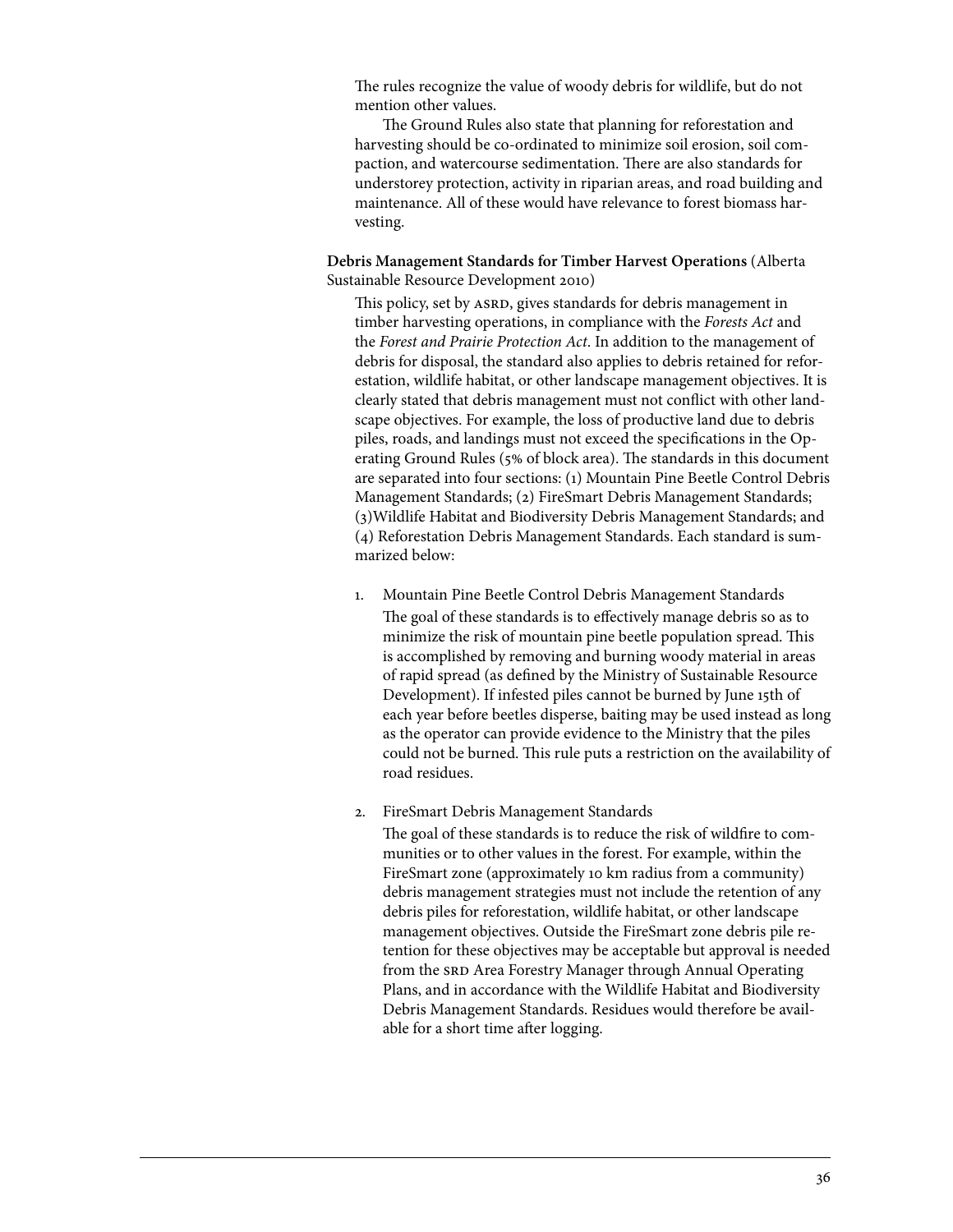- 3. Wildlife Habitat and Biodiversity Debris Management Standards Under these standards, debris piles that are outside of the FireSmart Zone and are retained for wildlife habitat or landscape biodiversity objectives must adhere to the following guidelines. If the strategy involves random scattered piles throughout the harvest area, piles must not exceed 2 m in height or 3 m in width at the base. Distance between piles and from the block edge must be at least 25 m. The guidelines are the same if the random scattered piles are made up of chip residue, except that the piles must be at least 15 m apart, rather than 25 m. If the strategy involves piling of debris at the roadside, piles can only be left along roads scheduled for reclamation and abandonment following the completion of reforestation (scarification, planting). Piles must be compacted to a maximum size of 2 m in height, 3 m in width, and 12 m in length, and must be oriented perpendicular to the road. A group of piles may consist of a maximum of five piles with a 6-m slash-free area between each pile in the group. Pile groups must be separated by a 50-m slash-free area. Again, debris piles would have to be removed soon after logging.
- 4. Reforestation Debris Management Standards

Debris or windrows created from reforestation operations must adhere to the following specifications: if the operation results in debris piles, the standards are the same as for random piles retained for wildlife habitat or biodiversity. If the strategy results in windrows (large logs, humus, and duff), windrows must not be greater than 2 m high, 3 m wide, and 75 m in length, must have a slash-free spacing of 8 m, and distance from the block edge must be at least 25 m. Debris piles must be "disposed of " within the 2-year timeline set by the *Forest and Prairie Protection Act,* with a possibility of a 1 year extension if drought conditions prevent burning.

## **5.2.8 Guides**

**Preventing Soil Compaction and Rutting in the Boreal Forest of Western Canada: A Practical Guide to Operating Timber Harvesting Equipment**  (Sutherland 2003)

These are guidelines (not regulations) regarding equipment and operating techniques to avoid damage (compaction or rutting) to forest soils. The soils that are most easily compacted are medium- to fine-textured with a moisture content at or near field capacity and soils most easily rutted are medium- to fine-textured saturated soils, and organic soils with a well-decomposed surface organic layer. The guidebook describes appropriate equipment, skidding and forwarding techniques, timing of operations, and wood-handling techniques at the roadside, but these guidelines are too detailed to summarize here. The guidelines would be relevant to forest biomass harvesting.

**Forest Soils Conservation** (Alberta Forest Products Association and Alberta Land and Forest Service 1994)

This report provides guidance to planners and operational people regarding potential impacts of roads and decking areas, skidding, and site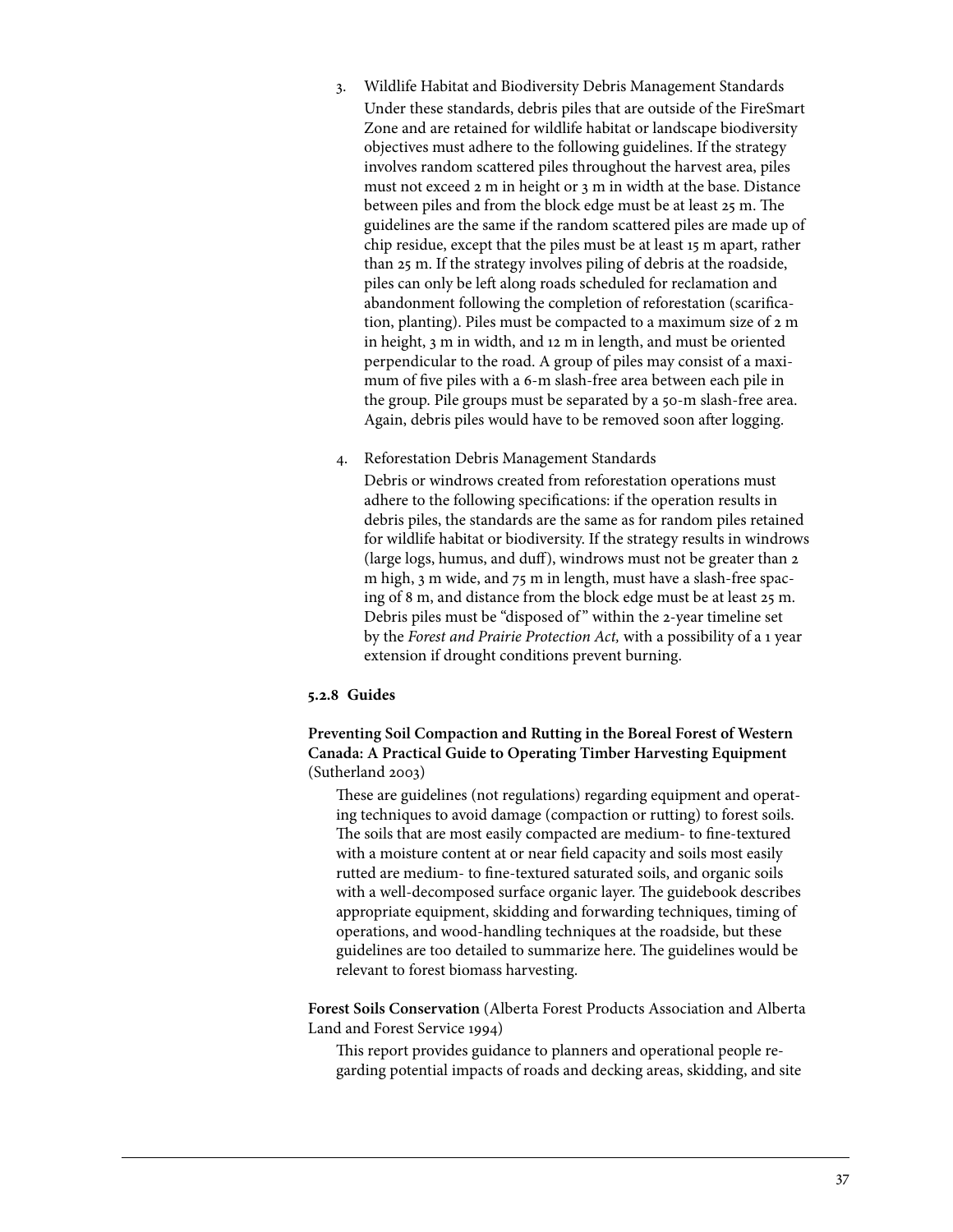preparation on forest soils. The focus is on rutting. Risk ratings for soil rutting are calculated based on the combination of soil texture, water content, and the position of the soil in the landscape. The greatest risk factors contributing to formation of ruts are organic, wet soils, and steep sites (>30%). Intermediate risk factors are fine-textured, moist mineral soil and flat and concave slope positions. The least potential for rutting is associated with coarse-textured mineral soil (less than 20% silt and clay), frozen or dry soil, gentle slopes, and convex slope positions. Operations are recommended to temporarily cease when the risk of soil rutting is high. When the potential is intermediate, wide-tired skidders should be used, and when the potential is low, no machine or forest operation is expected to form ruts.

Roads (including temporary ones) and road areas (stripped landings and bared soil) in Alberta may not make up more than 5% of the total cutblock area. Soil disturbance, such as displacement, compaction, or rutting from harvesting activities, may not exceed 2% of the block area. Ruts are defined as being 4 m long, and >20 cm deep for organic soils, and 10 cm deep into mineral soil when the organic layer is  $<$  30 cm thick.

**Field Guide to Eco-sites of West-central Alberta** (Beckingham et al. 1996)

In this ecosystem classification field guide, management interpretations are made for drought, excess moisture, soil rutting hazard, soil compaction hazard, puddling hazard, soil erosion hazard, frost heave hazard, soil temperature limitations, vegetation competition, and windthrow hazard. The guide does not include recommendations for forest biomass harvesting specifically.

**5.2.9 Protected areas legislation** Alberta's parks and protected areas are managed under these pieces of legislation: the *Provincial Parks Act, the Wilderness Areas Act, Ecological Reserves Act, Natural Areas and Heritage Rangelands Act,* and the *Willmore Wilderness Park Act.* The *Provincial Parks Act* (Statutes of Alberta 2000) specifies that timber or other natural resources may not be removed from a Provincial Park, except if it is specifically allowed as part of work being undertaken as part of a disposition (which the Minister can grant). There are several other kinds of protected areas besides parks in Alberta. Logging is not allowed in Ecological Reserves, Wildland Parks, Wilderness Areas, or Natural Areas.

**5.3.1 The forest biomass resource** In 2009, Saskatchewan had the smallest logged area and volume harvested for a province in Canada (7 920 ha; 1.8 million m<sup>3</sup>), except for Prince Edward Island (Natural Resources Canada 2011b). It was estimated to have 0.743 million PDT p.a. in roadside residue, which is about 5% of the amount in British Columbia (Bradley 2010). **5.3 Saskatchewan** 

> **5.3.2 Land ownership** Ninety percent of Saskatchewan's forest land is publicly owned (4% Federal, 6% private) (Natural Resources Canada 2011b); this section only discusses policy and guidelines in place for Crown land.

**5.3.3 Status of forest biomass harvesting policy** This and the following section are based on information provided by Larry Stanley (pers. comm, May 9, 2012). Saskatchewan currently has no specific forest biomass harvesting policy but it is at the cusp of development. The government has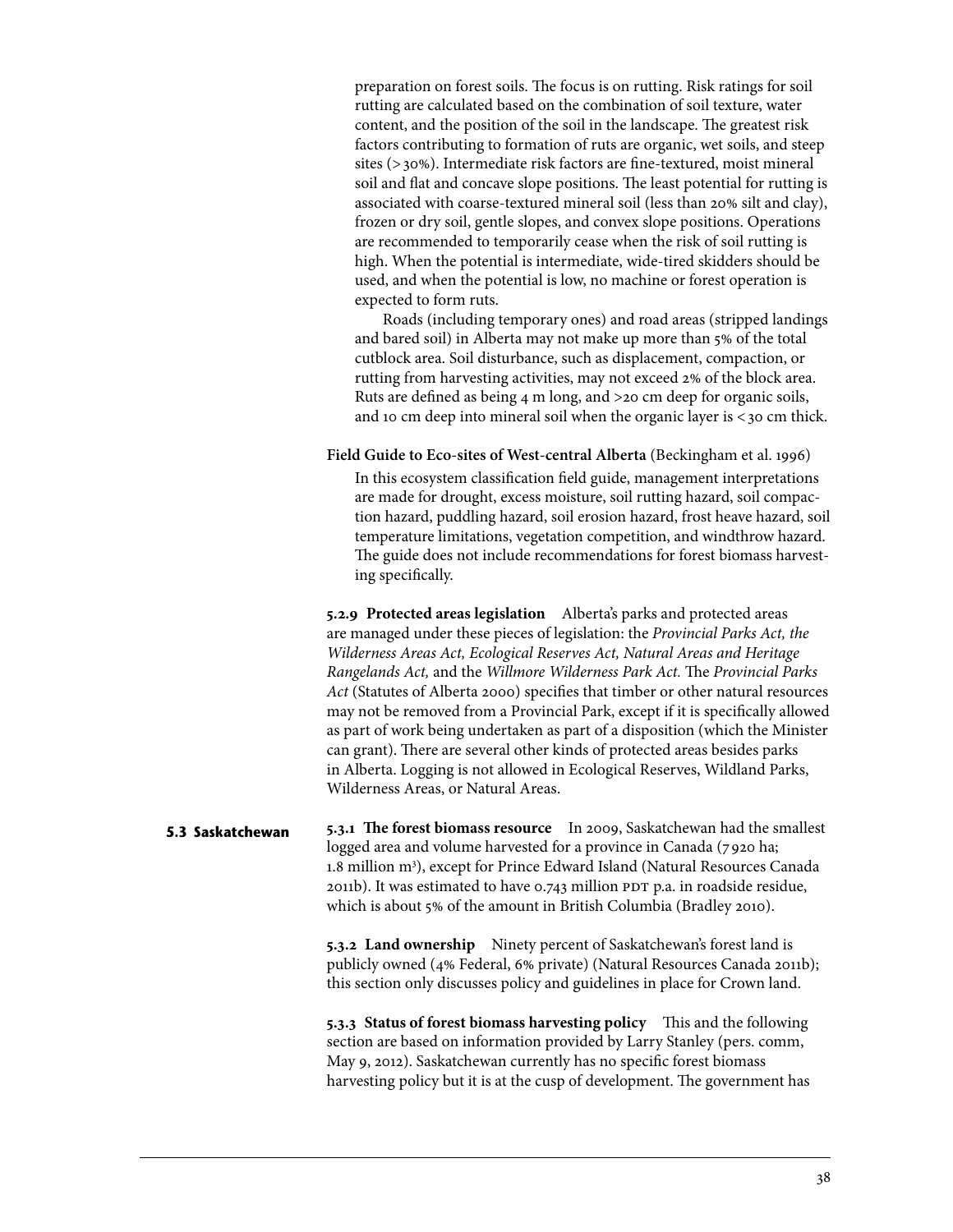been talking with the forest and bioenergy industry for several years, but has not yet gone public about a potential policy and so no information is available. At present, all the government is really saying publicly is that the projected electricity to be generated from forest biomass for operations and sales to the grid is 80 mws.

**5.3.4 Existing forest biomass harvesting industry** The main driver behind the use of forest biomass for power in Saskatchewan is the industry's own need to realign their economics and develop a new product line following the downturn of the traditional forest industry. Government goals to produce a certain percentage of energy from renewable resources are not a key factor in development of the industry. SaskPower is in the process of entering into agreements with industry for two to three major projects for use of forest biomass for power for their mills as well as for electricity sold to the grid. An agreement with Paper Excellence in Prince Albert is in the final stages, whereas agreements for the other two are still being worked on and the projects will not be up and running until 2013 for one, and if it goes ahead, 2015 for the other. The industry is too small for a bid process to be in place. In Saskatchewan the primary source of biomass for energy production is residue from mills and to augment that, waste from heritage piles at mills, which are estimated to last for 5 years. The secondary source is roadside residue from logging operations, which is under active discussion, and is expected to be used soon. The tertiary source is residual standing wood that is below the merchantable size, as well as debris from silviculture operations. The final source is material from urban construction or horticultural cuttings, but its use is quite far from becoming a reality. There is also a substantial economic opportunity for harvest and use of fast-growing purpose-grown biomass, which would not be a reality in the next 15 years, but is being looked at by the University of Saskatchewan.

## **5.3.5 Energy strategies, initiatives, and policies**

**Saskatchewan Energy and Climate Change Plan** (Province of Saskatchewan 2007)

In this plan, the Saskatchewan government set an ambitious target to reduce ghg emissions. The plan has five components: (1) conservation and efficiency measures by industry, business, and homeowners; (2) carbon dioxide capture and storage measures in Saskatchewan's oil and gas industry and in the province's electricity sector; (3) increased use of renewable energy, including wind, solar power, and hydrogen, and further development of Saskatchewan's ethanol and biodiesel resources; (4) reduction of methane and other emissions in the oil and gas industry, and methane and nitrous oxide emissions in the agriculture industry; and (5) creation of more natural carbon sinks in Saskatchewan's forests and soils. Forest biomass was not specifically mentioned in the plan.

# **Management and Reduction of Greenhouse Gases Act** (Statutes of Saskatchewan 2009)

This act is a plan to reduce ghg emissions to meet provincial targets and promote investments in low-carbon technologies. Regulated emitters are required to reduce annual emissions by a defined amount, and those with ghg emissions that exceed the target must make a carbon compli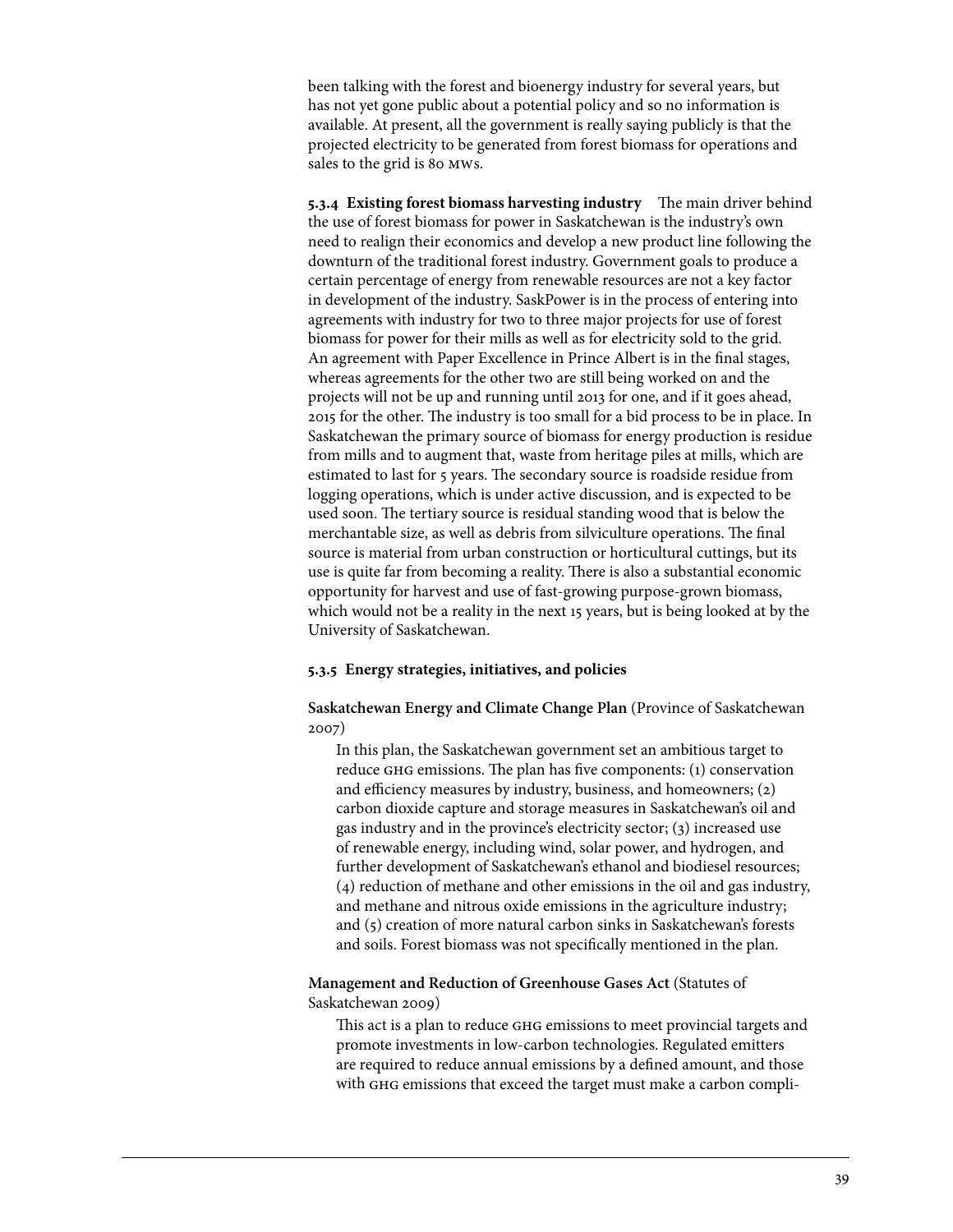ance payment to the Saskatchewan Technology Fund. The fund is used to finance investments in low-emitting technologies and processes that reduce ghg emissions. Under the act, the Climate Change Foundation was established to promote research and development and demonstration of low-carbon technologies, encourage adaptation, and increase public education and awareness.

## **Minister's Task Force Report on Forest Sector Competitiveness** (Province of Saskatchewan 2006)

This report was not too optimistic about using forestry biomass as a source of energy. The estimate of the volume of recoverable harvesting residue normally burned on site is estimated at 200 000 to 400 000 green tonnes per year in Saskatchewan, but this report stated that the present technology for generation of electricity using wood waste was not profitable at existing power prices. It reported that the Province needed a solution to this and recommended that SaskPower institute a policy for the long-term purchase of "green" electricity produced from wood waste at a sufficient out-of-market premium to allow for profitable co-generation, and/or construct its own co-generation facilities, and/or provide lowinterest loans or grants for capital costs associated with private construction of wood residue co-generation facilities.

## **Powering a Sustainable Energy Future** (SaskPower 2011)

This document is also reserved in its outlook on biomass as an energy source. It outlines SaskPower's electricity and conservation strategy which includes consideration of biomass for energy production, including woody plant matter, agricultural residues, urban and industrial organic wastes, and energy crops. It identifies biomass as an energy source of interest because it can be renewable, sustainable, and nearly carbonneutral but lists five disadvantages: its limited scale, cost, fuel supply risk, technology still developing, and emissions other than ghg.

**Building Saskatchewan's Bio-economy: A Life Sciences Strategy** (Ag-West Bio Inc. 2007)

This strategy has a more positive outlook regarding expansion of the bioeconomy in Saskatchewan. Twenty recommendations are provided to help Saskatchewan grow its bio-economy, which the document describes as "using renewable feedstocks and biological systems to achieve economic objectives in a way that is sustainable." Saskatchewan is identified as having the potential to be a bio-economy leader because of its reliable access to large volumes of agricultural and forestry biomass, its strong research capacity related to bio-fuels, bio-products, and bio-processing, a knowledgeable workforce, and an export focus. The bio-economy provides the opportunity to "increase the revenue for primary producers, improve the sustainability of rural communities, create new high-value jobs and have a positive impact on the environment."

#### **Go Green Fund** (www.environment.gov.sk.ca/go-green/fund)

This is a government fund to assist communities, non-government organizations, businesses, and citizens in Saskatchewan in addressing important environmental issues in the province. The initiative supports "practi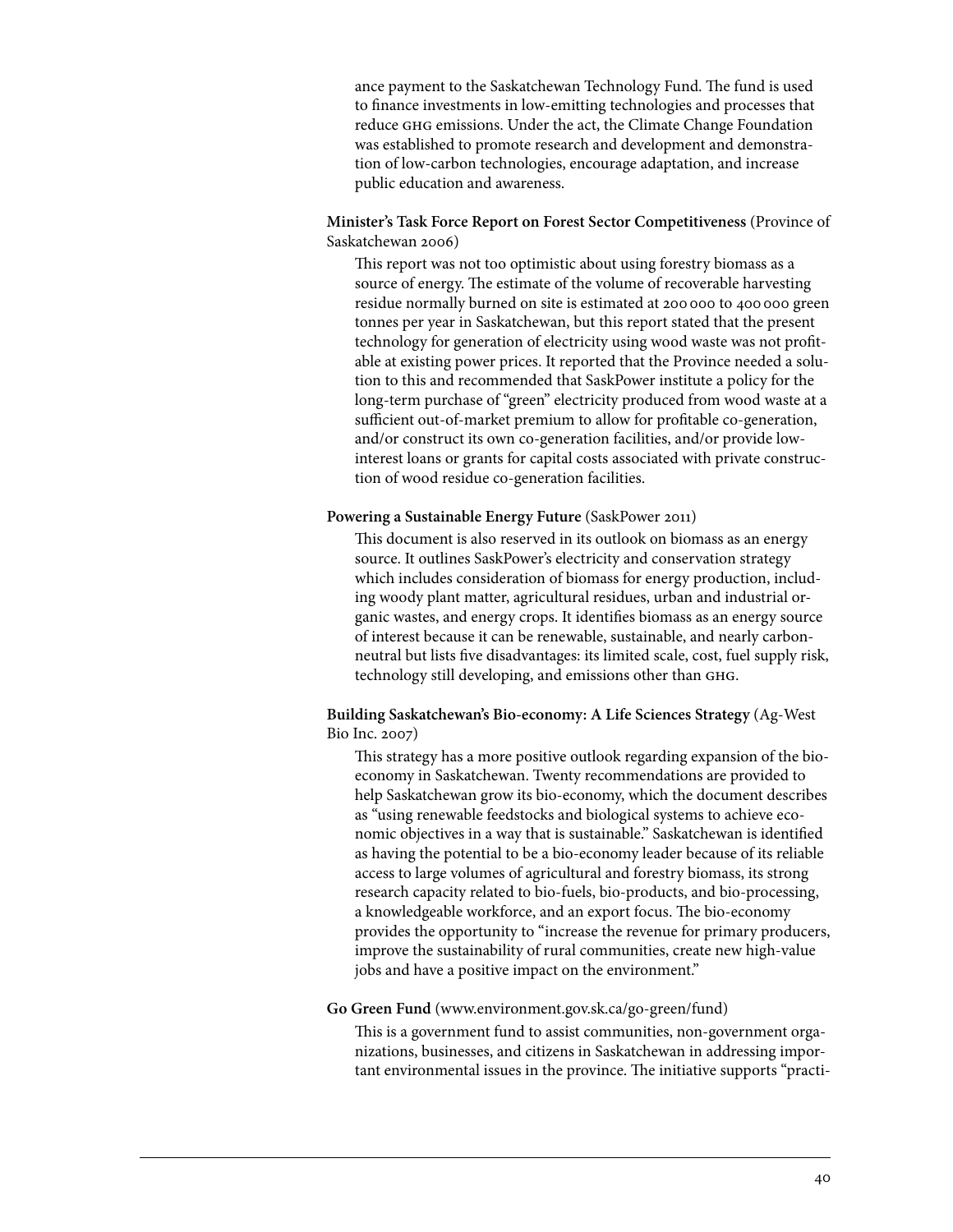cal, cost-effective solutions delivered through innovative environmental technologies, processes and improved public understanding." Projects that may be funded include those that meet the objective of reducing or avoiding ghg emissions. However, it is not specifically aimed at natural resources and the emphasis has shifted to energy efficiency projects. No forest biomass projects have come out of it (L. Stanley, pers. comm., May 9, 2012).

#### **5.3.6 Policies and strategies related to sustainability**

**Long-Term Integrated Forest Resource Management Plan** (Saskatchewan Environment and Resource Management and Natural Resources Canada– Canadian Forest Service 1996)

The concept of integrated forest resource management (IFRM) in Saskatchewan was brought forward in the Long-Term Integrated Forest Resource Management Plan, prepared by Saskatchewan Environment and Resource Management, in co-operation with Natural Resources Canada–Canadian Forest Service. Integrated forest resource management was defined as "managing the whole forest ecosystem, including soil, water, trees, animals, and plants, to meet a variety of objectives." A broad range of resource users were intended to be given the opportunity to be involved in management planning. Objectives included "retaining soil fertility and natural processes while managing forest resources" and "maintaining native biological diversity and forest productivity as a goal of reforestation." The overall goal of the plan was adapted from the Canada Forest Accord: "Our goal is to balance the need to maintain and enhance the long-term health of our forest ecosystems with the need to provide economic, social, and cultural opportunities, for the benefit of present and future generations." Atkinson (1995) describes the steps leading to the plan and her perspective as the plan was first being implemented. Once the second draft was done, Cabinet would not endorse the total plan because of its complexity and potential financial implications (Atkinson 1995), so based on the Plan, Saskatchewan's Forest Management Policy Framework was developed and approved by Cabinet in February 1995.

#### **Forest Management Policy Framework**

The policy framework was not nearly as detailed or far-reaching as the Forest Resource Management Plan but committed Saskatchewan to principles such as stewardship of forest ecosystems, sustainable use of forest resources, environmental protection, and public involvement (Atkinson 1995). The Plan was made available to the public in May 1995. The framework laid out a set of directions intended to guide forest management in Saskatchewan toward the overall goal of sustainable forest management. Saskatchewan's vision for sustainable forestry was identified by statements including "our forests will be maintained in a healthy state, and the natural variety of life will be conserved" and "we will balance the need for protection with the opportunities for use, and resources will be harvested no faster than they can be renewed."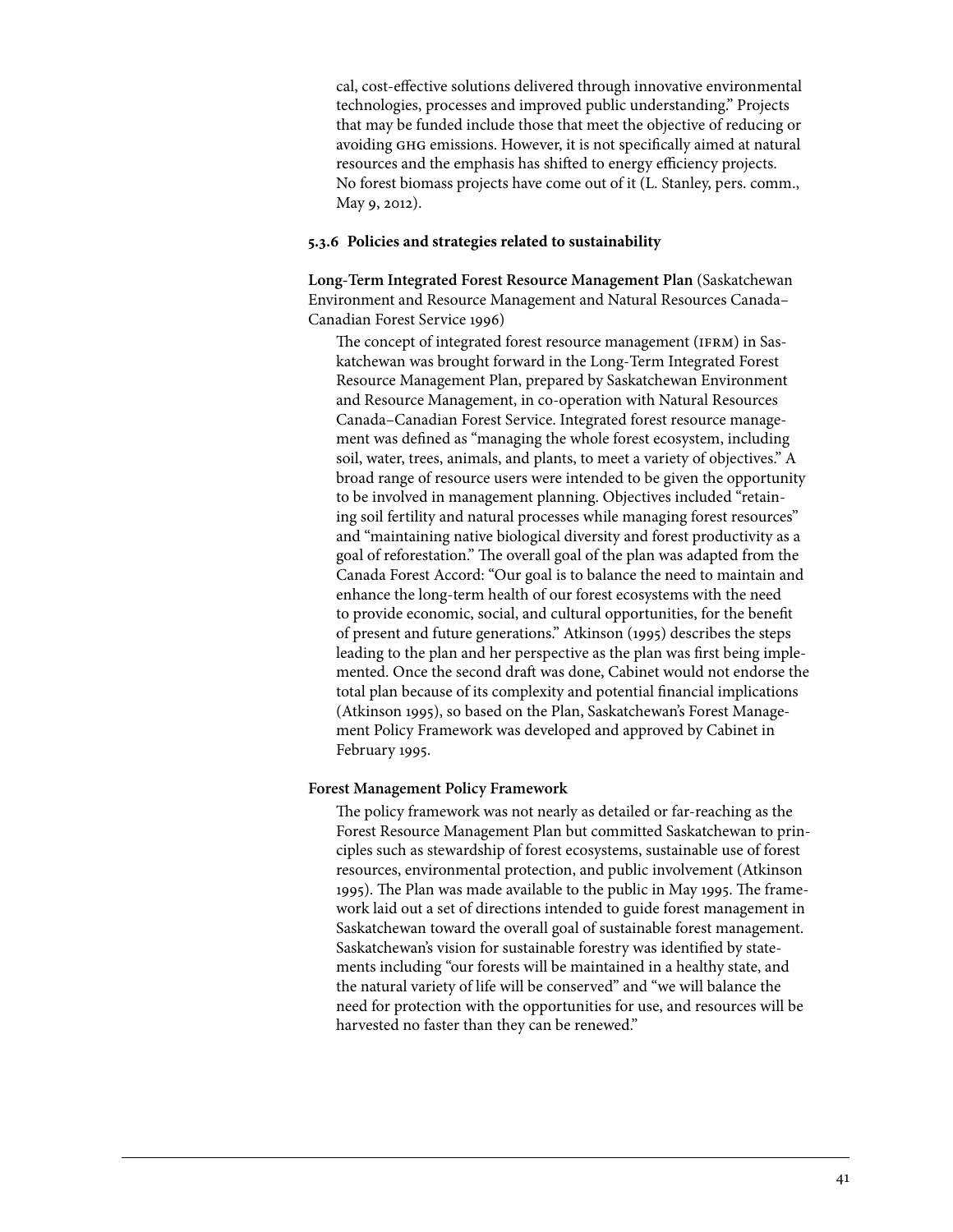**2009 State of Saskatchewan's Provincial Forest** (Saskatchewan Ministry of Environment 2009)

A recent assessment of Saskatchewan's success in achieving sustainable forest management is outlined in the Ministry of Environment's 2009 State of Saskatchewan Provincial Forest report, which concludes, based on an assessment of 23 sustainable forest management indicators, that although there are shortfalls, overall the results have been positive. The Ministry, including the Forest Service, is now implementing a new results-based approach to forest management, taking the focus off prescriptive regulation and processes and onto desired environmental and resource management outcomes.

#### **Conservation Strategy for Sustainable Development in Saskatchewan**

Around the time the Forest Resource Management Plan was implemented, other agreements, plans, and strategies were developed by various levels of government that are relevant to management of forest resources (Atkinson 1995). The common theme in these agreements was to achieve sustainable resource development. The Conservation Strategy for Sustainable Development in Saskatchewan (Saskatchewan Round Table on Environment and Economy 1991) was developed by the Saskatchewan Round Table on Environment and Economy in response to the recommendations of the World Commission on Environment and Development. It set a number of biodiversity-related recommendations including ensuring that government agencies take into account biological diversity in their planning and day-to-day activities.

#### **5.3.7 Natural resource legislation**

**Natural Resources Act** (Statutes of Saskatchewan 1993)

The *Natural Resources Act* establishes the province's mandate to manage, protect, conserve, and develop renewable resources in a sustainable manner.

Forest Resources Management Act (FRMA) (Statutes of Saskatchewan 1996) Saskatchewan's forest resources are administered under the provincial FRMA, which was created as the first concrete step in the implementation of the Forest Management Policy Framework. FRMA allocates timber through Forest Management Agreements (fmas), Term Cutting Licences, and Timber Permits. The purpose of the act is "to promote the sustainable use of forest land for the benefit of current and future generations by balancing the need for economic, social and cultural opportunities with the need to maintain and enhance the health of forest land."

FRMA stipulates that "no person shall harvest or acquire any right or property in any forest product except in accordance with this Act or the regulations." Forest products are defined as "all vegetation on or from forest land or waters or associated with forestland, whether alive, dead or cut, and includes trees, shrubs, herbs, grasses, mosses, fungi or any parts or components of that vegetation." This would include woody forest biomass.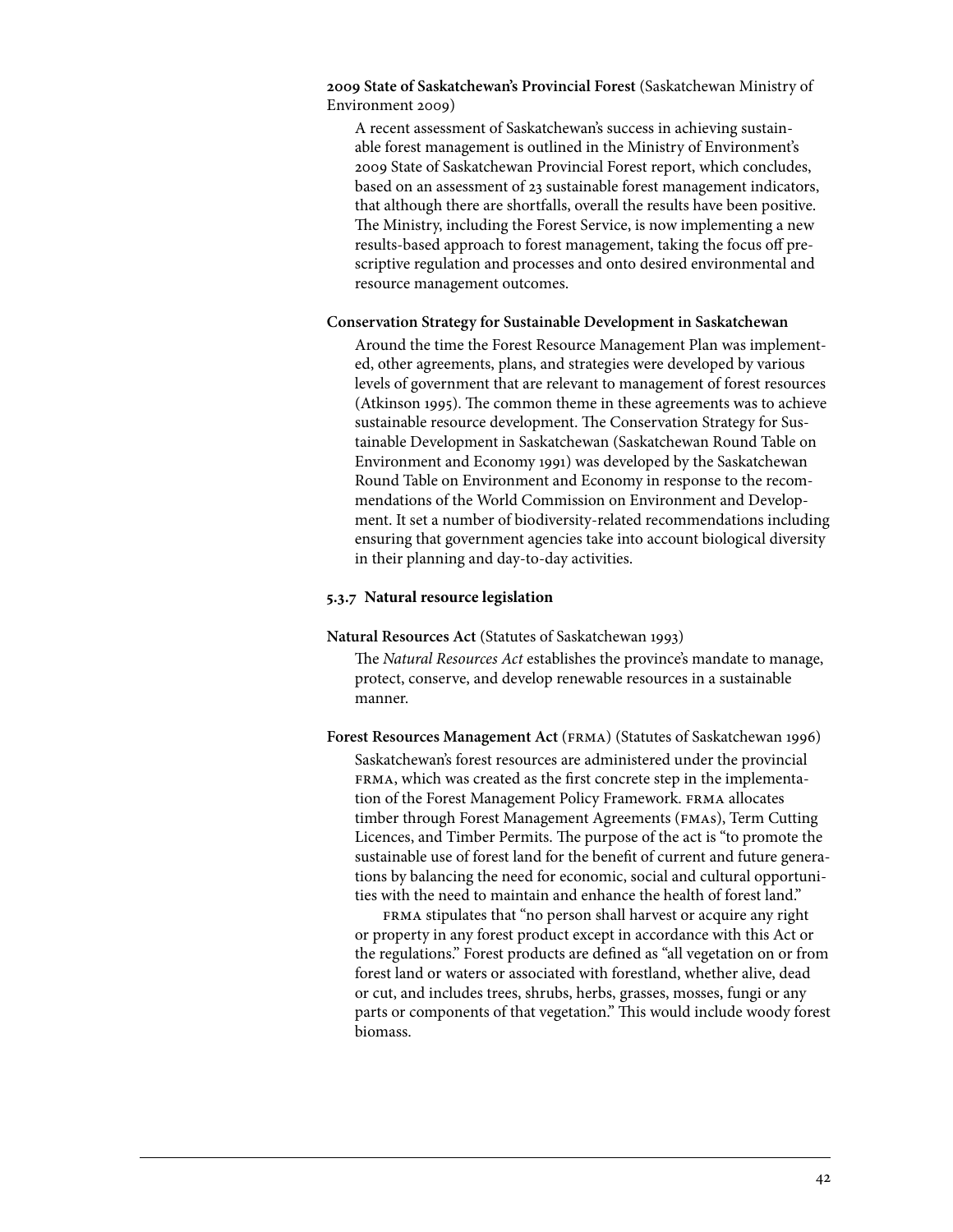**Forest Resource Management Regulations** (Statutes of Saskatchewan 1999; amended 2007)

The Forest Resource Management Regulations under FRMA specify obligations of licensees, include the requirement that every operating plan must include a description of ". . . harvesting, renewal, maintenance and protection activities that will be used to ensure that the forest in the operating areas will be renewed and maintained, methods for managing or disposing of logging slash, and activities for decommissioning and reclamation."

**Legislated Manuals** (Saskatchewan Ministry of Environment 2004; 2007a,b)

Saskatchewan Environment (se) has been developing four manuals in accordance with FRMA to provide guidance for forest management activities in Saskatchewan. They are the Forest Management Planning Manual, Forest Operation Manual, Compliance Manual, and Scaling Manual, and include objectives, standards, guidelines, and procedures for licensees when undertaking forest operations. An objective is defined as a statement of a desirable forest practice or future condition of a forest resource or forest use, which is attainable through actions of the licensee. The objective sets the context and rationale for developing procedures, standards, and guidelines. A standard is a specific measurable activity, result, or unit of measure that is enforced by se. Guidelines are recommended practices and are options for achieving standards and objectives given expected conditions. A licensee may deviate from the guideline when unforeseen or site-specific circumstances require an alternative approach. Although se will not enforce guidelines, their effectiveness or use of alternative practices will be considered in audits. A procedure is the sequence of actions used to ensure consistent assessment of standards across the province and concentrates on methods rather than results. se may require that a specific procedure is followed.

The Forest Management Planning Manual is a 251-page document containing requirements and recommendations when preparing a forest management plan, including requirements for ecosystem-based and sustainable management. There appears to be no specific reference to woody debris management in the manual. The Forest Operations Manual was not available online at the time this report was prepared.

#### **5.3.8 Forest Management Agreements**

#### **Standards and Guidelines for Forest Management Agreements**

In addition to the four manuals described above, standards and guidelines specific to each Forest Management Agreement have been developed with industry, and are reviewed annually or biannually. These standards will be replaced with chapters of the Saskatchewan Environmental Code as they are developed. An example of the standards and guidelines is the one for the Pasquia-Porcupine Forest Management Agreement Area (Saskatchewan Ministry of Environment 2011), which includes the following standards and guidelines that have relevance to woody forest biomass harvesting: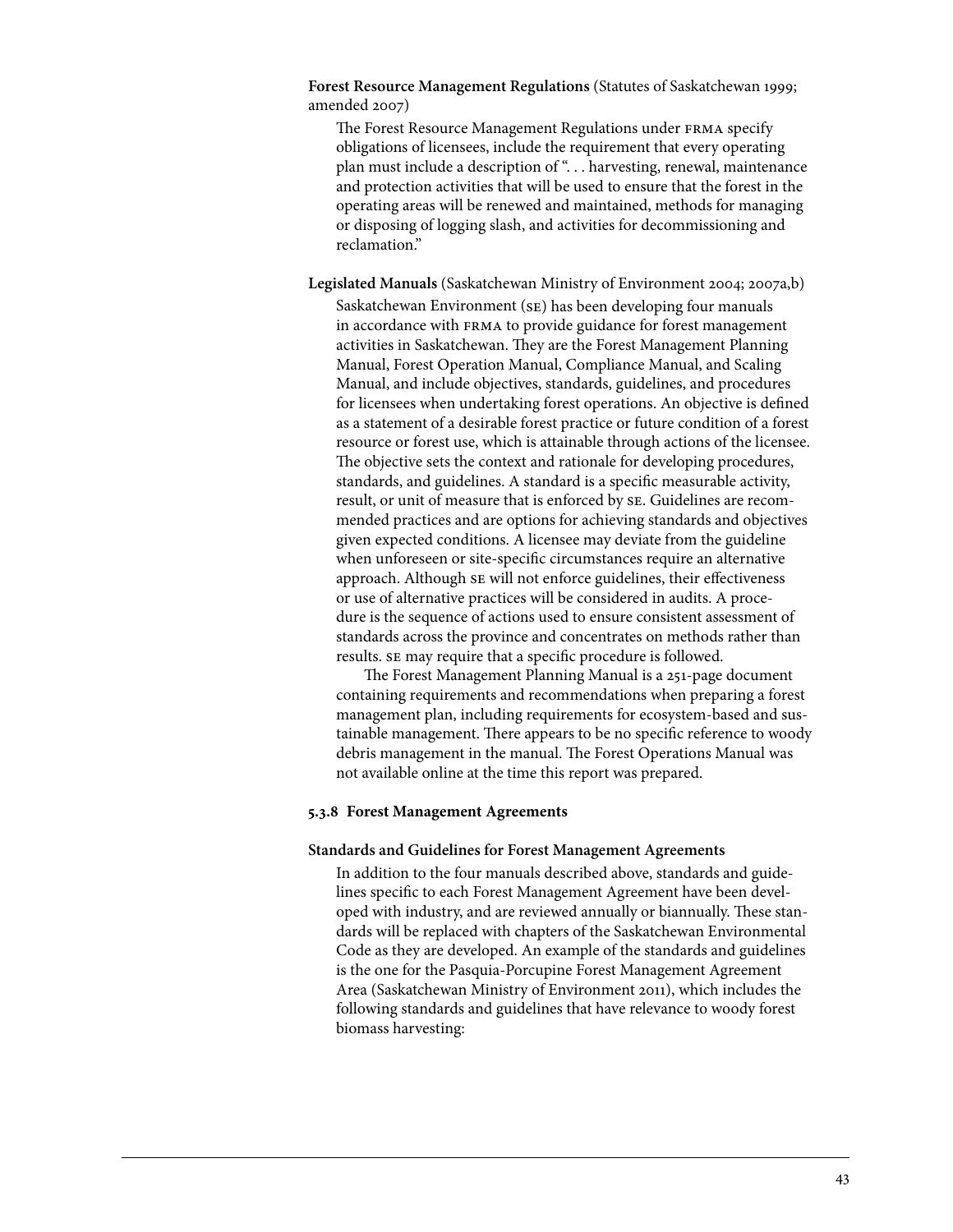Utilization

- All blocks must be harvested in a single entry, whereby all merchantable trees will be utilized, with the exception of the approved merchantable tree retention targets; and
- All merchantable trees harvested shall be utilized as per the licensee's 20 Year Forest Management Plan, Forest Management Agreement, and approved operating plan.

Woody debris

- Slash management is done with the objective of assisting in maintaining the productivity of forest sites;
- Slash derived from road and harvesting operations is to be managed in manner that minimizes impacts on wildlife habitat and travel, assists in meeting reforestation objectives, takes into account soil protection, considers aesthetics, and reduces the potential for escape fires or fire spread;
- Slash must be re-spread on blocks within 2 years of harvest;
- Priority should be placed on spreading versus burning of slash and it should be spread evenly throughout the harvest block within the harvest season;
- Either delimb at the stump or roadside and redistribute;
- Recommendations for slash disposal/redistribution are made for various stand types:
	- Jack pine: Consider re-distributing slash back into the cutblock (where delimbing is done at roadside) or leaving slash in the cutblock (where delimbing is done "at the stump") on sites where natural regeneration is prescribed in the Site Prescription. Where harvesting has been conducted during the winter, delimbing at the stump or re-distribution of the slash may not be necessary for natural regeneration if an adequate supply and distribution of cones has been left on site;
	- Hardwood stands: Where roadside delimbing/topping occurs, the slash can be spread evenly throughout the harvest block (provided future and advanced regeneration is not impeded) and/or be piled and burnt. Hardwood sites that have been de-limbed/ topped at the stump will be assessed to determine if further re-distribution of top piles is required to ensure that stocking standards are achieved; and
	- Mixed-wood stands: Where artificial regeneration is prescribed, consider piling and burning slash, or re-distributing slash onto roads, landings, and/or across the cutblock, or a combination of these methods.

# Soils

- Assess low-nutrient sites, such as shallow soils over bedrock or coarse soils, to determine if further re-distribution of slash throughout the cutover is required to return nutrients to the site;
- Rutting in any soil type shall not exceed 15 cm in depth and 5 m in length, and must not occupy more than 1% of the portion of harvest block surveyed (minimum 4 ha);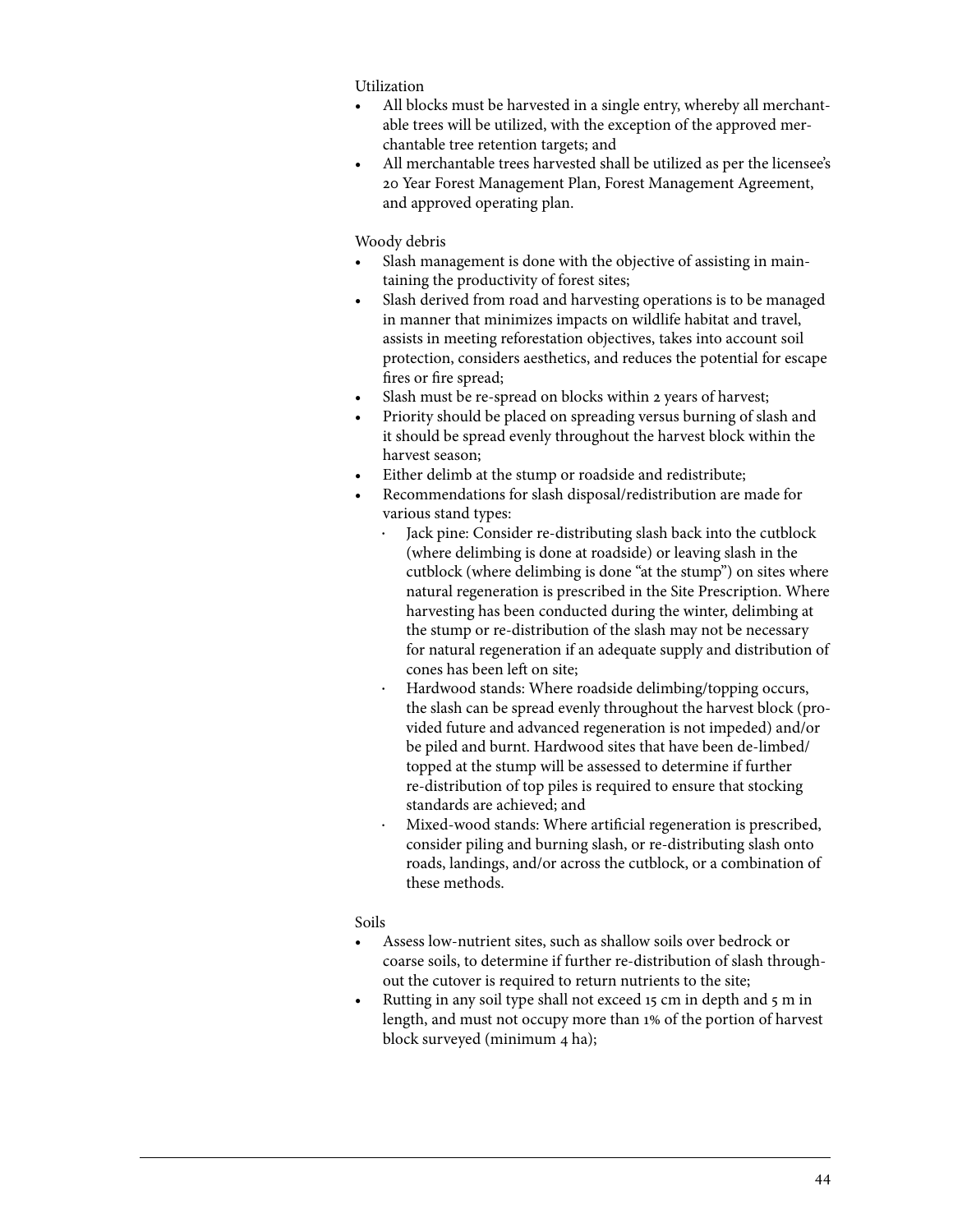- Minimize the amount of skid trails, using an average skidding distance of 200 m as a guide;
- In-block roads and stumped landings must be reclaimed with 2 years of harvesting;
- Minimize soil compaction by limiting heavy equipment traffic on soils during wet soil conditions;
- • Use high-flotation tires on skidders or use low ground pressure tracked machines to minimize soil compaction and disturbance;
- Follow the Pre-Harvest Silviculture Plan (PHSP), especially in regards to the rutting and compaction hazard for the harvest block, as well as the prescribed season of harvest; and
- Forest operations should be scheduled during the appropriate seasons to minimize the potential of rutting and compaction.

## Tree retention

- A minimum of 2% cover (or 2% volume) in individual trees and clumps of trees should be retained across the harvest block except for blocks less than 20 ha in area. The phsp must specify how the trees will be left (e.g., individual trees, clumps, islands);
- A minimum of 2% cover should be left at the landscape scale for the 10-year period of the current fmp;
- Green-tree retention must be in accordance with the *Occupational Health and Safety Act;*
- Residual trees left for wildlife ideally should be large-diameter, windfirm and high-quality for cavity trees or those with potential to form cavities. These trees will provide some residual semblance of the structure that would be left after a fire and provide a source of future dead and down woody debris; and
- • Patches should include trees of good health, vigour, and form.

## Hydrology/riparian areas

- Lakes and streams not capable of supporting fish and not connected to a recognizable stream system require no riparian reservation;
- Small streams that are a part of a recognizable stream system, but do not support permanent or seasonal populations of fish, require a riparian reservation of 15 m;
- Lakes and streams with seasonal populations of fish require a riparian reservation of 30 m;
- Lakes and streams with permanent fish populations, or capable of supporting a fish population introduced by stocking, require a riparian reservation of 90 m;
- Except for approved watercourse road crossings, approval to conduct forest operations within 15-m buffers must be obtained from the Inspecting Officer. Approval must be obtained from the Area Fisheries Biologist for activities within 30- and 90-m buffers;
- Deviations in riparian management area standards, for the purpose of addressing forest health issues or blow down salvage harvesting, may be approved;
- Requests for deviations in riparian management areas must be included in the phsp for harvest blocks, or in operating area write-ups for road rights-of-way outside of harvest blocks;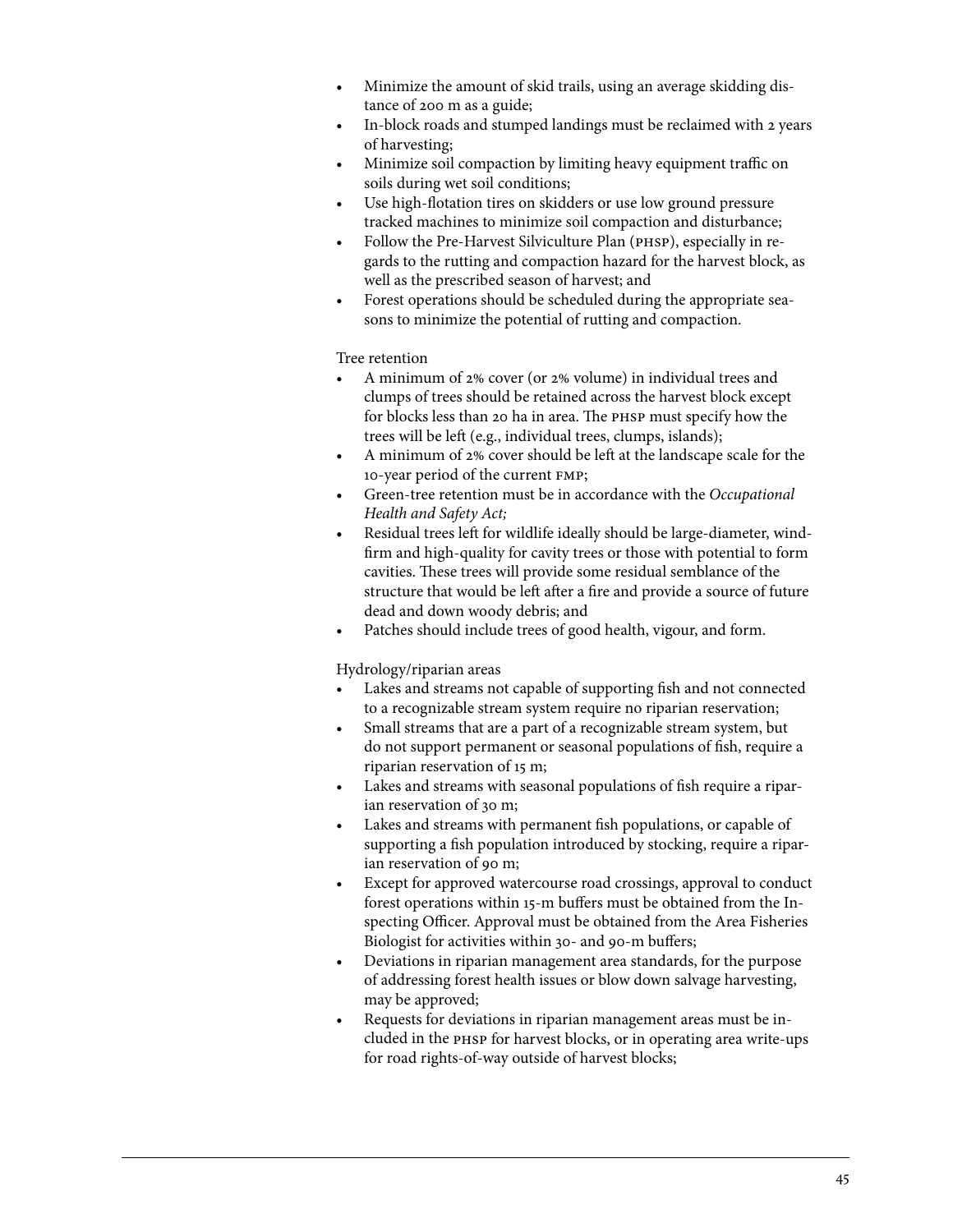- Deleterious substances must not be deposited in fish streams, or streams that flow into fish habitat;
- The bed, bank, or boundary of watercourses and waterbodies must not be altered, sand, gravel, or other material may not removed, displaced or added to these areas, and vegetation must not be removed;
- Roads should be planned to minimize the number of stream crossings and length of time culverts are in place; and
- Recommendations for locating stream crossings are provided.

Objectives in the 20-year management plan include:

- Maintain and enhance the long-term health of the forest ecosystems;
- Protect the primary resources of air, water, and soil;
- Prevent losses of soil productivity resulting from nutrient depletion during harvesting;
- Retain, following the harvesting of trees, sufficient residual structure (snags, live trees, understorey vegetation, and downed woody material) as required for maintenance of ecosystem health (habitat for commercially important wildlife species, habitat for rare and endangered species) and for reforestation;
- Maintain the diversity of life forms in the area, including species, the genes they possess, and the ecosystems they inhabit; and
- Ensure that forest areas are regenerated after harvesting, and that future harvests can be sustained in perpetuity at or above natural levels of timber production.

## **5.3.9 Guides**

# **Field Guide to the Ecosites of Saskatchewan's Provincial Forests** (2010)

Saskatchewan has developed an ecosystem classification system for the site level (McLaughlan et al. 2010), which includes ecological interpretations but no management interpretations nor reference to woody forest biomass.

**5.3.10 Protected areas legislation** The *Parks Act* (Statutes of Saskatchewan 1986) specifies that logging is permitted in provincial parks, in accordance with the *Forest Resource Management Act*.

**5.4.1 The forest biomass resource** In 2009, Manitoba harvested a similar volume of wood to Saskatchewan (1.84 million m<sup>3</sup>) although the harvest area was twice as large (13 648 ha) (Natural Resources Canada 2011b). The province is estimated to have 0.329 million BDT p.a. of roadside residues, which is the least of all provinces except Newfoundland and Labrador and Prince Edward Island. **5.4 Manitoba**

> **5.4.2 Land ownership** Ninety-five percent of Manitoba's forest land is publicly owned (3% private, 2% Federal) (Natural Resources Canada 2011b). Policies and guidelines described in this section focus on Crown land but guidelines for private land are also described.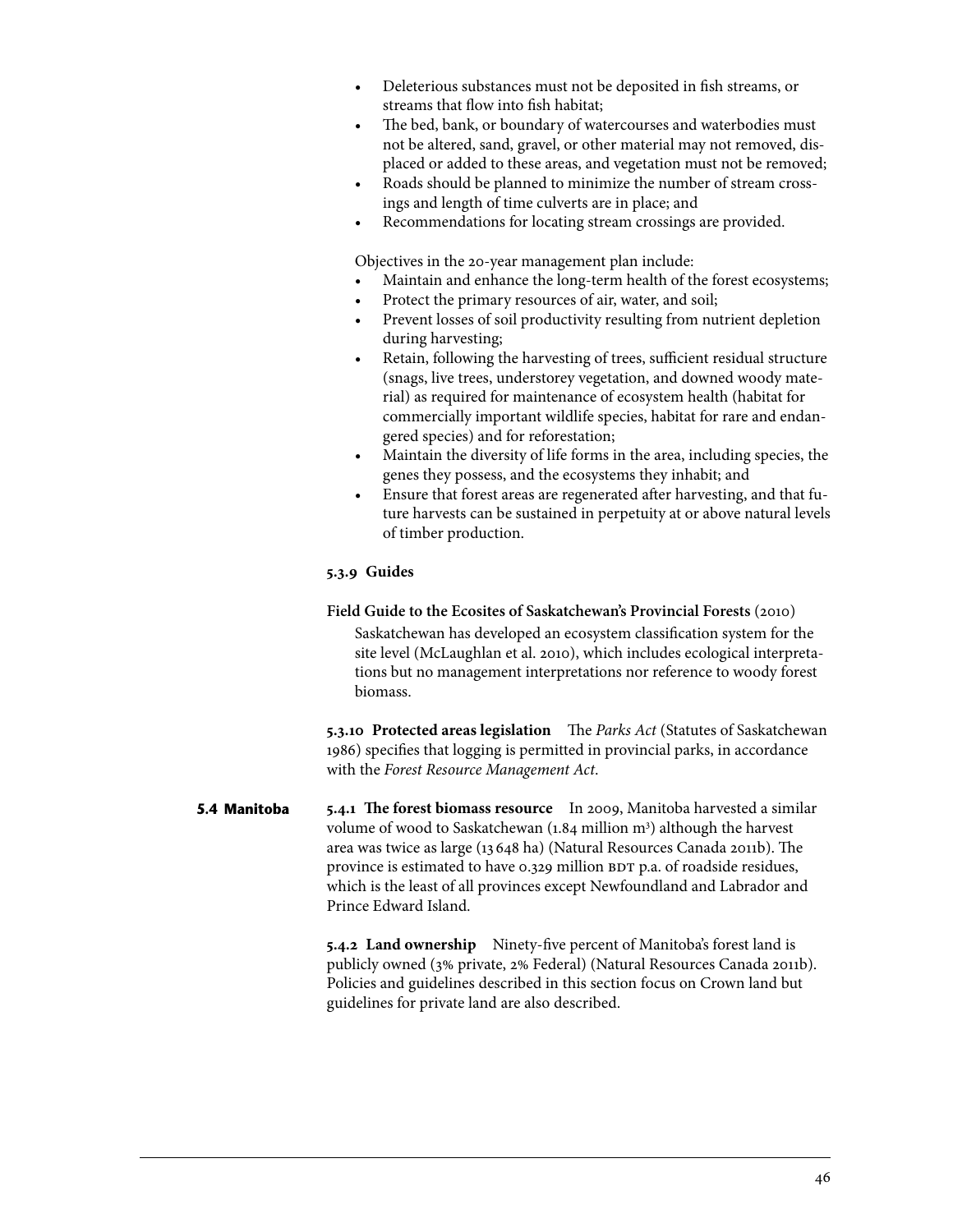**5.4.3 Status of forest biomass harvesting policy** Manitoba has no forest biomass harvesting policy in place but is considering the development of new policy (J. Epp, pers. comm., Mar. 8, 2013). The *Forest Act* and its regulations specify what merchantable timber is and the amount of material left behind. The unmerchantable wood can be harvested and used as biomass when requested, with authorization. Biomass opportunities are reviewed on a site-by-site basis and further instructions are detailed in the Timber Sale Agreements along with the various permits that are issued.

**5.4.4 Existing forest biomass harvesting** Forest biomass harvesting is occurring to a minor extent in Manitoba (J. Epp, pers. comm., May 30, 2012). It is done either in conjunction with the issued cutting authority or through timber sales and permits to quota holders or other individuals. Forest biomass is currently being used by logging companies to provide heat and power to their facilities. Smaller operations are producing wood pellets. Biomass harvest opportunities are allocated through public auction or direct award. There are currently two programs to support bioenergy development in Manitoba (E. Lui, pers. comm., June 11, 2012). Manitoba Hydro runs the PowerSmart Bioenergy Optimization Program, which provides technical and financial support to help customers install, operate, and maintain equipment. The Manitoba Agriculture, Food and Rural Initiatives runs the Biomass Enenergy Support Program, which is intended to help replace the use of coal for heating with biomass. The program has two components: (1) a consumer component to assist coal users to purchase approved biomass; and (2) a capital component to assist biomass users and processors to establish or upgrade infrastructure and facilities.

One of the objectives in the Manitoba Bioproducts Strategy (Province of Manitoba 2008b) is "to establish Manitoba's position as the capital of biofibre and biomaterials in terms of research, development and commercialization in Canada." The industry is described as driven by motivation to capture value for the abundance of biomass in the province, sustain Manitoba's needs for renewable energy and materials, reduce ghg emissions, and build stronger communities in rural and northern Manitoba. However, current interest in biomass in Manitoba is limited at this time because Manitoba Hydro rates are low (J. Epp, pers. comm., May 30, 2012).

### **5.4.5 Energy strategies, initiatives, and policies**

## **Kyoto and Beyond: Meeting and Exceeding Our Kyoto Targets** (Province of Manitoba 2002)

In this Climate Change Action Plan the government optimistically indicated that they could achieve reductions in ghg emissions of up to 18% below 1990 levels by 2010, and reductions of up to 23% by 2012. The 2002 plan was removed from government websites, and the target downgraded to 6% below 1990 levels when the new Climate Change Action Plan, Beyond Kyoto was released in 2008. (www.gov.mb.ca/chc/press/ top/2008/04/2008-04-21-100300-3541.html)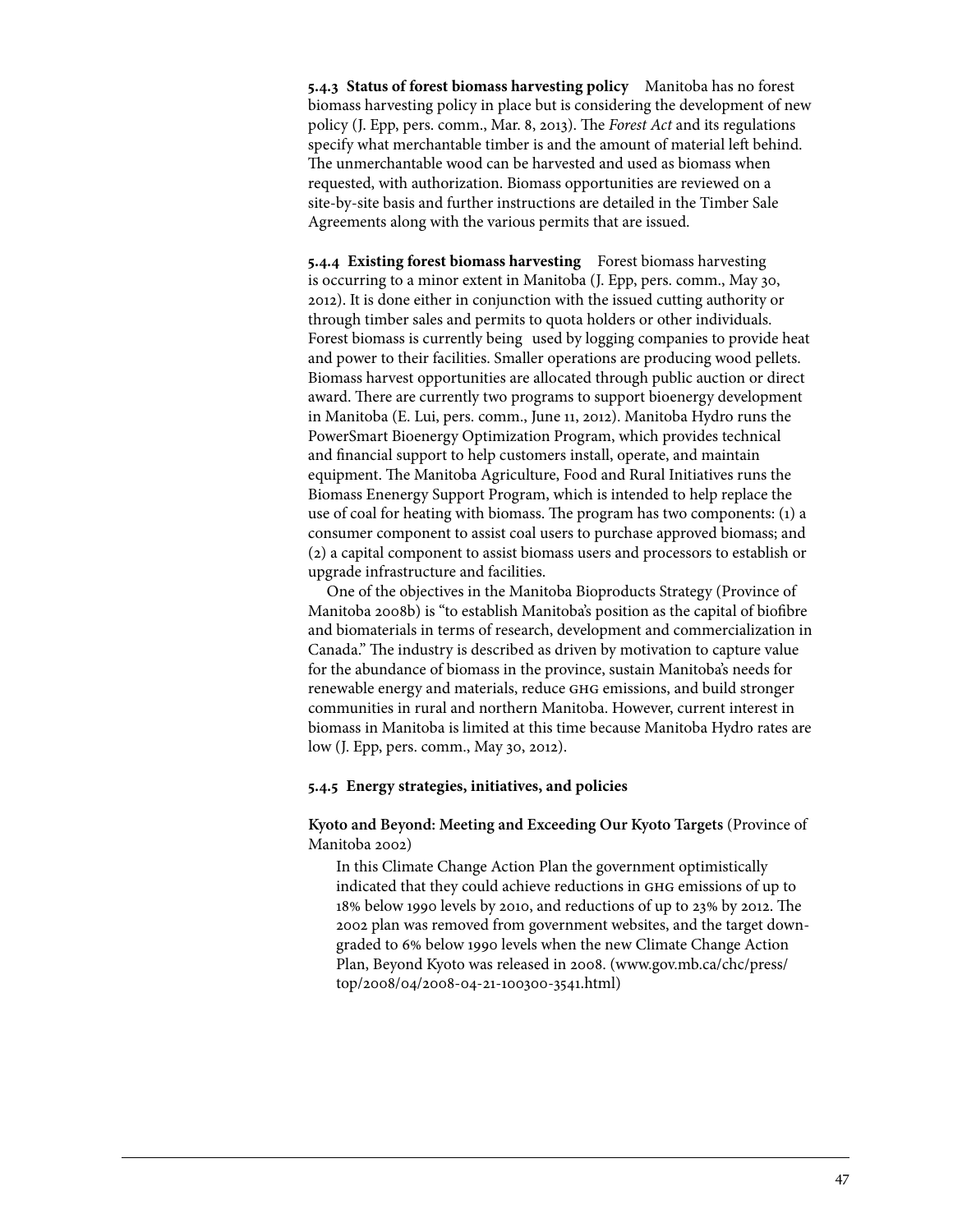#### **Climate Change and Emissions Reduction Act** (Statutes of Manitoba 2008)

This act established an emissions reduction target of 6% below 1990 levels by 2012.

#### **Beyond Kyoto** (Province of Manitoba 2008a)

This plan contains more than 60 actions to meet Manitoba's climatechange commitments. It focusses on expanding renewable energy, improving energy efficiency, and reducing emissions from the transport and agriculture sectors. The plan is supported by \$145 million in funding to meet the commitments outlined in the government's recently introduced climate change legislation. Highlights of these investments include planting 5 million trees over 5 years and making new investments to expand and promote use of biomass as a low-carbon alternative to fossil fuels such as coal.

### **The Western Climate Initiative (**wci**)** (www.energymanitoba.org)

The wci began in 2007 with the joining of governments of six western U.S. states and Manitoba, British Columbia, Ontario, and Quebec to develop regional strategies to address climate change. The initiative included developing a plan to reduce ghg emissions in the west to 15% below 2005 levels by 2020. The strategy included using a cap-and-trade system using market principles to reduce ghg emissions. "The system works by setting an overall cap on the total amount of emissions that are allowed, and then lowering the cap over time to reduce overall emissions. GHG emitters in the system are issued emission allowances that add up to the total allowable emissions for the province under the cap. When emitters have excess allowances, they will be able to sell them to those that produce more emissions than they're allotted. In this way, the cap and trade system uses the marketplace to reward efficiency and innovation; those that are most efficient will profit from reducing their ghg emissions." (www.env.gov.bc.ca/cas/mitigation/cap\_trade.html). Manitoba conducted a public consultation on using cap-and-trade as a mechanism to reduce the province's ghg emissions, and expects to join the wci cap-and-trade system after 2012, pending review of the consultation outcomes.

# **Energy: Expanding Clean Energy and Energy Efficiency–Manitoba Helping the World** (Province of Manitoba 2008c)

This is a component of Next Steps: 2008 Action on Climate Change (Province of Manitoba 2009), providing funding to expand opportunities to use biomass as an alternative energy source in Manitoba. On Earth Day in April 2009, the Manitoba government announced a plan to provide funding to accelerate plans for production of heat and power from agricultural and forestry bioproducts. A total of \$895000 was set aside for programs that use crop and forestry by-products as heat and power sources to reduce or eliminate the use of fossil fuels. The Minister of Agriculture, Food and Rural Initiatives (MAFRI) stated "Biomass products are an important link in the value-added chain as the agriculture and forestry sectors benefit financially by selling their by-products to companies that redevelop them into new products." "With innovation,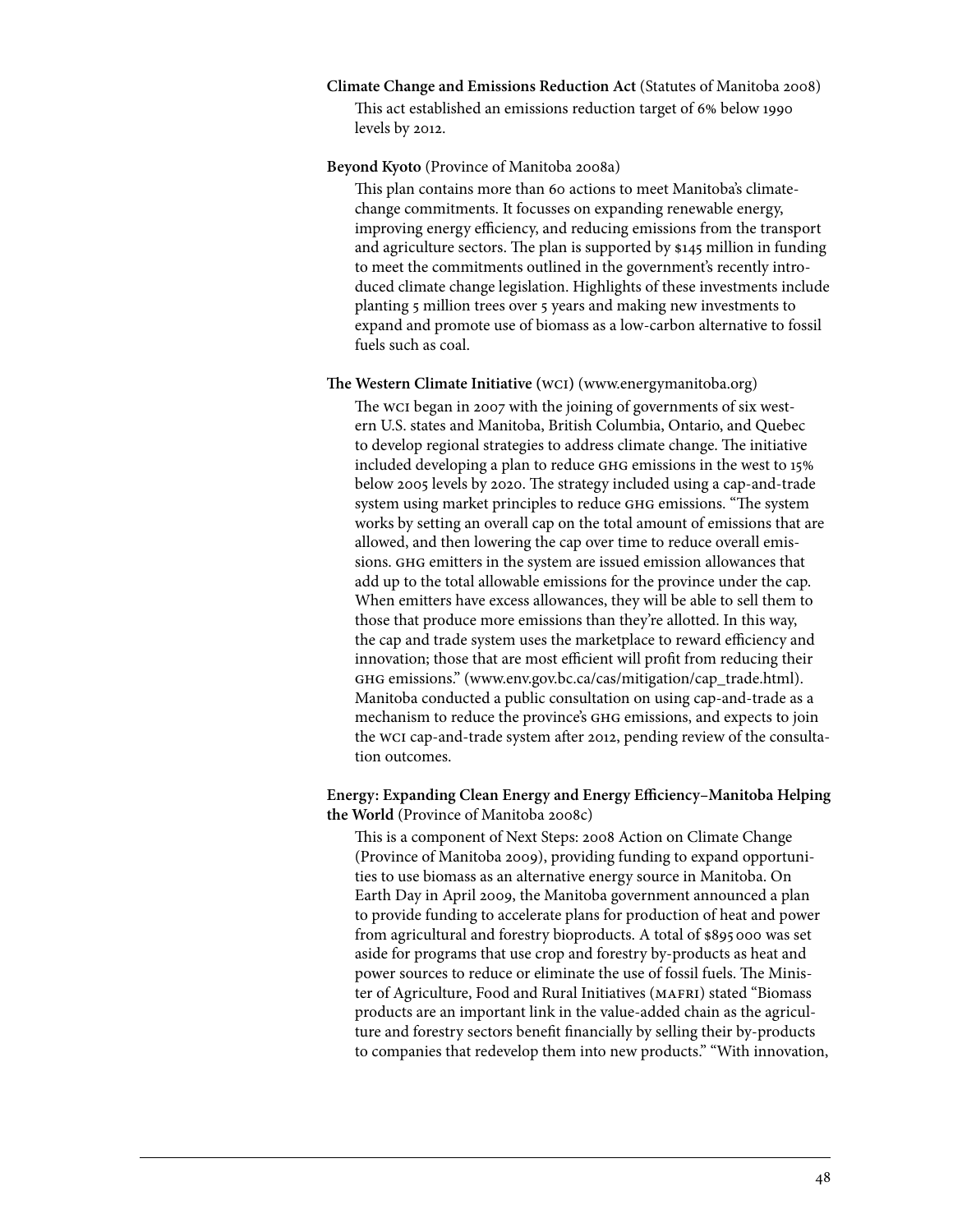many biomass products are becoming cost competitive with fossil fuels and are more environmentally friendly." The MAFRI was to work with Manitoba Science, Technology, Energy and Mines under the biomass energy initiatives and crop residue burning mitigation program to provide: (1) \$150000 for a feasibility study using wood biomass for heating and power; (2) \$100 000 to develop the Manitoba biomass energy strategy to accelerate the displacement of fossil fuels for heating and transportation; (3) \$65000 to assess the feasibility of converting the Pine Falls paper mill and other large industries to biomass energy;  $(4)$  \$100,000 to assess the feasibility of implementing biomass energy at Assiniboine Community College; and (5) \$30 000 for a project to provide an alternative to burning crop residue on fields.

**Bioproducts Strategy** (Province of Manitoba 2008b) (www.gov.mb.ca/ agriculture/pdf/the\_manitoba\_bioproducts\_strategy.pdf)

This is a government strategy for further development of the sustainable production of Manitoba's renewable resources. Many objectives and actions are put forth, including plans to develop policies related to bioproducts. Their commitments in this regard include developing "an integrated biomass production and land use strategy that identifies ecological and energy-efficient biomass production systems on a district or regional basis and that recommends policies (e.g., guidelines, incentives, extension) to enable profitable and sustainable biomass supply." Objectives of the strategy include:

- Sustain the bioproducts industry's needs for feedstock without tempering the environment and food supplies;
- Facilitate the conversion of agriculture and forestry biomass into bioenergy;
- Increase the availability and use of biofuels to reduce reliance on imported forest fuels;
- Reduce GHG emissions from the use of fossil fuels in the energy sector;
- Advance the research and innovation capabilities for production, processing, and industrial applications of biofibre and biomaterials; and
- Increase the use of biofibres and biomaterials in the manufacturing sector.

The document lists numerous actions that reflect Manitoba's strong commitment to use of bioproducts including woody forest biomass, such as:

- Develop inventories of biomass from sources including forestry waste;
- Develop inventories of current practices and/or technologies used for harvesting, and post-harvest handling including transportation and storage of biomass;
- Assess the long-term impact of climate change on Manitoba's biomass production and availability and development of action plans to mitigate associated risks;
- Support innovation and commercialization of energy-efficient and cost-effective biomass harvesting and post-harvest handling;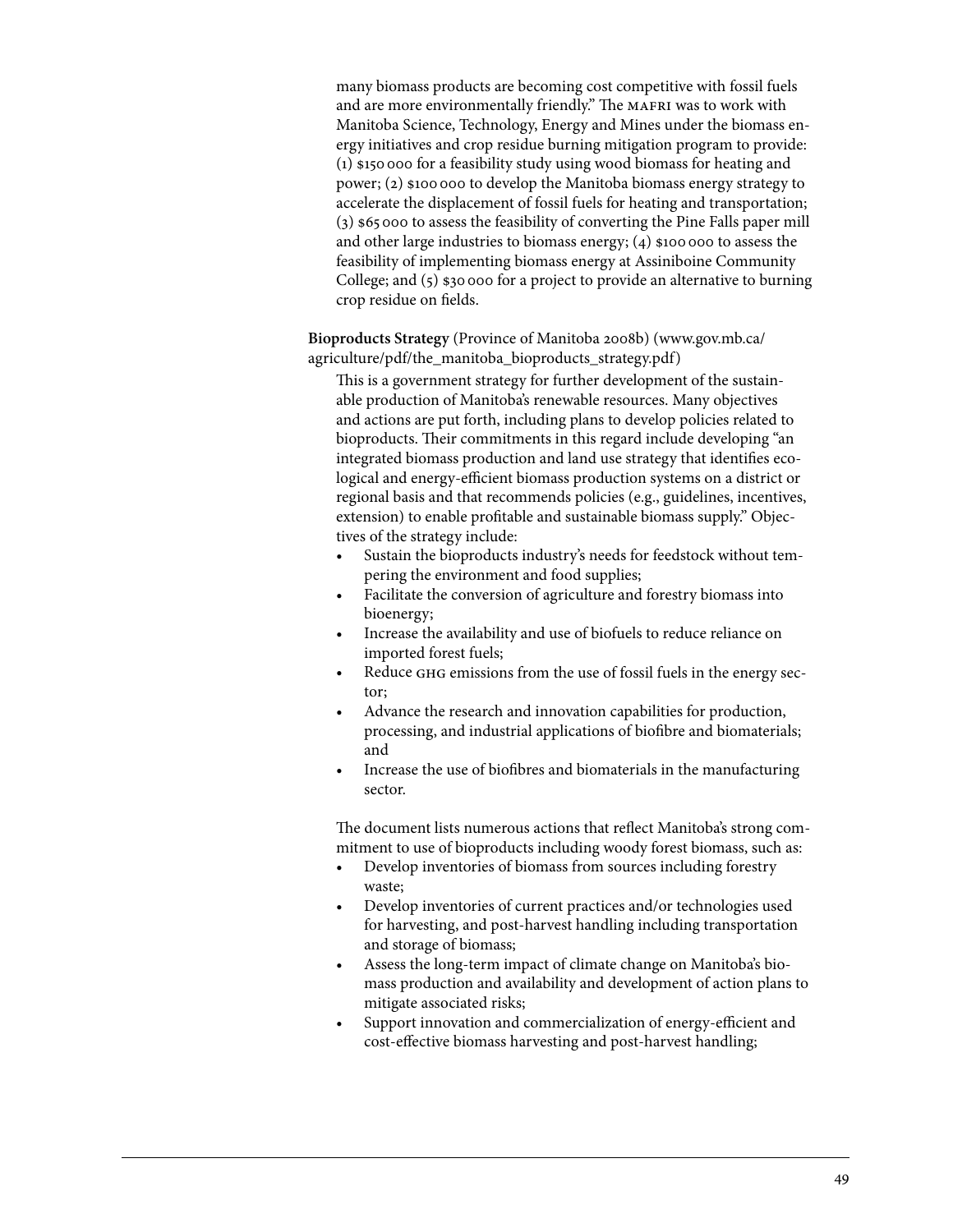- Support workshops that facilitate new thinking on forestry practices;
- Support research and development and commercialization of clean and energy-efficient biomass combustion technologies;
- Work with private and public stakeholders to develop and establish standards and certification programs for biomass solid fuels and combustion appliances;
- Support biomass to heat and power projects for off-grid and northern communities in Manitoba;
- Conduct a financial and economic feasibility analysis of biomass for heating and power for the primary forest products industry;
- Establish an organization responsible for implementing the strategy;
- Invest in research, innovation, and commercialization;
- Create a skilled workforce;
- Support market development; and
- Increase public awareness.

#### **5.4.6 Natural resource legislation**

### **Forest Act** (Statutes of Manitoba 1988a)

All but 5% of Manitoba's forests are on provincial Crown land (Natural Resources Canada 2011b) and the responsibility for their management lies with the Forestry Branch within Manitoba Conservation. Forestry activities on this Crown land are regulated under the provincial *Forest Act* (Statutes of Manitoba 1999) and provincial *Environment Act* (Statutes of Manitoba 1987). Woody forest biomass harvesting is not specifically mentioned in these acts, or in the *Sustainable Development Act* (Statutes of Manitoba 1997), but they all set out requirements that would relate to it. Under the *Forest Act,* companies that hold or are seeking a Forest Management Licence are required to develop long-term Forest Management Plans, which must be in accordance with current guidelines provided by Manitoba Conservation (see below). Timber Sale Agreements are a second type of tenure, which specifies the wood volume to be harvested, the specific locations to be harvested, and any special conditions for that harvest. For these the responsibility for forest management planning is usually assumed by Manitoba Conservation. Timber Permits are for small  $(<$ 300 m<sup>3</sup>) volumes and forest management plans are made by Manitoba Conservation. The *Forest Act* states that "the minister, with respect to Crown timber on behalf of the Crown, shall regulate and administer all matters relating to, or in any way connected with forestry, and, without restricting the generality of the foregoing, shall regulate and administer: (1) all rights, properties, interests, claims and demands of the Crown in timber; (2) subject to the *Financial Administration Act,*  all revenues and money of the Crown arising from forestry; (3) management, utilization and conservation of Crown forest lands and timber; (4) afforestation, reforestation, tree preservation and tree improvement; (5) the disposition of timber; (6) the cutting and production of primary forest products and products of the forest; and (7) the enforcement of statutes, rules and regulations relating to forestry and provincial forests."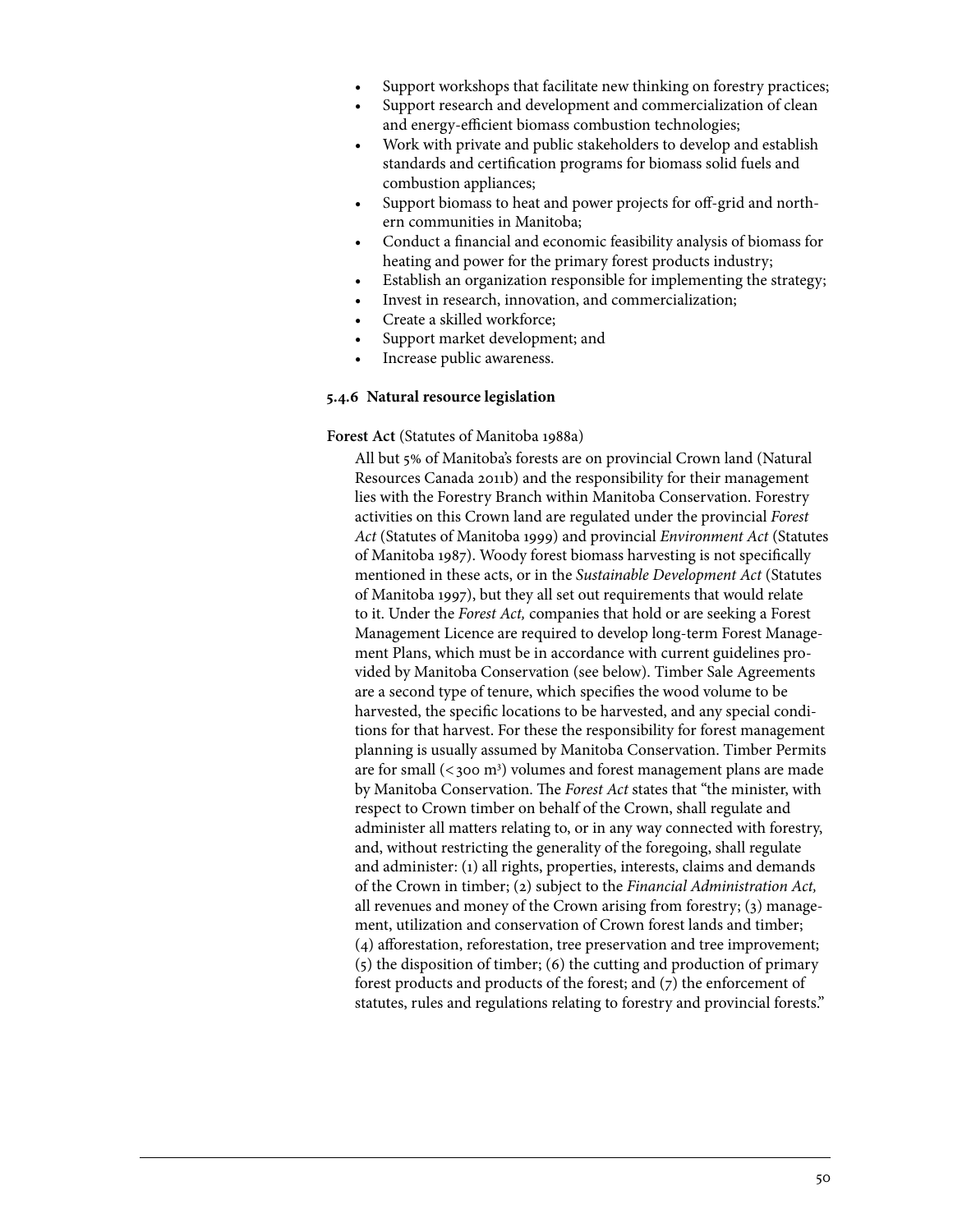## **Forest Use and Management Regulation (**fumr**)** (Statutes of Manitoba 1988b)

The focus in this regulation of the *Forest Act* is on the removal, not retention, of debris. Section 10(1) of fumr specifies: "The method of disposal of brush and other logging debris on timber cutting operations shall be designated by an officer in advance of the cutting operation and brush disposal shall keep pace with the timber cutting operation," and in Section  $10(1.1)$ : "An operator who fails to dispose of brush or other logging debris in accordance with subsection (1) shall pay a penalty that is calculated by assessing twice the rate of dues and charges payable under the timber cutting right on an officer's estimate of the gross volume of brush or debris that was improperly disposed."

All merchantable portions must be taken from the trees cut, leaving no waste timber, and any merchantable waste is subject to a penalty, which is: (1) Exceeding the maximum allowed stump height: \$1 per stump plus expenses; (2) Exceeding the minimum diameter: \$1 per top plus expenses; and (3) Exceeding the maximum allowed allowance: \$1 per log plus expenses.

### **Environment Act** (Statutes of Manitoba 1987)

The intent of the *Environment Act* is to "develop and maintain an environmental protection and management system in Manitoba which will ensure that the environment is protected and maintained in such a manner as to sustain a high quality of life, including social and economic development, recreation and leisure for this and future generations." It complements and supports other provincial plans and policies.

## **Sustainable Development Act** (Statutes of Manitoba 1997)

The stated purpose of this act is to "create a framework through which sustainable development will be implemented in the provincial public sector and promoted in private industry and in society generally." Seven principles of sustainable development are defined by the act, including "Economic decisions should adequately reflect environmental, human health and social effects" and "today's decisions are to be balanced with tomorrow's effects." The Conservation and Enhancement principles state that Manitobans should maintain the ecological processes, biological diversity, and life-support systems of the environment, harvest renewable resources on a sustainable yield basis, and enhance the long-term productive capability, quality, and capacity of natural ecosystems. Thus, forest biomass harvesting is required to be a sustainable operation that maintains biodiversity and productivity.

## **5.4.7 Guides**

## **Manitoba Conservation Guidebooks**

Several guidebooks (listed below), set to be reviewed every 5 years, outline alternatives for operational activities in Manitoba. They have been developed as part of Manitoba Conservation's Forest Practices Initiative. The books lay out flexible procedures or standards that are used to develop prescriptions, and then become enforceable when included in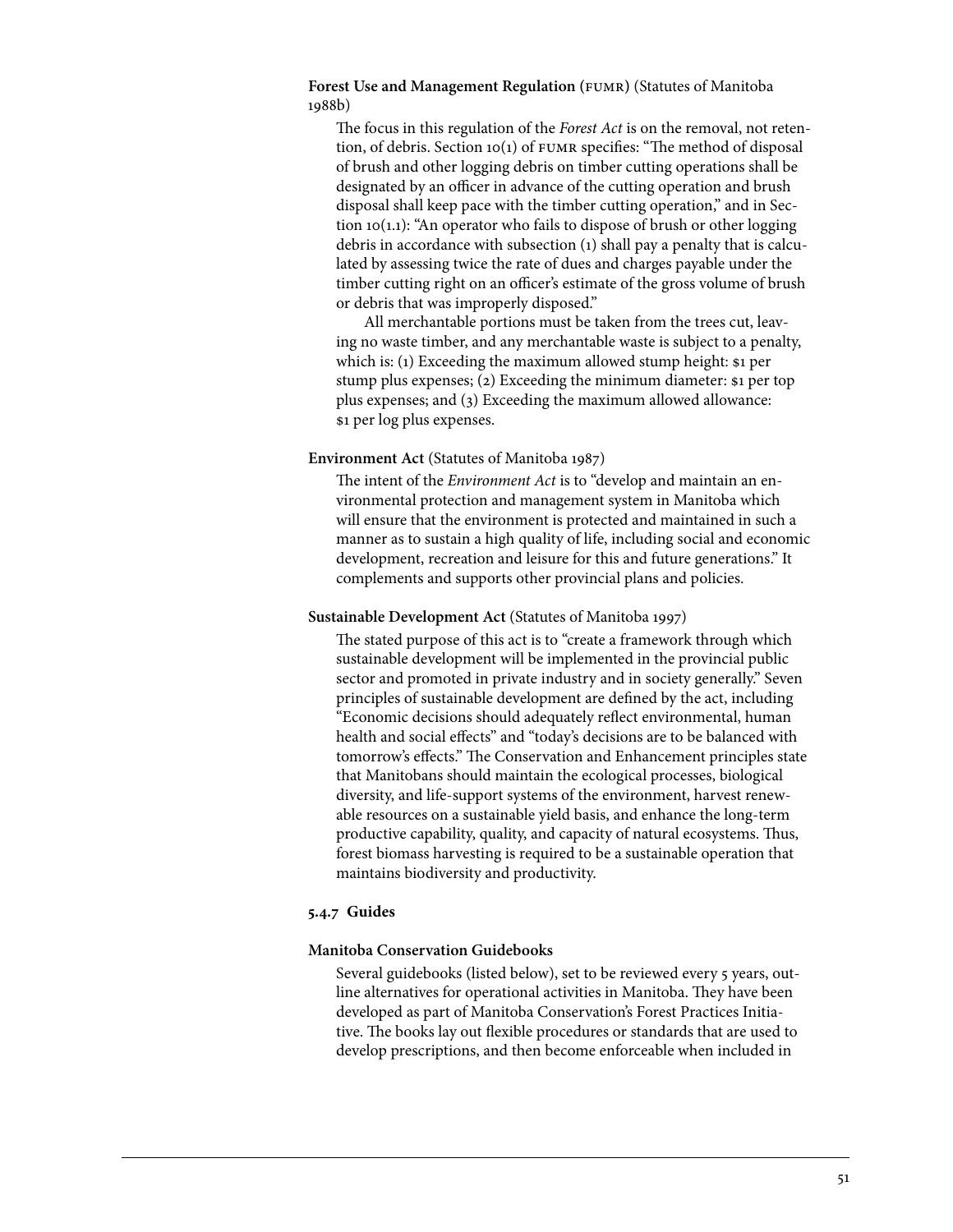Work Permits. Those procedures described in the books that specifically relate to woody forest biomass harvesting are summarized below.

### **Brush Disposal Guidebook** (Manitoba Conservation 2005a)

Here the focus is on retention of woody biomass for soils, site productivity, and wildlife. Limbing and topping of trees is recommended to be done as near as possible to the stump, and whole-tree harvesting and removal of branches and foliage from the site is stated to have a negative effect on the balance of the soil nutrient budget. The guide says that on sites with shallow soils, or dry sites with coarse-textured soils, removal of debris may affect soil fertility. This is recognized across Canada and these are sites where forest biomass harvesting should be limited. The guide identifies that long-term studies are needed in the boreal forest to quantify the effects of full-tree harvesting methods on nutrient cycling, soils, long-term productivity, and sustainability of the site. Several studies are already under way and as results become available, brush disposal management strategies will be modified. This could potentially put constraints on biomass harvesting.

The guidebook says that for all sites, maintaining CWD is important for conserving biodiversity. If limbing is done at staging areas, debris must be effectively spread throughout the cutblock, although some debris piles may be maintained for wildlife habitat. If limbing is done at the roadside, debris may be re-spread in the block or roads in the block, put in piles for wildlife habitat, or piled and burned. Integrated Resource Management Teams may allow or require creation or retention of CWD piles in cutblocks with significant marten and other small mammal populations in order to retain habitat and maintain their numbers. The recommended size, density, and location of piles are provided. If this guidebook is followed, forest biomass harvesting would have to retain a certain amount of debris for wildlife/biodiversity.

## **Forest Management Guidelines for Riparian Management Areas** (Manitoba Conservation 2008)

Here guidelines are set out for forest management activities in riparian areas, with an overriding statement that impacts from a reduction in cwd may not be observed for a long time. Cwd is identified as a persistent source of carbon and a critical structural feature for steam ecosystems. No activity is permitted within the Riparian Zone (from water's edge to start of merchantable timber), and in the Machine Free Zone (approximately 7 m wide, from the edge of the Riparian Zone back into the timber) machines are prohibited, but reaching in to remove logs is permitted. This would prohibit biomass harvesting in Riparian Zones, but not in Machine Free Zones.

## **Forest Management Guidelines for Terrestrial Buffers** (Manitoba Conservation 2010)

Forest Management Guidelines for Terrestrial Buffers provides minimum buffer widths and other considerations for maintaining important and/ or sensitive natural, cultural, and recreational features within managed forests to ensure that these other resource values are sustainable when managing for timber resources. Biomass harvesting operations would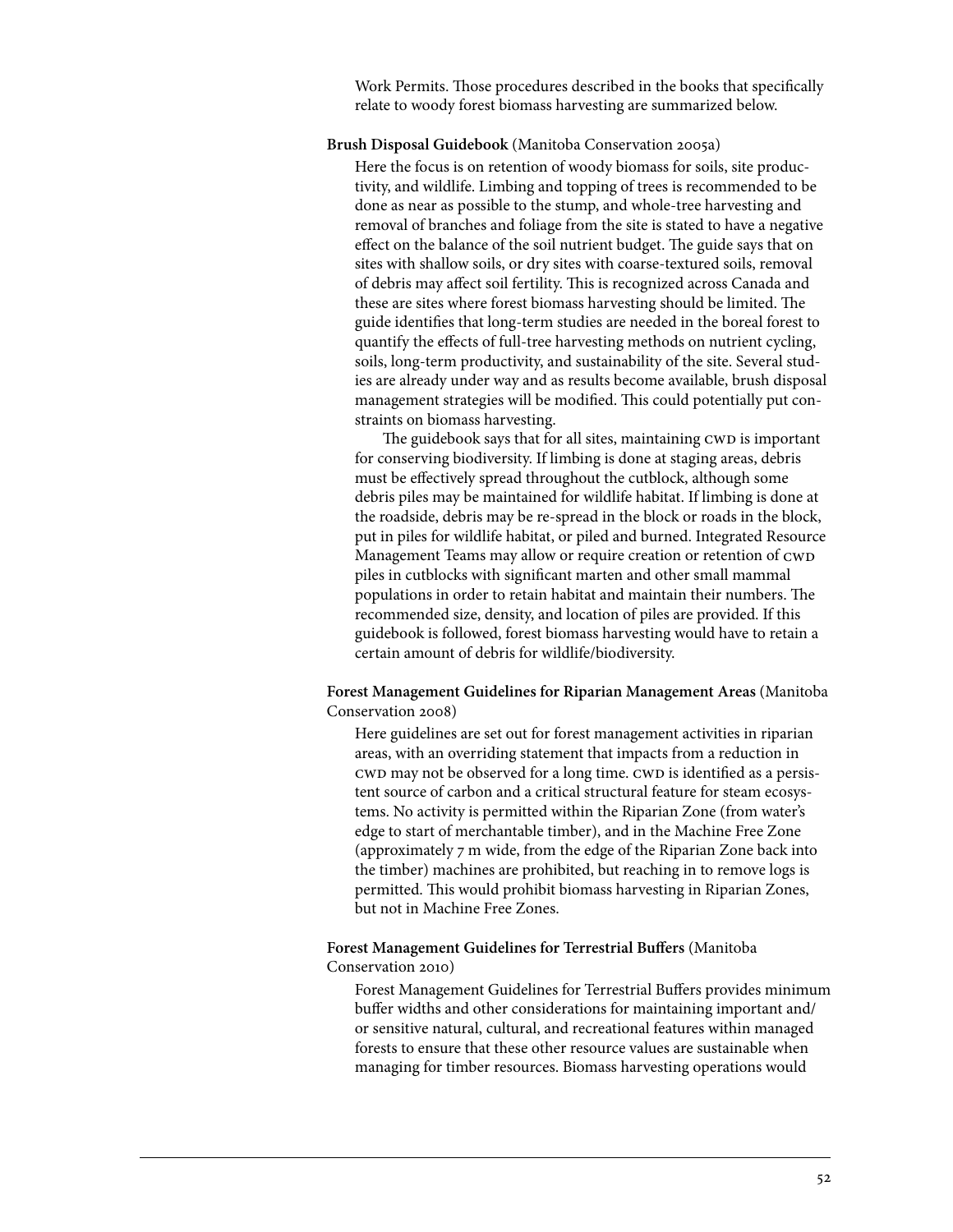presumably have to be done within the constraints of these guidelines, since the buffers apply to "managing for timber resources" not just conventional logging. Buffer widths for wildlife species including birds, snakes, and mammals range from 50 to 200 m. Buffer widths for other features are: mineral licks and springs, residential and commercial lots, intensive public recreation areas and trappers cabins (50–200 m), research and permanent sample plots (100 m), designated hiking trails (0–50 m), and sink holes in karst topography (15 m). Buffer widths for cultural/heritage sites, provincial parks, protected areas, and native grass meadows are determined by Regional Integrated Resource Management Teams. The requirements for buffers in this guidebook take precedence over those in Forest Management Guidelines for Manitoba (1989).

### **Protection of Softwood Understorey in Mixedwood and Hardwood Forests**  (Manitoba Conservation 2003)

Guidelines are provided for protecting the understorey during harvesting operations. Road location, skid trails, and harvesting must avoid clumps of advanced softwood understorey, and operators must leave patches of hardwood around clumps of softwood understorey. If there are significant numbers of blown down or damaged trees after harvesting is complete, Manitoba Conservation will determine whether these trees should be removed based on the merchantable volume, risk of damage to protected trees, ecological benefits of the fallen trees, and other values. Guidebooks specifically addressing understorey protection were not found for provinces and territories other than Manitoba, but some guidelines do exist amongst other recommendations.

### **Other Manitoba Conservation Guidebooks**

The Pre-harvest Survey Guidelines (Manitoba Conservation and Manitoba Water Stewardship 2008) provide operational guidelines to use when doing pre-harvest surveys, which involves collection of information on timber and non-timber values in proposed cutblocks. These surveys are a requirement of the *Environment Act*. The collected information is used to develop harvest and forest renewal prescriptions for annual operating plans, which must "maintain site productivity, reduce resource use conflict, mitigate potential negative impacts, make operations more efficient/ effective, conserve biodiversity, and contribute to sustainable forest management." The pre-harvest number of snags per hectare must be recorded by diameter, class, and species, but there are no requirements for CWD information. Manitoba's Submission Guidelines for Forest Management Operating Plans (Manitoba Conservation 2011) outlines the minimum information required of proponents when preparing operating plans, which are the main vehicle for implementing forest management plans on Crown Lands. The guidebook is too general to include mention of woody debris or snags.

## **Guidelines for Environmentally Responsible Forestry Operations in Manitoba** (Peacock 1996)

Guidelines for Environmentally Responsible Forestry Operations in Manitoba is a pictorial guide to sustainable forestry and is based on previous documents produced by the Ministry of Natural Resources.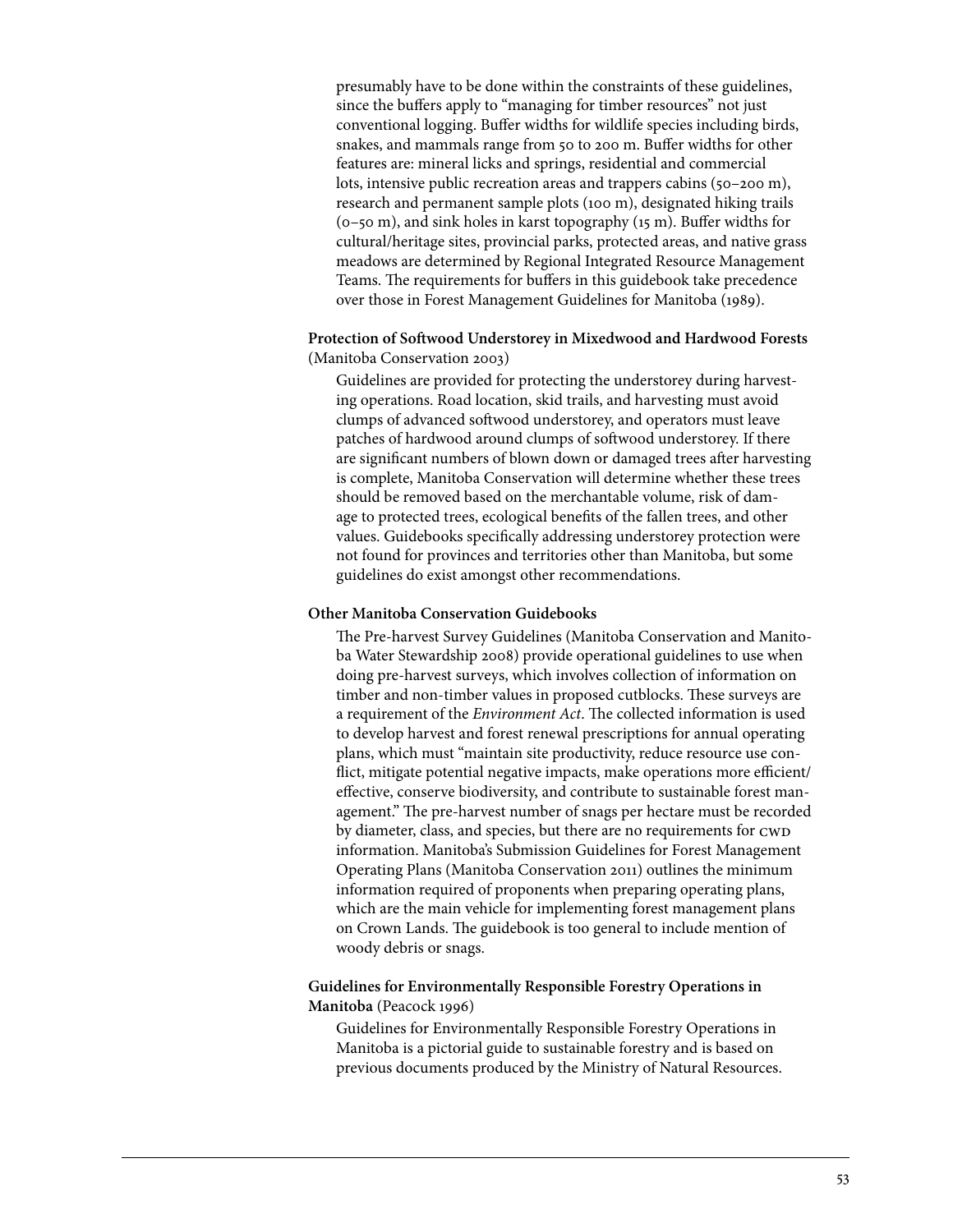Recommendations directly related to woody biomass are to leave snags and large cull logs for wildlife, and to limb and lop at the stump to achieve good slash distribution and retain nutrients on the site. These recommendations are general for all sites and do not specify sizes or other attributes of woody biomass to be retained, but they do identify the importance of woody debris for soils and wildlife and are implying that all debris should not be removed.

### **Forest Ecosystem Classification for Manitoba**

Manitoba's ecosystem classification guidebook (Zoladesky et al. 1995) includes information for each vegetation and soil type on commercial forests in Manitoba and is a foundation for ecosystem-based forest management in the province. Management interpretations are made for silviculture (season of harvest, harvest type, species selection, site preparation method, vegetation competition type, and level) and wildlife habitat (caribou forage potential, moose summer feeding potential, moose thermoregulation potential, and moose winter feeding potential). The publication was not obtained in time to check if it includes recommendations that would guide forest biomass harvesting (e.g., recommending against full-tree logging on certain sites).

# **Harvesting to Regenerate a Natural Forest: Site, Cut-Block and Operating Area Indicators of Sustainable Forest Management. Progress Report**  (ecostem 2004)

Landscape design and cutblock operating guidelines that describe practices intended to approximate the effects of a large wildfire were developed and tested. They apply to the Manitoba Model Forest in southeastern Manitoba. The overall principle used during development of the guidelines was that operating areas should "look, feel, and operate" like a natural forest as quickly as possible after harvest. The guidelines include the recommendation that woody debris on logged areas should resemble (within 20 years) that which would occur naturally after a large fire, but excessive shading from slash should be eliminated, although at the same time some shade should be provided for seedlings (see below). Knowledge of woody debris levels on natural sites is needed if logged sites are to mimic natural ones. Satisfying the woody debris and all other objectives simultaneously may be difficult when planning and implementing forest biomass harvesting, especially on some sites. However, good forest management is always a juggling act between various objectives. The goals and objectives that were developed are listed below.

Operational goals for timber harvesting at the operating area and cutblock level:

- Minimize the differences in the ways that logging and wildfire initially affect plants, soils, and animals; and
- Minimize the time required for a cutblock to "look, feel, and operate" like a natural forest. That is, minimize the length of time when harvested sites are outside the range of natural variability for species composition, physical structure, and the rates of ecological processes. Harvested sites that represent ecosystems outside the range of natural variability are called divergent sites.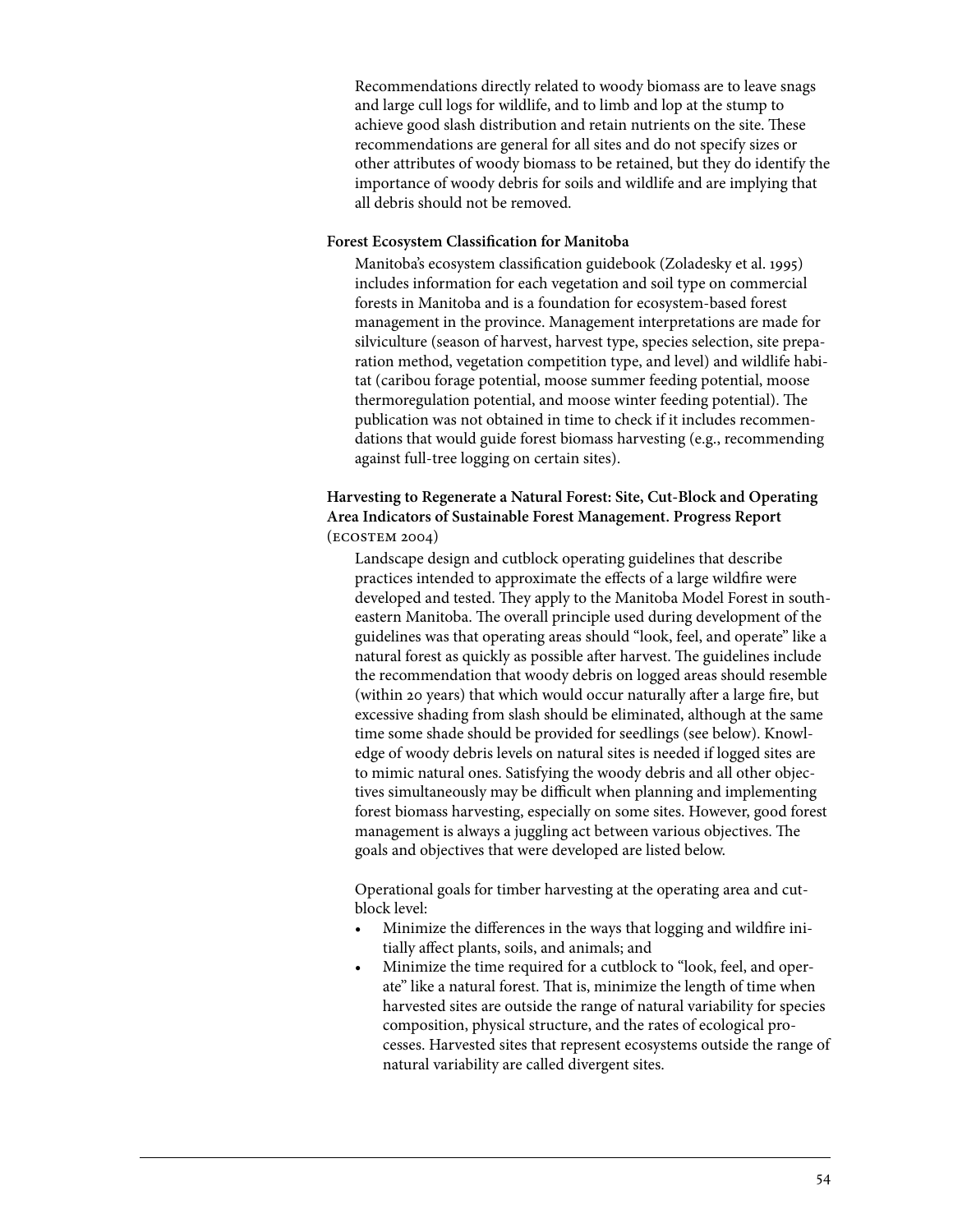Goals throughout the region:

- Maintain the total area of divergent sites below that which causes regional ecological functions to vary outside their ranges of natural variability;
- Maintain soil fertility at every site (except permanent roads);
- Maintain all sensitive, rare native ecosystems;
- Maintain viable populations of sensitive species; and
- Maintain water quantity and quality.

### Ecological objectives for cutblocks:

- Create short-term large downed woody material (DWM) structure;
- Within 20 years, provide continuous large and small DWM at levels that approximate post-fire conditions. Note that, unlike most guidelines, small, rather than just coarse, woody debris is specifically mentioned;
- Create natural snag density by age 20;
- Create dense sapling regeneration;
- Create a favourable seedbed for jack pine, black spruce, and postfire ephemeral species. On highlands, disturb the lichen/moss/duff layer; on lowlands, maintain sphagnum hummocks for jack pine and black spruce seedlings;
- Provide a seed source that reflects natural post-fire species composition;
- Provide shade for tree seedlings;
- Eliminate excessive shading from slash;
- Maintain an even-age structure and natural species composition;
- Prevent shifts in overstorey composition towards aspen or fire intolerant species (e.g., balsam fir, tamarack);
- Promote post-fire ephemeral species;
- Minimize disturbance or compaction of soil other than the forest floor;
- Maximize retention of immobile and mineralized nutrients on site;
- Initiate natural soil nutrient cycling; and
- Distribute benefits widely in cutblocks.

## **5.4.8 Private land**

### **Managing Your Private Woodlot: A Guide to Best Management Practices**  (Manitoba Model Forest, n.d.)

This guidebook for private woodlot owners includes many best management practices (not requirements) relevant to forest biomass harvesting:

Woody debris management:

- Woodlot owners are recommended to develop harvesting prescriptions, which include defining standards for merchantable timber, minimum stump heights, and woody debris;
- When feasible, de-limb and top trees at the stump to retain nutrients and seed on site;
- Limbs and tops should be broken down by equipment to maximize soil contact and speed slash decomposition;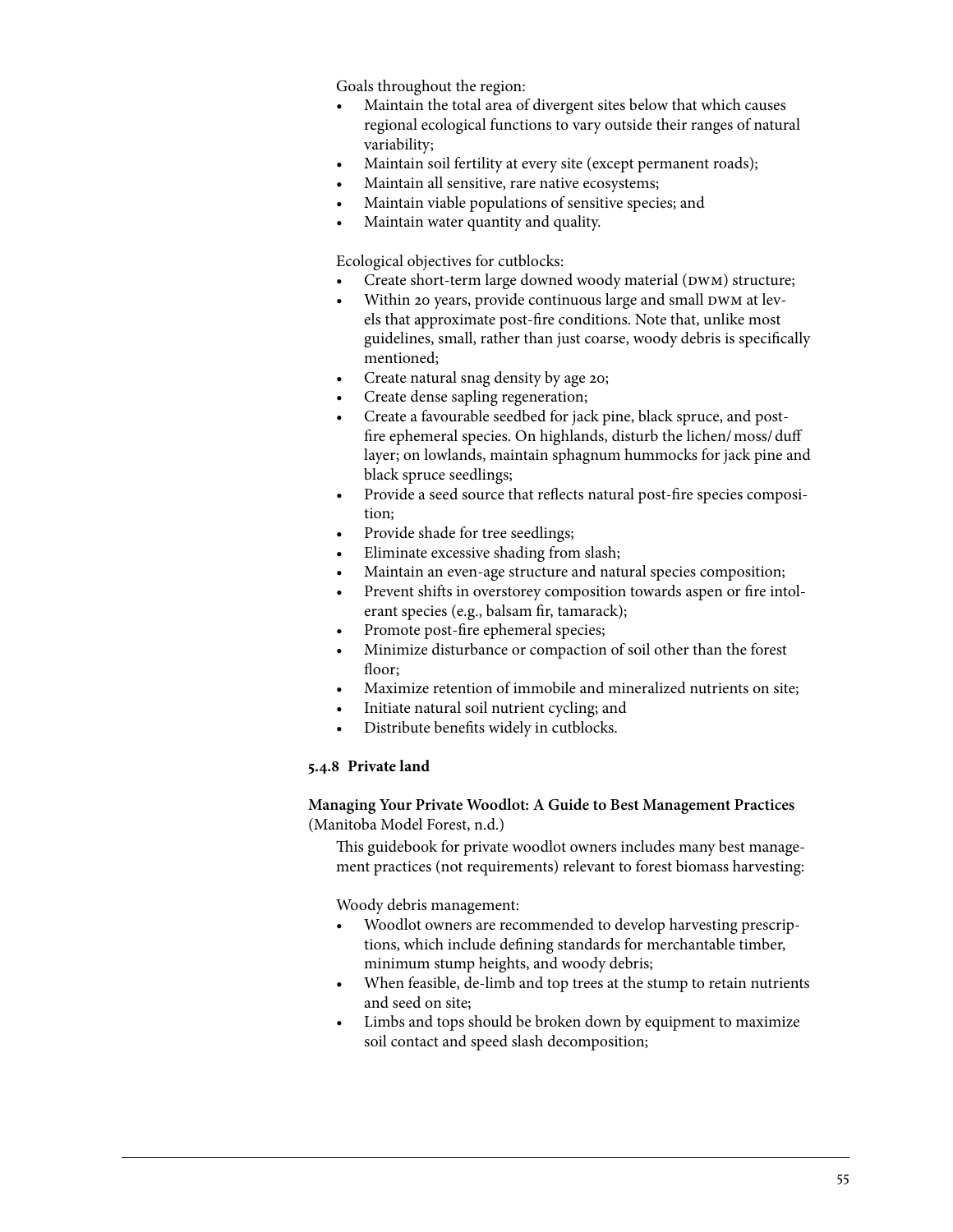- Slash piles should not exceed 1.2 m in height and should not be left around the base of remaining trees; and
- Within Riparian Management Zones slash piles should not be left within 15 m of the high water mark.

Landings and skid trails:

- Use existing skid trails where possible;
- Locate and design skid trails to minimize damage to soils, residual stands, and riparian areas;
- Use designated skid trails rather than random skidding to minimize the amount of area disturbed and compacted;
- Lay out skid trails to minimize the number required. Only  $10-25\%$  of the block should be in primary skid trails;
- Use herringbone skid trail design if the area is relatively flat and obstacle free; this reduces tree damage and soil disturbance;
- • Skid trails for summer and fall should be in well-drained areas only, to reduce rutting and erosion. If this is not possible, harvest in winter when the ground is frozen;
- On wet or sensitive soils, skid only in winter;
- Consider using skid cones to reduce soil disturbance caused by the logs;
- Ensure skid trail width will accommodate equipment;
- Avoid creating sharp curves. If unavoidable, widen the trail;
- Consider leaving bumper trees or high stumps at corners of trails to reduce damage to standing trees;
- On steep slopes, lay trails out parallel to the contour to minimize erosion. If this is not possible, skid trails should never exceed 30% on unstable soils;
- Minimize the number of landings. Use existing landings where feasible; and
- Locate landings on upland stable ground and outside of riparian management zones.

Wildlife and other environmental considerations:

- Avoid degradation and destruction of wildlife habitat that is protected under the Species at Risk and *Manitoba Endangered Species Act;*
- Retain three hard snags/acre (live trees with rot) or two soft snags/ acre (dead standing trees) for nesting, feeding, and escape cover for birds and small mammals. Try to preserve snags with evidence of high use (cavities present);
- Remove hazardous snags;
- Maintain mast trees as a food source for birds and mammals;
- Retain some standing wildlife trees for wildlife purposes. Choose healthy, windfirm trees, preferably in clumps; and
- Retain areas with special resource values: colonial water bird nests, eagle and osprey nests, habitat of endangered species, and recreational areas.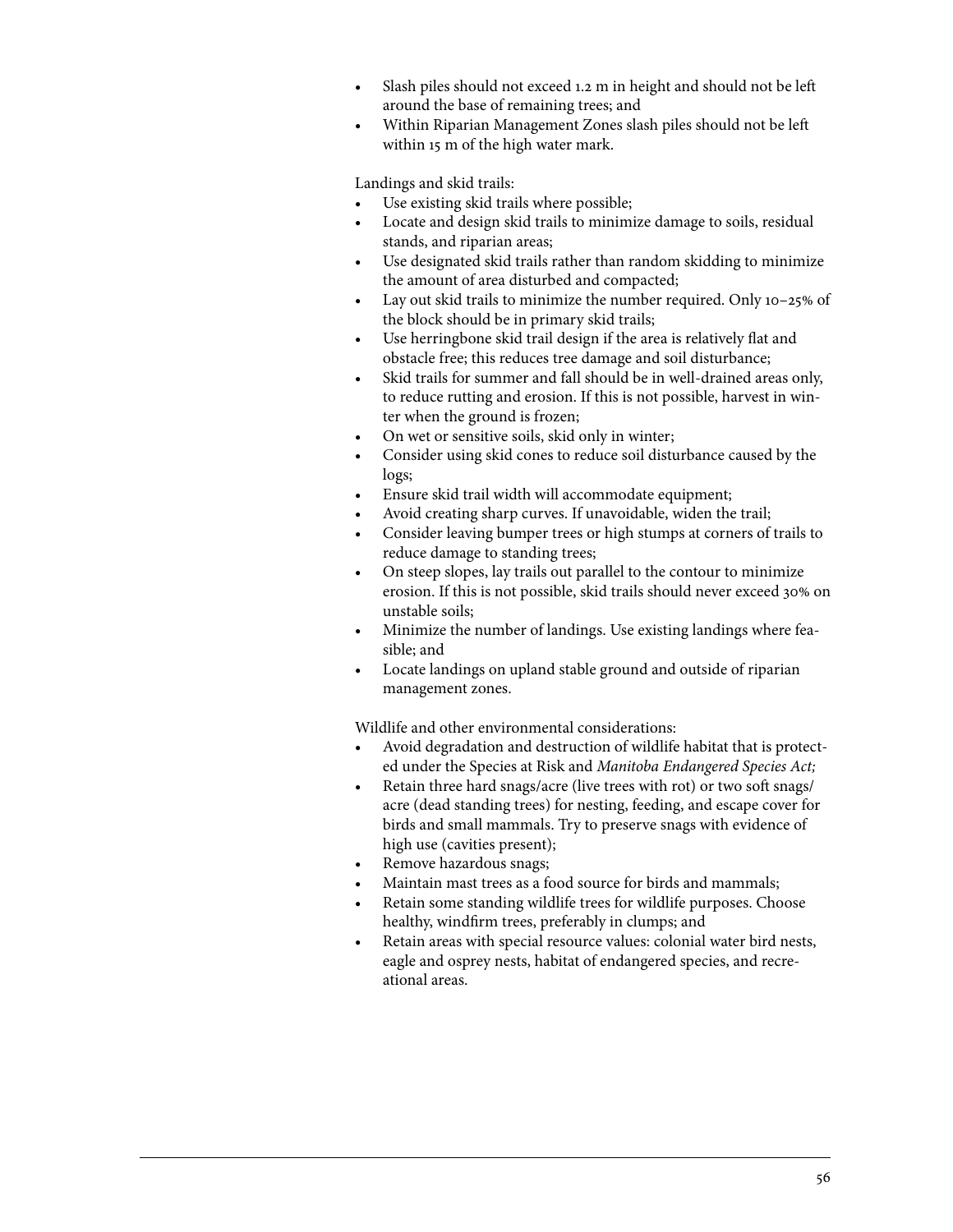Riparian areas:

- Never clearcut next to a water body or watercourse;
- Leave Riparian Management Zones (RMZs) around all streams, water bodies, or wetlands. Recommended minimum size is 20 m on each side of the water body;
- Restrict harvesting in RMZs to light single-tree selection;
- Consider leaving only windfirm trees in the RMZ;
- Heavy machinery should not be allowed in RMZs;
- Limit mineral soil exposure in RMZs to less than 5%;
- Within the RMZ, designate a zero-disturbance "riparian buffer" right beside the water body. The width should be about the same as an average tree in the area;
- Harvesting in the riparian buffer should be limited to removing dead and dying trees. These trees may topple, uproot, and cause erosion if left standing;
- Do not fell trees into the water body. Remove any slash that falls in it;
- Leave understorey vegetation and soil undisturbed in the riparian buffer;
- Never skid through a riparian buffer, up a streambank, or across a stream; and
- • Refuel and do maintenance as least 100 m from the high water mark.

# **General Harvesting Guidelines for Agro-woodlots** (Manitoba Conservation 2005b)

Guidelines most applicable to woody forest biomass are:

- Remove all merchantable timber. Cutting operations should take place in an orderly manner. Fire-killed and/or dead timber should be left as snags where possible;
- In cutblocks, cut and spread logging debris and brush over the cutover. Large brush piles on landings should be burned, depending on season and soils. Debris should not be pushed up against standing timber. Small debris piles may be left within the cutover for wildlife habitat;
- Attempt to follow Harvesting for Wildlife Guidelines;
- Be respectful of riparian and naturally unique or sensitive areas, by leaving the widest undisturbed buffer as possible; and
- Keep in mind that wrongful damage to the environment includes direct damage such as the destruction of young or merchantable timber, waste in cutting, unnecessary disturbance of the surface of the land (soil or vegetation), water damage, and road damage.

**5.4.9 Protected areas legislation** Under the *Forest Act*, logging is prohibited in provincial parks and under the *Ecological Reserves Act,* logging is prohibited in Ecological Reserves in Manitoba. Under the *Use of Wildlife Land Regulation of the Wildlife Act,* no logging is allowed in some Wildlife Management Areas.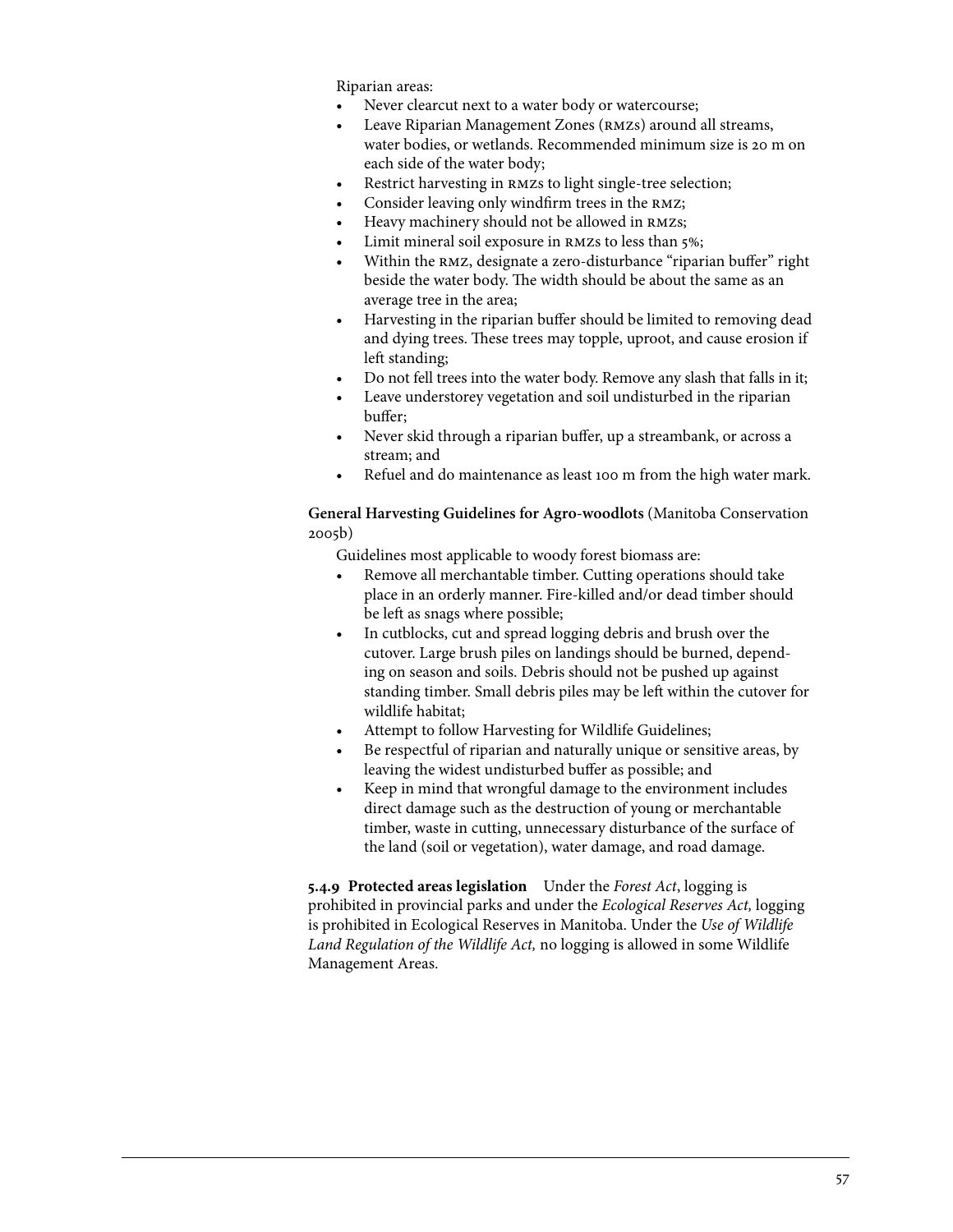**5.5.1** The forest biomass resource In 2009, 9.7 million  $m<sup>3</sup>$  of wood on 123 965 hectares was harvested in Ontario, which is about one-fifth of the volume that was logged in British Columbia (Natural Resources Canada 2011b). Ontario is estimated to have about one-third the roadside biomass as British Columbia. Ontario uses full-tree harvest methods, resulting in 90% of harvest residue being left at the roadside (Bradley 2010). The Annual Report 2008–09 Climate Change Action Plan (Province of Ontario 2009) stated that Ontario produces almost 50 million tonnes of biomass each year, which would produce enough energy to supply 7 million homes. **5.5 Ontario**

> **5.5.2 Land ownership** Ninety-one percent of forest land in Ontario is publicly owned (8% private; 1% Federal). Policies related to private land are not discussed.

**5.5.3 Status of forest biomass harvesting policy** Policies to consider when planning for biomass removal in Ontario's Crown forests were summarized by Puddister et al. (2011).

The policy that addresses forest biomass harvesting in Ontario is the Ontario Forest Biofibre Policy (Ontario Ministry of Natural Resources 2008) released in March 2008 and set for review within 5 years. The policy defines forest biofibre as "forest resources from Crown forests that are not normally being utilized for conventional forest products and that are made available under an approved management plan. Forest resources as defined under the *Crown Forest Sustainability Act* (Statutes of Ontario 1994) are trees in a forest ecosystem, any other type of plant life prescribed by the regulations that is in a forest ecosystem, and parts of or residue from trees in a forest ecosystem." Available forest biofibre includes tree tops, cull trees, or portions of trees, unmerchantable and unmarketable trees and stands, and trees that may be salvaged as a result of a natural disturbance. The policy does not apply to residual by-products of mill operations such as such as wood shavings, sawdust, bark, or wood chips. The standards and guidelines for forest biomass harvesting are covered in Section 6.2 of the Stand and Site Guide (Ontario Ministry of Natural Resources 2010a). There are clearly defined restrictions on what can and cannot be removed through forest harvesting, regardless of the product derived:

- Stumps and all below-ground portions of a tree are not available for utilization as a forest product. Movement or removal associated with normal operations (construction of roads, landings, and skid trails, renewal, stand tending, slash piling, etc.), including incidental movement or removal during harvest operations, is permitted but must be minimized to that required for efficient operations. Removal for forest health purposes is permitted; and
- Organic matter that is not part of a harvested tree (including boles, branches, roots, bark, leaves, needles, debris, soil carbon, etc.) must remain on site. Movement of this material for access or silvicultural purposes is permitted.

Harvesting is restricted to areas where full-tree harvesting is an acceptable prescription according to silviculture guides, and may be done in previously harvested areas only where regeneration will not be damaged.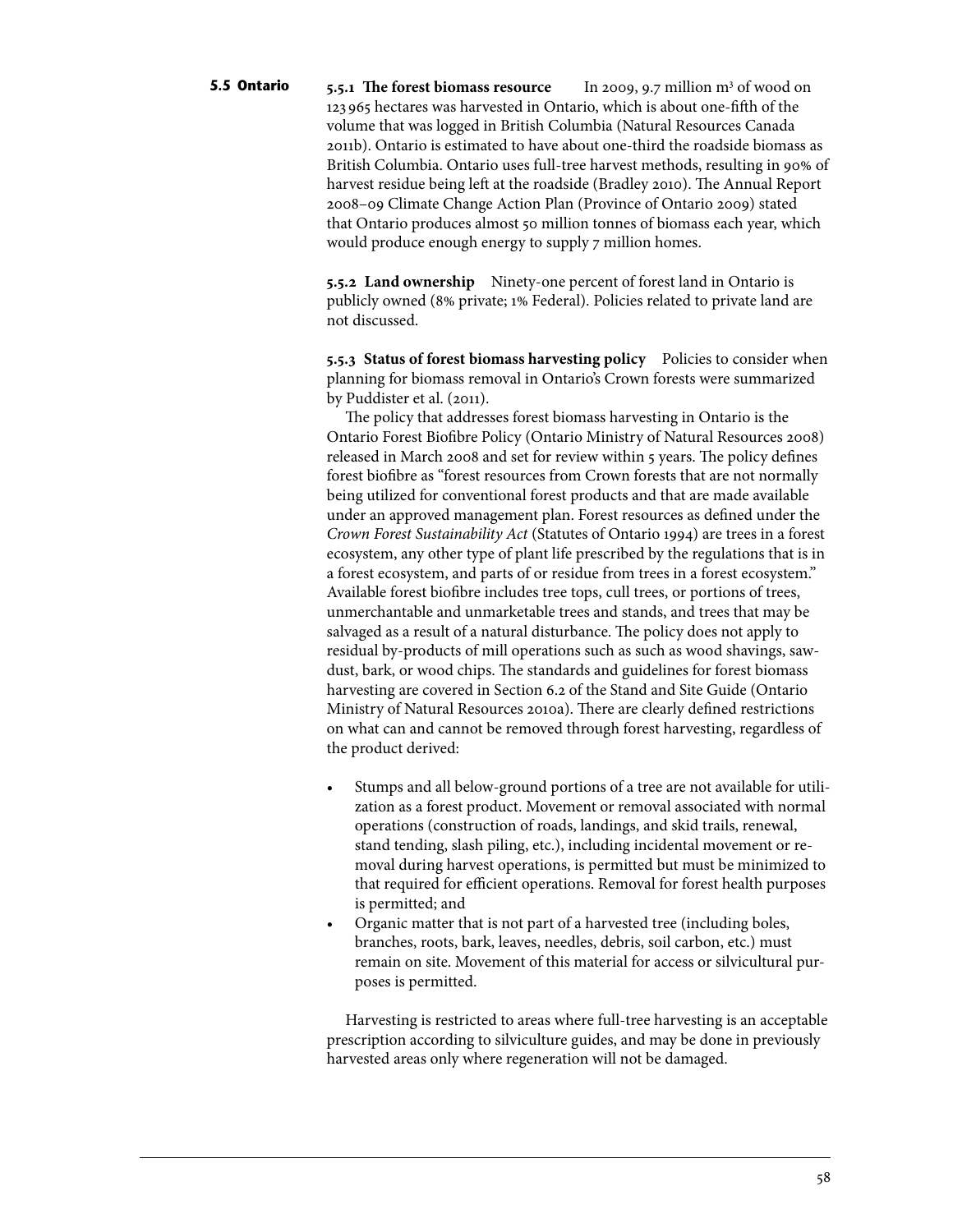The Ontario Forest Biofibre Policy aims to provide the general direction for allocation and use of forest biofibre in Ontario Crown forests. The Ministry of Natural Resources (mnr) recognizes this as an environmentally friendlier alternative to oil and natural gas that can help meet Ontario's energy needs. The policy's goals are to "create and support new opportunities to develop and use new technologies and products in order to diversify the Ontario economy" and to "encourage the use of forest biofibre to reduce Ontario's dependence on fossil fuels and reduce energy costs through the development of bioenergy and biofuels projects." Objectives of the policy are to improve the utilization of forest products, to continue to identify opportunities that may benefit Aboriginal people, to evaluate the best end use for forest biofibre, to assure the mnr's commitment to sustainable forest management by ensuring that allocation of forest biomass is consistent with all existing policy, legislation, and approved management plans, and to develop and implement a pricing strategy.

Allocation, management, and sustainable use of forest biofibre must occur within the framework of established legislation and existing policy direction and associated regulated manuals and procedures. Any use of forest biofibre is regulated through the forest management planning process, and all regulations, standards, and standard operating procedures that apply to conventional wood harvesting must be followed (D. Morris, pers. comm., May 30, 2012). Forest management is guided and influenced by a large collection of national and provincial commitments, strategies, legislation and regulations, procedures, guidelines, codes of practice, standards, self-regulation, and negotiated formal or informal agreements. In this literature review, more documents of this sort were found for Ontario than for any other province or territory. Some involve legal requirements while others are not legally binding.

The right to use forest biomass is allocated through current sustainable forest licences but there has recently been a wood allocation competition where additional allocations specific to biomass have been given (D. Morris, pers. comm., May 30, 2012). Allocation decisions consider economic and employment opportunities and priority for allocation will be given to Aboriginal people and communities. The decisions consider how the use of the resource will contribute to the competitiveness and long-term viability of the forest industry and assist the forest sector to restructure and diversify. They also take into account how the use of the resource will contribute to meeting Ontario's renewable energy commitments. As for other forest resources, proponents wanting to use forest biofibre must have a Forest Resource Processing Facility Licence and provide a business plan for the facility. Crown charges will be at a level that provides incentive to develop new opportunities in the use of forest biofibre.

**5.5.4 Existing forest biomass harvesting** There is considerable interest in forest biomass harvesting in Ontario with the need to diversify the forest industry and the need to develop green energy sources both driving the industry (D. Morris, pers. comm., May 30, 2012). Ontario's *Green Energy Act* is contributing to development of the industry. As described above, only stands identified in existing forest management plans are utilized (i.e., small stands that would not be conventionally logged are excluded), and in those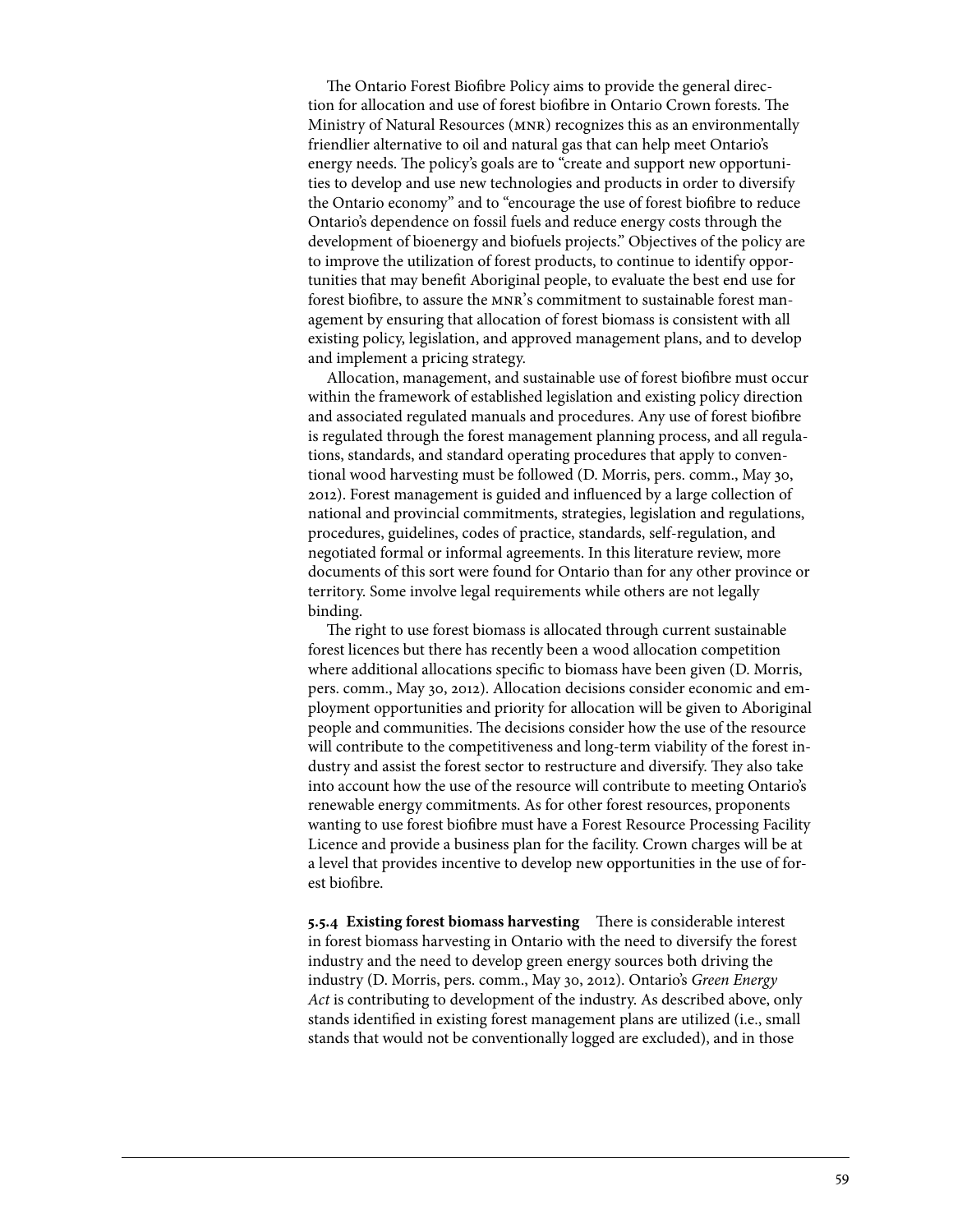stands any undesirable/unmerchantable trees can be taken, but green-tree retention guidelines still apply.

In Ontario, a number of companies are actively using forest biomass/roadside residues in their cogeneration facilities (Resolute Forest Products and Tembec) (D. Morris, pers. comm., May 30, 2012). The biomass is primarily used for heat and energy for the mills. Ontario Power Generation is nearing completion of the conversion of the Atikokan Generating Station from being fired by coal to biomass as wood pellets (D. Morris, pers. comm., May 30, 2012).

Readers are referred to Bradley (2010) for information on the recent (since 2007) attempts by the Ontario government to increase renewable energy production and the use of forest biomass for energy. In his 2008–2009 report, the Environmental Commissioner of Ontario cautioned to carefully assess the implications of increased use of biofibre on forest ecosystem resilience. Programs in 2007 and 2009 drew little interest, with a major barrier the inability of companies to obtain a secure wood supply from the Crown. Economics was another factor. In early 2009, the Ontario government began to streamline the process and announced a Request for Expressions of Interest to companies for innovative ideas on how to better use forest biofibre. The Expression of Interest call resulted in 130 applications for 143 facilities to use biofibre and 84 of these were to manufacture pellets. Ontario was expected to start signing wood supply agreements in late 2010 (Bradley 2010). In August 2010, the province issued the Ontario Power Authority a directive to negotiate a power purchase agreement for biomass electricity at the Atikokan Generating Station (see above).

#### **5.5.5 Energy strategies, initiatives, and policies**

**Go Green, Ontario's Action Plan on Climate Change** (Province of Ontario 2007)

This climate change action plan includes a commitment to reduce ghg emission to 6% below 1990 levels by 2020 and 15% by 2020 and affirms Ontario's interest in developing "green" energy sources.

#### **Green Energy Act** (Statutes of Ontario 2009)

This act builds on Ontario's progress towards phasing out coal-fired electricity and switching to renewable energy supplies. It is intended to foster the development of renewable energy with initiatives to attract new investment, create new green jobs, and protect the climate with assistance to industry, government, homeowners, and schools to transition to lower energy use. Renewable energy sources are defined to include wind, water, biomass, biogas, biofuel, solar, geothermal, and tidal. Key measures to facilitate development of renewable energy sources include the Feed-in-Tariff program that guarantees specific rates for energy generated from renewable sources, streamlined energy approvals, and mandatory connection and priority access.

#### **Ontario's Long Term Energy Plan** (Province of Ontario 2010)

This is an updated energy policy from the Ontario government that includes a target for the province for clean, renewable energy (wind, solar, and bioenergy) of 10700 mw by 2018.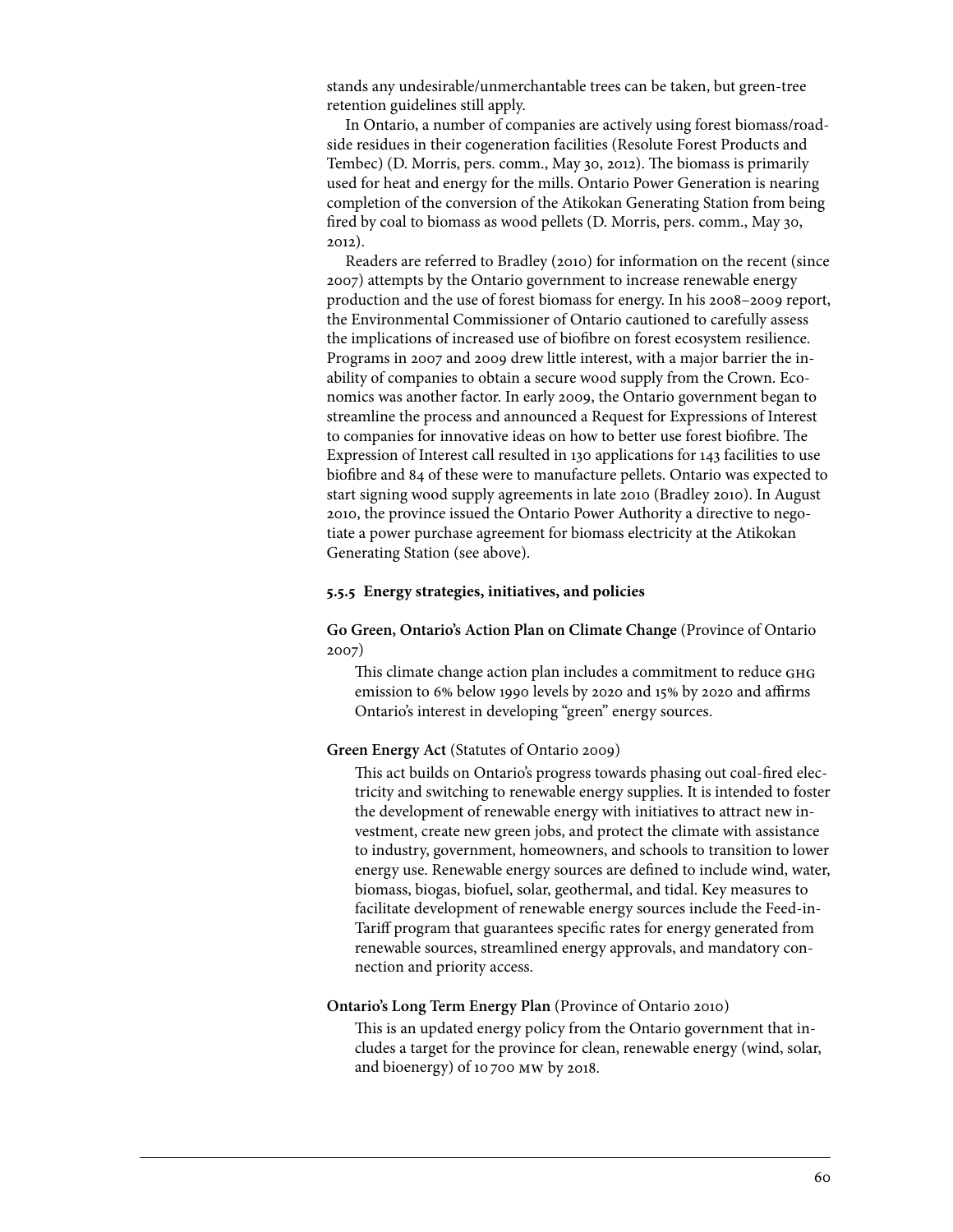#### **Integrated Power System Plan** (Ontario Power Authority 2007)

This 20-year plan aims to double renewable energy capacity from 2007 to 2027, including a goal to add 800 mw of biomass. The plan reflects Ontario's interest in the use of forest biomass as a renewable energy source.

#### **5.5.6 Economic development strategies**

**Growth Plan for Northern Ontario** (Ontario Ministry of Northern Development, Mines and Forestry and Ontario Ministry of Infrastructure 2011)

The Growth Plan aims to strengthen the economy in the north by: "diversifying the region's traditional resource-based industries, stimulating new investment and entrepreneurship, and nurturing new and emerging sectors with high growth potential." The plan indicates that efforts by the government, industry, and others should include identifying opportunities for developing the bioeconomy.

**5.5.7 Policies/strategies related to sustainability** The Ontario Forest Biofibre Policy (described earlier) aligns with Ontario's commitment to SFM, which considers more than just timber resources and logging, and involves planning for healthy ecosystems. Several strategies and policies, beginning in the 1990s, also reflect the move to SFM.

mnr**: Direction 90s** (Ontario Ministry of Natural Resources 1991) and **Direction 90s: Moving Ahead** (Ontario Ministry of Natural Resources 1995) Goals and objectives for the Ministry are outlined, which are based on the concept of sustainable development, as expressed by the World Commission on Environment and Development.

**Environmental Bill of Rights** (ebr) (Statutes of Ontario 1993) and **Statement of Environmental Values** (sev) (Ontario Ministry of Energy 2010)

The Environmental Bill of Rights is a legal document with purposes that include: (1) The prevention, reduction, and elimination of the use, generation, and release of pollutants that are an unreasonable threat to the integrity of the environment; (2) The protection and conservation of biological, ecological, and genetic diversity; (3) The protection and conservation of natural resources, including plant life, animal life, and ecological systems; (4) The encouragement of the wise management of our natural resources, including plant life, animal life, and ecological systems; and (5) The identification, protection, and conservation of ecologically sensitive areas or processes. Each of the ministries, including the MNR, that are subject to the EBR has a Statement of Environmental Values (SEV), which describes how the purposes of the EBR are to be considered whenever decisions are made in the Ministry that might significantly affect the environment.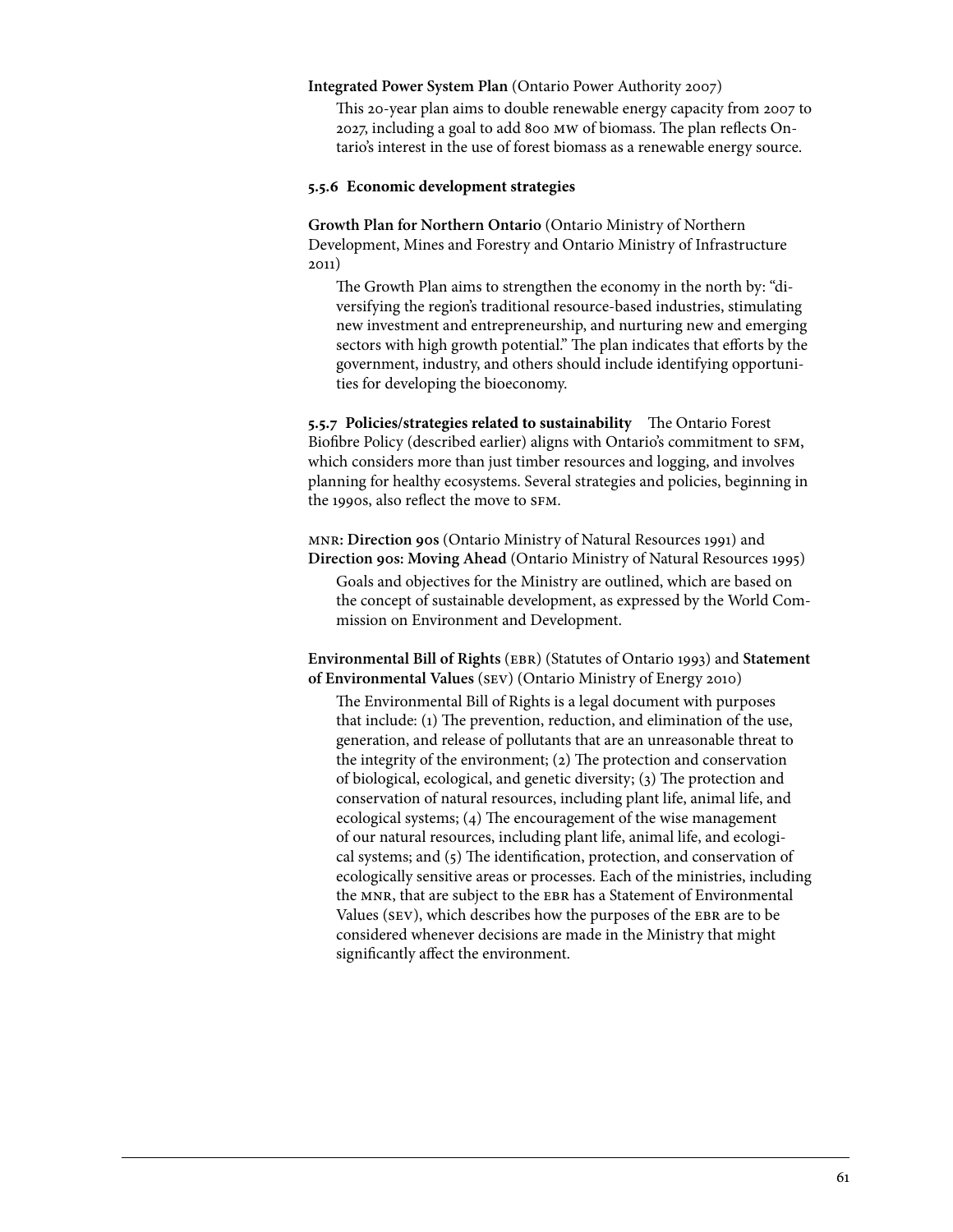## **Policy Framework for Sustainable Forests** (Ontario Ministry of Natural Resources 1994)

This is the overall framework for forest management in Ontario, providing broad direction for forest policy and making forest sustainability the primary objective of forest management.

# **Crown Forest Sustainability Act** (Statutes of Ontario 1994)

Sustained forest management became a legal requirement under this act.

**Ontario Forest Accord** (Ontario Ministry of Environment and Energy 1999)

The Ontario Forest Accord is an agreement by government, industry, and conservation groups to a mutually acceptable approach to the establishment of new parks and protected areas while also ensuring the security of the forest industry. The Accord included a commitment to streamline the forest management planning guides and regulations created under the *Crown Forest Sustainability Act*.

## **Beyond 2000** (Ontario Ministry of Natural Resources 2000b)

Beyond 2000 reaffirms the MNR mission of ecological sustainability, and sets out six supporting strategies for the ministry. It recognizes the importance of maintaining healthy and productive ecosystems across the province.

**Forest Resource Assessment Policy** (Ontario Ministry of Natural Resources 2003a)

This policy provides provincial direction for the preparation and use of assessments of Ontario's Crown forest resources. Locally, forest resource assessments are conducted during the preparation of forest management plans. Forest resource assessments are prepared every 5 years at regional and provincial levels to provide projections of both long-term forest health and long-term availability of Ontario's Crown forest resources.

**Our Sustainable Future** (Ontario Ministry of Natural Resources 2005)

The fundamental direction and priorities for the MNR are set out in this strategy. Goals include a strategy for a healthy natural environment, with efforts proposed to understand and mitigate impacts on biodiversity, adapt to climate change, and provide new endeavours in bioenergy. Another goal is economic development of natural resources.

## **5.5.8 Natural resource legislation**

**Crown Forest Sustainability Act (**cfsa**)** (Statutes of Ontario 1994)

The cfsa is the main document regulating forestry activities on Crown lands in Ontario, outlining the legal requirements for forest management, including sustainability and management for all forest values.

**5.5.9 Planning manuals** (Ontario Ministry of Natural Resources 2000c, 2007b, 2009a,b) Under the cfsa, four manuals (the Forest Management Planning Manual, Forest Information Manual, Forest Operations and Silviculture Manual, and Scaling Manual) provide detailed direction on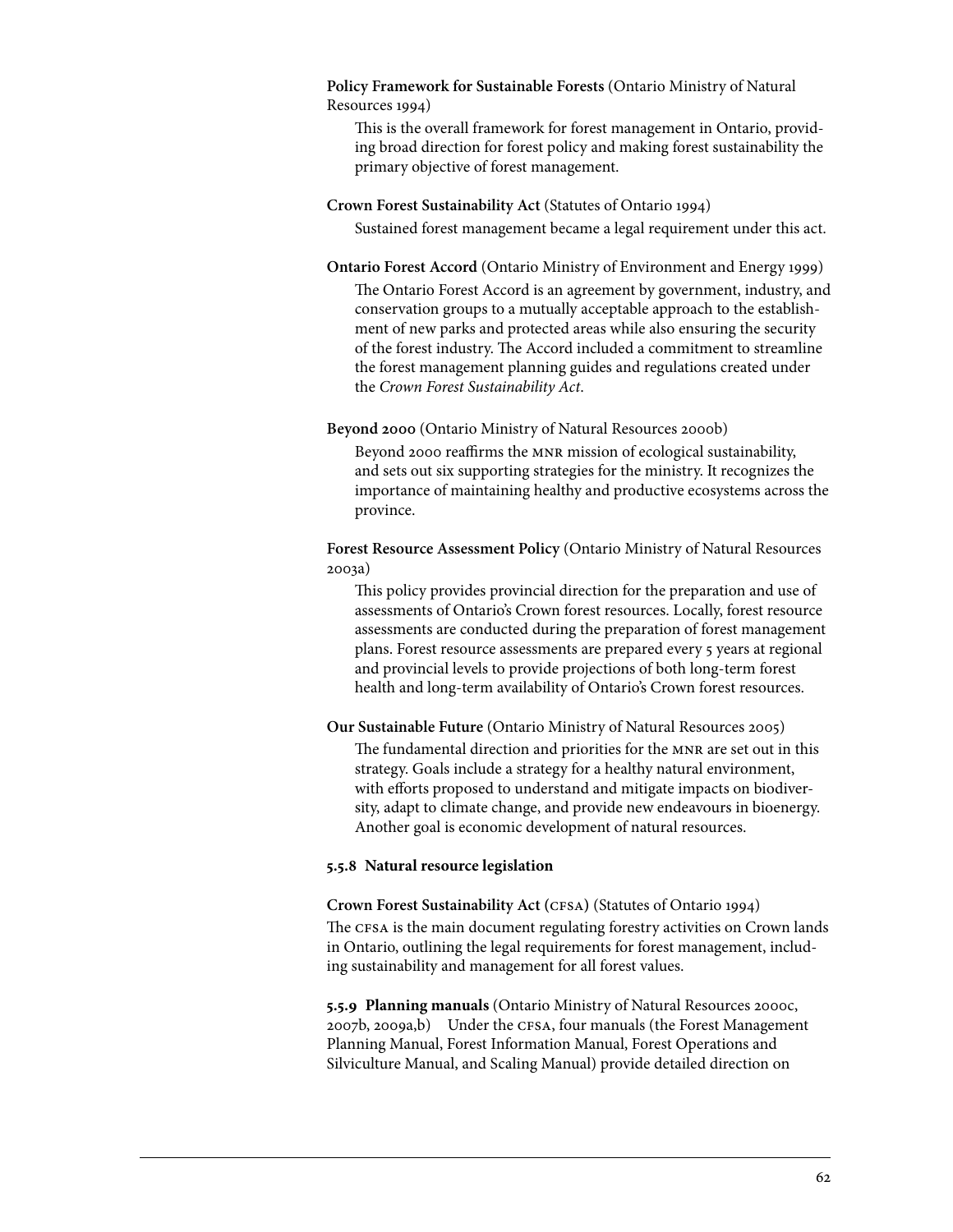various aspects of sustainable forest management. They were developed by the MNR in collaboration with non-government organizations and are based on the best available scientific knowledge, consultation with experts, and local monitoring data. There is a legally mandated review and revision every 5 years by resource managers from government and industry, as well as academics, researchers, consultants, and the public. As Puddister et al. (2011) point out, this review and revision process will allow for the addition of direction relevant to the developing bioeconomy. The Forest Management Planning Manual (2009) sets the requirements for Ontario's forest management planning system including planning, implementation, monitoring, and reporting. The Forest Information Manual (FIM) (2009) prescribes the mandatory (legal) requirements, standards, roles and responsibilities, timelines, and conditions for providing information in respect of Crown forests. The requirements for information prescribed in this manual compliment the planning and operational requirements of the Forest Management Planning Manual. Five fim Technical Specifications (2009) supplement the FIM, outlining the detailed, technical conditions required. The Forest Operations and Silviculture Manual (2000) is compendium of guidance and direction for the conduct of operations authorized by approved forest management plans. It contains standards for forest operations and silviculture practices, minimum qualifications for persons who are engaged in forest operations, and assessment procedures and standards to be used in the evaluation of forest operations and forest management.

The Forest Operations and Silviculture Manual prohibits wasteful practices, stating: "Wasteful practices are defined in relation to the minimum utilization standards for the province. These standards have been designed to promote good forest management by ensuring optimum utilization of forest products on harvesting operations. Poor utilization of forest products may result in loss of revenue, lower productivity or higher regeneration costs or may cause inferior or undesirable trees to remain on the site. The minimum utilization standards must be followed on all forest operations unless otherwise described in an approved forest management plan. For example, merchantable trees and/or wood fibre may be left at a harvest site in order to satisfy silviculture and habitat requirements, or because of market-related issues associated with a certain species or product. Leaving merchantable trees at the harvest site because of market-related issues must not jeopardize the silviculture or habitat objectives of that harvest site. Reasons for leaving merchantable trees and/or wood fibre in specific areas within a forest must be described in the approved forest management plan. Failure to comply with minimum utilization standards unless otherwise described in the approved forest management plan is a wasteful practice. No person shall commit wasteful practices in forest operations."

The Scaling Manual (2007) provides standard instructions for determining the quantity, quality, and movement of Crown timber harvested in Ontario, as authorized under the *Crown Forest Sustainability Act*. Requirements in addition to those above are: "Where in the opinion of the Minister, sufficient markets exist for material smaller than that described . . . above, and only if agreed upon by the licensee in the approved Annual Work Schedule, the diameter outside the bark at the smaller end for merchantable timber may be reduced."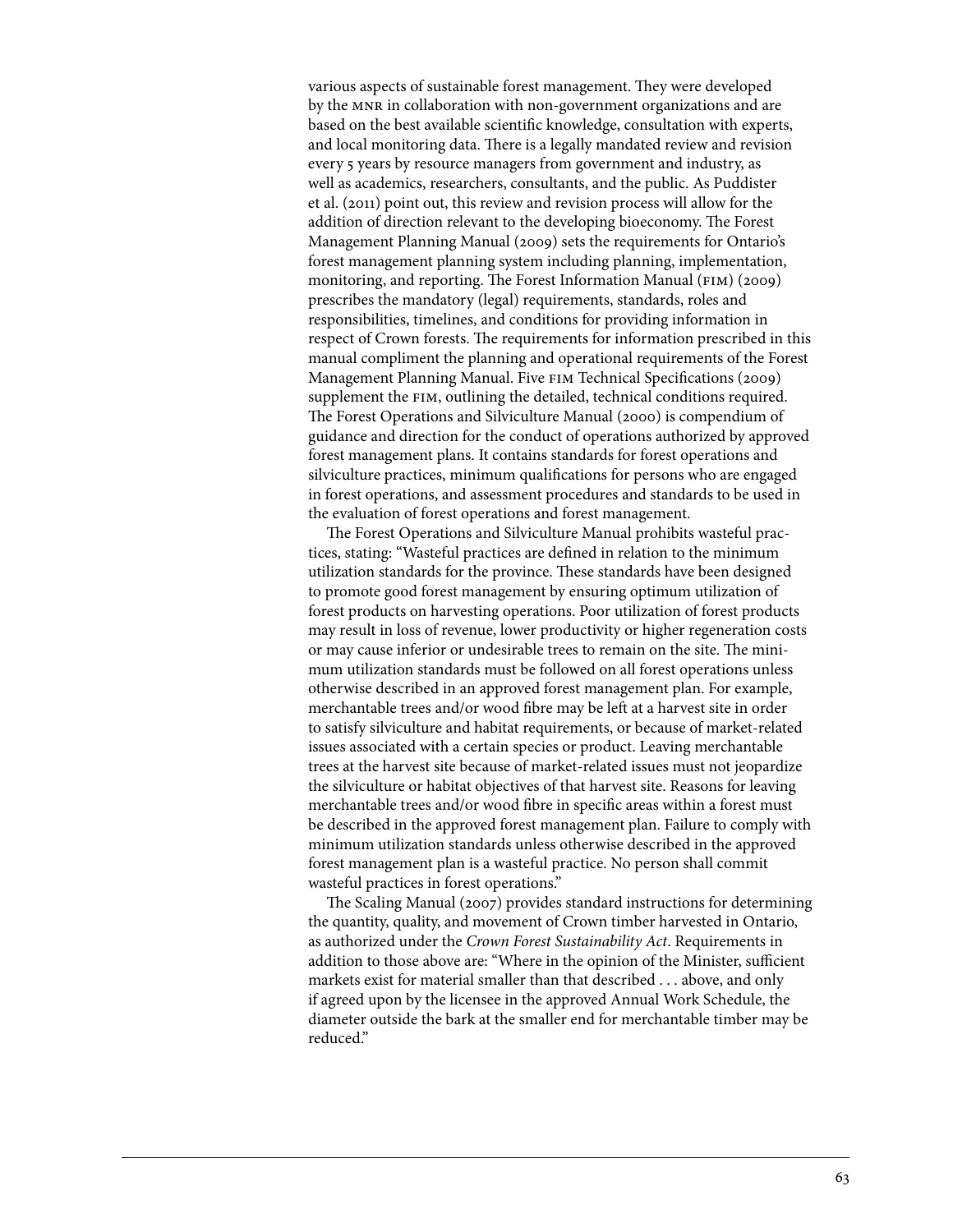### **5.5.10 Guides**

**Forest Management Guide for Natural Disturbance Emulation** (Ontario Ministry of Natural Resources 2001a)

The Forest Management Guide for Natural Disturbance Pattern Emulation (2001) provides management guidance (non-legal) for developing and implementing forest management plans so that managed forest landscapes will resemble landscapes created naturally by fire. Recommendations, which are quite detailed, are made for retention of residual patches, individual live trees, snags, CWD, and fine woody debris. Woody debris is recognized as being important for soils, wildlife, and regeneration, and, as for the other jurisdictions, a recommendation is to retain it where soils are shallow or coarse-textured. Other management guidance is:

Coarse and fine woody debris:

- The provision of downed woody debris is important to return nutrients to the soil, provide micro-sites for regeneration, and provide horizontal habitat structure for wildlife after harvest;
- Traditional logging provides less downed woody debris than does fire;
- Provide CWD through cut-to-length or tree-length harvesting systems, residual tree retention, leaving unmerchantable logs on site, and redistribution of roadside chipping waste material/slash (guideline);
- In manual cut and skid operations, leave cull material at the stump (guideline);
- Use cut-to-length, or tree-length harvesting techniques to leave slash on sites that are sensitive to nutrient loss (guideline);
- Avoid windrowing of CWD during site preparation operations (guideline);
- Fine woody debris is normally consumed by wildfires, releasing much of the nutritional content (e.g., nitrogen) to the atmosphere. However, nutritional elements such as potassium, magnesium, and calcium remain in significant quantities. For this reason, full-tree harvesting should be either discouraged on very shallow or very coarse-textured sites, or logging slash should be redistributed on the site after roadside delimbing or chipping (guideline); and
- Where roadside piles of delimbed slash cannot practically be returned to the cutover, piles should be burned since they provide little suitable habitat for wildlife. They also occupy prime tree-growing space along roadsides and should be burned to facilitate prompt regeneration (guideline).

Residual patch retention:

Retain living internal patches, consisting of distinct "islands" greater than 0.25 ha on clearcut areas to provide vertical forest structure, relic patches of old growth, wildlife habitat, and future sources of downed woody debris. For similar reasons, also retain portions of live peninsular patches that are connected to the harvest block perimeter;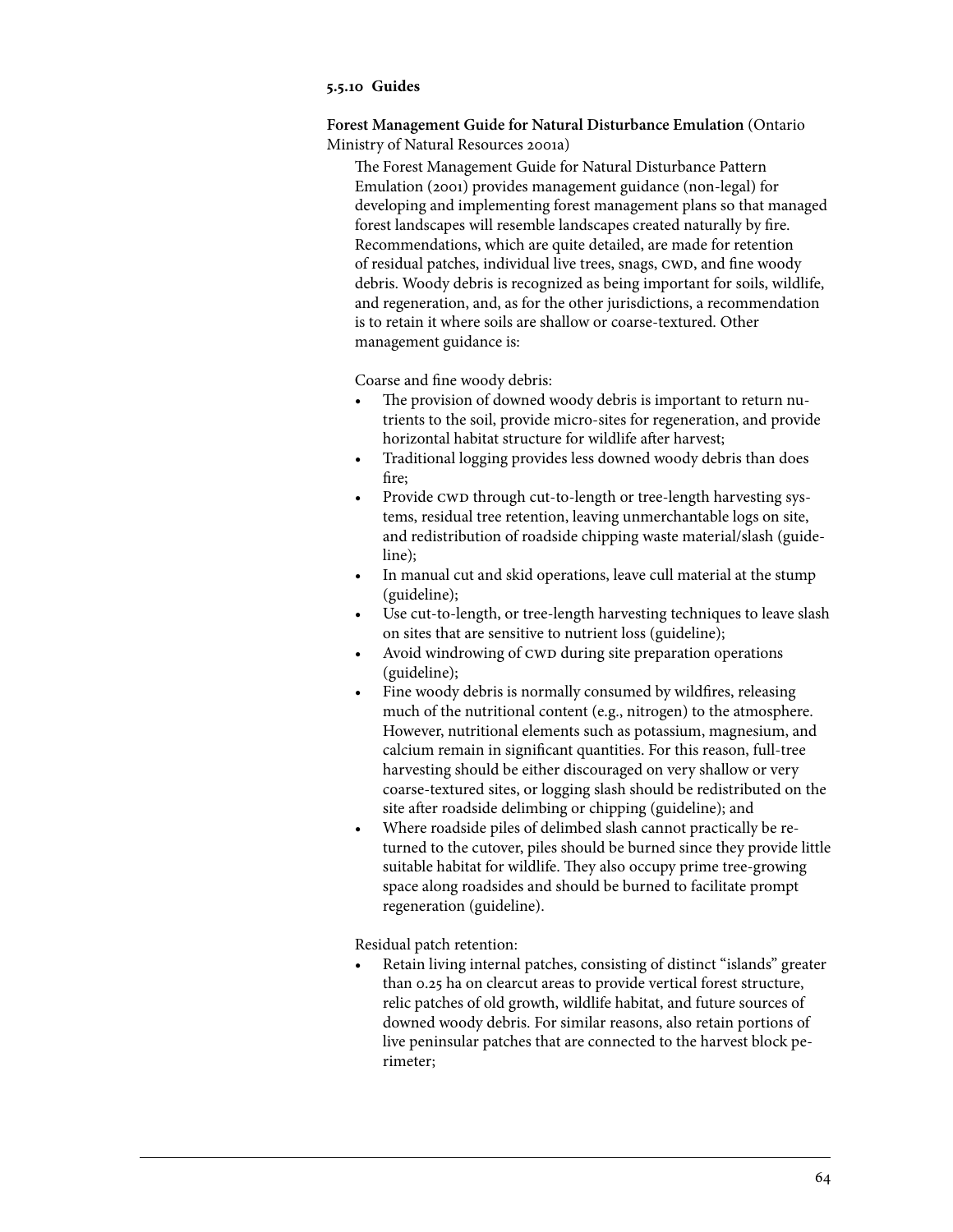- Leave several patches rather than one big one;
- Distribute residual patches, individual trees, and snags so there are at least some individual trees retained on each hectare of the block;
- Leave 2–8% of the planned disturbance area in "islands" (the percentage depends on forest type) (guideline);
- Create patches well-distributed within the block, in a way that mimics fire (standard); and
- Patches are not available for subsequent harvest (standard).

Individual residual live trees:

- Leave trees should provide some semblance of the structure that would be left after a fire and provide a source of dead and down material in future (standard);
- Density and choice of individual leave trees depends on fire tolerance, silvicultural requirements, and wildlife habitat value (guideline) and the number of snags that could be left given the *Occupational Health and Safety Act;*
- • Leave a minimum average of 25 well-spaced trees/ha of which at least six must be large-diameter, live, high-quality cavity trees or those with future potential to form cavities;
- Beyond the six live (future) cavity trees, a range of tree species and diameters (>10 cm in diameter and >3 m in height including unmerchantable and unmarketable species) should be left to maximize biodiversity;
- All 25 trees must be living only where snags could not be left for safety reasons; and
- Avoid leaving genetically inferior seed-bearing trees.

Snags:

- • A large proportion of fires leave hundreds of dead trees (snags) per hectare standing on the site. Reproducing this structure is not economically viable;
- Based on economic constraints and limited biological data, leave a minimum of six large, living potential cavity trees (as above) and 19 others (in order of preference: snags, dying trees, and living trees of varying species and sizes  $>$ 10 cm in diameter and  $>$ 3 m in height) on all sites (standard). Vary the spacing moderately as required for diversity and machine maneuverability; and
- If needed create "snags" during mechanical harvesting.

**Forest Management Guidelines for the Protection of the Physical Environment** (Archibald et al. 1997)

This guidebook from 1997 provides Best Management Practices for preventing or minimizing damage to the physical environment when logging or doing other forestry activities on sensitive sites. The guidebook presents options to resource managers but the guidelines are not to be considered the only possibilities. Local conditions and circumstances may dictate the use of other treatments. Sensitive sites are defined as those with a high probability of damage occurring if managed according to standard operating practices. Site damage fact sheets are presented in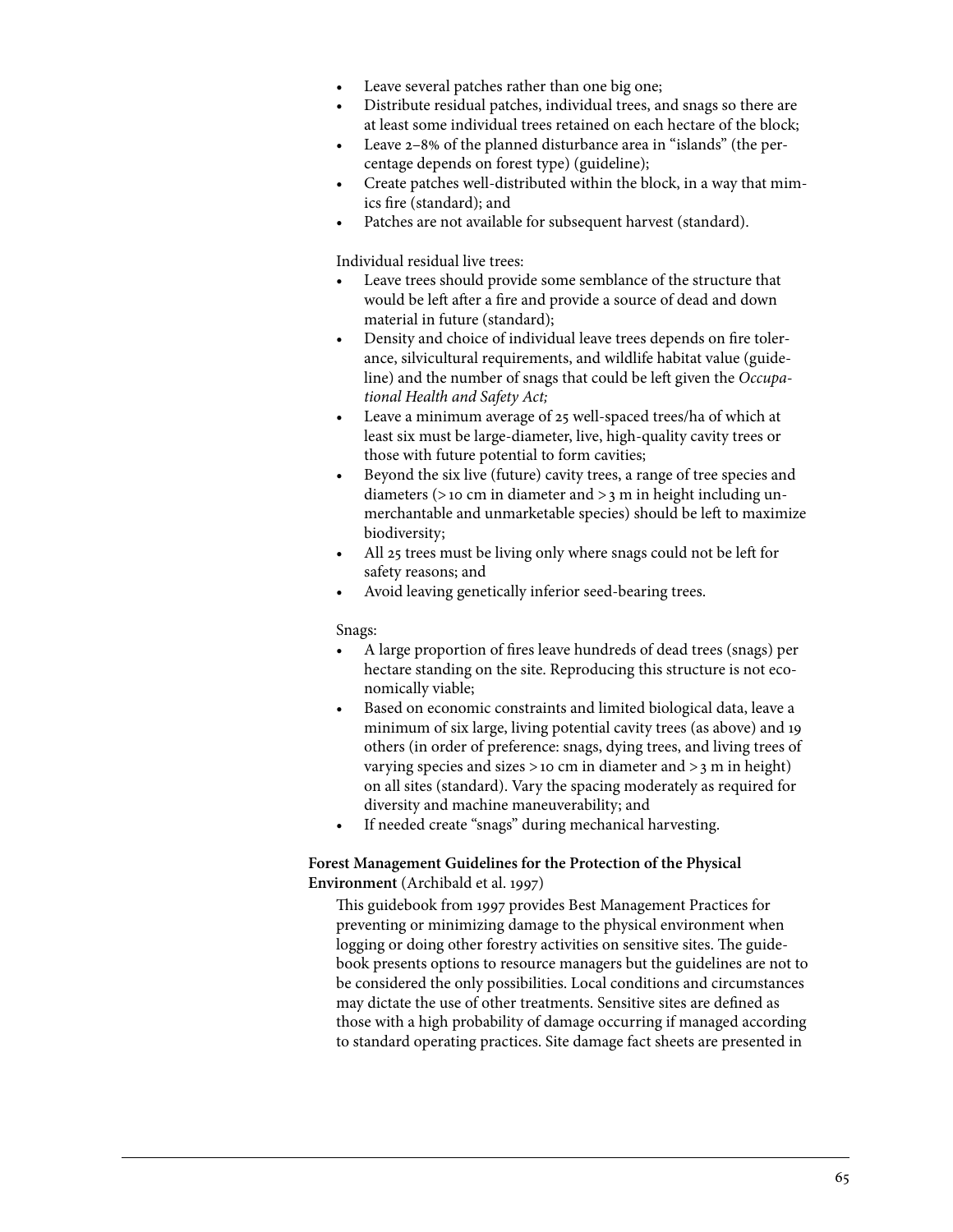the guidebooks for five potential impacts on the physical environment: compacting and rutting, erosion, nutrient loss, loss of productive land, and hydrological impacts. Each fact sheet describes the type and impacts of damage, and the site factors, environmental conditions, and management activities that are associated with increased risk of damage. Planning, field layout, implementation, and monitoring practices to prevent, minimize, or mitigate negative impacts are described. Site damage hazard tables are included for compaction and rutting, erosion, and nutrient loss. The hazard is rated as low, moderate, or high depending on broad soil and site conditions. The following are some of the bmps directly relevant to woody forest debris harvesting for operations on sensitive sites:

Compaction and rutting:

- In clearcuts, concentrate skidder traffic on main trails and locate them on areas with the highest load-bearing capacity. Slash mats will greatly increase the bearing capacity of the soil;
- Cut-to-length systems that limb and top at the site should place the slash in front of the machine on sites susceptible to compaction and rutting;
- Use high-flotation equipment in organic soils and closely monitor damage levels. Avoid harvesting operations on strongly decomposed mesic or humic peats during frost-free periods. For sensitive wet swale areas, avoid them completely, winch out of them, or reach in. Use limbs and tops to increase the load-bearing capacity of the soil;
- Minimize disturbance/removal of soil organic layers—they increase the soil's resistance to compaction and rutting. On fine-textured soils maintaining organic layers will prevent damage to soil structure by puddling;
- Allow or discontinue operations depending on the actual compaction and rutting that is occurring. In late winter or early spring it may be possible to operate at night and until the ground warms up in the morning. Shut-down may be required for a few days after heavy precipitation;
- Try to locate landings on non-productive areas such as rock outcrops; and
- Plan properly and make sure that operators are well trained and aware of objectives and plans for specific sites.

Erosion:

- Carefully adhere to BMPs for Compaction and Rutting where slopes are greater than 10%;
- Follow mandatory standards and good practices in Environmental Guidelines for Access Roads and Water Crossings;
- Apply the Timber Management Guidelines for the Protection of Fish Habitat as a minimum in riparian areas;
- Try to avoid locating haul roads and skid trails on steep slopes. Where possible, winch wood off slopes greater than 30% or reach in and place piles at the bottom or top of the slope rather than skidding or forwarding it;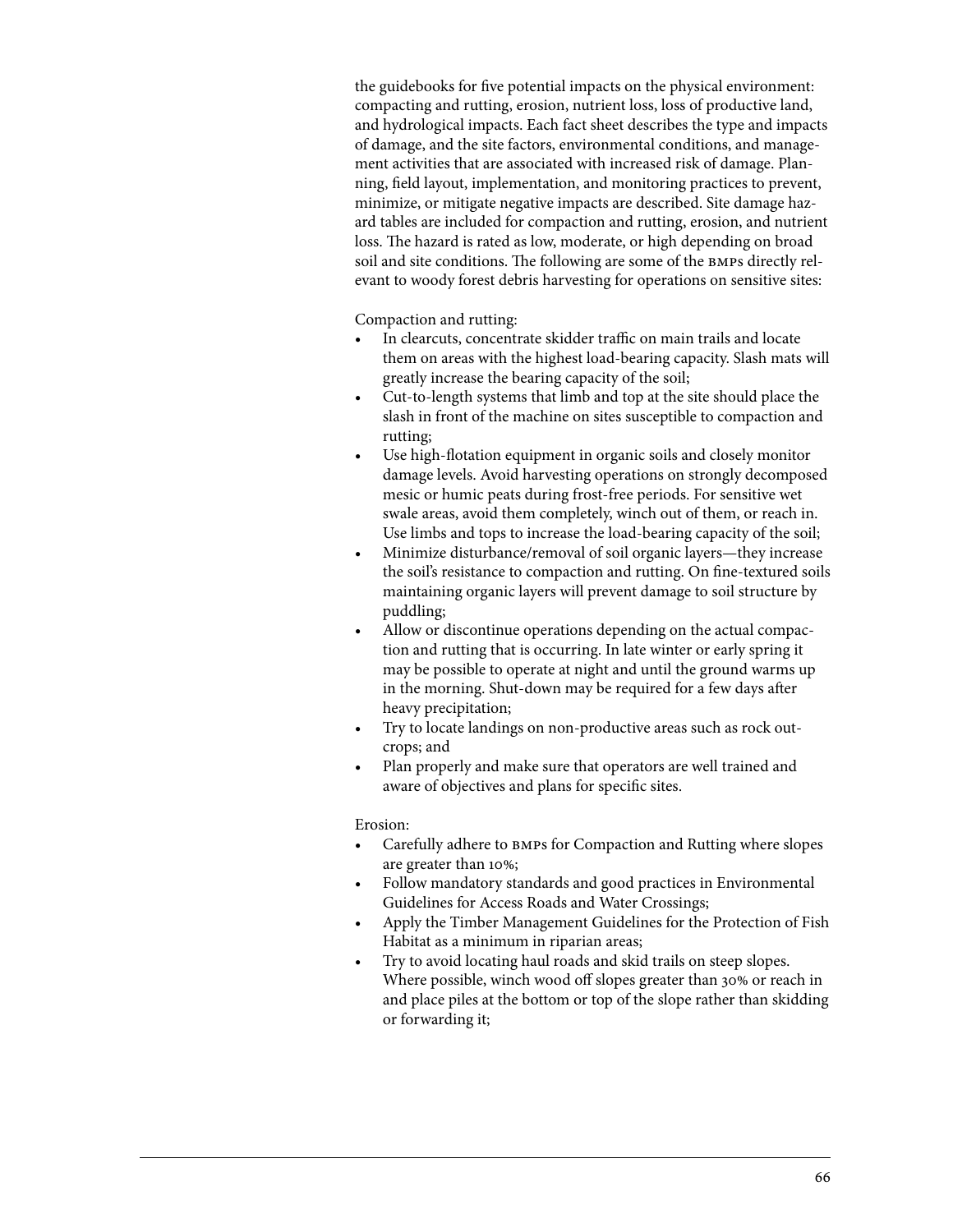- Consider extremely steep areas as inoperable;
- On high-risk sites consider operating only in winter; and
- On shallow soils retain some trees adjacent to precipitous slopes. Avoid harvesting areas that will clearly erode if trees are removed (i.e., areas with only a discontinuous layer of organic material over bedrock).

Nutrient loss:

- Sites sensitive to nutrient loss due to forest management practices include:
	- Extremely shallow soils (e.g., a discontinuous mat of organic material and/or less than 5 cm of mineral soil);
	- Very coarse-textured soils; and
	- Soils with little or no accumulated or incorporated organic material. (e.g., sites where extreme or severe wildfires have occurred).
- On poor sites, maximize the amount of slash left on the site. Nutrient losses from full-tree harvesting are more significant than from tree-length or cut-to-length operations since a substantial proportion of the nutrient reserves in a tree are in the foliage and branches;
- Bark, needles, and leaves chipped at the roadside should be respread on the block;
- Log in winter on shallow soils susceptible to nutrient losses; and
- Try to maintain some trees and plants on the block as a nutrient sink to capture mobile nutrient ions made available during harvesting.

Loss of productive land:

- Locate landings on non-productive soil (e.g., bedrock) where possible;
- Pile roadside wood as high as safely possible;
- Minimize inventories (i.e., storage) of wood in the bush. This uses less landing space;
- Choose equipment that can maximize the distance between roads;
- Use cut-to-length or tree-length lopping systems to minimize the size of slash piles at landings;
- Burn slash piles and redistribute piles of chips;
- Avoid techniques that pile slash in unproductive piles or windrows on the block unless they will be burned; and
- Soil contamination with fuel and oil is completely unacceptable.

Hydrological impacts:

- On very dry sites, the retention of some trees, shrubs, or even slash can lower ground temperatures and therefore reduce excessive drying; and
- Adhere to BMPs for Compaction and Rutting to lessen changes to water infiltration rates and lateral movement of water through the soil.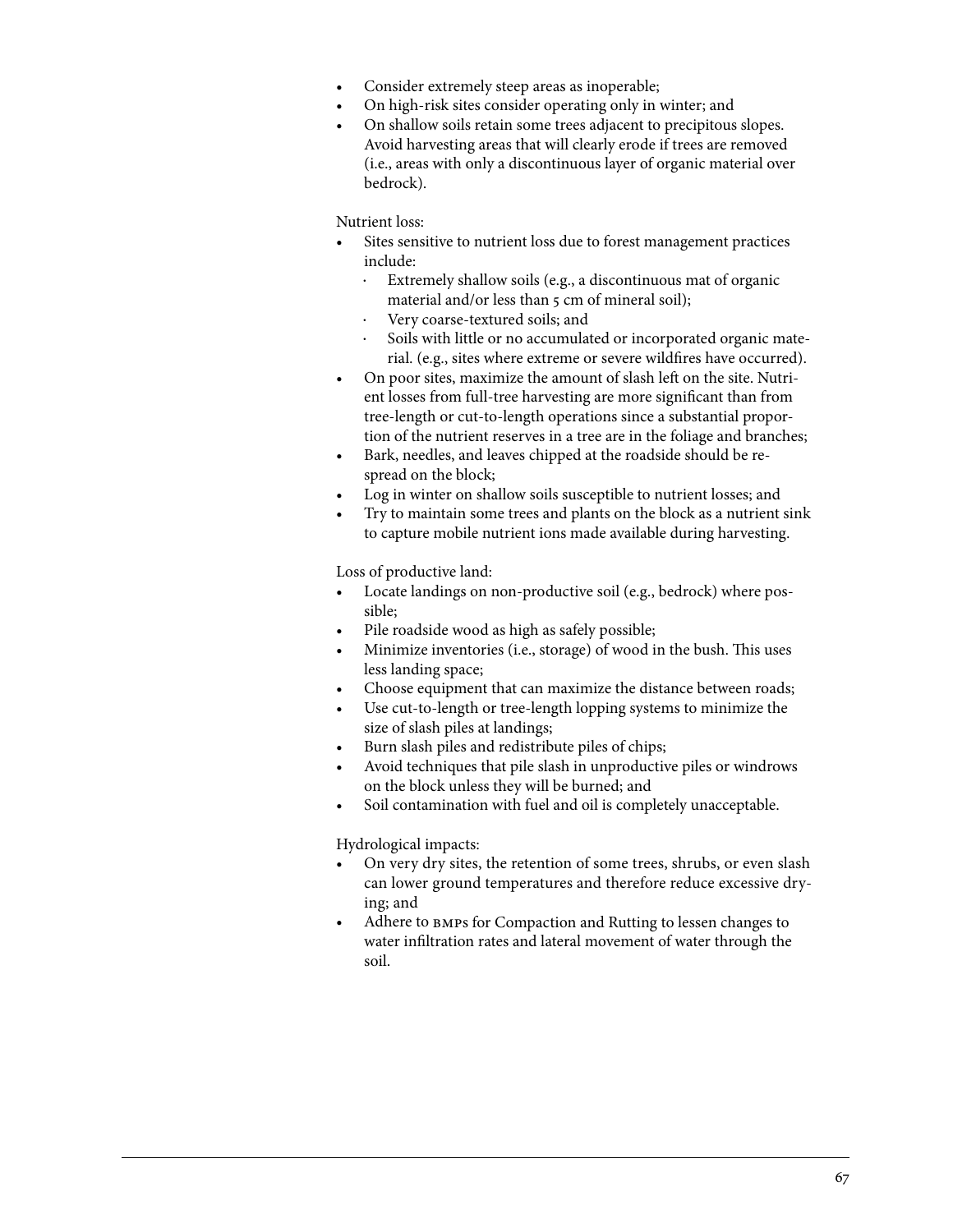**Forest Management Guide for Great Lakes–St. Lawrence Forest Landscapes (Landscape Guide)** (Ontario Ministry of Natural Resources 2010b)

The Landscape Guide has the objective of directing forest management activities to maintain or enhance natural landscape structure, composition, and patterns that provide for the long-term health of forest ecosystems in an efficient and effective manner. This guidebook provides standards, guidelines, and bmps for the landscape level. Landscapes are considered to cover tens of thousands to hundreds of thousands of square kilometres. The guidebook aligns with the two CFSA principles that direct Ontario's forest management planning. The first principle mandates that large, healthy, diverse, and productive Crown forests and their associated ecological processes and biological diversity should be conserved. The second principle is that conservation should be achieved through emulation of natural disturbances and landscape patterns while minimizing adverse effects on forest values. In order for forest biomass harvesting to fit into these principles, knowledge is needed of the amount of debris present in natural ecosystems.

# **The Forest Management Guide for Conserving Biodiversity at the Stand and Site Scales (Stand and Site Guide)** (Ontario Ministry of Natural Resources 2010a)

The Stand and Site Guide provides planners and operational people with direction on various aspects of biodiversity to help plan and carry out forestry operations on Crown forests. The guide includes the standard that "unless otherwise specified, the direction in this and other forest management guides applies equally to all planned harvest areas regardless of the product derived." Forest biomass harvesting methods fall under the direction of the guide (D. Morris, pers. comm., May 30, 2012). The guide addresses aquatic and wetland habitats and shoreline forests, special habitat features (e.g., bird nests, dens, bat hibernacula), and habitat for species at risk. It also provides guidance for topics such as road and water crossing construction and maintenance, soil and water conservation (e.g., rutting, erosion, nutrient loss), and salvage, and even biofibre harvest operations (unlike most other guides). The Stand and Site Guide replaces existing stand- and site-scale direction in the Natural Disturbance Pattern Emulation Guide, the Moose Guide, the Whitetailed Deer Guide, the Pileated Woodpecker Guide, the Marten Guide, the Fish Habitat Guide, the Riparian Code of Practice, the Bald Eagle Guide, the Golden Eagle Guide, the Forest Raptors Guide, the Osprey Guide, the Heronry Guide, the Peregrine Falcon Guide, the Furbearer Guide, the Bat Guide, the Wetland Birds Guide, the Waterfowl Guide, the Cavity Nesting Bird Guide, the Warbler Guide, the Nesting Accipiters, Buteos and Eagles Guide, the Physical Environment Guide, and the habitat management direction in the Great Lakes–St. Lawrence Conifer Silviculture Guide and the Tolerant Hardwood Silviculture Guide. In this guide, standards must be followed as written. There is no room for interpretation on the part of forest managers. Guidelines are also mandatory and must be followed, but require professional expertise and local knowledge in order to be implemented. They may be a range of values, and implementing them may vary with site conditions or circumstances.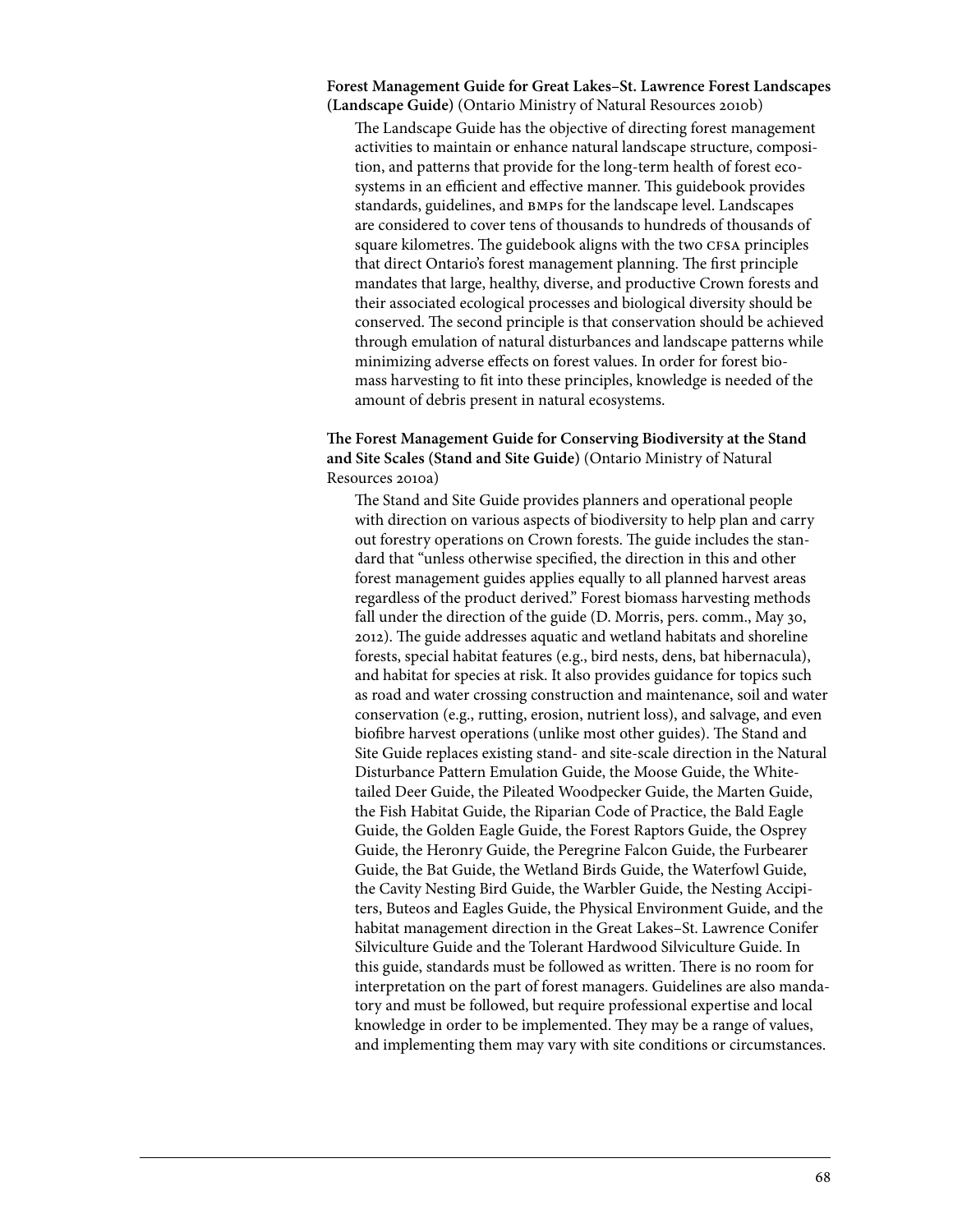Best Management Practices are not mandatory rules, but are examples of practices that forest managers may wish to use.

Specific standards and guidelines for forest biomass harvesting in Ontario are in covered in Section 6.2 of the Stand and Site Guide (Biofibre Harvest) and were described earlier.

The Stand and Site Guide includes a long list of suggested strategies and techniques to minimize site disturbance during harvest, reforestation, and tending operations, including measures to reduce rutting and compaction, erosion, and soil nutrient loss. Major recommendations that pertain to woody forest debris harvesting are listed here; more detail is found in the guide.

- 1. Strategies and techniques to lessen soil nutrient losses
- Give preference to logging methods that leave debris and unutilized fibre in the cut area (e.g., cut-to-length, tree length) over logging methods that process and pile debris and unutilized fibre at the roadside (e.g., full tree);
- • Where possible, re-distribute unutilized slash and chipper waste back over the cut area in a manner that will not interfere with silviculture or diversity objectives; and
- For standards and guidelines refer to silviculture guides. Best Management Practices
	- Identify sites susceptible to nutrient loss; and
	- The guidebook appendix lists techniques and strategies to minimize nutrient loss.
- 2. Loss of productive land

Standards

• None

Guidelines

- Minimize the amount of area being converted to non-forest (e.g., roads and landings) to that required for efficient operations; and
- Unutilized woody material, which accumulates at roadside, is smothering productive land, and is expected to remain unutilized. Pile, redistribute, or otherwise treat this material to increase the area available for regeneration.

Best Management Practices

- As a rule of thumb, strive to keep the area of roads and landings to less than 4% of cutblock;
- Avoid piling unutilized fibre on productive non-forest cover types (e.g., brush and alder);
- Area converted to non-forest or non-productive forest (slash/ debris piles, operational roads, landings, flooding, etc.) should be quantified and monitored for recovery into productive land; and
- Refer to Appendix for a partial list of strategies and techniques that may be used to minimize loss of productive land during operations.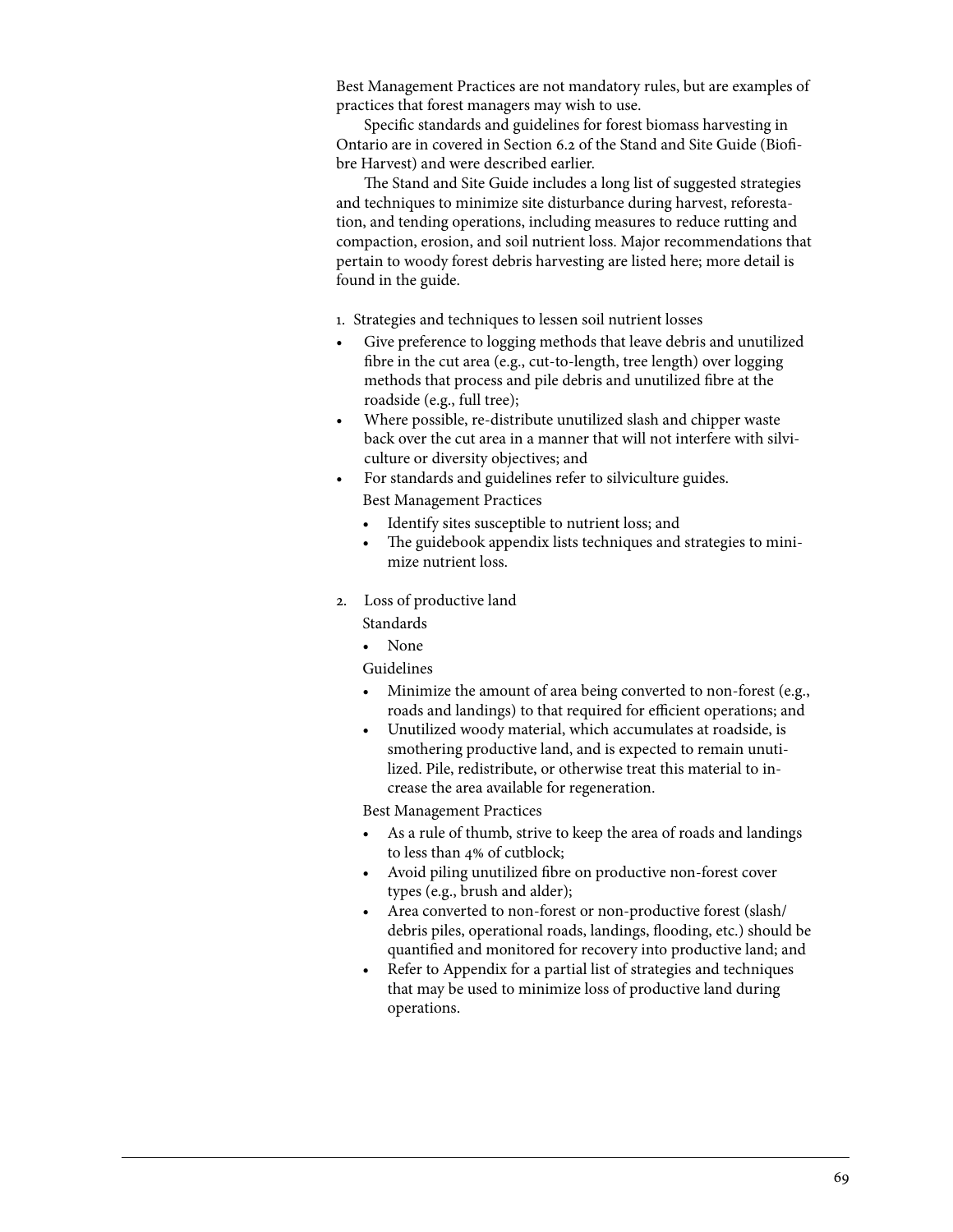# 3. Rutting and compaction

A rut is defined as a continuous trench or furrow created by machine traffic that is  $\geq$  4 m long and  $\geq$  30 cm deep. On shallow soils the lesser of depth to bedrock/large boulders or 30 cm is used. Standards

- No more than 50% of any 0.1-ha circle is permitted in ruts. This is a unique type of requirement in Canadian forest soil disturbance guidelines;
- No ruts are permitted that channel water into, or within 15 m of, lakes, ponds, rivers, streams, woodland pools, or those portions of mapped non-forested wetlands dominated by open water or non-woody vegetation; and
- Clearcuts: Shallow soils  $( $30$ cm)$ : no more than  $5\%$  of any 20-ha area (or the operating block if less than 20 ha) is permitted in ruts. All other soils: no more than 10% of any 20-ha area (or the operating block if less than 20 ha) is permitted in ruts.

## Guidelines

- Minimize the area of rutting and compaction; and
- In clearcut operations, where advanced regeneration is a significant contributor to future forest development, minimize the area in extraction trails. On sites susceptible to rutting, achievement of this guideline must be balanced against the increased rutting that may occur when extraction is concentrated on fewer trails.

# Best Management Practices

- Field staff, particularly equipment operators, should be trained in the identification of sites susceptible to rutting and compaction;
- Identify susceptible sites in advance of operations (can use Site Disturbance Sensitivity Table);
- Develop local standard operating procedures; and
- See Appendix of the guidebook for a detailed list of strategies and techniques to meet the standards and guidelines.
- 4. Erosion

# Standards

• No specific standards (refer to direction for roads and water crossings, rutting and compaction, and aquatic and wetland ecosystems).

# Guidelines

- Decommission main skid trails constructed on steep slopes by installing water bars, diversion ditches, straw bales, etc. at appropriate intervals or critical landform junctures to filter runoff water through surrounding vegetation;
- Minimize mineral soil exposure to that required for efficient operations and effective silviculture; and
- Mitigate or rehabilitate areas of significant erosion that are transporting, or are likely to transport, sediment into a water feature.

Best Management Practices

- Identify susceptible sites;
- Develop standard operating procedures;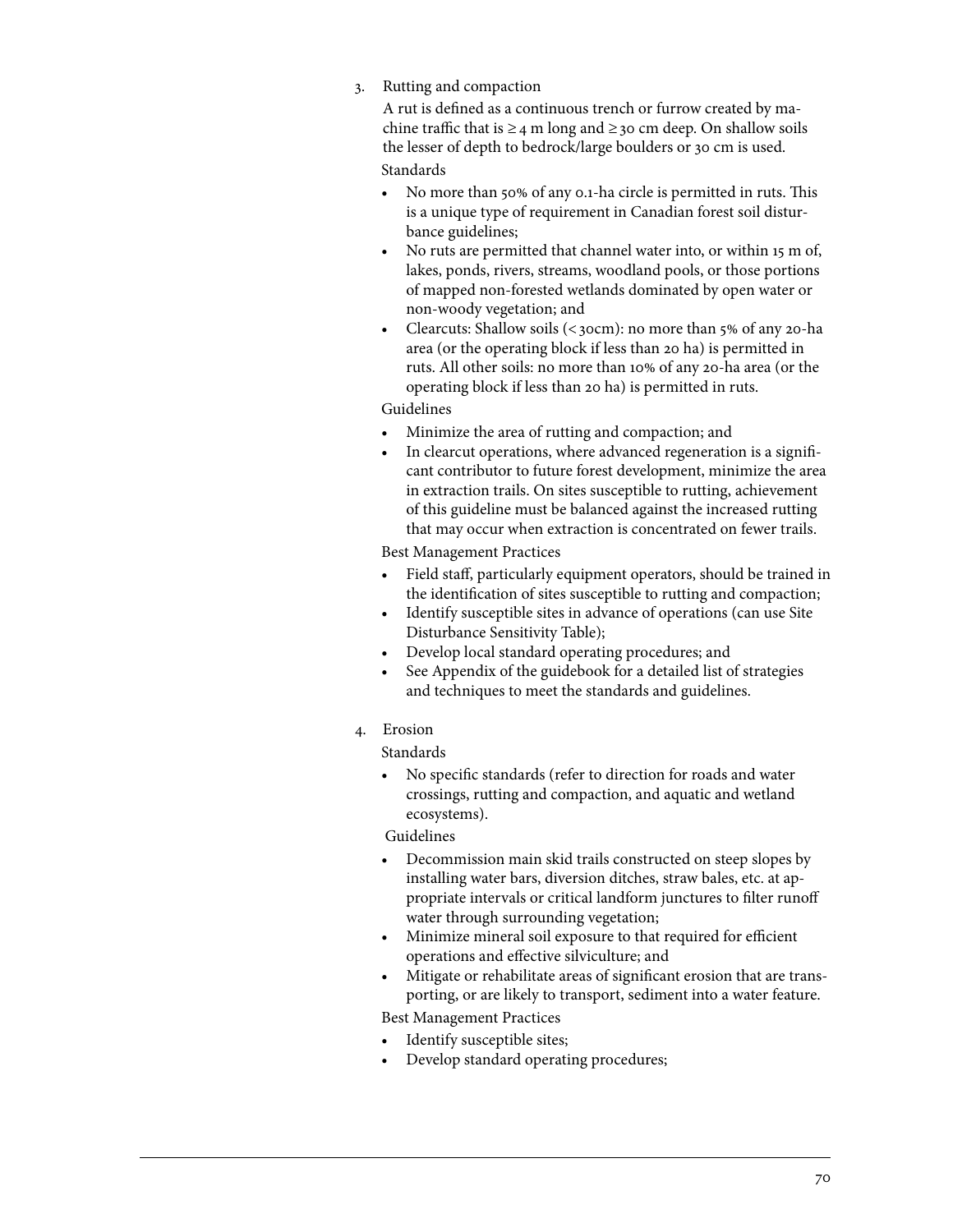- Communicate the nature and location of susceptible sites to supervisors and equipment operators;
- Train staff (especially equipment operators) in recognition and significance of soil exposure and erosion;
- Areas susceptible to mass wasting (e.g., river banks, soil over steep bedrock) should be treated carefully. Site-specific rules and plans should be developed and should include specific measures to minimize erosion potential; and
- Rehabilitate areas where soil has been deposited on the roots of residual trees and an impact on productivity is likely.
- 5. Hydrological impacts

Standards

None.

Guidelines

- Look for alternatives to working on organic and saturated mineral soils during the frost-free period; and
- Based on local conditions, take reasonable precautions to ensure that harvest, renewal, and tending operations will not result in disturbance of the forest floor that impedes, accelerates, or diverts water movement within recognizable ephemeral streams, springs, seeps, and other areas of groundwater discharge connecting to lakes, ponds, rivers, or streams.

Best Management Practices

- Train field staff, especially equipment operators, in the recognition and significance of disruption of hydrological function;
- Use hydrological modelling tools to help identify possible unmapped drainages, localized wet areas, misplaced or nonexistent but mapped drainages, and hydrological linkages (i.e., ephemeral streams, springs, seeps, other areas of groundwater discharge). Communicate the location and importance of these features to supervisors and operators before commencing operations in the local area;
- Avoid building roads or skidding through areas of accumulated flow, particularly when near a water feature;
- Where possible, locate roads and landings so skidding and forwarding does not have to cross natural drainage patterns;
- On very dry sites, careful logging practices that retain some trees, shrubs, advanced growth, and slash can reduce overall ground temperature and reduce excess drying; and
- Refer to Appendix for a partial list of strategies and techniques that will minimize site disturbance (e.g., rutting) during operations, and thereby minimize the risk of hydrological disruption.
- 6. Downed woody material:

Standards

• Stems retained as wildlife trees that fall down, or are felled for worker safety reasons, become downed woody material and, except in extraordinary circumstances, should be left on the site. Moving them for silvicultural purposes is permitted.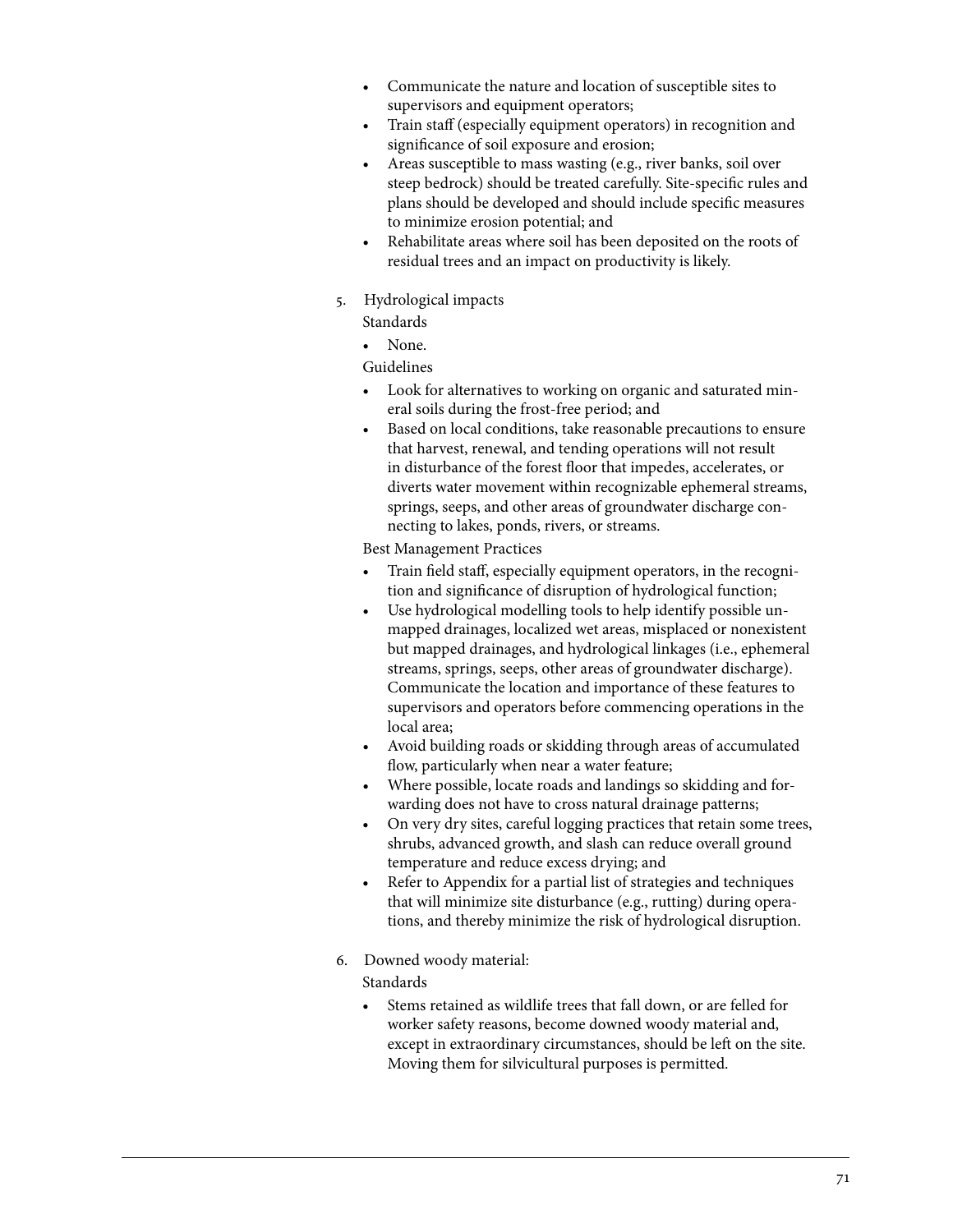# Guidelines

• Leave downed trees (or pieces of trees) present prior to harvest on the site (moving such trees for silvicultural purposes is permitted); where windstorms or other natural events (e.g., snow, ice) have recently caused damage to stands, trees leaning and downed by the recent disturbance, which normally would have been available for harvest, may be harvested and utilized.

Best Management Practices

- During all stages of forest operations, consideration should be given to the potential effects of operational prescriptions on downed woody material left on site. Mitigative measures should be used to:
	- · Minimize the crushing of large, downed logs;
	- Minimize the smothering of coarse woody material by fine woody material or soil;
	- Minimize the windrowing of downed woody material. Where long windrows do occur, breaks should be provided to allow animals, other forest users, and operations unobstructed access routes. A 10-m break for every 100m of windrow is a good target;
	- Piles of woody material not forecast to be utilized can be burned;
	- Where compatible with logging methods, unmerchantable logs, or portions of logs, should be left on site, at the stump; and
	- Dead trees present prior to harvest, including those lowered to the ground for safety considerations, should be left on site (only safe dead trees will remain standing).
- 7. Wildlife-tree retention in clearcuts

# Standards

- Retain an average of  $\geq$  25 stems/ha;
- Retain an average of  $\geq$  10 large stems or large stubs/ha with a minimum of five large living trees on each hectare; and
- Except in extraordinary circumstances, wildlife trees that fall to the ground, or are purposely felled for worker safety reasons, become downed woody material.

# Guidelines

- Create a mix of living cavity trees, stubs, supercanopy trees, veteran trees, mast trees, diversity trees, and safe dead trees as the large wildlife trees. The appropriate mix of large wildlife trees will be identified in the forest management plan and will be consistent with objectives established for the planning unit or area;
- When the number of large wildlife trees averages  $\langle 25 / ha$ , additional wildlife tree requirements may be met by retaining small safe standing dead trees, small stubs, or any other living trees;
- Disperse wildlife trees. Retain an average of at least 15 individual stems/ha; the remaining stems may occur in clumps; and
- Make reasonable efforts to avoid knocking down standing wildlife trees during renewal and tending treatments.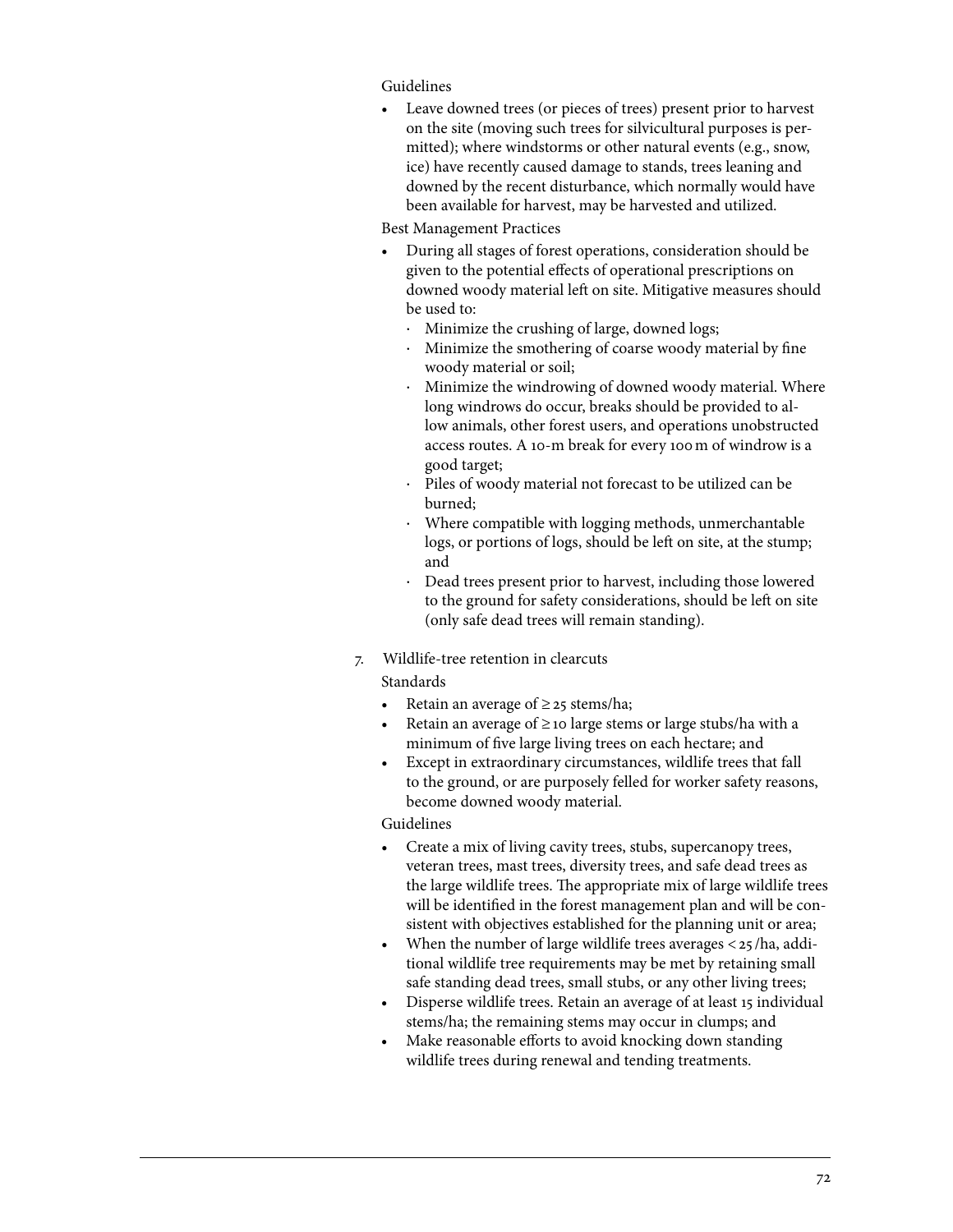Best Management Practices

- "Stub" some wildlife trees (all tree species can be stubbed, but in boreal forests, the preferred species are jack pine and black spruce): (1) to a height of  $\geq$  3 m (5 m is preferred); (2) generally, do not stub existing cavity trees (however, it is acceptable to stub a tree with cavities below the stubbing height); (3) do not stub trees being relied upon as a seed source; and (4) do not stub wildlife trees if they are better suited for other wildlife tree functions (e.g., mast trees; fire-resistant species such as white pine, red pine, and hemlock are generally more appropriate to help achieve veteran and supercanopy direction);
- In areas that are predominantly stands of jack pine and/or black spruce, stub  $\geq$  20 jack pine or black spruce per hectare;
- When stubbing, try to have stubs scattered throughout the clearcut;
- Each planning unit or area (e.g., management unit, LLP) should identify which species are best suited for retention to achieve the large tree targets. Generally, trembling aspen, white pine, red pine, and white spruce are preferred species; white birch is also a suitable component of the wildlife tree mix;
- Where they occur, oaks and hemlock are also good wildlife tree choices;
- Diversity trees of any size are usually a good choice for retention;
- When large wildlife trees are specified, stems  $\geq$  38 cm dbh are preferred;
- Large hollow trees and those providing existing nesting or denning sites are preferred as cavity trees; and
- See also the Ontario Tree Marking Guide for detail on a recommended attributes of leave trees (much too detailed to list here).

# **Forest Management Guidelines for the Provision of Marten Habitat** (Watt et al. 1996)

Forest Management Guidelines for the Provision of Marten Habitat (1996) contain recommendations mandatory for forest management in Ontario's boreal forests. Those directly related to forest biomass harvesting are:

- Silvicultural practices that retain logs, stumps, and other CWD on site are encouraged. The role of CWD in almost all aspects of marten ecology warrants special consideration of this element in management practices. Harvesting systems that leave slash at the stump, rather than at the roadside, and site preparation techniques that minimize slash removal and alignment, are the preferred option; and
- Harvesting methods should be modified within the bounds of the *Occupational Health and Safety Act,* to retain at least six dead or declining trees per hectare, with at least two of those exceeding 30 cm dbh.

**Management Guidelines for Forestry and Resource-based Tourism**  (Ontario Ministry of Natural Resources 2001b)

Management Guidelines for Forestry and Resource-based Tourism are used in planning forestry activities where both forestry and tourism are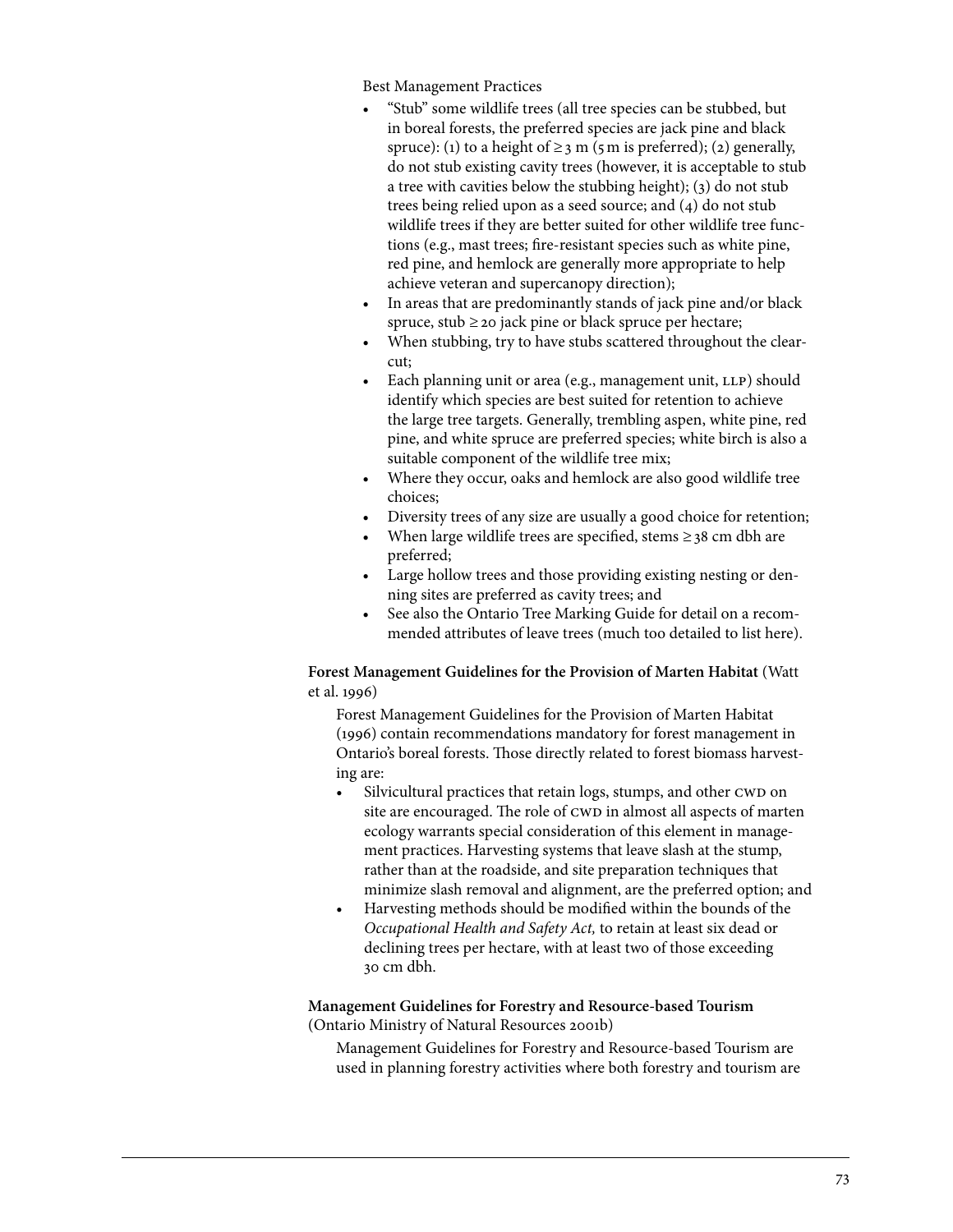taking place, and, along with other planning manuals and guidelines, must be consulted in the development of forest management plans. Forest biomass harvesting is assumed to have to comply with these guidelines. The guidebook describes practices, tools, and techniques, based on operational experience, that should be considered when developing forest management prescriptions to protect resource-based tourism values.

**Forest Management Guide for Cultural Heritage Values** (Ontario Ministry of Natural Resources 2007c)

The Forest Management Guide for Cultural Heritage Values gives an overview of what cultural heritage values are, their importance to society, and how they can be protected from potential impacts from forest management operations. The guide breaks cultural heritage values into five classes: archaeological sites, archaeological potential areas, cultural heritage landscapes, historical Aboriginal values, and cemeteries. It was primarily written for planning teams to use when preparing and implementing forest management plans. As previously described, the *Environmental Assessment Act* (Statutes of Ontario 1975) and the *Crown Forest Sustainability Act* are the primary statutes that provide the legislative framework for forest management on Crown lands in Ontario. The *Environmental Assessment Act* defines the environment to include, among other things, the "cultural conditions that influence the life of humans or a community, any building, structure, machine or other device or thing made by humans . . . or any . . . interrelationships between . . . them." This act also has, as its purpose, "the betterment of the people of the whole or any part of Ontario by providing for the protection, conservation and wise management in Ontario of the environment." During the development of Forest Management Guide for Cultural Heritage Values, the Ministry considered a number of documents including mnr: Direction 90s (1991) and Direction 90s: Moving Ahead (1995), Beyond 2000 (2000), and Our Sustainable Future and the Statement of Environmental Values, which were mentioned earlier. This guide is intended to reflect the directions set out in those documents and to further the objectives of managing Ontario's resources on a sustainable basis.

**5.5.11 Silviculture guides** There are five silviculture guidebooks for Ontario, each for a different forest type, that identify sustainable silviculture approaches to achieve desired future forest conditions. They provide forest managers with guidance so that they can choose ecologically sustainable silvicultural practices when developing forest management plans, but they are not meant as rulebooks. The guides describe ecology of the forest types and both practices that are mandated (by policy or law) and those that are considered to represent best practices based on current knowledge and experience. In some cases lack of knowledge or variability in site and stand conditions precludes specific recommendations. As described in the Forest Biofibre–Allocation and Use directive, forest biomass harvesting may only be done on areas with approved forest management plans, so following these guides is hoped to ensure sustainability of the forest ecosystems and processes.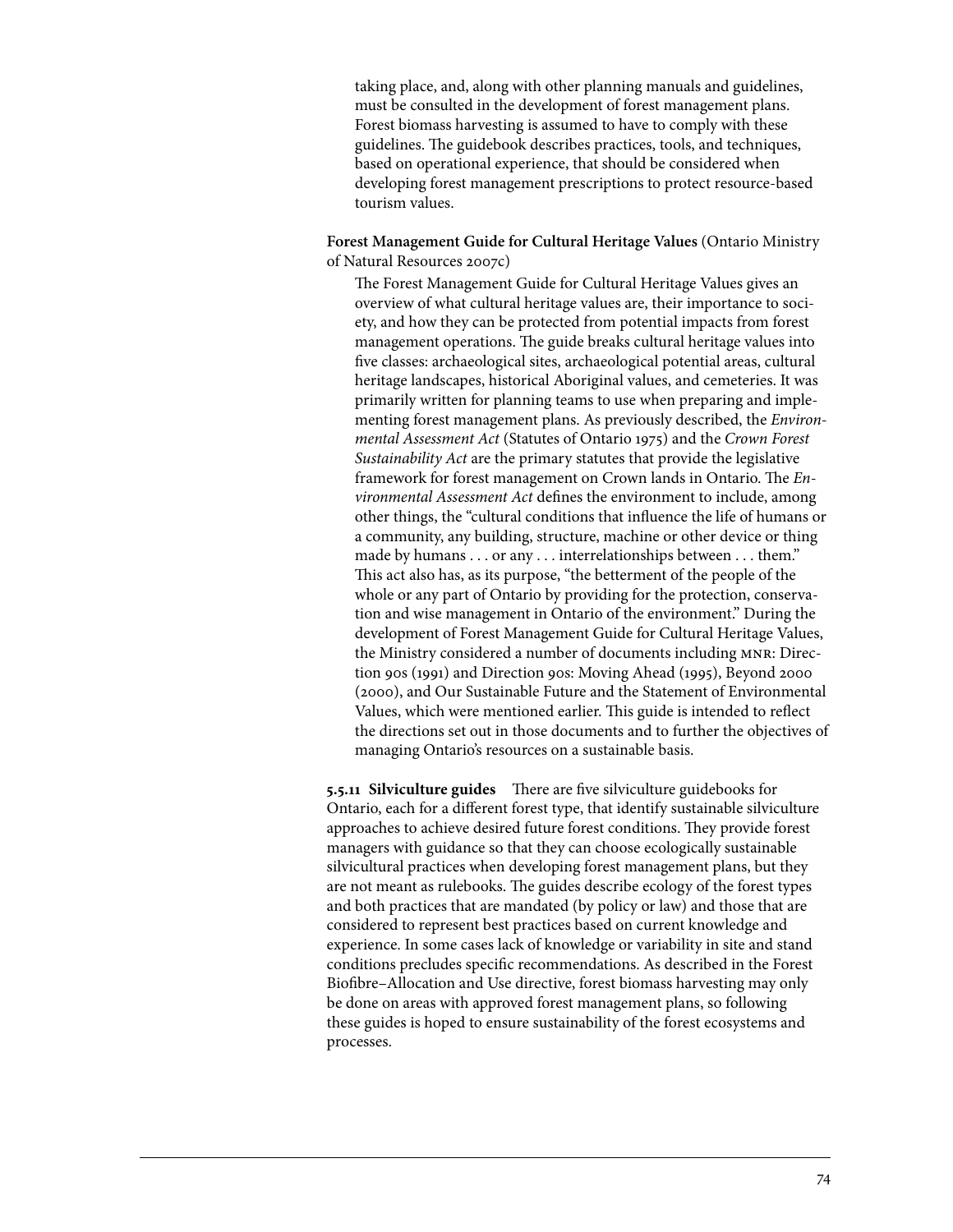**Silviculture Guide for the Great Lakes–St. Lawrence Conifer Forest in Ontario** (Ontario Ministry of Natural Resources 1998b) and **Silvicultural Guide for the Tolerant Hardwood Forest in Ontario** (Ontario Ministry of Natural Resources 1998a)

The long-term impact of forest management on the supply of DWD is described as being uncertain for these forest types. The guides provide guidelines for retention of downed woody material on logged blocks:

- Operators should be encouraged to leave unmerchantable portions of tree boles at harvest sites to provide large-diameter DWD (bigger is better);
- Where silvicultural objectives and health and safety concerns will not be compromised, consider girdling or felling and leaving unmerchantable stems;
- Where feasible, use site preparation equipment and techniques that do not windrow or crush DWD; and
- Consider pre-harvest prescribed burns or burn when the water content of DWD is high.

# **Silvicultural Guide to Managing for Black Spruce, Jack Pine and Aspen on Boreal Ecosites in Ontario** (Ontario Ministry of Natural Resources 1997)

This guide provides management interpretations that relate to biomass harvesting, including ecosites where biomass and nutrient removal should be limited and where full-tree harvesting is not or is conditionally recommended. One trend is that these restrictions apply on sites with dry, very shallow soils (<20 cm mineral soil plus organic layer) (as for other jurisdictions). Also included in the guide are ecological interpretations for the ecosites, including tables showing habitat preferences of selected species, including downed woody debris and snags. The amount of cwd in immature, mature, and overmature forests is tabulated by ecosite, which is useful information when managing post-harvest woody debris in a way that mimics nature.

# **Silvicultural Guide to Managing Southern Ontario Forests** (Ontario Ministry of Natural Resources 2000a)

Some reference to woody debris is made:

- Although it may be difficult to incorporate a target for downed woody debris (DWD) in tree marking prescriptions, leaving a target number of snags should over time increase the amount of DWD. Leaving defective portions of logs in the bush instead of dragging them to the landing and using careful logging practices that minimize disturbance to the forest floor could also increase the amount of  $DWD$ ;
- • For upland-tolerant hardwood types it is recommended to leave 2.3 m<sup>3</sup>/ha of large cull or standing snag trees; and
- Long-butting of cull logs should occur at the stump to enhance the supply of downed woody debris.

Best Management Practices for management of woody debris include:

Limb and top trees where they fall, keeping slash height below 0.6–1.2 m throughout the harvested area. This improves post-harvest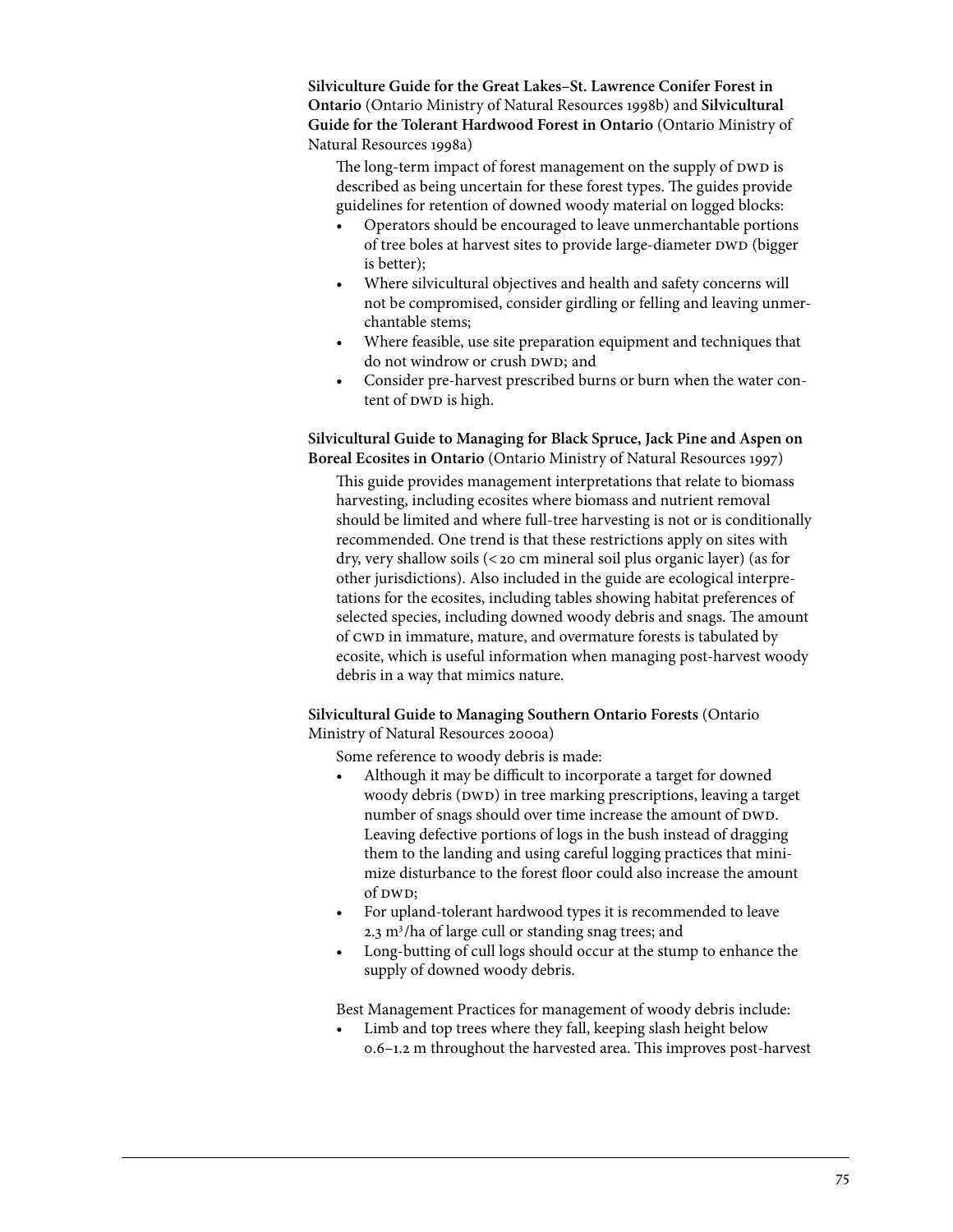aesthetics, facilitates future access, and minimizes the amount of wood waste on the landings;

- Snags that must be felled should be left on site. These dead trees will provide a regular supply of woody debris to the forest floor and create habitat for more than 30% of all terrestrial vertebrates in southern Ontario forests;
- When limbing trees at the stump, leave large, hollow, or unmerchantable logs for wildlife rather than cutting them as blocks at the landing. Logs that are most effective for wildlife are longer than 2 m and wider than 60 cm in diameter;
- Cut stumps of leaning and damaged trees in the understorey low to the ground. This encourages sprouting on some species such as red oak and basswood, helping to regenerate the forest; and
- In regions where deer browsing severely disrupts natural regeneration, tops may be left uncut to protect new seedlings.

Some Best Management Practices to minimize damage to soils are:

- Preferably harvest when the ground is frozen or dry;
- Avoid harvesting during wet weather, and, in particular, during the spring break-up period (i.e., March to May) to minimize soil rutting, compaction, and erosion. These problems are difficult to fix; and
- Do not skid during and immediately following a heavy rain.

Acceptable minimum standards to strive for during harvest operations include that no more than 10–15% of the ground should be disturbed by harvesting.

Silviculture Guide to Managing Spruce, Fir, Birch, and Aspen Mixedwoods in Ontario's Boreal Forest (Ontario Ministry of Natural Resources 2003b) states that nutrients may be lost from a site as a result of some forestry operations, particularly full-tree logging, and especially where a large number of deciduous hardwood trees with nutrient-rich litter, such as aspen and birch, are removed. However, because the rich soils characteristic of boreal mixedwood sites have large nutrient stores, such nutrient loss may be of little overall concern, at least in the short term (Ontario Ministry of Natural Resources 2003b). Regardless, fulltree logging is not recommended for any harvesting or thinning treatments that leave a partial overstorey or when protection of advance growth is required. In these cases, the risk of unacceptable levels of damage to residual stems will be high. All logging methods may result in damage to residuals; 10 – 20% of stems damaged are not uncommon for full-tree logging (Ontario Ministry of Natural Resources 2003b). Cut-tolength may result in damage as low as 2%. The guide recommends that silvicultural prescriptions include objectives relating to acceptable levels of harvesting damage.

#### **Ecosystem classification**

Ontario has an ecological land classification system, classifying land into ecozones, ecoregions, and ecodistricts, and down to the level of the equivalent of ecosites and ecoelements at the regional scale (B. Crins, pers. comm., May 11, 2012). Interpretations have been made for ecosystems, although they are generally not published in the guidebooks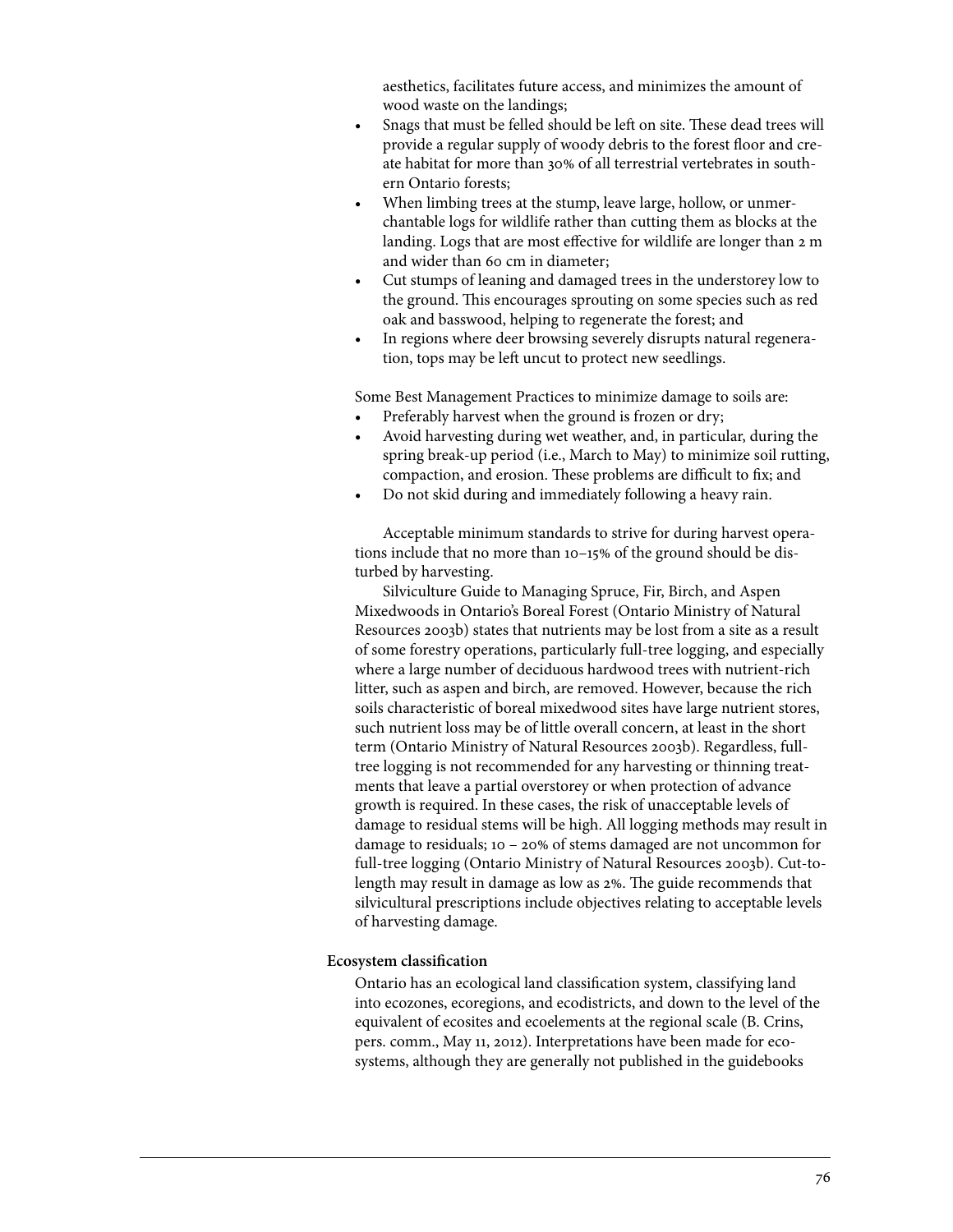themselves (P. Uhlig, pers. comm., May 15, 2012). Interpretations specific to woody debris are probably not included.

**5.5.12 Protected areas legislation** The *Provincial Park and Conservation Reserves Act* (Statutes of Ontario 2006) allows for Conservation Reserves and seven classes of parks (two of these are aquatic/waterway and one cultural); commercial timber harvest is prohibited in all of them, except for the purposes of forestry research or park management.

**5.6.1 The forest biomass resource** Quebec forests make up 20% of Canada's forests and the dense forest zone covers 761100 km<sup>2</sup>. Fifty-five percent of the dense forest zone is considered productive forest (so-called commercial forests). In 2009, 148 569 ha of forest was harvested in Quebec (volume not available) (Natural Resources Canada 2011b), which is more area than in British Columbia. Quebec is estimated to have the second largest volume of roadside harvest residues in the country, although it is only about half that of British Columbia (Bradley 2010). Quebec uses cut-to-length harvesting methods in 40% of its operations so 60% of residues are left at the roadside (Bradley 2010). **5.6 Quebec**

> **5.6.2 Land ownership** Eighty-nine percent of Quebec's forest land is Crown-owned (11% private) (Natural Resources Canada 2011b). Private woodlots account for about 20% of the wood supply (Québec Ministère Ressources naturelles et Faune 2010).

**5.6.3 Status regarding forest biomass harvesting policy** The information in this section was provided by Evelyne Thiffault (pers. comm., Apr. 17, 2012). Quebec does not have a province-wide policy, however biomass harvesting is regulated at the regional level. In 2015 new forest management regulations will be introduced that may include more specific requirements for forest biomass harvesting. Currently, policy relating to woody biomass harvesting is decided at the regional, rather than provincial, level. The regional guidelines are based on local concerns and are developed by a committee that includes different groups including Aboriginals. Ecological site classification is used to define harvesting levels, taking into consideration the protection of soil, water, and biodiversity, as well as regional ecosystem vulnerability and operational constraints. Across the province, there is no policy preventing whole-tree harvesting, which comprises about 50% of the logging in Quebec (Hessilink 2010). Regional guidelines specify those sites where it is forbidden to return to a site and harvest the biomass once logging is completed.

**5.6.4 Existing forest biomass harvesting** The woody biomass harvesting sector has been slow to develop in Quebec (E. Thiffault, pers. comm., Apr. 17, 2012). However, many small projects are being developed that should be operational in 2013. These projects have resulted from a program involving auctions of given amounts of biomass to replace heavy oil as a local heating supply in schools, arenas, and other small facilities. Proponents must describe their project, and bidding takes place in each region. Success in allocating projects has varied across regions. This and other biomass allocation programs that have been introduced are described below.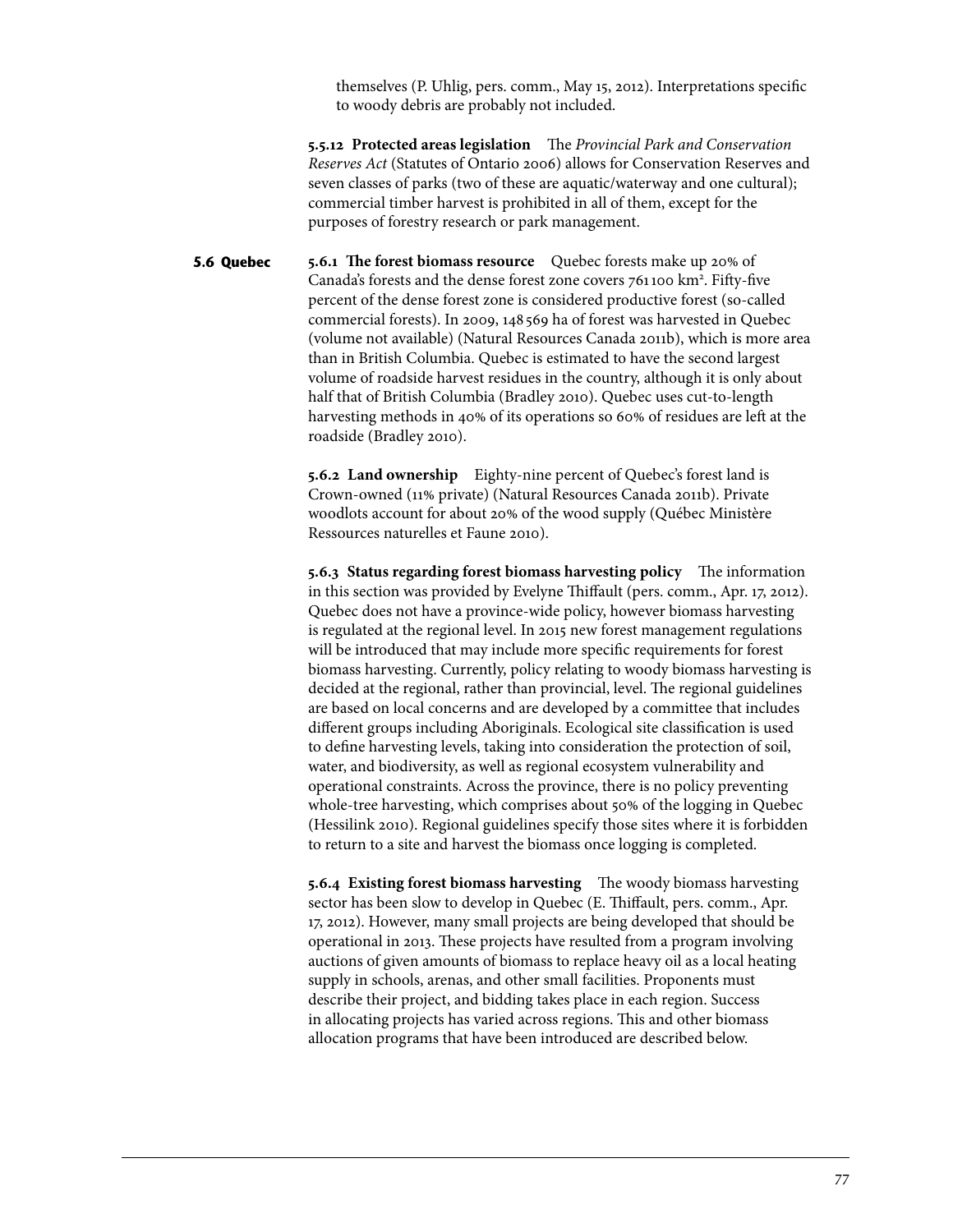#### **2007/2008 Call for Proposals**

This summary is from Bradley (2010). In 2007, Hydro-Québec called for an initial 100 mw tender as part of a total of 700 mw of biomass-generated energy, but this was unsuccessful as inadequate time was provided for preparation of proposals. Only two cogen project proposals at pulp and paper mills were received. There were no incentives for small power. Another program for wood bioenergy was launched in 2008, allowing 17 regional economic development boards to examine bioenergy proposals and recommend 5-year wood allocation contracts.

#### **The Forest Biomass Heating Assistance Program**

The Forest Biomass Heating Assistance Program, started in 2009 under the Climate Change Action Plan, gave funding assistance for building managers to use residual forest biomass for their heating needs. This 3-year program was aimed at 4500 institutional buildings to convert from light oil to biomass. Residual forest biomass is defined as unused tree parts (e.g., branches, crowns) that can be recovered. The program's objective is the reduction of 200 000 tons of equivalent CO<sub>2</sub> over 10 years. Since the Forest Biomass Heating Assistance Program was introduced in October 2009, 26 financial assistance applications for feasibility studies or supply of residual forest biomass have been approved. Nearly \$1 million has been committed to these projects.

# **Developing the Value of Forest Biomass–An Action Plan** (Québec Ministère Ressources naturelles et Faune and Cote 2009)

This action plan is a consolidation of the numerous programs and initiatives by the Ministère des Ressources naturelles et Faune (MRNF) to encourage the startup and development of energy production from forest biomass. On March 31, 2011, under this plan, 24 forest biomass allocation agreements representing a total of 1500000 tons were signed with various clients. The basic goal of the action plan is to eliminate 1.1 million tons of ghg emissions annually by 2016 by replacing fossil fuel energy with renewable energy, specifically biofuels (Québec Ministère Développement Durable, Environnement, et Parcs 2011). Forest biomass is defined in the action plan as: "waste products that result from logging and forest management, and of inferior quality timber that is not suited for industrial use. This includes trunks, crowns, and branches left in the woods or alongside forest roads." Stumps and roots are excluded from the definition. The action plan indicates that certain conditions must be met if forest biomass is to be used as an energy source: forest biomass availability must be sustainable, precautions must be taken to protect fragile soils, regulations affecting airborne particulate emissions must be complied with, and the impact of harvesting woody biomass on forest ecosystems must be monitored. It also states that at least 30% of woody material must be left on the site during harvesting.

The five primary objectives and policy instruments of the action plan are summarized below: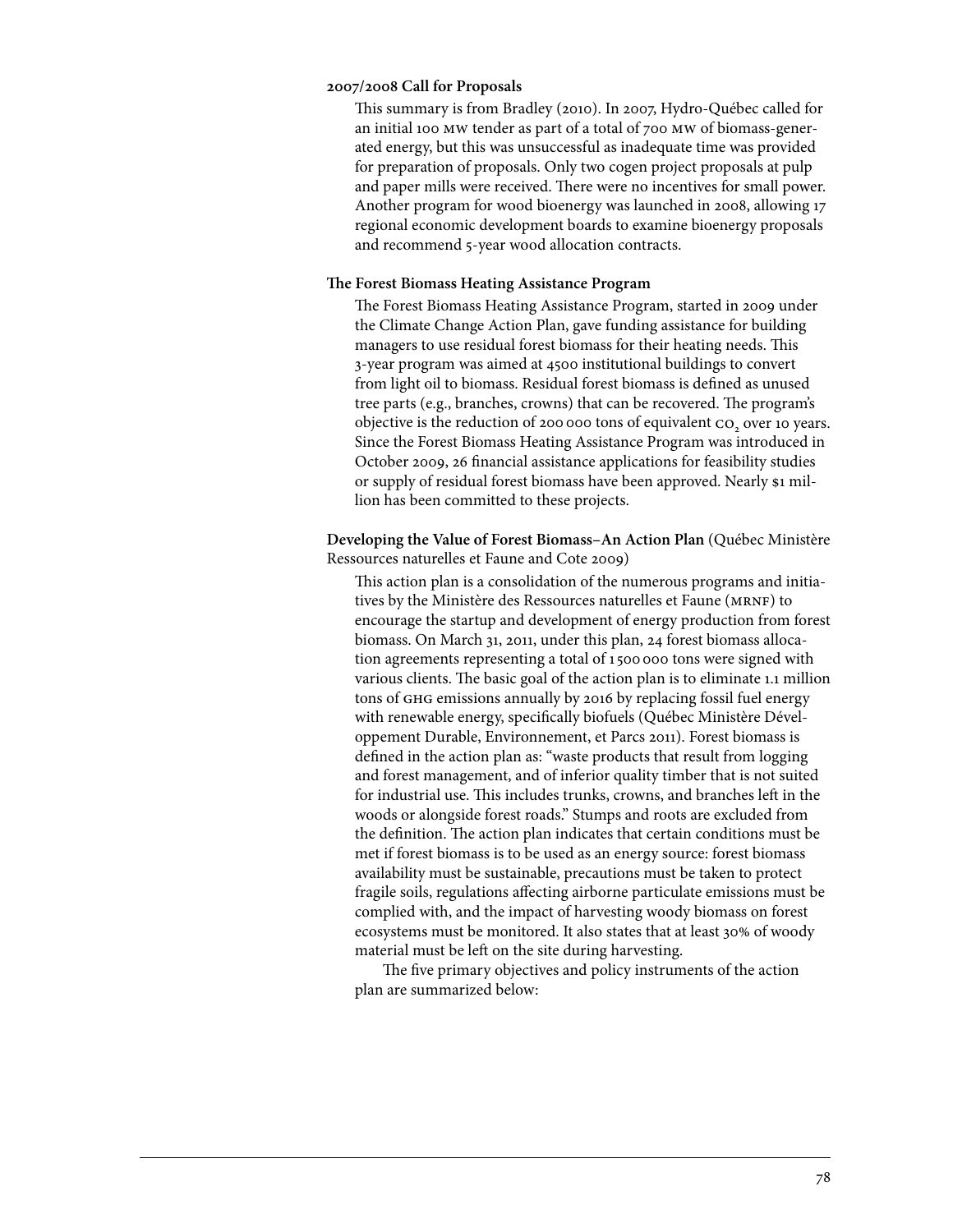1. Make the resource available (Forest Biomass Allocation Program for Public Lands)

The Forest Biomass Allocation Program sets the rules for forest biomass allocation in public forests in Quebec. The objectives of the program are to create and support new economic development initiatives, reduce Quebec's dependence on fossil fuels, facilitate the implementation of forest management strategies, and promote regeneration of mixedwood and hardwood forests. Biomass allocation is carried out with a competitive bid system using set evaluation criteria for various regional projects. Requests for proposals include an estimate of the volume available by biomass type. The allocations will be based on the following criteria:

- The project's long-term financial viability and promoter's ability/ resources;
- Environmental gains;
- Forest biomass to come from private forests;
- Economic spinoffs and connections to other wealth-generating projects;
- Integration with logging activities;
- Prices offered for forest biomass; and
- Other criteria deemed relevant by the Minister.

 Selected projects will be carried out under Annual Management Permits allowing for harvests of forest biomass in amounts that will meet the project specifications. The memorandum of understanding between promoters and MRNF will either be 5 years or a fixed period of time less than 5 years. The harvesting of forest biomass will therefore be within a flexible framework adapted to specific regions (E. Thiffault, pers. comm., Apr. 17, 2002). In the longer term, requirements may be written into the *Forest Act* as with other forest resources.

2. Encourage the replacement of fossil fuels (Heavy Oil Consumption Reduction Program)

In 2008 the Quebec government allocated \$150 million over 3 years to convert heavy oil heating systems to woody biomass. The program is administered by the Agence de l'efficacité énergétique and financed by the Green Fund. Financial aid is available for studies and development of energy efficiency measures regarding heavy fuel oil or conversion to greener energy sources such as natural gas and forest biomass. Reduced energy consumption would increase Quebec's competitiveness, reduce greenhouse gas emissions, and be more sustainable than using heavy fuel oils. There are four parts to the program; Part B is to have machinery and equipment for heavy fuel oil converted so that it is suitable for forest biomass, excluding sawdust, shavings, and bark. The goal of the program is to reduce ghg emissions by 1 million tons per year by its completion date. It is estimated that forest biomass projects could contribute to 40% of the goal, which would require about 400000 tons of forest biomass per year. To date, \$95 million has been committed to finance 144 projects (2006–2012 Climate Change Action Plan Annual Report).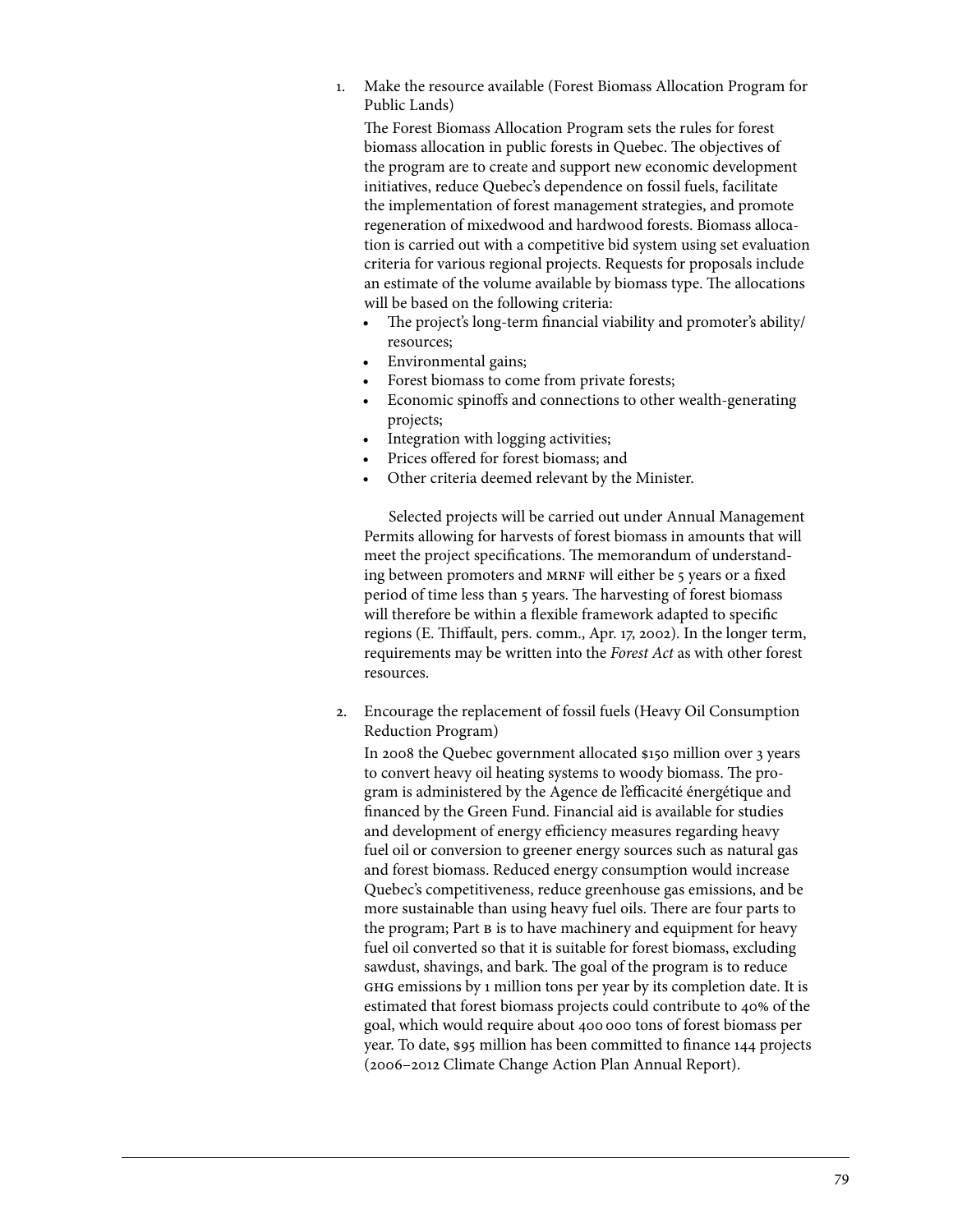- 3. Support investment (Actions arising from Measure 15 of the 2006– 2012 Quebec Action Plan on Climate Change) (apcc) Measure 15 is to support programs for manure processing and for the energy valorization of agricultural, forest, and municipal biomass. Actions are being planned (Feb. 2009) to reduce ghg emissions by converting these kinds of biomass into energy, of which forest biomass will play an important role. The actions will help Quebec implement its 2006–2015 Energy Strategy, Using Energy to Build the Quebec of Tomorrow.
- 4. Support innovation (Program to Promote Energy Efficiency and Technoclimat Program) The goal of the Program to Promote Energy Efficiency (ppee) is to provide financing to promote the development of new energy efficiency and production technologies in various stages: research and development, experimentation, demonstration, measurement, precommercialization, valorization, transfer, and distribution. Projects that develop the value of forest biomass are eligible.

 The TechnoClimat Program arose out of apcc Measure 20, which is to implement a program to support technological research and innovation for the reduction and sequestration of ghgs. The program has \$110 m from the Green Fund to finance demonstration projects for innovative technologies and processes that have good potential for reducing ghg emissions. Projects that use forest biomass energy and reduce ghg emissions qualify under this program.

5. Stimulate demand for forest biomass (Hydro-Québec Call for Tenders for Biomass Cogeneration and Forest Biomass Awareness Campaign) In spring 2009 Hydro-Québec Distribution issued a call for tenders for purchasing one 125 mw block of electrical energy generated from

biomass. The idea is to encourage heavy industry to use biomass (especially forestry) and to provide Hydro-Québec Distribution with a new renewable energy electricity source.

## **5.6.5 Energy strategies, initiatives, and policies**

**For a Green and Prosperous Quebec: A Development Strategy for Quebec's Environmental and Green Technology Industry** (Québec Ministère Développement Durable, Environnement et Parcs 2008)

\$37 million was provided to promote the growth of environmental and green technology companies by supporting investment projects of companies that specialize in the environment and green technology, contributing to setting up a venture capital fund of about \$100 million, and raising the financial community's awareness of the environment and green technology sector in order to facilitate access to financing. Another \$237.5 million was provided to support green technology development, including supporting industrial research, disseminating university research results, supporting technology refinement and demonstration projects, and improving environmental certification mechanisms and implementation of measures to facilitate execution of demonstration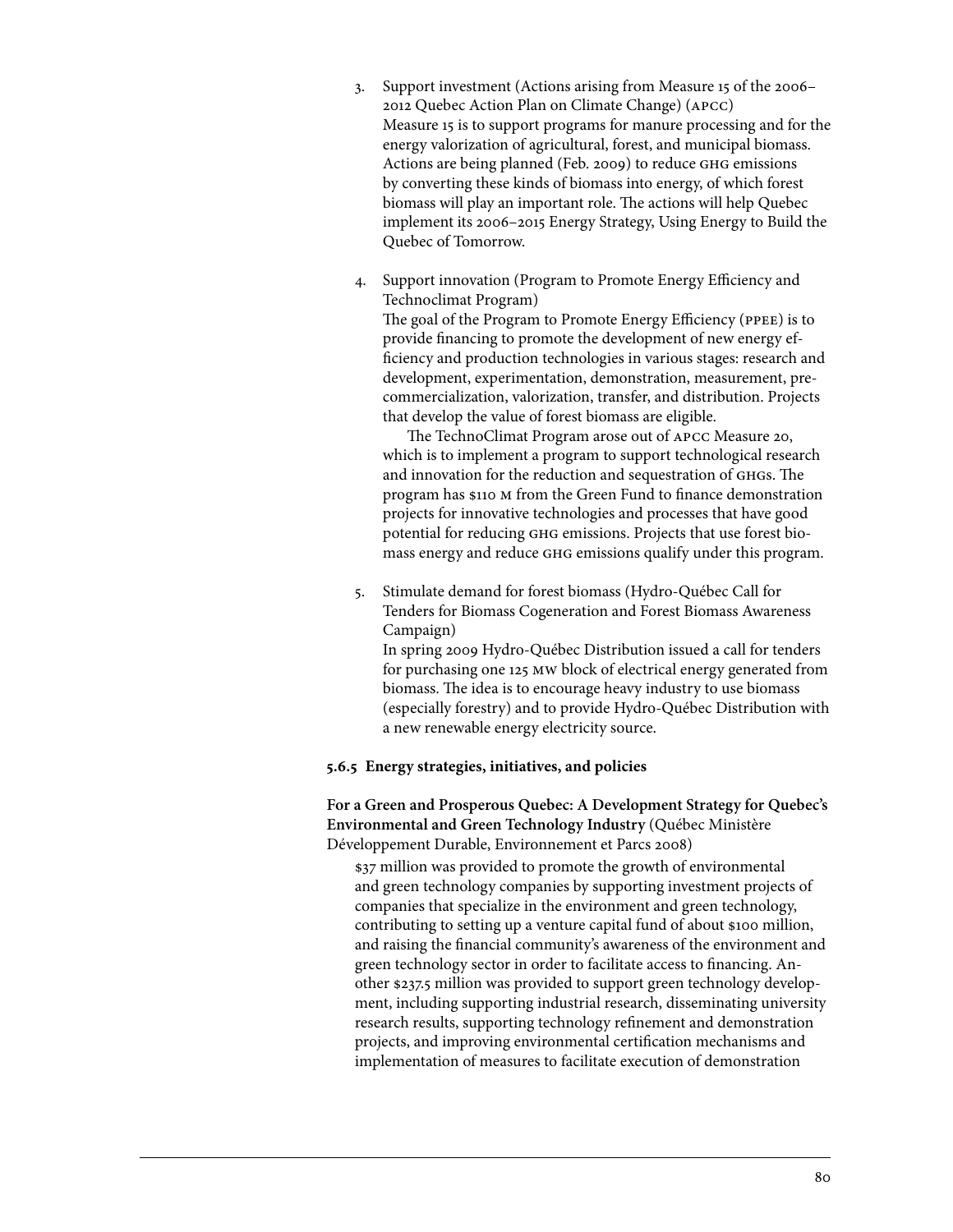project. Lesser amounts were provided for measures to capitalize on the local market, promote internationalization, and support sector mobilization.

### **The Quebec Energy Strategy 2006–2015: Using Energy to Build the Quebec of Tomorrow** (Québec Ministère Resources naturelles et Faune 2006)

This strategy includes an assistance fund for new energy technologies and the promotion by government of renewable fuels, with the use of forest and agricultural biomass and urban waste given priority over grain corn. This is recognized as being technologically difficult but research will be supported to address this. A task force will be created to better identify potential sources of feedstock and identify the business model best suited to maximize the spin-offs from it.

# **Quebec and Climate Change, a Challenge for the Future, 2006–2012**  (Province of Quebec 2008)

Measure 15 of the Climate Change Action Plan was an allocation of \$124 million to support programs for manure processing and for the energy valorization of agricultural, forest, and municipal biomass. Measure 20 was intended to implement a \$135 million program to support technological research and innovation for the reduction and sequestration of ghgs. Forest biomass was specifically mentioned.

## **5.6.6 Economic development strategies**

# **Plan Nord** (Province of Quebec 2011; no longer available)

Plan Nord was a 25-year economic development strategy launched by the Quebec government in May 2011 to develop natural resources in northern Quebec. One priority initiative for forests identified in the plan is to "support initiatives that allow the use of forest biomass by conducting studies, opportunity analyses and inventories and by seeking uses (energy, wood-derived products, and so on) and good practices."

**5.6.7 Policies/strategies related to sustainability** Quebec released 19 forest management documents related to soil and water conservation, biodiversity, and sustainable forest management between 2004 and 2008 (Natural Resources Canada 2012).

## **Sustainable Development Act** (Statutes of Quebec 2006)

The *Sustainable Development Act* (2006), which is not specific to natural resources, has as its objective: "to establish a new management framework within the Administration to ensure that powers and responsibilities are exercised in the pursuit of sustainable development. The measures introduced by this act are intended, more specifically, to bring about the necessary change within society with respect to non-viable development methods by further integrating the pursuit of sustainable development into the policies, programs and actions of the Administration, at all levels and in all areas of intervention. They are designed to ensure that government actions in the area of sustainable development are coherent and to enhance the accountability of the Administration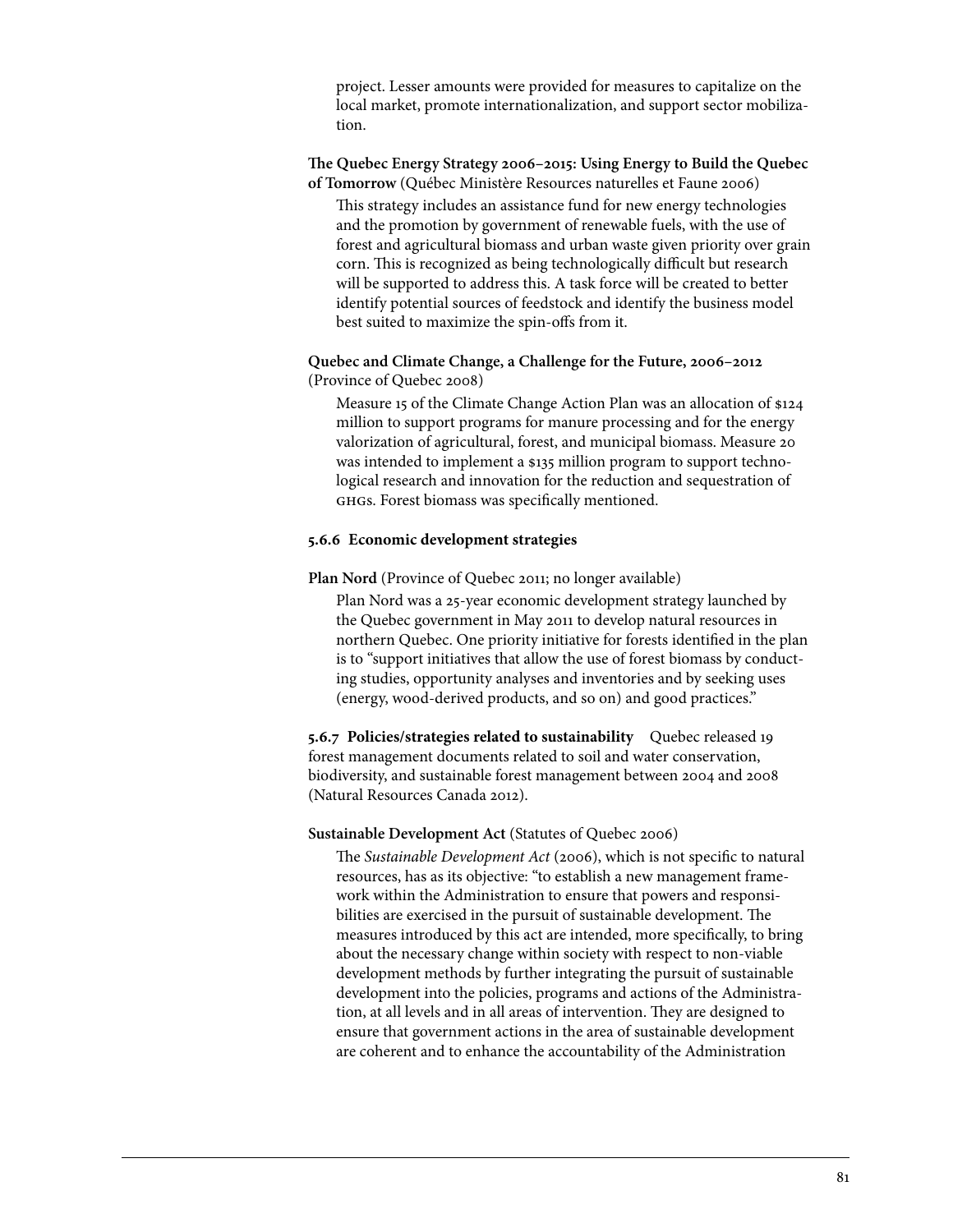in that area, in particular through the controls exercised by the Sustainable Development Commissioner under the *Auditor General Act* (RSQ, chapter v-5.01)."

The act sets clear legislation for sustainable development in Quebec, including: establishment of a definition of sustainable development for Quebec, setting of 16 principles to guide the actions of the public service, a commitment by the government to adopt a single sustainable development strategy applicable to all departments and a considerable number of agencies, assignment of the Premier to table the Government Sustainable Development Strategy in the National Assembly and report on its progress every 5 years, a commitment for departments and agencies concerned to identify actions they will take to help reach the strategy's governmental objectives and annually report results of their undertakings, and introduction of sustainable development evaluation and accountability mechanisms to measure progress. The act commits the government to adopt a system of sustainable development indicators, and appoints a Sustainable Development Commissioner reporting to the office of the Auditor General of Quebec to ensure the transparent evaluation of results.

#### **Sustainable Development Strategy** (Province of Quebec 2007)

The Sustainable Development Strategy 2008–2013, released in 2007, which again deals not just with forest resources, forms the basis for the framework of the government's sustainable development initiative, which calls for the participation of all government departments and agencies, as well as Quebec society. Under Direction 6, the Strategy calls for integrated land management at all decision-making levels, which includes preserving biodiversity and environmental protection. This Strategy implemented a key element of the *Sustainable Development Act.*

**Sustainable Management in the Boreal Forest** (Québec Ministère Ressources naturelles et Faune 2008)

In response to concerns of the Quebec population, Sustainable Management in the Boreal Forest was written to clearly illustrate Quebec's achievements in sustainable forest management in boreal forests by describing current actions and the progress that must be made if management is really sustainable. The document recognizes forest biomass, including branches, roots, and silvicultural waste, as an "excellent" resource for energy production, given rising energy prices and the need to reduce ghg emissions. The document describes measures defined by the MRNF that forest managers must include in their forest management plans, including leaving snags and living trees for future recruitment of woody debris. The MRNF requires that there are no extensively rutted areas in logged blocks, and that 90 percent of harvested areas are to exhibit little or no rutting.

#### **5.6.8 Natural resource legislation**

#### **Forest Act** (Statutes of Quebec 1996)

Quebec's *Forest Act* did not originally permit harvesting of forest biomass from Crown land until the Forest Biomass Allocation Program for Public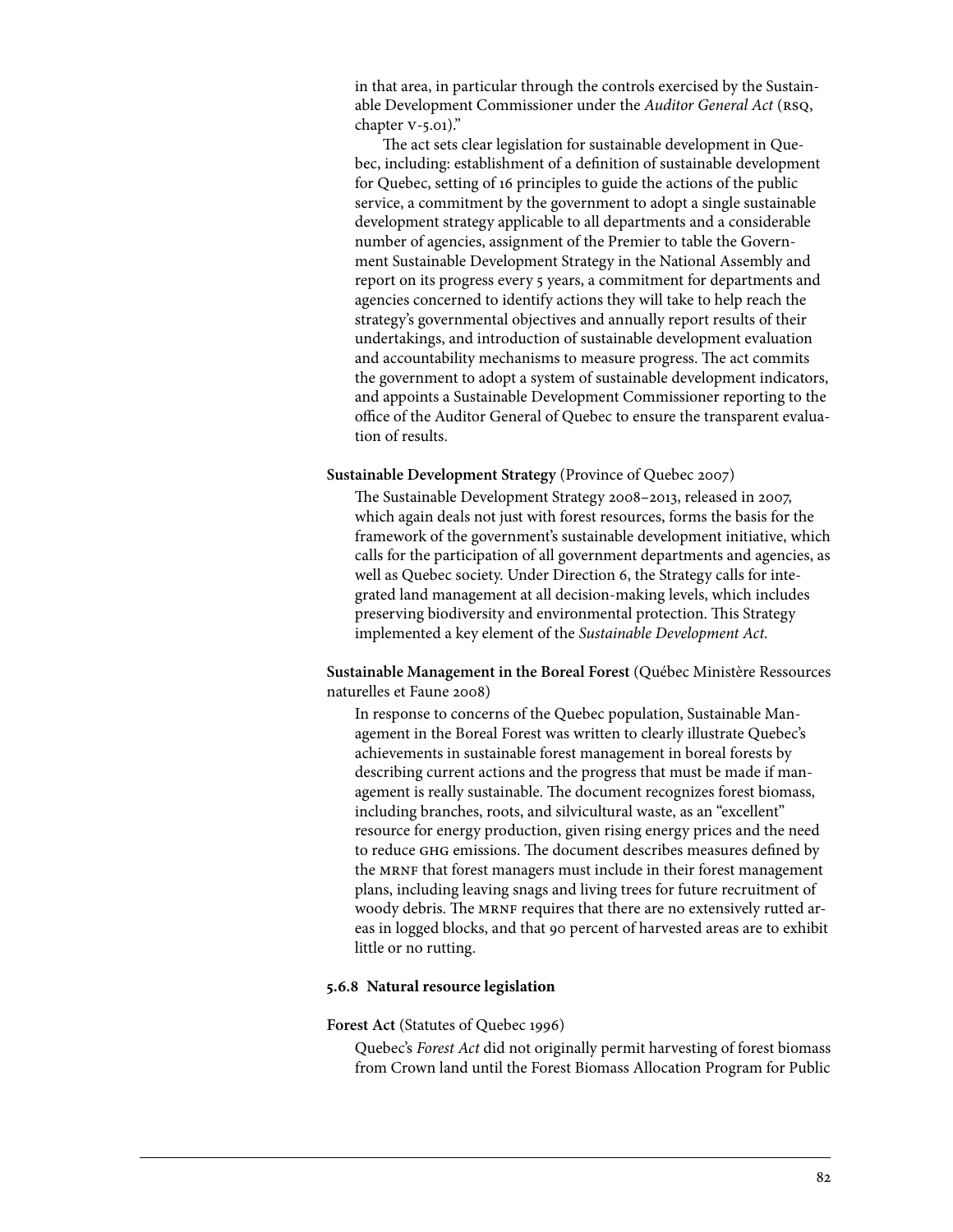Lands (June 2008) made it possible. The Biomass Allocation Program was previously described.

 The *Forest Act* requires a permit for any forestry activities: "No one may carry on a forest management activity other than road maintenance unless he is the holder of a forest management permit issued for that purpose by the Minister. Forest management includes timber felling and harvesting, installing, improving, maintaining and closing infrastructures, carrying out silvicultural treatments including reforestation and the use of fire, suppressing insect epidemics, cryptogrammic diseases and competing vegetation, and all other activities affecting the productivity of a forest area."

 The *Forest Act* includes a commitment to promote sustainable forest development in order to meet the economic, environmental, and social needs of present and future generations while giving proper consideration to other potential uses of the territory. Sustainable forest development is defined as being conducive to: "the preservation of biological diversity; the maintenance and improvement of the condition and productivity of forest ecosystems; the conservation of soil and water resources; the maintenance of the function of forest ecosystems as a component of global ecological cycles; the maintenance of the multiple socioeconomic benefits society derives from forests; and the giving of proper consideration, in selecting forms of development, to the values and needs expressed by the populations concerned."

**Regulation respecting standards of forest management for forests in the public domain** (Statutes of Quebec, n.d.)

This regulation sets out very specific requirements for forest management activities. Some are more quantitative than for other jurisdictions. Ones that relate to forest biomass harvesting include, but are not limited to:

Utilization standards

- Stump heights can be no greater than 30 cm; exception applies if there is snow;
- Trees may be harvested only if their diameter is at least as large as that authorized in the management permit; and
- Volume of useable ligneous material (sound material up to the minimum required merchantable top diameter) may not exceed 3.5 m<sup>3</sup>/ha on a block or 1 m<sup>3</sup>/ha on an area used for piling, lopping, and sawing. If the volume is greater, the permit holder must recover it.

Soil disturbance

- The area occupied by felling and hauling trails must be  $<$ 33% of the block area; and
- Harvesting or felling of trees on soils with drainage class 5 or 6 is not permitted unless soils are frozen to a depth of at least 35 cm.

Riparian areas

Buffers 20 m wide are required along the banks of a peat bog with a pond, a swamp, a marsh, a lake, or a permanent watercourse;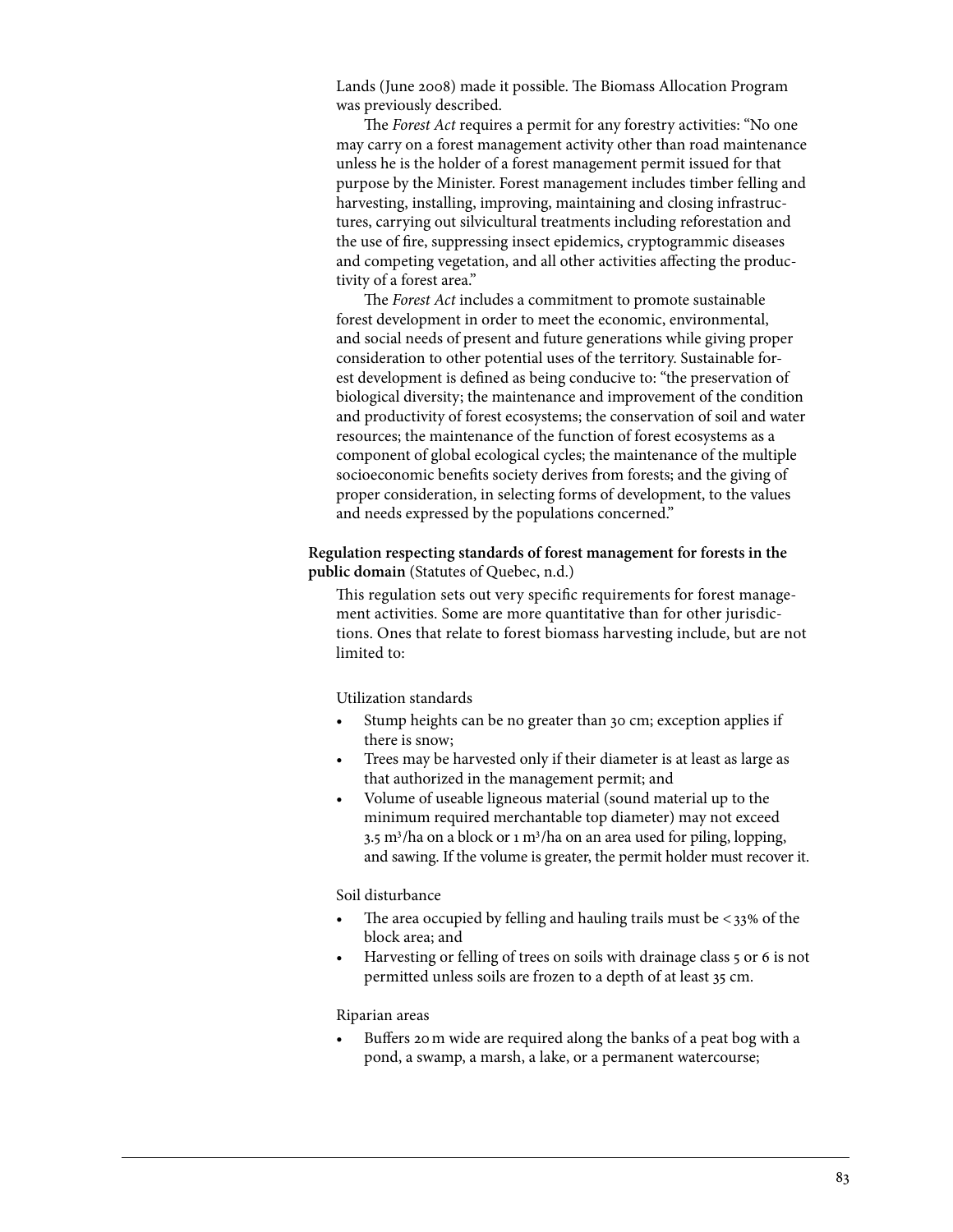- Trees may be harvested in a buffer only if it has a slope of less than 40%;
- At least 500 live trees/ha, with a dbh of at least 10 cm, must be retained;
- The intensity of cutting must be the same as in the adjacent management areas, without reducing the basal area to less than 14 m<sup>3</sup>/ha;
- Machinery may not be used in the buffer in a buffer strip 5 m on each side of an intermittent watercourse except for road construction, improvement, or maintenance, for digging drainage ditches for silvicultural purposes, or installing or maintaining infrastructures;
- Any parts of a tree that fall into a lake, a watercourse, or any fish habitat during forestry activities must be removed;
- Temporary bridges must be installed when trails are laid across watercourses or fish habitat; and
- Cleaning or washing machinery in or within 60 m of a lake, a watercourse, or a fish habitat is not permitted.

Terrestrial buffers are also required, for example:

- 60 m around existing or proposed ecological reserves;
- 60 m around bear dens in winter;
- 30 m around sanitary fills and burial sites;
- 60 m around historic sites and recreation sites; and
- 30 m on both sides of a highway corridor.

The regulation also specifies requirements for activities in specific wildlife habitats (e.g., caribou, deer, and birds).

**5.6.9 Forest management plans** The Forest Resource Protection and Development Objectives (Québec Ministère Ressources naturelles et Faune 2005) set out the protection and development objectives that apply to general forest management plans (gfmps) in Quebec for the period 2007–2012. They are legal requirements. The objectives that relate to the environment include:

- The conservation of soil and water resources (reduce rutting, minimize losses of productive forest areas, protect aquatic habitats by avoiding sediment inputs); and
- The preservation of biological diversity, including preserving deadwood in managed forests.

The following measures related to deadwood were required to be implemented in the 2007–2012 gfmps:

- All types of forestry work will be permanently prohibited in 20% of the total area of riparian strips to allow for the development of very old trees of different species, which will eventually become large snags and debris;
- Clusters of trees measuring some hundred square metres each must be left intact on certain sites subjected to cutting with protection of regeneration and soils (cprs) to provide a constant supply of deadwood throughout the stand rotation period. This measure will apply to at least 5% of cprs areas beginning in 2007;
- During logging operations, all snags and non-commercial living trees must be left standing, provided they do not compromise management objectives or worker safety; and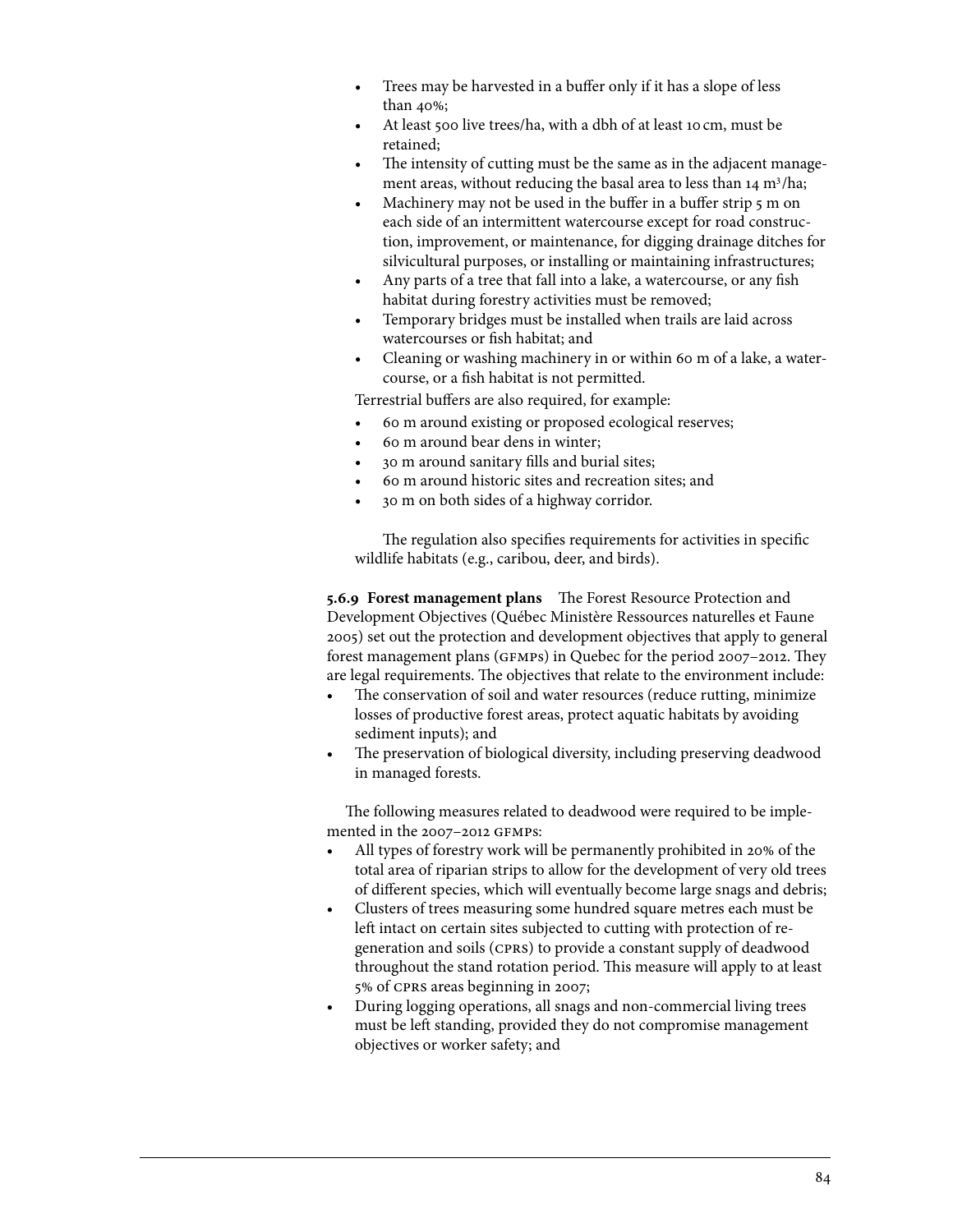In selection cutting areas, large dying trees (vigour class  $IV(M)$ ) with a basal area of at least 1 m<sup>2</sup>/ha must be left untouched.

### **5.6.10 Guides**

### **Ecological Land Classification**

In 2005, the MRNF made a commitment to promote the application of ecosystem-based management in Quebec's public forests, requiring that all forest stakeholders have a shared understanding of the concept of ecosystem-based forest management and its application. The Ecological Land Classification Hierarchy (Jurant et al. 1977) is Quebec's ecosystem classification system.

**5.6.11 Protected areas legislation** Under the *Parks Act* (Statutes of Quebec, n.d.), any "utilization, harvesting, or harnessing of resources related to logging" is prohibited in provincial parks in Quebec. These parks can be decreased or increased in size or abolished. Altogether, there are 22 designations of protected areas in Quebec, including Ecological Reserves, Wildlife Reserves, Biodiversity Reserves, and Exceptional Forest Ecosystems.

#### **5.7.1 The forest biomass resource** Nova Scotia logged about one-twelfth the volume of British Columbia in 2009 (about 4.2 million m<sup>3</sup> harvested on 41 346 hectares in 2009). Harvest residues at the roadside have been estimated at 5% of the amount in British Columbia (Bradley 2010). **5.7 Nova Scotia**

**5.7.2 Land ownership** Unlike most Canadian jurisdictions, only 29% of Nova Scotia's forests are publicly owned (68% private; 3% Federal) (Natural Resources Canada 201b1). Policies and guidelines discussed in this section are specific to provincial Crown land because information relating to private land was not obtained in time.

**5.7.3 Status of forest biomass harvesting policy** Forest harvesting practices in Nova Scotia are a contentious issue, subject to wide debate (Nova Scotia Department of Energy 2010). Nova Scotia developed some guidelines for forest biomass harvesting, but then did not put them in place because of a moratorium on using slash from Crown land for electrical production. Currently, biomass in Nova Scotia refers mostly to wood that is still in the round, and limbs and tree tops are left in the woods (T. Stalker, pers. comm., May 29, 2012). Biomass is trees that are unmerchantable either because they are a low-demand species such as poplar, or dead and rotten and unsuitable for pulp. Regulations are being prepared to clearly define if or how much of limbs and tree tops can be used.

In the Renewable Electricity Plan (Nova Scotia Department of Energy 2010) the government commits to a cautious approach regarding the use of forest biomass for electricity production because it identifies it as inefficient for the sole purpose of generating electricity through co-firing. Far more energy is extracted from biomass used to heat water or living spaces. The plan specifies that electricity produced from co-firing biomass will play a role in meeting a 2015 ghg emission reduction commitment but will undergo review for use past 2015. The Renewable Electricity Plan stipulated a number of rules for forest biomass harvesting operations for electricity including that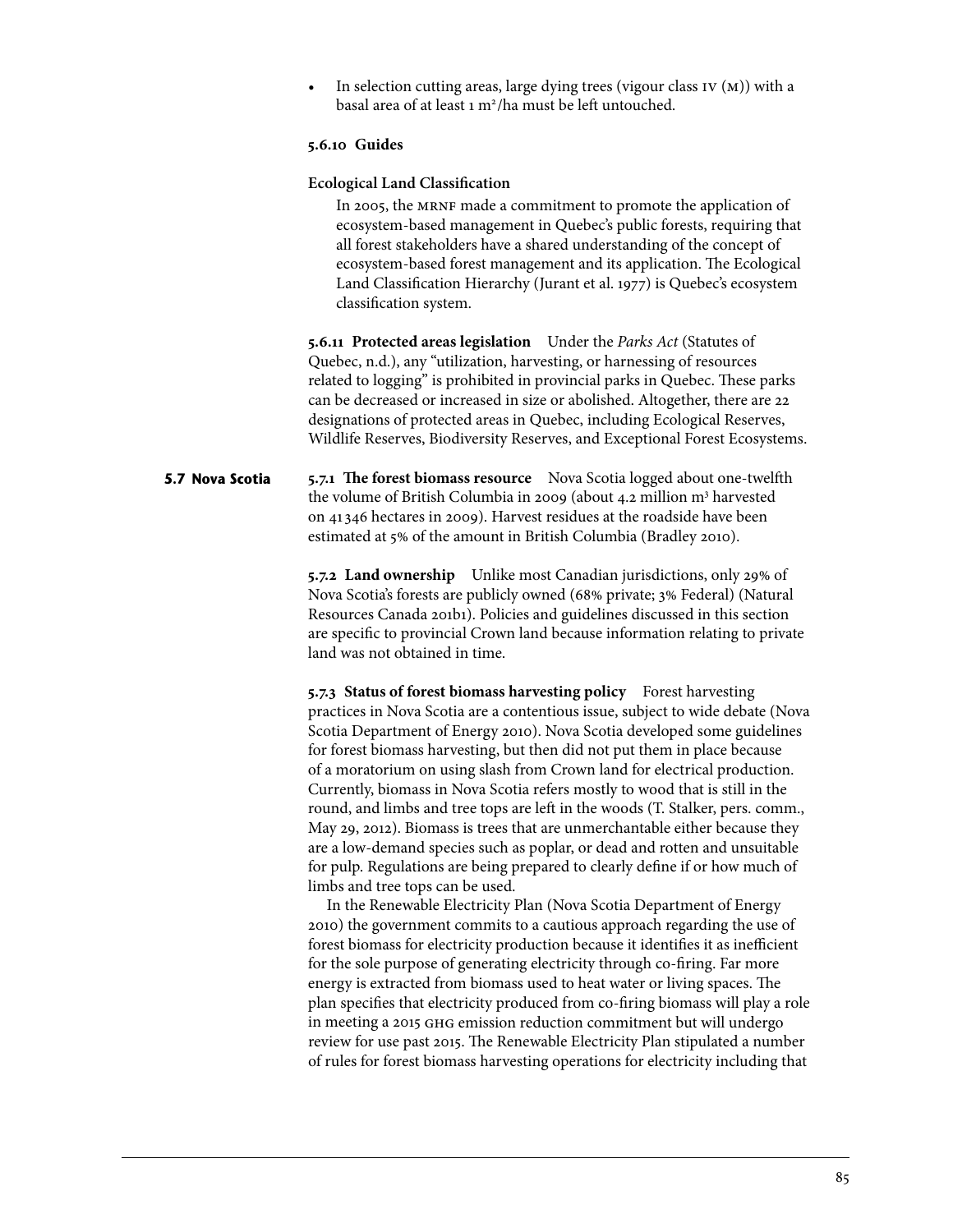in order to qualify as a renewable energy source it must be harvested using sustainable practices. Fuel from harvesting and silviculture must come only from stem boles and fuel may not be harvested from coarse or fine woody debris, tree crowns, tops, or stumps unless it originates in a non-forestry operation such as agricultural land clearing, highway right-of-way clearing, or commercial or residential construction. There are requirements that the total regional harvest must be sustainable, the power producer must make maximum use of wood wastes from other manufacturing processes, must have forest certification, and must be a registered buyer under the *Forests Act*.

The Policy Framework for the Future of Nova Scotia's Forestry (Province of Nova Scotia 2010), announced in December 2010, laid out strategic directions that were to provide the basis for future forest policy, which is set out in The Path We Share, A Natural Resource Strategy for Nova Scotia 2010–2020 (Nova Scotia Department of Natural Resources 2011b), released in August 2011. Changes included restricting clearcutting to a maximum of 50% of harvesting, and changes to forest biomass harvesting guidelines (see below).

In The Path We Share, A Natural Resource Strategy for Nova Scotia 2010–2020 (Nova Scotia Department of Natural Resources 2011b) the government's cautious approach to forest biomass use is apparent. The steering committee advised the government to use great caution regarding the use of biomass for power generation, and urged them to explore and expand other sustainable methods of generating power. A companion to this document entitled From Strategy to Action, An Action Plan for the Path We Share, A Natural Resources Strategy for Nova Scotia (Nova Scotia Department of Natural Resources 2011a) was released at the same time and listed the actions the government planned to take. Actions to be taken over the following 6 months included clarifying the use of forest biomass to generate electricity and changing the Forest Sustainability Regulations (Statutes of Nova Scotia 2007b) under the *Forests Act* to make biomass users subject to the same rules as the existing forest industry, and establishing rules for whole-tree harvesting. Standards for removing forest biomass from sites were to be clearly identified in the Code of Forest Practice (Nova Scotia Department of Natural Resources 2008). Adding clear definitions and reporting requirements to policy was intended to ensure that the use of forest biomass and other primary forest fibre would be well monitored.

The Renewable Electricity Regulations (first set in 2007 under the *Electricity Act*) (Statutes of Nova Scotia 2010) had set a cap of 500000 tonnes per year for consumption of woody biomass for renewable electricity, which was considered prudent, but even so was reduced in April 2011 to 350000 tonnes/year after the Natural Resources Minister decided it was not conservative enough. In June 2011, the Renewable Electricity Regulations were refined to specify that forest biomass must not be a primary forest product and used first as fuel. The regulations required that any proposals for a primary forest biomass renewable low-impact electricity generation facility must provide a biomass fuel procurement plan outlining how the proponent would ensure that its fuel supply will meet sustainable harvesting requirements.

**5.7.4 Existing forest biomass harvesting** For decades, Nova Scotia used imported coal as its main energy source (80%), but increased costs and mine closures mean it is no longer a dependable, low-cost source of electricity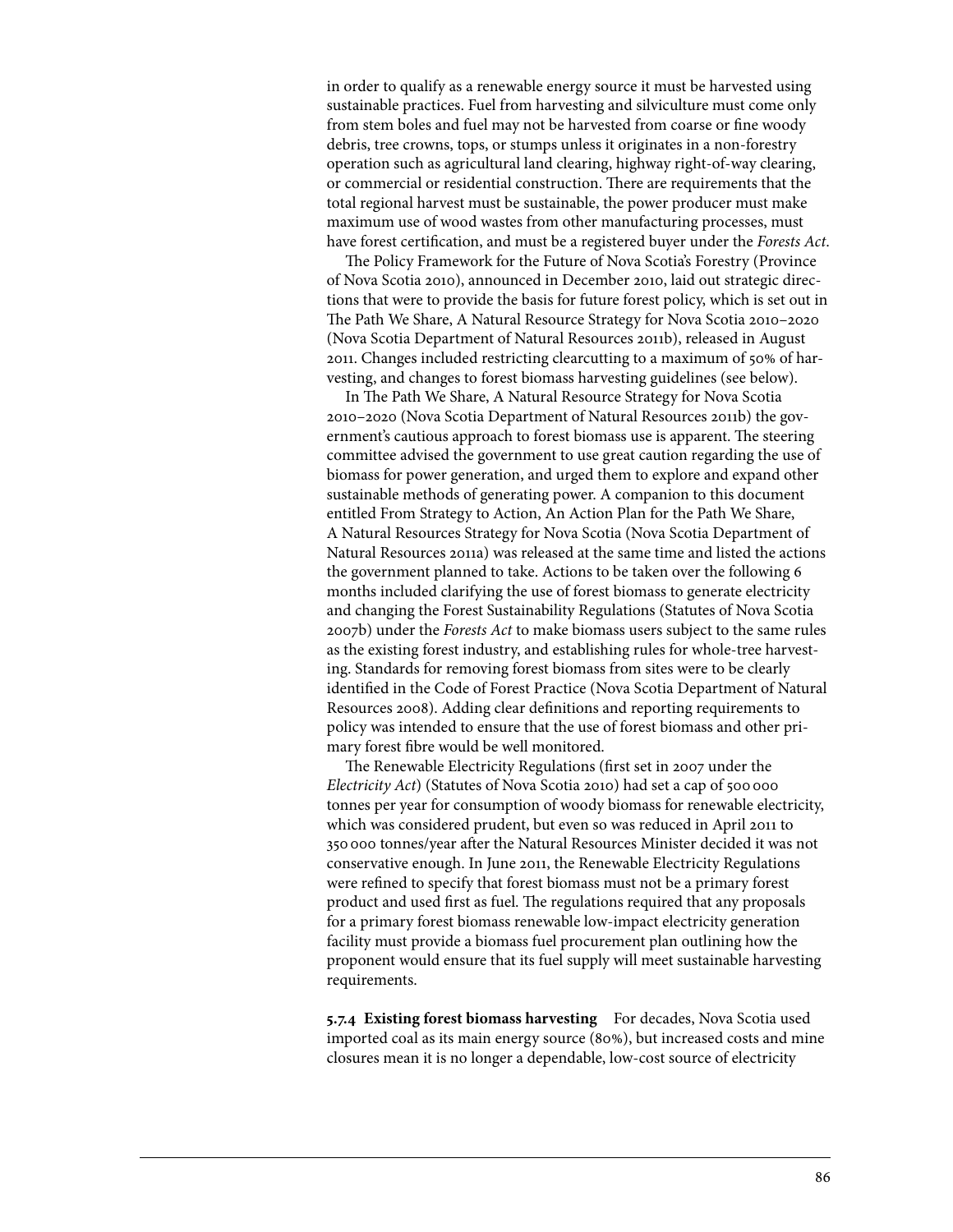(Bradley 2010). Local jobs have suffered and it is becoming environmentally unacceptable, so attention has been turning to renewable energy, which creates local jobs and investments.

Woody biomass is used in Nova Scotia for firewood in more than 100 000 homes, a 22 mw biomass electrical co-generation facility in Brooklyn, a sawmill producing heat and power, pulp and paper plants, two pellet manufacturing plants, numerous greenhouse operations, sawmill lumber drying kilns, and wood-pellet industries that power their facilities with production waste. Institutional users include the Nova Scotia Agricultural College and South Shore and Annapolis Valley Regional Hospitals (Nova Scotia Department of Energy 2010).

The Nova Scotia Community Feed-In Tariff (COMFIT) program (Nova Scotia Department of Energy 2011), overseen by the Nova Scotia Department of Energy, is a new initiative designed for locally based renewable electricity projects that enables proponents to receive an established price per kilowatt hour for electricity produced from qualifying projects. Applications were first accepted in September 2011. To be eligible, the projects must be communityowned and connected at the distribution level (i.e., typically under 6 mw). Forest biomass projects require registry with the Department of Natural Resources Registry of Buyers, are subject to the same legislation as the forest industry, and are limited to stem-only wood from non-merchantable trees.

#### **5.7.5 Energy strategies, initiatives, and policies**

#### **Renewable Energy Standards** (Province of Nova Scotia 2007)

Legal requirements are that by 2013, Nova Scotia will generate at least 18.5% of its electricity through renewable energy sources—wind, tidal, biomass, solar, and hydro. By 2015, Nova Scotia aims to generate 25% of its electricity with renewables and 40% by 2020.

**Environmental Goals and Sustainable Prosperity Act** (Statutes of Nova Scotia 2007a)

This act includes the target of 10% less ghg emissions than 1990 levels by 2020.

### **Towards a Greener Future: Nova Scotia's Climate Change Action Plan**  (Nova Scotia Department of Energy 2009)

The Climate Change Action Plan outlines 68 climate-change actions with two main goals: (1) to reduce the province's ghg emissions; and (2) to prepare for climate change. Nova Scotia has aimed to reduce ghg emissions by at least 10% from 1990 levels by 2020. The greatest single reduction was to be achieved by imposing caps on emissions from Nova Scotia Power Incorporated (NSPI), which produces 46% of the province's GHG emissions. The caps were to take effect in 2010, 2015, and 2020. The two most cost-effective means of reducing emissions from power generation in Nova Scotia were described as straightforward: generating less electricity and generating it from clean, renewable sources.

Short-term measures of the Energy Strategy (see below) and Climate Change Action Plan included the 2013 Renewable Energy Standard (Province of Nova Scotia 2007), which will require nspi to add new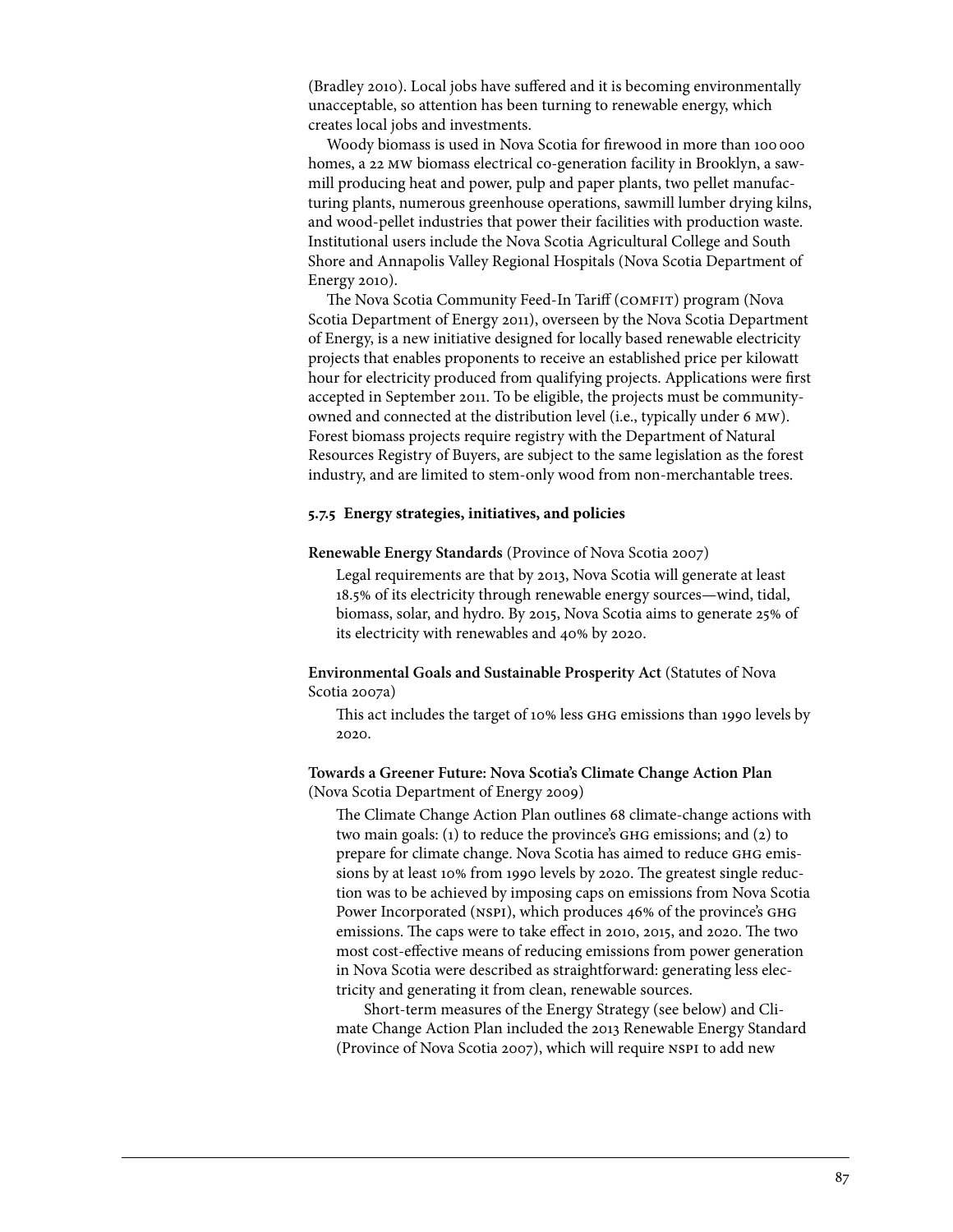renewable energy sources by the end of that same year. Mid-term actions included ensuring that at least 25% of Nova Scotia's electricity is generated from renewable energy sources by 2020. Two specific actions to be taken were: (1) in order to support the development of biomass for electrical generation, provide the forest industry with funds from the Community Development Trust to study the feasibility of potential biomass generation projects; and (2) to support development of other uses for forest biomass, provide funds from the Community Development Trust to improve understanding of forest biomass availability and the potential of forest biomass projects to improve site productivity.

**Toward a Greener Future: Nova Scotia's 2009 Energy Strategy** (Nova Scotia Department of Energy 2009)

A companion to the Climate Change Action Plan, this strategy set out the following policies and strategies: increase energy efficiency in the province by 20%, using less imported coal and more diverse sources of clean, local, and renewable energy, encourage more renewable electricity energy, encourage onshore and offshore exploration and development for petroleum, consult widely and seek advice on sustainable energy policy, support the participation of Nova Scotians in the energy industry, and keep Nova Scotia's energy markets open for imports and exports. The energy strategy identified biomass (wood, wood waste, fast-growing grasses and trees, and construction waste such as lumber) as an emerging option for energy, but indicated that biomass resources need evaluation for supply, sustainability, and cost, which were being studied by the Province, NSPI, and other stakeholders. Biomass was recognized as having the potential to displace coal and supply firm, predictable amounts of electricity. It was also considered an attractive economic opportunity to use Nova Scotia's fuel sources to lessen dependence on foreign coal. Nova Scotia Power proposed to meet some of the Renewable Energy Standard targets with biomass power from independent producers. Biomass could also be mixed with coal and used in existing plants.

#### Position Paper—Ecology Action Centre (Simpson 2008)

The position paper, Forest Harvesting for Energy: Recommendations for Nova Scotia makes 12 recommendations for forest woody biomass harvesting. This is neither legislation nor a government document. In May 2010, the Ecology Action Centre called for an immediate moratorium on burning forest biomass for electricity. Their points included:

- Whole-tree harvesting (removing the entire tree from the stump up) must not be used on the vast majority of harvesting sites on Crown lands. The Province should introduce similar regulations for private land;
- The Department of Natural Resources must assume a responsibility to provide educational material to landowners on the detrimental consequences of whole-tree harvesting;
- The Province must enforce regulations on wood-value optimization to ensure that high-value logs are not chipped;
- The Province must monitor Crown land to ensure that immature stands are not clearcut for biomass;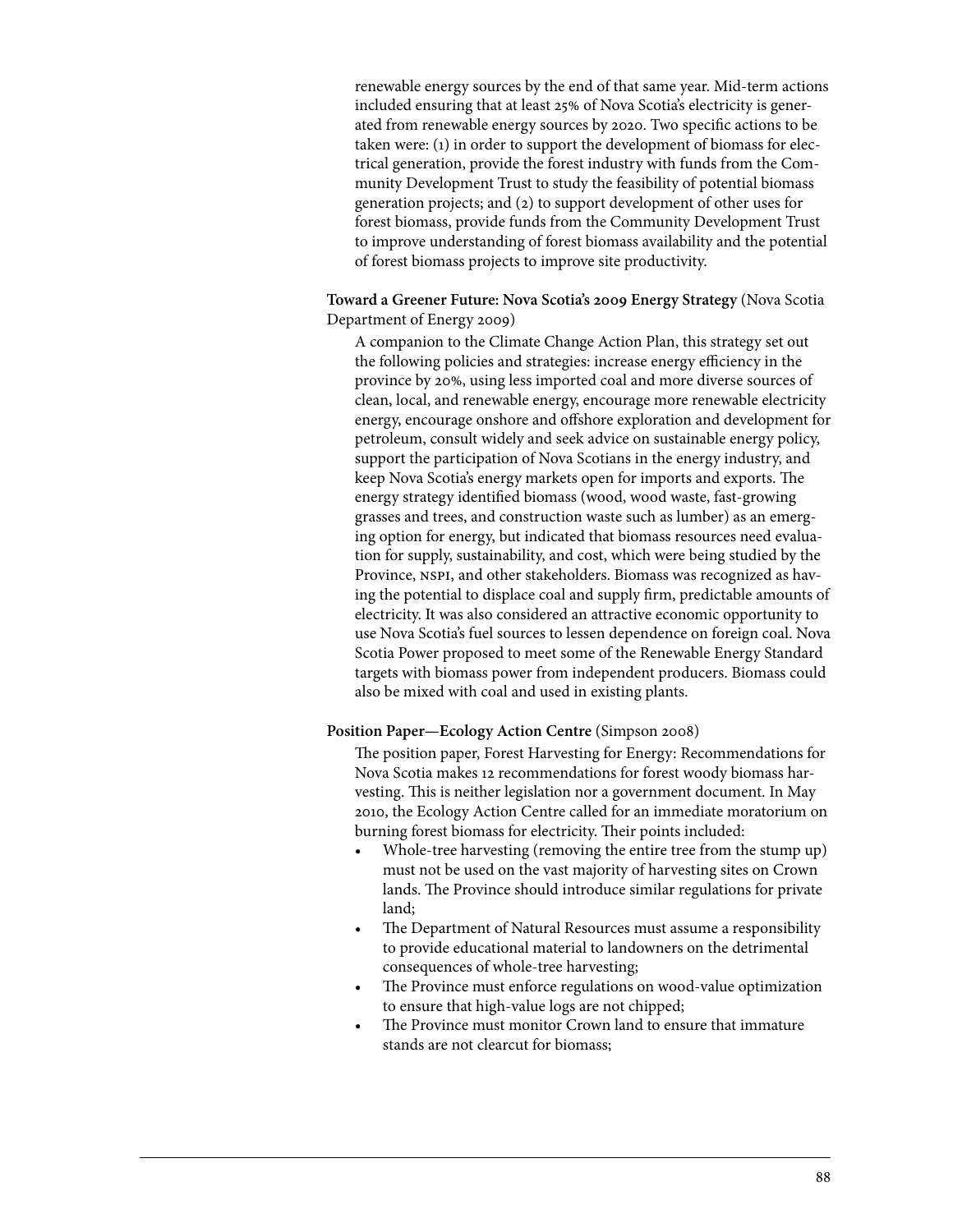- The Province must enforce the Wildlife Habitat and Watercourse Protection Regulation to leave standing dead trees and as much as possible of the large woody debris on harvested sites;
- In addition to the above recommendation, the Province must set minimum, measurable, stand-level objectives for numbers of standing dead and dying trees. The best research to date recommends a minimum of eight snags and eight potential nest trees greater than 25 cm dbh per hectare. Minimum volumes of fallen deadwood (>10 cm diameter and 2 m length) should be approximately 110 m<sup>3</sup>/ha in softwood stands, 40 m<sup>3</sup>/ha in hardwood stands, and 60 m<sup>3</sup>/ha in mixedwood stands. If minimum volumes of CWD are not present, harvesting must leave sufficient cut trees to meet the minimum levels;
- The Province must incorporate carbon budgeting in forest management planning on Crown land; harvesting and silviculture activities must not result in net loss of carbon from the forest. Carbon loss from the soil must be minimized at harvest sites;
- The Province should promote and assist bio-energy plants that  $(1)$ are co-generators (electricity and heat), (2) have appropriate technology to meet best practice air emissions standards, (3) are regionally dispersed, and (4) are tied to local production and consumption of energy;
- Prior to creating additional capacity or expanded supply of biomass, the Province should ensure maximum efficiency of existing wood product wastes by improving technology at pulp mills and other existing bio-energy producers;
- The Province must strive to ensure that plantations for bio-fuel be created only on under-utilized agricultural lands, and not at the expense of food production. Sewage sludge (bio-solids) could be considered as a fertilizer for such plantations, provided the sludge is free of heavy-metal contamination and other environmental pollutants;
- The Province must not provide subsidies or other incentives for biomass harvesting or biomass harvesting equipment; and
- The Province should restrict the export of raw biomass, including chips.

**5.7.6 Policies/strategies related to sustainability/natural resources** 

**legislation** The Department of Natural Resources in Nova Scotia has responsibility for a wide range of Crown resources, including timber and forests, wildlife and wildlife reserves, endangered species, fire and pest protection, Provincial Parks, beaches, and mineral resources. There are many acts, regulations, and policies guiding Nova Scotia's forest resources. The concept of sustainable forest management is embodied in several pieces of provincial legislation related to management of Nova Scotia's forests, including the *Crown Lands Act* (Statutes of Nova Scotia 1989a), revised *Forests Act* (Statutes of Nova Scotia 1989b), *Forest Enhancement Act* (Statutes of Nova Scotia 1989c), and Wildlife Habitat and Watercourses Protection Regulations (Statutes of Nova Scotia 2002), as well as the Code of Forest Practices (Nova Scotia Department of Natural Resources 2008). Other initiatives recommending a commitment to sustainable forestry management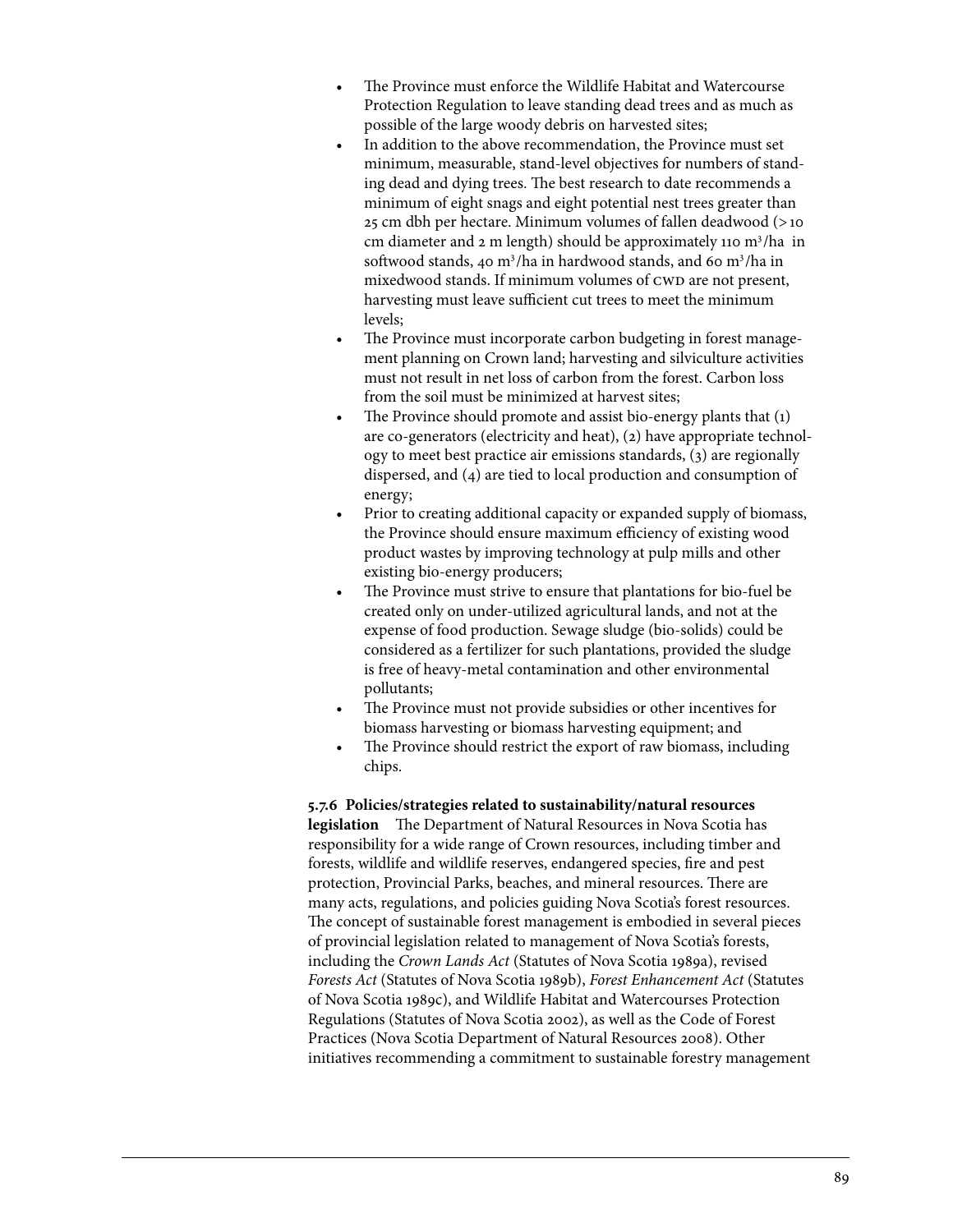were outlined in Towards Sustainable Forestry: A Position Paper (Nova Scotia Department of Natural Resources 1997) as well as national ones (described earlier). In addition, the concept of Integrated Resource Management (IRM) was incorporated into the planning process on Crown Lands in 2002 under the irm Land Use Strategy. The Forest Sustainability Regulations (Statutes of Nova Scotia 2007b) apply to private woodlot owners (registered buyers who acquire more than 5000 m<sup>3</sup> wood/yr must carry out a silviculture program or contribute money to a special fund, or a combination of the two).

## **Forests Act**

The *Forests Act* states: "The principle of sustainable forest management forms the basis of all forest management programs in the Province." The purposes of the *Forests Act* include developing a "healthier, more productive forest capable of yielding increased volumes of high quality products" and "maintaining or enhancing wildlife and wildlife habitats, water quality, recreational opportunities and associated resources of the forest." The Minister has the job to "ensure that wildlife, wildlife habitats and the long term diversity and stability of the forest ecosystems, water supply watersheds and other significant resources are managed."

# **Wildlife Habitat and Watercourses Protection Regulations**

The Wildlife Habitat and Watercourses Protection Regulations of the *Forests Act* sets out requirements for retention of standing trees, snags, and woody debris on logged sites:

- On any harvest site larger than 3 ha, the forestry operator shall ensure that at least 10 living, or partially living, trees are left standing on each logged hectare;
- The trees left standing shall: (1) be in the same proportion by species as the forest stand being cut; (2) have a diameter and height at least as large as the average height and diameter of the trees in the cut stand; and (3) be clumped together in this way (a) each clump shall contain no fewer than 30 trees, (b) there shall be at least one clump for each 8-ha cut, (c) where there is more than one clump, clumps shall be  $<$  200 m apart and 20–200 m from the edge of the cut area, (d) where there is one clump, it shall be 20–200 from the edge of the cut area, and (e) trees within the clump cannot be removed before the next harvest; and
- A forestry operator shall ensure that levels of snags and CWD on all harvested sites are similar to natural patterns to the fullest extent possible.

These regulations also specify requirements for activities near watercourses:

- A 20-m buffer is required where the average width of a stream is greater or equal to 50 cm;
- No more than 40% of the merchantable timber may be harvested in one event and at least 20 m<sup>2</sup> of the basal area must be left standing;
- Vehicles for forestry operations must not operate within  $7 \text{ m}$  of a watercourse;
- Streams less than 50 cm wide can be harvested to the streambank as long as vehicles stay at least 5 m from the stream;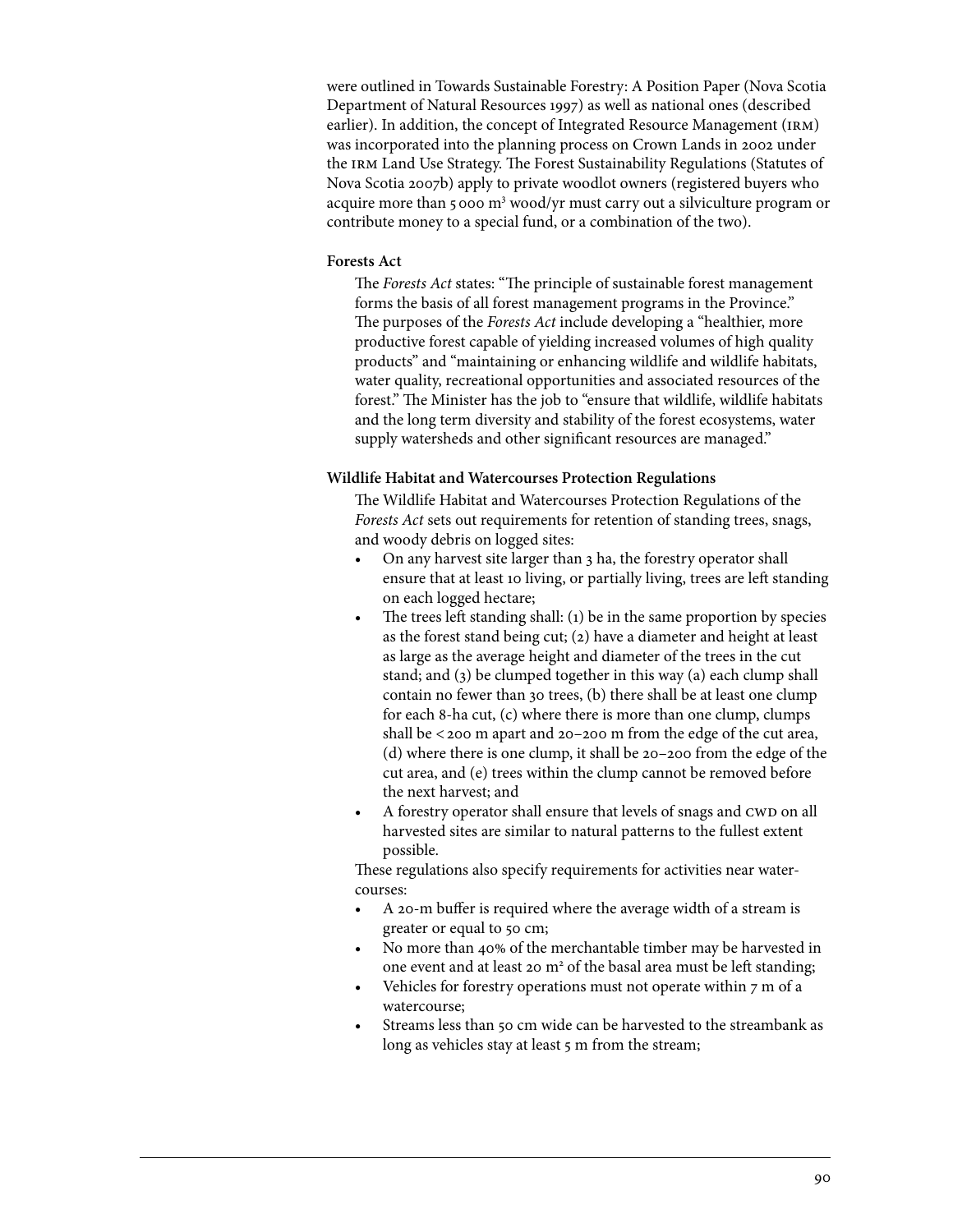- Understorey vegetation and non-commercial trees within 20 m of the edge of any watercourse must be retained to the fullest extent possible; and
- No forestry operator shall conduct any activity within 20 m of the edge of any watercourse that would result in sediment being deposited in the watercourse.

# **Code of Forest Practices**

Nova Scotia's Code of Forest Practices are mandatory guidelines for Crown land and encouraged for private land owners. The code follows the principles of sustainable ecosystem management, with the primary ecological goals including biodiversity conservation and ecosystem productivity and resilience. Some reference to forest biomass is made. Prescriptions for forest management treatments must consider downed cwd for wildlife habitat and site enrichment. Forest operations are recognized to have the potential to significantly alter site productivity and the Code indicates that some timber harvest systems can degrade a forest site through biomass removal. A requirement of the Code is that timber harvest and biomass removal from a site will remain below rates that would impair long-term site productivity. In December 2010 it was announced that it was prohibited to remove whole trees from the forest site in order to maintain woody debris, which Nova Scotia says is important for soil and biodiversity management, and is consistent with the province's Renewable Electricity Plan. Christmas-tree harvesting is exempt. The Code also requires that the amount of merchantable wood left on the harvest site will be minimized, excluding wood left to meet requirements for biodiversity and soil organic matter. The Code specifies that: "Management and harvest activities will strive to maximize wood product values from Nova Scotia's forests." The requirement therefore seems to be to maximize removal of merchantable wood but limit the removal of unmerchantable wood.

## **Crown Lands Act**

The *Crown Lands Act* is another piece of legislation that has relevance to forestry operations in Nova Scotia. Its objectives are: to provide for the most effective utilization of Crown lands by:

- The application of proven forest management techniques to enhance productivity on Crown lands and to provide for an increasing harvest of better-quality forest products;
- Requiring that leasing and licensing arrangements on Crown lands are providing for equitable stumpage rates, adequate investments in forest improvements, and improved market access for privately produced wood;
- • The integration of wildlife and outdoor recreation considerations in the forest management planning process on Crown lands; and
- The more effective administration and management of all Crown lands.

The act also specifies that, "the Minister shall manage wildlife and wildlife habitats on Crown lands and provide for the maintenance of long-term productivity, diversity and stability of the forest ecosystem"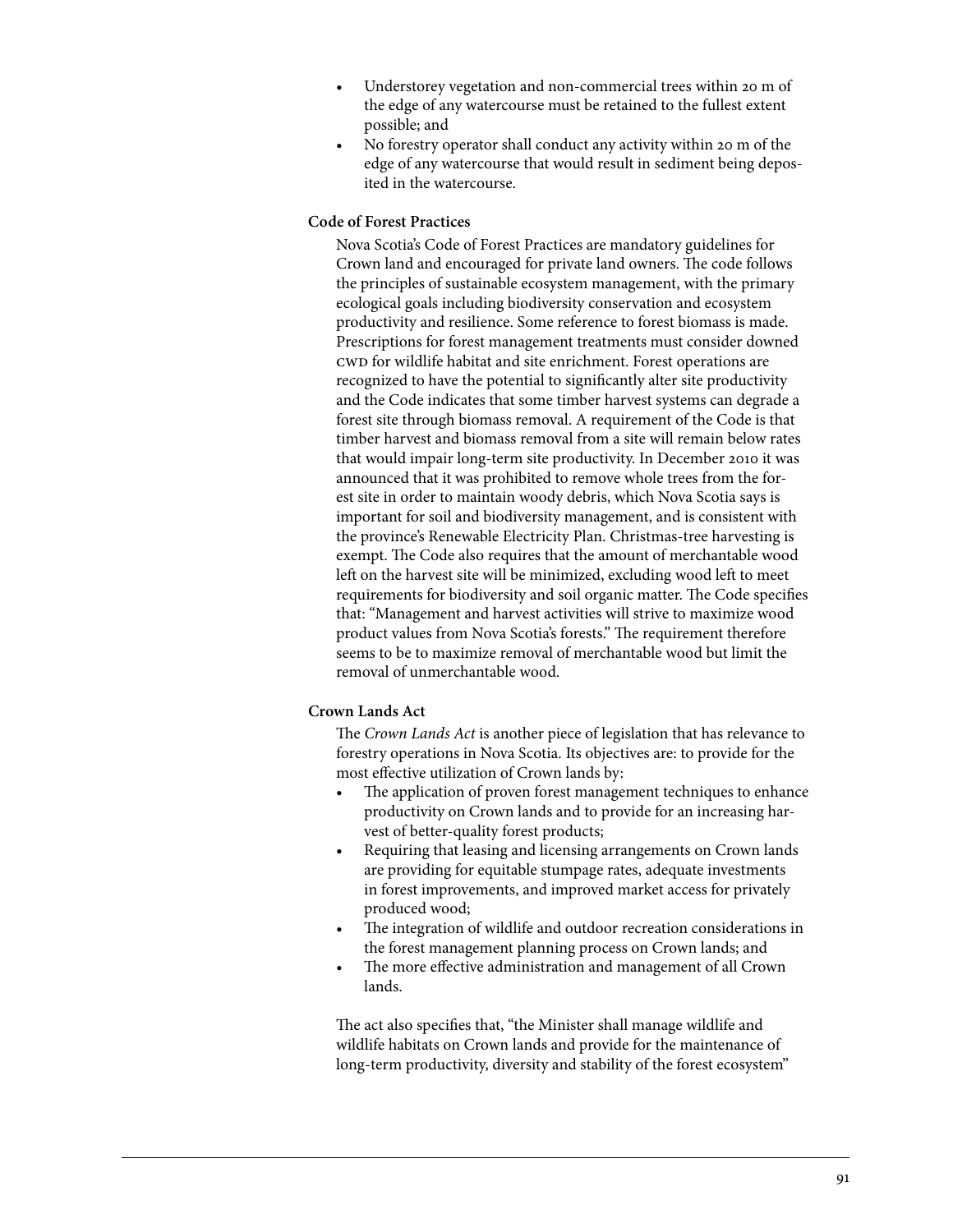and "no person shall cut or remove timber or other resources on or from Crown lands unless that person is expressly authorized to do so pursuant to this *Act* or the regulations." Clearly then, forest biomass could not be removed from Crown land without authorization.

# **Environmental Goals and Sustainable Prosperity Act** (Statutes of Nova Scotia 2007a)

The *Environmental Goals and Sustainable Prosperity Act* is another act indicating that the environment is an important consideration in economic development, stating "The long-term environmental and economic objective of the Province is to fully integrate environmental sustainability and economic prosperity." The act is based on the following principles:

- "the health of the economy, the health of the environment, and the health of the people of the Province are interconnected;
- environmentally sustainable economic development that recognizes the economic value of the Province's environmental assets is essential to the long-term prosperity of the Province;
- the environment and the economy of the Province are a shared responsibility of all levels of government, the private sector and all people of the Province;
- the environment and economy must be managed for the benefit of present and future generations;
- innovative solutions are necessary to mutually reinforce the environment and the economy; a long-term approach to planning and decision-making is necessary to harmonize the Province's goals of economic prosperity and environmental sustainability; and
- the management of goals for sustainable prosperity, such as emission reduction, energy efficiency programs and increasing the amount of legally protected land will preserve and improve the Province's environment and economy for future generations."

Key targets specified in this act are 10% less ghg emissions in 2020 than 1990, and economic performance at the Canadian average or better.

# **5.7.7 Guides**

# **Forest Ecosystem Classification Guide**

A systematic ecosystem-based integrated forest management system has been in the works in Nova Scotia since the early 1990s, and in 2010 a comprehensive, provincial three-part Forest Ecosystem Classification (fec) guide (vegetation types, soil types, and ecosites) was completed (Nova Scotia Department of Natural Resources 2010). Unlike guides in some provinces (e.g., British Columbia), site-specific management interpretations are not included in the guidebooks but a summary of CWD and snag data collected from almost 1500 fec plots are presented by type (softwood and hardwood) and diameter class, which are correlated with wildlife habitat use and long-term nutrient supply.

# **Forest Soil Types of Nova Scotia** (Keys 2007)

Forest Soil Types of Nova Scotia provides management interpretations related to soil compaction hazard, rutting hazard, erosion hazard, frost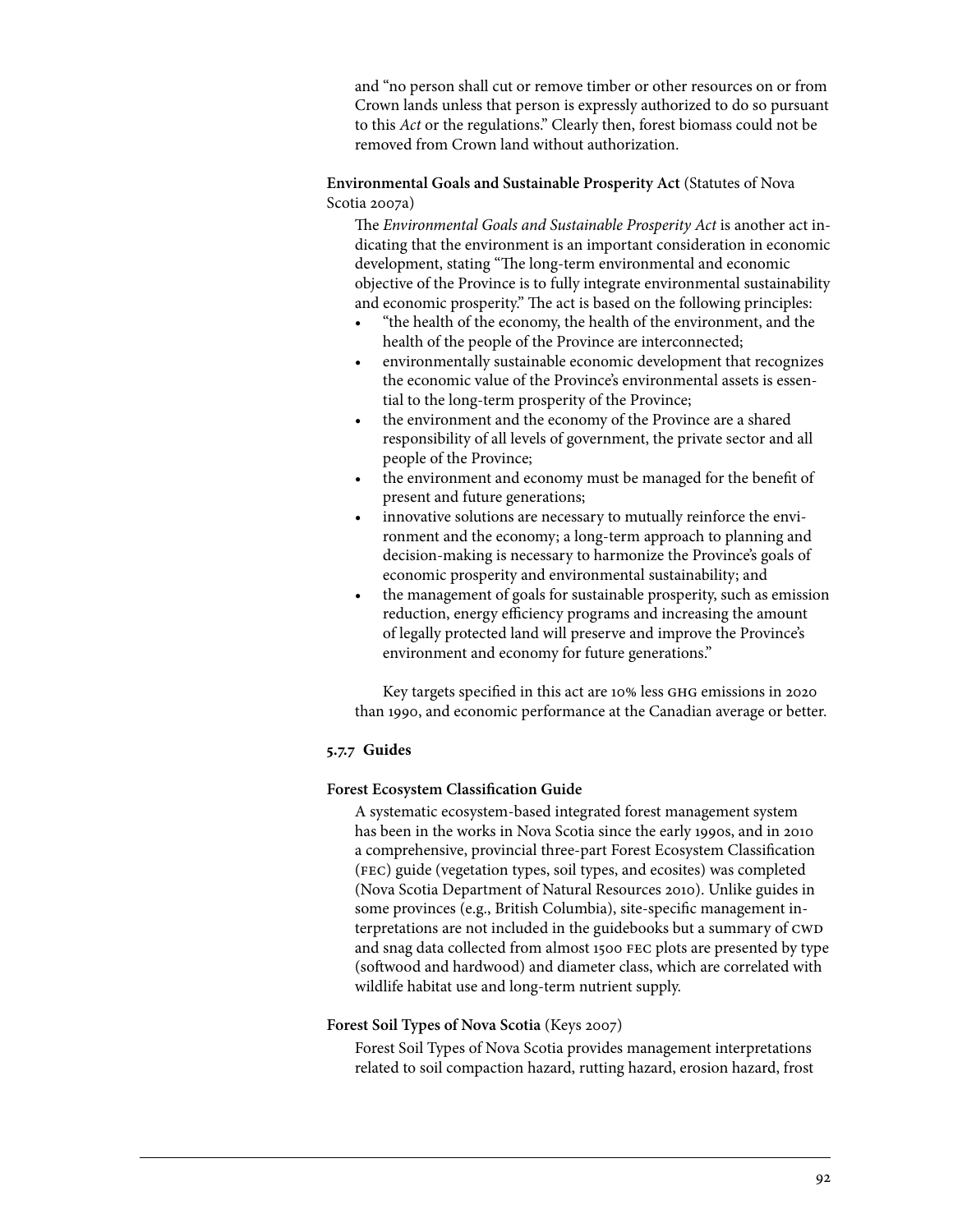heave hazard, windthrow hazard, and sensitivity to forest floor loss for Nova Scotia soils. The hazard ratings depend on soil texture, soil moisture content, soil organic matter content, soil depth, and stoniness. Interpretations include:

- Soils with high compaction and rutting hazards are best travelled when frozen or during summer dry periods. When moist, these soils can be damaged with even one or two vehicle passes. To minimize damage, treatment plans should minimize the need for machine travel, and traffic damage should be focussed on fewer trails, which are located and designed to withstand high use;
- To avoid erosion on high-hazard sites, forest floor organic layers should be kept intact and compaction and rutting should be minimized;
- To reduce the occurrence of frost heave on high-hazard sites, forest floor organic layers should be kept intact and soil compaction should be minimized; and
- To avoid damaging sites that are sensitive to forest floor loss, mineral soil exposure should be kept to a minimum during all treatment operations.

**5.7.8 Protected areas legislation** Under the *Parks Act,* the Provincial Parks Regulation (Statutes of Nova Scotia 1989d) specifies that timber may not be cut or removed in a park, except by the Department of Natural Resources for the purpose of development or management of the park. However, parks may be increased or decreased in size, or their status may be terminated. The *Wilderness Areas Protection Act* (Statutes of Nova Scotia 1988) provides for Wilderness Areas, where forestry is prohibited. Nature reserves are small areas (average 200 ha) protected under the *Special Places Protection Act*  (Statutes of Nova Scotia 1989e).They protect unique, rare, or outstanding natural features including old-growth forests and habitats of rare or endangered plants and animals. Low-impact activities are generally allowed, but logging is prohibited.

**5.8.1 The forest biomass resource** In 2009, 63027 ha (7.9 million m3 ) of forest was harvested in New Brunswick, which is about one-sixth of the volume harvested in British Columbia in the same year (Natural Resources Canada 2011b). The province is estimated to have 0.848 million BDT p.a. of roadside residues, or one-sixteenth the amount in British Columbia (Bradley 2010). **5.8 New Brunswick** 

> **5.8.2 Land ownership** New Brunswick is made up of 50% private land, 48% provincial Crown land, and 2% Federal (Natural Resources Canada 2011b). This section focusses on Crown land with some information related to private land also included.

**5.8.3 Status of forest biomass harvesting policy** New Brunswick was the first Canadian jurisdiction to have a specific forest harvesting biomass policy. New Brunswick's Crown Land Forest Biomass Harvesting Policy (New Brunswick Department of Natural Resources 2008) was released in 2008, following 2 years of development by the Department of Natural Resources in conjunction with the University of New Brunswick. Forest biomass was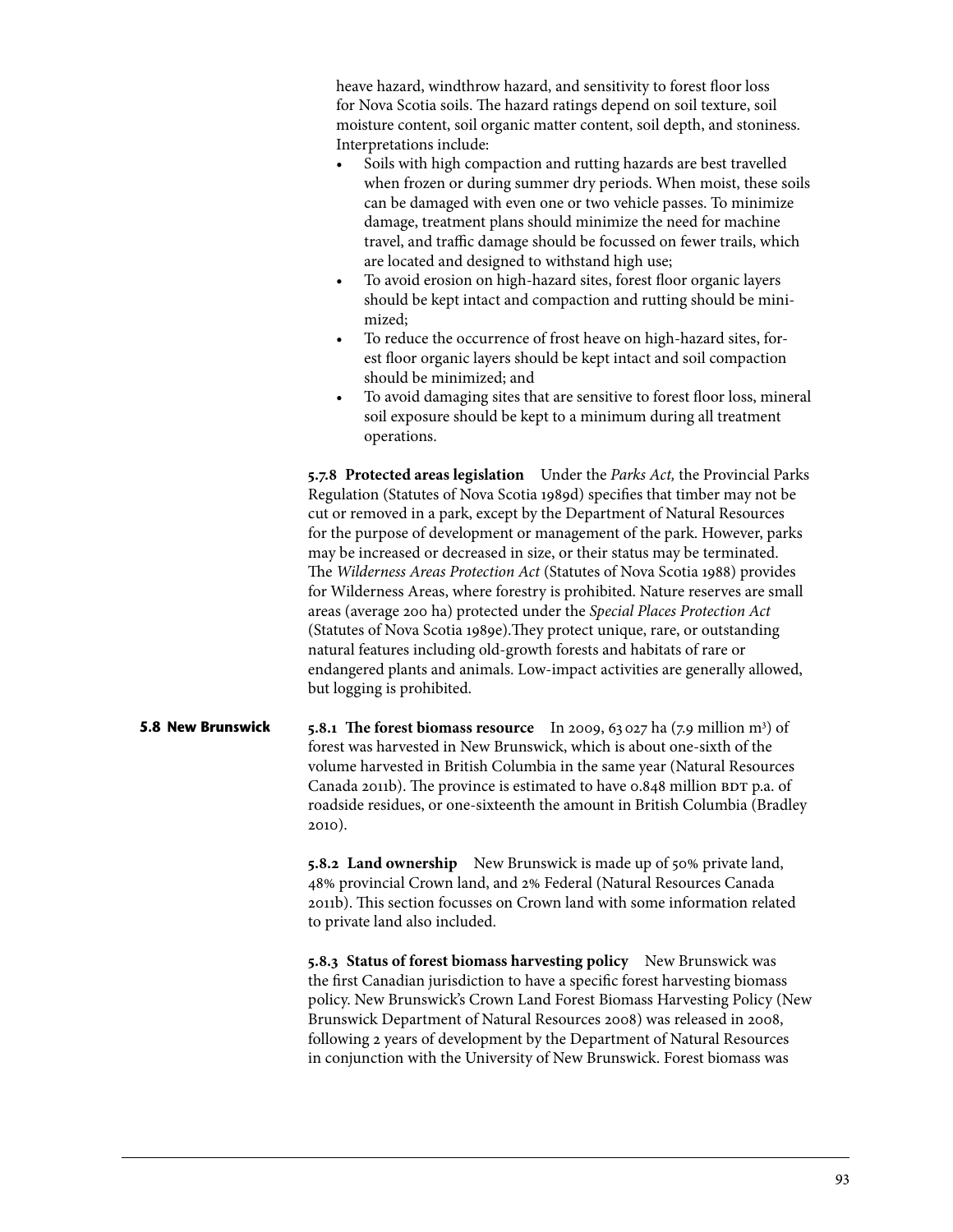defined as "all the above-ground components of a tree that are not identified under the current Department of Natural Resources utilization standards for Crown Land. Forest biomass includes residual tree tops, branches, foliage, non-merchantable woody stems of trees and shrubs, pre-existing dead wood material and flailing chipping residue. Pulpwood fibre generated from fulltree chipping is not considered biomass under this policy." The overarching policy statement is: "It is the policy of the Department of Natural Resources to permit harvesting of forest biomass from Crown lands while ensuring the sustainable management of Crown forests." The direction of the policy may change as more information becomes available about the effects of removing forest biomass on forest growth and ecological values.

In the policy, a forest stand's eligibility for biomass harvesting is determined with the gis-based Forest Biomass Decision Support System, which uses the most current information available relating to soils, climate, and forest growth and yield. The model uses soil type, bedrock type, atmospheric nutrient deposition, and tree nutrient content information to calculate the total nutrient supply for a forest stand. Nutrient demand is also calculated, using information about forest composition and associated stand growth. The impact of removing biomass on forest growth is then calculated as the total available nutrient supply minus the nutrient demand to sustain a pre-defined growth rate of a given stand. The gis-based information is verified and combined with information collected on the ground including soil depth, depth to water table, and current stand conditions, and all of the information is used together to assess biomass sustainability.

Highlights of the Crown Land Forest Biomass Harvesting Policy are:

- New Brunswick Crown forests are to be managed in a sustainable manner to ensure that objectives set forth for forest diversity, wood supply, wildlife habitat, watercourses, and wetlands are achieved. Forest biomass harvesting is permitted on eligible areas but must work within the framework of sustainable forest management;
- Forest biomass harvesting operations are to be done in accordance to the Forest Management Manual (New Brunswick Department of Natural Resources 2004) and other related Crown land policies and directives related to forest management;
- Biomass removal is limited to harvest blocks of the current, approved forest management plan;
- Stands are eligible for biomass harvesting when the operation will result in minimal site nutrient loss and therefore no reduction in the predicted growth of the future forest;
- Under the current Crown land management framework, harvest and silviculture planning are separate processes, so the biomass sustainability analysis does not include the impact of silviculture treatments;
- Biomass harvesting sustainability for all forest stand types will be assessed over an 80-year time period (the life span of an average forest stand);
- Forest stands that qualify for biomass harvesting are to be spatially defined;
- Biomass harvesting at the forest stand level may be impractical because harvest blocks are composed of multiple forest stands. An entire block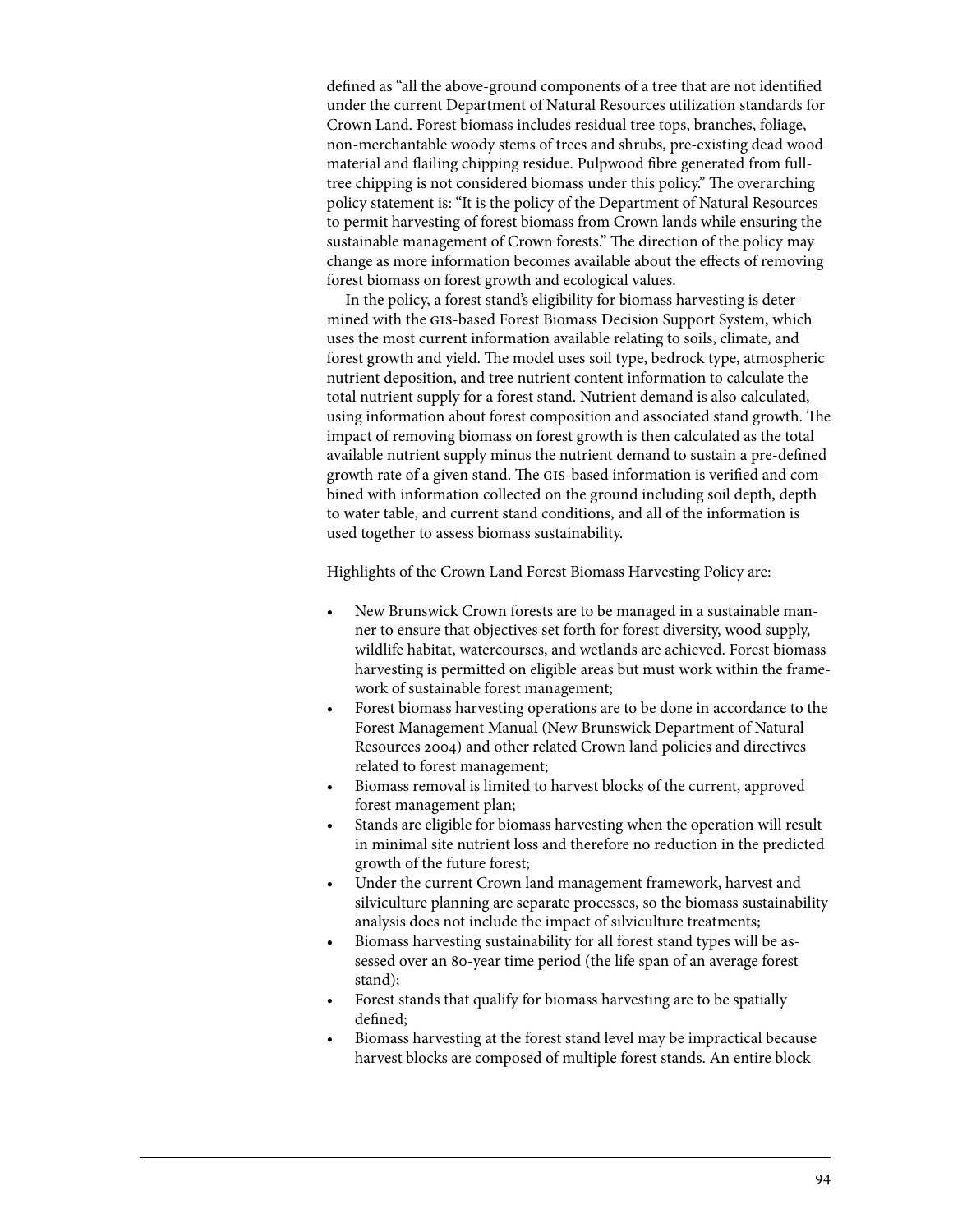can be harvested when the area of eligible stands within it make up more than 90% of its area. Alternatively, eligible forest stands can be harvested to their boundaries within the block;

- Forest biomass harvesting must not occur on ineligible or "high-risk" areas, which are wetlands, sites with shallow (<30 cm depth), dry, or poor soils, and rocky and stony areas;
- Forest biomass harvesting is limited to harvest of residual tree tops, branches, foliage, non-merchantable woody stems of trees and shrubs, pre-existing dead woody material, and flail chipping residue;
- The forest floor, including the litter layer, soil surface, stumps, and root systems, must not be removed;
- As a best practice, foliage should remain on the site;
- Harvest systems must be designed to minimize soil disturbance, including compaction, rutting, and erosion;
- Harvest slash material that is not intended to be utilized must be evenly distributed across the harvest block (same requirement as for full-tree forest operations in biomass-ineligible areas);
- Slash material must not be left at the roadside;
- Roadside harvest residue material on previously logged blocks (pre-2008) is eligible for removal as forest biomass;
- All forest biomass must be removed from the harvest block within 1 operating year;
- Crown Timber Licensees are required to identify all forest stands in which biomass harvesting is to occur, in a block operating plan submission;
- Licensees must implement and monitor their harvest operations, including forest biomass removal, to ensure that departmental standards, policies, goals, and objectives for Crown Land are met; and
- The Department of Natural Resources will audit biomass eligibility and harvest to ensure that departmental standards and guidelines are adhered to.

**5.8.4 Existing forest biomass harvesting** In early 2009, the New Brunswick government issued a request for proposals from parties interested in gaining access to forest biomass material from Crown forests (branches, tree tops, and foliage). The response was very good, with 16 proposals received, which was far more than the level of biomass that could be harvested on a sustainable basis (Canadian Biomass Magazine 2010). In June 2010, eight allocations of Crown forest biomass were awarded to New Brunswick companies, primarily for co-generation. The total allocation was 1276000 m<sup>3</sup> of biomass, or enough to displace about 200 million litres of oil (Pulp and Paper Canada 2010). At least one mill (Twin Rivers Paper Co. in Edmundston) is producing electricity for both its pulping operations and to sell to NB Power. In February 2010, in support of the Climate Change Action Plan (Province of New Brunswick 2007), the New Brunswick government announced the Community Energy Policy (New Brunswick Department of Energy 2010) to encourage the development of locally owned and operated renewable energy projects. Community Energy Policy projects must be under 15 mw and majority-owned by New Brunswick–based First Nations, municipalities, co-operatives, associations, or not-for-profit organizations. New Brunswick–based private corporations and investors can be minority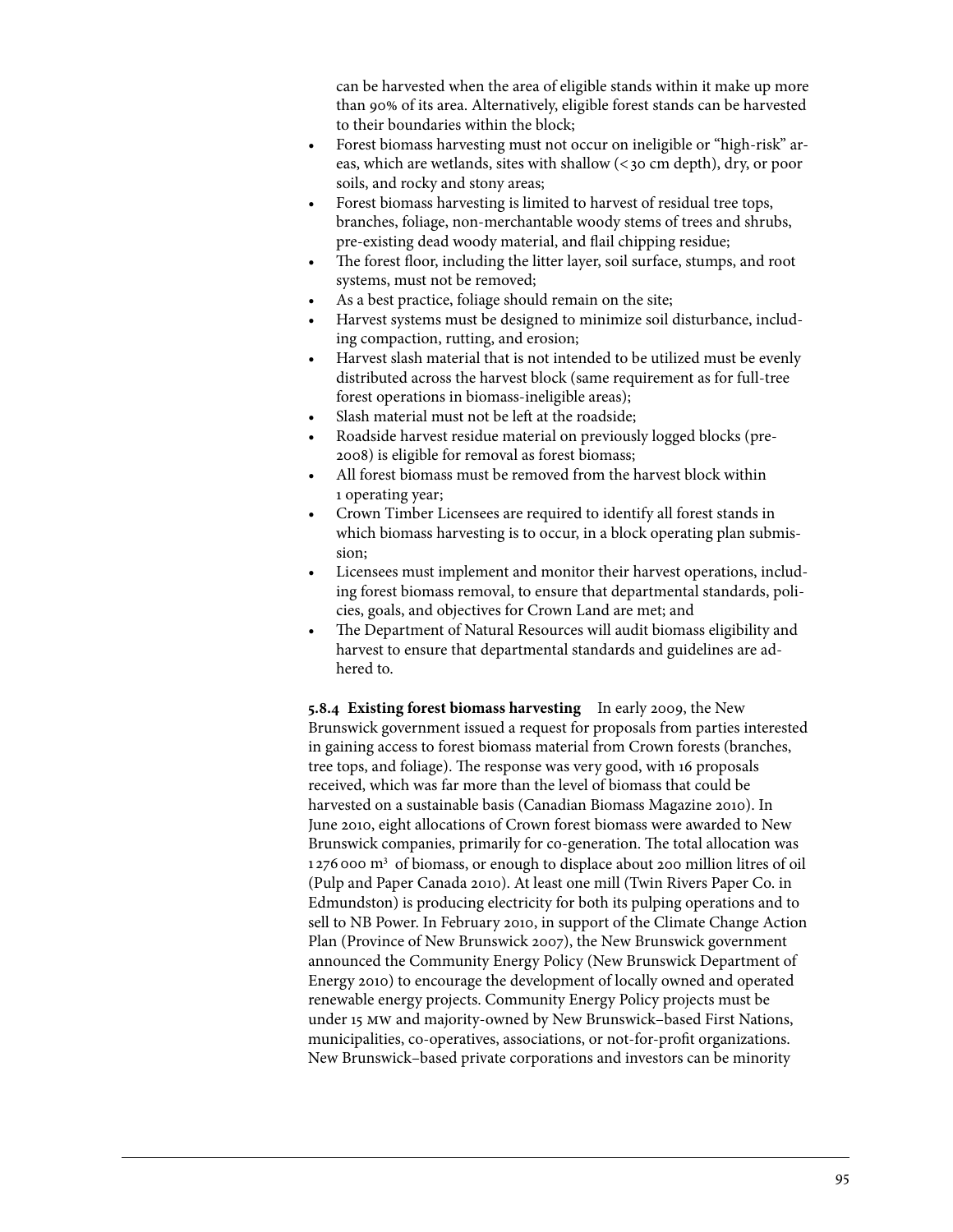participants. The first phase will allow up to 75 mw of community energy projects, of which 25 mw will be allocated to First Nations. Energy sources could be biomass, wind, solar, small hydro, or tidal power. Proponents must demonstrate availability and access to the energy resources being considered and present a viable business case.

However, in spite of these recent developments, provincial agencies have been slow in pursuing opportunities for biomass heating and combined heat and power operations in schools, hospitals, and other medium-scale facilities that would benefit from fuel switching (Floyd et al. 2012). Discussions with mill owners, marketing boards, and woodlot owners, as part of the research for that report, indicated that much of the current economic development strategy focusses on maintaining the pulp and paper and commodity lumber sectors, with "inadequate" attention paid to productive use of biomass or adequate investment in engineered and composite wood products and technologies.

### **5.8.5 Energy strategies, initiatives, and policies**

#### **Electricity Act**

The Electricity from Renewable Resources Regulation (Statutes of New Brunswick 2006) issued under the *Electricity Act* requires NB Power to acquire 10% of its electricity supply from new renewable sources by 2016. Wind, solar, biomass, small hydro, landfill gas, and ocean are eligible.

### **Climate Change Action Plan** (Province of New Brunswick 2007)

In June 2007, the New Brunswick government launched its Climate Change Action Plan, which outlined a series of actions to reduce provincial ghg emissions, to adapt to impacts of climate change, and to encourage participation of communities and citizens. The plan calls for a reduction in New Brunswick's ghg gas emissions to 1990 levels in 2012 and further reductions of 10% below 1990 levels by 2020. A commitment to implement a Crown land forest biomass policy was included in the policy actions to achieve these goals. The success of the Climate Change Action Plan in reducing ghg emissions was most recently reported on in October 2011 in the document New Brunswick and Climate Change– On Track to 2012 (Province of New Brunswick 2011). Accomplishments included the awarding of eight allocations for Crown land forest biomass in mid-2010 (see above).

**5.8.6 Policies/strategies related to sustainability** Several documents present New Brunswick's goal of sustainable forest management.

**A Vision for New Brunswick Forests: Goals and Objectives for Crown Land Management** (New Brunswick Department of Natural Resources 2000)

The Minister of Natural Resources is responsible for the management of resources on Crown lands and the mission of the Department is "To manage the natural resources of the Province in the best interest of its citizens." The philosophy, principles, and direction to be followed in the management of Crown forests in New Brunswick were set out in A Vision for New Brunswick Forests in 2000. Policy goals to meet the mission statement are: "to account for public values on Crown land," "to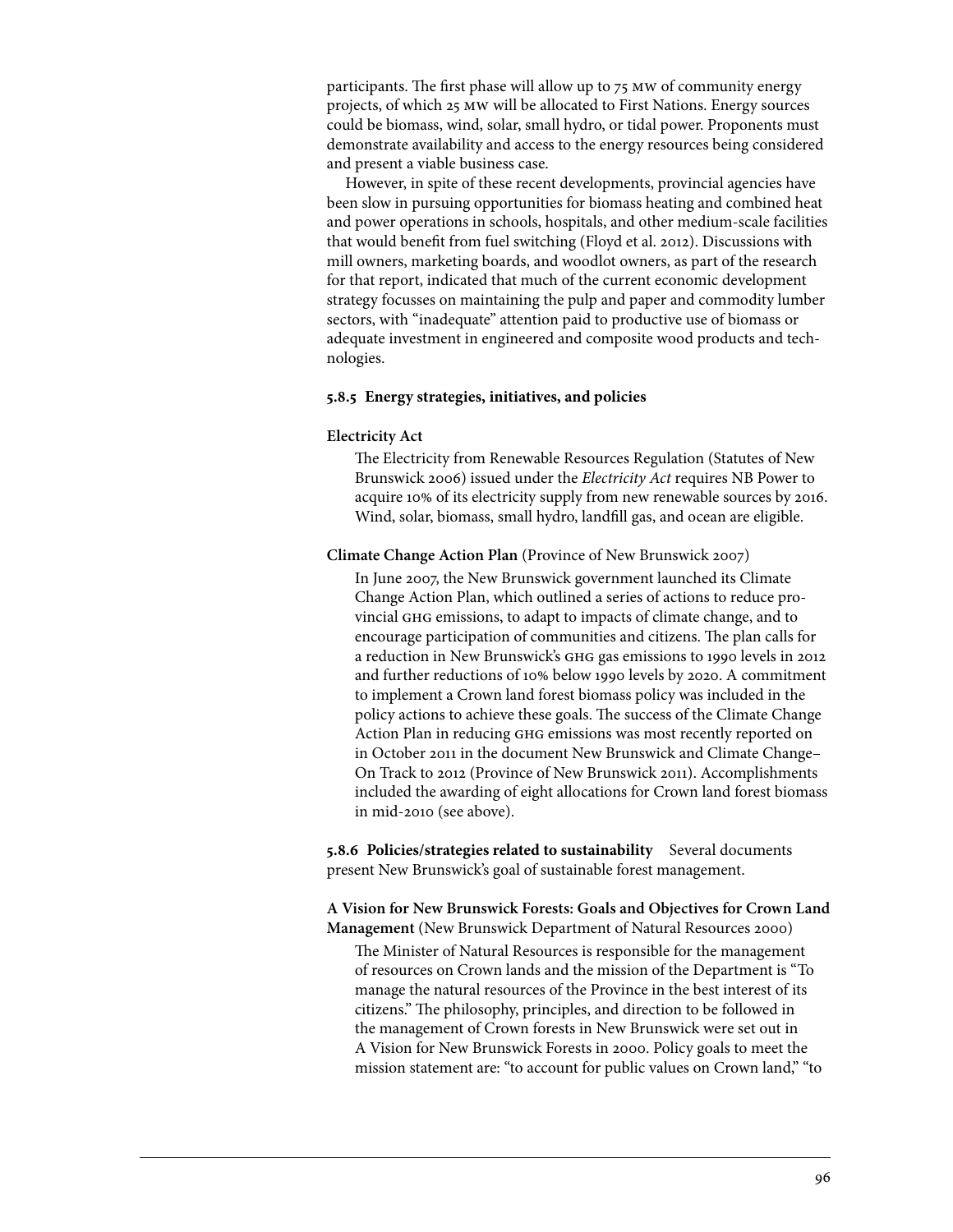maintain the diversity of forest ecosystems and their associated ecological values," to "provide habitat necessary to support populations of native wildlife species at desired levels across their natural ranges," "to maximize the long-term economic benefits from the sustainable timber supply while meeting identified non-timber objectives," "to protect water quality and maintain aquatic habitat for fish and wildlife species," and "to provide for recreational opportunities on Crown land." Strategic actions for wildlife habitat included: "Ensure forest management activities provide the amount, quality and distribution of identified habitats to meet population objectives for all native vertebrate species," "Develop quantitative habitat objectives for selected wildlife species or species groups for inclusion in forest management" and "Protect the habitat of endangered species." Timber objectives included "minimize waste on harvest operations" and water objectives included "maintain buffers around lakes and along watercourses." Soils were not addressed. The Forest Management Manual for New Brunswick Crown Land (New Brunswick Department of Natural Resources 2004) lists operational standards, criteria, and procedures to meet the objectives (see below).

**The New Brunswick Public Forest: Our Shared Future** (New Brunswick Department of Natural Resources 2005c)

The New Brunswick Public Forest: Our Shared Future again defines the philosophy, principles, and direction to be followed in forest management, which echoes that of the 2000 Vision for New Brunswick's Forests.

**Charting our Course: A Strategic Plan** (New Brunswick Department of Natural Resources 2005a)

This plan, released in July 2005, described the Department of Natural Resources focus over the next 3–5 years, which included managing the province's resources in accordance with the objectives set out in The New Brunswick Public Forest: Our Shared Future. Sustainable use of natural resources on both Crown land and private woodlots was identified as a key area, and included sustainable management for fish and wildlife and biodiversity. Soils were not specifically addressed.

**Objectives and Standards for the New Brunswick Crown Forest for the 2007–2012 Period** (New Brunswick Department of Natural Resources 2005b)

Objectives and Standards for the New Brunswick Crown Forest for the 2007–2012 Period builds on the strategy for management of the Crown forest in New Brunswick as defined in The New Brunswick Public Forest: Our Shared Future, setting out in more detail the objectives identified by the New Brunswick government that licensees must fulfill in their 2007–2012 management plans, but neither document specifically addresses woody forest biomass or soils.

# **Biodiversity Strategy: Conserving Biodiversity and Using Biological Resources in a Sustainable Manner** (New Brunswick Department of Natural Resources 2009)

This strategy, released in June 2009, provides a broad level of direction that reaffirms the commitment to biodiversity that was made in the Canadian Biodiversity Strategy (1995) (described earlier). Sustainable use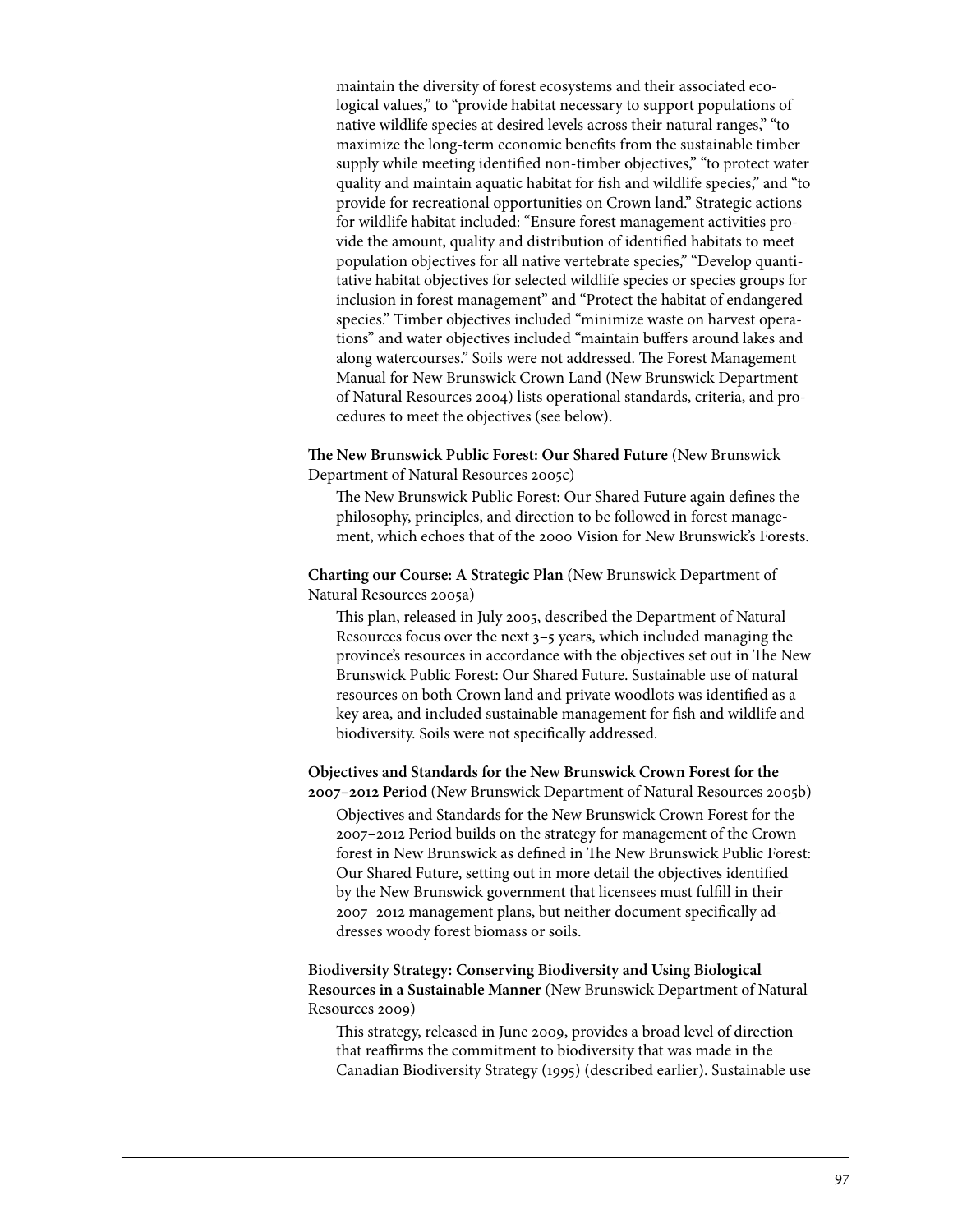of New Brunswick's forests is defined as including the use of a biological resource (and the supporting soil and water) in a manner that allows its continued use.

**Crown Land Management Principles** (New Brunswick Department of Natural Resources 2010)

Crown Land Management Principles states that "Crown lands and resources will be utilized in a manner and to an extent that such use does not result in long term negative environmental, economic, or social impact" and "Renewable resources will be utilized at a level, and in a manner that ensures their continued availability. Sustainable development also includes measures to prevent environmental degradation and mitigate damages that have occurred." This specification for sustained management does not apply to private land, which comprises half of New Brunswick's forests (see below for discussion of private land).

## **5.8.7 Natural resource legislation**

**Crown Lands and Forest Act (**clfa**)** (Statutes of New Brunswick 1982) The Ministry of Natural Resources is responsible for the development, utilization, protection, and integrated management of the resources of Crown lands under the *Crown Lands and Forest Act* and its regulations. The Forest Biomass Harvesting Policy is subject to this act.

## **Timber Regulations**

The Timber Regulations (Statutes of New Brunswick 1986) of the CLFA define timber waste and the amount of waste that may be left on a block. Penalties for leaving more than this amount of wood on a block are:

- For stumps  $>$  30 cm high; \$2 per stump;
- For not cutting a merchantable tree species as identified in an operating plan or taking to the roadside any merchantable piece, \$2 per merchantable tree or merchantable piece;
- For leaving at the roadside any merchantable piece for more than thirty days after having been given notice in writing by the Minister to remove it, \$2 per merchantable piece;
- For long-butting any merchantable tree that is not a cull under the *Scalers Act*, \$2 per merchantable tree or portion; and
- For cutting or damaging any tree not specified to be cut in an operating plan, \$2 for each tree cut or damaged, in addition to four times the royalty for that class of timber.

## **5.8.8 Forest management manuals**

**Forest Management Manual for New Brunswick Crown Land** (New Brunswick Department of Natural Resources 2004)

This detailed manual, completed in 2004, sets out standards, criteria, and procedures for forestry operations on Crown land and forms part of the Forest Management Agreement for Licensees. A few of the specifications that are particularly relevant to forest biomass harvesting are:

There may be a penalty if the total merchantable waste exceeds an average of 3.0 m<sup>3</sup>/ha or 3% of the harvested volume;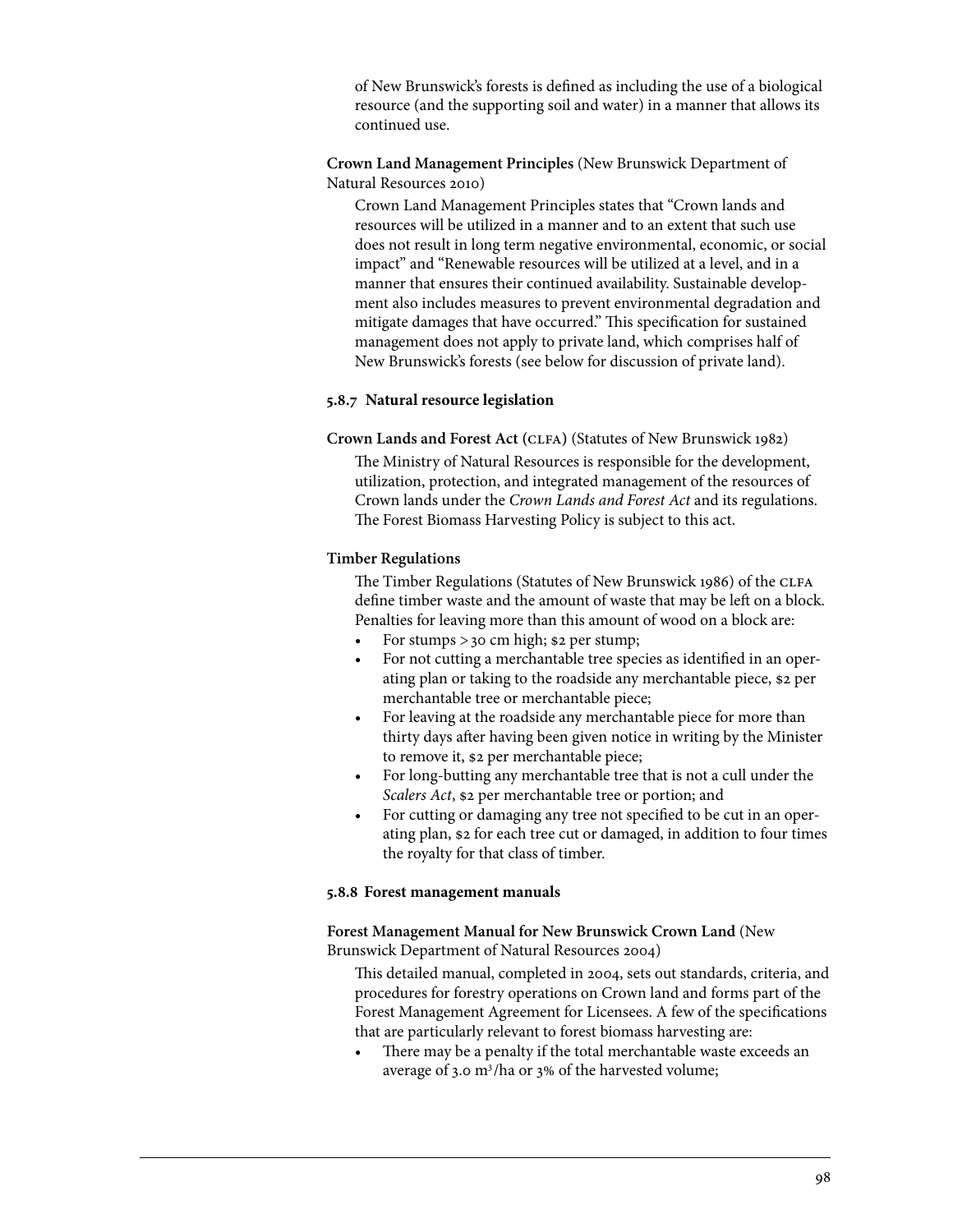- Harvest slash and chipper debris shall be distributed so it does not pose a significant fire hazard or inhibit regeneration;
- Old spruce–fir habitat blocks: To ensure a supply of CWD, no more than 30% of the dead trees standing or on the ground may be harvested;
- The surface of roads shall not normally be used for landing areas. If road rights-of-way are used as landing areas, the operator shall restore them to the standards when the operation is completed;
- Harvesting of steep slopes must be done according to the Steep Slope Harvesting Standards;
- Area bared to mineral soil and/or covered with windrowed material shall not exceed 5% of the harvested area;
- Reasonable effort must be taken to avoid rutting. Rutting is not defined;
- No trees, tops, slash, debris, or primary forest product from a harvesting operation shall be felled into, or allowed to enter, a natural watercourse;
- To maintain a natural source of woody debris falling into a watercourse and snags in the remainder of the buffer zone, no more than 30% of the dead and dying trees, standing or on the ground, shall be harvested from a buffer in any 10-year period. This also applies to salvage harvest operations within buffer zones;
- Trees with cavities must not be harvested;
- No more than 30% of the merchantable stems and basal area shall be removed in any 10-year period while maintaining basal area  $\geq$  18 m<sup>2</sup>/ha;
- In general timber harvesting should remove merchantable trees from across the range of species, stem sizes (dbh), and tree conditions present in the buffer zone. However, favouring of longer-lived and deep-rooted species such as tolerant hardwoods, eastern hemlock, eastern cedar, and white pine is preferred;
- Damage to residual trees, advanced regeneration, shrubs and ground -layer vegetation caused by forestry activities must be minimized in the buffer;
- Canopy openings in buffers must not exceed 10 m and the operator must retain at least 50% of pre-harvest canopy cover;
- Partial harvesting in buffers is not allowed for the following types, except where authorized: Over-mature balsam fir stands, mature balsam fir stands where the buffer width is  $\leq$  30 m, over-mature spruce stands where the buffer width is  $\leq$  30 m, mature and over-mature conifer stands on poorly drained sites where the buffer width is ≤ 30 m. Salvage logging may be allowed in special circumstances;
- Buffer zone standards depend on the objective of the buffer (water quality and aquatic habitat in all cases, and sometimes wildlife travel corridors and aquatic recreation and aesthetics) and modifiers including watercourse size, fish habitat values, wildlife values, windthrow potential, slope of the bank, and recreation values;
- Regardless of the watercourse width, no harvesting of non-merchantable wood shall be undertaken in a right-of-way area within 10 m of the watercourse excluding the roadbed;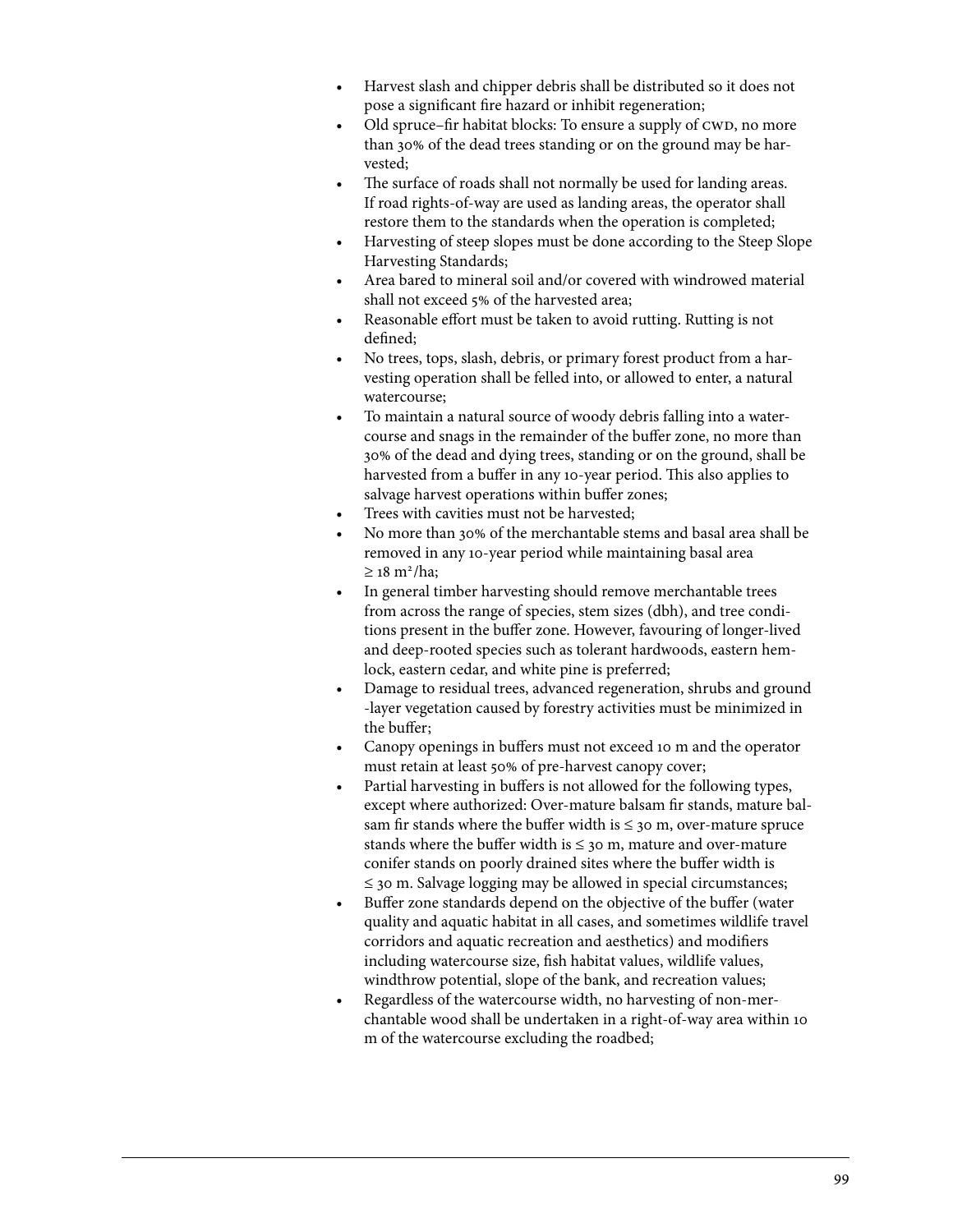- Trees may be selectively harvested and salvaged from buffer zones, as approved in the Operating Plan, as long as the buffer's ability to fulfill its objective is not compromised;
- In order to ensure that the functionality and stability of a buffer is maintained, rutting of the ground and exposure of mineral soil within the buffer zone shall be minimal. Mineral soil exposed through forestry operations, including road building and maintenance, which can enter a natural watercourse, shall be stabilized immediately;
- Wood shall not be piled down within 30 m of a natural watercourse greater than 0.5 m in width or within 15 m of a natural watercourse less than 0.5 m in width;
- No vehicle may go through or in a natural watercourse except for approved road-building purposes;
- Vehicles shall not travel within 15 m of the bank of a natural watercourse with a channel width  $\geq$  0.5 m, or within 3 m of a natural watercourse with a channel width  $<$  0.5 m; and
- Buffers must be left beside heron and raptor nests; no more than 30% of the ba may be harvested in the buffers. Buffer radii are 15–100 m, depending on species, and 100–200 m during nesting season.

**5.8.9 Private land** Fifty percent of forested land in New Brunswick is privately owned. Staff and funding from the Department of Natural Resources have concentrated on Crown land management and policies are not the same on private and publicly owned land. Private lands are not subject to the *Crown Lands and Forest Act* and the private woodlots are largely unregulated by the Crown, except for riparian buffers, water crossings, and lands within designated drinking water supply areas. A survey in the summer of 2011 revealed that only a small proportion of private land owners generate income from their woodlots (18%), use a written forest management plan (13%), or conduct management activities that are financially supported by the provincial government or regional marketing board (13%), although in each case, likelihood increases with woodlot size (Floyd et al. 2012). The study concluded that forest management on woodlots could use much improvement, and recommended creating a province-wide system of registered working woodlots, whereby owners would agree to develop and implement a sustainable forest management plan that includes both habitat and fibre production objectives. In return, these owners would be eligible for technical assistance and services from forestry professionals. Most respondents to the survey indicated a willingness to participate in sustainable management on their woodlots.

**5.8.10 Protected areas legislation** Provincial parks in New Brunswick are set up under the *Parks Act* (Statutes of New Brunswick 2011), but can be terminated, decreased, or increased in size. The removal of any animate or inanimate object from parks is prohibited, except with a permit for management or scientific purposes.

The *Protected Natural Areas Act* (Statutes of New Brunswick 2003) allows for the creation of two categories of protected areas, called Class I and Class II. Areas in both categories are protected from all forms of development, including construction, road building, mining, and forestry. Class i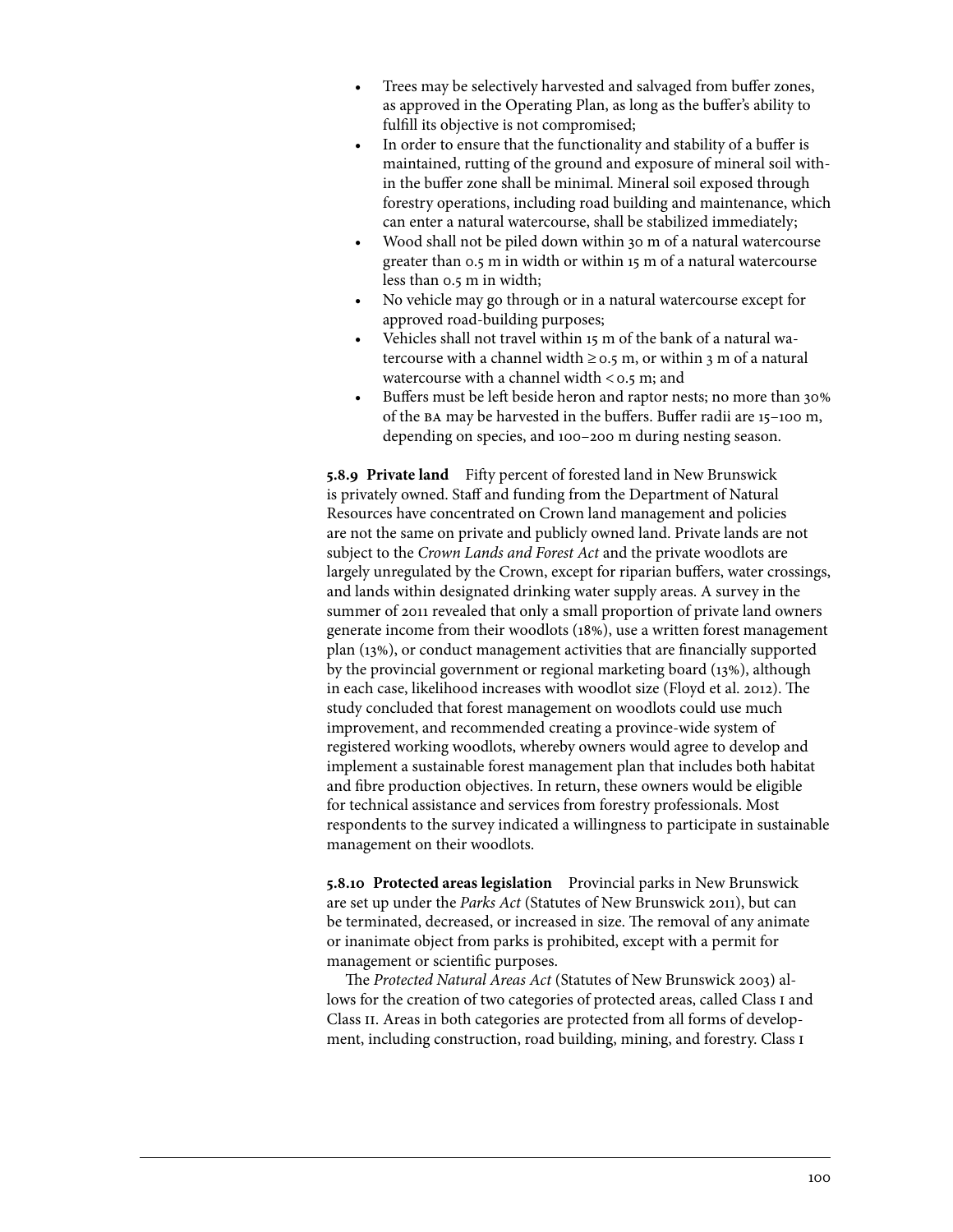areas, of which there are four small ones, are areas deemed very sensitive and are therefore restricted areas requiring provincial permits to enter. They are permanently set aside for biodiversity. Class ii areas are also for conservation of biodiversity, and "forestry activities" are not allowed but they but remain open to outdoor recreation.

**5.9.1 The forest biomass resource** Prince Edward Island is Canada's smallest province with an area of  $5684 \text{ km}^2$ . In 2009, 2133 ha (404000 m<sup>3</sup>) of forest was harvested (Natural Resources Canada 2011b). Prince Edward Island's forest is classified as Acadian Forest, a temperate broadleaf and mixed forest ecoregion (Prince Edward Island Department of Agriculture and Forestry 2012a). The 2000 Forest Inventory found that the total forested area (including sites where the forest had been harvested, but where it could not be determined if the site would be allowed to return to forest or if it would be converted to another use) was 45% of the province or 255 780 ha. **5.9 Prince Edward Island** 

> **5.9.2 Land ownership** Public lands account for approximately 12% of Prince Edward Island's forest area (about 31000 ha) (Prince Edward Island Department of Agriculture and Forestry 2012a). Most (88% or 225086 ha) of Prince Edward Island's forest is owned and managed by about 16,000 private woodlot owners. Private land owners use and manage these lands for many purposes such as fuelwood, recreation, income, stewardship, and family connections.

The Provincial Forest system covers some 21 732 ha (of which 18 900 ha is forested) and consists of 22 Provincial Forests and 187 satellite properties. The Satellite Provincial Forest properties contain research plots, tree improvement orchards, demonstration woodlots, natural areas, and heritage roads, and provide vital employment opportunities in rural areas.

**5.9.3 Status of forest biomass harvesting policy** The Department of Environment, Energy and Forestry has developed Biomass Guidelines to illustrate the requirements that biomass operations would have to meet to secure public funding or support (Prince Edward Island Department of Environment, Energy and Forestry 2009). For projects with no public investment, the only requirement is compliance with existing legislation such as the *Environmental Protection Act* and the *Wildlife Conservation Act.*

Public investment in biomass projects would include grants or loans for start-up, capital or operating costs, silvicultural or other land management incentives provided through government programs, or green credits or certification from government. For biomass projects with public investment, the requirements include:

No land conversion (site will remain in forest production)

- Harvest sites require a pre-harvest management plan meeting standards in the Ecosystem-based Forest Management Manual;
- • Harvests must be in compliance with standards in the Ecosystembased Forest Management Manual;
- For clearcut harvests, only the tree bole may be removed with branches and foliage spread on site (no whole-tree removal);
- • For commercial thinning and other non-clearcut harvest, whole-tree harvest is allowed but stumps must be left on site; and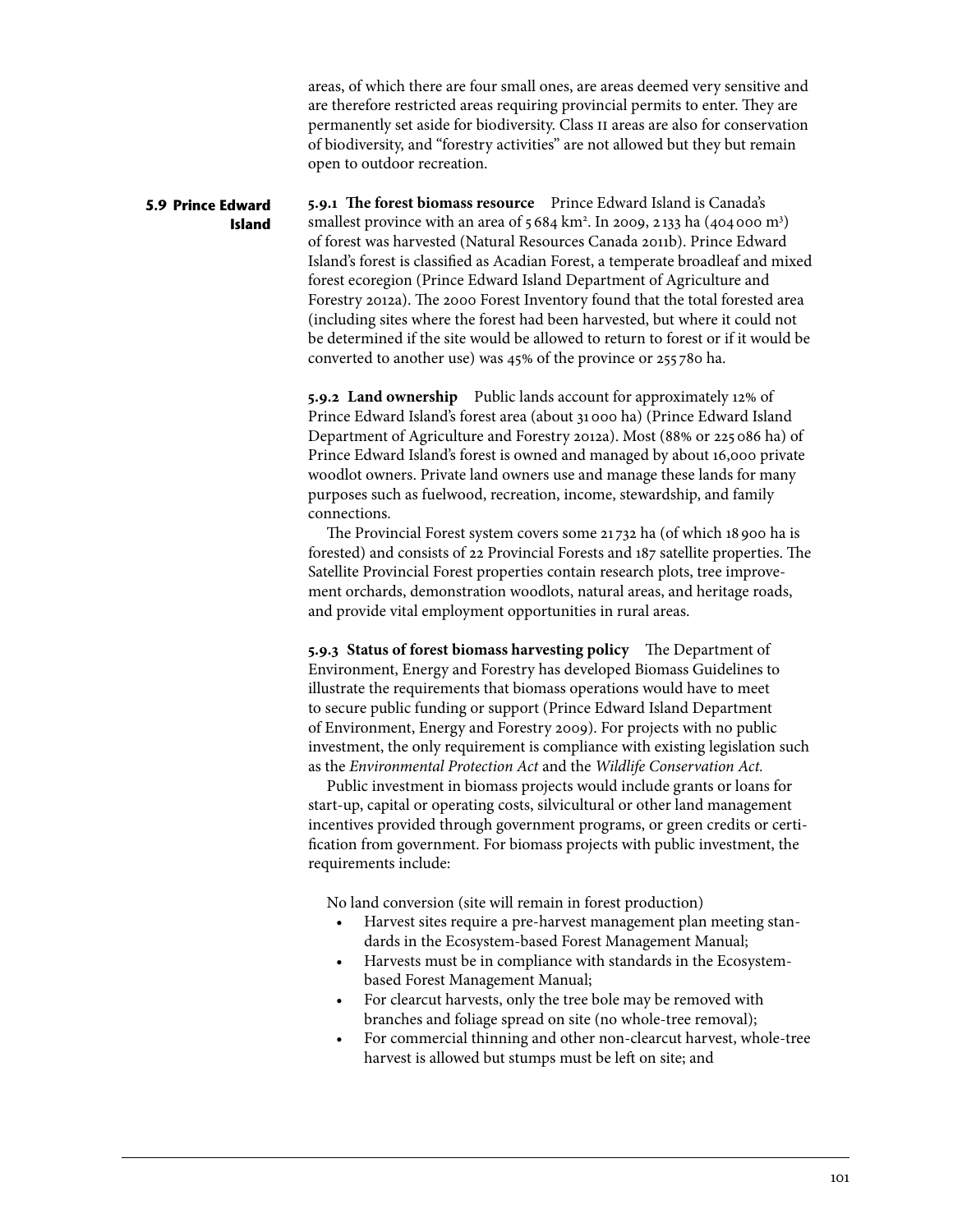All biomass harvest sites must be mapped via GPS and maps filed with Forests, Fish and Wildlife Division.

Land conversion (site will become agricultural or other non-forest use)

- Clearcut harvests on sites being converted to agriculture or other non-forest use are exempt from standards; and
- Conversion must occur within 10 years or penalties may be levied.

**5.9.4 Existing forest biomass harvesting** Ten percent of energy in Prince Edward Island is supplied by biomass including wood, sawmill residue and municipal waste. Firewood is the most widely used biofuel in Prince Edward Island. In 2009 the Island's fuelwood harvest was estimated at 230 000  $m<sup>3</sup>$ (100 000 cords) (Environmental Advisory Council–Public Forest Council Joint Working Group on Biomass Heat 2010). However, the province also has a long history in the biomass and woodchip fuel sector. In the 1980s, concerns over energy costs and the security of supplies led the Island to develop a state-of-the-art, biomass-based district heating system (Prince Edward Island Department of Agriculture and Forestry 2012b). Prince Edward Island Energy Systems, in Charlottetown, uses municipal waste and wood biomass to supply thermal energy to commercial, residential, and institutional buildings in the city (Natural Resources Canada 2009). Thirty percent of the fuel requirements for district heating systems in Charlottetown are from wood chips (Environmental Advisory Council–Public Forest Council Joint Working Group on Biomass Heat 2010). The Charlottetown district heating system is the largest in Canada and currently displaces over 16 million litres of heating oil annually and about 15000 tonnes of carbon dioxide (McCallum 2010).

Islanders also wanted to use forests as an economic development tool and saw wood chips as a secure, local supply of cheaper renewable energy (Prince Edward Island Department of Agriculture and Forestry 2012b). Forests on the Island contained tens of thousands of hectares of white spruce that had grown on abandoned fields. These old-field white spruce stands were suited to use as low-grade biomass and this created markets, employment, and some energy independence.

In the 1990s, world oil prices collapsed, which reduced interest in biomass energy, and the demand for softwood building materials created new markets for the old-field white spruce. This increased the price of the raw product and made biomass uneconomic. By 2008, the Government of Prince Edward Island (Prince Edward Island Department of Environment, Energy and Forestry 2008a) considered that wood from Island forests (including softwood, hardwood, postharvest material, plantation thinnings, and roadside material) could represent a fuel source for space and water heating. Most recently, the Prince Edward Island Energy Commission determined that with excess capacity in the region and the availability of low-priced, natural gas–generated electricity, wood biomass generation simply could not compete (Prince Edward Island Energy Commission 2013).

In September 2012 the province put out a request for proposals for biomass heating projects (CBC News 2013). Atlantic BioHeat is hoping for a sizable expansion of its operation that uses wood chips harvested from Island forests to heat government buildings. It is already heating the Evangeline and West Isle schools with biomass and is trying to win a 20-year contract with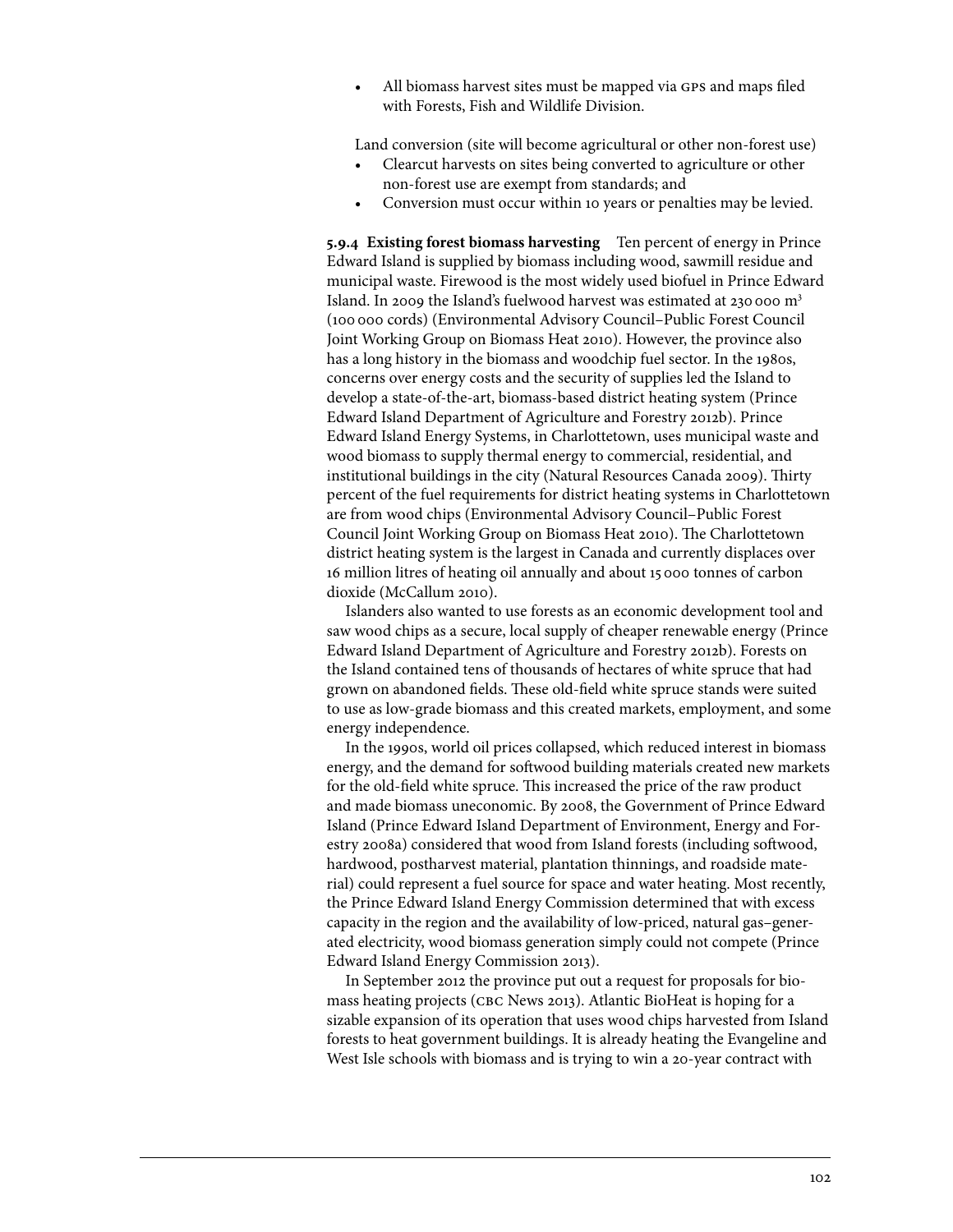the government to heat up to 32 publicly owned buildings. The feedstock source for this venture would be from thinning forests on the Island and the company estimates that thinning just 3% of the province's forests would provide enough wood chips to run the 32 furnaces for 10–15 years, which would save burning about 4 million litres of oil per year.

A pilot project in Prince Edward Island has been studying the viability of willow production for biomass fuel to help heat farms. Farmers would plant willow in sensitive areas and harvest it every few years for wood chips. The plants keep growing back and grow about 10 times faster than hardwood trees. They are desirable for heating because they have a high heat value (Farm Focus 2013).

### **5.9.5 Energy strategies, initiatives, and policies**

**Renewable Energy Act** (Statutes of Prince Edward Island 2004)

The *Renewable Energy Act* specifies that beginning on January 2010 every public utility in Prince Edward Island shall obtain at least 15% of the total amount of electric energy that it sells during a year from renewable energy sources.

**Prince Edward Island Energy Strategy. Securing Our Future: Energy Efficiency and Conservation** (Prince Edward Island Department of Environment, Energy and Forestry 2008a)

This strategy was intended to reduce dependence on fossil fuel energy sources through improved energy efficiency and increased reliance on wind power and renewable biomass from forestry and farming operations. Timelines included that by 2010 utilities must acquire at least 15% of electrical energy from renewable sources. By 2013 there shall be a 50% increase in biomass use, leading to 10 mw of new electricity generation capacity. The province's renewable energy portfolio standard shall double from 15% to 30%. By 2020 they are aiming for a 10% reduction in ghg emissions below 1990 levels. By 2025 they plan to reduce the amount of co<sub>2</sub> emitted per megawatt hour of electricity use by 20% of current emissions.

**Climate Change Strategy** (Prince Edward Island Department of Environment, Energy and Forestry 2008b)

The province's Climate Change Strategy recommended increased emphasis on renewable energy and wind. The provincial government committed to four actions related to biomass (wood, sawmill residue, and municipal waste): (1) To review and improve codes and regulatory barriers preventing the sustainable development of biomass fuel and biogas facilities; (2) To lead by example in demonstrating biomass and biogas technologies in public buildings and facilities; (3) To promote the use and encourage the installation of biomass heating systems in homes and businesses through loans, tax breaks, and other financial incentives; and (4) To undertake feasibility studies for the use of biomass and biogas in urban and local community district heating systems and for the potential for co-generation facilities with the Island utilities.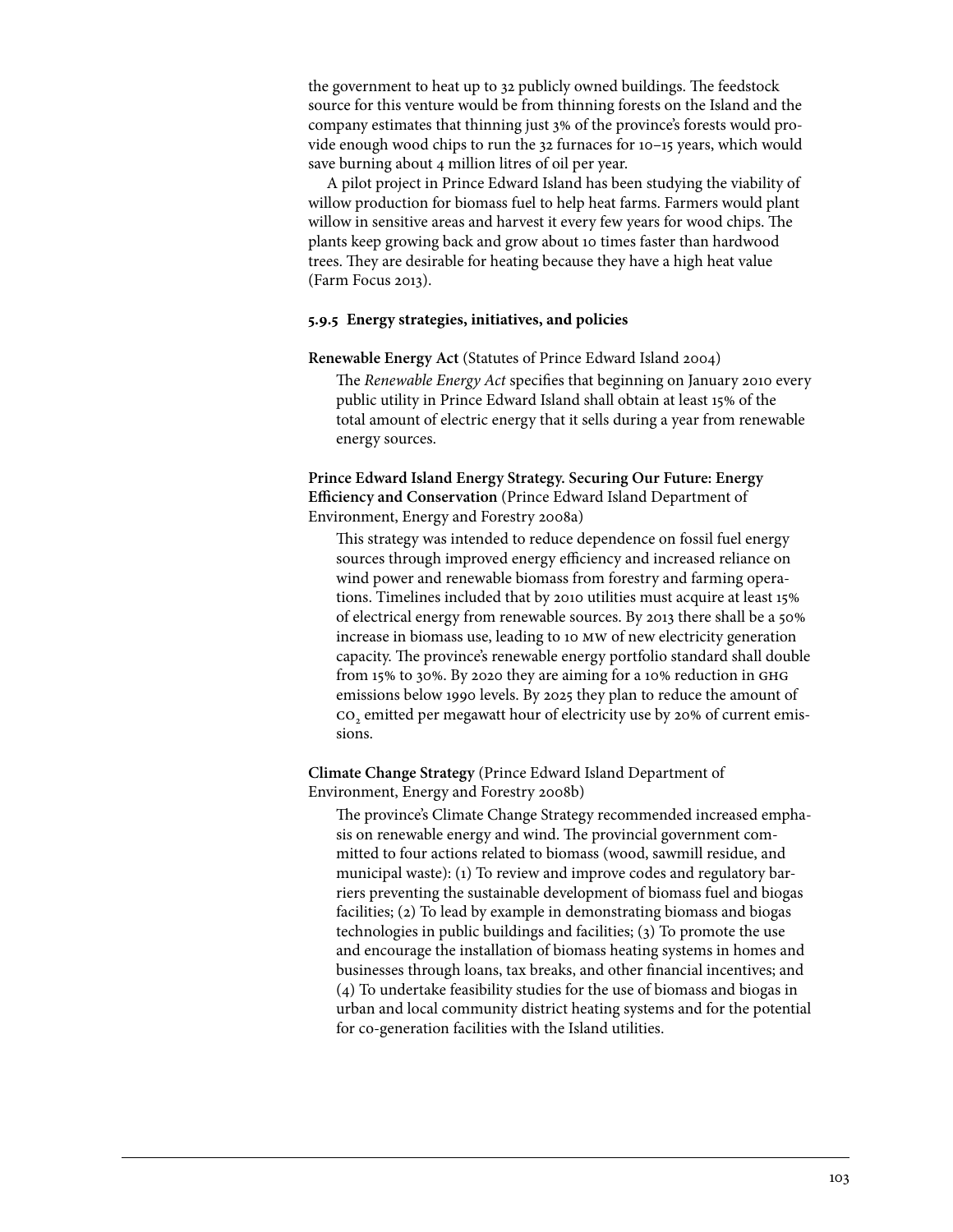**Biomass Heat on P.E.I.: A Path Forward** (Environmental Advisory Council and Public Forest Council Joint Working Group on Biomass Heat 2010)

In 2010 the Government of Prince Edward Island established a Joint Working Committee to review how the province might effectively meet the targets set out in the 2008 Energy Strategy. The Environmental Advisory Council and Public Forest Council Joint Working Group on Biomass Heat considered that the expansion of biomass heat on Prince Edward Island was an opportunity for economic development, revitalization of rural communities, job creation, and new alternatives for the forest sector, which would also reduce greenhouse gas emissions and decrease dependence on fossil fuels. They felt that abundant fuel sources in Prince Edward Island combined with the province's energy needs justify the expansion and exploration of biomass technologies and recommended greater use of biomass for heat. They recommended that at least six 5-year test pilot projects be established across the province to provide initial information to validate the expansion of biomass heat. The projects should represent the three primary biomass feedstock sources on Prince Edward Island: forestry, agriculture, and construction and demolition. They recommended that sustainable and environmental well-being be the most important consideration in analysis of the test pilot projects; economic cost of the energy was considered a less important factor during the testing phase. Proponents would be responsible for the capital costs of installation and operation of the heating units but the provincial government should participate by purchasing heat from the operations. The facilities must be monitored by the Department of Environment, Energy and Forestry for emissions, sustainability of feedstock, maintenance and construction of facilities, and environmental concerns. Biomass feedstock must be harvested within recognized sustainability guidelines, with harvesting done from properties with a current and registered Forest Management Plan prepared according to the standards of the Ecosystem-based Forest Management Manual. They also recommended that provincial forest policy provide more specific definitions of acceptable methods of forest biomass harvesting.

### **Charting our Electricity Future**

The Prince Edward Island Energy Commission was mandated by the Government of Prince Edward Island to provide advice on ways to reduce and/or stabilize the high cost of electricity on the Island over the long term. In its final report, Charting Our Electricity Future (Prince Edward Island Energy Commission 2013), the commission declared that wood biomass generation could not compete economically with low-cost natural gas and its feasibility would also depend upon the sustainability of a long-term local fuel supply.

# **Forest Enhancement Program** (www.gov.pe.ca/forestry/ index.php3?number=72560)

The Forest Enhancement Program provides incentives to anyone who owns at least 1 ha of woodland on Prince Edward Island for the preparation of forest management plans and selected non-clearcut silvicultural treatments including commercial and pre-commercial thinning. Many activities under the Forest Enhancement Program are cost-shared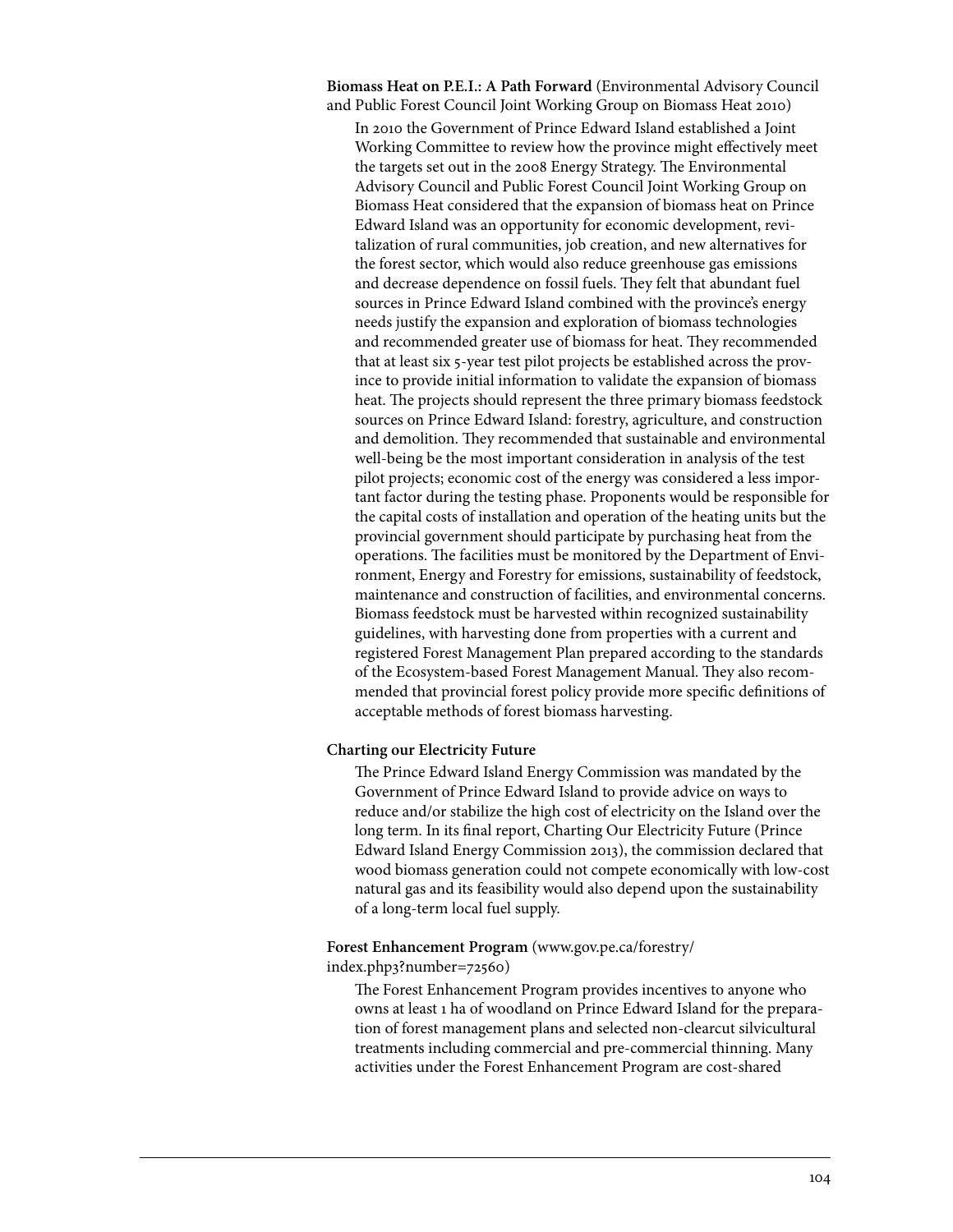between the provincial government and the landowner and must meet the standards contained in the Ecosystem-based Forest Management Standards Manual (Prince Edward Island Department of Agriculture and Forestry 2012c).

## **5.9.7 Natural resource legislation**

**Forest Management Act** (Statutes of Prince Edward Island 1988b)

This act enables the administration, policy, Forest Improvement Advisory Council, inventory, trespass rights, management of private forest lands, Crown forest land management, roads, facilities, fuelwood categories, scaling and grading, disease control, forest conservation, market development, forest fire recovery program, liability, and regulations on forest land. The act specifies that a permit is required to cut, damage, or remove timber or other forest products from Crown lands. Restrictions may be placed on the harvesting or extraction of trees within 20 m of a body of water or within 40 m on either side of a designated scenic heritage road.

**Provincial Forests Regulations** (Statutes of Prince Edward Island 1988c)

These regulations list the parcels of land that are Provincial Forests or Satellite Provincial Forests and establishes that these lands are to be managed in accordance with Crown Forest Land Management Plans.

**Environmental Protection Act** (Statutes of Prince Edward Island 1988a)

The purpose of this act is to manage, protect and enhance the environment. The Watercourse and Wetland Protection Regulations (Statutes of Prince Edward Island 1988d) specify that a permit or licence is required to operate heavy machinery or a motor vehicle on a wetland or on the bed, beach, or bank of a watercourse, or disturb, remove, alter, disrupt, or destroy the ground or vegetation in any manner, including cutting live trees and shrubs. Similar requirements exist for buffer zones (15-m diameter from all watercourses and wetlands).

## **5.9.8 Guides**

**Ecosystem-based Forest Management Standards Manual** (Prince Edward Island Department of Agriculture and Forestry 2012c).

This document is intended to be used by forest professionals, including foresters, forest technicians, contractors, and informed woodlot owners, to assist in forest management and improve the quality of publicly and privately owned forests. It includes the Biomass Guidelines (described above), and other guidelines that apply to biomass harvesting, including: (1) All operations must minimize damage to residual stems. Damage is considered to be broken limbs and/or bark damage that exposes greater than 10 cm<sup>2</sup> of sapwood per tree. A maximum of 5% damaged residual trees is allowed per treatment. In seed-tree areas, harvesting and extraction should not be carried out during soft ground conditions to reduce rutting and root damage to residual trees.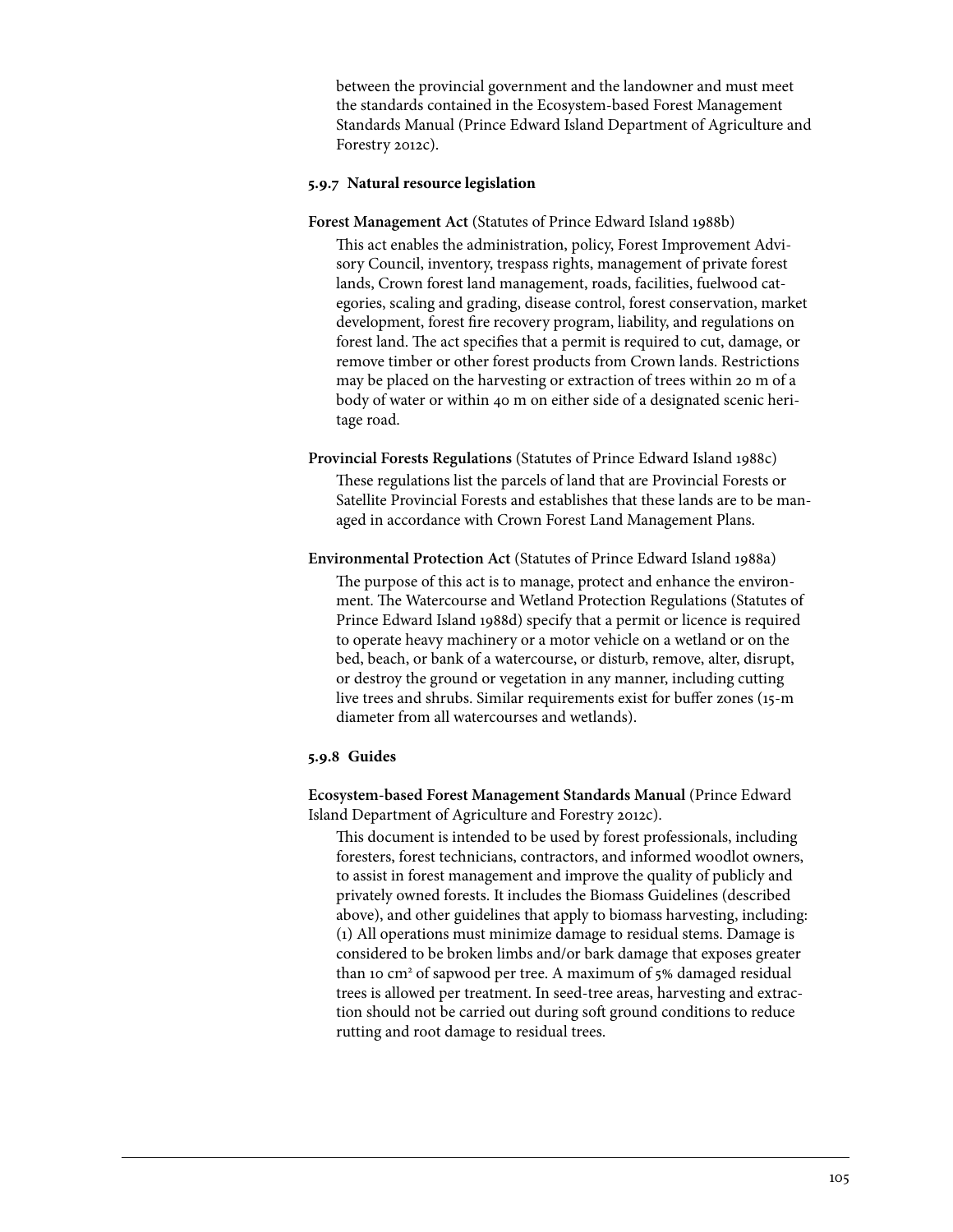**P.E.I. Watercourse and Wetland Alteration Guidelines** (Prince Edward Island Department of Environment, Labour and Justice 2006)

These guidelines provide adequate information for the planning and designing of watercourse or wetland alterations to prevent or minimize the impacts of an alteration at the design stage. They state that disturbing firmly embedded logs, branches, or other debris releases sediment into the water and may disrupt the aquatic habitat or cause downstream flooding. When coniferous trees have fallen across a watercourse the limbs should only be removed from the underside of the tree. Cutting and removal of dead trees is permitted in a buffer zone (but a permit for operating machinery is required) but removal of trees that are partly down (blown or fallen but are lodged and/or still alive) requires a permit/review.

**5.9.9 Protected areas legislation** Protected areas on Prince Edward Island cover 3.4% of the province, or 19 200 hectares (Prospectors and Developers Association of Canada 2008). There is one National Park covering 2 150 hectares, as well as 25 Provincial Parks, 17 Wildlife Management Areas (wmas) and Nature Reserves. National and Provincial sites prohibit industrial use but it is permitted in wmas and Nature Reserves. To date, the wmas cover 5 431 hectares on Prince Edward Island and 10 of them are on publicly owned land. They are protected under the *Wildlife Conservation Act* (Statutes of Prince Edward Island 1998) and are to be maintained for the protection, management, and conservation of wildlife and its habitat. Some are also designated as Natural Areas under the *Natural Areas Protection Act*  (Statutes of Prince Edward Island 1988e) and, for these, certain management activities are restricted in order to protect the area's natural features. The Regulations of this act state that Natural Areas are created to conserve the aesthetic, scenic, and natural character and condition of ecosystems, and to prevent their exploitation for commercial purposes. Cutting, destroying, or removing of trees, shrubs, or other vegetation is not permitted, and use of all types of motor vehicles is prohibited. Natural Areas may be on Crown land or private land where landowners have voluntarily agreed to protection.

**5.10 Newfoundland and Labrador** **5.10.1 The forest biomass resource** The total land mass of Newfoundland is 11.1 million ha, of which 5 million ha is forested, although trees are generally small with low yields. Labrador's landmass is approximately 29.3 million ha with 5.4 million ha forested, but at present there is no commercial forest industry in Labrador (Newfoundland and Labrador Department of Forest Resources and Agrifoods 2003; Greene 2011). Of all the Canadian provinces, Newfoundland and Labrador had the fourth smallest area and volume of forest cut in 2009 (Saskatchewan, Manitoba, and Prince Edward Island had less) (about 2 million m<sup>3</sup>, 16 992 ha) (Natural Resources Canada 2011b). Newfoundland and Labrador are estimated to have less roadside debris available than any of the provinces (except Prince Edward Island with none) (0.8% of the Canadian total) (Bradley 2010).

**5.10.2 Land ownership** Ninety-nine percent of Newfoundland and Labrador's forests are publicly owned. However, timber and property rights for 69% of the Crown land on the Island of Newfoundland have been allocated to pulp and paper companies through 99-year licences issued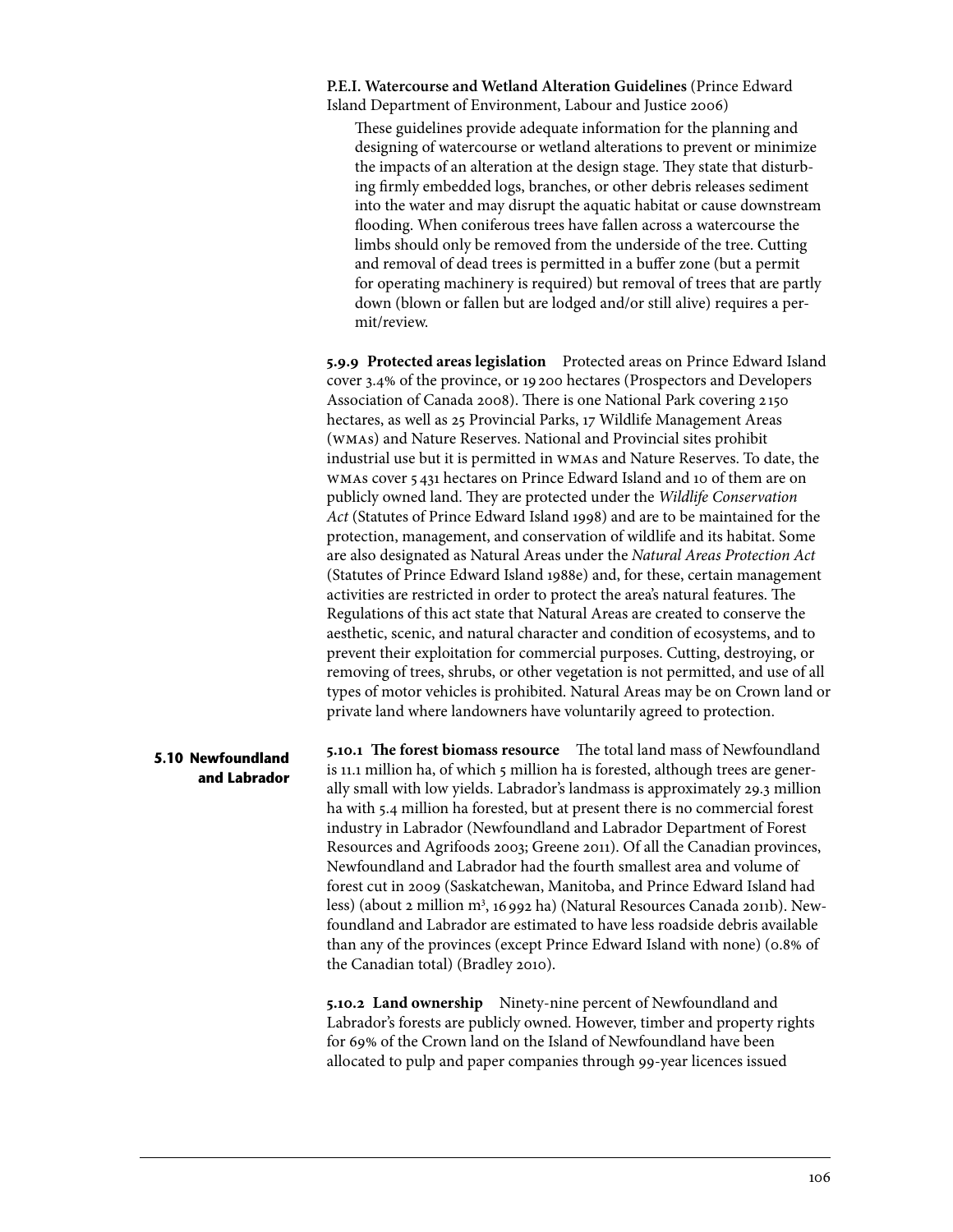under the 1905 *Pulp and Paper Manufacturing Act* and 1935 *Bowater Act* and the province's financial and legal system treats this licensed land as private property (Natural Resources Canada 2011b).

**5.10.3 Status of forest biomass harvesting policy** In Newfoundland and Labrador, there has been considerable focus on developing forest biomass harvesting guidelines in order to minimize the effects of the practice (Greene 2011). Government and industry are working together to develop guidelines that will sustain forests, minimize environmental impacts, and encourage development of the forest biomass industry in the province. Their intention is to take a conservative approach because of the environmental concern of nutrient depletion, the fact that little research has been done related to soil productivity in this area, and the low to medium capability of most of their soils. They recommend that branches and foliage be left on site to sustain nutrient levels as well as provide mats to help reduce ground disturbance by machinery. In special circumstances, such as clearing rights-of-way or harvesting forest stands affected by diseases or insects, this requirement may not apply. Whole-tree harvesting is currently not practised in Newfoundland, nor was it in the past (1992) (Pulkki, no date). The current forest biomass harvesting guideline is to not practise full-tree harvesting, to leave tops and limbs on site, and to retain a certain number of trees per hectare for wildlife and future woody debris recruitment (A. Arsenault, pers. comm., Apr. 17, 2012; information obtained from B. Clarke, S. Greene and F. Knott). There are no specific CWD retention guidelines, but there are waste allowance ceilings of 6 m3 /ha (Province of Newfoundland and Labrador 2008, see residual volumes section) and Corner Brook Pulp and Paper is targeting 3 m<sup>3</sup>/ha.

**5.10.4 Existing forest biomass harvesting** This section is based on information provided by Sean Greene (Greene 2011; S. Greene, pers. comm., May 14, 2102). In response to a decline in provincial markets for pulpwood, Newfoundland's forest industry is starting to adapt by utilizing smallerdiameter trees (pulpwood and smaller), previously non-merchantable species, and dead wood to produce energy and energy-producing products. Whole-tree harvesting is not permitted in Newfoundland so these unmarketable trees are the sources of "energy wood," and logging slash (tops, branches) remains on site. Although Newfoundland is utilizing these new forest resources, Labrador sawmill operations have been curtailed with no commercial forest industry at present. Examples of Newfoundland companies utilizing forest biomass include Corner Brook Pulp and Paper Ltd. (CBPPL), the one, large, long-term tenure holder in Newfoundland and Labrador that has been harvesting forest biomass for the past few years to offset Bunker c oil requirements. Holson Forest Products, on the Northern Peninsula of Newfoundland, recently started making premium wood pellets from sawmill residue and currently un-marketable trees (small-diameter, off-species, and dead trees) while still harvesting sawlogs for their sawmill. It started doing this because CBPPL no longer accepts pulp from the Northern Peninsula. In both cases, harvesting of the biomass is done along with the sawlog logging, so entire stands of small-diameter trees are not being harvested. Allowable Annual Cuts include volumes of sawlogs and pulpwood, so "energy wood" volumes are not currently allocated but are by-products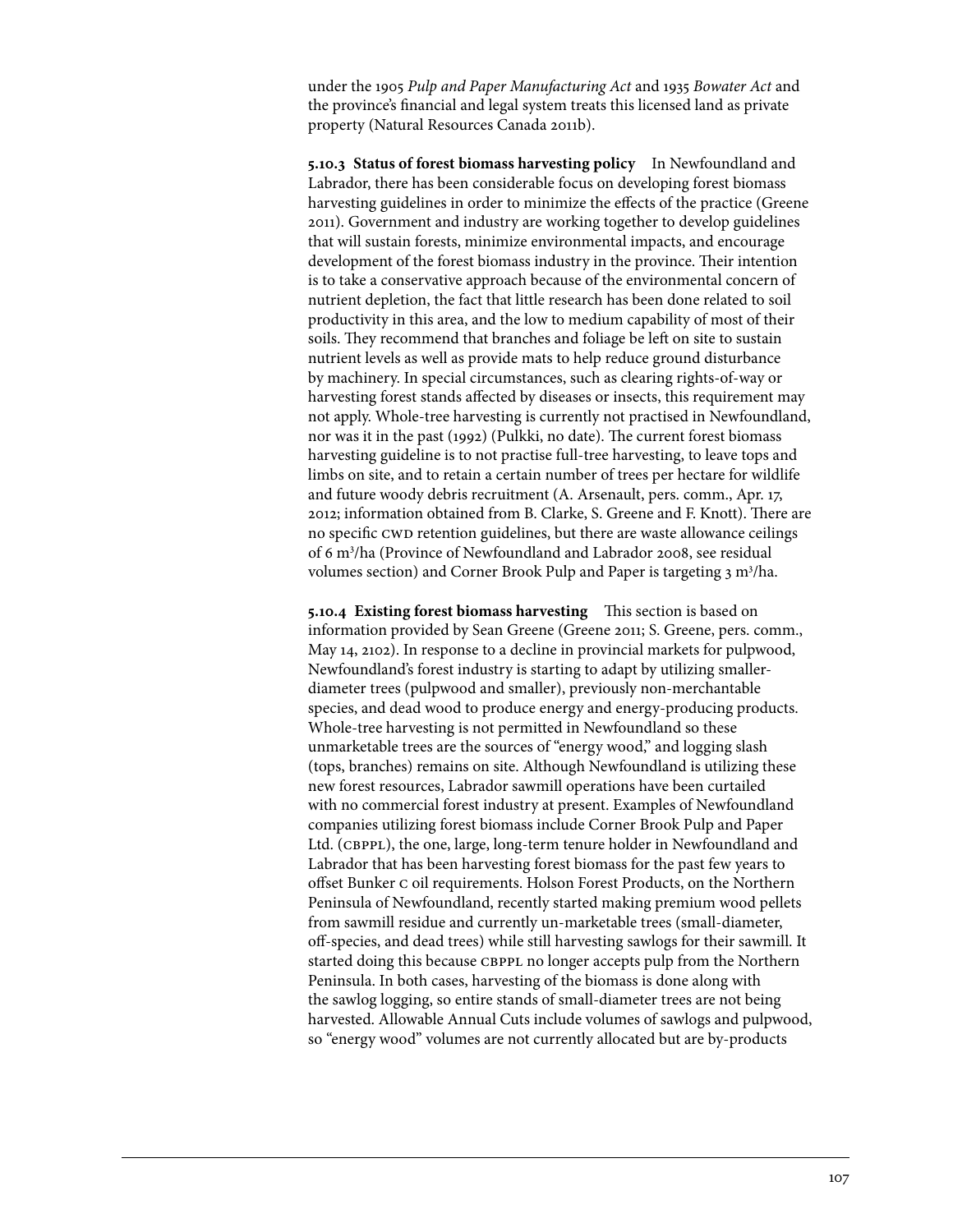of traditional pulp/sawlog harvesting. On the Northern Peninsula, "energy wood" equals pulpwood plus small stems and off-species.

# **5.10.5 Energy strategies, initiatives, and policies**

# **Charting our Course, Climate Change Action Plan** (Province of Newfoundland and Labrador 2011)

Goals of the Climate Change Action Plan include reducing GHG emission levels in Newfoundland and Labrador to 10% below 1990 levels by 2020 and 75–85% below 2001 levels by 2050. The strategic framework of the Climate Change Action Plan includes identifying and maximizing opportunities such as development of the province's clean energy resources and developing new technologies, although the plan does not specifically mention the use of forest biomass as an energy source. Forestry is mentioned in the context of the importance of forests as carbon sinks.

## **5.10.6 Policies/strategies related to sustainability**

### **Forest Service Vision**

The Forest Service of Newfoundland and Labrador has the following vision: "The Forests of Newfoundland and Labrador will maintain a sustainable balance of environmental, economic and cultural values desired by society" and "they will provide for viable populations of native species, sustainable yields of forest products and the creation of wealth and employment to support local, regional and provincial economies." Its mission statement is "To manage, conserve, enhance and use the forest ecosystems of Newfoundland and Labrador using adaptive management to ensure its sustainability and productivity within the appropriate balance of values desired by society" (Newfoundland and Labrador Department of Forest Resources and Agrifoods 2003). One of six guiding principles to support the Forest Service's vision and mission statement is that "forest ecosystems are managed to maintain their ecological integrity, productive capacity, resilience and biodiversity."

# **Twenty Year Forestry Development Plan (1996–2015)** (Province of Newfoundland and Labrador 1997)

The Twenty Year Forestry Development Plan (1996–2015) set out two strategies: an emphasis on the importance of ecosystems, and the development of ecosystem-based management and securing of a sustained timber supply. The Provincial Sustainable Forest Management Strategy (Newfoundland and Labrador Department of Forest Resources and Agrifoods 2003) was built on the Forest Service vision and this Plan, and set the direction for moving towards this vision through implementation of sustainable forest management. This document describes the nature and extent of the forest resource, identifies the goals and objectives of forest management and the steps to take to achieve these goals, describes the relationship between the provincial goals, objectives, and strategies to each district Sustained Forest Management (SFM) Plan (which are required for each forest district), and provides overall direction to the district Planning Teams when preparing the sfm plans. One of the strat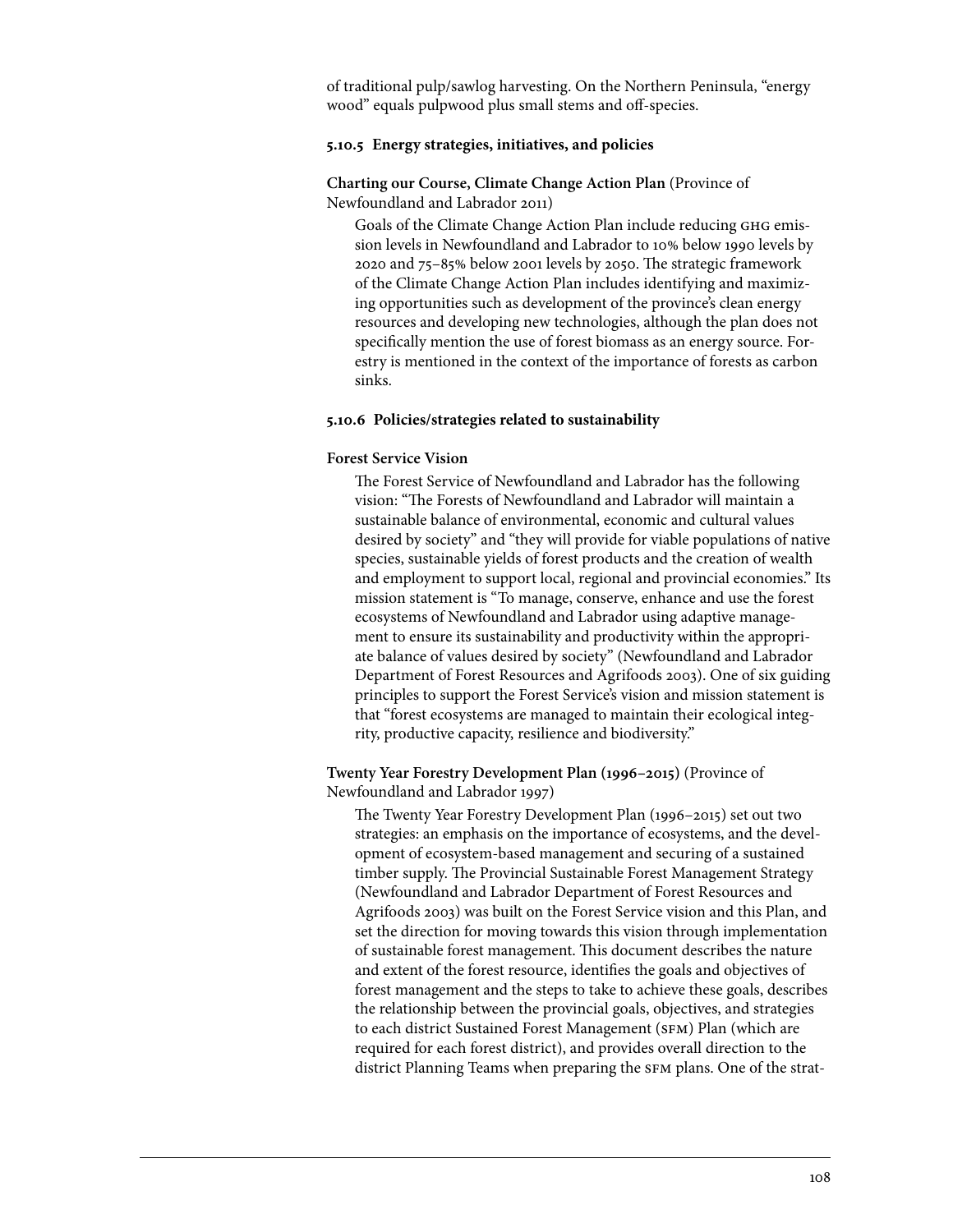egy's directions is ecologically based forest management, involving consideration of biodiversity (protecting forest ecosystems, special places, and wildlife habitat), healthy forests (maintaining the natural ecological processes and productivity of forest ecosystems), water and soil (protection of soil and water), and global impacts (determining the amount of carbon in the province's forest ecosystems).

# **Sustainable Forest Management Strategy**

The province of Newfoundland and Labrador is working on a new Sustainable Forest Management Strategy (ForestTalk 2012), which will follow the 2003 strategy, again emphasizing the concept of sustainable forest management.

# **5.10.7 Natural resource legislation**

# **Forestry Act** (Statutes of Newfoundland and Labrador 1990a)

Under the legislated *Forestry Act* (amended 2008) the Forest Service of Newfoundland and Labrador has the mandate to manage its forests, including timber and other values. It requires that "a forest management district shall be managed in accordance with the principles of sustained yield forest management," defining sustained yield forest management as "a policy, method or plan of management to provide for an optimum continuous supply of timber in a manner consistent with other resource management objectives, sound environmental practices and the principle of sustainable development." The focus is on managing the whole forest ecosystem. The *Forestry Act* requires that a sustainable forest management plan be prepared for each district, in consultation with other resource departments and the public. Woody debris management is not required in the SFMPS.

**Provincial Environmental Protection Act** (Statutes of Newfoundland and Labrador 2002)

The *Provincial Environmental Protection Act* also influences forestry activities in Newfoundland and Labrador by requiring that all 5-year operating plans are registered for assessment of their impact on the environment.

# **5.10.8 Guides**

# **Managed Riparian Zone Prescription for Newfoundland and Labrador**  (Decker 2004)

Riparian guidelines current to 2004 require:

- A 20-m treed buffer along all waterbodies represented on a 1:50 000 topographic map, waterways greater than 1 m wide not on the map, and intermittent streams. Buffer width is measured from the high water mark;
- No equipment may enter a watercourse;
- No re-fueling or maintenance of equipment within 30 m of a watercourse;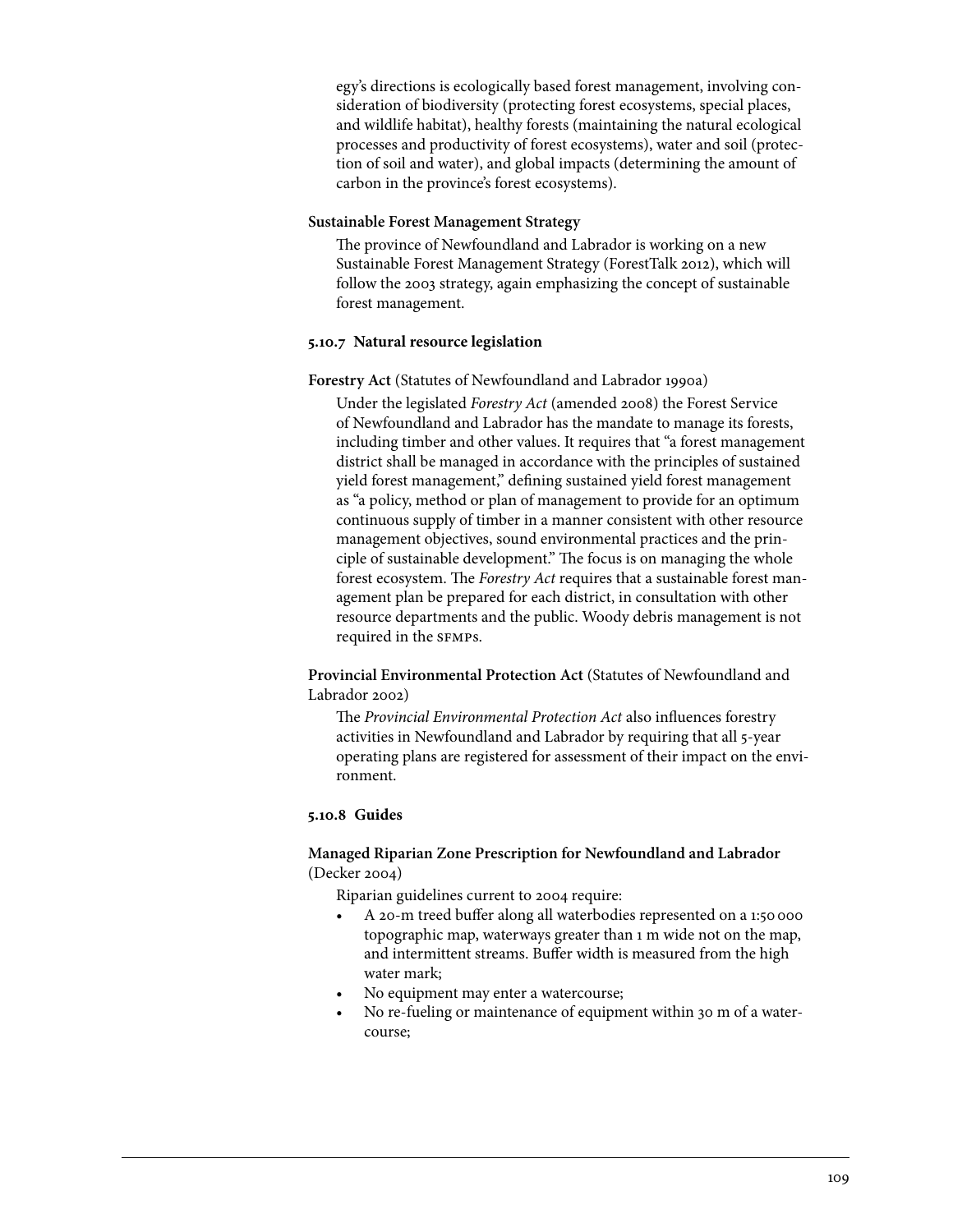- Silt and debris entering a watercourse should be minimized and immediately mitigated;
- 50-m buffer required around black bear dens;
- 800 m with no harvesting around bald eagle and osprey nesting sites (200 m after nesting season);
- No removal of hardwoods within 30 m of a watercourse occupied by beavers; and
- 150-m buffer around all protected municipal water supplies.

There are many other recommendations, including that all harvesting in the riparian buffer should be done during the initial harvest to reduce the number of times heavy equipment has to travel over the cutblock.

Prescriptions developed in 2004 based on the literature and what is done in the rest of Canada are:

- Residual stand damage  $\lt$  5%;
- Canopy openings <10 m<sup>2</sup>;
- Machinery not permitted within 5 m of watercourse;
- Dry sites: 30% removal of BA using reach-in or insert method. In mixed stands remove older, balsam fir trees first due to susceptibility to wind;
- Wet/sensitive sites: Limited harvesting using either reach-in method or manual felling with cable winches. Harvesting during winter will limit soil damage;
- Wind-influenced areas: Fir: Removal of 15-20% of older, less windfirm trees. Spruce: Removal of 30% of ba, producing feather edges. Mixed stands: Removal of 30% of ba maintaining all windfirm trees
- Remove oldest, less windfirm trees;
- Leave snags due to habitat importance;
- No harvesting on slopes  $>30\%$ . Provincial guidelines specify increasing buffer widths with increasing slope;
- High-density fir stands or spruce stands: 30% removal of BA using reach-in or insert method. Mimic pre-commercial thinning operations. High-density mixed stands: 30% removal of ba using reach-in or insert method. Remove older, balsam fir trees first due to wind susceptibility;
- Low-density stands, all species: Harvest rate should be reduced to limit canopy openings to less than 10 m<sup>2</sup>. Low-density mixed stands: Remove older, balsam fir trees first due to wind susceptibility;
- Buffers 20-60 m: Harvesting equipment can enter buffer via narrow inserts perpendicular to watercourse. Equipment not permitted within 20 m of watercourse;
- Buffers > 60 m: Narrow skid trails or "ghost trails" parallel to watercourse will allow harvester to access timber. Ghost trails should be 30 m from watercourse and brush matting should be used on wet, easily compacted soils;
- Single-grip harvesters and feller bunchers can be used for both reach-in method and insert method to access timber;
- Inserted machinery should be on brush matting to limit potential soil compaction and erosion;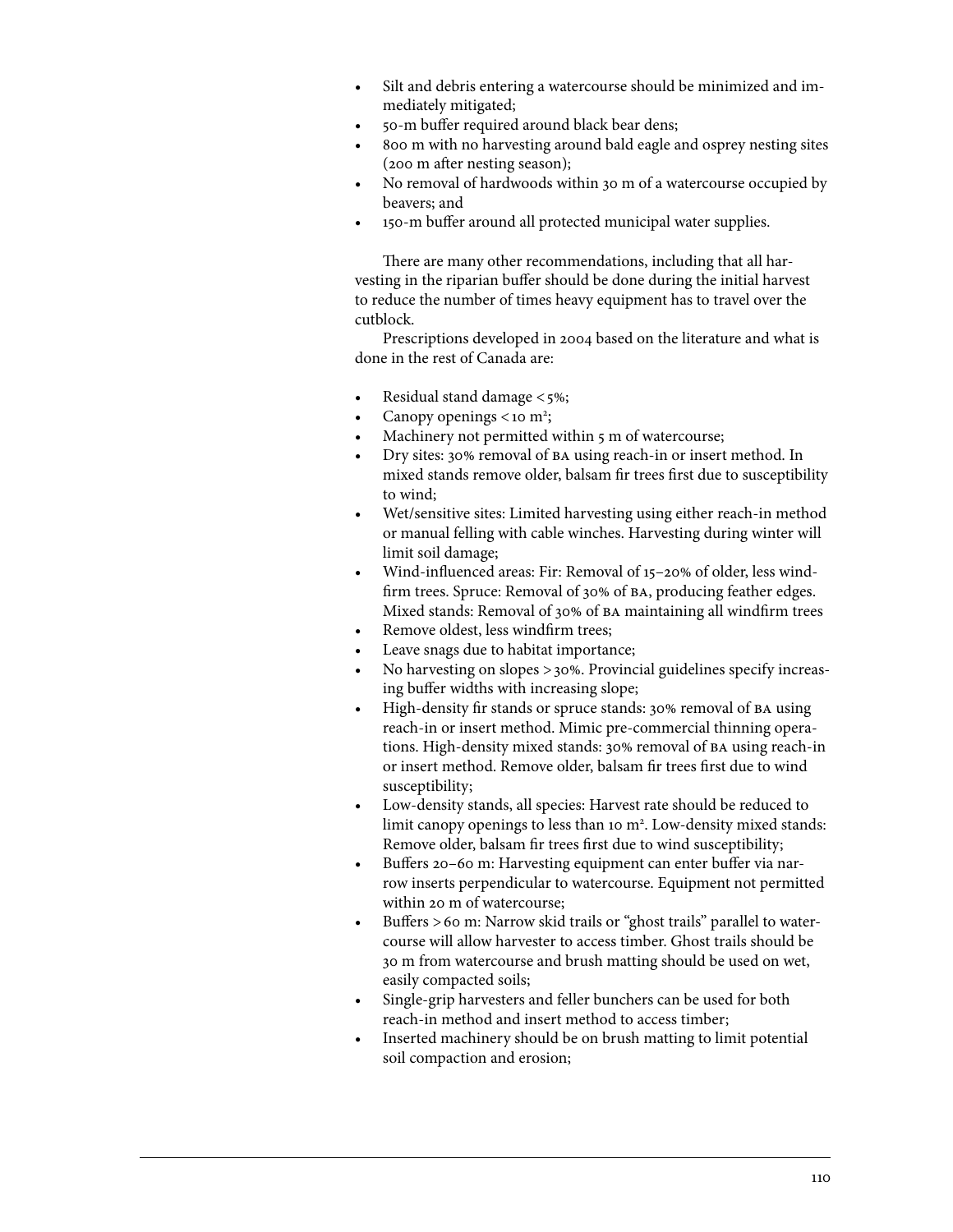- In sensitive areas, manual harvesting with cable winching should be employed; and
- Machinery not permitted within 5 m of watercourse.

**Guidelines for Protection of Fresh Water Fish Habitat in Newfoundland and Labrador** (Gosse et al. 1998)

This document was produced based on reviews of existing guidelines from local and other jurisdictions, field observations, and recommendations from experts in the environmental and construction fields.

General guidance for forest harvesting are:

- A buffer zone of undisturbed vegetation should be maintained between harvesting activities and watercourses;
- Slash, tops, or any other logging debris should not be left within the high water mark of any watercourse;
- Skid trails and landings should not be located in or adjacent to watercourses;
- Watercourses should not be used for the driving or towing of logs;
- Bridges are preferred for watercourse crossings (may be portable);
- Scarification for silviculture should be done parallel to the natural contours of the land. Scarification at right angles to the land will lead to erosion of unstable soils;
- • Forwarder trails (used to transport wood to roadside) should be located to minimize the number of watercourse crossings. Where watercourse crossings are necessary, temporary bridges should be installed;
- To ensure that sediment-laden water does not collect in wheel ruts and discharge into watercourses, mudlogs should be installed across trails before ruts develop. Mudlogs divert water and mud out of the forwarder track and onto the forest floor;
- Mudlogs should be installed close to where the water is entering the forwarder trail and where the ground slopes to one side. A small earthen dam is pushed up with the forwarder blade on an angle across the trail, and a 30 cm diameter log is placed immediately in front of the dam, on the uphill side. If conditions are extremely wet, several of these logs may have to be placed along the trail; and
- If mudlogs become compacted into the ground and are no longer effective, new mudlogs should be installed.

## **Environmental Protection Guidelines for Ecologically-based Management**  (Province of Newfoundland and Labrador 2011b)

Environmental Protection Guidelines for Ecologically-based Forest Management define operational requirements to be implemented to protect the environment and non-timber values. They were developed from discussions with resource managers and from the literature. A number of these are applicable to forest woody biomass harvesting, including:

- Complete utilization of trees is required (harvesting to a top diameter of 8 cm and stumps to 30 cm);
- • Where markets exist, non-commercial tree species that are harvested should be brought to the roadside;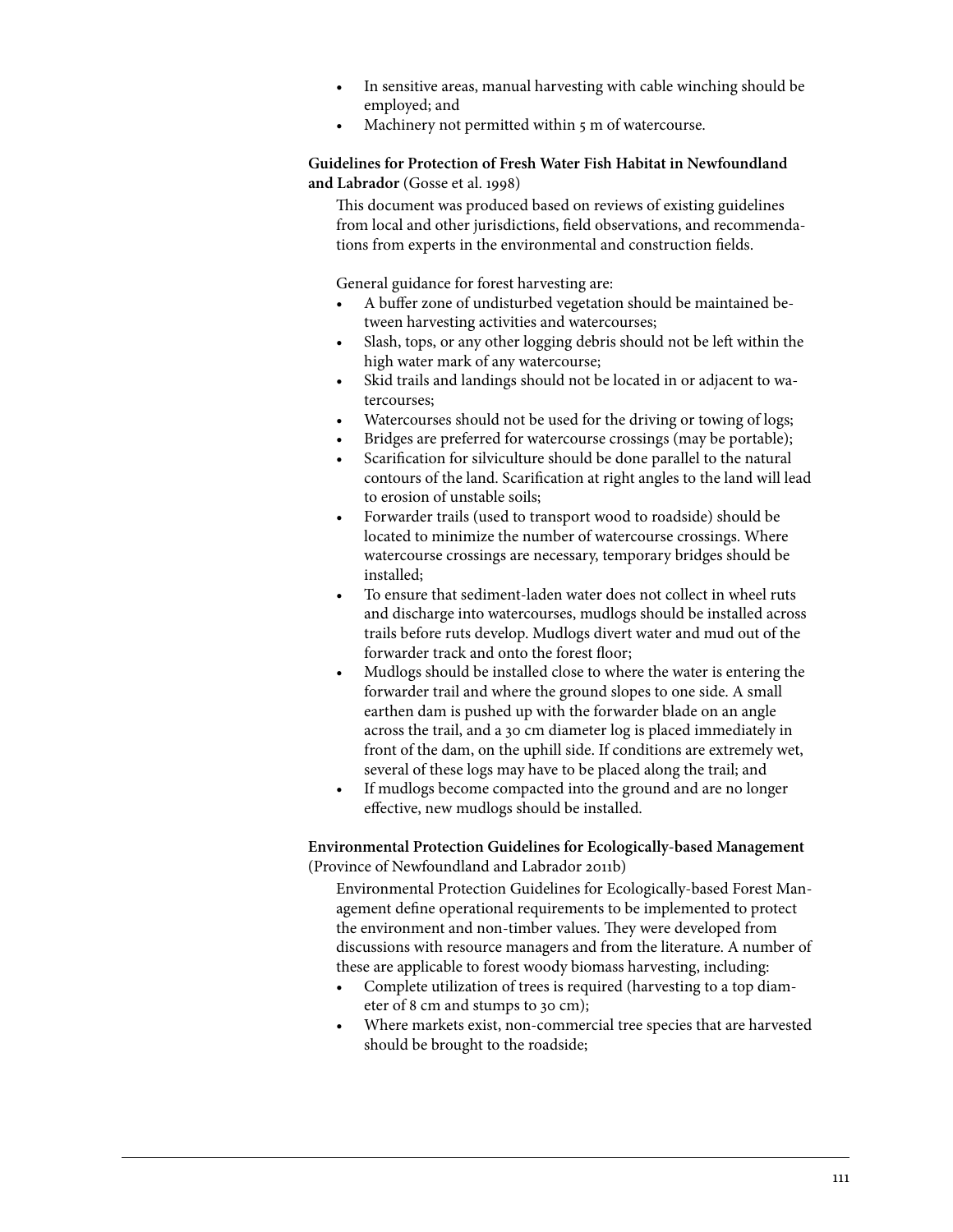- Where skid roads and winter roads are constructed, soil disturbance and impacts on waterbodies are to be minimized;
- Trees must be felled away from all waterbodies, and slash and debris should be piled above the high water mark so that it cannot enter waterbodies during periods of peakflow;
- Equipment activity in water crossing areas is to be kept to a minimum;
- No more than 10% of the total productive area in a cutblock can be disturbed. If this limit is exceeded, rehabilitation is required to bring the soil disturbance level to  $<10\%$ ;
- Harvesting or other heavy equipment are not permitted on waterbodies, wetlands, or bogs;
- Skidding timber through waterbodies is not permitted;
- If forestry operations directly or indirectly result in silt entering a waterbody, it must be dealt with immediately;
- Wherever possible, place slash on forwarded trails while forwarders are operating in an area;
- Where slash is piled into windrows, ensure that the windrows are placed where slash cannot be washed into streams at peak flooding conditions;
- Woody material of any kind (trees, slash, sawdust, slabs, etc.) is not permitted to enter a waterbody;
- There shall be no bulldozing of standing merchantable timber or poor utilization of merchantable softwoods and hardwoods during cutting of a right-of-way;
- Steep areas with high erosion potential should not be harvested;
- In sensitive areas prone to erosion, equipment must have wide tires, or harvesting must be done when the ground is frozen;
- Wherever possible, skid trails should run along contours;
- Where safety is not an issue, a minimum average on a cutblock of 10 trees or snags per hectare is to be left on all sites, with preference given to trees >50 cm dbh;
- Buffer zones with certain specifications must be established around waterbodies, black bear denning areas, areas occupied by beavers, bald eagle and osprey nests during nesting season, and waterfowl breeding, moulting, and staging areas;
- Harvesting is not permitted within caribou calving areas during the calving period, and the harvest scheduling should be modified during wildlife migration; and
- Areas identified as containing rare and/or unique flora are to be protected from forestry activity by avoiding those areas.

**Forest Site Classification Manual** (Meades and Moores 1994)

An ecological classification guide for the Island of Newfoundland was published in 1994 (Meades and Moores 1994). There is no ecological classification for Labrador yet. The guide does not include management interpretations and the system is not used to the degree it is in British Columbia (A. Arsenault, pers. comm., May 10, 2012).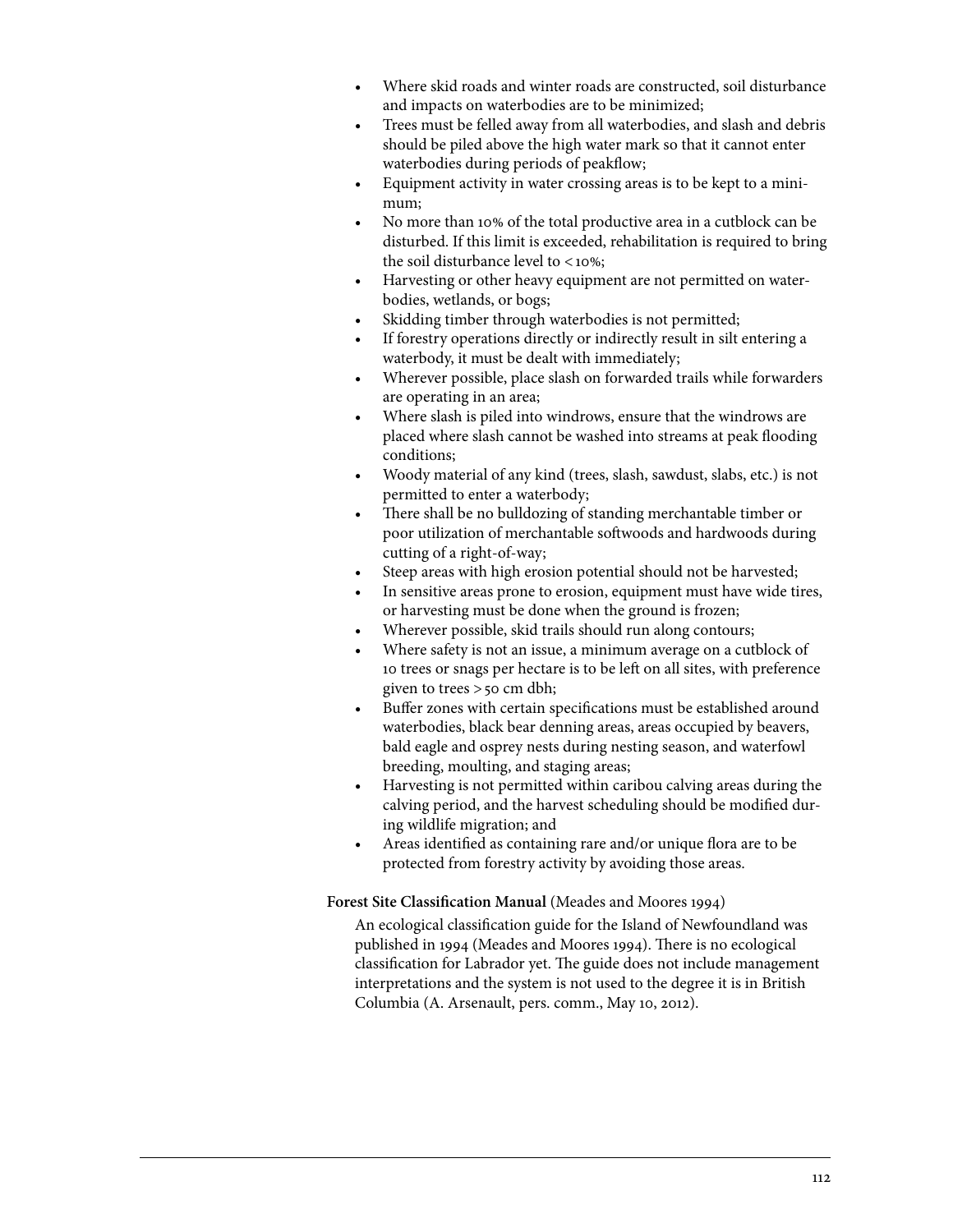**5.10.9 Protected areas legislation** The *Wilderness and Ecological Reserves Act* (Statutes of Newfoundland and Labrador 1990b) allows for the protection of natural areas. Wilderness Reserves are large protected areas (>1000 km<sup>2</sup>) that protect significant natural features and landscapes. Little or no human activity is allowed except outdoor recreation and study. Ecological Reserves are <1000 km<sup>2</sup> and protect unique ecosystems, species, or natural phenomena. They allow limited activity such as hiking, scientific study, and educational tours. They are more protected than Wilderness Reserves. No logging is allowed in wilderness areas and no motorized vehicles or equipment are allowed in Ecological Reserves. Under the *Provincial Parks Act* (Statutes of Newfoundland and Labrador 1990c), logging is not allowed in Provincial Parks. However, park size can be increased or decreased, and activities including logging could be allowed.

# **5.11 Northwest Territories**

**5.11.1 The forest biomass resource** About 70 million ha of the Northwest Territories is south of the tree line (Government of the Northwest Territories 2011b) and, of that, forested land cover comprises 33.3 million ha and encompasses 28% of the Canadian boreal forest (T. Lakusta, pers. comm. Sept. 15, 2012). Work has gone on over the last 15 years to inventory vegetation in the Northwest Territories, and forest inventory data are now available for 10% of the forested area.

**5.11.2 Land ownership** Most of the forested area is Crown land, about a third is covered by collective land claims, and <1% is privately owned (T. Lakusta, pers. comm. Sept. 15, 2012).

**5.11.3 Status of forest biomass harvesting policy** There is no specific forest policy relating to forest biomass harvesting. However, the *N.W.T. Forest Management Act* (Government of the Northwest Territories 1988) includes a provision for personal use of five trees  $\lt$ 5 m in height per person per year. In addition, the Canadian Charter of Rights and Freedoms states that First Nations people without settled land claims (in the Northwest Territories this includes the Métis and peoples in the south of the territories) have subsistence rights that include tree cutting; about 50% of people in the Northwest Territories claim Aboriginal heritage.

**5.11.4 Existing forest biomass harvesting** Presently, approximately 30000 m3 is harvested annually in the Northwest Territories and two-thirds of that is fuel wood. In the Northwest Territories about 60% of homes use at least a portion of wood fuel.

Forintek (2007) evaluated community sawmill opportunities in the Northwest Territories and related business opportunities (e.g., log homes or wood pellets) and concluded that "one centrally located wood pellet plant producing enough products to supply all of the N.W.T. might be justified if enough low cost material is available." The main issues identified were security of fibre supply and delivered cost of the raw material.

There is currently a commercial biomass interest in the Northwest Territories for a northern pellet-making business, which is in the business planning process and working with several First Nations (T. Lakusta, pers. comm. Sept. 15, 2012). The business needs a reliable supply of trees for more than 5 years,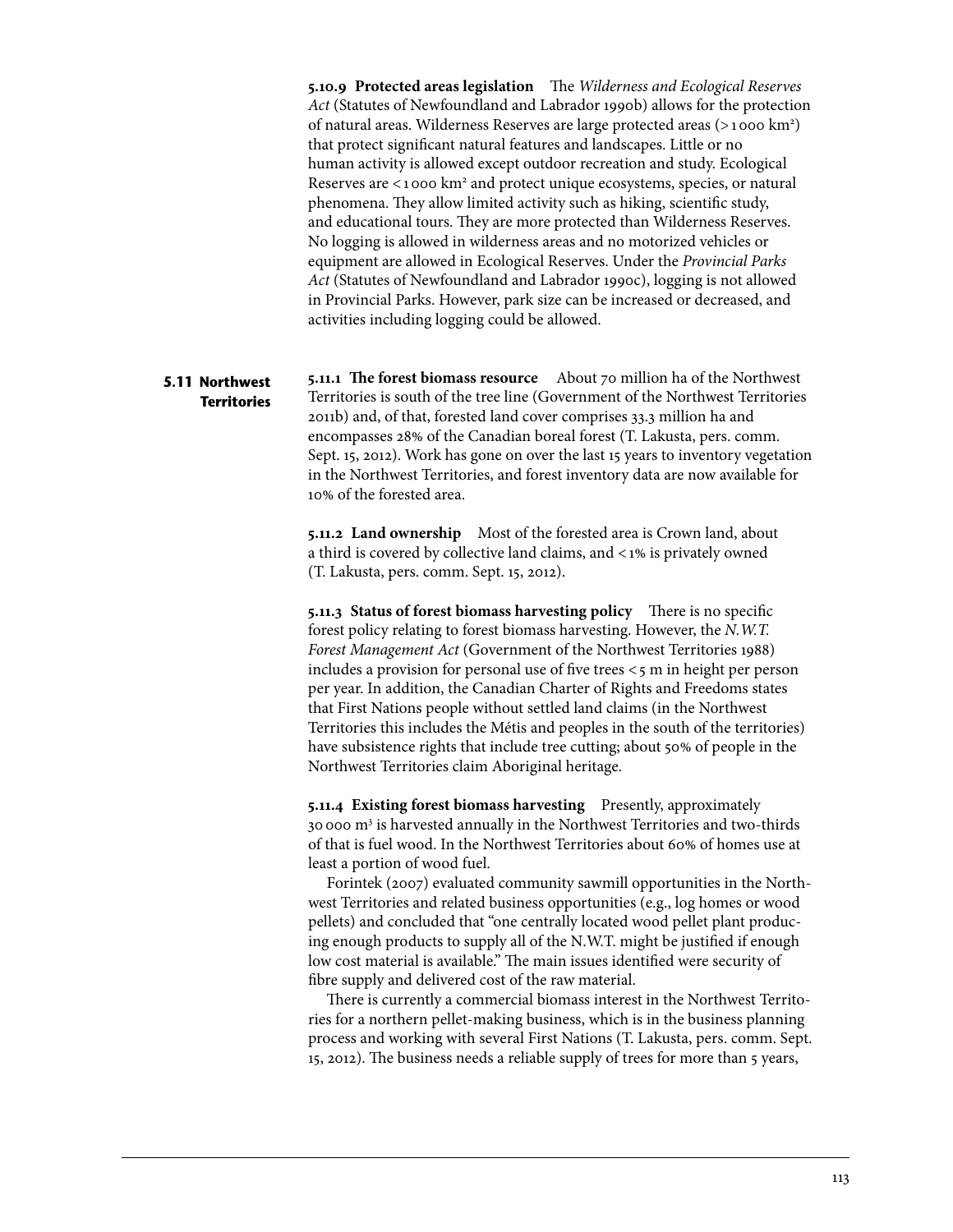which is leading to the development of creative new policy and management tools as currently there are only annual permits to cut trees and licences for up to 5 years. The Northwest Territories Environment and Natural Resources Department is working with First Nations in the development of First Nations corporate entities focussed on forest management and woody biomass harvesting. The aim is to create Forest Management Agreements for 15+ years between government and First Nations Development Corporations along with a third-party agreement so that use of wood is in place.

Fifteen public buildings have been converted to biomass (wood pellets) for heat energy and more installations are under way (Government of the Northwest Territories 2011a). The Northwest Territories government provides incentives to residents and businesses for conversion to wood pellet heating appliances.

### **5.11.5 Energy strategies, initiatives, and policies**

**Energy for the Future: An Energy Plan for the Northwest Territories** (Government of the Northwest Territories 2007)

This plan maintains that while the government supports renewable energy, these energy sources, with the exception of hydroelectric power, will only represent a relatively small share of the total energy supply for the Northwest Territories in the short and medium term. The reliability of fossil fuels, their superior economics for energy production, and the presence of existing capital infrastructure to deliver power will limit the impact of renewable energy solutions in the Northwest Territories and many other parts of Canada.

**Energy Priorities Framework** (Government of the Northwest Territories 2008)

This document includes several priority initiatives aimed at reducing dependence on imported diesel for energy. One priority is a commitment to expand the use of biomass, including for electricity generation, building on the past success of wood pellet boilers.

# **N.W.T. Biomass Energy Strategy** (Government of the Northwest Territories 2010)

It is recognized in this strategy that because the forest industry operates at a very low level and there is therefore no low-cost supply of waste wood, trees would have to be harvested to produce pellets. In addition, wood chips would be available from residues of road building and maintenance, forest thinning for community protection, forest fire burn areas, and pipeline or seismic line cutting; from cardboard, paper, or construction and demolition waste, and from fast-growing willow or poplar. Among the 12 actions recommended in the strategy are: encourage a stable and economic supply of pellets in all the Northwest Territories communities; work with the private sector and Aboriginal development corporations to identify viable business models to produce pellets and/ or wood chips in the Northwest Territories; evaluate and quantify wood resources around select communities and determine potential harvesting areas; and install a combined heat and power pilot project in one community by 2012.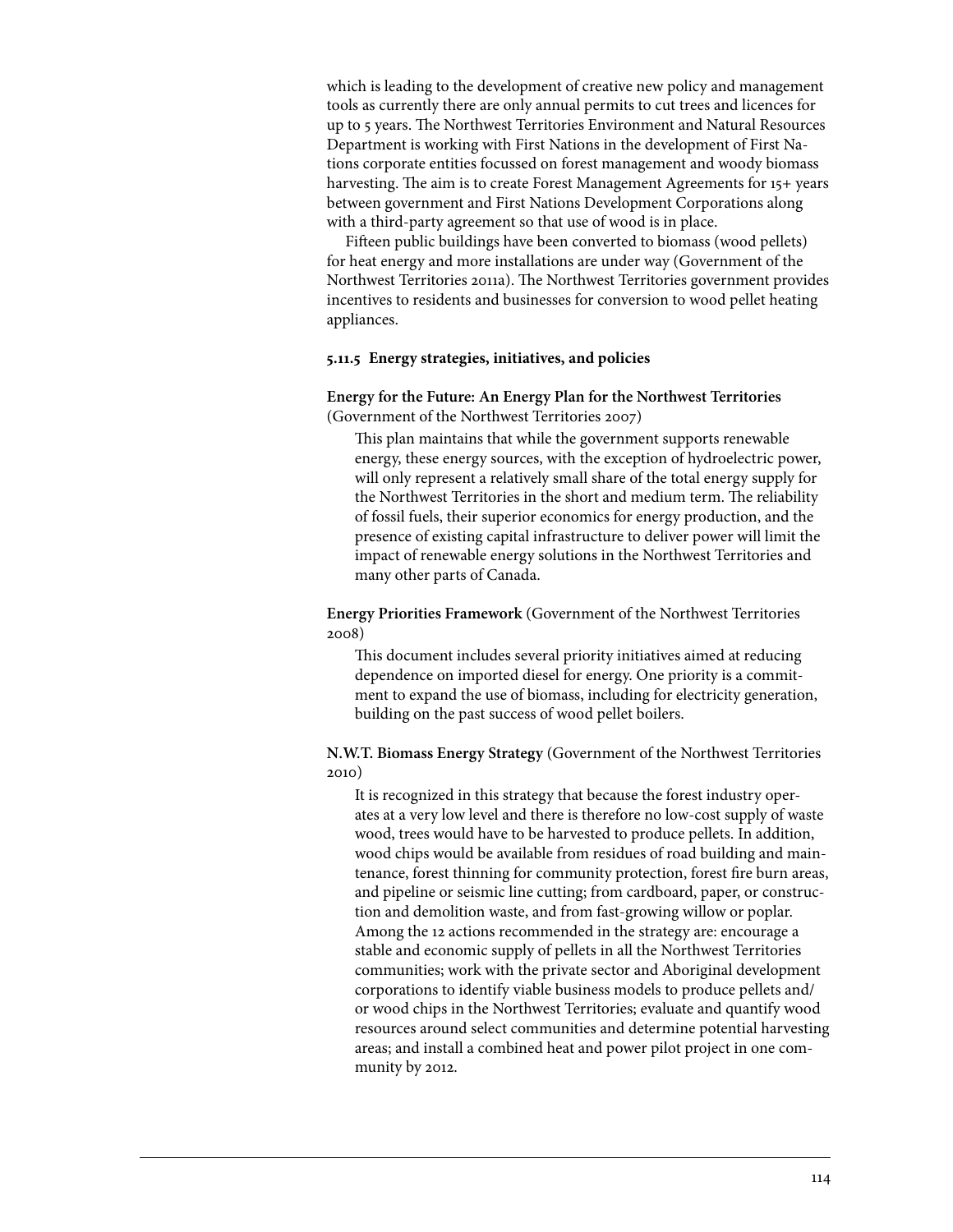**A Greenhouse Gas Strategy for the Northwest Territories 2011–2015**  (Government of the Northwest Territories 2011a)

This strategy lays out actions the Government of the Northwest Territories will take to reduce ghg emissions in the Northwest Territories. Targets are to stabilize emissions at 2005 levels by 2015, limit emission increases to 66% above 2005 levels by 2020, and return emissions to 2005 levels by 2030.

Along with supporting development of hydro, wind, solar, and geothermal energy sources, the strategy recommends implementation of the Biomass Energy Strategy, increasing sustainable local harvest of wood in the Northwest Territories, and guiding the actions of GNWT departments and agencies with respect to the development of biomass energy systems (heat and electricity).

**Greenhouse Gas Emissions Assessment. The Substitution of Fossil Fuels with Woody Biomass in the Northwest Territories** (Manuilova and Johnston 2011)

This life cycle analysis (cradle-to-grave) considered three scenarios: (1) Forest bioenergy for home and district heating—production of thermal energy from locally-sourced woody biomass (firewood and wood chips) in the Northwest Territories; (2) Pellet bioenergy for home and district heating—production of thermal energy from imported and locally produced wood pellets; and (3) Heating oil energy for home and district heating—production of thermal energy from imported heating oil.

# **A Vision for Energy in the Northwest Territories: Developing the 2013 Northwest Territories Energy Plan** (Government of the Northwest Territories 2012a)

A priority for the government of the Northwest Territories is examining energy supply options and moving towards greater use of local and renewable energy. It is promoting the development of local sources of wood pellets and other biomass material that could provide muchneeded economic activity and employment in the Northwest Territories communities. This document indicates that biomass could eventually be expanded to most communities in the Northwest Territories. In recent years there has been a substantial increase in the use of wood pellets and they are currently being used in many buildings in the Northwest Territories to generate heat, but they are all imported from British Columbia and Alberta. The Northwest Territories current consumption of wood pellets is estimated to be in the range of 12000–15000 tonnes per year.

## **Biomass Investment Announcement** (Simet 2012)

In 2012 the Canadian Northern Economic Development Agency and the Northwest Territories Ministry of Environment and Natural Resources announced a multi-year investment of over \$5.7 million to create opportunities for a sustainable woody biomass industry in the Northwest Territories. \$3.7 million is from CanNor, Aboriginal Affairs and Northern Development Canada, and Natural Resources Canada, and the rest from the Northwest Territories government. The goal of the initiative is to create jobs and growth in northern Canada, particularly in First Nations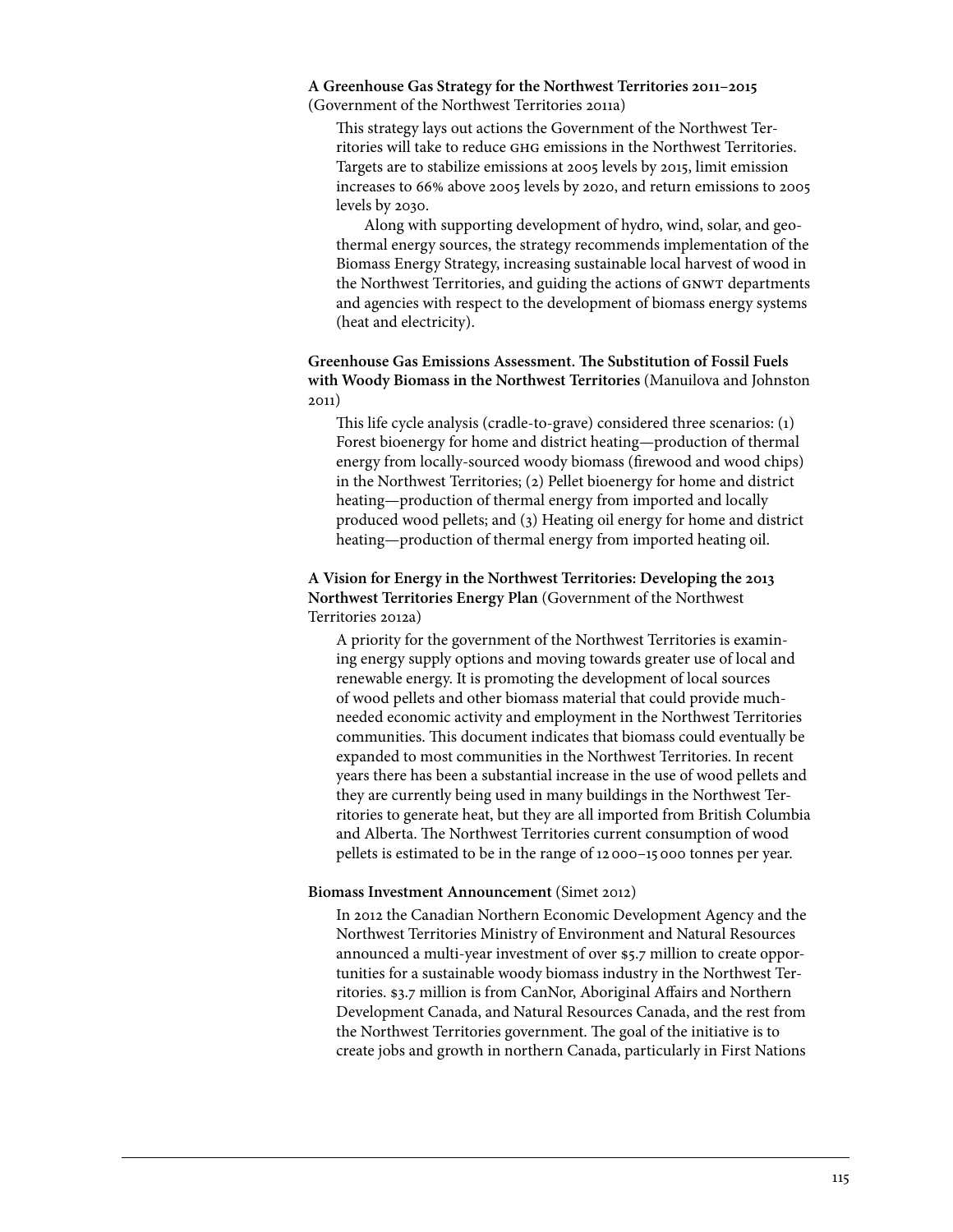communities, reduce energy costs, and reduce dependence on imported fuel. Funding will be used to complete forest inventories and sustainability analyses for broad forest areas.

**Public Works and Services Energy Conservation Projects–Annual Report 2011** (Government of the Northwest Territories 2012b)

This document is an annual review and update on the energy conservation actions and initiatives that have been and are being taken by the Department of Public Works and Services. It reports that several major Territorial government buildings were retrofitted with biomass boilers between 2006 and 2012, including the North Slave Correctional Facility in Yellowknife, the highways maintenance garage in Hay River, the health centre in Fort Smith, Thebacha College in Fort Smith, and about nine schools. A number of other biomass projects are currently being developed.

## **5.11.6 Natural resource legislation**

**Forest Management Act** (Government of the Northwest Territories 1988) This act enables the administration, transfers and agreements, permits and licences, appeals, enforcement, offence and punishment, and regulations of forestry without affecting Aboriginal rights.

**Forest Management Regulations** (Government of the Northwest Territories 1990)

These regulations specify details around permits and licences including the free timber cutting permit that allows residents of the Northwest Territories to cut a volume of timber for personal use up to 60 m<sup>3</sup> in each category of fuelwood, fence posts, sawlogs, and 20 trees of any height for transplanting. Free timber-cutting permits are also available to municipal corporations or settlement corporations to cut the timber that they may require for their own use. Timber-cutting charges and reforestation charges are also specified for sawlogs, fuelwood, fence posts, Christmas trees, and transplants. It is required that a timber operator: leave a stump height of no more than 30 cm; cut timber so as to promote reforestation and maintain acceptable wildlife habitat; dispose of all slash, branches, slabs, sawdust and other debris; and leave no waste timber.

# **5.11.7 Guides**

**Commercial Timber Harvest Planning and Operations Standard Operating Procedures Manual** (Government of the Northwest Territories 2005)

This is not a legal document but is intended to "promote best practices by presenting standards for sustainable forest management in the Northwest Territories" including aspects of understorey and watershed protection, wildlife considerations, and recognition of sensitive sites. Sensitive sites include stands on permafrost, water source areas where soils are not frozen, archeological sites, wildlife trees, and areas of migratory bird nesting. Guidelines that apply to biomass harvesting include: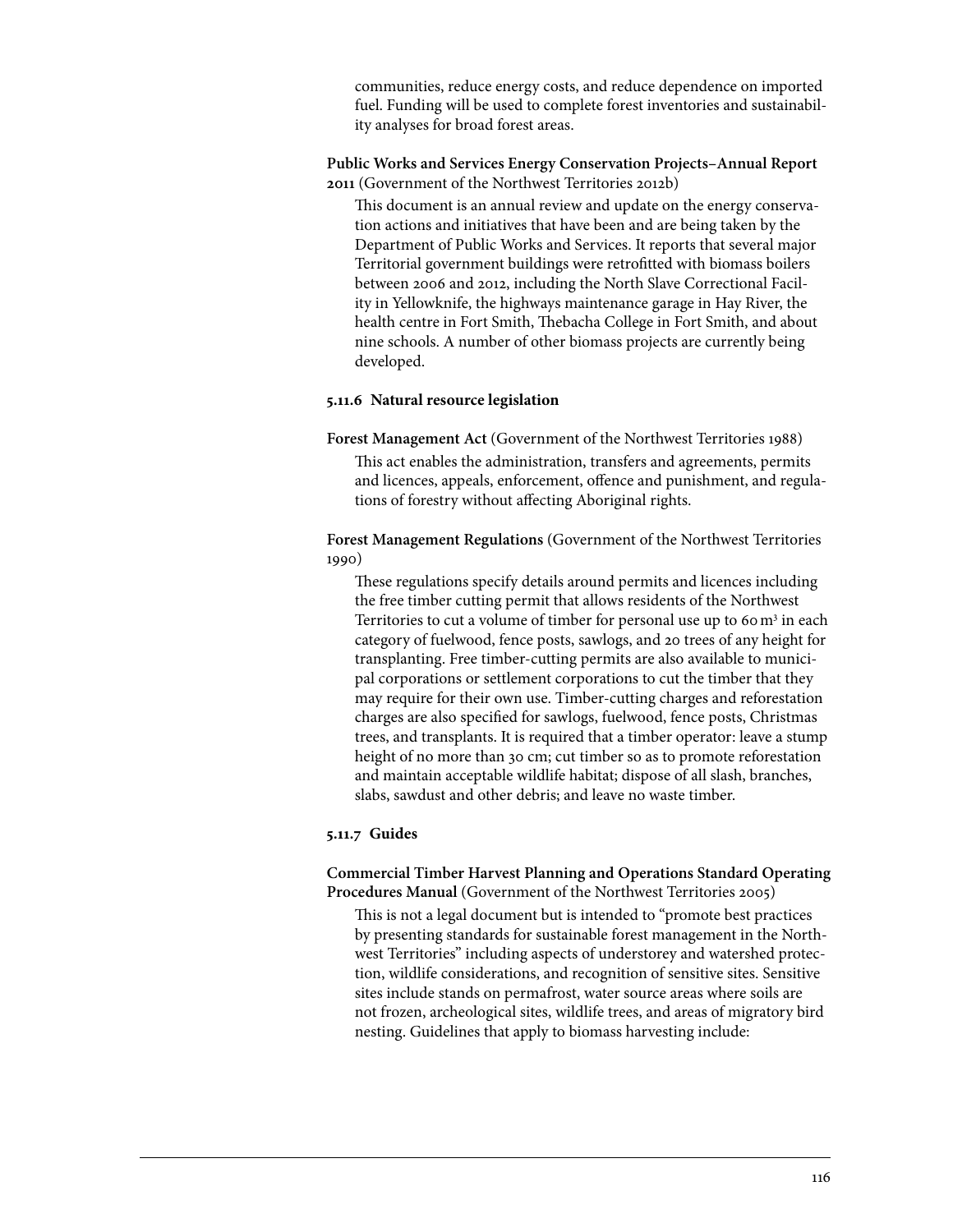Understorey protection

Damage to thrifty white spruce understorey trees must be avoided at all stocking densities. Understorey trees that are vigorous, with good form and potential to be crop trees by the second rotation, must be given highest priority for protection.

Waterbody protection buffers

The following no-harvest buffers must be maintained adjacent to waterbodies: (1) Lakes larger than 16 ha: 100-m buffer; (2) Lakes 1–16 ha area: 30-m buffer; (3) Ponds less than 1 ha in area: 10-m buffer; (4) Large permanent rivers: 100-m buffer; (5) Medium permanent rivers: 60-m buffer; (6) Small permanent rivers and streams: 10-m buffer. A 10-m "machine free" zone must be maintained adjacent to intermittent and ephemeral streams, draws, and water source areas. Equipment is to cross waterbodies only at approved locations. Buffers may be enhanced with an additional machine free zone to protect specific resources.

 Sensitive sites and special protection areas: Sites susceptible to degradation resulting from vegetation removal or impacts of heavy machinery must be identified and managed to maintain site integrity. Areas where water, soils, vegetation, or archeological sites will be permanently altered by harvesting activity must be avoided. Clearcut harvesting must not occur in stands on permafrost or water source areas where soils are not frozen. No operations are allowed within 60 m of an archeological site. If resource values can be maintained following harvest, alternative harvest methods may be approved on sensitive sites. Wildlife trees must not be disturbed. Harvesting operations must not occur during the period when migratory birds are nesting.

### Skidding and forwarding

All skidding and forwarding must be confined to designated trails when understorey protection of white spruce regeneration is a harvesting condition. Designated trail width is not to exceed 7 m and designated trails are not to exceed 25% of the cutblock area.

### **Ecosystem Classification Guides**

The Northwest Territories is developing an ecologically based landscape classification for environmental assessment, cumulative effects management, biodiversity monitoring and reporting, forest resource analysis and planning, wildlife habitat evaluation and conservation, and protected areas identification. The Ecosystem Classification Program began in 2004 and is expected to be completed in 2013. Classification has been done to the ecoregion level. Small-scale ecosystem units equivalent to site series in British Columbia have not been described and management interpretations are not provided.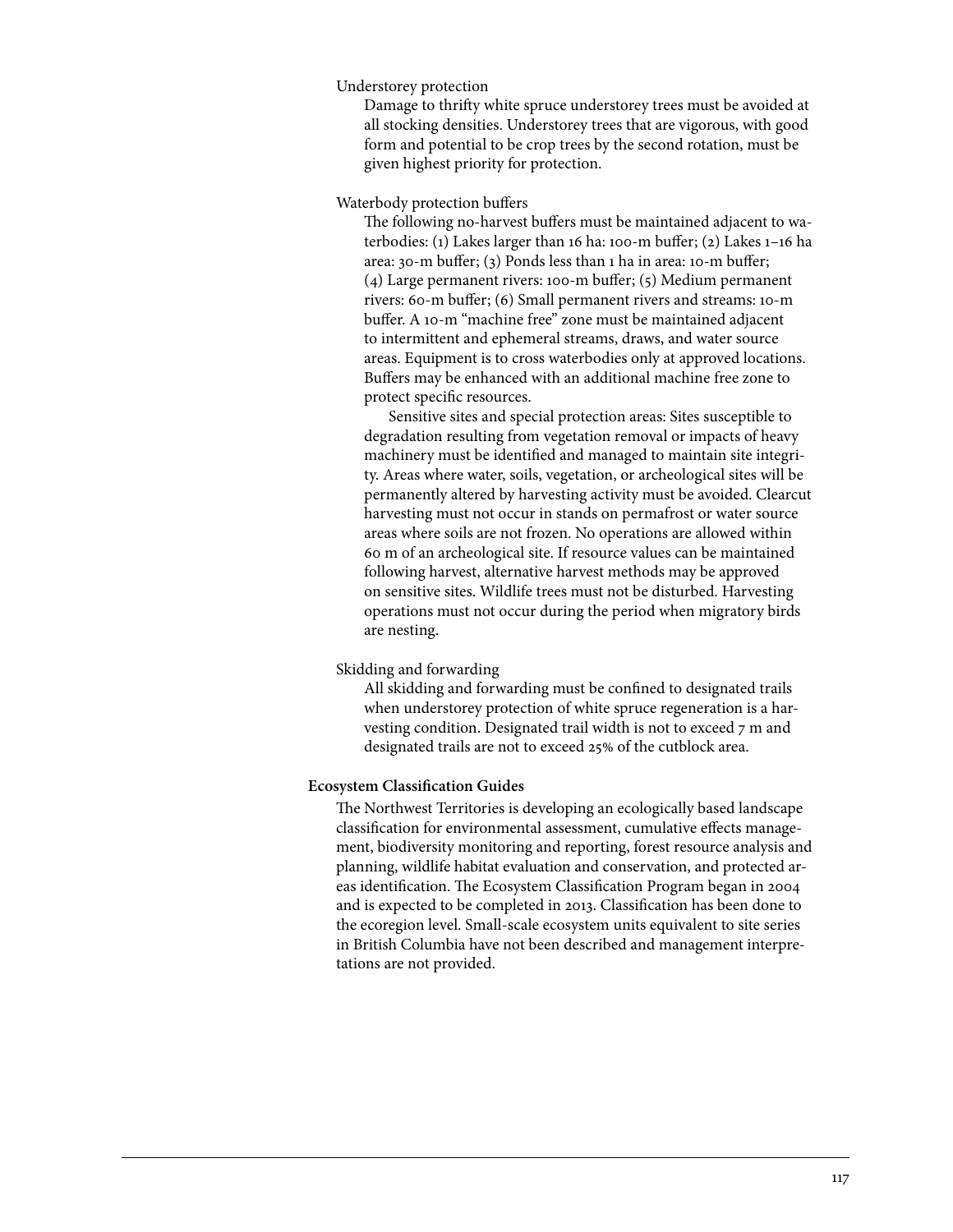#### **5.11.8 Protected areas legislation**

**Northwest Territories Protected Areas Strategy** (Northwest Territories Protected Areas Strategy Advisory Committee 1999)

The Northwest Territories Protected Areas Strategy (pas) outlines a community-based process to establish a network of protected areas across the Northwest Territories. It recognizes the need to balance conservation and economic development, while respecting Aboriginal rights, third-party interests, and land use planning processes. The two main goals in the strategy are: (1) to protect special natural and cultural areas, and (2) to protect core representative areas within each ecoregion. In 2009, Saoyú-ʔehdacho near the community of Délįne became the first protected area established under the pas.

The area protected in the Northwest Territories (as of 2010) is approximately 12 million ha, or 8.9% of the territory (Environment Canada, n.d. a) Existing Federal protected areas includes National Parks and Saoyú-ʔehdacho National Historic Site, Migratory Bird Sanctuaries, and Marine Protected Areas. The Northwest Territories has four National Parks, covering 7.1 million ha, where industrial activities are not permitted. Although there are currently no National Wildlife Areas, five candidate areas are proposed to be protected under the *National Wildlife Act* that are in various stages of the pas process. The Wildlife Area Regulations (Statutes of Canada 2010) identify prohibited and permitted activities in National Wildlife Areas. Motor vehicles and all industrial and commercial activity are prohibited in all of them, except with a permit. National Wildlife Areas are created and managed for the purposes of wildlife conservation, research, and interpretation. There are about 45 Territorial Parks and three Wildlife Reserves covering 3 million ha. Territorial Parks are divided into four different categories: Heritage Parks, Natural Environment Parks, Recreational Parks, and Wayside Parks. Activities permitted within Territorial parks were not determined due to limited online access to the *Territorial Parks Act*. There are also Ecological Reserves, which are small areas with a high degree of protection where no industrial activities are permitted.

Protected areas in the Northwest Territories are managed under the legislation establishing them (e.g., *National Parks Act* (Statutes of Canada 2000), *Canada Wildlife Act* (Statutes of Canada 1985), *Migratory Birds Convention Act, Oceans Act,* and *Territorial Parks Act*).

In addition to the areas already protected, another 18.9 million ha have been proposed for withdrawal or withdrawn from industrial use under first Nations Agreements, future National Parks, and candidate protected areas (Prospectors and Developers Association of Canada 2007).

**5.12.1 The forest biomass** The total land area of Yukon Territory is 47.4 million ha (www.gov.yk.ca/aboutyukon). A substantial portion of Yukon is located south of the treeline, with roughly 57% or 270 000 km<sup>2</sup> of land covered by the boreal forest. Of that, 81000 km<sup>2</sup> has tree cover that can support timber harvesting activities. The remainder of the territory is characterized by taiga, tundra, and alpine regions (Government of Yukon **5.12 Yukon Territory**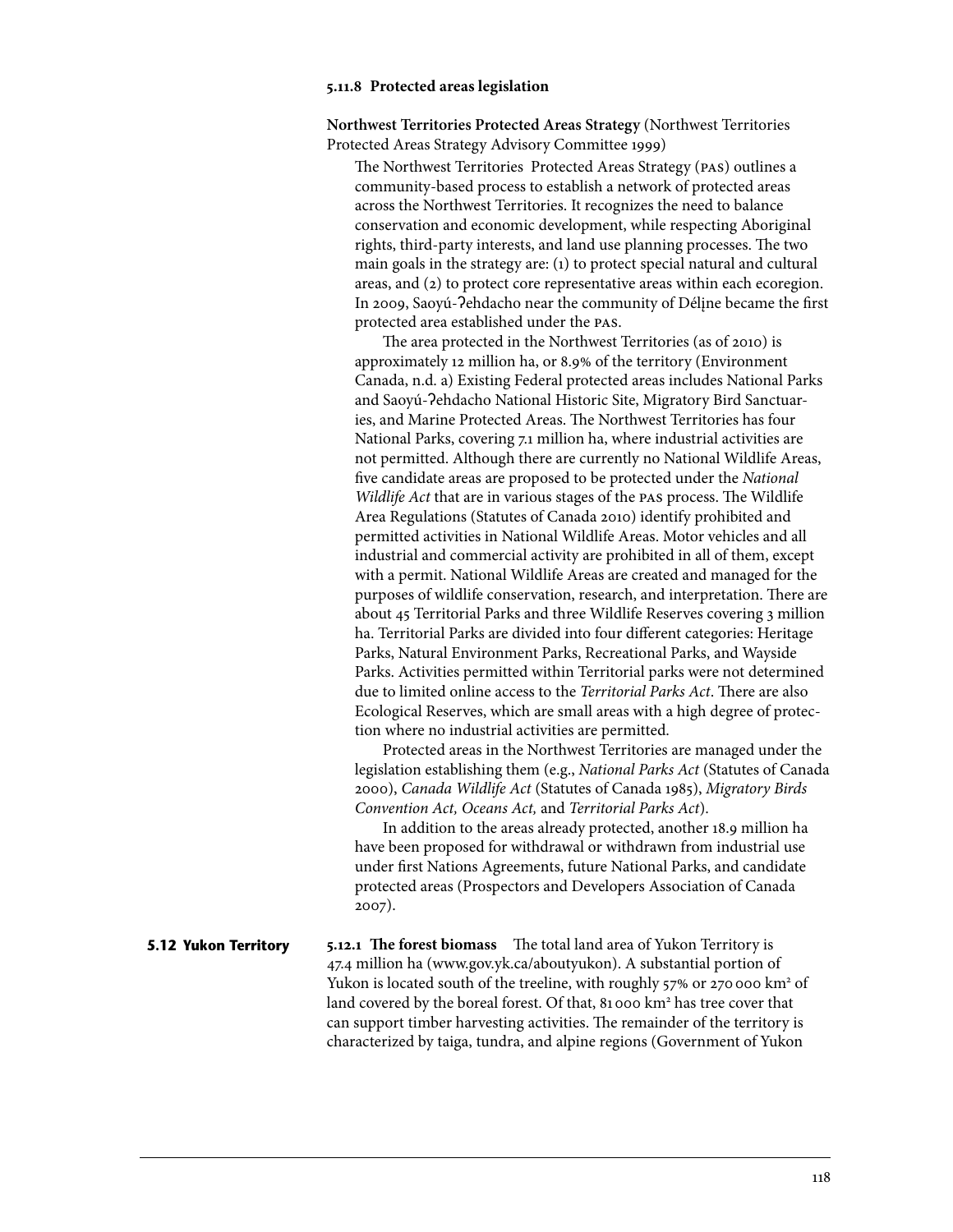2012a). The current commercial harvest activity is concentrated in the Haines Junction area due to the presence of beetle-killed spruce forest and its proximity to the populated centre of Whitehorse.

Green trees may not need to be harvested for biomass because of the abundance of dead trees from forest fires and spruce beetle infestations. Forest fires typically kill over 1000 km<sup>2</sup> of forest in Yukon each year and there are about 2200 km<sup>2</sup> of beetle-killed forest in the Haines Junction area (Preto 2011). Annual forest fires result in enough dead trees to supply 600 000 tons of wood pellets per year; 10% of this would supply the entire heating needs of every building in Yukon (Brand 2010).

**5.12.2 Land ownership** Yukon is comprised of public land, First Nation settlement land and privately owned land as well as some Federal land, such as National Parks. First Nation settlement lands (Category A and B and fee simple) total more than 3.8 million ha.

**5.12.3 Status of forest biomass harvesting policy** There is no specific policy relating to forest biomass harvesting in Yukon. *The Forest Resources Act* and Forest Resources Regulation came into effect on January 31, 2011, replacing the Timber Regulation under the *Territorial Lands (Yukon) Act*. The *Forest Resources Act* and accompanying regulations guide decision making and provide forest managers with the tools they require to manage Yukon's forest resources for long-term sustainability and ecosystem health.

**5.12.4 Existing forest biomass harvesting** The Yukon forest industry is made up of small operators who cut small volumes of timber for building materials, log homes, and fuel (Government of Yukon 2012a). There is currently no land being managed privately for forestry purposes in Yukon but small volumes of timber may be salvaged when land is converted to agricultural designation. The combined Allowable Annual Cut and Annual Limit for Yukon is  $>$  250 000 m<sup>3</sup> (Government of Yukon 2012a) but in 2010 only 27000 m<sup>3</sup> were harvested and of that 21000 m<sup>3</sup> was fuel wood or firewood and 6000 m<sup>3</sup> industrial round wood (Government of Yukon 2012a).

Most fuel wood comes from beetle kill in the Haines Junction area, and the second most common source is wood salvaged from fire kill throughout Yukon (G. Cowman, pers.comm., Mar. 4, 2013). There is some use of industry residues for fuel wood, and many small mills use slabs and edgings for heating. In some areas where dead trees are not available or in short supply, there is some harvesting of green trees for fuel wood.

At least 12000 cords of firewood are consumed annually in Yukon (Government of Yukon 2009) and in 2005 wood was the principal heating source for 18% of households in Yukon (PBrand Bioenergy Consulting 2009).

The Champagne and Aishihik First Nations, the Dakwakada Development Corporation, Yukon Energy, Cold Climate Innovation of Yukon Research Centre, and the Village of Haines Junction are working together to investigate the potential for a 2–3 mw biomass plant in Haines Junction that would provide electricity and also have the potential to produce heat (Yukon Energy 2012). Preliminary research shows that this is an economically viable project and a consulting company has been hired to conduct a more detailed engineering and design study. This is in contrast to the conclusion made by PBrand Bioenergy Consulting (2009) that biomass electricity production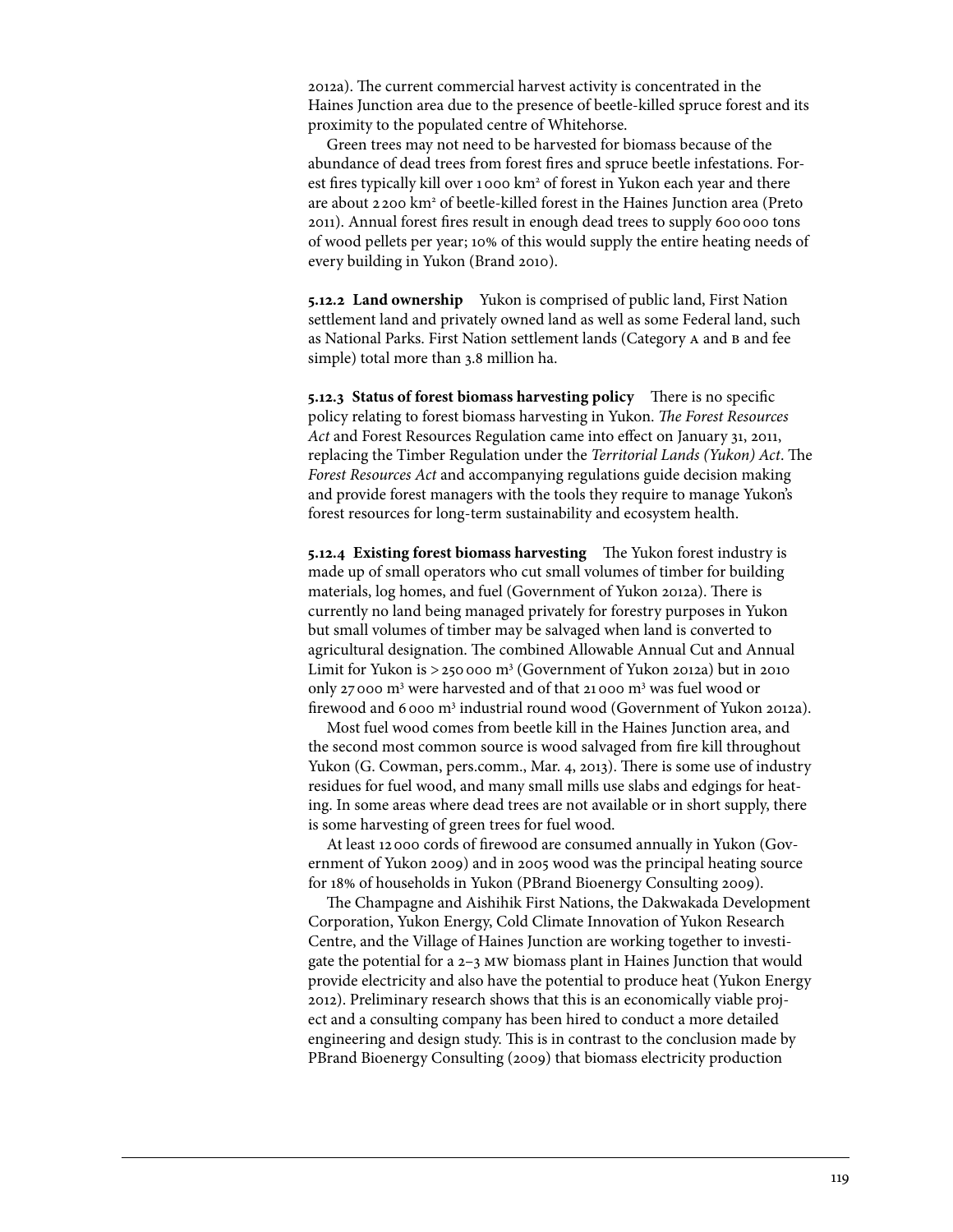does not appear to be a reasonable option for Yukon, although they did note that because the industry is changing rapidly it could be feasible by 2013. Morrison Hershfield (2011) evaluated opportunities to generate electricity in Yukon using woody biomass as an energy source and concluded that there was sufficient biomass feedstock (beetle- and fire-killed wood) within a 250 km radius of Whitehorse to maintain a 25 mw electrical generating facility for 20 years. However, they note there is a significant project risk because a large capital investment is required and forest tenures are not necessarily for 20 years. Policy and regulatory changes would be needed to provide security of feedstock. Analysis of harvesting methods, feedstock preparation, and transportation logistics would also be required to provide more certainty about costs.

There is currently no wood pellet production in Yukon (G. Cowman, pers. comm., Feb. 19, 2013) but over a decade ago small-volume wood pellet production began at Teslin (PBrand Bioenergy Consulting 2009). The pellets were reported to be of good quality and in demand by local consumers but the venture shut down. A contributing factor was that inexpensive and goodquality feedstock was not available, so green forest material that required drying was used. There is not an adequate supply of wood shavings or hog fuel in Yukon, so fibre for pellets must come from the more expensive roundwood sources; for example, fire- or beetle-damaged wood. Although there are no local wood pellet producers in Yukon, a wood pellet market is developing. The first institutional wood pellet boiler has been installed at the new Whitehorse Correctional Centre (Government of Yukon 2011a). Household use of pellets is also increasing (Brand 2010).

Approximately six biomass boiler installations were in the planning stage as of 2010 (Brand 2010). Institutional buildings in Yukon with wood boilers are Elijah Smith School, Yukon College, Andrew A. Philipsen Law Centre, Kluane First Nations Community Buildings, Little Salmon Carmacks First Nation Administration Building, and Eliza Van Bibber School (Kishchik 2009). Fuel for the boiler for the Kluane First Nation buildings comes from wood chips from a local forest fire on First Nation land that left many trees dead and standing. The community of Dawson is in its first year of a biomass hot water heating system for the waste treatment plant using residues from a local mill (G. Cowman, pers. comm. Mar. 4, 2013).

# **5.12.5 Energy strategies, initiatives, and policies**

#### **Climate Change Action Plan** (Government of Yukon 2012b)

The Yukon government set the target for its internal operations of capping ghg emissions at the 2010 level, reducing ghg emissions by 20% below the cap in 2015, and working to become carbon-neutral by 2020 (Government of Yukon 2012b).

### **Energy Strategy for Yukon** (Government of Yukon 2009)

This strategy set out the Yukon government's energy policies and priorities. It demonstrates the government's support for a shift towards renewable energy sources including woody biomass. A priority action is to update and develop a policy framework for electricity that emphasizes efficiency, conservation, and renewable energy. The government commit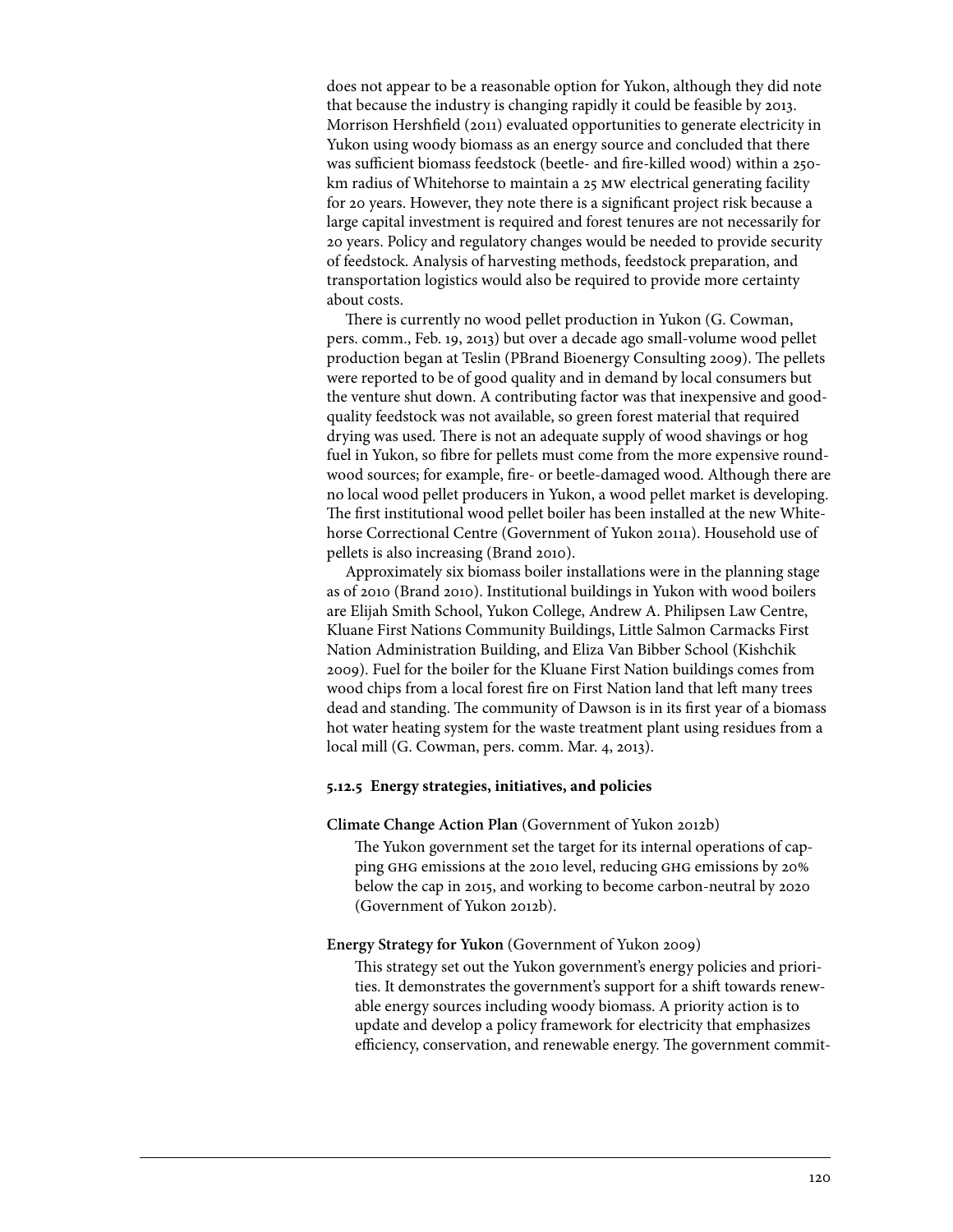ted to developing a policy that will facilitate the purchase of electricity from independent power producers and allow individuals to connect renewable energy sources to the grid. Along with supporting renewable energy projects in communities off the electrical grid to reduce diesel use, pilot studies will be conducted to assess the feasibility of renewable energy initiatives, and renewable energy sources will be promoted for heating and transportation. The strategy sets out the target of increasing renewable energy supply in Yukon by 20% by 2020.

**Northern Premiers**' **Forum** (Governments of Yukon, Northwest Territories and Nunavut 2009)

Here the Premiers of the three territories committed to developing an inventory of current and future renewable energy resources. The inventory describes the current use of renewable energy, outlines actions being taken, and describes policies under development to increase renewable energy use in the North.

## **5.12.6 Natural resource legislation**

### **Forest Resources Act** (Statutes of Yukon 2011b)

Forest harvesting in Yukon is regulated by the Forest Management Branch of the Department of Energy, Mines and Resources. Legislated requirements for forest resource management are set out in the *Forest Resources Act* and Regulations (Statutes of Yukon 2011b). These became effective in January 2011, replacing the Timber Regulation under the *Territorial Lands (Yukon) Act* (Statutes of Yukon 2003). The purpose of the act is to promote sustainable uses of forest resources in Yukon.

Forest harvesting (the "cutting and removal of any forest resource") may only be done in accordance with one of various forms of tenure agreements except for under a First Nations agreement, in emergencies, for personal sustenance, cooking or warmth, or under authority of the *Quartz Mining Act, Placer Mining Act,* or *Territorial Lands (Yukon) Act.*  The tenure agreements are Timber Resource Licences, Fuel Wood Licences, Cutting Permits, Forest Resource Permits, and Woodlot Licences. Timber Resource Licences are issued for harvesting of timber for commercial purposes and can be up to 10 years, with one additional term, subject to approval. They are assignable, subject to approval. Fuel Wood Licences are required to harvest fuel wood for commercial purposes. The Licence can be for a maximum volume of 20000 m<sup>3</sup>. The maximum term is 5 years with renewal for an additional term, subject to approval. They are not assignable. Cutting permits may be issued to a commercial Licence holder with an approved site plan, and they are for a maximum term of 3 years. Forest Resource Permits are issued to harvest timber or fuel wood for personal use or harvesting of non-timber resources for commercial purposes. They can be issued for a maximum of 3 years and are not renewable or assignable. All Yukon residents may harvest up to 25 m3 for personal home heating with a permit, free of charge. Woodlot Licences are currently not available but they will grant long-term access to sustainably manage small tenures within public forests.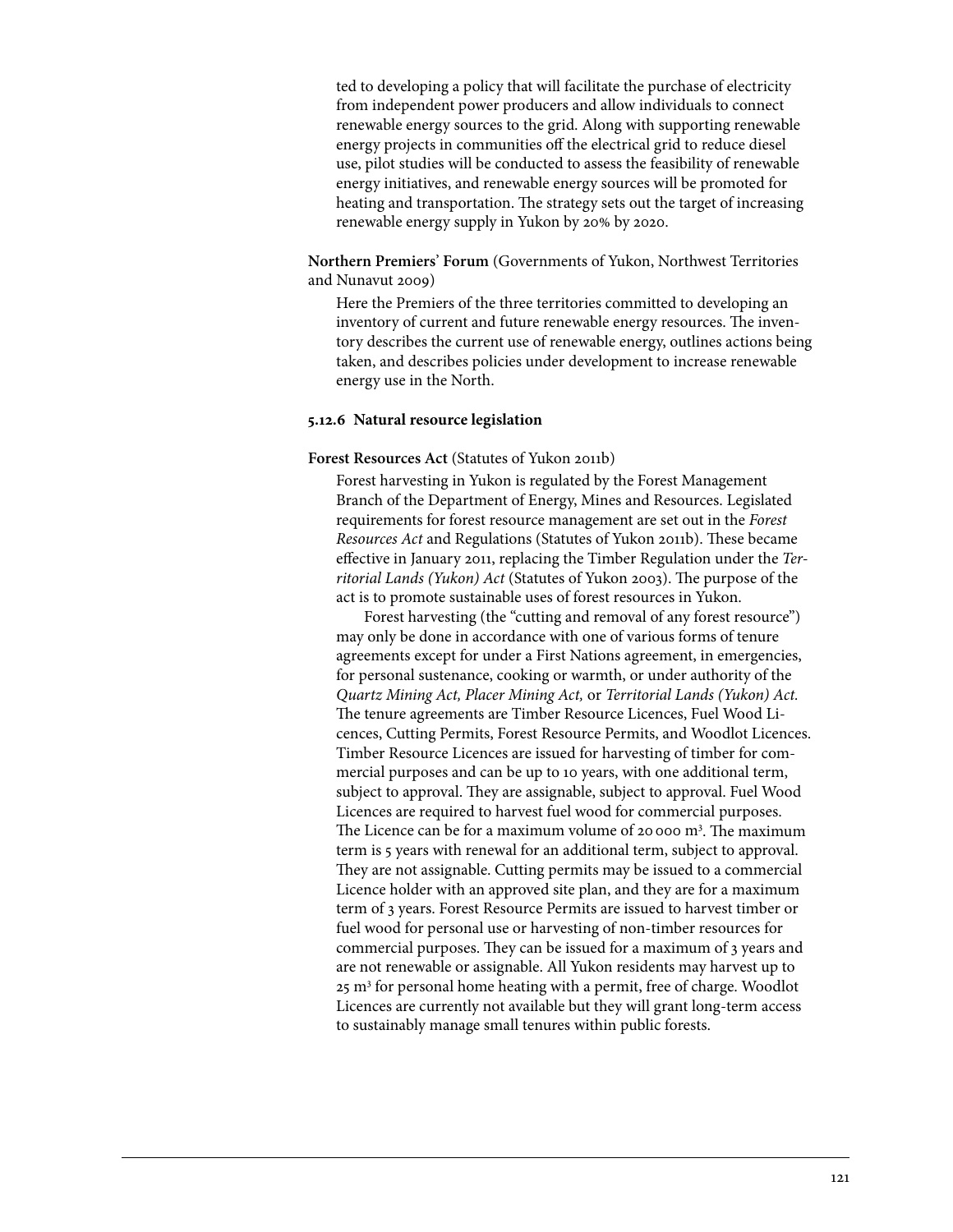**5.12.7 Guides** Forest Management Planning on public lands is guided by Forest Resource Management Plans, Timber Harvest Plans, and Site Plans. Forest Resource Management Plans are landscape-level plans that provide broad direction on where and why forest resource management activities should take place. They establish requirements for resource management, identify areas where harvesting may occur, and establish guidelines for harvesting within the identified areas. Strategies for monitoring implementation of the plans are also included. Timber Harvest Plans are landscape-level operational plans that guide the access and harvest of wood, and also identify environmental and social values and provide direction on addressing those values. In areas where regional Forest Resource Management Plans have been completed, Timber Harvest Plans reflect the strategic direction provided by these higher-level plans. Timber Harvest Plans: identify forest resources; describe ecosystems, forest resources, and forest health; provide an estimate of the type and volume of timber, appropriate harvest methods, and schedule for harvesting; and specify general locations for timber harvesting and access. Site Plans identify standlevel management activities and methods for harvesting. They identify the type and volume of timber intended for harvesting, harvest methods, and harvest schedule. Approved Site Plans must be in place before a cutting permit is issued.

## **Operational Standards**

These are new management guidelines and standards developed by the Forest Management Branch under the Forest Resources Regulation (Statutes of Yukon 2011b) that identify operating procedures for forest harvesting and related activities. They are described below. They do not specifically address forest biomass harvesting.

**Soil Conservation Standards and Guidelines** (Government of Yukon 2012c) Standards require that Site Plans include a description of the protective measures that will be used during harvesting and road construction and used to conserve soil productivity and hydrological functions. The Site Plan must specify the maximum percentage of the area in roads and landings (must not exceed 5% of the gross block area) and the maximum percentage of soil disturbance (including skid roads) within the net area to be reforested (must not exceed 5% of the net area to be reforested). Soils with a high hazard rating (as determined from a key) must be scheduled for winter/frozen harvest unless the Site Plan shows that risks can be managed (e.g., by the type of logging equipment used). Areas with soils with a very high hazard rating must be scheduled for winter/ frozen harvest only. Guidelines include avoiding permafrost areas where possible and avoiding operating on slopes steeper than 30% with groundbased systems.

**Wildlife Features Standards and Guidelines** (Government of Yukon 2011b)

General guidelines include leaving snags standing where worker safety is not compromised and where their retention is consistent with site objectives. Standards include leaving no-disturbance buffers of specified radii around bear and wolverine dens, raptor tree nests, active stick nests, and active cliff faces used for nesting, and leaving beaver dams undisturbed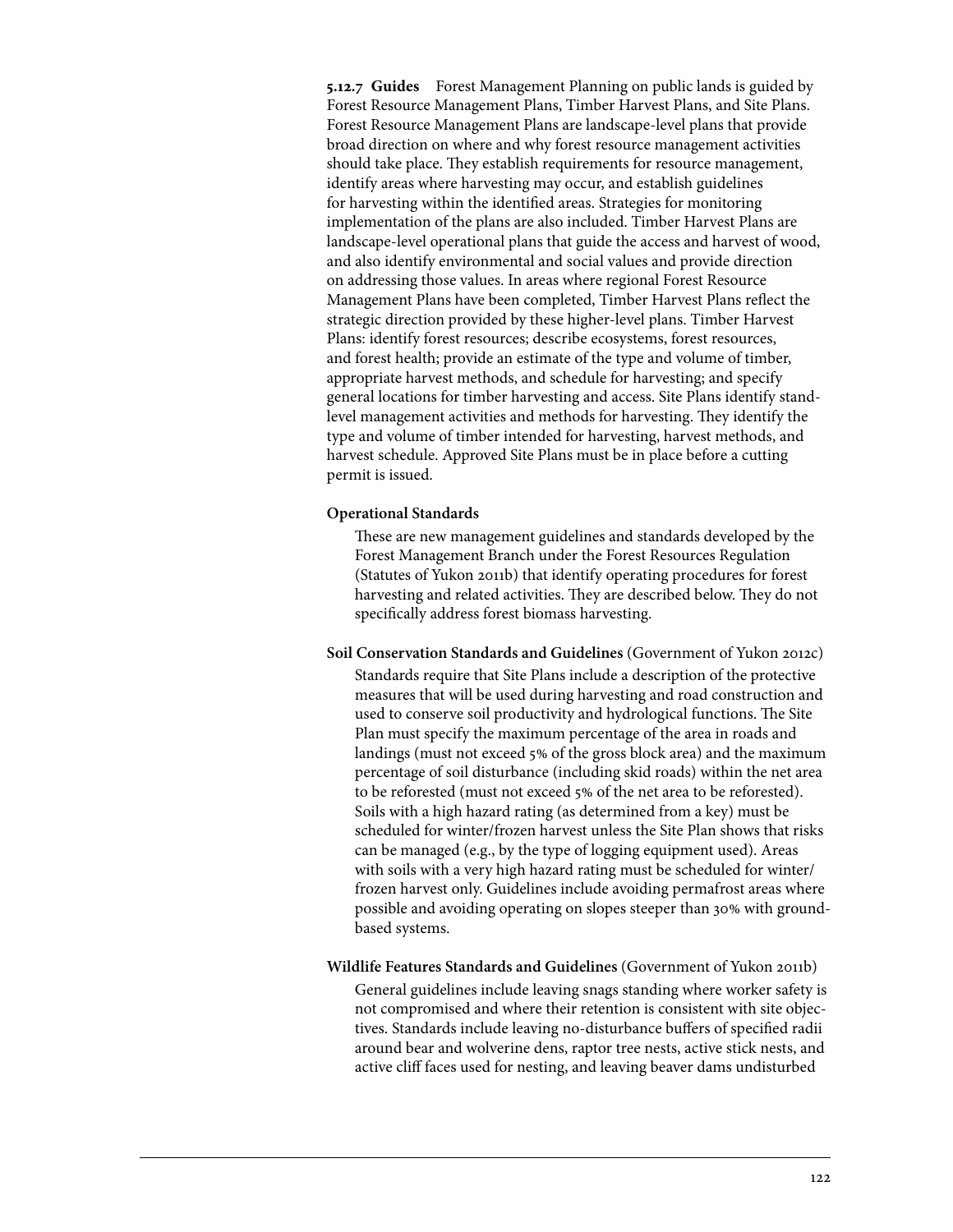unless a permit to remove them is authorized. Wildlife trees must not be destroyed. Guidelines include leaving no-disturbance buffers around mineral licks and game trails.

# **Riparian Management on Streams and Lakes Standards and Guidelines**  (Government of Yukon 2011c)

The Standards specify that Riparian Management Areas (Reserve Zones plus Management Zones) be established around streams and lakes. Riparian Reserve zones are between 5–20 and 40–80 m in width for streams, depending on the stream class, and 20–40 to 40–60 m for lakes, depending on the size. Management Zones, measured from the outer edge of the Reserve Zone, are 20–30 to 60–120 m wide for streams and 20–60 to 80–140 m wide for lakes. Operations in the Management Zone must be conducted so as to maintain the integrity of the Reserve Zone. Guidelines include that roads should be located to avoid Riparian Management Areas except where required for stream crossings. Ephemeral draws require 5-m machine-free zones, directional falling, and limited skid crossings.

# **Wetlands Riparian Management** (Government of Yukon 2011d)

The Standards specify that wetlands have Reserve Zone widths of 5–60m and Management Zone widths of 40–140m, depending on the wetland class. Operations in the Management Zone must be conducted so as to maintain the integrity of the Reserve Zone. Forest management activities may be allowed for bog, fen, and swamp wetlands. For all types of wetlands, winter use to access adjacent upland timber may be considered.

# **Historic and Archaeological Resources Standards and Guidelines**  (Government of Yukon 2011e)

Standards require that no disturbance is permitted to historic sites encountered during timber harvest operations and no objects may be removed from heritage sites. Yukon Heritage Resources may recommend a 0- to 100-m no-disturbance buffer around historic resources. In areas mapped as having high potential for historic resources, if activities are to occur that affect these resources, a historic resources impact assessment by a qualified archaeologist must be carried out prior to activities proceeding. If historic sites or resources are discovered during operations, the operator must immediately suspend operations and inform the Forest Officer and Yukon Heritage Resources of the location and nature of the resources that were found. Guidelines recommend that known historic and archaeological sites in the harvest planning area be mapped and their locations excluded from planned logging activities.

# **Incorporating Land User Interests Standards and Guidelines** (Government of Yukon 2011f)

The objective here is to ensure that historic land user interests are maintained when forestry activities are carried out. The Standards specify that buffers must be maintained around cabin sites (usually 100 m for temporary-use cabins and 400 m around permanent residences). Forest harvesters must not knowingly cover, move, or destroy equipment used for land user activities that they find; shall ensure that road maintenance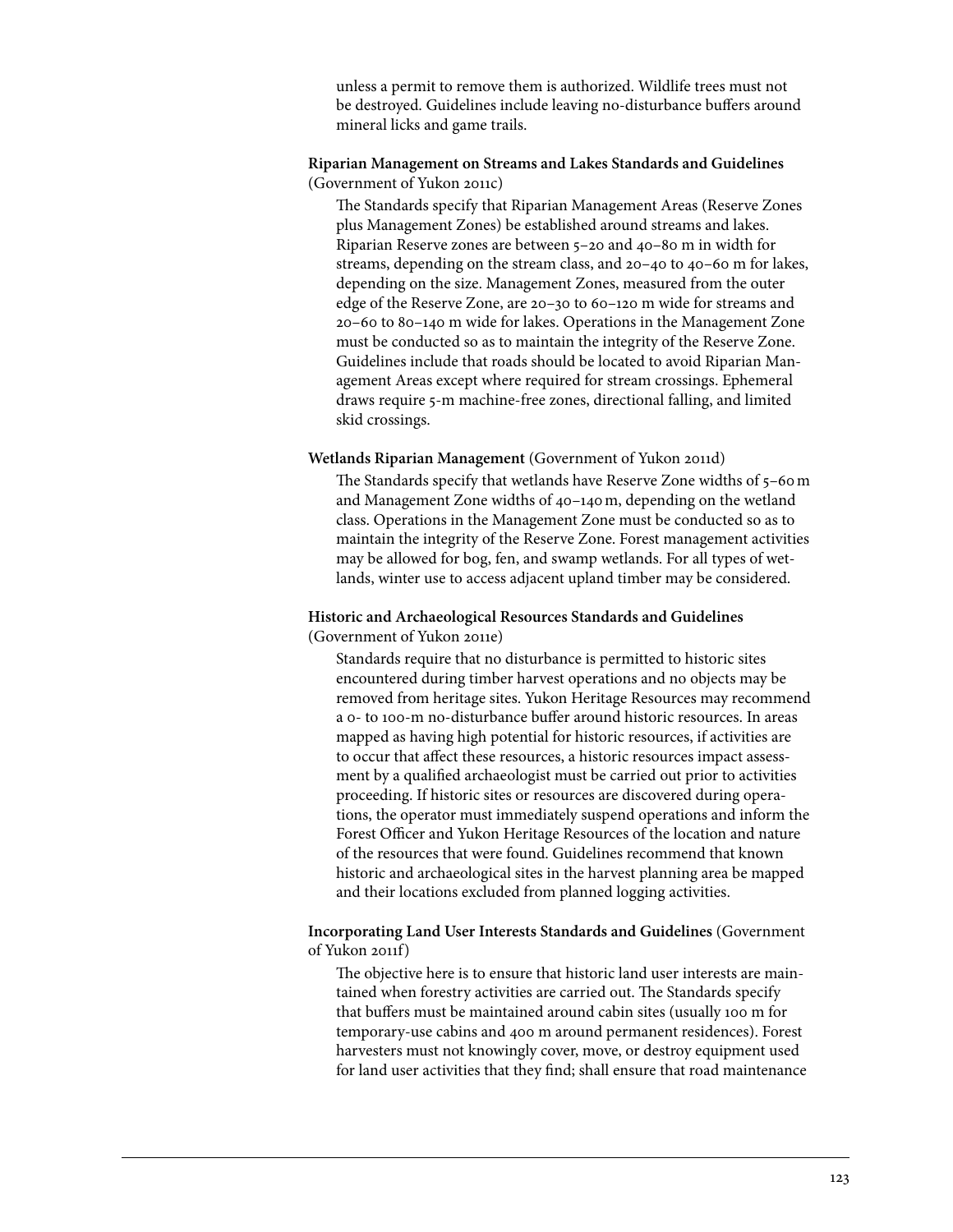does not limit recreation trail access across roads; and shall restore any recreation trails used by the land users along access routes if they have been damaged during harvesting/road building.

## **Landscape Planning Guidelines** (Government of Yukon 2006)

These guidelines are designed to assist planners in achieving objectives in the Strategic Forest Management Plan and Implementation Agreement and apply to all forest harvesting and forest planning activities within the Champagne and Aishihik Traditional Territory. One of the goals of the Strategic Forest Management Plan is to "maintain the function and integrity of forest ecosystems by conserving forest productivity and biodiversity and related waters, soils, ecosystems and landscapes." The guidelines for achieving this goal include ensuring that coarse woody debris is incorporated in stand structure retention. The guidelines set out general requirements for harvesting beetle-killed wood and the same guidelines should be followed for fire-killed trees. These guidelines include retaining 25% of the stems in high wildlife areas. Where blowdown occurs in standing timber, it should be salvaged and utilized but with a first priority of protecting riparian values and water quality. Some post-fire forest is critically important for several wildlife species and a significant portion of the trees may need to be reserved. The Landscape Planning Guidelines also indicate that a maximum of 7% of the harvest block should be disturbed by skid trails, and, if this is exceeded, rehabilitation strategies should be employed.

**5.12.8 Protected areas legislation** In Yukon, land can be protected by any one of several pieces of legislation, including: *Parks and Land Certainty Act* (Statutes of Yukon 2002b), *Environment Act* (Statutes of Yukon 2002a), *Wildlife Act* (Statutes of Yukon 2002c), Inuvialuit Final Agreement, and Yukon First Nation Agreements. Federal legislation that applies in Yukon includes the *Canada Wildlife Act, Species at Risk Act,* and *Canada National Parks Act*.

About 5.9 million ha (12.3%) of Yukon has been designated as protected (Environment Canada, n.d. b) There are three National Parks that cover a total of 3.7 million ha. Other types of protected areas are Special Management Areas, many of which have been subsequently designated as a Territorial Park, National Wildlife Area, Habitat Protection Area, Ecological Reserve, or Wilderness Preserve. Territorial Parks are created and managed under the *Parks and Certainty Act,* which allows for withdrawal of land from these parks or revoking of park status. Industrial use is prohibited in Territorial and National Parks. Industrial activity is not always prohibited in Special Management areas. National Wildlife Areas are created and managed for wildlife conservation, research, and interpretation. There is one in Yukon, and industrial activities are not permitted.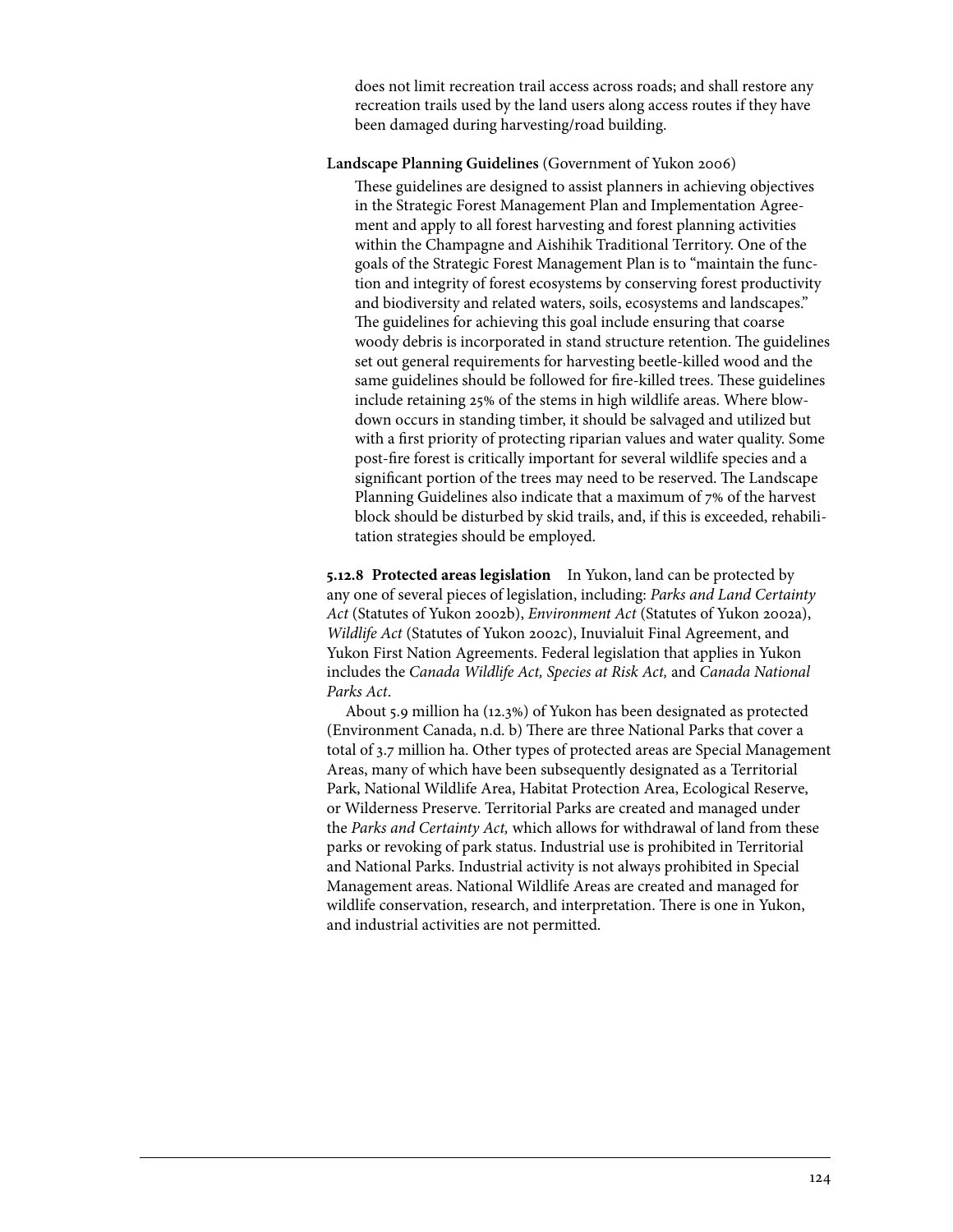Although specific federal guidelines or policy for woody forest biomass harvesting do not exist in Canada, some higher-level strategies and policy do have a bearing on biomass harvesting. Specifically, there is an overall vision and commitment at the Federal (and Provincial) levels for sustainable forest management (SFM), which involves maintenance or enhancement of all forest attributes. Reference to renewable energy sources, including biomass, is found in some Federal strategic plans. As well, forest biomass (or at least cwD) is specifically mentioned in the requirements of the three internationally recognized forest certification programs under which Canadian forest managers can voluntarily certify their forest management practices (the Canadian Standards Association [csa], the Forest Stewardship Council [fsc], and the Sustainable Forestry Initiative [SFI]). An overview of federal initiatives, strategies, and policies that have a bearing on forest biomass harvesting is briefly described below, followed by the relevant portions of the forest certification programs. These are not on-the-ground guidelines or legislation.

### **ecoenergy Program** (Government of Canada 2007)

This initiative was launched in 2007 to invest \$1.48 billion to increase Canada's energy supply from renewable resources, which includes biomass, wind, low-impact hydro, geothermal, solar photovoltaic, and ocean energy. By March 2010, 99 contribution agreements worth a total of \$1.4 billion were signed. By April of that year, 52 projects had been started, but less renewable energy than expected was produced; most of it was from wind power (Natural Resources Canada 2011c).

# **The Face of the Canadian Forest Industry: The Emerging Bio-revolution**  (Forest Products Association of Canada and fpinnovations 2011)

This report, released in February 2011 by the Bio-pathways partnership between Innovations, the Forest Products Association of Canada, and the Canadian Forest Service, with support from the Government of Saskatchewan, shows how the Canadian forest sector can be a major player in a \$200 billion global market for bio-energy, biochemical, and biomaterials from non-traditional forest sector sources. It has been important in providing guidance for the transformation to this new potential (L. Stanley, pers. comm., May 9, 2012).

# **National Forest Strategy (2003–2008), A Sustainable Forest: The Canadian Commitment** (Canadian Council of Forest Ministers 2008b)

The strategy provides an overarching national vision and framework involving a commitment to identify and address priorities for implementing Sustainable Forest Management (SFM). It is the fifth in a series of strategies that evolved and developed through extensive dialogue within the forest community. The trustee of the Strategy is the Canadian Council of Forest Ministers which consists of governing officials from all Canadian Federal, Provincial, and Territorial forest jurisdictions. Actions and goals for SFM in Canada are defined with the overall vision that "The long-term health of Canada's forest will be maintained and enhanced, for the benefit of all living things, and for the social, cultural, environmental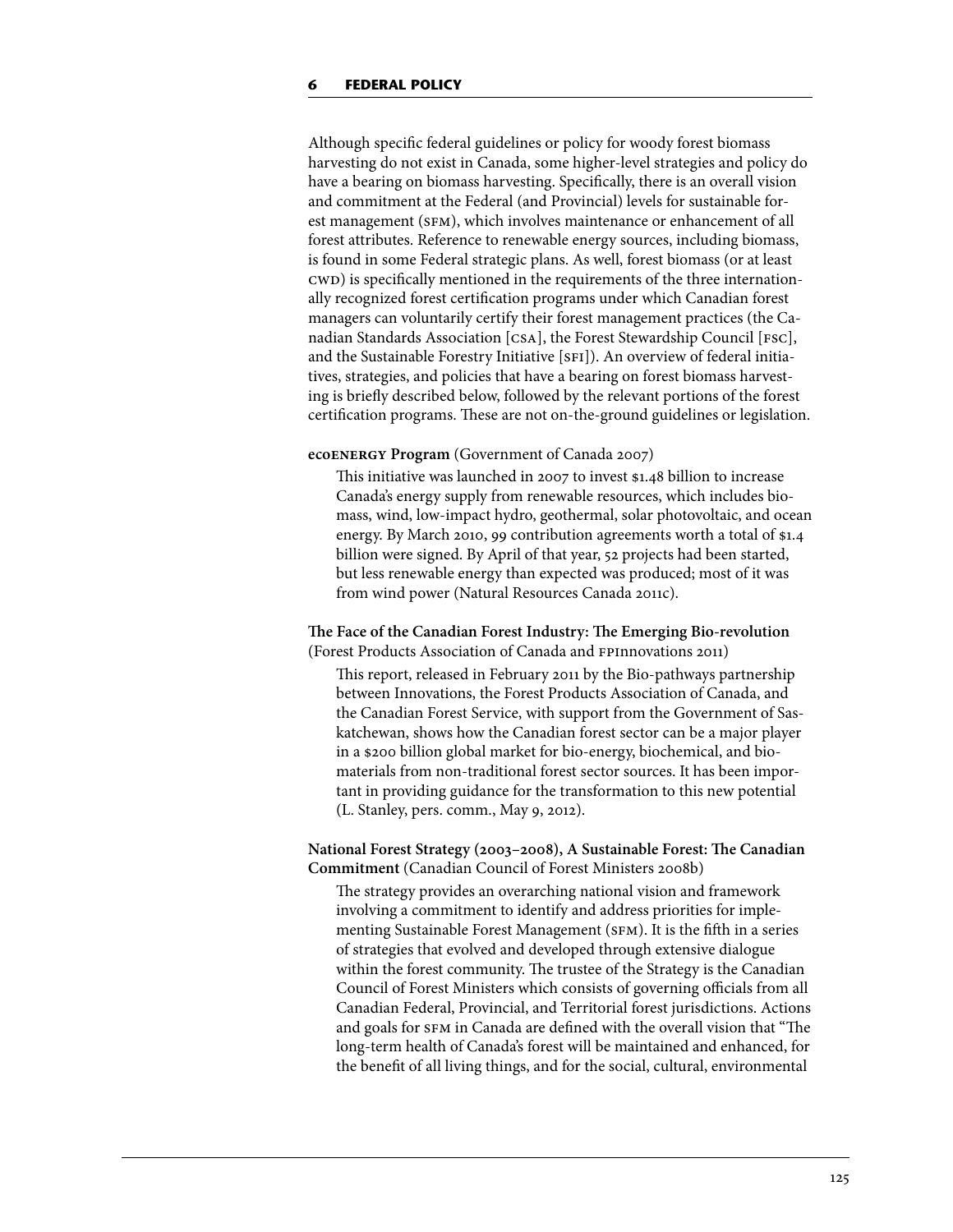and economic well-being of all Canadians now and in the future." This overall commitment can be interpreted to mean that forest biomass harvesting must be sustainable and not reduce long-term forest health.

## **Canada Forest Accord** (National Forest Strategy Coalition 1998)

The Canada Forest Accord complements the National Forest Strategy and repeats the statement of Canada's commitment to sustainable forest management. The goal of the Canada Forest Accord is similar to the vision of the National Forest Strategy: "To maintain and enhance the longterm health of our forest ecosystems, for the benefit of all living things both nationally and globally, while providing environmental, economic, social and cultural opportunities for the benefit of present and future generations."

### **United Nations Conference on Environment and Development (UNCED)**

In 1992, UNCED was held aiming to bring countries together into a world-wide consensus and political commitment for sustainable development and environment co-operation, including the management, conservation, and sustainable development of all types of forests. The objectives related to policy included to "review and develop policies that support the best use of land and the sustainable management of natural resources, by not later than 1996" and planned activities included that "governments at the appropriate level, with the support of regional and international organizations, should ensure that policies and policy instrument support the best possible land use and sustainable management of land resources." Principles outlined in the Report of the United Nations Conference on Environment and Development (United Nations General Assembly 1992) included "Forest resources and forest lands should be sustainably managed to meet the social, economic, ecological, cultural and spiritual needs of present and future generations. These needs are for forest products and services, such as wood and wood products, water, food, fodder, medicine, fuel, shelter, employment, recreation, habitats for wildlife, landscape diversity, carbon sinks and reservoirs, and for other forest products." Forest biomass would fall into the category of another forest product.

### **Convention on Biological Diversity** (CBD) (United Nations 1992)

The CBD was opened for signature in June 1992 at UNCED, signed by 150 government leaders, and entered into force in December 1993. It was brought about as a tool to translate the principles from UNCED into reality. Its three main objectives were (1) the conservation of biological diversity, (2) the sustainable use of the components of biological diversity, (3) and the fair and equitable sharing of the benefits arising out of the utilization of genetic resources.

**Canadian Biodiversity Strategy** (Minister of Supply and Services Canada 1995)

This strategy, released in 1995, is a guide to carrying out Canada's commitments under the CBD. It lays out a plan to  $(i)$  conserve biodiversity and promote sustainable use of resources, (2) improve the understanding and management of ecosystems, (3) develop incentives and legislation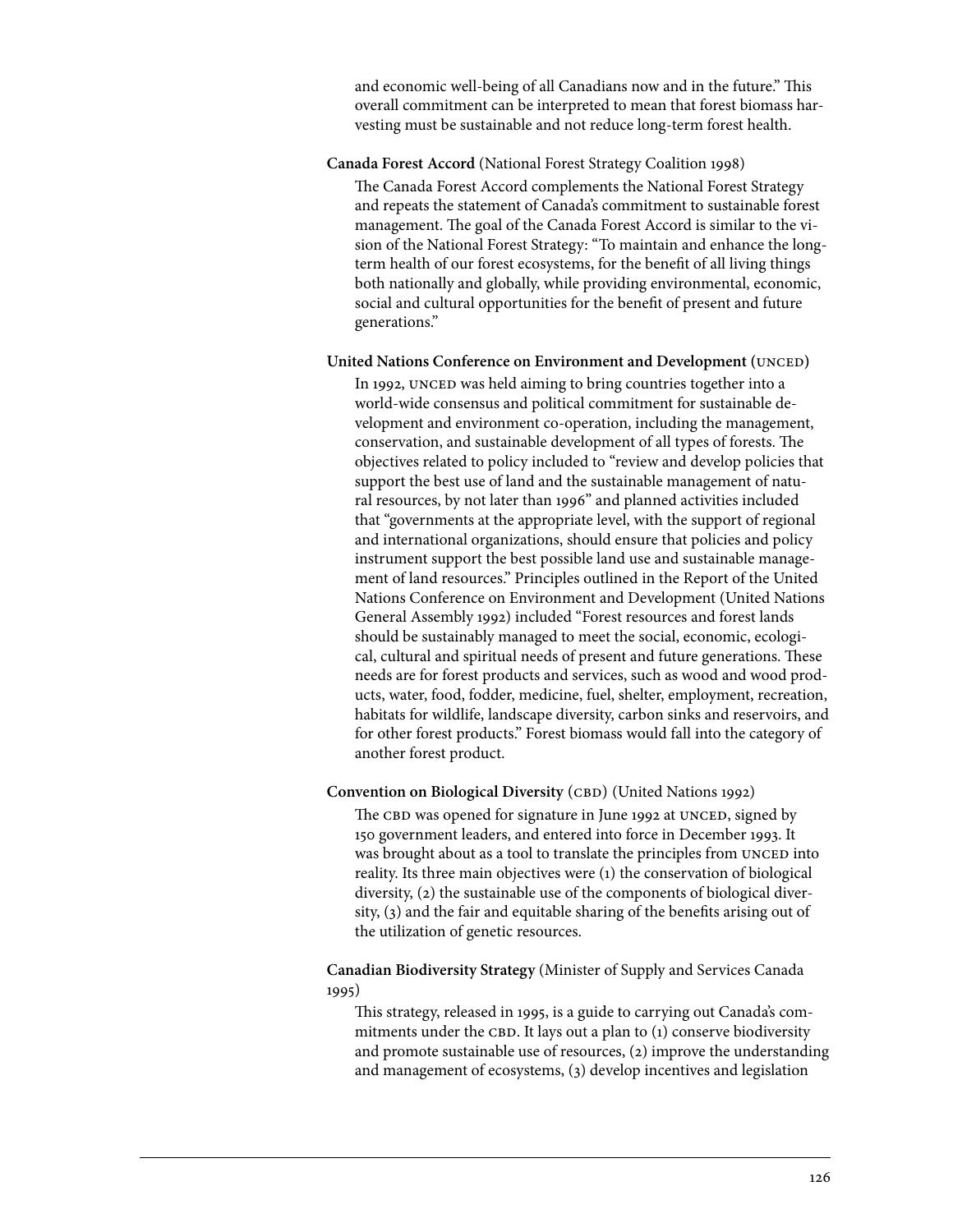to support the conservation of biodiversity, and (4) provide education about the need to conserve biodiversity. It was developed as a result of consultations conducted by Federal, Provincial and Territorial governments with industry, scientists, conservation groups, academics, and Aboriginal groups. It provides a framework for action to ensure that the productivity, diversity, and integrity of Canada's natural systems are maintained or enhanced.

**Criteria and Indicators of Sustainable Forest Management** (Canadian Council of Forest Ministers 2006)

The Canadian Council of Forest Ministers has established criteria and indicators to define and measure Canada's progress in SFM. They were first set in 1995 and updated in 1997, 2000, and 2003. The aim is to provide a common understanding of sfm. They identify the key ecological, social, and economic values that comprise sustainable forest management. The criteria represent forest values that Canadians want to enhance or sustain, and the indicators identify scientific factors to assess the state of the forests and measure progress over time. The broad criteria identified in 2003 are (1) biological diversity, (2) ecosystem condition and productivity, (3) soil and water, (4) role in global ecological cycles, (5) economic and social benefits, and (6) society's responsibility.

# **2008 Conference: The Scientific Foundation for Sustainable Forest Biomass Harvesting Guidelines and Policies**

This conference, hosted by Canada's Sustainable Forest Management Network, contributed to enhancing development of woody forest biomass harvesting policies in Canada, by providing an overview of information on existing research on biodiversity and site productivity considerations for biomass harvesting and existing knowledge gaps (Titus et al. 2010).

### **Forest certification programs**

The three voluntary forest certification programs used in Canada all set obligations above and beyond policy regulations, and include requirements for maintenance of soil productivity, water resources, wildlife habitat, species diversity, conservation of biological diversity, and ensuring that harvest levels are sustainable. They are not legal requirements for forest companies but identify a company's commitment to SFM. Globally, the Canadian certification programs are endorsed by independent nonprofit certification programs that have standards, criteria, and objectives that governments around the world view as the basis for SFM. CSI and fsi are endorsed by the Programme for Endorsement of Forest Certification, and the national fsc standards by fsc International. Woody forest biomass is addressed in a general way in most of these programs.

1. Canadian Standards Association (Canadian Standards Association 2010)

The csa advocates "maintenance and enhancement of long-term health of forest ecosystems, while promoting ecological, economic, social, and cultural opportunities for the benefit of present and future generations." Performance requirements for participants include criteria for biological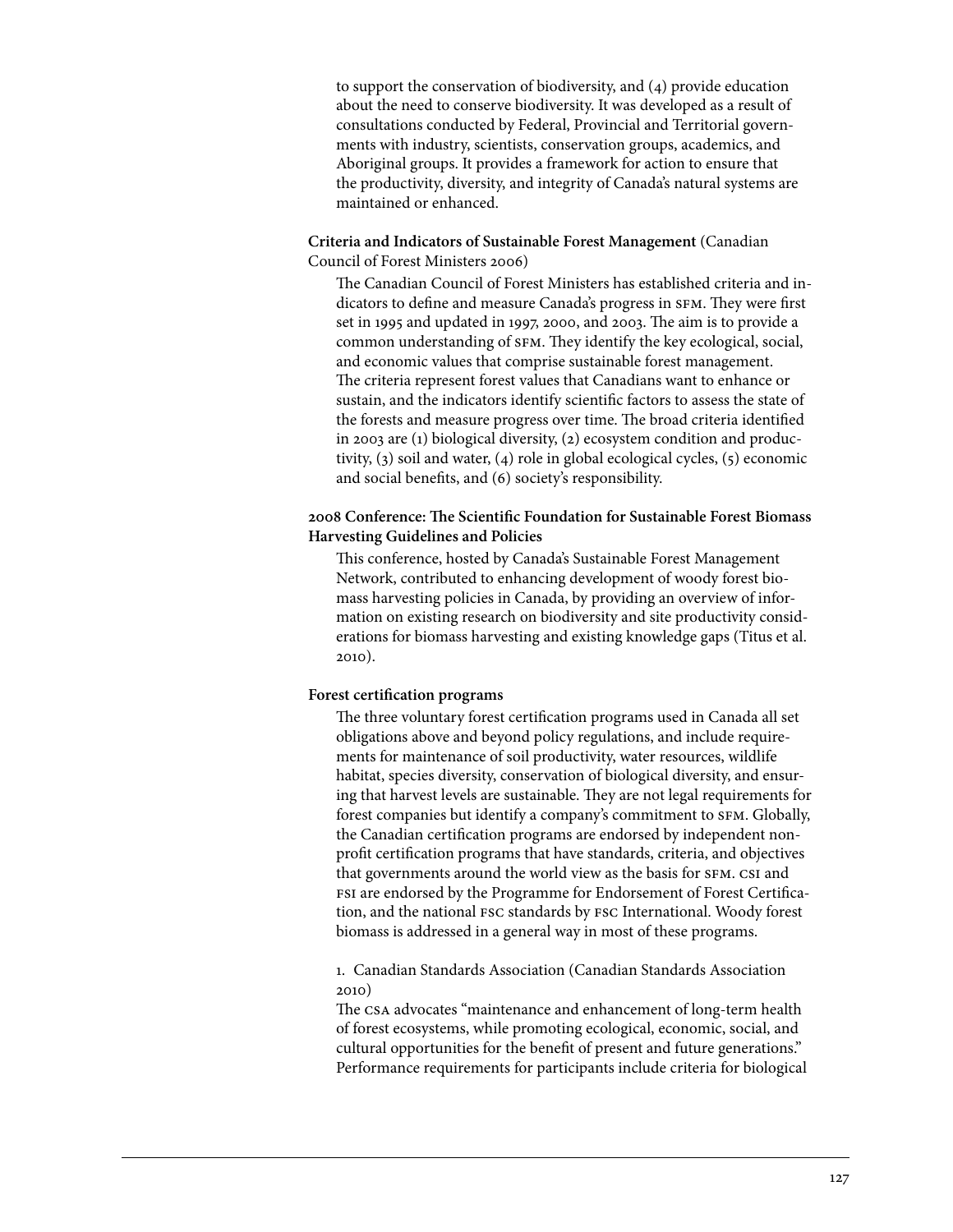diversity, ecosystem condition and productivity, soil and water, and role in global ecological cycles:

- Section A.6.3 states "An example of a habitat element that requires special attention in the design and implementation of forest treatments is deadwood, whose snags and downed logs provide habitat for a diverse range of forest species"; and
- Section A.6.3.2.4 (biomass utilization) refers to the use of forest biomass (including dead trees, CWD, and fine materials) as a contemporary issue in sustained forest management in Canada, and encourages subsequent discussions to "examine future expectations for biomass use with emphasis on the ecological and cultural impacts of biomass removals." This section states that "if the organization intends to remove biomass, it should develop clear operational guidelines for the sustainable removal of biomass from forest ecosystems." This implies that the licensee should take responsibility for sustainable forest biomass harvesting.

2. Forest Stewardship Council (Forest Stewardship Council 2004, 2005, 2008, 2011)

The fsc has separate requirements for four regions of Canada (British Columbia, Boreal, Maritimes, and Great Lakes–St. Lawrence):

- Boreal Forest Standards require that ecological functions and values remain intact, be enhanced, or be restored, including "forest regeneration and succession, genetics, species and ecosystem diversity, and natural cycles that affect the productivity of the forest," and "harvesting, site preparation and forest operations should be undertaken in a manner that avoids site and soil damage and encourages protection of the site." Management of woody biomass is not specifically mentioned;
- The standards for British Columbia, the Maritimes, and Great Lakes–St. Lawrence region all require that "Forest management shall conserve biological diversity and its associated values, water resources, soils, and unique and fragile ecosystems and landscapes, and by doing so, maintain the ecological functions and the integrity of the forest";
- British Columbia Standards require that "structural components, including at a minimum canopy complexity, live wildlife trees, snags and CWD are maintained or restored to quantities that are comparable with ronv [range of natural variability]." Forest management must "maintain soil fertility and natural soil processes by limiting detrimental soil disturbance to less than 7% of the timber harvesting land base, and limiting detrimental soil disturbance to less than 10% of the timber harvesting land base where there are off-setting environmental, cultural or other non-economic benefits for the increases over 7% and the benefits are explained in a written rationale";
- Maritimes Standards require that "CWD in the form of large fallen trees, large logs and snags of various sizes is maintained in each stand sufficient to maintain the wildlife habitat attributes and forest ecosystem productivity through the regeneration period" and "Harvesting, site preparation, and other forest operations should be undertaken in a manner that minimizes site and soil damage and soil nutrient loss"; and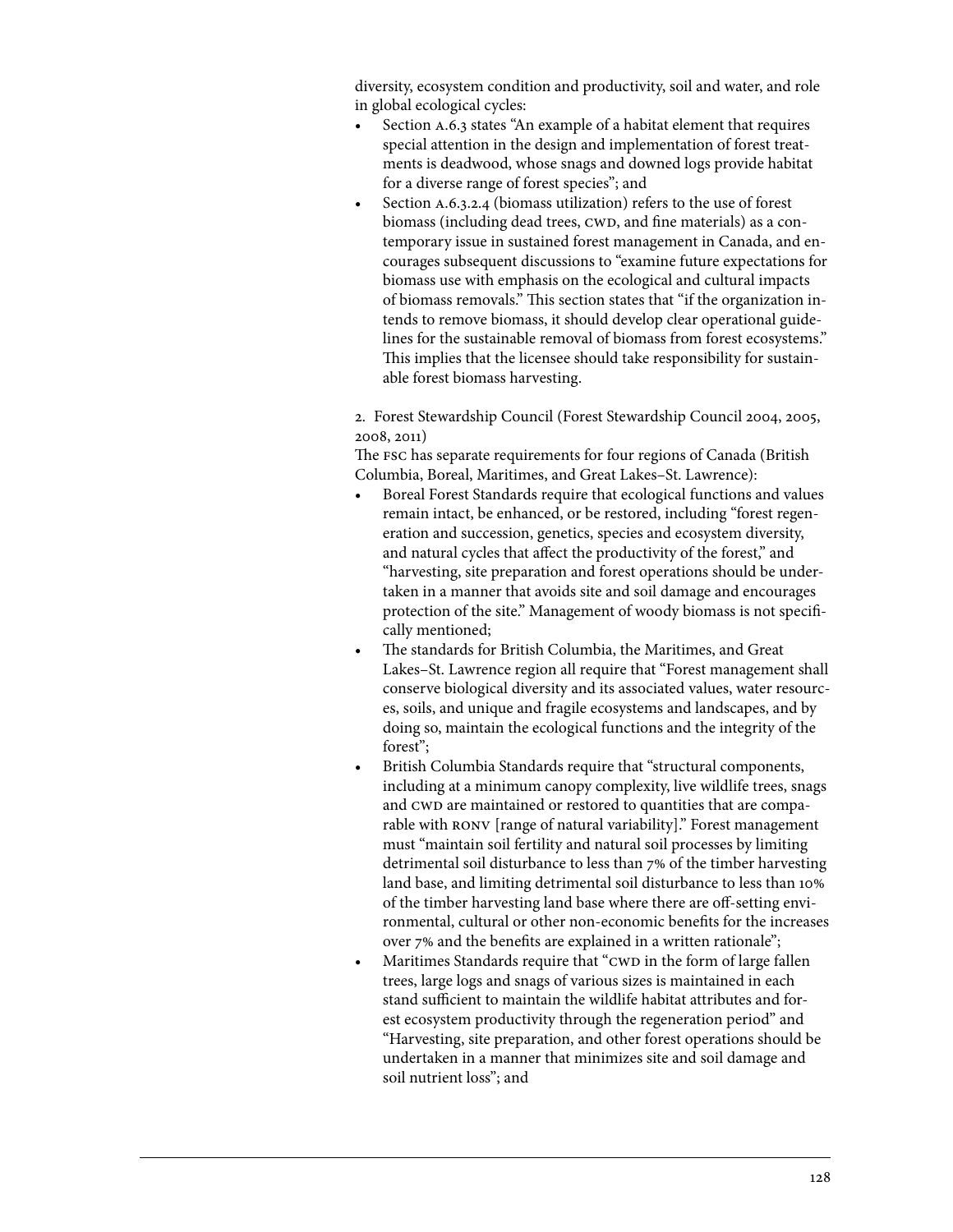- Great Lakes–St. Lawrence Region: No specific reference to CWD management or maintaining soils.
- 3. Sustainable Forestry Initiative (Sustainable Forestry Initiative 2010)
- Same requirements for forest management regardless of the final product, whether it is solid wood building products, paper products, or bioenergy feedstock; and
- Objectives include ensuring long-term forest productivity, carbon storage, and conservation of forest resources, and conserving and promoting biological diversity and conservation of forest plants and animals. Program participants must implement forest management practices to protect and maintain forest and soil productivity (seven ways to do this are listed) and must implement stand- and landscape-level measures that promote a diversity of types of habitat and successional stages, and conservation of forest plants and animals (10 ways to do this are listed). One of these ways is through "development and implementation of criteria, as guided by regionally appropriate best scientific information, to retain stand-level wildlife habitat elements, such as snags, mast trees, down woody debris, den trees and nest trees."

## **7 Summary**

This report summarized policies, including legislation, regulations, and guidelines, that relate to forest biomass harvesting in Canada. Forest biomass harvesting can include removal of roadside residues from blocks previously logged, removal of woody debris off the site, salvage of unmerchantable dead stands (e.g., fire or insect impacted), harvesting of stands traditionally considered unmerchantable (e.g., too small), harvesting of silviculture residues (e.g., from thinning), or harvesting of purpose-grown plantations (e.g., hybrid poplars). The report focussed on the first three since this is where much (but not all) of the attention is currently focussed and the most information is available.

Policy relating to forest biomass harvesting was not found in a central document for most provinces. An exception is New Brunswick, which developed a policy in 2008 especially for forest biomass harvesting. Ontario also has a policy addressing forest biomass harvesting but it is not as detailed as New Brunswick's. Prince Edward Island has biomass guidelines that differentiate between projects with no public investment and projects with public investment such as grants or loans, silvicultural incentives, or green credits or certification from government. Information about the policies in place for the other provinces and territories is not readily available without speaking with experts in the field, and even then just a few guidelines specific to forest biomass harvesting seem to exist. Up-to-date information about policies is not available publicly online, and even information about biomass harvesting operations that are going on is scarce and scattered for most provinces and territories. Provincial policies are in various stages of development and generally not ready for release in an official format. Biomass harvesting policies do not exist at the Federal level.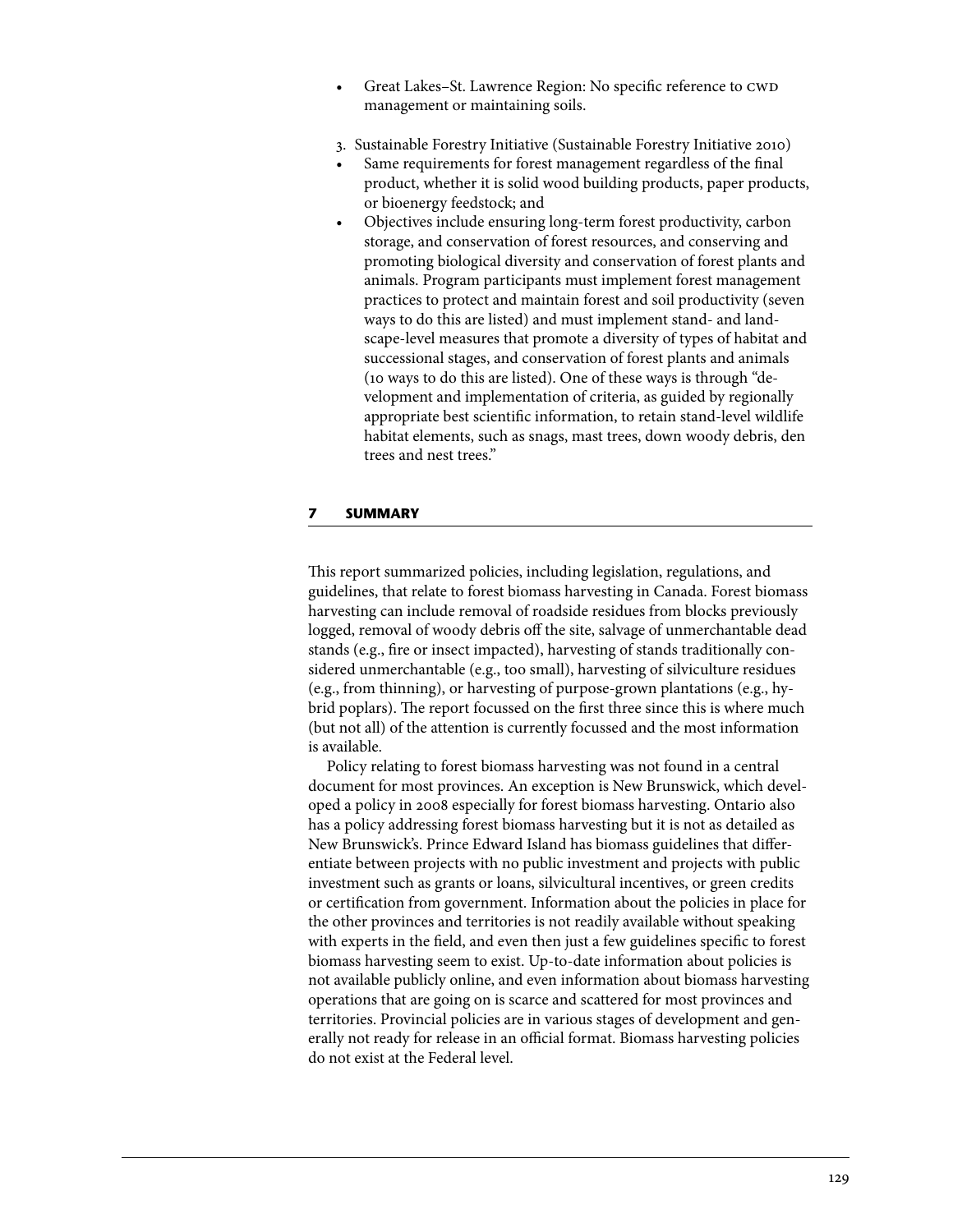Policies outside of Canada were looked at to see what kinds of things have been included in forest biomass harvesting policies, and this helped guide the type of information to search for. Relevant operational on-site guidelines that were found mainly related to removal of woody debris, soils, site productivity, wildlife, biodiversity, and riparian area management. Information about skidding recommendations was easily found and would be highly relevant to biomass harvesting, although disturbance levels from increased activity on logged areas may be higher than from conventional logging. Site-specific guidelines as to which ecosystems are suitable for forest biomass harvesting are not readily available (but potentially may exist in internal documents), except for the Canada-wide agreement that woody debris should be retained on poor sites (thin, dry, and/or coarse-textured soils). Biomass allocation procedures were described for each province although this information was quite scattered. Policies setting out requirements for sustainable forest management are widespread and were summarized because of the implication that forest biomass harvesting must be sustainable along with other forestry activities. Plans and strategies promoting increased use of renewable energy sources were briefly described because they may affect expansion of the bioenergy industry, but they may be of minimal interest to readers looking for operational guidelines for biomass harvesting.

In general, forest management guidelines were developed for conventional logging, before biomass harvesting was done, and some may question whether or not they are adequate, given the increased level of nutrient removal, site disturbance, wildlife habitat loss, and other consequences resulting from biomass removal. More explicit forest biomass harvesting guidelines can be expected in the near future for several provinces; meanwhile, operations for most provinces and territories will largely operate under a few basic rules and existing natural resource legislation and guidelines.

# **Literature Cited**

- Abbas, D., D. Current, M. Phillips, R. Rossman, H. Hoganson, and K.N. Brooks. 2011. Guidelines for harvesting biomass for energy: a synthesis of environmental considerations. Biomass and Bioenergy 35(11):4538- 4546.
- Ag-West Bio. Inc. 2007. Building Saskatchewan's bio-economy: a life sciences strategy. http://agwest.sk.ca/publications/LSSS\_May07.pdf (Accessed Mar. 2012).
- Al[berta Energy. 2006. Alberta's integrated energy vision. www.govrelations.](www.govrelations.ualberta.ca/en/ProvincialGovernment/~/media/University%20of%20Alberta/Administration/External%20Relations/Government%20Relations/Documents/Provincial/Integrated_Energy_Vision.pdf) ualberta.ca/en/ProvincialGovernment/~/media/University%20of%20 Alberta/Administration/External%20Relations/Government%20 Relations/Documents/Provincial/Integrated\_Energy\_Vision.pdf (Accessed Mar. 2012).
- Alberta Environmental Protection. 1994. Alberta timber harvest planning and operating ground rules. Pub. No. Ref. 71[. www.assembly.ab.ca/lao/](www.assembly.ab.ca/lao/library/egovdocs/alen/1994/148712.pdf) [library/egovdocs/alen/1994/148712.pdf \(](www.assembly.ab.ca/lao/library/egovdocs/alen/1994/148712.pdf)Accessed Mar. 2012).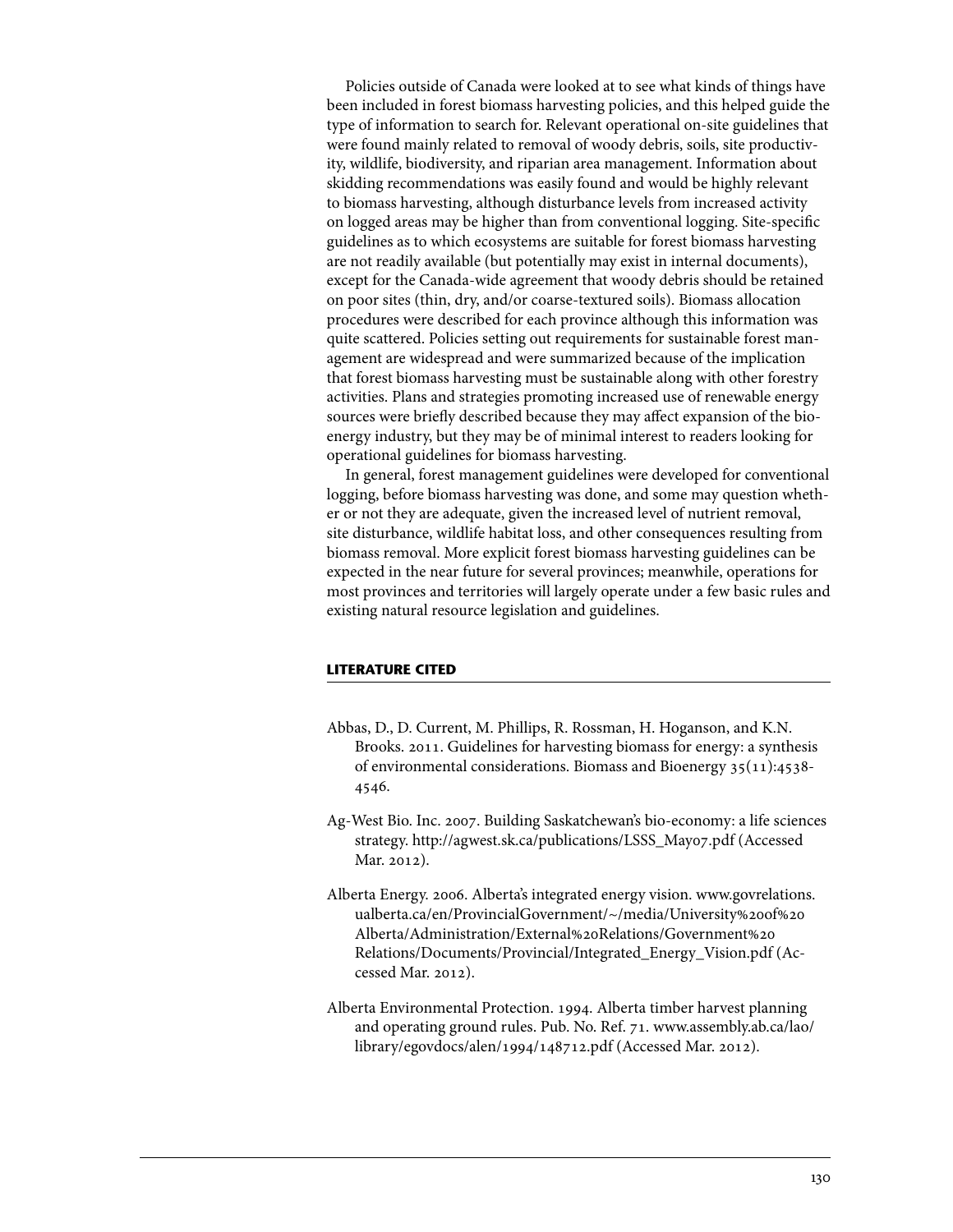- Alberta Forest Products Association and Alberta Land and Forest Service. 1994. Forest soils conservation. Task Force Report. [www.srd.alberta.ca/LandsForests/ForestManagement/documents/](www.srd.alberta.ca/LandsForests/ForestManagement/documents/ForestSoilsConservation-1994.pdf)  [ForestSoilsConservation-1994.pdf](www.srd.alberta.ca/LandsForests/ForestManagement/documents/ForestSoilsConservation-1994.pdf) (Accessed Mar. 2012).
- Alberta Sustainable Resource Development. 2008. Alberta harvest planning and operating ground rules for renewal. Alta. Sustainable Resource Dev. Pub. Lands For. Div. For. Manag. Br. [www.srd.alberta.ca/LandsForests/](www.srd.alberta.ca/LandsForests/ForestManagement/ForestManagementPlanning/documents/Annex_4_draft_Jan_15_08Final.pdf) [ForestManagement/ForestManagementPlanning/documents/](www.srd.alberta.ca/LandsForests/ForestManagement/ForestManagementPlanning/documents/Annex_4_draft_Jan_15_08Final.pdf)  [Annex\\_4\\_draft\\_Jan\\_15\\_08Final.pdf \(](www.srd.alberta.ca/LandsForests/ForestManagement/ForestManagementPlanning/documents/Annex_4_draft_Jan_15_08Final.pdf)Accessed March 2012).
- Alberta Sustainable Resource Development. 2010. Debris management standards for timber harvest operations. Wildfire Manag. Br. Wildfire Prevention Section. [www.srd.alberta.ca/FormsOnlineServices/](www.srd.alberta.ca/FormsOnlineServices/Directives/documents/2007-02-DebrisManagementStandards-TimberHarvestOperations-Mar2010.pdf) [Directives/documents/2007-02-DebrisManagementStandards-](www.srd.alberta.ca/FormsOnlineServices/Directives/documents/2007-02-DebrisManagementStandards-TimberHarvestOperations-Mar2010.pdf)[TimberHarvestOperations-Mar2010.pdf \(](www.srd.alberta.ca/FormsOnlineServices/Directives/documents/2007-02-DebrisManagementStandards-TimberHarvestOperations-Mar2010.pdf)Accessed Mar. 2012).
- Archibald, D.J., W.B. Wiltshire, D.M. Morris, and B.D. Batchelor. 1997. Forest management guidelines for the protection of the physical environment. Version 1.0. Toronto, Ont. [www.mnr.gov.on.ca/stdprodconsume/groups/](www.mnr.gov.on.ca/stdprodconsume/groups/lr/@mnr/@forests/documents/document/mnr_e000513.pdf) [lr/@mnr/@forests/documents/document/mnr\\_e000513.pdf](www.mnr.gov.on.ca/stdprodconsume/groups/lr/@mnr/@forests/documents/document/mnr_e000513.pdf) (Accessed Apr. 2012).
- Atkinson, A. 1995. Saskatchewan's long-term integrated forest resource management plan. For. Chron. 71(6):759–762.
- Banner, A., W. Mackenzie, S. Haeussler, S. Thomson, J. Pojar, and R. Trowbridge. 1993. A field guide to site identification and interpretation for the Prince Rupert Forest Region. B.C. Min. For., Res. Br., Victoria, B.C. Land Manag. Handb. No. 26.
- BC Hydro. 2012. Bioenergy phase 2 call for proposals. Report on the RFP process. www.bchydro.com/etc/medialib/internet/documents/plan[ning\\_regulatory/acquiring\\_power/2012q1/bioenph2callrfp\\_rfp.Par.0001.](www.bchydro.com/etc/medialib/internet/documents/planning_regulatory/acquiring_power/2012q1/bioenph2callrfp_rfp.Par.0001.File.BioEnPh2CallRFP_RFP_Process_Report_Final_2012-02-10.pdf) File.BioEnPh2CallRFP\_RFP\_Process\_Report\_Final\_2012-02-10.pdf (Accessed Mar. 2012).
- Beckingham, J.D., I.G.W. Corns, and J.H. Archibald. 1996. Field guide to ecosites of west-central Alberta. Can. For. Serv. Northern Forestry Centre, Edmonton, Alta. Special Report 9.
- Benjamin, J.G. (editor). 2009. Considerations and recommendations for retaining woody biomass on timber harvest sites in Maine. Report to Natural Resources Conservation Service. Draft report. [www.maine.gov/](www.maine.gov/doc/mfs/pubs/biomass_retention/report/biomass_report_lr.pdf) [doc/mfs/pubs/biomass\\_retention/report/biomass\\_report\\_lr.pdf](www.maine.gov/doc/mfs/pubs/biomass_retention/report/biomass_report_lr.pdf) (Accessed Mar. 2012).
- Berch, S.M., S. Dubé, and G.D. Hope. 2009. Best management practices for soil conservation in mountain pine beetle salvage operations. B.C. Min. For. Range, For. Sci. Prog., Victoria, B.C. Exten. Note 91. [www.for.gov.](www.for.gov.bc.ca/hfd/pubs/Docs/En/En91.htm) [bc.ca/hfd/pubs/Docs/En/En91.htm](www.for.gov.bc.ca/hfd/pubs/Docs/En/En91.htm) (Accessed Dec. 2013).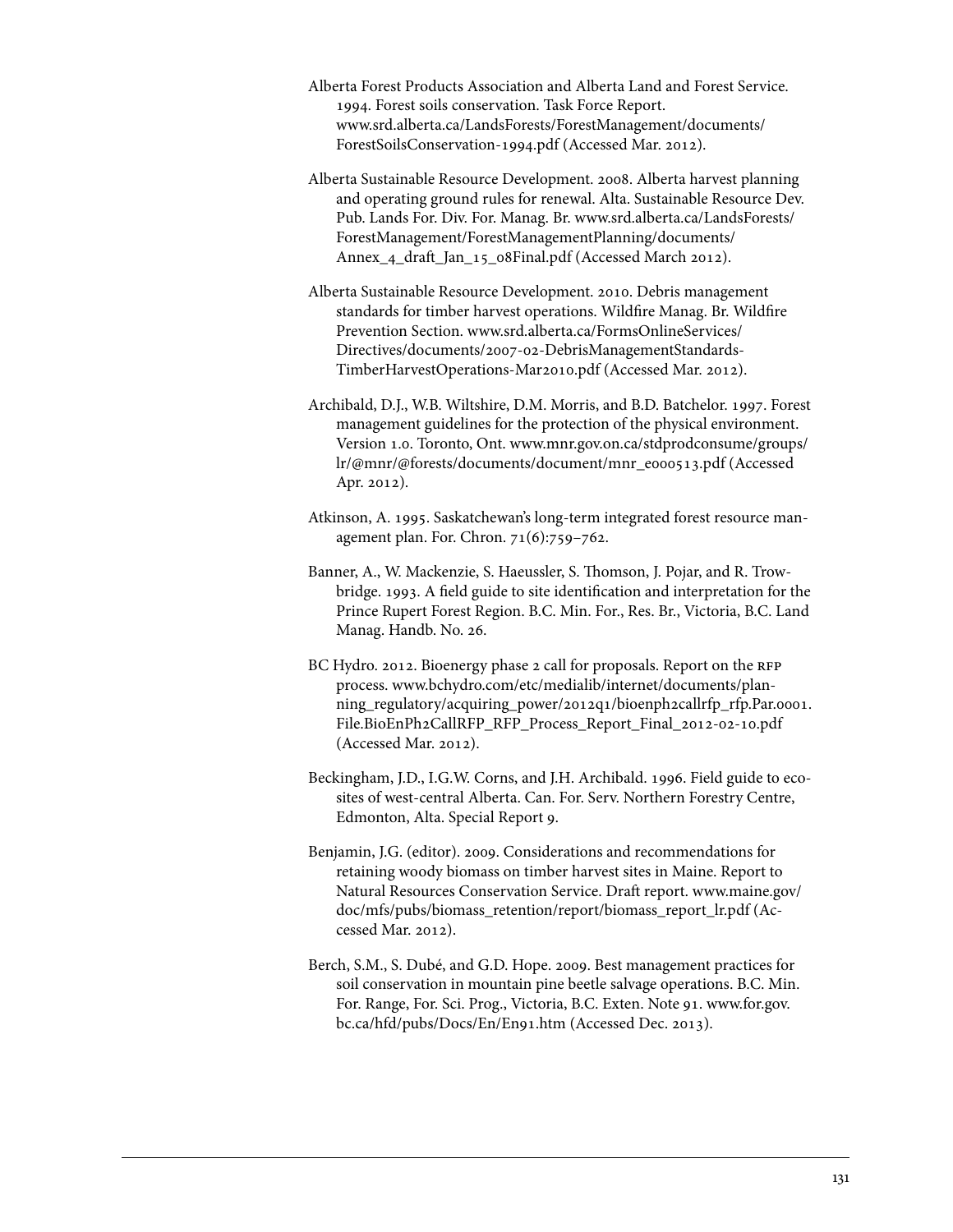- Berch, S.M., D. Morris, and J. Malcolm. 2011. Intensive forest biomass harvesting and biodiversity in Canada: a summary of relevant issues. For. Chron. 87(4): 478–487.
- Bradley, D. 2010. Canada report on bioenergy 2010. Climate change solutions. Sponsors: Canbio, Nat. Resources Can.–Canadian Woodfibre Centre, Woodpellet Assoc. of Canada. [www.canbio.ca/upload/](www.canbio.ca/upload/documents/canada-report-on-bioenergy-2010-sept-15-2010.pdf) [documents/canada-report-on-bioenergy-2010-sept-15-2010.pdf](www.canbio.ca/upload/documents/canada-report-on-bioenergy-2010-sept-15-2010.pdf)  (Accessed Mar. 2012).
- Bragg, D.C. and J.L. Kershner. 1999. CWD in riparian zones. J. For. Apr. 1999, pp. 30–35.
- Brand, P. 2010. The transition to biomass fuelled heating. Northern Energy Solutions Conference, Whitehorse, Yukon. [www.energy.gov.yk.ca/pdf/](www.energy.gov.yk.ca/pdf/peter_brand_the_transition_to_biomass_fuelled_heating.pdf) [peter\\_brand\\_the\\_transition\\_to\\_biomass\\_fuelled\\_heating.pdf \(](www.energy.gov.yk.ca/pdf/peter_brand_the_transition_to_biomass_fuelled_heating.pdf)Accessed Feb. 2013).
- Braumandl, T. 1992. A field guide for site identification and interpretation for the Nelson Forest Region. B.C. Min. For., Res. Br., Victoria, B.C. Land Manag. Handb. No. 20.
- British Columbia Ministry of Energy, Mines and Petroleum Resources. 2007. BC Energy Plan. www.energyplan.gov.bc.ca/bcep/default.html# (Accessed Mar. 2012).

\_\_\_\_\_\_\_\_. 2008. BC BioEnergy strategy. [www.energyplan.gov.bc.ca/](http://www.energyplan.gov.bc.ca/bioenergy/) [bioenergy](http://www.energyplan.gov.bc.ca/bioenergy/) (Accessed Mar. 2012).

- British Columbia Ministry of Forests, Mines and Lands. 2011. Waste assessment policy and provincial logging residue and waste management proceedings manual. Policy 13.6. Jan. 13, 2011[. www.for.gov.bc.ca/ftp/](www.for.gov.bc.ca/ftp/hva/external/!publish/web/manuals/rwprocedures/chapters/Ch1.pdf) [hva/external/!publish/web/manuals/rwprocedures/chapters/Ch1.pdf](www.for.gov.bc.ca/ftp/hva/external/!publish/web/manuals/rwprocedures/chapters/Ch1.pdf)  (Accessed Apr. 2012).
- British Columbia Ministry of Forests, Mines and Lands. 2012. Fibre Recovery Tenures. www.for.gov.bc.ca/hth/timber-tenures/fibre-recovery.htm (Accessed Feb. 2014).
- Canadian Biomass Magazine. 2010. New Brunswick allocates Crown biomass. June 14, 2011. Fredericton, N.B. [www.canadianbiomassmagazine.](www.canadianbiomassmagazine.ca/index.php?option=com_content&task=view&Itemid=132&id=1783) [ca/index.php?option=com\\_content&task=view&Itemid=132&id=1783](www.canadianbiomassmagazine.ca/index.php?option=com_content&task=view&Itemid=132&id=1783)  (Accessed Apr. 2012).
- Canadian Council of Forest Ministers. 2006. Criteria and indicators of sustainable forest management in Canada–National status 2005 report. www.ccfm.org/pdf/C&I\_e.pdf (Accessed Apr. 2012).

\_\_\_\_\_\_\_\_. 2008a. A vision for Canada's forests, 2008 and beyond. Nat. Resources Can. Ottawa, Ont. www.ccfm.org/pdf/Vision\_EN.pdf (Accessed Apr. 2012).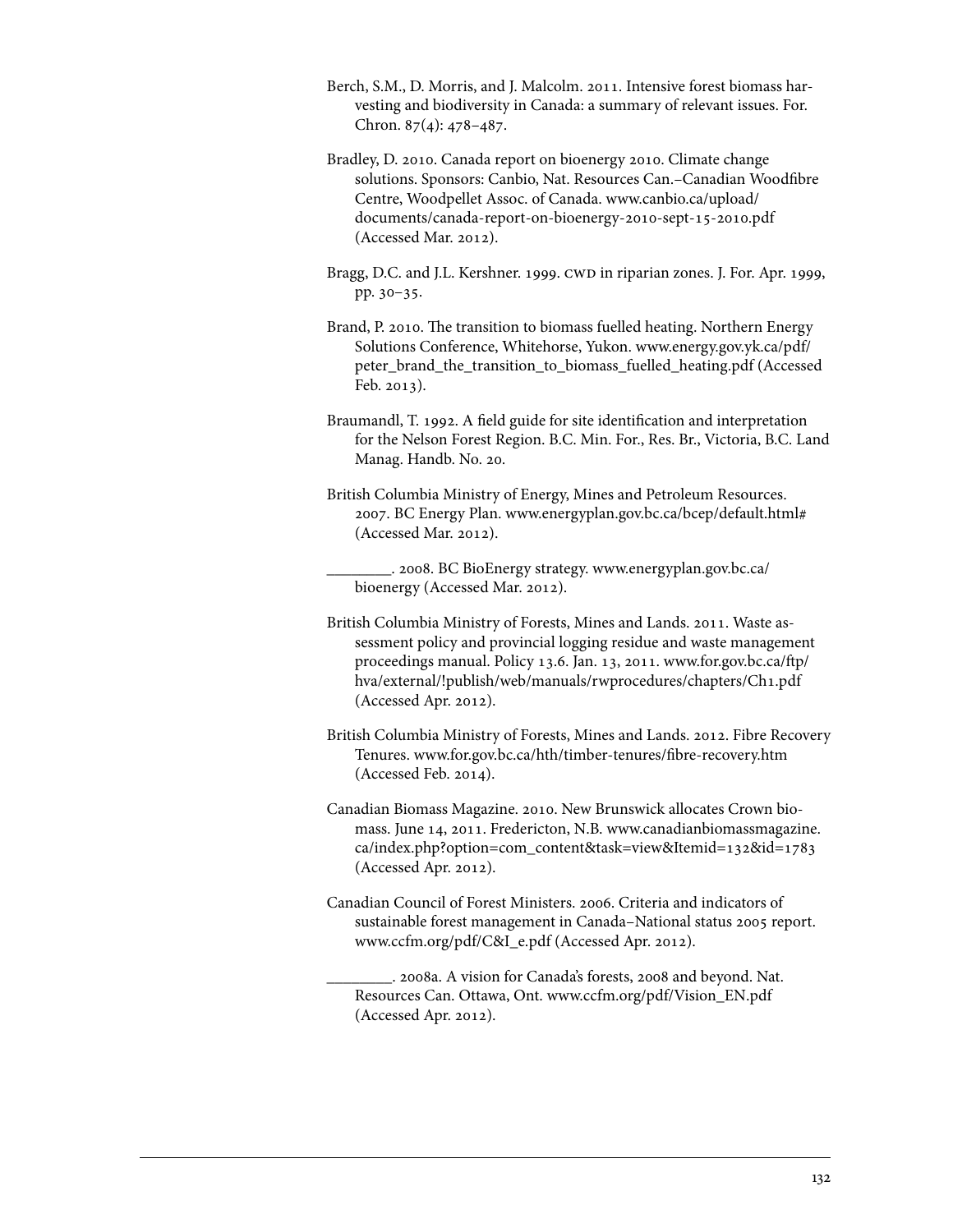\_\_\_\_\_\_\_\_. 2008b. National forest strategy (2003–2008), a sustainable forest: The Canadian commitment. [www.ccfm.org/english/coreproducts](www.ccfm.org/english/coreproductsnscf.asp)[nscf.asp](www.ccfm.org/english/coreproductsnscf.asp) (Accessed Mar. 2012).

Canadian Forest Products Ltd. 2003. Detailed forest management plan. Grande Prairie operations, Alberta Region. [www.srd.alberta.ca/](www.srd.alberta.ca/LandsForests/ForestManagement/ForestManagementPlans/documents/CanadianForestProducts/Canfor%20DFMP%20A%20to%20E%20Sections.pdf) [LandsForests/ForestManagement/ForestManagementPlans/documents/](www.srd.alberta.ca/LandsForests/ForestManagement/ForestManagementPlans/documents/CanadianForestProducts/Canfor%20DFMP%20A%20to%20E%20Sections.pdf) [CanadianForestProducts/Canfor%20DFMP%20A%20to%20E%20](www.srd.alberta.ca/LandsForests/ForestManagement/ForestManagementPlans/documents/CanadianForestProducts/Canfor%20DFMP%20A%20to%20E%20Sections.pdf) [Sections.pdf \(](www.srd.alberta.ca/LandsForests/ForestManagement/ForestManagementPlans/documents/CanadianForestProducts/Canfor%20DFMP%20A%20to%20E%20Sections.pdf)Accessed Apr. 2012).

Canadian Standards Association. 2010. Sustainable forest management. can/ csa-z809-08, Prepared by Can. Stand. Assoc. Approved May 2010. [www.](www.csa.ca) [csa.ca \(](www.csa.ca)Accessed Mar. 2012).

cbc News. 2013. Forests pitched to heat government buildings. Mar. 5, 2013. [www.cbc.ca/news/canada/prince-edward-island/story/2013/03/05/](www.cbc.ca/news/canada/prince-edward-island/story/2013/03/05/pei-forest-wood-chip-biomass-584.html)  [pei-forest-wood-chip-biomass-584.html \(](www.cbc.ca/news/canada/prince-edward-island/story/2013/03/05/pei-forest-wood-chip-biomass-584.html)Accessed Mar. 2013).

Client Earth. 2011. Woody biomass for energy: ngo concerns and recommendations. [www.fern.org/sites/fern.org/files/NGO%20Report%20](www.fern.org/sites/fern.org/files/NGO%20Report%20on%20Biomass%2011%20April%202011.pdf) [on%20Biomass%2011%20April%202011.pdf. \(](www.fern.org/sites/fern.org/files/NGO%20Report%20on%20Biomass%2011%20April%202011.pdf)Accessed May 2012).

Curran, M., I. Davis, and B. Mitchell. 2000. Silviculture prescription data collection field handbook: interpretive guide for data collection, site stratification, and sensitivity evaluation for silviculture prescriptions. B.C. Min. For., Res. Br., Victoria, B.C. Land Manag. Handb. 47. [www.for.gov.bc.ca/](www.for.gov.bc.ca/hfd/pubs/docs/lmh/lmh47.htm) [hfd/pubs/docs/lmh/lmh47.htm \(](www.for.gov.bc.ca/hfd/pubs/docs/lmh/lmh47.htm)Accessed Dec. 2013).

Decker, R.C. 2004. Managed riparian zone prescription for Newfoundland and Labrador. Buffer Zone Working Group. [www.wnmf.com/](www.wnmf.com/compendium/reports/8-306%20Current%20Regulations,%20Guidelines%20and%20Best%20Management%20Practices%20Concerning%20Forest%20Harvesting%20and%20Riparian%20Zone%20Management/8-306-~2.PDF) compendium/reports/8-306%20Current%20Regulations,%20 Guidelines%20and%20Best%20Management%20Practices%20 [Concerning%20Forest%20Harvesting%20and%20Riparian%20Zone%20](www.wnmf.com/compendium/reports/8-306%20Current%20Regulations,%20Guidelines%20and%20Best%20Management%20Practices%20Concerning%20Forest%20Harvesting%20and%20Riparian%20Zone%20Management/8-306-~2.PDF) [Management/8-306-~2.PDF \(](www.wnmf.com/compendium/reports/8-306%20Current%20Regulations,%20Guidelines%20and%20Best%20Management%20Practices%20Concerning%20Forest%20Harvesting%20and%20Riparian%20Zone%20Management/8-306-~2.PDF)Accessed May 2012).

Delong, C. 2003. A field guide to site identification and interpretation for the southeast portion of the Prince George Forest Region. B.C. Min. For., Res. Br., Victoria, B.C. Land Manag. Handb. 51.

\_\_\_\_\_\_\_\_. 2004. A field guide to site identification and interpretation for the north central portion of the Northern Interior Forest Region. B.C. Min. For., Res. Br., Victoria, B.C. Land Manag. Handb. 54.

Delong, C., D. Tanner, and M.J. Jull. 1993a. A field guide to site identification and interpretation for the southwest portion of the Prince George Forest Region. B.C. Min. For., Res. Br., Victoria, B.C. Land Manag. Handb. 24.

\_\_\_\_\_\_\_\_. 1993b. A field guide to site identification and interpretation of ecosystems of the northeast portion of the Prince George Forest Region. B.C. Min. For., Res. Br., Victoria B.C. Land Manag. Handb. 22.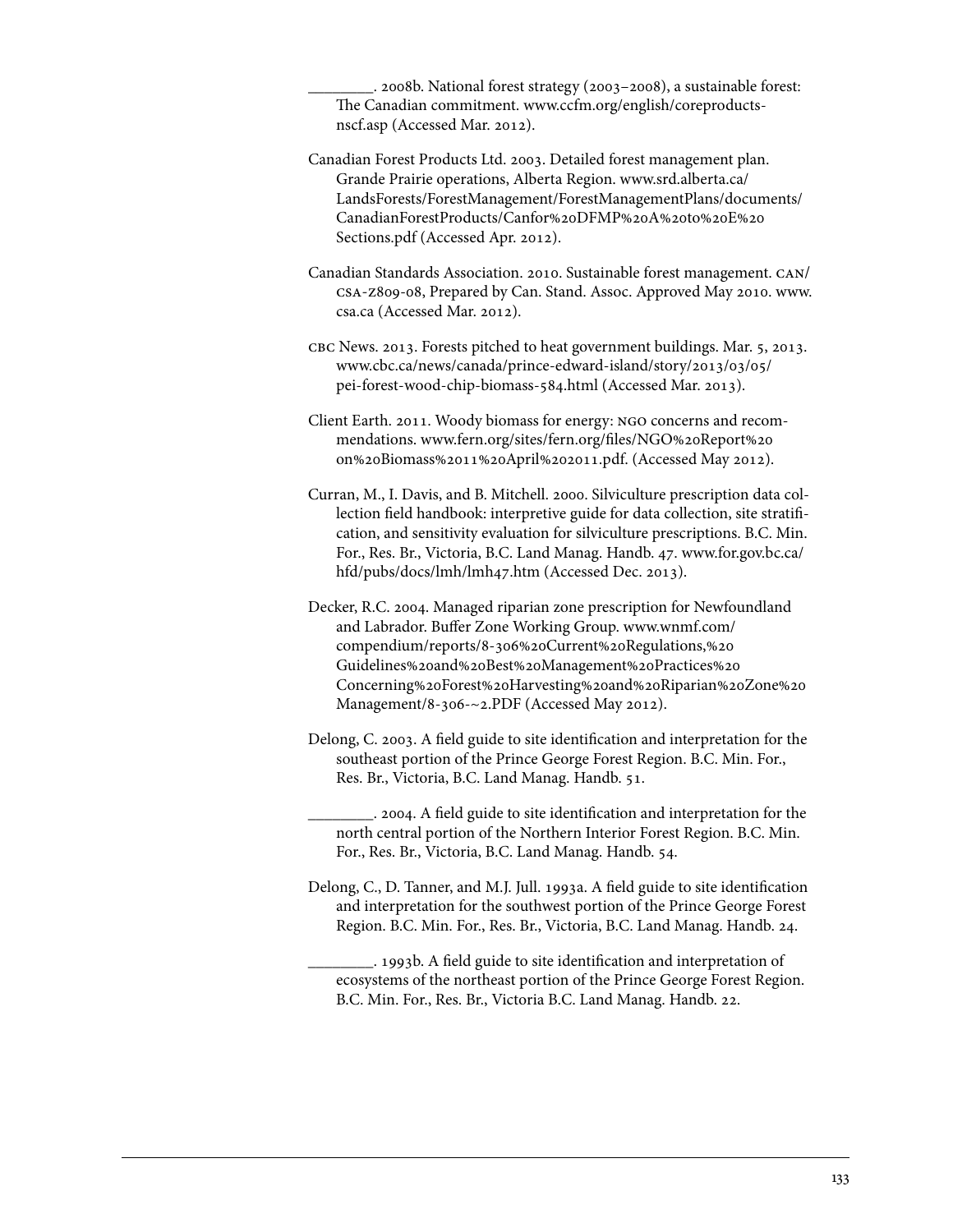\_\_\_\_\_\_\_\_. 1994. A field guide to site identification and interpretation for the northern Rockies portion of the Prince George Forest Region. B.C. Min. For., Res. Br., Victoria, B.C. Land Manag. Handb. 29.

- Densmore, N. 2011. Northern Interior Forest Region: analysis of stand-level biodiversity sampling results in six predominant biogeoclimatic subzones. Min. For. Lands Nat. Resour. Oper., For. Prac. Invest. Br., Victoria, B.C. Forest and Range Evaluation Program. frep Ser. 28.
- ecostem. 2004. Manitoba Model Forest Project # 03–2–49. Prepared for The Manitoba Model Forest and Tembec Paper Group – Pine Falls Operation.[www.manitobamodelforest.net/publications/Harvesting%20](www.manitobamodelforest.net/publications/Harvesting%20to%20Regenerate%20a%20Natural%20Forest%20Cut-Block%20And%20Operating%20Area%20Indicators%2003-2-49.pdf) [to%20Regenerate%20a%20Natural%20Forest%20Cut-Block%20And%20](www.manitobamodelforest.net/publications/Harvesting%20to%20Regenerate%20a%20Natural%20Forest%20Cut-Block%20And%20Operating%20Area%20Indicators%2003-2-49.pdf) [Operating%20Area%20Indicators%2003-2-49.pdf](www.manitobamodelforest.net/publications/Harvesting%20to%20Regenerate%20a%20Natural%20Forest%20Cut-Block%20And%20Operating%20Area%20Indicators%2003-2-49.pdf) (Accessed Apr. 2012).
- Energy Manitoba Western climate initiative. 2007. [http://energymanitoba.](http://energymanitoba.org/pnr_policy_wci.htm) [org/pnr\\_policy\\_wci.htm](http://energymanitoba.org/pnr_policy_wci.htm) (Accessed Apr. 2012).
- Eng, M. 2004. Forest stewardship in the context of large-scale salvage operations: an interpretation paper. B.C. Min. For., Res. Br., Victoria, B.C. Tech. Rep. 09. www.for.gov.bc.ca/hfd/pubs/docs/tr/tr019.pdf (Accessed Dec. 2013).
- Environmental Advisory Council–Public Forest Council Joint Working Group on Biomass Heat. 2010. Biomass heat on pei: a path forward. www.gov.pe.ca/photos/original/BioMassHeat.pdf (Accessed Feb. 2013).
- Environment Canada. a. Northwest Territories[. www.ec.gc.ca/ap-pa/default.](www.ec.gc.ca/ap-pa/default.asp?lang=En&n=D1E052D8-1) [asp?lang=En&n=D1E052D8-1](www.ec.gc.ca/ap-pa/default.asp?lang=En&n=D1E052D8-1) Modified June 25, 2013. (Accessed Dec. 2013).

\_\_\_\_\_\_\_\_. b. Yukon. [www.ec.gc.ca/ap-pa/default.](www.ec.gc.ca/ap-pa/default.asp?lang=En&n=4259922C-1) [asp?lang=En&n=4259922C-1](www.ec.gc.ca/ap-pa/default.asp?lang=En&n=4259922C-1) (Accessed Jan. 17, 2014).

- Farm Focus. 2013. Pilot project has been studying the viability of willow production for biomass fuel. Feb. 25, 2013. [www..atlanticfarmfocus.ca/](www.atlanticfarmfocus.ca/Forestry/2013-02-25/article-3183987/Pilot-project-has-been-studyingviability-of-willow-production-for-biomass-fuel/1) [Forestry/2013-02-25/article-3183987/Pilot-project-has-been-studying](www.atlanticfarmfocus.ca/Forestry/2013-02-25/article-3183987/Pilot-project-has-been-studyingviability-of-willow-production-for-biomass-fuel/1)[viability-of-willow-production-for-biomass-fuel/1](www.atlanticfarmfocus.ca/Forestry/2013-02-25/article-3183987/Pilot-project-has-been-studyingviability-of-willow-production-for-biomass-fuel/1) (Accessed Mar. 2013).
- Floyd, D.W., R. Ritchie, and T. Rotherham. 2012. New approaches for private woodlots: reframing the policy debate. Government of New Brunswick. Private forest task force report. [www2.gnb.ca/](www2.gnb.ca/content/dam/gnb/Departments/nr-rn/pdf/en/CrownLandsForests/NewApproachesForPrivateWoodlots.pdf) [content/dam/gnb/Departments/nr-rn/pdf/en/CrownLandsForests/](www2.gnb.ca/content/dam/gnb/Departments/nr-rn/pdf/en/CrownLandsForests/NewApproachesForPrivateWoodlots.pdf) [NewApproachesForPrivateWoodlots.pdf \(](www2.gnb.ca/content/dam/gnb/Departments/nr-rn/pdf/en/CrownLandsForests/NewApproachesForPrivateWoodlots.pdf)Accessed May 2012).
- Forest Guild. 2012. Forest biomass retention and harvesting guidelines for the southeast. Southeast Biomass Working Group. [www.forestguild.org/](www.forestguild.org/publications/research/2012/FG_Biomass_Guidelines_SE.pdf) [publications/research/2012/FG\\_Biomass\\_Guidelines\\_SE.pdf](www.forestguild.org/publications/research/2012/FG_Biomass_Guidelines_SE.pdf)  (Accessed Mar. 2012).
- Forest Products Association of Canada and FPInnovations. 2011. The face of the Canadian forest industry: the emerging bio-revolution[. www.fpac.ca/](www.fpac.ca/publications/BIOPATHWAYS%20II%20web.pdf) [publications/BIOPATHWAYS%20II%20web.pdf \(](www.fpac.ca/publications/BIOPATHWAYS%20II%20web.pdf)Accessed May 2012).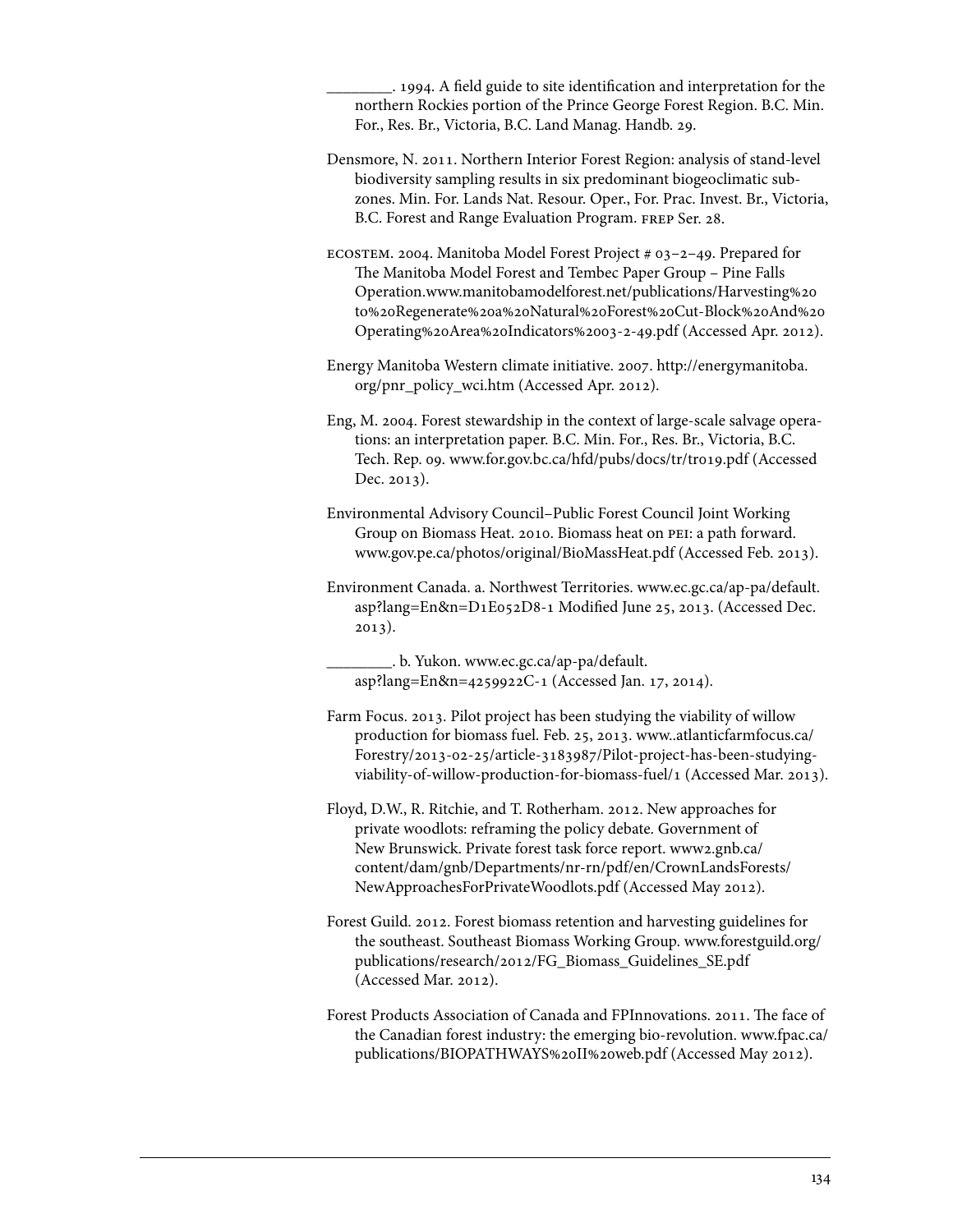Forest Stewardship Council. 2004. Forest Stewardship Council Canada working group national boreal standard. Version 3.0. [www.fsccanada.org/](www.fsccanada.org/docs/boreal%20standard.pdf) [docs/boreal%20standard.pdf \(](www.fsccanada.org/docs/boreal%20standard.pdf)Accessed Mar. 2012).

\_\_\_\_\_\_\_\_. 2005. Forest Stewardship Council regional certification standards for British Columbia, main standards.<www.fsccanada.org/bcstandard.> [htm \(](www.fsccanada.org/bcstandard.)Accessed Mar. 2012).

\_\_\_\_\_\_\_\_. 2008. Certification standards for best forestry practices in the Maritimes region, Forest Stewardship Council Canada. FSC-STD-CAN-Maritimes-2008. [www.fsccanada.org/docs/maritimes%20standard.](www.fsccanada.org/docs/maritimes%20standard.pdf?LanguageID=EN-US) [pdf?LanguageID=EN-US](www.fsccanada.org/docs/maritimes%20standard.pdf?LanguageID=EN-US) (Accessed Mar. 2012).

\_\_\_\_\_\_\_\_. 2011. fsc Forest Stewardship Standard Great Lakes–St. Lawrence region, Draft 3.1. [www.fsccanada.org/docs/glsl%20standard%20](www.fsccanada.org/docs/glsl%20standard%20draft%203.pdf?LanguageID=EN-US) [draft%203.pdf?LanguageID=EN-US](www.fsccanada.org/docs/glsl%20standard%20draft%203.pdf?LanguageID=EN-US) (Accessed Mar. 2012).

ForestTalk. 2012. Newfoundland and Labrador working on a new sustainable forest management strategy. Mar. 14, 2012. [http://foresttalk.com/](http://foresttalk.com/index.php/2012/03/14/newfoundland-and-labrador-working-on-newsustainable-forest-management-strategy) [index.php/2012/03/14/newfoundland-and-labrador-working-on-new](http://foresttalk.com/index.php/2012/03/14/newfoundland-and-labrador-working-on-newsustainable-forest-management-strategy)[sustainable-forest-management-strategy \(](http://foresttalk.com/index.php/2012/03/14/newfoundland-and-labrador-working-on-newsustainable-forest-management-strategy)Accessed Apr. 2012).

Forintek Canada Corporation. 2007. Community sawmill opportunities study. Report prepared for Government of Northwest Territories, Industry, Tourism and Investment, Environment and Natural Resources. www.enr.gov.nt.ca/\_live/pages/wpPages/our\_forest\_publications.aspx (Accessed Dec. 2013).

Forintek Canada Corporation and Alberta Research Council. 2007. Getting value from every fibre, making the most of Alberta's lignocellulose resource. Report prepared for Alberta Advanced Education and Technology. [www.advancededucation.gov.ab.ca/media/180652/fibre\\_roadmap.](www.advancededucation.gov.ab.ca/media/180652/fibre_roadmap.pdf) [pdf](www.advancededucation.gov.ab.ca/media/180652/fibre_roadmap.pdf) (Accessed Mar. 2012).

Gosse, M.M., A.S. Power, D.E. Hyslop, and S.L. Pierce. 1998. Guidelines for protection of fresh water fish habitat in Newfoundland and Labrador. Dept. Fish. Oceans, St. John's, Nfld.

Government of Alberta. 1972. The Forest and Prairie Protection Regulations, Part II, Alta Reg 310/1972. www.canlii.org/en/ab/laws/regu/altareg-310-1972/latest/alta-reg-310-1972.html (Accessed May 2012).

\_\_\_\_\_\_\_\_. 2000. *Forests Act*, rsa 2000, c f-22[. www.canlii.org/en/ab/laws/](www.canlii.org/en/ab/laws/regu/altareg-310-1972/latest/alta-reg-310-1972.html) [stat/rsa-2000-c-f-22/latest/rsa-2000-c-f-22.html](www.canlii.org/en/ab/laws/regu/altareg-310-1972/latest/alta-reg-310-1972.html) (Accessed Apr. 2012).

\_\_\_\_\_\_\_\_. 2000. *Provincial Parks Act,* rsa 2000, c p-35. http://canlii.ca/t/kxzl (Accessed May 2012).

Government of British Columbia. 1996a. *Ecological Reserves Act,* rsbc 1996, c 103, 2. [www.bclaws.ca/EPLibraries/bclaws\\_new/document/ID/free](www.bclaws.ca/EPLibraries/bclaws_new/document/ID/freeside/00_96103_01)[side/00\\_96103\\_01](www.bclaws.ca/EPLibraries/bclaws_new/document/ID/freeside/00_96103_01) (Accessed May 2012).

\_\_\_\_\_\_\_\_. 1996b. *Park Act,* rsbc 1996, c 344. http://canlii.ca/t/l3nb (Accessed May 2012).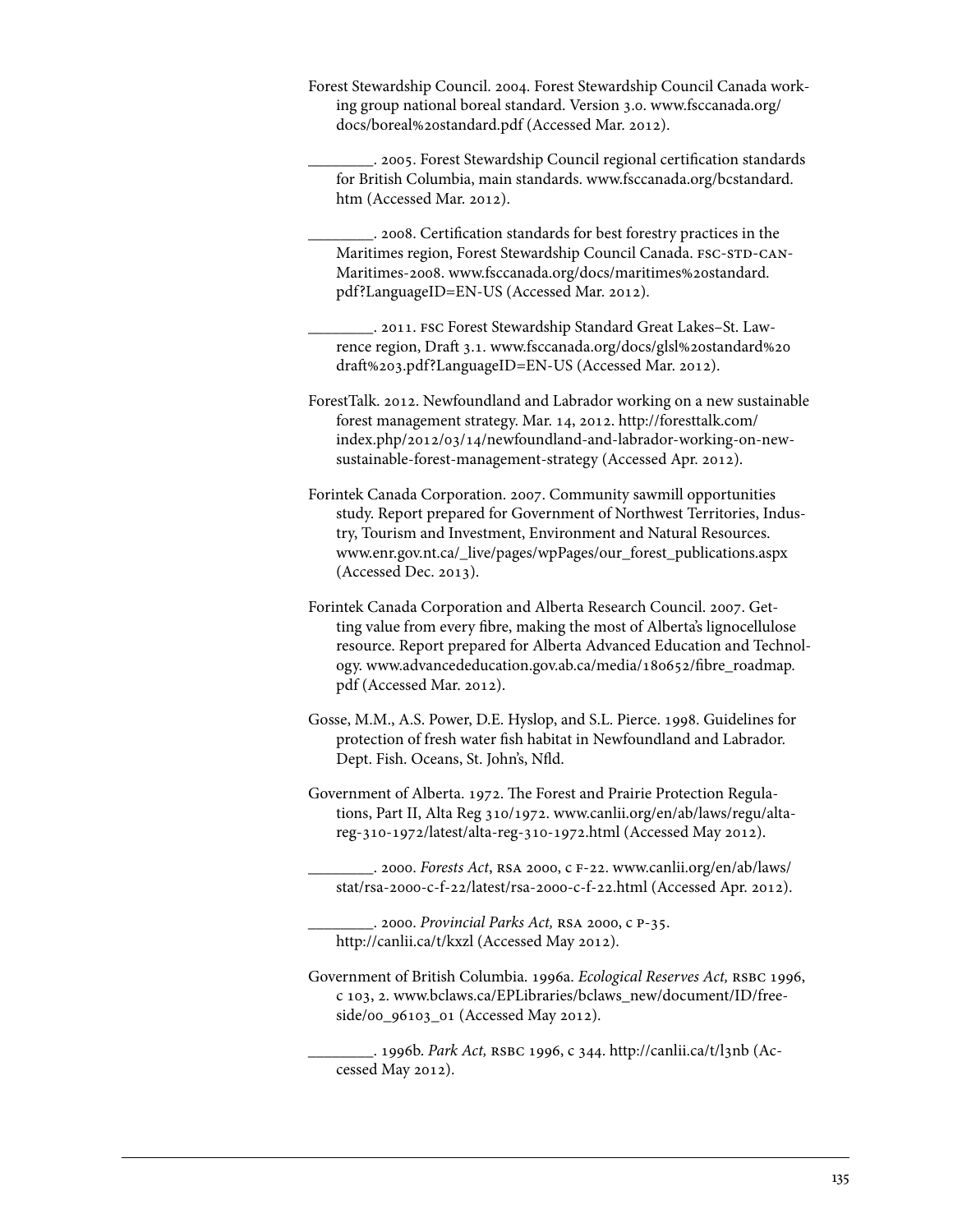\_\_\_\_\_\_\_\_. 2004a. *Forest and Range Practices Act,* c 69. [www.for.gov.bc.ca/](www.for.gov.bc.ca/code/) [code/](www.for.gov.bc.ca/code/) (Accessed Mar. 2012).

\_\_\_\_\_\_\_\_. 2004b. *Forest and Range Practices Act* – Planning and Practices Regulation, B.C. Reg. 14/2004. [www.bclaws.ca/EPLibraries/bclaws\\_new/](www.bclaws.ca/EPLibraries/bclaws_new/document/ID/freeside/12_14_2004) [document/ID/freeside/12\\_14\\_2004 \(](www.bclaws.ca/EPLibraries/bclaws_new/document/ID/freeside/12_14_2004)Accessed Mar. 2012).

Government of Canada. 1985. *Canada Wildlife Act.* rsc, 1985, c w-9. [http://](http://laws-lois.justice.gc.ca/PDF/W-9.pdf) [laws-lois.justice.gc.ca/PDF/W-9.pdf](http://laws-lois.justice.gc.ca/PDF/W-9.pdf) (Accessed Feb. 2013).

\_\_\_\_\_\_\_\_. 1999. Timber Harvest Planning and Operating Guidebook. Department of Indian Affairs and Northern Development, Forest Resources, Whitehorse, YT.

\_\_\_\_\_\_\_\_. 2000. *Canada National Parks Act.* S.C. 2000, c 32. [http://laws-lois.](http://laws-lois.justice.gc.ca/PDF/N-14.01.pdf) [justice.gc.ca/PDF/N-14.01.pdf](http://laws-lois.justice.gc.ca/PDF/N-14.01.pdf) (Accessed Feb. 2013).

\_\_\_\_\_\_\_\_. Ecoenergy. 2007. [www.ecoaction.gc.ca/ecoenergy-ecoenergie/](www.ecoaction.gc.ca/ecoenergy-ecoenergie/index-eng.cfm) [index-eng.cfm](www.ecoaction.gc.ca/ecoenergy-ecoenergie/index-eng.cfm) (Accessed Mar. 2012).

\_\_\_\_\_\_\_\_. 2010. Wildlife Area Regulations c.r.c. c 1609[. http://laws-lois.](http://laws-lois.justice.gc.ca/PDF/C.R.C.,_c._1609.pdf) [justice.gc.ca/PDF/C.R.C.,\\_c.\\_1609.pdf \(](http://laws-lois.justice.gc.ca/PDF/C.R.C.,_c._1609.pdf)Accessed Dec. 2013).

Government of Manitoba. 1987. *Environment Act,* c.c.s.m. c e125. [http://](http://web2.gov.mb.ca/laws/statutes/ccsm/e125e.php) [web2.gov.mb.ca/laws/statutes/ccsm/e125e.php](http://web2.gov.mb.ca/laws/statutes/ccsm/e125e.php) (Accessed Apr. 2012).

\_\_\_\_\_\_\_\_. 1988a. *Forest Act* – Forest Use and Management Regulation, Reg. 227/88 r. http://web2.gov.mb.ca/laws/regs/pdf/f150-227.88r.pdf (Accessed Apr. 2012).

\_\_\_\_\_\_\_\_. 1988b. *Forest Act,* c.c.s.m. c F150[. http://web2.gov.mb.ca/laws/](http://web2.gov.mb.ca/laws/statutes/ccsm/f150e.php) [statutes/ccsm/f150e.php \(](http://web2.gov.mb.ca/laws/statutes/ccsm/f150e.php)Accessed Apr. 2012).

\_\_\_\_\_\_\_\_. 1997. *Sustainable Development Act,* c.c.s.m. c S270. [http://web2.](http://web2.gov.mb.ca/laws/statutes/ccsm/s270e.php) [gov.mb.ca/laws/statutes/ccsm/s270e.php](http://web2.gov.mb.ca/laws/statutes/ccsm/s270e.php) (Accessed Apr. 2012).

\_\_\_\_\_\_\_\_. 2008. *Climate Change and Emissions Reduction Act,* c.c.s.m. c 135. http://web2.gov.mb.ca/laws/statutes/ccsm/c135e.php (Accessed Apr. 2012).

Government of New Brunswick. 1982. *Crown Lands and Forest Act,* snb 1980, c c-38.1. www.gnb.ca/0062/PDF-acts/c-38-1.pdf (Accessed Apr. 2012).

\_\_\_\_\_\_\_\_. 1986. *Crown Lands and Forest Act* –Timber Regulation, nb Reg. 86160. [www.canlii.org/en/nb/laws/regu/nb-reg-86-160/latest/nb](www.canlii.org/en/nb/laws/regu/nb-reg-86-160/latest/nbreg-86-160.html)[reg-86-160.html](www.canlii.org/en/nb/laws/regu/nb-reg-86-160/latest/nbreg-86-160.html) (Accessed May 2012).

\_\_\_\_\_\_\_\_. 2003. *Protected Natural Areas Act,* snb 2003, c p-19.01. [www.can](www.canlii.org/en/nb/laws/stat/snb-2003-c-p-19.01/latest/snb-2003-c-p-19.01.html)[lii.org/en/nb/laws/stat/snb-2003-c-p-19.01/latest/snb-2003-c-p-19.01.](www.canlii.org/en/nb/laws/stat/snb-2003-c-p-19.01/latest/snb-2003-c-p-19.01.html) [html \(](www.canlii.org/en/nb/laws/stat/snb-2003-c-p-19.01/latest/snb-2003-c-p-19.01.html)Accessed May 2012).

\_\_\_\_\_\_\_\_. 2006. *Electricity Act* – Electricity for Renewable Resources Regulations, nb Reg. 2006-58. [www.canlii.org/en/nb/laws/regu/nb](www.canlii.org/en/nb/laws/regu/nbreg-2006-58/latest/nb-reg-2006-58.htmlst/snb-2003-c-p-19.01.html)[reg-2006-58/latest/nb-reg-2006-58.html](www.canlii.org/en/nb/laws/regu/nbreg-2006-58/latest/nb-reg-2006-58.htmlst/snb-2003-c-p-19.01.html) (Accessed Apr. 2012).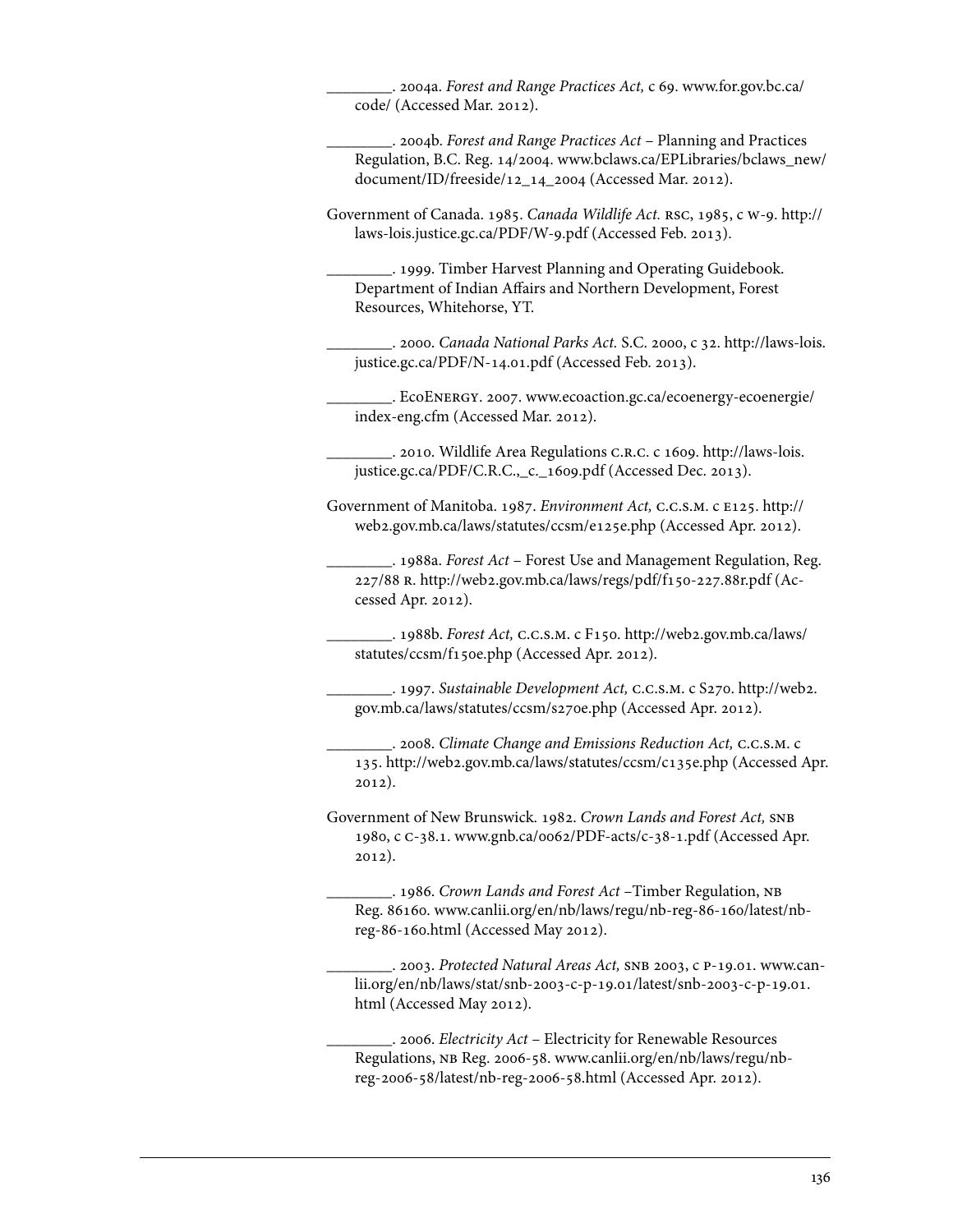\_\_\_\_\_\_\_\_. 2011. *Parks Act,* rsnb 2011, c 202. [www.canlii.org/en/nb/laws/](www.canlii.org/en/nb/laws/stat/rsnb-2011-c-202/latest/rsnb-2011-c-202.html) [stat/rsnb-2011-c-202/latest/rsnb-2011-c-202.html \(](www.canlii.org/en/nb/laws/stat/rsnb-2011-c-202/latest/rsnb-2011-c-202.html)Accessed May 2012).

Government of Newfoundland and Labrador. 1990a. *Forestry Act*, RSNL 1990 c f-23. www.assembly.nl.ca/legislation/sr/statutes/f23.htm (Accessed Apr. 2012).

\_\_\_\_\_\_\_\_. 1990b. *Wilderness and Ecological Reserves Act,* rsnl 1990, c w-9. www.assembly.nl.ca/legislation/sr/statutes/w09.htm (Accessed May 2012).

\_\_\_\_\_\_\_\_. 1990c. *Provincial Parks Act,* rsnl 1990, c p-32. [www.assembly.](www.assembly.nl.ca/legislation/sr/statutes/p32.html) [nl.ca/legislation/sr/statutes/p32.html](www.assembly.nl.ca/legislation/sr/statutes/p32.html) (Accessed May 2012).

\_\_\_\_\_\_\_\_. 2002. *Provincial Environmental Protection Act,* snl2002 c e-14.2 www.assembly.nl.ca/legislation/sr/statutes/e14-2.htm (Accessed Apr. 2012).

Government of the Northwest Territories. 1988. *Forest Management Act.*  r.s.n.w.t. 1988, c f-9. [www.justice.gov.nt.ca/PDF/ACTS/Forest%20](www.justice.gov.nt.ca/PDF/ACTS/Forest%20Management.pdf)  [Management.pdf](www.justice.gov.nt.ca/PDF/ACTS/Forest%20Management.pdf) (Accessed Dec. 2013).

\_\_\_\_\_\_\_\_. 1990. Forest Management Regulations r.r.n.w.t. 1990, c f 14. [www.justice.gov.nt.ca/PDF/REGS/FOREST%20MANAGEMENT/](www.justice.gov.nt.ca/PDF/REGS/FOREST%20MANAGEMENT/Forest_Manage.pdf)  [Forest\\_Manage.pdf \(](www.justice.gov.nt.ca/PDF/REGS/FOREST%20MANAGEMENT/Forest_Manage.pdf)Accessed Dec. 2013).

\_\_\_\_\_\_\_\_. 2005. Commercial timber harvest planning and operations standard operating procedures manual, Environment and Natural Resources, 1st ed. Nov. 2005. [www.enr.gov.nt.ca/\\_live/documents/content/](www.enr.gov.nt.ca/_live/documents/content/Commercial_Timber_Procedures_manual.pdf)  [Commercial\\_Timber\\_Procedures\\_manual.pdf](www.enr.gov.nt.ca/_live/documents/content/Commercial_Timber_Procedures_manual.pdf) (Accessed Dec. 2013).

\_\_\_\_\_\_\_\_. 2007. Energy for the future: An energy plan for the Northwest Territories[. www.iti.gov.nt.ca/Publications/2007/Energy/Energy%20](www.iti.gov.nt.ca/Publications/2007/Energy/Energy%20for%20the%20Future.pdf) [for%20the%20Future.pdf](www.iti.gov.nt.ca/Publications/2007/Energy/Energy%20for%20the%20Future.pdf) (Accessed Dec. 2013).

\_\_\_\_\_\_\_\_. 2008. Energy priorities framework. [www.iti.gov.nt.ca/sites/](www.iti.gov.nt.ca/sites/default/files/EnergyPriorities.pdf)  [default/files/EnergyPriorities.pdf \(](www.iti.gov.nt.ca/sites/default/files/EnergyPriorities.pdf)Accessed Dec. 2013).

\_\_\_\_\_\_\_\_. 2010. N.W.T. biomass energy strategy. Dept. Environ. Nat. Resources. [www.enr.gov.nt.ca/\\_live/documents/content/NWT\\_Biomass\\_](www.enr.gov.nt.ca/_live/documents/content/NWT_Biomass_Energy_Strategy_2010.pdf) [Energy\\_Strategy\\_2010.pdf](www.enr.gov.nt.ca/_live/documents/content/NWT_Biomass_Energy_Strategy_2010.pdf) (Accessed Dec. 2013).

\_\_\_\_\_\_\_\_. 2011a. A greenhouse gas strategy for the Northwest Territories 2011–2015. Dept. Environ. Nat. Resources. [www.enr.gov.nt.ca/\\_live/](www.enr.gov.nt.ca/_live/documents/content/GHG_Strategy_2011-15.pdf) [documents/content/GHG\\_Strategy\\_2011-15.pdf](www.enr.gov.nt.ca/_live/documents/content/GHG_Strategy_2011-15.pdf) (Accessed Dec. 2013).

\_\_\_\_\_\_\_\_. 2011b. N.W.T. land areas. fmd Forest Resources, Environment and Natural Resources. [www.enr.gov.nt.ca/\\_live/documents/content/](www.enr.gov.nt.ca/_live/documents/content/NWT_Land_Areas_Map.pdf) [NWT\\_Land\\_Areas\\_Map.pdf](www.enr.gov.nt.ca/_live/documents/content/NWT_Land_Areas_Map.pdf) (Map accessed Sept. 28, 2012).

\_\_\_\_\_\_\_\_. 2012a. A vision for energy in the Northwest Territories: Developing the 2013 Northwest Territories energy plan. [www.iti.gov.nt.ca/sites/](www.iti.gov.nt.ca/sites/default/files/vision_for_energy_in_the_nwt_20121101.pdf) default/files/vision for energy in the nwt 20121101.pdf (Accessed Dec. 2013).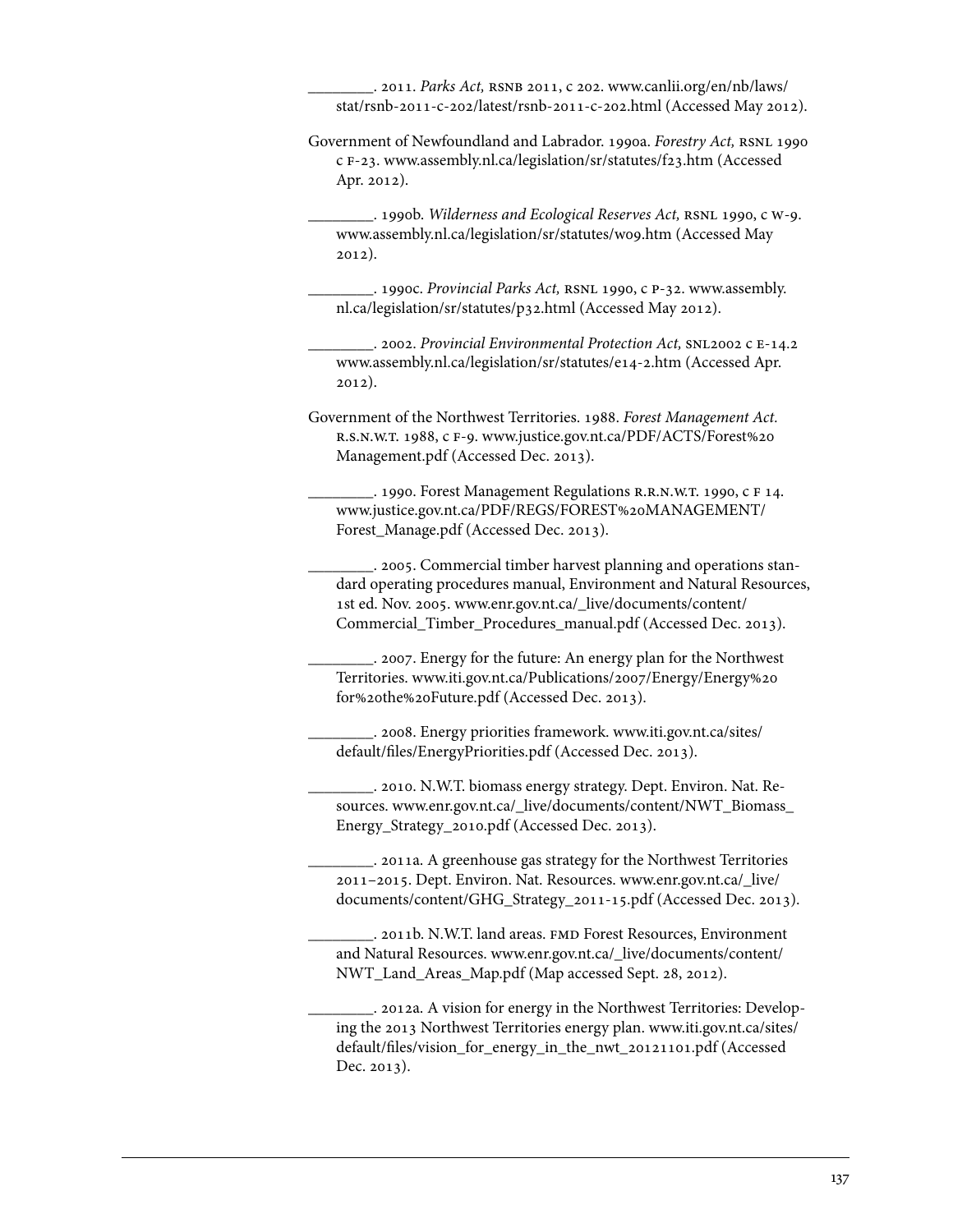\_\_\_\_\_\_\_\_. 2012b. Public works and services energy conservation projects – Annual report 2011. Design and Technical Services, Public Works and Services. [www.pws.gov.nt.ca/pdf/publications/](www.pws.gov.nt.ca/pdf/publications/EnergyConservationProjects2011.pdf)  [EnergyConservationProjects2011.pdf \(](www.pws.gov.nt.ca/pdf/publications/EnergyConservationProjects2011.pdf)Accessed Dec. 2013). Government of Nova Scotia. 1988. *Wilderness Areas Protection Act,* c 27, s 1. http://nslegislature.ca/legc/statutes/wildarea.htm (Accessed May 2011). \_\_\_\_\_\_\_\_. 1989a. *Crown Lands Act,* rsns 1989, c 114[. http://nslegislature.ca/](http://nslegislature.ca/legc/statutes/crownlan.htm) [legc/statutes/crownlan.htm](http://nslegislature.ca/legc/statutes/crownlan.htm) (Accessed Apr. 2012). \_\_\_\_\_\_\_\_. 1989b. *Forests Act,* r.s., c 179 s 1. [http://nslegislature.ca/legc/](http://nslegislature.ca/legc/statutes/forests.htm)  [statutes/forests.htm](http://nslegislature.ca/legc/statutes/forests.htm) (Accessed Apr. 2012). \_\_\_\_\_\_\_\_. 1989c. *Forest Enhancement Act,* r.s., c 178, s 1[. http://](http://nslegislature.ca/legc/statutes/foresten.htm)  [nslegislature.ca/legc/statutes/foresten.htm](http://nslegislature.ca/legc/statutes/foresten.htm) (Accessed Apr. 2012). \_\_\_\_\_\_\_\_. 1989d. *Parks Act –* Provincial Parks Regulation, ns Reg 69/89. www.canlii.org/en/ns/laws/regu/ns-reg-69-89/latest/ns-reg-69-89.html (Accessed May 2012). \_\_\_\_\_\_\_\_. 1989e. *Special Places Protection Act,* r.s., c 438, s. 1. 1 [http://](http://nslegislature.ca/legc/statutes/foresten.htm)  [nslegislature.ca/legc/statutes/specplac.htm](http://nslegislature.ca/legc/statutes/foresten.htm) (Accessed May 2012). \_\_\_\_\_\_\_\_. 2002. *Forests Act –* Wildlife Habitat and Watercourses Protection Regulations, n.s. Reg. 166/2002. [www.gov.ns.ca/just/regulations/regs/](www.gov.ns.ca/just/regulations/regs/fowhwp.htm) [fowhwp.htm](www.gov.ns.ca/just/regulations/regs/fowhwp.htm) (Accessed Apr. 2012). \_\_\_\_\_\_\_\_. 2007a. *Environmental Goals and Sustainable Prosperity Act,* s.n.s. 2007, c 7. http://nslegislature.ca/legc/bills/60th\_1st/3rd\_read/b146.htm (Accessed Apr. 2012). \_\_\_\_\_\_\_\_. 2007b. *Forests Act and Finance Act* – Forest Sustainability Regulations, n.s. Reg. 284/2007. [www.gov.ns.ca/just/regulations/regs/fosust.](www.gov.ns.ca/just/regulations/regs/fosust.htm) [htm](www.gov.ns.ca/just/regulations/regs/fosust.htm) (Accessed Apr. 2012). \_\_\_\_\_\_\_\_. 2010. *Electricity Act* – Renewable Electricity Regulations, n.s. Reg. 155/2010. www.gov.ns.ca/just/regulations/regs/elecrenew.htm (Accessed Apr. 2012). Government of Ontario. 1975. *Environmental Assessment Act*, R.S.O. [1990, c e.18. www.e-laws.gov.on.ca/html/statutes/english/elaws\\_](http://www.e-laws.gov.on.ca/html/statutes/english/elaws_statutes_90e18_e.htm) statutes\_90e18\_e.htm (Accessed Apr. 2012). \_[\\_\\_\\_\\_\\_\\_\\_. 1993. Environmental Bill of Rights, s.o. 1993, c 28. www.e-laws.](http://www.e-laws.gov.on.ca/html/statutes/english/elaws_statutes_93e28_e.htm) gov.on.ca/html/statutes/english/elaws\_statutes\_93e28\_e.htm (Accessed Apr. 2012). \_\_\_\_\_\_\_\_. 1994. *Crown Forest Sustainability Act,* s.o. 1994, c 25. www.e-laws.gov.on.ca/html/statutes/english/elaws\_statutes\_94c25\_e.htm (Accessed Apr. 2012).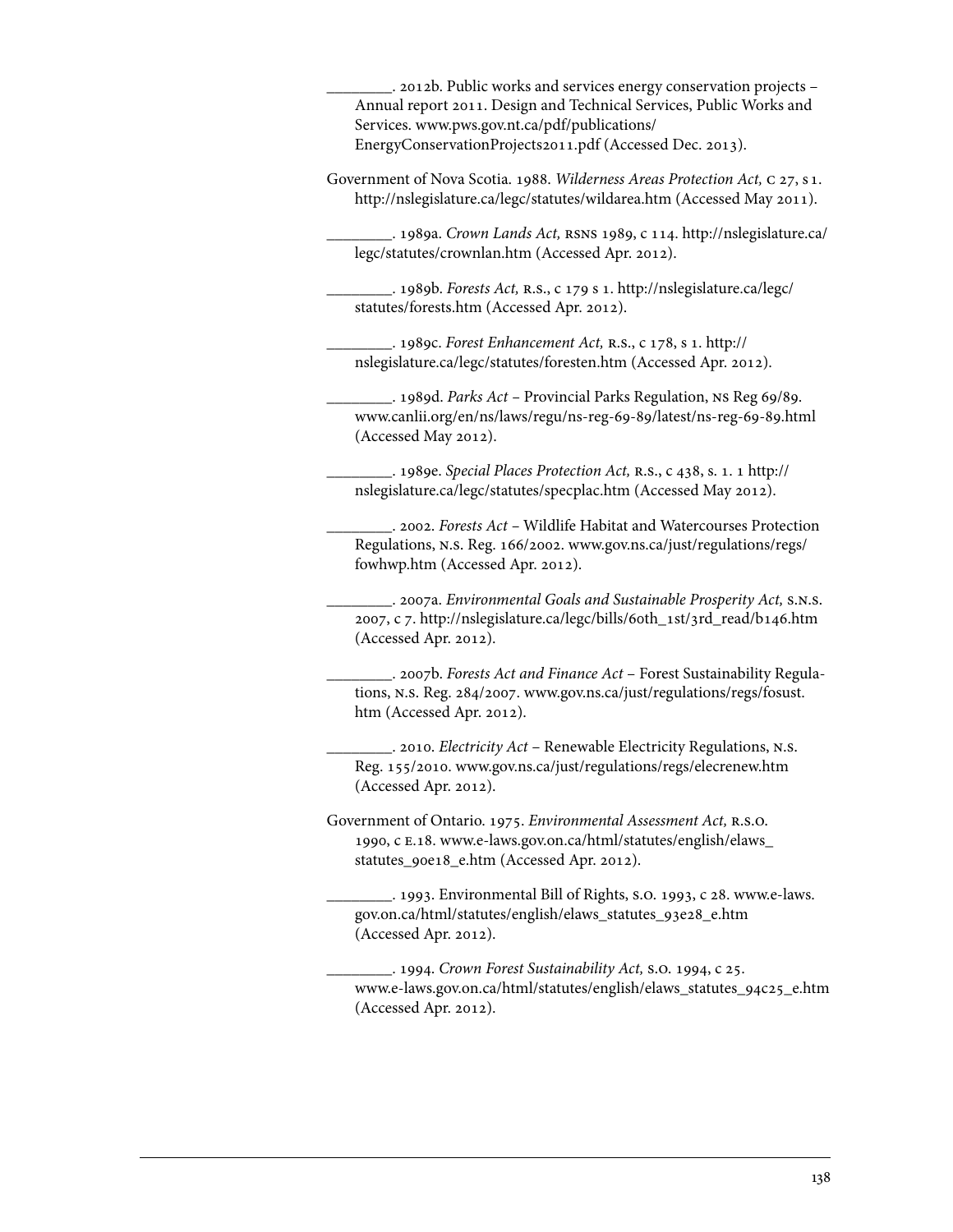\_\_\_\_\_\_\_\_. 2006. *Provincial Park and Conservation Reserves Act,* s.o. 2006, [c 12. www.e-laws.gov.on.ca/html/statutes/english/elaws\\_statutes\\_06p12\\_](http://www.e-laws.gov.on.ca/html/statutes/english/elaws_statutes_06p12_e.htm)  e.htm (Accessed May 2012).

\_\_\_\_\_\_\_\_. 2009. *Green Energy Act,* s.o. 2009, c 12 s a. www.e-laws.gov.on.ca/ [html/statutes/english/elaws\\_statutes\\_09g12\\_e.htm \(Accessed](http://www.e-laws.gov.on.ca/html/statutes/english/elaws_statutes_09g12_e.htm)  Apr. 2012).

Government of Prince Edward Island. 1988a. *Environmental Protection Act,*  RSPEI 1988, c E-9. http://canlii.ca/t/51xlr (Accessed Mar. 2013).

\_\_\_\_\_\_\_\_. 1988b. *Forest Management Act.* c f-14. [www.gov.pe.ca/law/](www.gov.pe.ca/law/statutes/pdf/f-14.pdf) [statutes/pdf/f-14.pdf \(](www.gov.pe.ca/law/statutes/pdf/f-14.pdf)Accessed Feb. 2013).

\_\_\_\_\_\_\_\_. 1988c. Provincial Forests Regulations. *Forest Management Act.*  c f-14. www.gov.pe.ca/law/regulations/pdf/F&14-2.pdf (Accessed Feb. 2013).

\_\_\_\_\_\_\_\_. 1988d. Watercourse and Wetland Protection Regulation. *Environmental Protection Act.* c e-9. [www.gov.pe.ca/photos/original/](www.gov.pe.ca/photos/original/elj_appendixg.pdf) [elj\\_appendixg.pdf](www.gov.pe.ca/photos/original/elj_appendixg.pdf) (Accessed Mar.2013).

\_\_\_\_\_\_\_\_. 1988e. *Natural Areas Protection Act.* c n-2. [www.gov.pe.ca/law/](www.gov.pe.ca/law/statutes/pdf/n-02.pdf) [statutes/pdf/n-02.pdf](www.gov.pe.ca/law/statutes/pdf/n-02.pdf) (Accessed Mar. 2013).

\_\_\_\_\_\_\_\_. 1998. *Wildlife Conservation Act.* c w-4.1. [www.gov.pe.ca/law/](www.gov.pe.ca/law/statutes/pdf/w-04_1.pdf) [statutes/pdf/w-04\\_1.pdf \(](www.gov.pe.ca/law/statutes/pdf/w-04_1.pdf)Accessed Mar. 2013).

\_\_\_\_\_\_\_\_. 2004. *Renewable Energy Act.* c r-12.1 [www.gov.pe.ca/law/statutes/](www.gov.pe.ca/law/statutes/pdf/R-12-1.pdf) [pdf/R-12-1.pdf \(](www.gov.pe.ca/law/statutes/pdf/R-12-1.pdf)Accessed Mar. 2013).

Government of Quebec. 2014 (updated). *Parks Act.* [www2.](www2.publicationsduquebec.gouv.qc.ca/dynamicSearch/telecharge.php?type=2&file=//P_9/P9_A.htm) [publicationsduquebec.gouv.qc.ca/dynamicSearch/telecharge.](www2.publicationsduquebec.gouv.qc.ca/dynamicSearch/telecharge.php?type=2&file=//P_9/P9_A.htm) [php?type=2&file=//P\\_9/P9\\_A.htm](www2.publicationsduquebec.gouv.qc.ca/dynamicSearch/telecharge.php?type=2&file=//P_9/P9_A.htm) (Accessed Feb. 2014).

\_\_\_\_\_\_\_\_. 2013 (updated). *Forest Act.* Management of forests in the domain of the state. [www2.publicationsduquebec.gouv.qc.ca/dynamicSearch/](www2.publicationsduquebec.gouv.qc.ca/dynamicSearch/telecharge.php?type=2&file=/F_4_1/F4_1_A.html)  [telecharge.php?type=2&file=/F\\_4\\_1/F4\\_1\\_A.html](www2.publicationsduquebec.gouv.qc.ca/dynamicSearch/telecharge.php?type=2&file=/F_4_1/F4_1_A.html) (Accessed Feb. 2014).

\_\_\_\_\_\_\_\_. 1996. *Forest Act,* r.s.q., c f-4.1. [ww2.publicationsduquebec.gouv.](www2.publicationsduquebec.gouv.qc.ca/dynamicSearch/telecharge.php?type=2&file=/F_4_1/F4_1_A.html) [qc.ca/dynamicSearch/telecharge.php?type=2&file=/F\\_4\\_1/F4\\_1\\_A.html](www2.publicationsduquebec.gouv.qc.ca/dynamicSearch/telecharge.php?type=2&file=/F_4_1/F4_1_A.html)  (Accessed Apr. 2012).

\_\_\_\_\_\_\_\_. 2006. *Sustainable Development Act,* Bill 118. c 3. [www.mddep.](www.mddep.gouv.qc.ca/developpement/loi_en.htm) [gouv.qc.ca/developpement/loi\\_en.htm](www.mddep.gouv.qc.ca/developpement/loi_en.htm) (Accessed Apr. 2012).

Government of Saskatchewan. 1986. *Parks Act,* c p-1.1. [www.qp.gov.sk.ca/](www.qp.gov.sk.ca/documents/English/Statutes/Statutes/P1-1.pdf) [documents/English/Statutes/Statutes/P1-1.pdf \(](www.qp.gov.sk.ca/documents/English/Statutes/Statutes/P1-1.pdf)Accessed May 2012).

\_\_\_\_\_\_\_\_. 1993. *Natural Resources Act,* c n-3.1. [www.qp.gov.sk.ca/](www.qp.gov.sk.ca/documents/English/Statutes/Statutes/N3-1.pdf) [documents/English/Statutes/Statutes/N3-1.pdf](www.qp.gov.sk.ca/documents/English/Statutes/Statutes/N3-1.pdf) (Accessed Apr. 2012).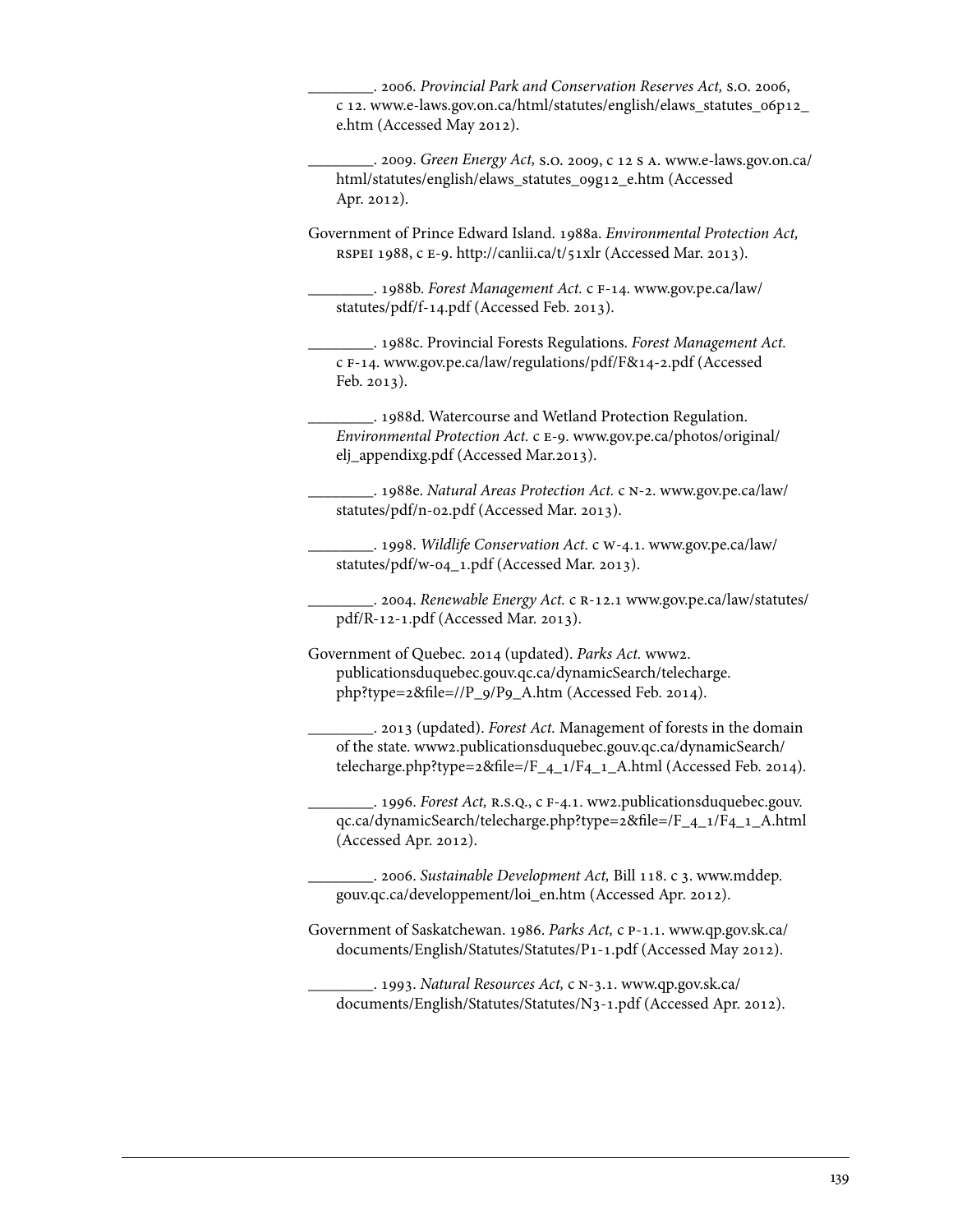\_\_\_\_\_\_\_\_. 1995. *Forest Resources Management Act,* c f-19.1. [www.qp.gov.](www.qp.gov.sk.ca/documents/english/statutes/statutes/f19-1.pdf) [sk.ca/documents/english/statutes/statutes/f19-1.pdf](www.qp.gov.sk.ca/documents/english/statutes/statutes/f19-1.pdf) (Accessed Apr. 2012).

\_\_\_\_\_\_\_\_. 1999. *Forest Resources Management Act* – Forest Resource Management Regulations, c f-19.1 Reg 1. [www.qp.gov.sk.ca/documents/](www.qp.gov.sk.ca/documents/English/Regulations/Regulations/F19-1R1.pdf) [English/Regulations/Regulations/F19-1R1.pdf](www.qp.gov.sk.ca/documents/English/Regulations/Regulations/F19-1R1.pdf) (Accessed Apr. 2012).

\_\_\_\_\_\_\_\_. 2009. *Management and Reduction of Greenhouse Gases Act* – Bill No. 95. www.qp.gov.sk.ca/documents/english/FirstRead/2009/Bill-95.pdf (Accessed Apr. 2012).

Government of Yukon. 1998. Wild spaces heritage places: a protected areas strategy for the Northwest Territories. [www.nwtpas.ca/documents/](www.nwtpas.ca/documents/booklet-wildspaces.pdf) [booklet-wildspaces.pdf](www.nwtpas.ca/documents/booklet-wildspaces.pdf) (Accessed Dec. 2013).

\_\_\_\_\_\_\_\_. 2002a. *Yukon Environment Act.* rsy 2002, c 76. [www.gov.yk.ca/](www.gov.yk.ca/legislation/acts/environment.pdf) [legislation/acts/environment.pdf](www.gov.yk.ca/legislation/acts/environment.pdf) (Accessed Feb. 2013).

\_\_\_\_\_\_\_\_. 2002b. *Yukon Parks and Land Certainty Act.* rsy 2002, c 165. www.gov.yk.ca/legislation/acts/palace.pdf (Accessed Feb. 2013).

\_\_\_\_\_\_\_\_. 2002c. *Wildlife Act.* rsy 2002, c 229. [www.gov.yk.ca/legislation/](www.gov.yk.ca/legislation/acts/wildlife.pdf) [acts/wildlife.pdf \(](www.gov.yk.ca/legislation/acts/wildlife.pdf)Accessed Feb. 2013).

\_\_\_\_\_\_\_\_. 2003. *Territorial Lands (Yukon) Act.* sy 2003, c 17. [www.gov.yk.ca/](www.gov.yk.ca/legislation/acts/telayu.pdf) [legislation/acts/telayu.pdf \(](www.gov.yk.ca/legislation/acts/telayu.pdf)Accessed Feb. 2013).

\_\_\_\_\_\_\_\_. 2006. Landscape planning guidelines. Integrated landscape planning for the Champagne and Aishihik Traditional Territory. www.emr.gov.yk.ca/forestry/pdf/ilp\_landscape\_planning\_guidelines.pdf (Accessed Feb. 2013).

\_\_\_\_\_\_\_\_. 2009. Energy strategy for the Yukon. Energy Mines, and Resources, Whitehorse, Yukon. [www.energy.gov.yk.ca/pdf/energy\\_](www.energy.gov.yk.ca/pdf/energy_strategy.pdf) [strategy.pdf](www.energy.gov.yk.ca/pdf/energy_strategy.pdf) (Accessed Feb. 2013).

\_\_\_\_\_\_\_\_. 2011a. Paths to a renewable north: a pan-territorial renewable energy inventory. a northern vision: a stronger north and better Canada. www.anorthernvision.ca/inventory/biomass.html (Accessed Feb. 2013).

\_\_\_\_\_\_\_\_. 2011b. *Forest Resources Act.* sy 2008, c 15[. www.gov.yk.ca/](www.gov.yk.ca/legislation/acts/fore.pdf)  [legislation/acts/fore.pdf \(](www.gov.yk.ca/legislation/acts/fore.pdf)Accessed Feb. 2013).

\_\_\_\_\_\_\_\_. 2011c. Forest Resource Regulation. o.i.c. 2010/171. *Forest Resources Act.* www.gov.yk.ca/legislation/regs/oic2010\_171.pdf (Accessed Feb. 2013).

\_\_\_\_\_\_\_\_. 2011d. Wildlife features standards and guidelines. Yukon Energy, Mines and Resources. For. Manag. Br. For. Resources Reg. [www.emr.gov.](www.emr.gov.yk.ca/forestry/pdf/planning_standards_wildlife_features.pdf) [yk.ca/forestry/pdf/planning\\_standards\\_wildlife\\_features.pdf \(](www.emr.gov.yk.ca/forestry/pdf/planning_standards_wildlife_features.pdf)Accessed Feb. 2013).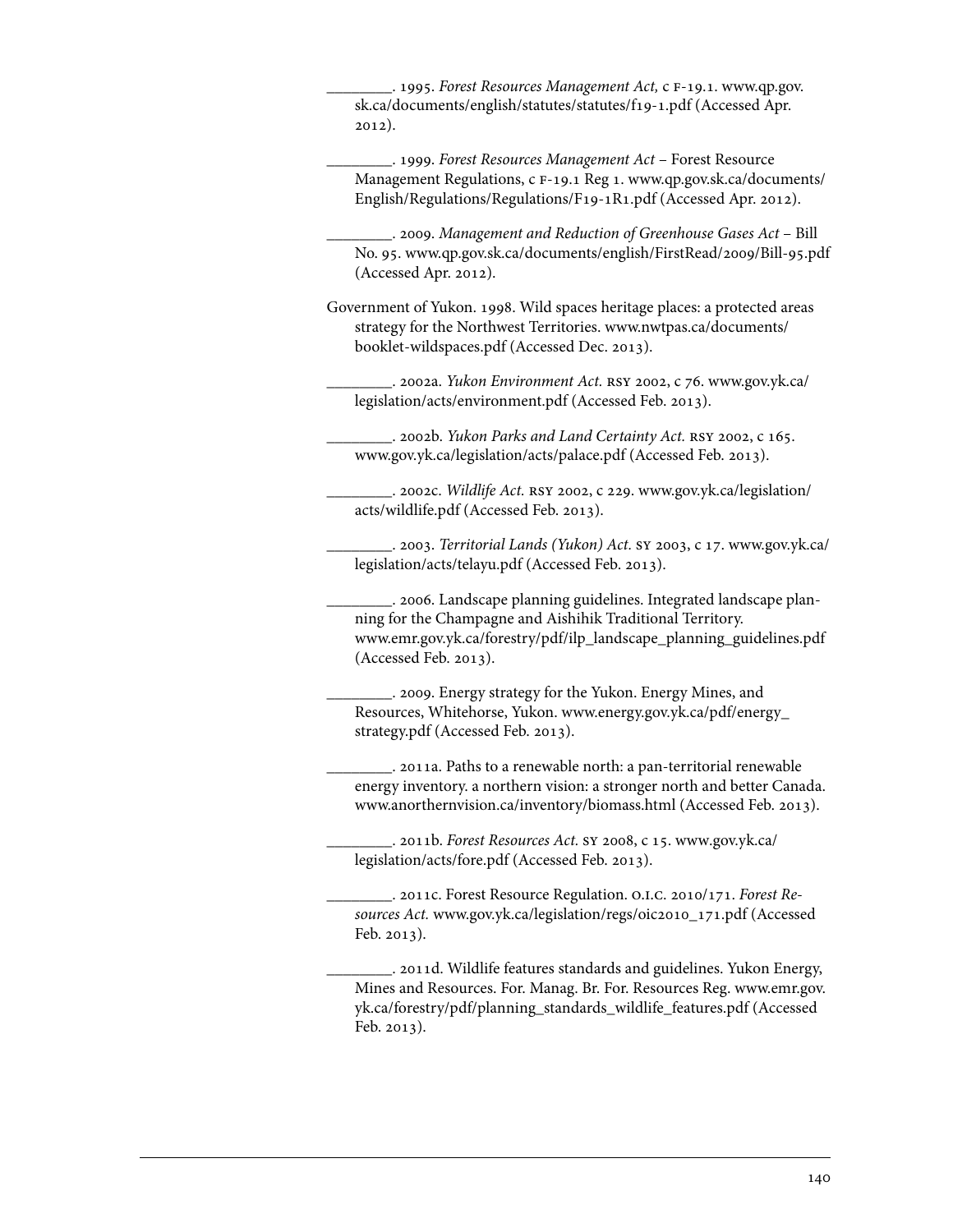\_\_\_\_\_\_\_\_. 2011e. Riparian management on streams and lakes standards and guidelines. Yukon Energy, Mines and Resources. For. Manag. Br. For. Resources Reg. [www.emr.gov.yk.ca/forestry/pdf/planning\\_standards\\_](www.emr.gov.yk.ca/forestry/pdf/planning_standards_riparian_management.pdf) [riparian\\_management.pdf \(](www.emr.gov.yk.ca/forestry/pdf/planning_standards_riparian_management.pdf)Accessed Feb. 2013).

\_\_\_\_\_\_\_\_. 2011f. Wetlands riparian management. Yukon Energy, Mines and Resources. For. Manag. Br. For. Resources Reg. [www.emr.gov.yk.ca/](www.emr.gov.yk.ca/forestry/pdf/planning_standards_wetlands_riparian_management.pdf) [forestry/pdf/planning\\_standards\\_wetlands\\_riparian\\_management.pdf](www.emr.gov.yk.ca/forestry/pdf/planning_standards_wetlands_riparian_management.pdf)  (Accessed Feb. 2013).

\_\_\_\_\_\_\_\_. 2011g. Historic and archaeological resources standards and guidelines. Yukon Energy, Mines and Resources. For. Manag. Br. For. Resources Reg. [www.emr.gov.yk.ca/forestry/pdf/planning\\_standards\\_](www.emr.gov.yk.ca/forestry/pdf/planning_standards_heritage_resources.pdf) [heritage\\_resources.pdf](www.emr.gov.yk.ca/forestry/pdf/planning_standards_heritage_resources.pdf) (Accessed Feb. 2012).

\_\_\_\_\_\_\_\_. 2011h. Incorporating land user interests standards and guidelines. Yukon Energy, Mines and Resources. For. Manag. Br. For. Resources Reg. [www.emr.gov.yk.ca/forestry/pdf/planning\\_standrads\\_land\\_user\\_](www.emr.gov.yk.ca/forestry/pdf/planning_standrads_land_user_interests.pdf) [interests.pdf](www.emr.gov.yk.ca/forestry/pdf/planning_standrads_land_user_interests.pdf) (Accessed Feb. 2013).

\_\_\_\_\_\_\_\_. 2012a. Yukon at a glance. Economic sectors. [www.gov.yk.ca/](www.gov.yk.ca/aboutyukon/industry.html) [aboutyukon/industry.html \(](www.gov.yk.ca/aboutyukon/industry.html)Accessed Feb. 2013).

\_\_\_\_\_\_\_\_. 2012b. Yukon Government climate change action plan. Sept. 2012 Progress Report. [www.env.gov.yk.ca/publications-maps/documents/](www.env.gov.yk.ca/publications-maps/documents/ccap_progressreport_eng_2012.pdf) [ccap\\_progressreport\\_eng\\_2012.pdf](www.env.gov.yk.ca/publications-maps/documents/ccap_progressreport_eng_2012.pdf) (Accessed Feb. 2013).

\_\_\_\_\_\_\_\_. 2012c. Soil conservation standards and guidelines. Yukon Energy, Mines and Resources. For. Manag. Br. *Yukon Forest Resources Act.*  [www.emr.gov.yk.ca/forestry/pdf/planning\\_standards\\_soil\\_conservation.](www.emr.gov.yk.ca/forestry/pdf/planning_standards_soil_conservation.pdf) [pdf \(](www.emr.gov.yk.ca/forestry/pdf/planning_standards_soil_conservation.pdf)Accessed Feb. 2013).

- Governments of Yukon, Northwest Territories and Nunavut. 2009. Northern Premiers' Forum. www.anorthernvision.ca/northernpremiersforum.html (Accessed Feb. 2013).
- Green, R.N. and K. Klinka. 1994. A field guide for site identification and interpretation for the Vancouver Forest Region. B.C. Min. For., Res. Br., Victoria, B.C. Land Manag. Handb. 28. [www.for.gov.bc.ca/hfd/pubs/](www.for.gov.bc.ca/hfd/pubs/docs/Lmh/Lmh28.pdf) [docs/Lmh/Lmh28.pdf \(](www.for.gov.bc.ca/hfd/pubs/docs/Lmh/Lmh28.pdf)Accessed Dec. 2013).

Greene, S. 2011. Preparing for a biomass industry in Newfoundland and Labrador. 34th Council of Forest Engineering, June 12–15, 2011. Quebec City, Que. www.cirrelt.ca/COFE2011/proceedings/30-Sean\_Greene.pdf (Accessed Apr. 2012).

Harmon, M.E., L.F. Franklin, F.J. Swanson, P. Sollins, S.V. Gregory, J.D. Lattin, N.H. Anderson, S.P. Cline, N.G. Aumen, J.R. Sedell, G.W. Lienkaemper, K. Cromack, Jr., and K.W. Cummins. 1986. Ecology of CWD in temperate ecosystems. Adv. Ecol. Res. 15:699–702.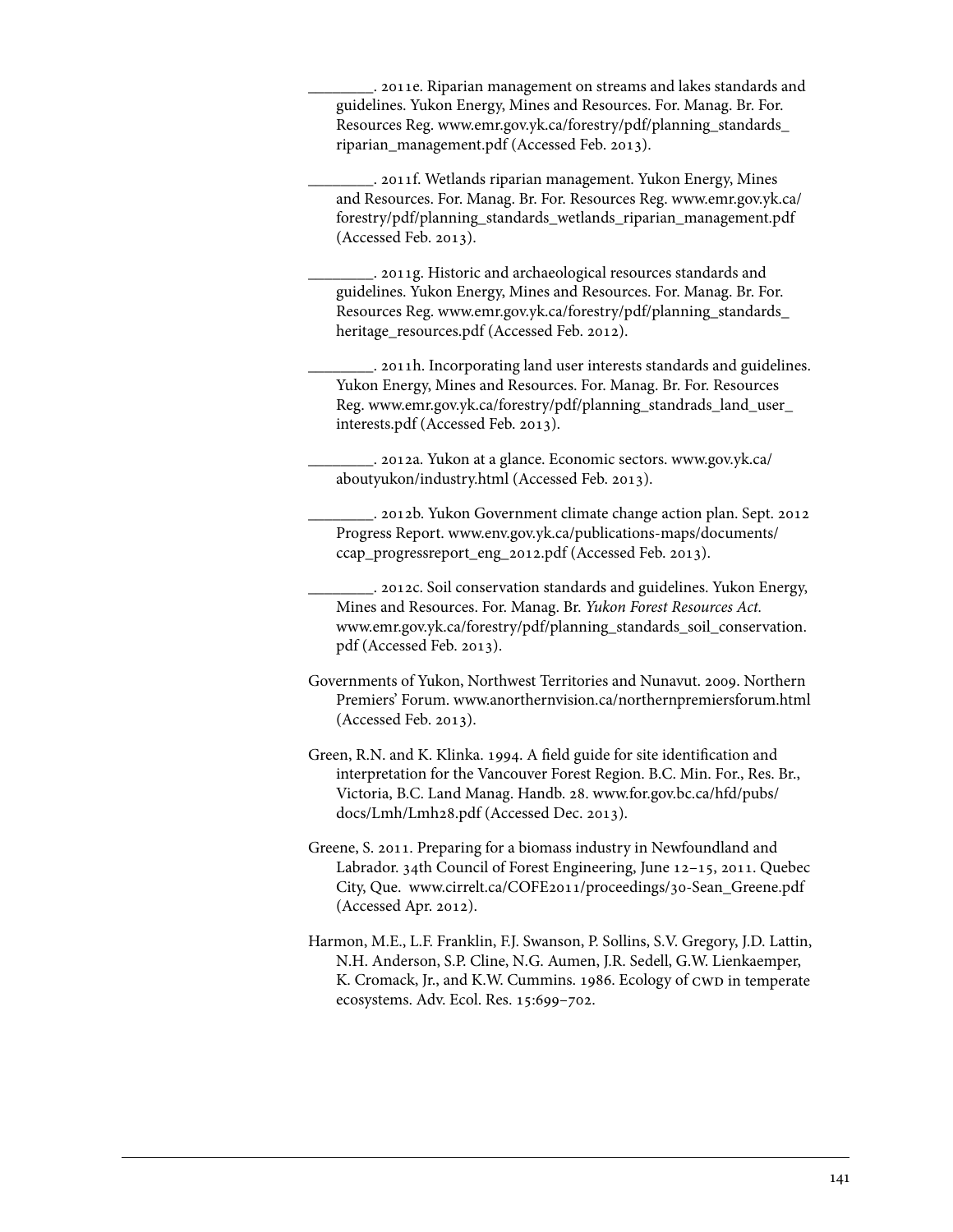- Haugen-Kozra, K., and M. Mihajlovich. 2010. Biological opportunities for Alberta. Submitted to Climate Change and Emission Management Corporation, Operational Management Group[. http://ccemc.ca/](http://ccemc.ca/_uploads/Biological-Opportunities-for-Alberta-Reportt.pdf)  [\\_uploads/Biological-Opportunities-for-Alberta-Reportt.pdf](http://ccemc.ca/_uploads/Biological-Opportunities-for-Alberta-Reportt.pdf) (Accessed May 2012).
- Hesselink, T. 2010. Increasing pressures to use forest biomass: a conservation viewpoint. For. Chron. 86(1): 28–35.
- Interior Science Innovation Centre. 2011. bc Bioenergy Network issues expression of interest for woody biomass CHP. Sept. 6, 2011. [www.isic.](www.isic.ca/bc-bioenergy-network-issues-expression-of-interest-for-woodybiomass-chp) [ca/bc-bioenergy-network-issues-expression-of-interest-for-woody](www.isic.ca/bc-bioenergy-network-issues-expression-of-interest-for-woodybiomass-chp)[biomass-chp](www.isic.ca/bc-bioenergy-network-issues-expression-of-interest-for-woodybiomass-chp) (Accessed Apr. 2011).
- Jonsell, M. 2008. The effects of forest biomass harvesting on biodiversity. In: Sustainable use of forest biomass for energy: a synthesis with focus on the Baltic and Nordic region. D. Roser, A. Asikainen, K. Raulund-Rasmussen, and I. Stupak (editors). pp. 129–154.
- Jurdant, M., J.L. Bélair, V. Gérardin, and J.-P. Ducruc. 1977. L'inventaire du Capital-Nature. Serv. Étud. Écol. Rég. Dir. Reg. terres. Pêches Environ. Can, Québec.
- Kabzems, R., S. Dube, M. Curran, B. Chapman, S. Berch, G. Hope, M. Kranabetter, and C. Bulmer. 2011. Maintaining soil productivity in forest biomass chipping operations best management practices for soil conservation. B.C. Min. For. Range, For. Sci. Prog., Victoria, B.C. Exten. Note 98. www.for.gov.bc.ca/hfd/pubs/Docs/En/En98.htm (Accessed Dec. 2013).
- Keisker, D.G. 2000. Types of wildlife trees and CWD required by wildlife of north-central British Columbia. B.C. Min. For., Res. Br., Victoria, B.C. Work. Pap. 50/2000.
- Keys. K. 2007. Forest soil types of Nova Scotia, identification, description and interpretation. Nova Scotia Dep. Nat. Resources Manual for 2007-2 www.gov.ns.ca/natr/forestry/reports/NS-Soils.pdf (Accessed Dec. 2013).
- Kimmins, J.P. 1977. Evaluation of the consequences for future tree productivity of the loss of nutrients in whole-tree harvesting. For. Ecol. Manag. 1:169–183.
- Kishchuk, P. 2009. Building Canada: Yukon green energy backgrounder. Submitted to: Community Services, Government of Yukon, Whitehorse, Yukon. [www.infrastructure.gov.yk.ca/pdf/yukon\\_green\\_energy\\_](www.infrastructure.gov.yk.ca/pdf/yukon_green_energy_consultation_backgrounder.pdf) [consultation\\_backgrounder.pdf \(](www.infrastructure.gov.yk.ca/pdf/yukon_green_energy_consultation_backgrounder.pdf)Accessed Feb. 2013).
- Klenner, W. 2006. Retention strategies to maintain habitat structure and wildlife diversity during the salvage harvesting of mountain pine beetle attack areas in the Southern Interior Forest Region. B.C. Min. For. Range, S. Interior For. Reg., Kamloops, B.C. Exten. Note 04. [www.for.gov.bc.ca/](www.for.gov.bc.ca/hfd/Pubs/RSI/FSP/EN/RSI_EN04.htm) [hfd/Pubs/RSI/FSP/EN/RSI\\_EN04.htm](www.for.gov.bc.ca/hfd/Pubs/RSI/FSP/EN/RSI_EN04.htm) (Accessed Dec. 2013).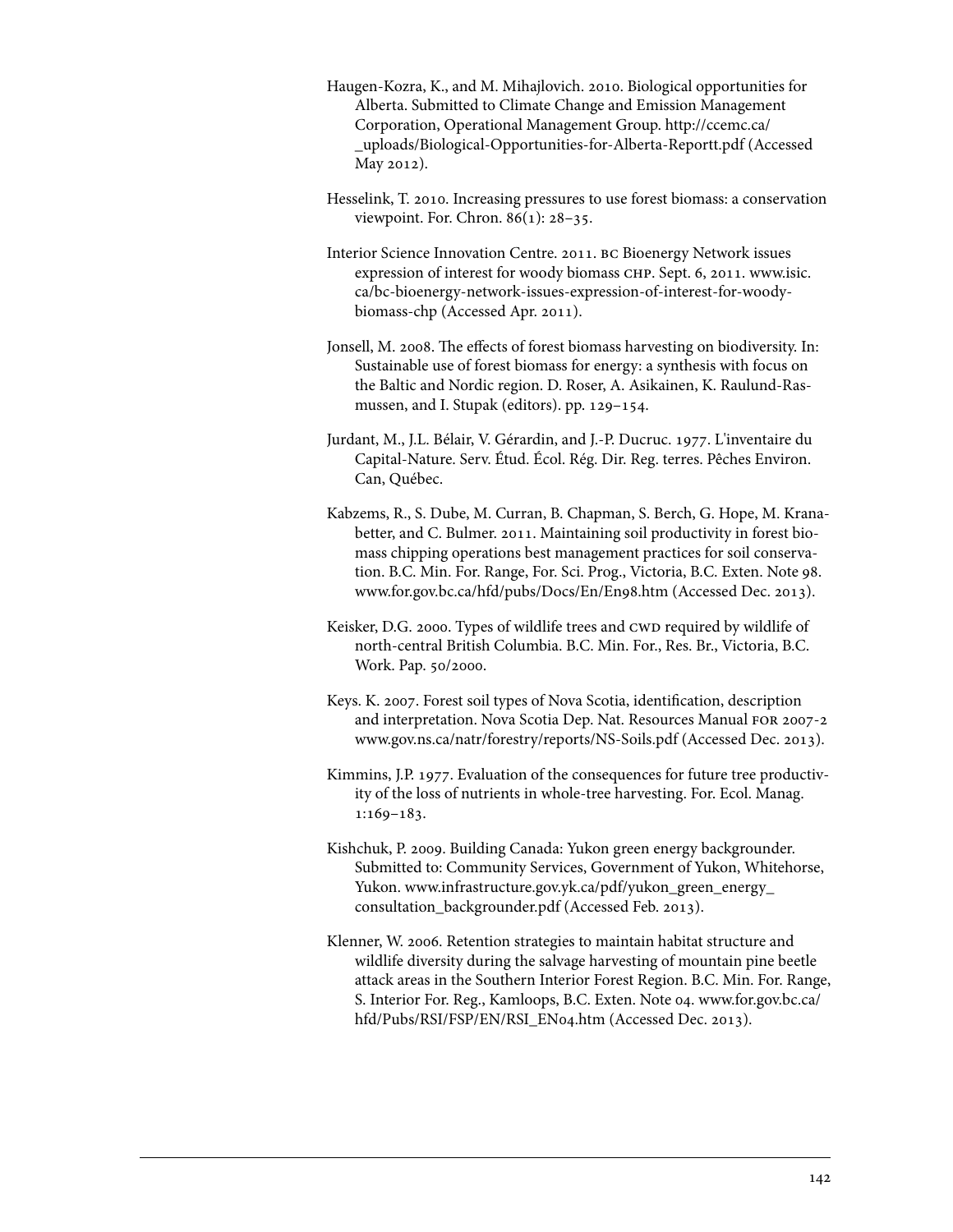- Kumar, A., J.B. Cameron, and P.C. Flynn. 2002. Biomass power cost and optimum plant size in western Canada. Biomass and Bioenergy 24(6): 445–464.
- Lloyd, D., K. Angove, G. Hope, and C. Thompson. 1990. A guide to site identification and interpretation for the Kamloops Forest Region. B.C. Min. For., Victoria, B.C. Land Manag. Handb. No. 23.
- MacDonald, A.J. 2007. Inventory of wood biomass from harvesting residues and non-merchantable forests in Alberta. Prepared for FPInnovations. Contract Report CR-4222A-1.
- Manitoba Conservation. 2003. Protection of softwood understory in mixedwoods and hardwood forests guidelines. [www.gov.mb.ca/chc/collection/](www.gov.mb.ca/chc/collection/con06-2003E.pdf) [con06-2003E.pdf](www.gov.mb.ca/chc/collection/con06-2003E.pdf) (Accessed Apr. 2012).
	- \_\_\_\_\_\_\_\_. 2005a. Brush disposal guidebook. [www.gov.mb.ca/conservation/](www.gov.mb.ca/conservation/forestry/pdf/practices/brush_disposal_2005.pdf) [forestry/pdf/practices/brush\\_disposal\\_2005.pdf \(](www.gov.mb.ca/conservation/forestry/pdf/practices/brush_disposal_2005.pdf)Accessed Apr. 2012).
	- \_\_\_\_\_\_\_\_. 2005b. General harvesting guidelines for agro-woodlots. Manitoba Agriculture, Food, and Rural Initiatives. [www.gov.mb.ca/](www.gov.mb.ca/agriculture/woodlot/wdd00s12.html) [agriculture/woodlot/wdd00s12.html](www.gov.mb.ca/agriculture/woodlot/wdd00s12.html) (Accessed May 2012).
	- \_\_\_\_\_\_\_\_. 2008. Forest management guidelines for riparian management areas. [www.gov.mb.ca/conservation/forestry/pdf/practices/riparian\\_](www.gov.mb.ca/conservation/forestry/pdf/practices/riparian_mgmt_final_sept2009_.pdf) [mgmt\\_final\\_sept2009\\_.pdf \(](www.gov.mb.ca/conservation/forestry/pdf/practices/riparian_mgmt_final_sept2009_.pdf)Accessed May 2012).
	- \_\_\_\_\_\_\_\_. 2010. Forest management guidelines for terrestrial buffers. [www.gov.mb.ca/conservation/forestry/pdf/practices/terrestrial\\_](www.gov.mb.ca/conservation/forestry/pdf/practices/terrestrial_final_2010.pdf)  [final\\_2010.pdf](www.gov.mb.ca/conservation/forestry/pdf/practices/terrestrial_final_2010.pdf) (Accessed Apr. 2012).
	- \_\_\_\_\_\_\_\_. 2011. Manitoba's submission guidelines for twenty year forest management plans. [www.gov.mb.ca/conservation/forestry/pdf/](www.gov.mb.ca/conservation/forestry/pdf/practices/20_year_forest_plan_2007.pdf)  [practices/20\\_year\\_forest\\_plan\\_2007.pdf \(](www.gov.mb.ca/conservation/forestry/pdf/practices/20_year_forest_plan_2007.pdf)Accessed Apr. 2012).
- Manitoba Conservation and Manitoba Water Stewardship. 2008. Pre-harvest survey guidelines. [www.gov.mb.ca/conservation/forestry/pdf/practices/](www.gov.mb.ca/conservation/forestry/pdf/practices/phs_2011.pdf) [phs\\_2011.pdf](www.gov.mb.ca/conservation/forestry/pdf/practices/phs_2011.pdf) (Accessed Apr. 2012).
- Manitoba Model Forest. No date. Managing your private woodlot: a guide to best management practices. Manitoba Model Forest Network and Manitoba Forestry Association and Natural Resources Canada–Forest Service and Manitoba Habitat Heritage Corporation. [www.manitobamodelforest.](www.manitobamodelforest.net/publications/Managing%20Your%20Private%20Woodlot-Best%20Management.pdf) [net/publications/Managing%20Your%20Private%20Woodlot-Best%20](www.manitobamodelforest.net/publications/Managing%20Your%20Private%20Woodlot-Best%20Management.pdf) [Management.pdf](www.manitobamodelforest.net/publications/Managing%20Your%20Private%20Woodlot-Best%20Management.pdf) (Accessed Dec. 2013).
- Manning, Cooper and Associates. 2004. Silviculture guidelines and practices for maintain or recruiting key habitat objectives. Report prepared for B.C. Min. Water, Land and Air Protect., Biodiversity Br., Victoria, B.C. www.env.gov.bc.ca/fia/documents/mca\_silvbmp.pdf (Accessed Dec. 2013).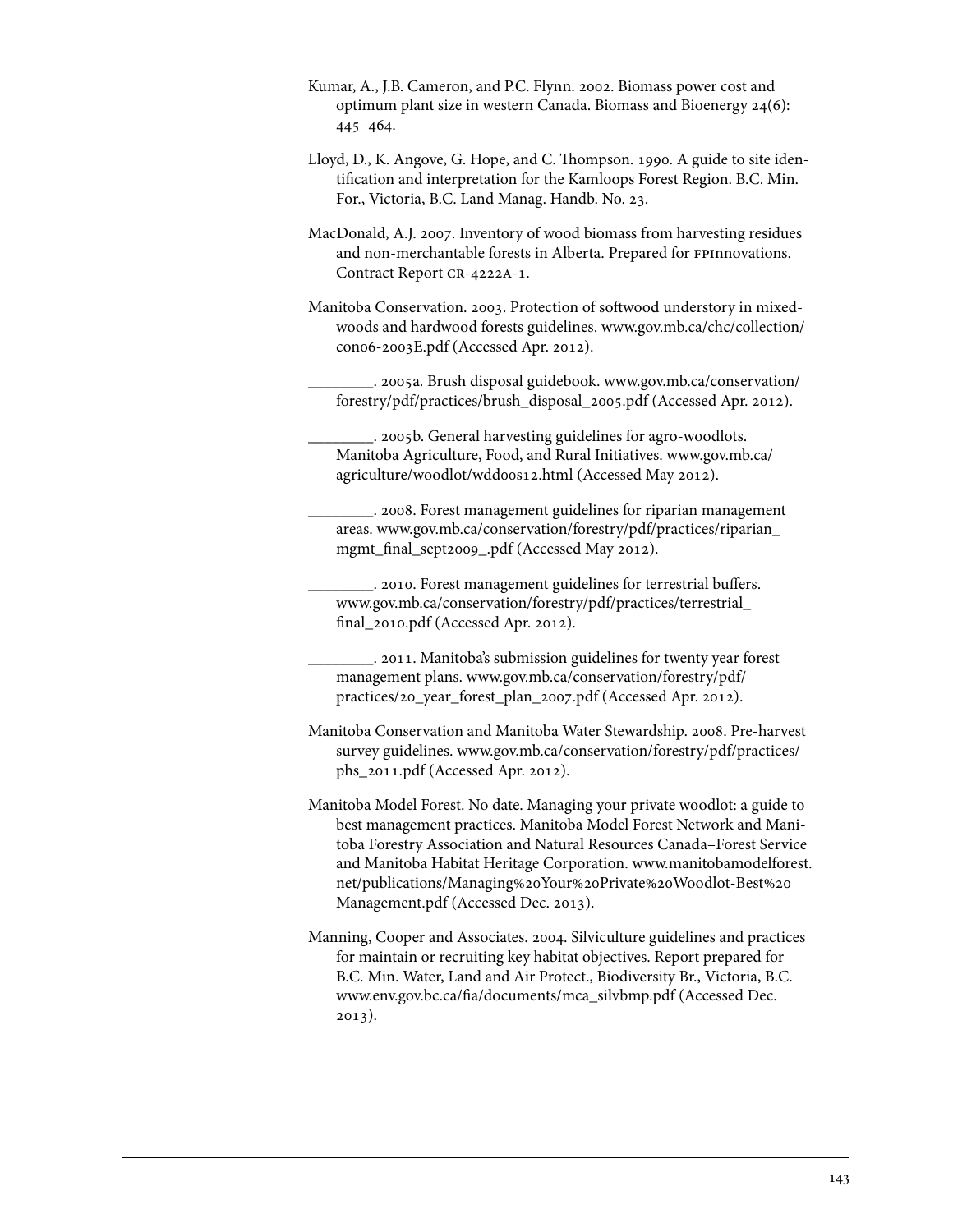- Manning, P. and P. Chytyk. 2008. Mountain pine beetle infestations: coarse woody debris and impacts on furbearers. Prepared for B.C. Min. Environ. Pine Beetle Action Team. [http://fc.sd91.bc.ca/~cmushumanski/](http://fc.sd91.bc.ca/~cmushumanski/FOV1-0003E6A2/FOV1-0003EA98/FOV1-0003EAD7/MPB%20and%20impacts%20on%20furbearers.pdf) [FOV1-0003E6A2/FOV1-0003EA98/FOV1-0003EAD7/MPB%20and%20](http://fc.sd91.bc.ca/~cmushumanski/FOV1-0003E6A2/FOV1-0003EA98/FOV1-0003EAD7/MPB%20and%20impacts%20on%20furbearers.pdf) [impacts%20on%20furbearers.pdf \(](http://fc.sd91.bc.ca/~cmushumanski/FOV1-0003E6A2/FOV1-0003EA98/FOV1-0003EAD7/MPB%20and%20impacts%20on%20furbearers.pdf)Accessed Apr. 2012).
- Manning, T.E., W.J. Golding, J. Baker, and A.M. Deans. 2006. Strategies for maintaining or recruiting habitat in areas affected by mountain pine beetle and other catastrophic events. Prepared for B.C. Min. Environ., Ecosystems Branch, Victoria, B.C. pp. 12–16. [www.env.gov.bc.ca/wld/](www.env.gov.bc.ca/wld/documents/fia_docs/mpb_habitat_maintenance_recruiting_strategy.pdf) [documents/fia\\_docs/mpb\\_habitat\\_maintenance\\_recruiting\\_strategy.pdf](www.env.gov.bc.ca/wld/documents/fia_docs/mpb_habitat_maintenance_recruiting_strategy.pdf)  (Accessed Apr. 2012).
- Manuilova, A. and M. Johnston. 2011. Greenhouse gas emissions assessment. The substitution of fossil fuels with woody biomass in the Northwest Territories. Prepared for Gov. Northwest Territories, Environ. Div., Dept. of Environ. Nat. Resources Saskatchewan Research Council, Environment and Forestry, src Publ. No. 13069-1c11.
- Martin, M. 2006. Retention measures to address ecological values in mountain pine beetle affected forests in BC: a discussion paper with recommendations. Version 1.0. Working Draft. Prepared for B.C. Min. Environ., Environ. Stewardship. Prince George, B.C. [www.forestsfortomorrow.ca/Reports/FFT\\_Funded\\_Reports/Documents/](www.forestsfortomorrow.ca/Reports/FFT_Funded_Reports/Documents/MPB_Salvage_Retention_final_Feb_16_2.pdf) MPB Salvage Retention final Feb 16 2.pdf (Accessed Apr. 2012).
- McAfee, B. and C. Malouin. 2008. Implementing ecosystem-based management approaches in Canada's forests: a science-policy dialogue. Nat. Resources Can., Can. For. Serv. Science and Programs Br. Ottawa, Ont. [www.gov.ns.ca/natr/forestry/programs/ecosystems/pdf/ecosworks\\_](www.gov.ns.ca/natr/forestry/programs/ecosystems/pdf/ecosworks_novascotia_e.pdf) [novascotia\\_e.pdf](www.gov.ns.ca/natr/forestry/programs/ecosystems/pdf/ecosworks_novascotia_e.pdf) (Accessed May 2012).
- McCallum, B. 2010. Warming the neighbourhood. Canadian Biomass Magazine. [www.canadianbiomassmagazine.ca/index.php?option=com\\_](www.canadianbiomassmagazine.ca/index.php?option=com_content&task=view&id=1676&Itemid=132) [content&task=view&id=1676&Itemid=132](www.canadianbiomassmagazine.ca/index.php?option=com_content&task=view&id=1676&Itemid=132) (Accessed Mar. 2013).
- McLaughlan, M.S., R.A. Wright, and R.D. Jiricka. 2010. Field guide to the ecosites of Saskatchewan's provincial forests. Sask. Min. Environ., For. Serv. Prince Albert, Sask. [www.environment.gov.sk.ca/adx/aspx/adxGet-](www.environment.gov.sk.ca/adx/aspx/adxGet-Media.aspx?DocID=8734900c-f0b6-4f0d-9a63-d93326f466ce&MediaID=4081&Filename=Ecosites+of+Saskatchewan)Media.aspx?DocID=8734900c-f0b6-4f0d-9a63-d93326f466ce&Media [ID=4081&Filename=Ecosites+of+Saskatchewan's+Provincial+Forests.](www.environment.gov.sk.ca/adx/aspx/adxGet-Media.aspx?DocID=8734900c-f0b6-4f0d-9a63-d93326f466ce&MediaID=4081&Filename=Ecosites+of+Saskatchewan) [pdf&l=English](www.environment.gov.sk.ca/adx/aspx/adxGet-Media.aspx?DocID=8734900c-f0b6-4f0d-9a63-d93326f466ce&MediaID=4081&Filename=Ecosites+of+Saskatchewan) (Accessed Dec. 2013).
- Meades, W.J. and L. Moores. 1994. Forest site classification manual: a field guide to the Damman forest types of Newfoundland. 2nd ed. Western Newfoundland Model Forest. Dep. For. Agric. and Can. For. Serv. St. John's, Nfld.
- Meidinger, D.V., A.J. McLeod, A. MacKinnon, C. Delong, and G.D. Hope. 1988. A field guide to site identification and interpretation of ecosystems of the Rocky Mountain Trench, Prince George Forest Region. B.C. Min. For., Res. Br., Victoria, B.C. Land Manag. Handb. 15.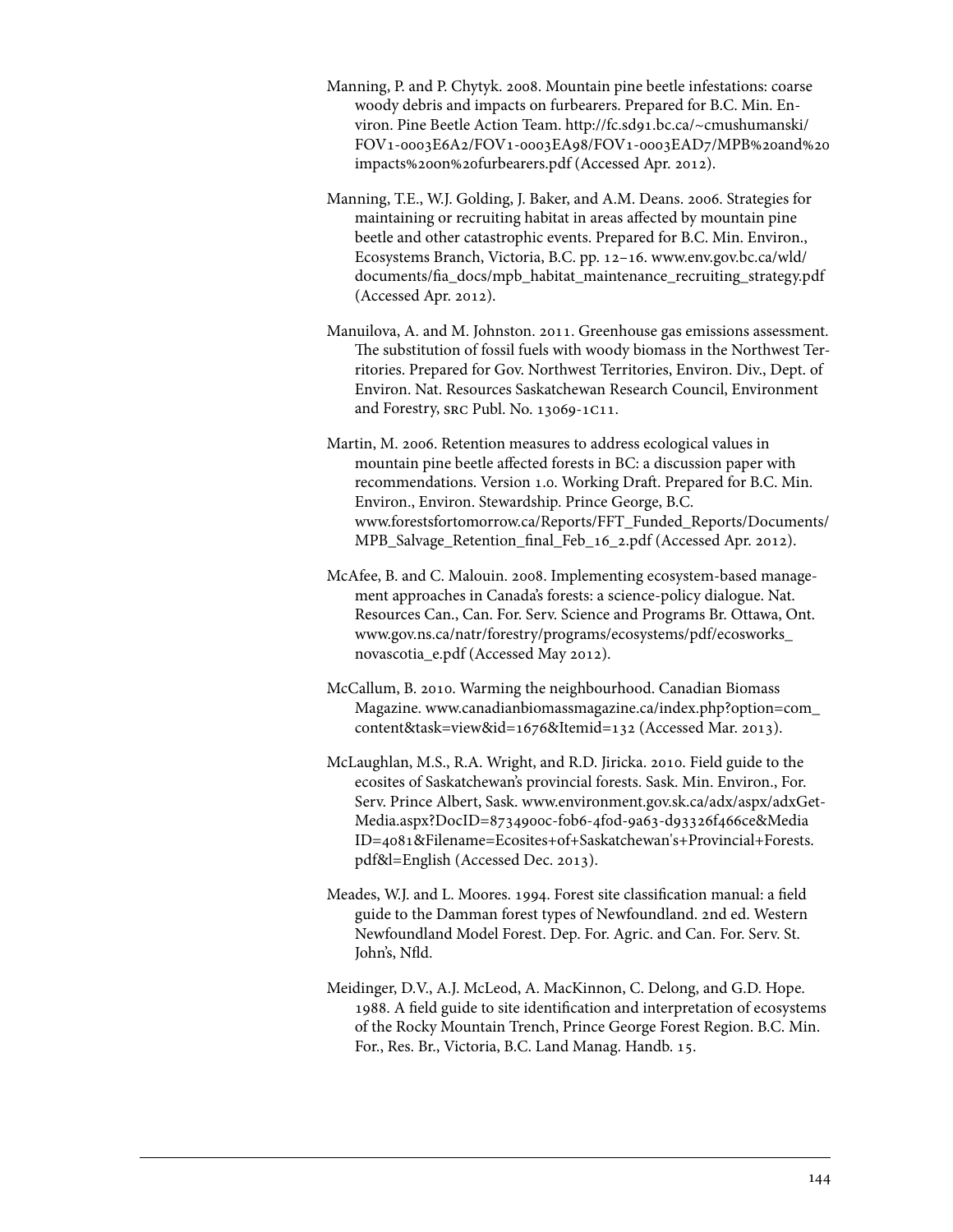- Minister of Supply and Services Canada. 1995. Canadian biodiversity strategy: Canada's response to the convention on biological diversity. [www.biodivcanada.ca/560ED58E-0A7A-43D8-8754-C7DD12761EFA/](http://www.biodivcanada.ca/560ED58E-0A7A-43D8-8754-C7DD12761EFA/CBS_e.pdf) [CBS\\_e.pdf \(](http://www.biodivcanada.ca/560ED58E-0A7A-43D8-8754-C7DD12761EFA/CBS_e.pdf)Accessed Apr. 2012).
- Morrison Hershfield. 2011. Preliminary Yukon biomass energy evaluation. [www.yukonenergy.ca/downloads/db/1081\\_Biomass%20Report%20](www.yukonenergy.ca/downloads/db/1081_Biomass%20Report%20Final%20Sept%2013_2011_DM.pdf) [Final%20Sept%2013\\_2011\\_DM.pdf \(](www.yukonenergy.ca/downloads/db/1081_Biomass%20Report%20Final%20Sept%2013_2011_DM.pdf)Accessed Mar. 2013).
- National Forest Strategy Coalition.1998. Canada forest accord. Ottawa, Ont. [www.manitobamodelforest.net/publications/Canada%20Forest%20](www.manitobamodelforest.net/publications/Canada%20Forest%20Accord.pdf) [Accord.pdf](www.manitobamodelforest.net/publications/Canada%20Forest%20Accord.pdf) (Accessed Mar. 2012).
- Natural Resources Canada. 2009. Canmet energy, community energy case studies: P.E.I. energy systems, Charlottetown, P.E.I. [http://canmetenergy.](http://canmetenergy.nrcan.gc.ca/sites/canmetenergy.nrcan.gc.ca/files/files/pubs/PEI-Energy-Systems_ENG.pdf) [nrcan.gc.ca/sites/canmetenergy.nrcan.gc.ca/files/files/pubs/PEI-Energy-](http://canmetenergy.nrcan.gc.ca/sites/canmetenergy.nrcan.gc.ca/files/files/pubs/PEI-Energy-Systems_ENG.pdf)[Systems\\_ENG.pdf](http://canmetenergy.nrcan.gc.ca/sites/canmetenergy.nrcan.gc.ca/files/files/pubs/PEI-Energy-Systems_ENG.pdf) (Accessed Jan. 2013).
	- \_\_\_\_\_\_\_\_. 2011a. Improving Energy Performance in Canada Report to Parliament under the *Energy Efficiency Act* for the Fiscal Year 2009– 2010. Chapter 5. Renewable Energy. [http://oee.nrcan.gc.ca/Publications/](http://oee.nrcan.gc.ca/Publications/statistics/parliament09-10/chapter5.cfm?attr=0) [statistics/parliament09-10/chapter5.cfm?attr=0](http://oee.nrcan.gc.ca/Publications/statistics/parliament09-10/chapter5.cfm?attr=0) (Accessed Dec. 2013).

\_\_\_\_\_\_\_\_. 2011b. The state of Canada's forests. Annual report 2011. [http://](http://cfs.nrcan.gc.ca/pubwarehouse/pdfs/32683.pdf) [cfs.nrcan.gc.ca/pubwarehouse/pdfs/32683.pdf \(](http://cfs.nrcan.gc.ca/pubwarehouse/pdfs/32683.pdf)Accessed Apr. 2012).

\_\_\_\_\_\_\_\_. 2011c. Ecoenergy innovation initiative. [www.nrcan.gc.ca/](www.nrcan.gc.ca/energy/science/2003) [energy/science/2003](www.nrcan.gc.ca/energy/science/2003) (Accessed Apr. 2012).

\_\_\_\_\_\_\_\_. 2012. Status of new or updated forest management guidelines and standards related to ecological issues. http://cfs.nrcan.gc.ca/pages/225 (Accessed Apr. 2012).

- New Brunswick Department of Energy. 2010. The community energy policy[.www.gnb.ca/0085/Community/pdf/Community%20Energy%20](http://www2.gnb.ca/content/gnb/en/departments/energy.html) [Policy%20-%20English.pdf](http://www2.gnb.ca/content/gnb/en/departments/energy.html) (Accessed Apr. 2012).
- New Brunswick Department of Natural Resources. 2004. Forest management manual for New Brunswick Crown forest. Interim Manual. [www2.gnb.ca/content/dam/gnb/Departments/nr- rn/pdf/en/](www2.gnb.ca/content/dam/gnb/Departments/nr- rn/pdf/en/Publications/ForestManagementManual.pdf) [Publications/ForestManagementManual.pdf](www2.gnb.ca/content/dam/gnb/Departments/nr- rn/pdf/en/Publications/ForestManagementManual.pdf) (Accessed Apr. 2012).

\_\_\_\_\_\_\_\_. 2005a. Charting our course: A strategic plan. [www2.gnb.](www2.gnb.ca/content/dam/gnb/Departments/nr-rn/pdf/en/Publications/StrategicPlan05.pdf) [ca/content/dam/gnb/Departments/nr-rn/pdf/en/Publications/](www2.gnb.ca/content/dam/gnb/Departments/nr-rn/pdf/en/Publications/StrategicPlan05.pdf) [StrategicPlan05.pdf](www2.gnb.ca/content/dam/gnb/Departments/nr-rn/pdf/en/Publications/StrategicPlan05.pdf) (Accessed Apr. 2012).

\_\_\_\_\_\_\_\_. 2005b. Objectives and standards for the New Brunswick Crown forest for the 2007–2012 period. [www2.gnb.ca/content/dam/gnb/](www2.gnb.ca/content/dam/gnb/Departments/nr-rn/pdf/en/CrownLandsForests/TechnicalVision.pdf) [Departments/nr-rn/pdf/en/CrownLandsForests/TechnicalVision.pdf](www2.gnb.ca/content/dam/gnb/Departments/nr-rn/pdf/en/CrownLandsForests/TechnicalVision.pdf)  (Accessed Apr. 2012).

\_\_\_\_\_\_\_\_. 2005c.The New Brunswick public forest: Our shared future. [http://leg-horizon.gnb.ca/e-repository/monographs/](http://leg-horizon.gnb.ca/e-repository/monographs/30000000043979/30000000043979.pdf)  [30000000043979/30000000043979.pdf](http://leg-horizon.gnb.ca/e-repository/monographs/30000000043979/30000000043979.pdf) (Accessed Apr. 2012).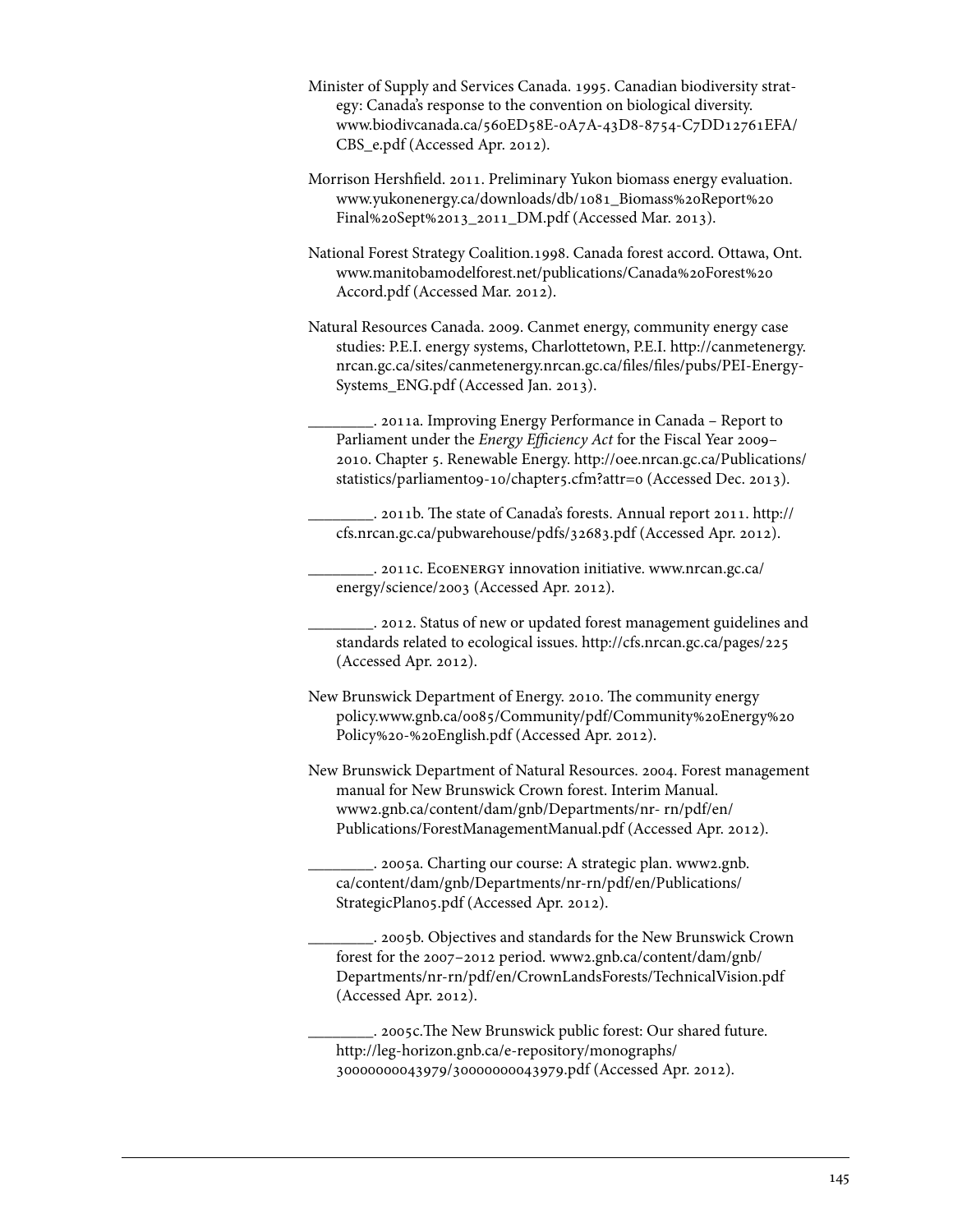\_\_\_\_\_\_\_\_. 2008. Crown forest biomass harvesting policy. Policy No. fmb 019 2008. [www2.gnb.ca/content/dam/gnb/Departments/nr-rn/pdf/en/](www2.gnb.ca/content/dam/gnb/Departments/nr-rn/pdf/en/Publications/FMB0192008.pdf) [Publications/FMB0192008.pdf \(](www2.gnb.ca/content/dam/gnb/Departments/nr-rn/pdf/en/Publications/FMB0192008.pdf)Accessed Mar. 2012).

\_\_\_\_\_\_\_\_. 2009. New Brunswick biodiversity strategy. [www2.gnb.ca/](www2.gnb.ca/content/dam/gnb/Departments/nr-rn/pdf/en/CrownLandsForests/Biodiversity.pdf) [content/dam/gnb/Departments/nr-rn/pdf/en/CrownLandsForests/](www2.gnb.ca/content/dam/gnb/Departments/nr-rn/pdf/en/CrownLandsForests/Biodiversity.pdf) [Biodiversity.pdf \(](www2.gnb.ca/content/dam/gnb/Departments/nr-rn/pdf/en/CrownLandsForests/Biodiversity.pdf)Accessed Apr. 2012).

\_\_\_\_\_\_\_\_. 2010. Crown land management principles. Policy No. clm-013- 2004. [www2.gnb.ca/content/dam/gnb/Departments/nr-rn/pdf/en/](www2.gnb.ca/content/dam/gnb/Departments/nr-rn/pdf/en/Publications/CLM0132004.pdf) [Publications/CLM0132004.pdf](www2.gnb.ca/content/dam/gnb/Departments/nr-rn/pdf/en/Publications/CLM0132004.pdf) (Accessed Apr. 2012).

New Brunswick Department of Natural Resources and Energy. 2000. A vision for New Brunswick forests: goals and objectives for Crown land management. [http://leg-horizon.gnb.ca/e-repository/monographs/](http://leg-horizon.gnb.ca/e-repository/monographs/30000000044009/30000000044009.pdf)  [30000000044009/30000000044009.pdf](http://leg-horizon.gnb.ca/e-repository/monographs/30000000044009/30000000044009.pdf) (Accessed Apr. 2012).

Newfoundland and Labrador Department of Forest Resources and Agrifoods. 2003. Provincial sustainable forest management strategy. Gov. of Newf. and Lab. For. Serv. www.nr.gov.nl.ca/nr/forestry/manage/sfm.pdf (Accessed Apr. 2012).

Northwest Territories Protected Areas Strategy Advisory Committee. 1999. Northwest Territories protected areas strategy. A balanced approach to establishing protected areas in the Northwest Territories. Min. Indian Affairs and North. Dev., Gov. Can. and Min. Res., Wildl. and Econ. Dev., Gov. Northwest Territories. [www.nwtpas.ca/documents/document-](www.nwtpas.ca/documents/document-1999-PASmanualcomplete.pdf)[1999-PASmanualcomplete.pdf](www.nwtpas.ca/documents/document-1999-PASmanualcomplete.pdf) (Accessed Dec. 2013).

Nova Scotia Department of Energy. 2009. Towards a greener future: Nova Scotia's 2009 energy strategy. [www.gov.ns.ca/energy/publications/](www.gov.ns.ca/energy/publications/Energy-Strategy-2009-(Jan-1-2009)-(GI-ENS-RP).pdf) [Energy-Strategy-2009-\(Jan-1-2009\)-\(GI-ENS-RP\).pdf](www.gov.ns.ca/energy/publications/Energy-Strategy-2009-(Jan-1-2009)-(GI-ENS-RP).pdf) (Accessed Apr. 2012).

\_\_\_\_\_\_\_\_. 2010. Renewable electricity plan. [www.gov.ns.ca/energy/](www.gov.ns.ca/energy/resources/EM/renewable/renewable-electricity-plan.pdf) [resources/EM/renewable/renewable-electricity-plan.pdf](www.gov.ns.ca/energy/resources/EM/renewable/renewable-electricity-plan.pdf)  (Accessed Apr. 2012).

\_\_\_\_\_\_\_\_. 2011. Community feed-in tarriff program. [http://nsrenewables.ca/](http://nsrenewables.ca/feed-tariffs) [feed-tariffs \(](http://nsrenewables.ca/feed-tariffs)Accessed Apr. 2012).

Nova Scotia Department of Environment. 2009. Towards a greener future: Nova Scotia's climate change action plan. [www.gov.ns.ca/energy/](www.gov.ns.ca/energy/resources/spps/energy-strategy/Climate-Change-Action-Plan-2009.pdf) [resources/spps/energy-strategy/Climate-Change-Action-Plan-2009.pdf](www.gov.ns.ca/energy/resources/spps/energy-strategy/Climate-Change-Action-Plan-2009.pdf)  (Accessed Apr. 2012).

Nova Scotia Department of Natural Resources. 1997. Towards sustainable forestry: a position paper. Dept. Nat. Resorces Working Paper 1997-01. www.gov.ns.ca/natr/library/forestry/strategy/SusFor-97.pdf (Accessed Apr. 2012).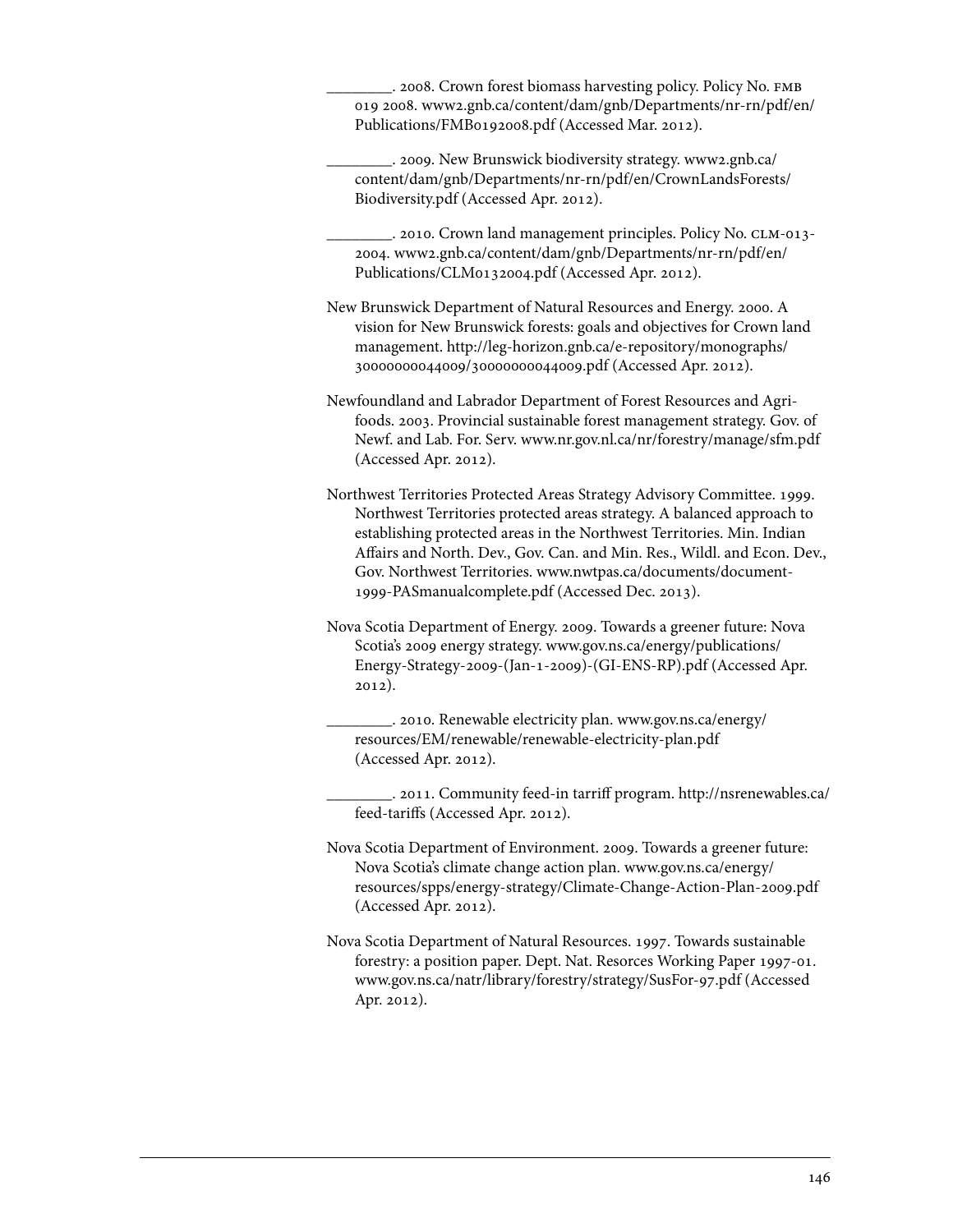\_\_\_\_\_\_\_\_. 2008. Nova Scotia's code of forest practice. Working Paper for 2008-1. [www.gov.ns.ca/natr/forstry/reports/Code-of-Forest-](www.gov.ns.ca/natr/forstry/reports/Code-of-Forest-Practice-2008.pdf)[Practice-2008.pdf](www.gov.ns.ca/natr/forstry/reports/Code-of-Forest-Practice-2008.pdf) (Accessed Apr. 2012).

\_\_\_\_\_\_\_\_. 2010. Forest Ecosystem Classification for Nova Scotia, Parts 1, 2, 3. Renewable Resources Br. http://novascotia.ca/natr/forestry/veg-types (Accessed January 117, 2014.)

\_\_\_\_\_\_\_\_. 2011a. From strategy to action. An action plan for the path we share. A natural resources strategy for Nova Scotia. Nova Scotia Dep. Nat. Resources. [www.gov.ns.ca/natr/strategy/pdf/Strategy\\_Action%20](www.gov.ns.ca/natr/strategy/pdf/Strategy_Action%20Plan.pdf) [Plan.pdf\)](www.gov.ns.ca/natr/strategy/pdf/Strategy_Action%20Plan.pdf) (Accessed Apr. 2012).

\_\_\_\_\_\_\_\_. 2011b. The path we share. A natural resources strategy for Nova Scotia 2011–2020. [www.gov.ns.ca/natr/strategy/pdf/Strategy\\_Strategy.](www.gov.ns.ca/natr/strategy/pdf/Strategy_Strategy.pdf) [pdf \(](www.gov.ns.ca/natr/strategy/pdf/Strategy_Strategy.pdf)Accessed Apr. 2012).

Ontario Ministry of Environment. 2010. Statement of environmental values. Environmental Registry. [www.ebr.gov.on.ca/ERS-WEB-External/](www.ebr.gov.on.ca/ERS-WEB-External/content/sev.jsp?pageName=sevList&subPageName=10001)  [content/sev.jsp?pageName=sevList&subPageName=10001](www.ebr.gov.on.ca/ERS-WEB-External/content/sev.jsp?pageName=sevList&subPageName=10001) (Accessed Apr. 2012).

Ontario Ministry of Environment and Energy. 1994. Reasons for decision and decision: class environmental assessment by the Ministry of Natural Resources for timber management on Crown lands in Ontario, Report of the Environmental Assessment Board, ea-87-02. [www.mnr.gov.on.ca/](www.mnr.gov.on.ca/en/Business/Forests/2ColumnSubPage/STEL02_179249.html) [en/Business/Forests/2ColumnSubPage/STEL02\\_179249.html \(](www.mnr.gov.on.ca/en/Business/Forests/2ColumnSubPage/STEL02_179249.html)Accessed Apr. 2012).

\_\_\_\_\_\_\_\_. 1999. Ontario forest accord. [www.ontla.on.ca/library/repository/](www.ontla.on.ca/library/repository/mon/3000/10300145.pdf) [mon/3000/10300145.pdf](www.ontla.on.ca/library/repository/mon/3000/10300145.pdf) (Accessed Apr. 2012).

Ontario Ministry of Natural Resources. 1991. Direction '90s. Queen's Printer for Ontario, Toronto, Ont.

\_\_\_\_\_\_\_\_. 1994. Policy framework for sustainable forests. [www.mnr.](www.mnr.gov.on.ca/stdprodconsume/groups/lr/@mnr/@forests/documents/document/199742.pdf) [gov.on.ca/stdprodconsume/groups/lr/@mnr/@forests/documents/](www.mnr.gov.on.ca/stdprodconsume/groups/lr/@mnr/@forests/documents/document/199742.pdf) [document/199742.pdf \(](www.mnr.gov.on.ca/stdprodconsume/groups/lr/@mnr/@forests/documents/document/199742.pdf)Accessed Apr. 2012).

\_\_\_\_\_\_\_\_. 1995. Direction '90s: Moving ahead. Queen's Printer for Ontario, Toronto, Ont.

\_\_\_\_\_\_\_\_. 1997. Silvicultural guide to managing for black spruce, jack pine and aspen on boreal forest ecosites in Ontario. Version 1.1. Queen's Printer for Ontario, Toronto, Ont. [www.mnr.gov.on.ca/en/Business/](www.mnr.gov.on.ca/en/Business/Forests/Publication/MNR_E000574P.html) [Forests/Publication/MNR\\_E000574P.html](www.mnr.gov.on.ca/en/Business/Forests/Publication/MNR_E000574P.html) (Accessed Apr. 2012).

\_\_\_\_\_\_\_\_. 1998a. A silvicultural guide for the tolerant hardwood forest in Ontario. Version 1.1. Queen's Printer for Ontario, Toronto, Ont. [www.web2.mnr.gov.on.ca/mnr/forests/forestdoc/guidelines/hrdwd/pdf/](www.web2.mnr.gov.on.ca/mnr/forests/forestdoc/guidelines/hrdwd/pdf/sec6.pdf) [sec6.pdf](www.web2.mnr.gov.on.ca/mnr/forests/forestdoc/guidelines/hrdwd/pdf/sec6.pdf) (Accessed Apr. 2012).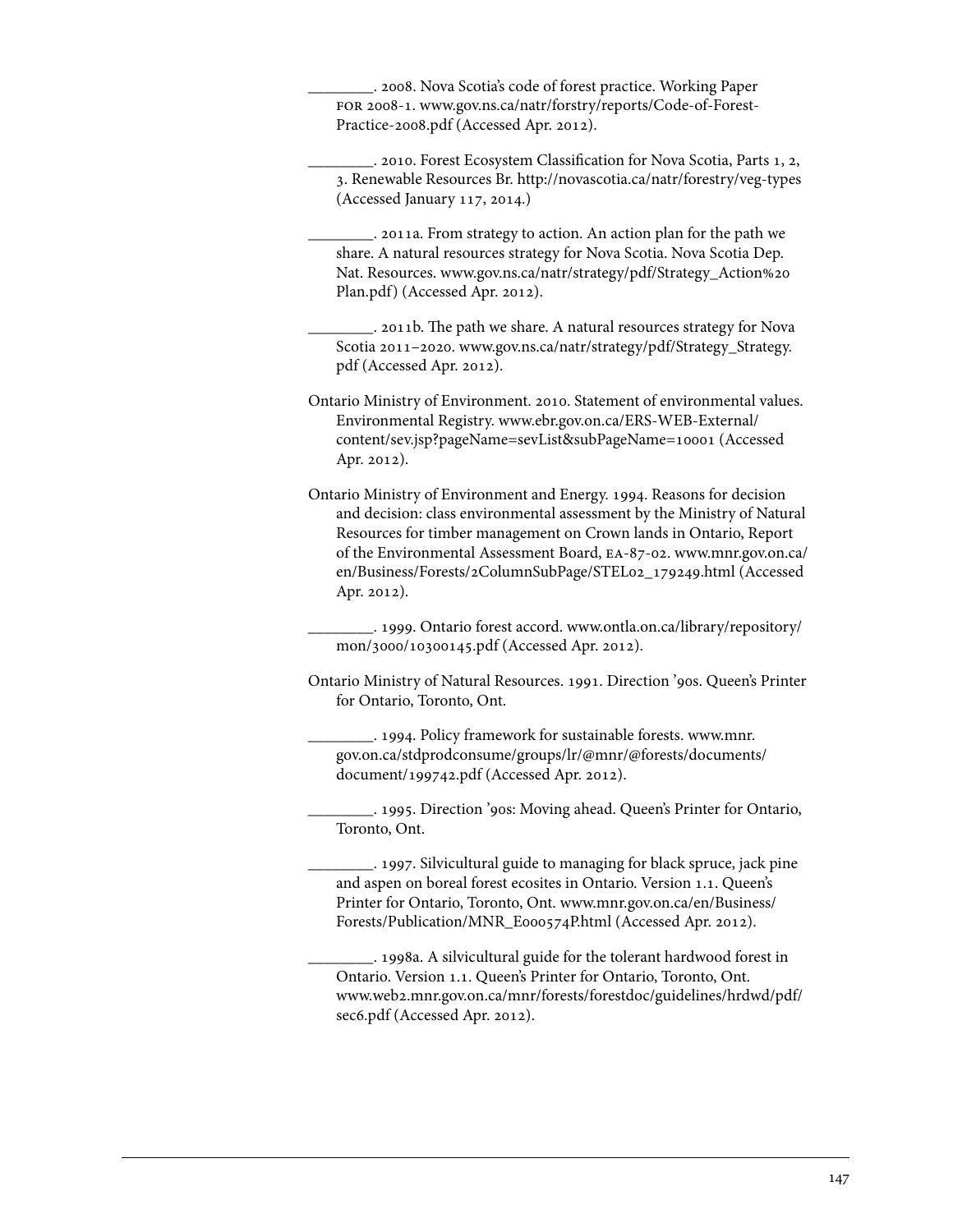\_\_\_\_\_\_\_\_. 1998b. A silvicultural guide for the Great Lakes–St. Lawrence conifer forest in Ontario. Version 1.1. Queen's Printer for Ontario, Toronto, Ont. [www.mnr.gov.on.ca/stdprodconsume/groups/lr/@mnr/@forests/](www.mnr.gov.on.ca/stdprodconsume/groups/lr/@mnr/@forests/documents/document/stdprod_100104.pdf) [documents/document/stdprod\\_100104.pdf \(](www.mnr.gov.on.ca/stdprodconsume/groups/lr/@mnr/@forests/documents/document/stdprod_100104.pdf)Accessed Feb. 2014).

\_\_\_\_\_\_\_\_. 2000a. A silvicultural guide to managing southern Ontario forests. Version 1.1. Queen's Printer for Ontario, Toronto, Ont. [www.web2.mnr.](www.web2.mnr.gov.on.ca/mnr/forests/public/publications/sil_southern_Ont/toc.pdf) [gov.on.ca/mnr/forests/public/publications/sil\\_southern\\_Ont/toc.pdf](www.web2.mnr.gov.on.ca/mnr/forests/public/publications/sil_southern_Ont/toc.pdf)  (Accessed Apr. 2012).

\_\_\_\_\_\_\_\_. 2000b. Beyond 2000. Queen's Printer for Ontario, Toronto, Ont. www.ontla.on.ca/library/repository/mon/10000/213164.pdf (Accessed Apr. 2012).

\_\_\_\_\_\_\_\_. 2000c. Forest operations and silviculture manual. [www.mnr.](www.mnr.gov.on.ca/stdprodconsume/groups/lr/@mnr/@forests/documents/document/mnr_e000225.pdf) [gov.on.ca/stdprodconsume/groups/lr/@mnr/@forests/documents/](www.mnr.gov.on.ca/stdprodconsume/groups/lr/@mnr/@forests/documents/document/mnr_e000225.pdf) [document/mnr\\_e000225.pdf](www.mnr.gov.on.ca/stdprodconsume/groups/lr/@mnr/@forests/documents/document/mnr_e000225.pdf) (Accessed Apr. 2012).

\_\_\_\_\_\_\_\_. 2001a. Forest management guide for natural disturbance pattern emulation. Queen's Printer for Ontario, Toronto, Ont. [www.web2.mnr.](www.web2.mnr.gov.on.ca/mnr/forests/forestdoc/ebr/guide/natural_dist/part%20one.pdf) [gov.on.ca/mnr/forests/forestdoc/ebr/guide/natural\\_dist/part%20one.pdf](www.web2.mnr.gov.on.ca/mnr/forests/forestdoc/ebr/guide/natural_dist/part%20one.pdf)  (Accessed Apr. 2012).

\_\_\_\_\_\_\_\_. 2001b. Management guidelines for forestry and resource-based tourism. Version 1.0. Queen's Printer for Ontario, Toronto, Ont. [www.](www.mtc.gov.on.ca/en/publications/rbt_forestry-e.pdf) [mtc.gov.on.ca/en/publications/rbt\\_forestry-e.pdf](www.mtc.gov.on.ca/en/publications/rbt_forestry-e.pdf) (Accessed Apr. 2012).

\_\_\_\_\_\_\_\_. 2003a. Forest resource assessment policy. Queen's Printer for Ontario, Toronto, Ont. [www.mnr.gov.on.ca/stdprodconsume/groups/](www.mnr.gov.on.ca/stdprodconsume/groups/lr/@mnr/@forests/documents/document/mnr_e000228.pdf) [lr/@mnr/@forests/documents/document/mnr\\_e000228.pdf \(](www.mnr.gov.on.ca/stdprodconsume/groups/lr/@mnr/@forests/documents/document/mnr_e000228.pdf)Accessed Apr. 2012).

\_\_\_\_\_\_\_\_. 2003b. Silviculture guide to managing spruce, fir, birch, and aspen mixedwoods in Ontario's boreal forest southern Ontario forests. Version 1.0. Queen's Printer for Ontario. Toronto, Ont. [www.mnr.gov.on.ca/](www.mnr.gov.on.ca/en/Business/Forests/Publication/MNR_E000352P.html) [en/Business/Forests/Publication/MNR\\_E000352P.html](www.mnr.gov.on.ca/en/Business/Forests/Publication/MNR_E000352P.html) (Accessed Apr. 2012).

\_\_\_\_\_\_\_\_. 2005. Our sustainable future. [www.mnr.gov.on.ca/](www.mnr.gov.on.ca/stdprodconsume/groups/lr/@mnr/@about/documents/document/mnr_e000002.pdf) [stdprodconsume/groups/lr/@mnr/@about/documents/document/mnr\\_](www.mnr.gov.on.ca/stdprodconsume/groups/lr/@mnr/@about/documents/document/mnr_e000002.pdf) [e000002.pdf](www.mnr.gov.on.ca/stdprodconsume/groups/lr/@mnr/@about/documents/document/mnr_e000002.pdf) (Accessed Apr. 2012).

\_\_\_\_\_\_\_\_. 2007a. Ontario's forest biofibre policy (Draft)[.www.ontla.on.ca/](www.ontla.on.ca/library/repository/mon/16000/272088.pdf) [library/repository/mon/16000/272088.pdf \(](www.ontla.on.ca/library/repository/mon/16000/272088.pdf)Accessed Mar. 2012).

\_\_\_\_\_\_\_\_. 2007b. Scaling manual. For. Manag. Br., Toronto, Ont. www.mndm.gov.on.ca/forestry/documents/scaling\_manual\_e.pdf (Accessed Apr. 2012).

\_\_\_\_\_\_\_\_. 2007c. The forest management guide for cultural heritage values. For. Manag. Br., Toronto, Ont. [www.mnr.gov.on.ca/stdprodconsume/](www.mnr.gov.on.ca/stdprodconsume/groups/lr/@mnr/@forests/documents/document/mnr_e000505.pdf) [groups/lr/@mnr/@forests/documents/document/mnr\\_e000505.pdf](www.mnr.gov.on.ca/stdprodconsume/groups/lr/@mnr/@forests/documents/document/mnr_e000505.pdf)  (Accessed Apr. 2012).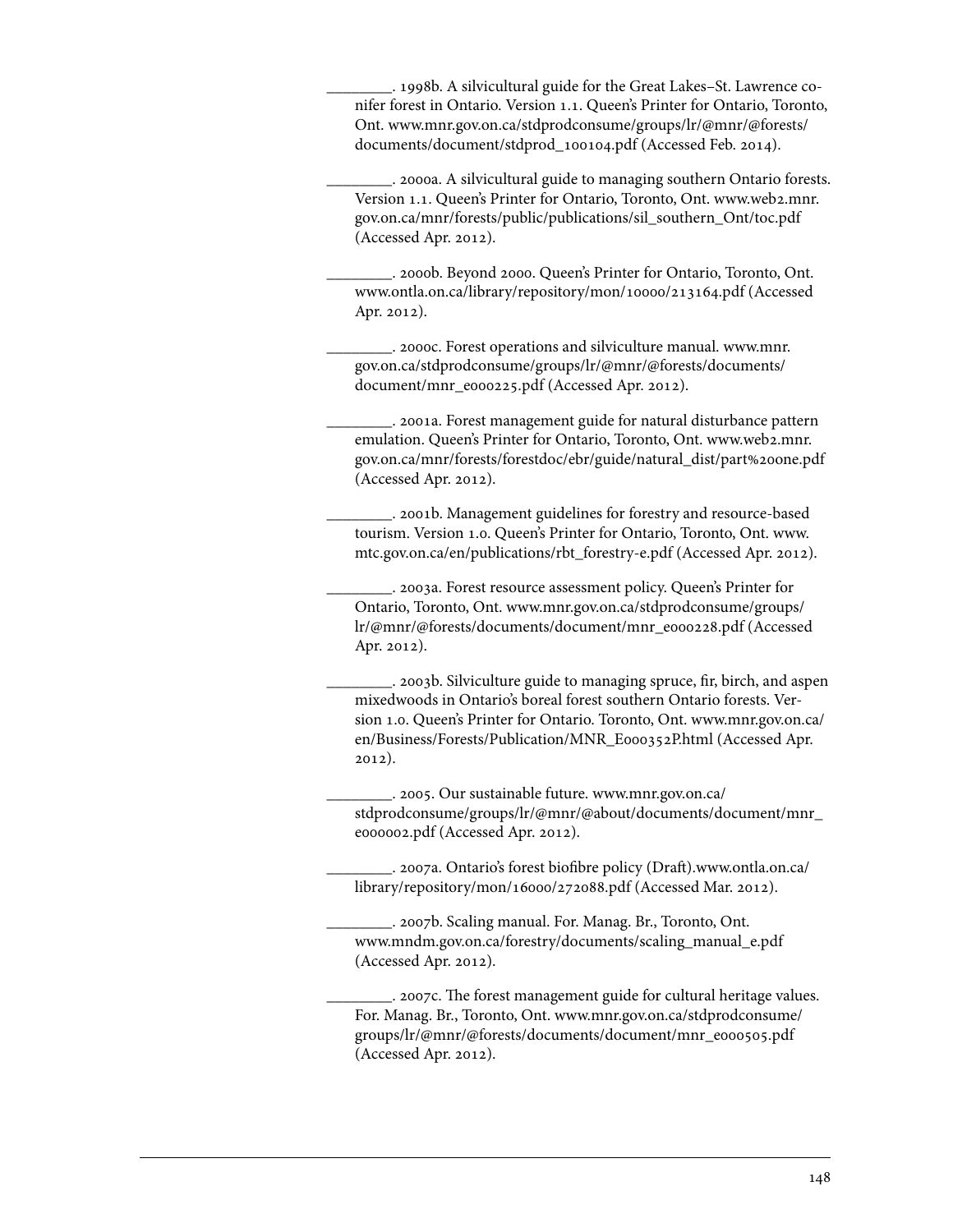\_\_\_\_\_\_\_\_. 2008. Forest biofibre—allocation and use. For. Manag. Br., Toronto, Ont. For. Manag. Direct. for 03 02 01. [www.ontla.on.ca/library/](www.ontla.on.ca/library/repository/mon/22000/285585.pdf) [repository/mon/22000/285585.pdf](www.ontla.on.ca/library/repository/mon/22000/285585.pdf) (Accessed Mar. 2012).

\_\_\_\_\_\_\_\_. 2009a. Forest information manual. For. Manag. Br., Toronto, Ont. [www.mnr.gov.on.ca/stdprodconsume/groups/lr/@mnr/@forests/](www.mnr.gov.on.ca/stdprodconsume/groups/lr/@mnr/@forests/documents/document/mnr_e000214.pdf) [documents/document/mnr\\_e000214.pdf](www.mnr.gov.on.ca/stdprodconsume/groups/lr/@mnr/@forests/documents/document/mnr_e000214.pdf) (Accessed Apr. 2012).

\_\_\_\_\_\_\_\_. 2009b. Forest management planning manual for Ontario's Crown Forests. For. Manag. Br., Toronto, Ont. [www.web2.mnr.gov.on.ca/mnr/](www.web2.mnr.gov.on.ca/mnr/forests/public/publications/fmpm/entire_FMPM.pdf) [forests/public/publications/fmpm/entire\\_FMPM.pdf](www.web2.mnr.gov.on.ca/mnr/forests/public/publications/fmpm/entire_FMPM.pdf) (Accessed Apr. 2012).

\_\_\_\_\_\_\_\_. 2010a. Forest management guide for conserving biodiversity at the stand and site scales. For. Br., Toronto, Ont. [www.ontla.on.ca/library/](www.ontla.on.ca/library/repository/mon/24003/300106.pdf) [repository/mon/24003/300106.pdf \(](www.ontla.on.ca/library/repository/mon/24003/300106.pdf)Accessed Apr. 2012).

\_\_\_\_\_\_\_\_. 2010b. Forest management guide for Great Lakes–St. Lawrence forest landscapes. For. Br., Toronto, Ont[. www.mnr.gov.](www.mnr.gov.on.ca/stdprodconsume/groups/lr/@mnr/@forests/documents/document/260036.pdf) [on.ca/stdprodconsume/groups/lr/@mnr/@forests/documents/](www.mnr.gov.on.ca/stdprodconsume/groups/lr/@mnr/@forests/documents/document/260036.pdf) [document/260036.pdf \(](www.mnr.gov.on.ca/stdprodconsume/groups/lr/@mnr/@forests/documents/document/260036.pdf)Accessed Apr. 2012).

Ontario Ministry of Northern Development, Mines and Forestry and Ontario Ministry of Infrastructure. 2011. Growth plan for northern Ontario. Queen's Printer for Ontario, Toronto, Ont. [www.placestogrow.ca/images/](www.placestogrow.ca/images/pdfs/GPNO-final.pdf) [pdfs/GPNO-final.pdf](www.placestogrow.ca/images/pdfs/GPNO-final.pdf) (Accessed Apr. 2012).

Ontario Power Authority. 2007. Integrated power system plan. www.powerauthority.on.ca/integrated-power-system-plan (Accessed Apr. 2012).

Paré, D., P. Bernier, E. Thiffault, and B.D. Titus. 2011. The potential of forest biomass as an energy supply in Canada. For. Chron.  $87(1)$ :71-76.

PBrand Bioenergy Consulting. 2009. An economic evaluation of bioenergy opportunities in Yukon.

Peacock, H. 1996. Guidelines for environmentally responsible forestry operations in Manitoba. Manitoba Model Forest. [www.manitobamodelforest.net/publications/Guidellines%20for%20](www.manitobamodelforest.net/publications/Guidellines%20for%20Environmentally%20Responsible%20Forestry%20Operations.pdf) Environmentally%20Responsible%20Forestry%20Operations.pdf (Accessed Apr. 2012).

Pinchot Institute. 2010. A guide to forest biomass harvesting and retention in Maryland. www.dnr.state.md.us/forests/pdfs/MDBiomassGuidelines.pdf (Accessed Mar. 2012).

Preto, F. 2011. Biomass energy backgrounder paper (Yukon energy planning charette). CanmetENERGY. Nat. Res. Can. [https://yukonenergy.ca/](https://yukonenergy.ca/media/site_documents/charrette/docs/papers/BIOMASS_YEC_Background_Paper.pdf) [media/site\\_documents/charrette/docs/papers/BIOMASS\\_YEC\\_](https://yukonenergy.ca/media/site_documents/charrette/docs/papers/BIOMASS_YEC_Background_Paper.pdf) [Background\\_Paper.pdf \(](https://yukonenergy.ca/media/site_documents/charrette/docs/papers/BIOMASS_YEC_Background_Paper.pdf)Accessed Dec. 2013).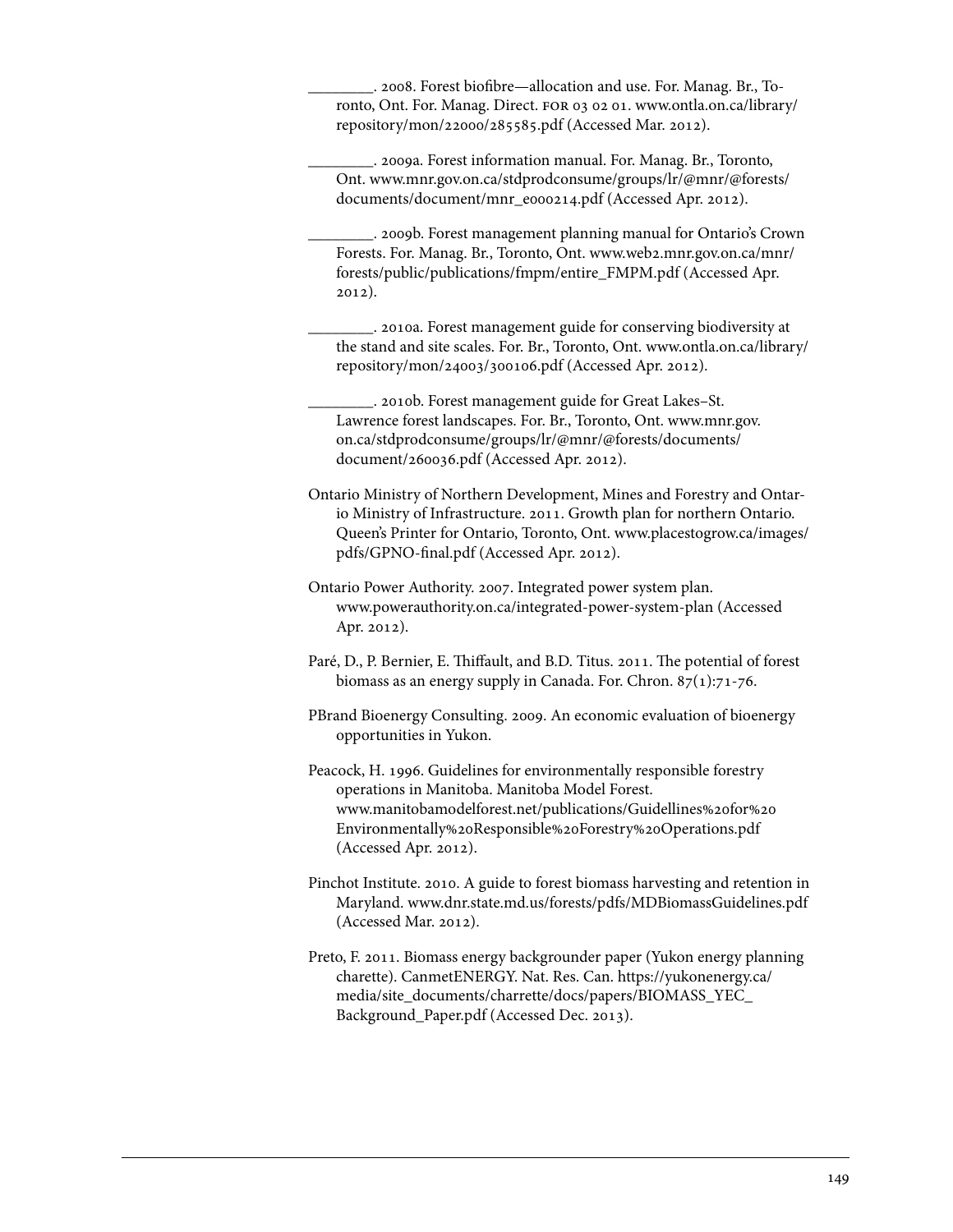Prince Edward Island Department of Agriculture and Forestry. 2012a. Prince Edward Island's forests[. www.gov.pe.ca/forestry/index.](www.gov.pe.ca/forestry/index.php3?number=1016534&lang=E) [php3?number=1016534&lang=E](www.gov.pe.ca/forestry/index.php3?number=1016534&lang=E) (Accessed Jan. 2013).

\_\_\_\_\_\_\_\_. 2012b. Biomass and Biofuels. www.gov.pe.ca/forestry/biomass (Accessed Jan. 2013).

\_\_\_\_\_\_\_\_. 2012c. Ecosystem-based forest management standards manual. Forests, Fish and Wildlife Division[. www.gov.pe.ca/photos/original/](www.gov.pe.ca/photos/original/PL2012Ecomanual.pdf) [PL2012Ecomanual.pdf](www.gov.pe.ca/photos/original/PL2012Ecomanual.pdf) (Accessed Dec. 2013).

- Prince Edward Island Department of Environment, Energy and Forestry. 2008a. Prince Edward Island Energy Strategy. Securing our Future: Energy Efficiency and Conservation. Volume 2: Prince Edward Island Energy Strategy. www.gov.pe.ca/publications/getpublication.php3?number=1464 (Accessed Dec. 2013)
	- \_\_\_\_\_\_\_\_. 2008b. Prince Edward Island Energy Strategy. Securing our Future: Energy Efficiency and Conservation. Volume 3: Prince Edward Island Climate Change Action Plan. [www.gov.pe.ca/photos/original/](www.gov.pe.ca/photos/original/env_globalstr.pdf) [env\\_globalstr.pdf](www.gov.pe.ca/photos/original/env_globalstr.pdf) (Accessed Dec. 2013).

\_\_\_\_\_\_\_\_. 2009. Biomass guidelines. [www.gov.pe.ca/photos/](www.gov.pe.ca/photos/original/09biomasguide.pdf) [original/09biomasguide.pdf](www.gov.pe.ca/photos/original/09biomasguide.pdf) (Accessed Jan. 2013).

- Prince Edward Island Department of Environment, Labour and Justice. 2006. Prince Edward Island watercourse and wetland alteration guidelines. www.gov.pe.ca/environment/watercourse-wetland-buffer-activity-permit (Accessed Mar. 2013).
- Prince Edward Island Energy Commission. 2013. Charting our electricity future—Final report. www.peiec.ca/final-report/ (Accessed Jan. 2013).
- Prospectors and Developers Association of Canada. 2007. Northwest Territories – Protected Areas – Lands and Regulations – Issues & Advocacy. [www.pdac.ca/docs/default-source/public-affairs/protected-areas](www.pdac.ca/docs/default-source/public-affairs/protected-areas---northwest-territories.pdf)  [---northwest-territories.pdf \(](www.pdac.ca/docs/default-source/public-affairs/protected-areas---northwest-territories.pdf)Accessed Mar. 2013).
	- \_\_\_\_\_\_\_\_. 2008. P.E.I. Protected areas Lands and Regulations Issues and Advocacy. [www.pdac.ca/pdf-viewer?doc=/docs/default-source/public](www.pdac.ca/pdf-viewer?doc=/docs/default-source/publicaffairs/protected-areas---p-e-i-.pdf)[affairs/protected-areas---p-e-i-.pdf](www.pdac.ca/pdf-viewer?doc=/docs/default-source/publicaffairs/protected-areas---p-e-i-.pdf) (Accessed Mar. 2013).
- Province of Alberta. 2006. Alberta's 9 point bioenergy plan. [www.energy.gov.](www.energy.gov.ab.ca/pdfs/BioE9pointPlan.pdf) [ab.ca/pdfs/BioE9pointPlan.pdf \(](www.energy.gov.ab.ca/pdfs/BioE9pointPlan.pdf)Accessed Mar. 2012).
	- \_\_\_\_\_\_\_\_. 2008a. Alberta's climate change strategy. [http://environment.gov.](http://environment.gov.ab.ca/info/library/7894.pdf) [ab.ca/info/library/7894.pdf \(](http://environment.gov.ab.ca/info/library/7894.pdf)Accessed Mar. 2012).
	- \_\_\_\_\_\_\_\_. 2008b. Alberta's land use framework. Gov. of Alberta Pub. No. 1/321[. https://landuse.alberta.ca/Documents/LUF\\_Land-use\\_](https://landuse.alberta.ca/Documents/LUF_Land-use_Framework_Report-2008-12.pdf) [Framework\\_Report-2008-12.pdf](https://landuse.alberta.ca/Documents/LUF_Land-use_Framework_Report-2008-12.pdf) (Accessed Mar. 2012).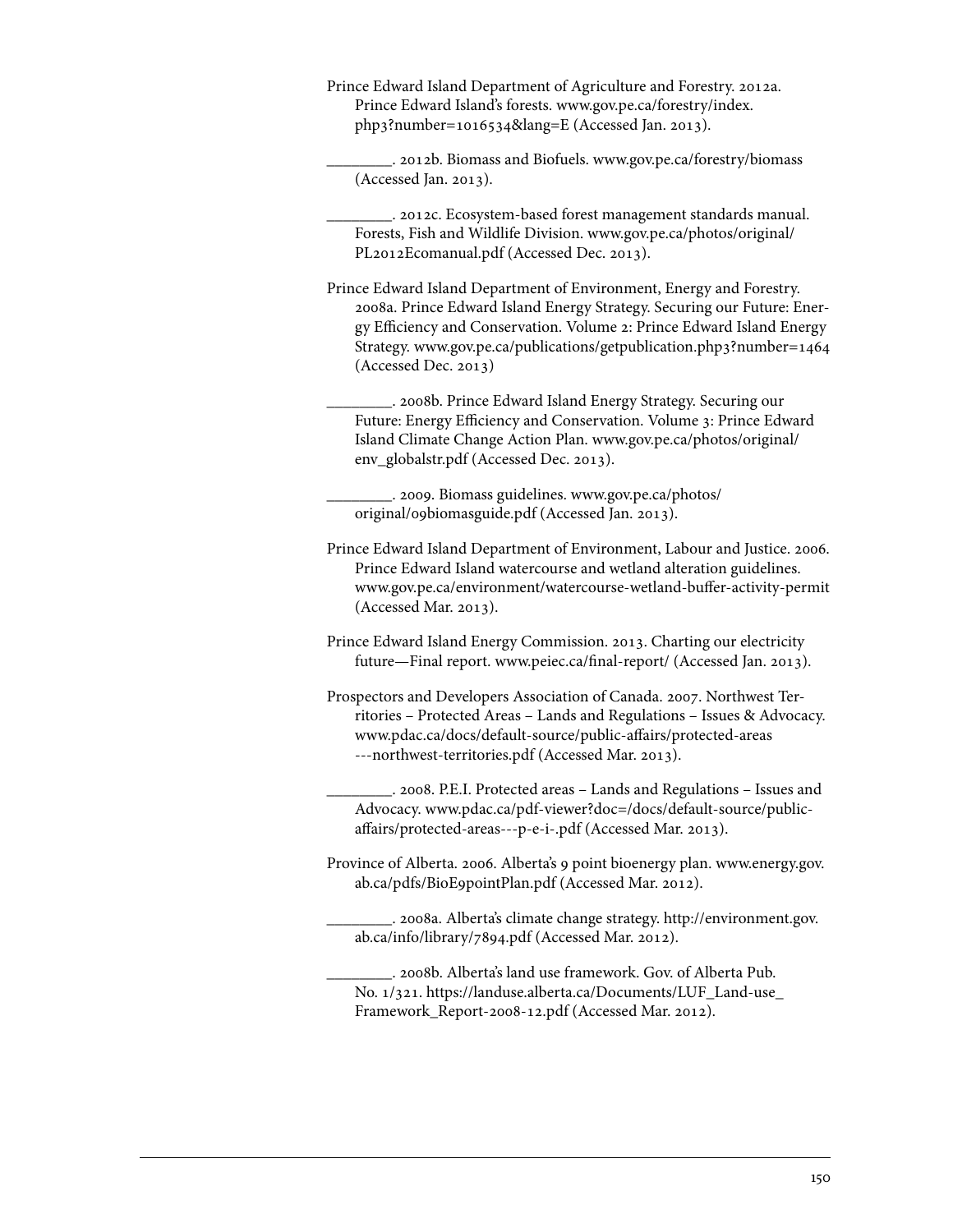\_\_\_\_\_\_\_\_. 2008c. Launching Alberta's energy future: Provincial energy strategy. www.energy.alberta.ca/Org/pdfs/AB\_ProvincialEnergyStrategy.pdf (Accessed Mar. 2012).

\_\_\_\_\_\_\_\_. 2010. Forest industry competitiveness forest facts and statistics. Pub. i/437. (online edition). [www.srd.alberta.ca/LandsForests/](www.srd.alberta.ca/LandsForests/ForestBusiness/BioproductsFromForestFibres/documents/ForestIndustryCompetitiveness-AlbertaBiomassOpportunities-March2010.pdf)  ForestBusiness/BioproductsFromForestFibres/documents/ [ForestIndustryCompetitiveness-AlbertaBiomassOpportunities-](www.srd.alberta.ca/LandsForests/ForestBusiness/BioproductsFromForestFibres/documents/ForestIndustryCompetitiveness-AlbertaBiomassOpportunities-March2010.pdf)[March2010.pdf\)](www.srd.alberta.ca/LandsForests/ForestBusiness/BioproductsFromForestFibres/documents/ForestIndustryCompetitiveness-AlbertaBiomassOpportunities-March2010.pdf) (Accessed Mar. 2012).

Province of British Columbia. 1995a. Biodiversity guidebook. [www.for.gov.](www.for.gov.bc.ca/tasb/legsregs/fpc/fpcguide/biodiv/biotoc.htm) [bc.ca/tasb/legsregs/fpc/fpcguide/biodiv/biotoc.htm](www.for.gov.bc.ca/tasb/legsregs/fpc/fpcguide/biodiv/biotoc.htm) (Accessed Mar. 2012).

\_\_\_\_\_\_\_\_. 1995b. Riparian management area guidebook. [www.for.gov.bc.ca/](www.for.gov.bc.ca/tasb/legsregs/fpc/fpcguide/riparian/rip-toc.htm) [tasb/legsregs/fpc/fpcguide/riparian/rip-toc.htm](www.for.gov.bc.ca/tasb/legsregs/fpc/fpcguide/riparian/rip-toc.htm) (Accessed Mar. 2012).

\_\_\_\_\_\_\_\_. 1999a. Hazard assessment keys for evaluating site sensitivity to soil degrading processes guidebook. 2nd ed., Version 2.[1 www.for.gov.](www.for.gov.bc.ca/tasb/legsregs/fpc/fpcguide/HAZARD/HazardAssessKeys-web.pdf) [bc.ca/tasb/legsregs/fpc/fpcguide/HAZARD/HazardAssessKeys-web.pdf](www.for.gov.bc.ca/tasb/legsregs/fpc/fpcguide/HAZARD/HazardAssessKeys-web.pdf)  (Accessed Mar. 2012).

\_\_\_\_\_\_\_\_. 1999b. Mapping and assessing terrain stability guidebook. 2nd ed. [www.for.gov.bc.ca/TASB/LEGSREGS/FPC/FPCGUIDE/terrain/zipped/](www.for.gov.bc.ca/TASB/LEGSREGS/FPC/FPCGUIDE/terrain/zipped/terrain.pdf) [terrain.pdf](www.for.gov.bc.ca/TASB/LEGSREGS/FPC/FPCGUIDE/terrain/zipped/terrain.pdf) (Accessed Mar. 2012).

\_\_\_\_\_\_\_\_. 2000. A short-term strategy for coarse woody debris management in British Columbia's forests. B.C. Min. For. Range, Res. Br., Victoria, B.C. www.for.gov.bc.ca/hre/deadwood/DTgui3.htm (Accessed Mar. 2012).

\_\_\_\_\_\_\_\_. 2001. Soil conservation guidebook. 2nd ed. [www.for.gov.bc.ca/](www.for.gov.bc.ca/tasb/legsregs/fpc/fpcguide/SOIL/Soilcol.pdf) [tasb/legsregs/fpc/fpcguide/SOIL/Soilcol.pdf \(](www.for.gov.bc.ca/tasb/legsregs/fpc/fpcguide/SOIL/Soilcol.pdf)Accessed Mar. 2012).

\_\_\_\_\_\_\_\_. 2004. Recommended operational procedures to address hydrologic concerns. B.C. Min. For. Range. [www.for.gov.bc.ca/hfp/](www.for.gov.bc.ca/hfp/mountain_pine_beetle/stewardship/Hydrological%20Recommendations%20Dec%203%202004.pdf)  [mountain\\_pine\\_beetle/stewardship/Hydrological%20](www.for.gov.bc.ca/hfp/mountain_pine_beetle/stewardship/Hydrological%20Recommendations%20Dec%203%202004.pdf)  [Recommendations%20Dec%203%202004.pdf](www.for.gov.bc.ca/hfp/mountain_pine_beetle/stewardship/Hydrological%20Recommendations%20Dec%203%202004.pdf) (Accessed May 2012).

\_\_\_\_\_\_\_\_. 2005. Mountain pine beetle management strategy – Okanagan-Shuswap Forest District. B.C. Min. For. Range, Okanagan-Shuswap For. Distr. File: 195-30 d Policy – 18818-00. [www.for.gov.bc.ca/](www.for.gov.bc.ca/dos/programs/tenures/mpb_specific/Files/Bark%20Beetle%20Management%20Strategy%208.pdf) [dos/programs/tenures/mpb\\_specific/Files/Bark%20Beetle%20](www.for.gov.bc.ca/dos/programs/tenures/mpb_specific/Files/Bark%20Beetle%20Management%20Strategy%208.pdf) [Management%20Strategy%208.pdf \(](www.for.gov.bc.ca/dos/programs/tenures/mpb_specific/Files/Bark%20Beetle%20Management%20Strategy%208.pdf)Accessed May 2012).

\_\_\_\_\_\_\_\_. 2006. Wildlife tree retention: management guidance. B.C. Min. For. Range. [www.for.gov.bc.ca/ftp/hfp/external/!publish/web/wlt/](www.for.gov.bc.ca/ftp/hfp/external/!publish/web/wlt/policies/WT-Guidance-05-2006.pdf) [policies/WT-Guidance-05-2006.pdf](www.for.gov.bc.ca/ftp/hfp/external/!publish/web/wlt/policies/WT-Guidance-05-2006.pdf) (Accessed May 2012).

\_\_\_\_\_\_\_\_. 2007a. BC climate change action plan. [www.gov.bc.ca/premier/](www.gov.bc.ca/premier/attachments/climate_action_plan.pdf) [attachments/climate\\_action\\_plan.pdf](www.gov.bc.ca/premier/attachments/climate_action_plan.pdf) (Accessed Mar. 2012).

\_\_\_\_\_\_\_\_. 2007b. *Greenhouse Gas Reductions Target Act* – Bill 44. www.leg.bc.ca/38th3rd/1st\_read/gov44-1.htm (Accessed Mar. 2012).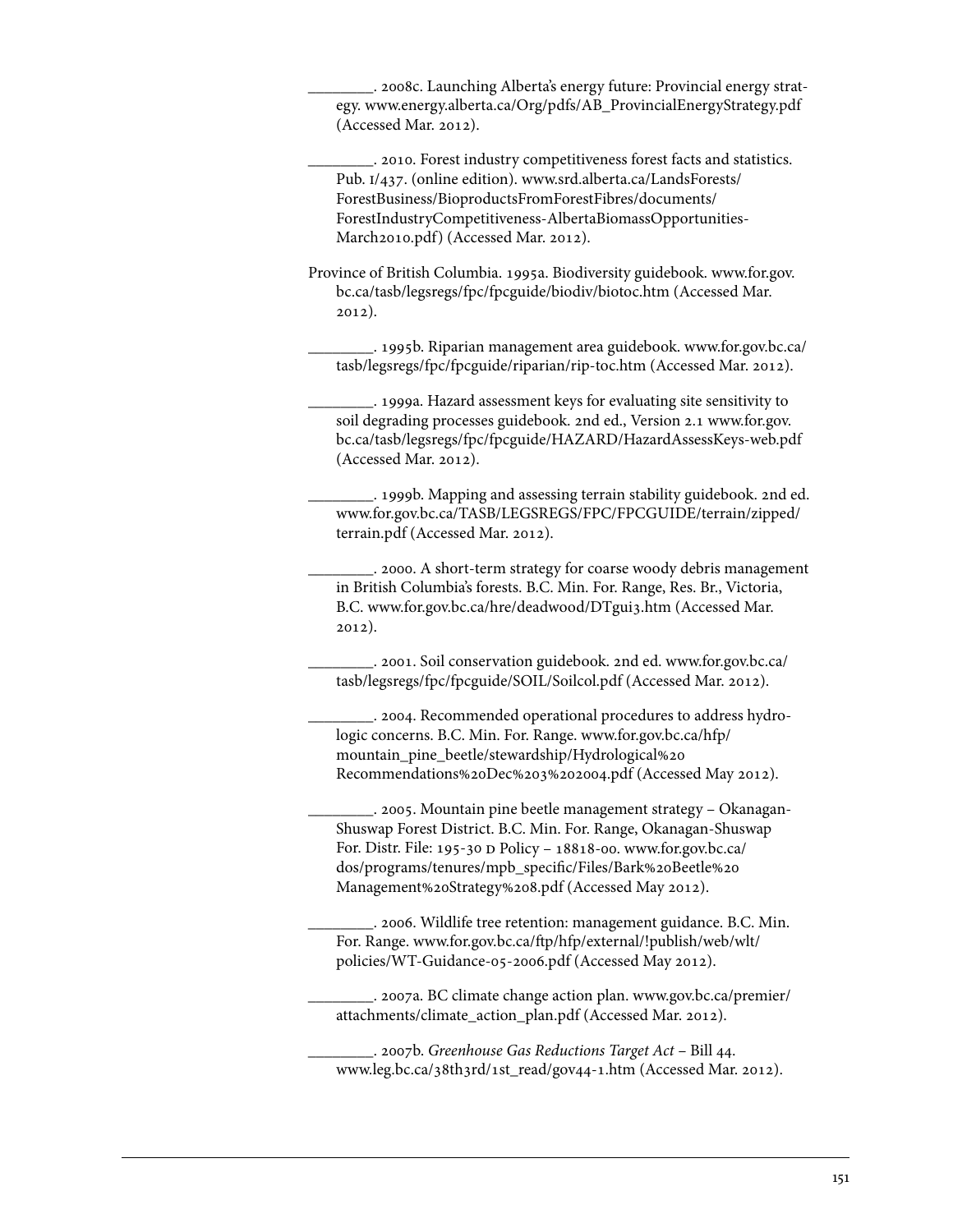\_\_\_\_\_\_\_\_. 2008. BC bioEnergy strategy: growing our natural energy advantage. www.energyplan.gov.bc.ca/bioenergy/ (Accessed Mar. 2012).

\_\_\_\_\_\_\_\_. 2010. Chief Foresters guidance on coarse woody debris management. B.C. Min. For., Mines and Lands. [www.for.gov.bc.ca/ftp/hfp/](www.for.gov.bc.ca/ftp/hfp/external/!publish/frep/extension/Chief%20Forester%20short%20CWD.pdf) [external/!publish/frep/extension/Chief%20Forester%20short%20CWD.](www.for.gov.bc.ca/ftp/hfp/external/!publish/frep/extension/Chief%20Forester%20short%20CWD.pdf) [pdf \(](www.for.gov.bc.ca/ftp/hfp/external/!publish/frep/extension/Chief%20Forester%20short%20CWD.pdf)Accessed Mar. 2012).

\_\_\_\_\_\_\_\_. 2012a. Order of the Lieutenant Governor in Council. Order in Court No. 465. Approved and Ordered June 22, 2012. [www.for.gov.bc.ca/](www.for.gov.bc.ca/ftp/HTH/external/!publish/web/timber-tenures/fibre-recovery-tenures/OIC-465.pdf) [ftp/HTH/external/!publish/web/timber-tenures/fibre-recovery-tenures/](www.for.gov.bc.ca/ftp/HTH/external/!publish/web/timber-tenures/fibre-recovery-tenures/OIC-465.pdf) [OIC-465.pdf \(](www.for.gov.bc.ca/ftp/HTH/external/!publish/web/timber-tenures/fibre-recovery-tenures/OIC-465.pdf)Accessed Feb. 2014).

. 2012b. Green and clean: Energy fund supports local First Nations. mla Shirley Bond – Prince George-Valemount website, B.C. government news release, Mar. 12, 2012. [http://shirleybondmla.bc.ca/news/green](http://shirleybondmla.bc.ca/news/greenclean-energy-fund-supports-local-first-nations/)[clean-energy-fund-supports-local-first-nations/ \(](http://shirleybondmla.bc.ca/news/greenclean-energy-fund-supports-local-first-nations/)Accessed Apr. 2012).

Province of Manitoba. 2002. Climate change action plan–Kyoto and beyond. [www.climatechangeconnection.org/Resources/documents/Kyoto\\_and\\_](www.climatechangeconnection.org/Resources/documents/Kyoto_and_beyond.pdf) [beyond.pdf \(](www.climatechangeconnection.org/Resources/documents/Kyoto_and_beyond.pdf)Accessed Apr. 2012).

\_\_\_\_\_\_\_\_. 2008a. Beyond Kyoto. www.gov.mb.ca/beyond\_kyoto/index.html (Accessed Apr. 2012).

\_\_\_\_\_\_\_\_. 2008b. Growing green: the Manitoba bioproducts strategy. [www.](www.gov.mb.ca/agriculture/pdf/the_manitoba_bioproducts_strategy.pdf) [gov.mb.ca/agriculture/pdf/the\\_manitoba\\_bioproducts\\_strategy.pdf](www.gov.mb.ca/agriculture/pdf/the_manitoba_bioproducts_strategy.pdf) (Accessed Apr. 2012).

\_\_\_\_\_\_\_\_. 2008c. Energy: Expanding clean energy and energy efficiency – Manitoba helping the world[. www.gov.mb.ca/asset\\_library/en/beyond\\_](www.gov.mb.ca/asset_library/en/beyond_kyoto/energy.pdf) [kyoto/energy.pdf \(](www.gov.mb.ca/asset_library/en/beyond_kyoto/energy.pdf)Accessed Apr. 2012).

\_\_\_\_\_\_\_\_. 2009. News release: Province celebrates Earth Day by accelerating plans to produce heat, power from agriculture, forestry byproducts. Apr. 22, 2009. [http://news.gov.mb.ca/news/print,index.html?item=5702 \(](http://news.gov.mb.ca/news/print,index.html?item=5702)Accessed Apr. 2012).

Province of New Brunswick. 2007. New Brunswick climate change action plan 2007–2012. [www..gnb.ca/0009/0369/0015/0001-e.pdf \(](www.gnb.ca/0009/0369/0015/0001-e.pdf)Accessed Apr. 2012).

\_\_\_\_\_\_\_\_. 2011. New Brunswick and climate change – on track to 2012. Progress report summary. [www.gnb.ca/0009/0369/0018/](www.gnb.ca/0009/0369/0018/ClimateChangeProgressReportSummary2010-2011.pdf)  [ClimateChangeProgressReportSummary2010-2011.pdf \(](www.gnb.ca/0009/0369/0018/ClimateChangeProgressReportSummary2010-2011.pdf)Accessed Apr. 2012).

Province of Newfoundland and Labrador. 1997. Twenty year forestry development plan (1996–2015). [http://catalogue.nrcan.gc.ca/opac/extras/](http://catalogue.nrcan.gc.ca/opac/extras/unapi?format=htmlholdings-full;id=tag:open-ils.org,2012:biblio-record_entry/8050679/CFS-SCF-FREDERICTON) [unapi?format=htmlholdings-full;id=tag:open-ils.org,2012:biblio-record\\_](http://catalogue.nrcan.gc.ca/opac/extras/unapi?format=htmlholdings-full;id=tag:open-ils.org,2012:biblio-record_entry/8050679/CFS-SCF-FREDERICTON) [entry/8050679/CFS-SCF-FREDERICTON](http://catalogue.nrcan.gc.ca/opac/extras/unapi?format=htmlholdings-full;id=tag:open-ils.org,2012:biblio-record_entry/8050679/CFS-SCF-FREDERICTON) (Accessed Apr. 2012).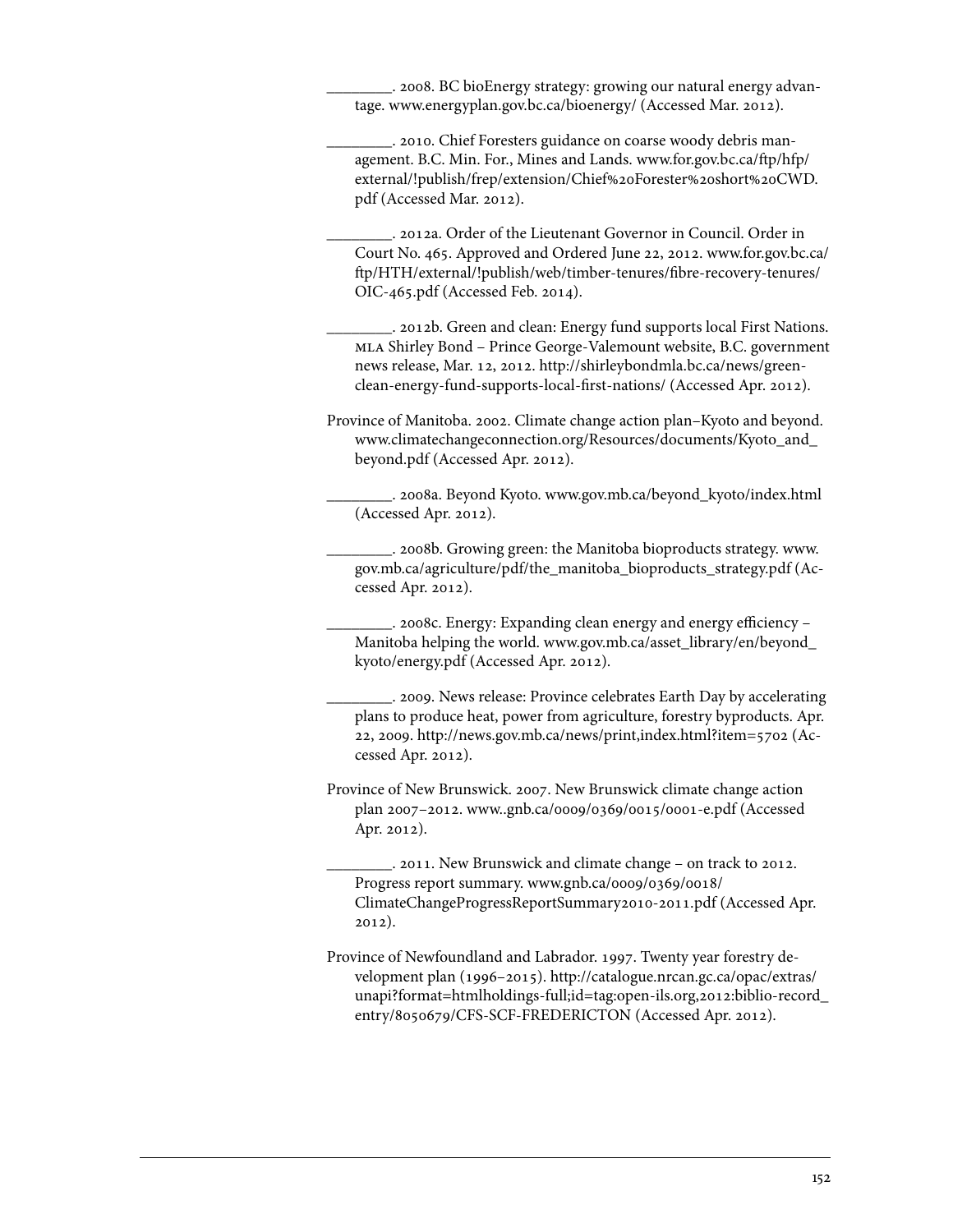\_\_\_\_\_\_\_\_. 2008. Consolidated Newfoundland and Labrador Regulation 1108/96, Cutting of Timber Regulations under the *Forestry Act* (o.c. 96-937). www.assembly.nl.ca/legislation/sr/regulations/rc961108.htm#22 (Accessed Apr. 2012).

\_\_\_\_\_\_\_\_. 2011a. Charting our course: Climate change action plan. www.exec.gov.nl.ca/exec/cceeet/publications/climate\_change.pdf (Accessed Apr. 2012).

\_\_\_\_\_\_\_\_. 2011b. Environmental protection guidelines for ecologicallybased forest management. [www.env.gov.nl.ca/env/env\\_assessment/](www.env.gov.nl.ca/env/env_assessment/projects/Y2011/1622/appendix_1-3.pdf)  [projects/Y2011/1622/appendix\\_1-3.pdf](www.env.gov.nl.ca/env/env_assessment/projects/Y2011/1622/appendix_1-3.pdf) (Accessed Apr. 2012).

Province of Nova Scotia. 2007. Renewable energy standards. [www.gov.ns.ca/](www.gov.ns.ca/energy/renewables/renewable-energy-standard) [energy/renewables/renewable-energy-standard](www.gov.ns.ca/energy/renewables/renewable-energy-standard) / (Accessed Apr. 2012).

\_\_\_\_\_\_\_\_. 2010. Policy framework for the future of Nova Scotia's forestry. www.gov.ns.ca/natr/strategy/framework-update.asp (Accessed Apr. 2012).

Province of Ontario. 2007. Go green: Ontario's action plan on climate change. Go Green Booklet. [www.ene.gov.on.ca/stdprodconsume/groups/lr/](www.ene.gov.on.ca/stdprodconsume/groups/lr/@ene/@resources/documents/resource/std01_079169.pdf)  [@ene/@resources/documents/resource/std01\\_079169.pdf](www.ene.gov.on.ca/stdprodconsume/groups/lr/@ene/@resources/documents/resource/std01_079169.pdf) (Accessed Apr. 2012).

\_\_\_\_\_\_\_\_. 2009. Annual report 2008–09 climate change action plan. Queen's Printer for Ontario. [www.ene.gov.on.ca/stdprodconsume/groups/lr/](www.ene.gov.on.ca/stdprodconsume/groups/lr/@ene/@resources/documents/resource/std01_079210.pdf)  [@ene/@resources/documents/resource/std01\\_079210.pdf](www.ene.gov.on.ca/stdprodconsume/groups/lr/@ene/@resources/documents/resource/std01_079210.pdf) (Accessed Apr. 2012).

\_\_\_\_\_\_\_\_. 2010. Ontario's long term energy plan. Queen's Printer for Ontario. www.mei.gov.on.ca/en/pdf/MEI\_LTEP\_en.pdf (Accessed Apr. 2012).

Province of Quebec. 2011. Plan Nord. [http://plannord.gouv.qc.ca/english/](http://plannord.gouv.qc.ca/english/index.asp) [index.asp](http://plannord.gouv.qc.ca/english/index.asp) (Accessed Apr. 2011). (Document not now available; main site redirects to www.nord.gouv.qc.ca/english/index.asp).

\_\_\_\_\_\_\_\_. 2007. Sustainable development strategy 2008–2013[. www.mddep.](www.mddep.gouv.qc.ca/developpement/strategie_gouvernementale/strat_gouv_en.pdf) [gouv.qc.ca/developpement/strategie\\_gouvernementale/strat\\_gouv\\_](www.mddep.gouv.qc.ca/developpement/strategie_gouvernementale/strat_gouv_en.pdf) [en.pdf \(](www.mddep.gouv.qc.ca/developpement/strategie_gouvernementale/strat_gouv_en.pdf)Accessed Apr. 2012).

\_\_\_\_\_\_\_\_. 2008. Quebec and climate change, a challenge for the future: 2006–2012 action plan. [www.mddep.gouv.qc.ca/changements/plan\\_](www.mddep.gouv.qc.ca/changements/plan_action/2006-2012_en.pdf)  [action/2006-2012\\_en.pdf](www.mddep.gouv.qc.ca/changements/plan_action/2006-2012_en.pdf) (Accessed Apr. 2012).

Province of Saskatchewan. 2006. Ministers task force report on forest sector competiveness. [www.gov.sk.ca/news-archive/2006/10/26-767](www.gov.sk.ca/news-archive/2006/10/26-767-attachment.pdf)  [attachment.pdf](www.gov.sk.ca/news-archive/2006/10/26-767-attachment.pdf) (Accessed Apr. 2012).

\_\_\_\_\_\_\_\_. 2007. Saskatchewan energy and climate change plan. [http://](http://dforbes.sasktelwebhosting.com/PDFS/saskclimatechange2007.pdf) [dforbes.sasktelwebhosting.com/PDFS/saskclimatechange2007.pdf](http://dforbes.sasktelwebhosting.com/PDFS/saskclimatechange2007.pdf)  (Accessed Apr. 2012).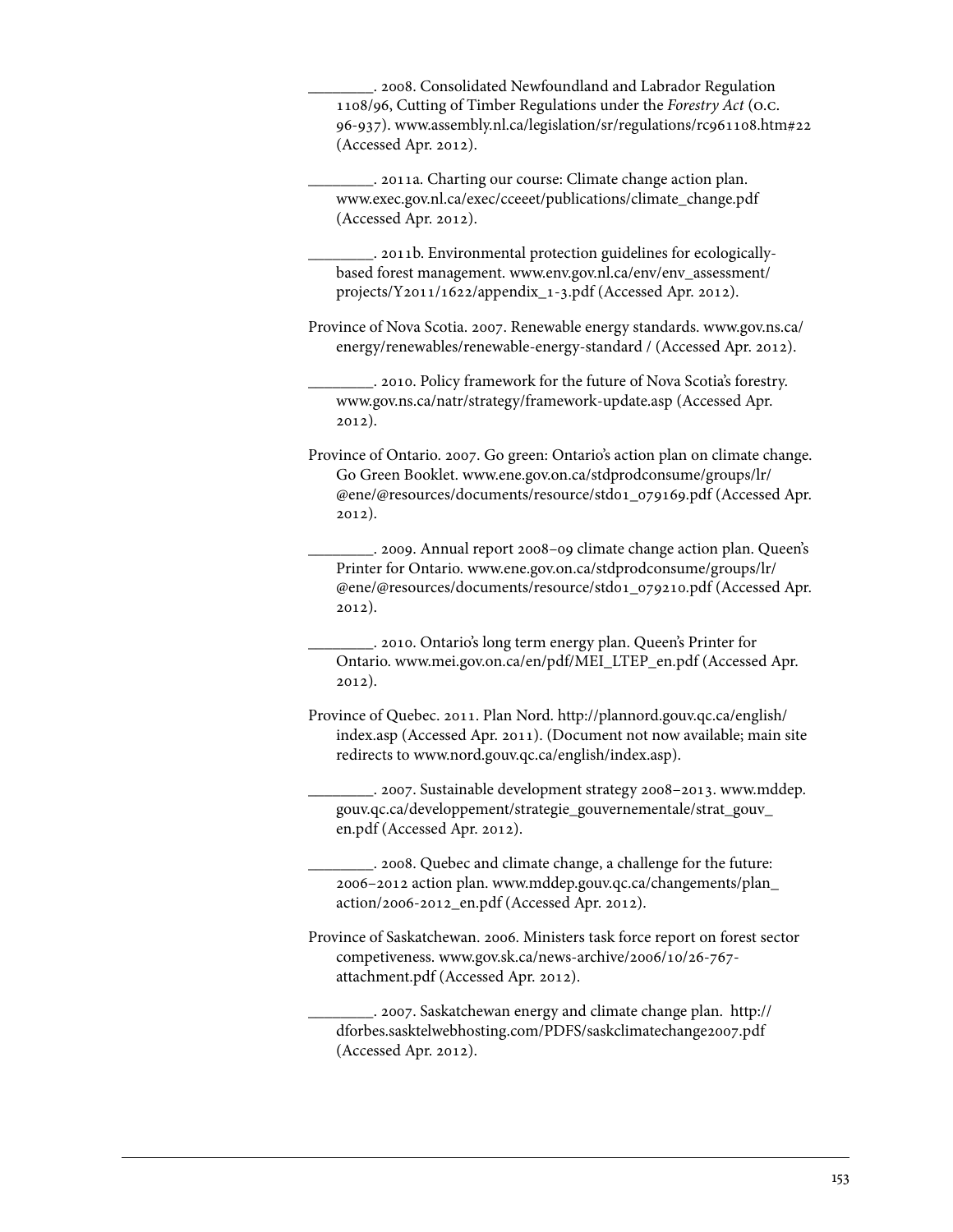- Puddister, D., S.W.J. Dominy, J.A. Baker, D.M. Morris, J. Maure, J.A. Rice, T.A. Jones, I. Majumdar, P.W. Hazlett, B.D. Titus, R.L. Fleming, and S. Wetzel. 2011. Opportunities and challenges for Ontario's bioeconomy. For. Chron. 87(4):468–477.
- Pulkki, R. No date. Cut-to-length, tree-length or full tree harvesting? Faculty of Forestry, Lakehead University, Thunder Bay, Ont. [http://flash.](http://flash.lakeheadu.ca/~repulkki/ctl_ft.html)  [lakeheadu.ca/~repulkki/ctl\\_ft.html](http://flash.lakeheadu.ca/~repulkki/ctl_ft.html) (Accessed Apr. 2012).
- Pulp and Paper Canada. 2010. N.B. hands out crown forest biomass to eight companies, primarily for co-generation. Aug. 1, 2010. Fredericton, N.B. [www.pulpandpapercanada.com/news/nb-hands-out-crown-forest-bio](www.pulpandpapercanada.com/news/nb-hands-out-crown-forest-biomass-to-eight-companies/1000374373)[mass-to-eight-companies/1000374373](www.pulpandpapercanada.com/news/nb-hands-out-crown-forest-biomass-to-eight-companies/1000374373) (Accessed Mar. 2012).
- Québec Ministère Développment Durable, Environnement et Parcs. 2011. 2006–2012 Climate change action plan–5th annual report. [www.mddep.](www.mddep.gouv.qc.ca/changements/plan_action/bilans/bilan5-en.pdf) [gouv.qc.ca/changements/plan\\_action/bilans/bilan5-en.pdf \(](www.mddep.gouv.qc.ca/changements/plan_action/bilans/bilan5-en.pdf)Accessed Apr. 2012).
- Québec Ministère Développment, Economique Innovation et Exportation. 2008. For a green and prosperous Quebec: a development strategy for Quebec's environmental and green technology industry. [www.economie.](www.economie.gouv.qc.ca/ministere/english/about-us/strategies-plans/departmentalpolicies-and-strategies/a-development-strategy-for-quebecsenvironmental-and-green-technology-industry) [gouv.qc.ca/ministere/english/about-us/strategies-plans/departmental](www.economie.gouv.qc.ca/ministere/english/about-us/strategies-plans/departmentalpolicies-and-strategies/a-development-strategy-for-quebecsenvironmental-and-green-technology-industry)policies-and-strategies/a-development-strategy-for-quebecs[environmental-and-green-technology-industry](www.economie.gouv.qc.ca/ministere/english/about-us/strategies-plans/departmentalpolicies-and-strategies/a-development-strategy-for-quebecsenvironmental-and-green-technology-industry) (Accessed January 17, 2014).
- Québec Ministère des Ressources naturelles et Faune. 2006. Using energy to build the Quebec of tomorrow, Quebec energy strategy 2006-2015. [www.mrnf.gouv.qc.ca/english/publications/energy/strategy/energy](www.mrnf.gouv.qc.ca/english/publications/energy/strategy/energystrategy-2006-2015.pdf)[strategy-2006-2015.pdf](www.mrnf.gouv.qc.ca/english/publications/energy/strategy/energystrategy-2006-2015.pdf) (Accessed Apr. 2012).
	- \_\_\_\_\_\_\_\_. 2008. Sustainable management in the boreal forest: a real response to environmental challenges, Quebec. Version 1.1. Min. Res. Nat. Faune. Direction de l'environnement et de la protection des forêts. Gov. Quebec. [www.mrnf.gouv.qc.ca/english/publications/forest/publications/boreal](www.mrnf.gouv.qc.ca/english/publications/forest/publications/borealforest.pdf)[forest.pdf](www.mrnf.gouv.qc.ca/english/publications/forest/publications/borealforest.pdf) (Accessed May 2012).
	- \_\_\_\_\_\_\_\_. 2010. Quebec's forest resources and industry. A statistical report. 2010 ed. [www.mrn.gouv.qc.ca/english/publications/forest/publications/](www.mrn.gouv.qc.ca/english/publications/forest/publications/stat_edition_resumee/resumeanglais2010.pdf) [stat\\_edition\\_resumee/resumeanglais2010.pdf \(](www.mrn.gouv.qc.ca/english/publications/forest/publications/stat_edition_resumee/resumeanglais2010.pdf)Accessed January 2014).
- Québec Ministère des Ressources Naturelles, de la Faune et des Parcs. 2005. Forest resource protection and development objectives. Gov. Quebec. www.mrnf.gouv.qc.ca/english/forest/publications/index.jsp (Accessed Apr. 2012).
- Québec Ministère des Ressources naturelles et de la Faune and M.J.- F. Cote. 2009. Developing the value of forest biomass: an action plan. Gov. Quebec. [www.mrnf.gouv.qc.ca/english/publications/forest/publications/](www.mrnf.gouv.qc.ca/english/publications/forest/publications/biomass-action-plan.pdf) [biomass-action-plan.pdf \(](www.mrnf.gouv.qc.ca/english/publications/forest/publications/biomass-action-plan.pdf)Accessed Apr. 2012).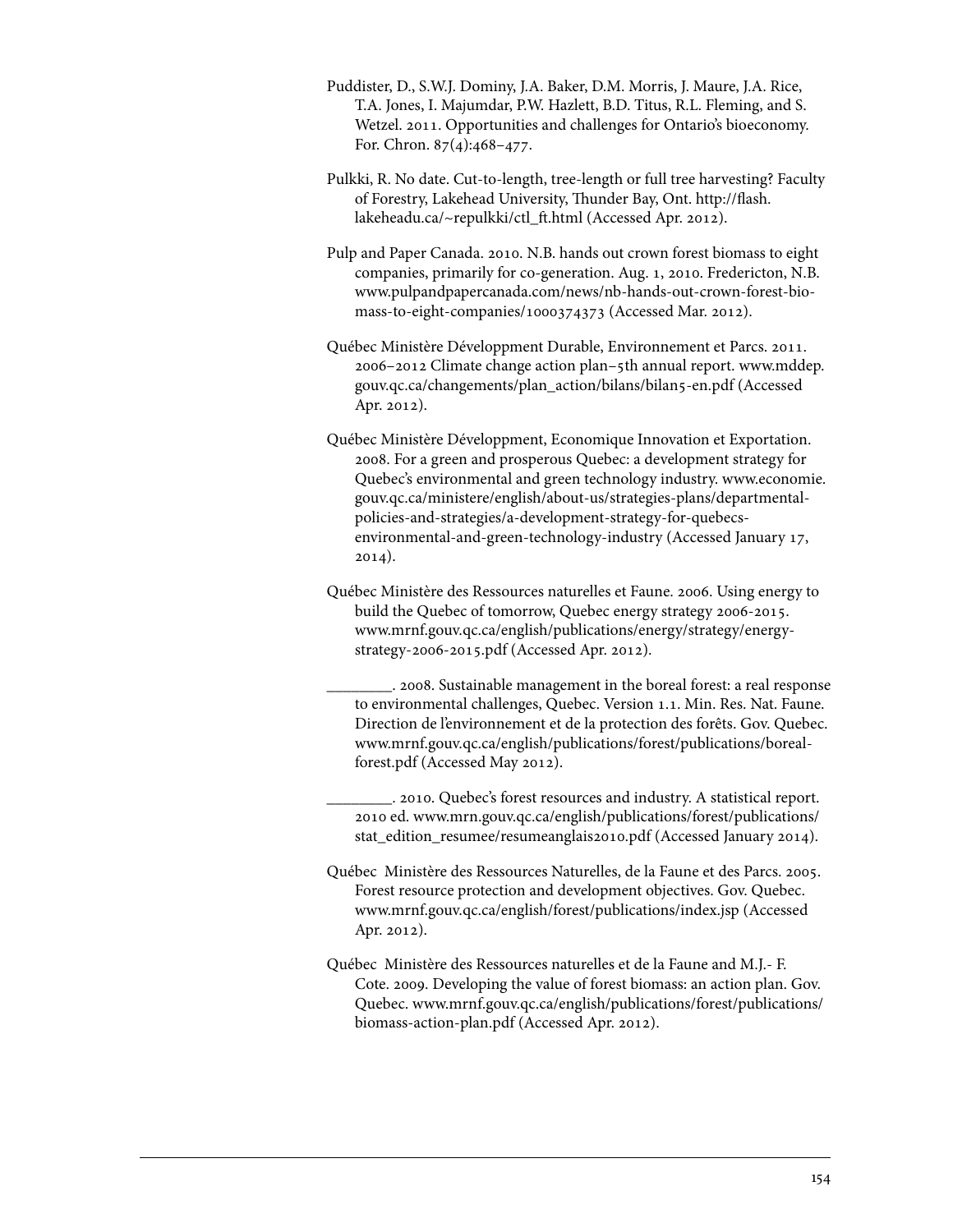- Ralevic, P. and D.B. Layell. 2006. An inventory of the bioenergy potential of British Columbia. Biocap Canada Foundation, Queen's University, Kingston, Ont. [www.biocap.ca/images/pdfs/BC\\_Inventory\\_Final-](www.biocap.ca/images/pdfs/BC_Inventory_Final-06Nov15.pdf)[06Nov15.pdf](www.biocap.ca/images/pdfs/BC_Inventory_Final-06Nov15.pdf) (Accessed Mar. 2012).
- Rauland-Rasmussen, K., I. Stupak, N. Clarke, I. Callesen, H.-S. Helmisaar, E. Karltun, and I. Varnagiryte-Kabasinskiene. 2008. Effects of very intensive forest biomass harvesting on short and long term site productivity. D. Roser, A. Asikainen, K. Raulund-Rasmussen and I. Stupak (editors). In: Sustainable use of forest biomass for energy: a synthesis with focus on the Baltic and Nordic regions. pp. 29–78.
- Saskatchewan Environment and Resource Management and Natural Resources Canada–Canadian Forest Service. 1996. Saskatchewan's longterm integrated forest resource management plan, March 1995. Nat. Resources Can., Can. For. Serv., North. For. Cent., Edmonton, Alta. Canada – Saskatchewan Partnership Agreement in Forestry Misc. Rep.
- Saskatchewan Ministry of Environment. 2004. Forest operations manual. [www.environment.gov.sk.ca/adx/aspx/adxGetMedia.aspx?DocID=894,8](www.environment.gov.sk.ca/adx/aspx/adxGetMedia.aspx?DocID=894,898,878,862,244,94,88,Documents&MediaID=384&Filename=Forest+Operations+Manual.pdf&l=English) 98,878,862,244,94,88,Documents&MediaID=384&Filename=Forest+ [Operations+Manual.pdf&l=English](www.environment.gov.sk.ca/adx/aspx/adxGetMedia.aspx?DocID=894,898,878,862,244,94,88,Documents&MediaID=384&Filename=Forest+Operations+Manual.pdf&l=English) (Accessed Apr. 2012).

\_\_\_\_\_\_\_\_. 2007a. Forest compliance manual. [www.environment.gov.sk.ca/](www.environment.gov.sk.ca/adx/aspx/adxGetMedia.aspx?DocID=1998,899,878,862,244,94,88,Documents&MediaID=1083&Filename=Forest+Compliance+Manual.pdf&l=English) adx/aspx/adxGetMedia.aspx?DocID=1998,899,878,862,244,94,88, [Documents&MediaID=1083&Filename=Forest+Compliance+Manual.](www.environment.gov.sk.ca/adx/aspx/adxGetMedia.aspx?DocID=1998,899,878,862,244,94,88,Documents&MediaID=1083&Filename=Forest+Compliance+Manual.pdf&l=English) [pdf&l=English](www.environment.gov.sk.ca/adx/aspx/adxGetMedia.aspx?DocID=1998,899,878,862,244,94,88,Documents&MediaID=1083&Filename=Forest+Compliance+Manual.pdf&l=English) (Accessed Apr. 2012).

\_\_\_\_\_\_\_\_. 2007b. Forest management planning manual. [www.environment.](www.environment.gov.sk.ca/Default.aspx?DN=903599a5-ccce-47ac-9355-c17650a1e263) [gov.sk.ca/Default.aspx?DN=903599a5-ccce-47ac-9355-c17650a1e263](www.environment.gov.sk.ca/Default.aspx?DN=903599a5-ccce-47ac-9355-c17650a1e263)  (Accessed Apr. 2012).

\_\_\_\_\_\_\_\_. 2009. Saskatchewan's 2009 state of the environment report: state of Saskatchewan's provincial forest. [www.environment.gov.sk.ca/](www.environment.gov.sk.ca/soereport)  [soereport](www.environment.gov.sk.ca/soereport) (Accessed Apr. 2012).

\_\_\_\_\_\_\_\_. 2011 Pasquia/Porcupine fma standards and guidelines. [www.](www.environment.gov.sk.ca/adx/aspx/adxGetMedia.aspx?DocID=e9a5b0a4-4c84-40df-b9d8-8ddb0f80f963&MediaID=5009&Filename=FMA+Standards+and+Guidelines++PP+April+2011.pdf&l=English) [environment.gov.sk.ca/adx/aspx/adxGetMedia.aspx?DocID=e9a5b0a4-](www.environment.gov.sk.ca/adx/aspx/adxGetMedia.aspx?DocID=e9a5b0a4-4c84-40df-b9d8-8ddb0f80f963&MediaID=5009&Filename=FMA+Standards+and+Guidelines++PP+April+2011.pdf&l=English) 4c84-40df-b9d8-8ddb0f80f963&MediaID=5009&Filename=FMA+ [Standards+and+Guidelines++PP+April+2011.pdf&l=English](www.environment.gov.sk.ca/adx/aspx/adxGetMedia.aspx?DocID=e9a5b0a4-4c84-40df-b9d8-8ddb0f80f963&MediaID=5009&Filename=FMA+Standards+and+Guidelines++PP+April+2011.pdf&l=English) (Accessed Apr. 2012).

Saskatchewan Round Table on Environment and Economy. 1991. Conservation strategy for sustainable development in Saskatchewan. Draft. Saskatchewan Round Table on Environment and Economy, Regina, Sask.

SaskPower. 2011. Powering a sustainable energy future: SaskPower's electricity and conservation strategy for meeting Saskatchewan's needs. [www.](www.saskpower.com/sustainable_growth/assets/powering_the_future_action_plan_2011.pdf) [saskpower.com/sustainable\\_growth/assets/powering\\_the\\_future\\_](www.saskpower.com/sustainable_growth/assets/powering_the_future_action_plan_2011.pdf)  [action\\_plan\\_2011.pdf](www.saskpower.com/sustainable_growth/assets/powering_the_future_action_plan_2011.pdf) (Accessed Apr. 2012).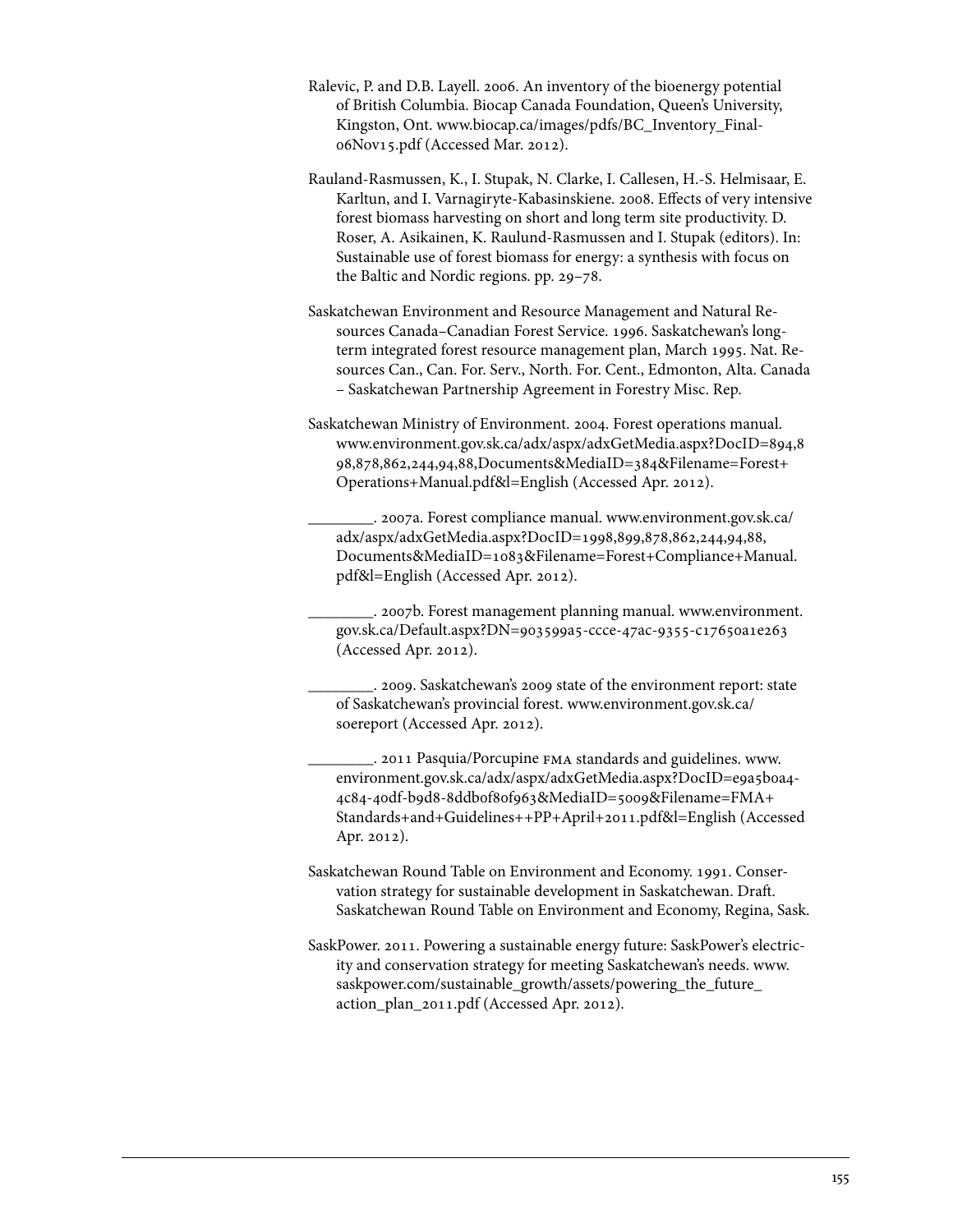- Simet, A. 2012. Investment aims to reduce N.W.T. community energy costs with biomass. Biomass Magazine. [http://biomassmagazine.com/](http://biomassmagazine.com/articles/7916/investment-aims-to-reduce-nwt-community-energy-costswith-biomass) [articles/7916/investment-aims-to-reduce-nwt-community-energy-costs](http://biomassmagazine.com/articles/7916/investment-aims-to-reduce-nwt-community-energy-costswith-biomass)[with-biomass](http://biomassmagazine.com/articles/7916/investment-aims-to-reduce-nwt-community-energy-costswith-biomass) (Accessed Dec. 2013).
- Simpson, J. 2008. Forest biomass harvesting for energy: recommendations for Nova Scotia. [www.ecologyaction.ca/files/images/file/Wilderness/](www.ecologyaction.ca/files/images/file/Wilderness/EAC%20Forest%20Biofuel%20Report%20Dec%2008.pdf) [EAC%20Forest%20Biofuel%20Report%20Dec%2008.pdf \(](www.ecologyaction.ca/files/images/file/Wilderness/EAC%20Forest%20Biofuel%20Report%20Dec%2008.pdf)Accessed Mar. 2012).
	- \_\_\_\_\_\_\_\_. 2009. Forest biomass energy report I: forest sustainability. [http://](http://ecoefficiency.management.dal.ca/Files/NSREC/EAC_Forest_Biomass_Energy_Report_I,_for_Dr._Wheeler_and_team.pdf) [ecoefficiency.management.dal.ca/Files/NSREC/EAC\\_Forest\\_Biomass\\_](http://ecoefficiency.management.dal.ca/Files/NSREC/EAC_Forest_Biomass_Energy_Report_I,_for_Dr._Wheeler_and_team.pdf) [Energy\\_Report\\_I,\\_for\\_Dr.\\_Wheeler\\_and\\_team.pdf](http://ecoefficiency.management.dal.ca/Files/NSREC/EAC_Forest_Biomass_Energy_Report_I,_for_Dr._Wheeler_and_team.pdf) (Accessed Mar. 2012).
- Snetsinger, J. 2005. Guidance on landscape- and stand-level structural retention in large-scale mountain pine beetle salvage operations. B.C. Min. For. Range, Chief Forester. [www.for.gov.bc.ca/hfp/mountain\\_pine\\_](www.for.gov.bc.ca/hfp/mountain_pine_beetle/stewardship/) [beetle/stewardship/](www.for.gov.bc.ca/hfp/mountain_pine_beetle/stewardship/) (Accessed January 2014).
- Standish, J.T., P.R. Commandeur, and R.B. Smith. 1988. Impacts of forest harvesting on physical properties of soils with reference to increased biomass recovery-a review. Can. For. Serv. Rep. BC-V-301.
- Steen, O.A. and R.A. Coupé. 1997. A field guide to forest site identification for the Cariboo Forest Region. B.C. Min. For., Victoria, B.C. Land Manag. Handb. No. 39.
- Stevens, V. 1997. The ecological role of CWD: an overview of the ecological importance of CWD in B.C. forests. B.C. Min. For., Res. Br., Victoria, B.C. Work. Pap. 30/1997.
- Stewart, W., R.F. Powers, K. McGowan, L. Chiono, and T. Chuang. 2010. Potential positive and negative environmental impacts of increased woody biomass use for California. Cent. For., Coll. Nat. Resources, Univ. Calif., Berkeley, Calif. Draft rep. [http://blog.forestenergy.org/2011/01/potential](http://blog.forestenergy.org/2011/01/potentialpositive-and-negative.html)[positive-and-negative.html \(](http://blog.forestenergy.org/2011/01/potentialpositive-and-negative.html)Accessed Mar. 2012).
- Sustainable Forestry Initiative. 2010. Requirements for the SFI 2010-2014 program. Section 2. SFI 2010-2014 Standard. Jan. 2010. [www.sfiprogram.](www.sfiprogram.org) [org \(](www.sfiprogram.org)Accessed Mar. 2012).
- Sutherland, B.J. 2003. Preventing soil compaction and rutting in the boreal forest of western Canada: a practical guide to operating timber harvesting equipment. FERIC Advantage 4(7). [http://swanvalleyforest.ca/](http://swanvalleyforest.ca/pdfs/final_plan_appendices/APPENDIX%2017/Preventing%20Soil%20Compaction%20and%20Rutting%20in%20the%20Boreal%20Forest%20of%20Western%20Manitoba.pdf) pdfs/final\_plan\_appendices/APPENDIX%2017/Preventing%20Soil%20 [Compaction%20and%20Rutting%20in%20the%20Boreal%20Forest%20](http://swanvalleyforest.ca/pdfs/final_plan_appendices/APPENDIX%2017/Preventing%20Soil%20Compaction%20and%20Rutting%20in%20the%20Boreal%20Forest%20of%20Western%20Manitoba.pdf) [of%20Western%20Manitoba.pdf \(](http://swanvalleyforest.ca/pdfs/final_plan_appendices/APPENDIX%2017/Preventing%20Soil%20Compaction%20and%20Rutting%20in%20the%20Boreal%20Forest%20of%20Western%20Manitoba.pdf)Accessed May 2012).
- Thiffault, E., D. Paré, S. Brais, and B. Titus. 2010. Intensive biomass removals and site productivity in Canada: a review of relevant issues. For. Chron.  $86(1):36-42.$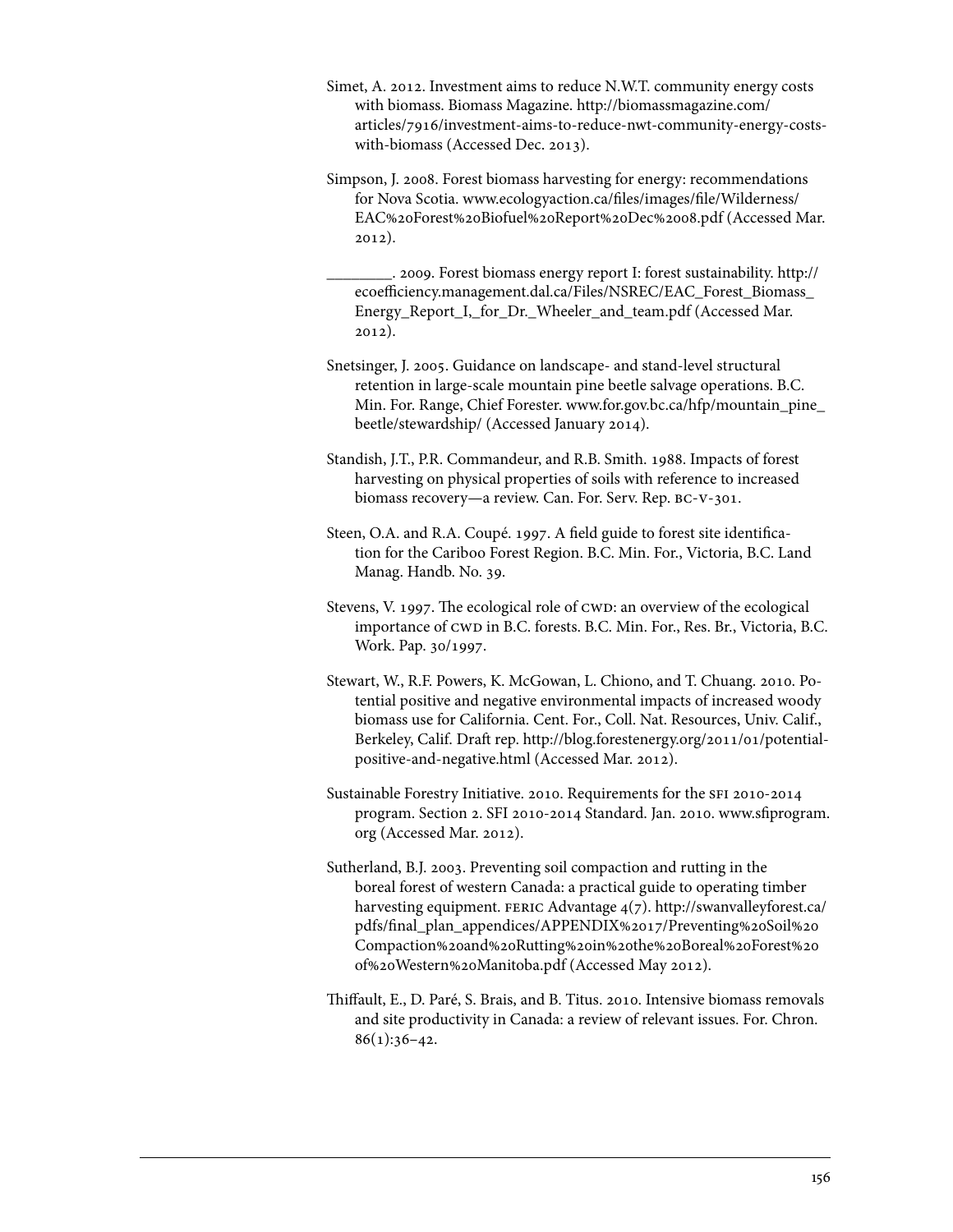- Titus, B., T. Smith, D. Puddister, and J. Richardson. 2010. The scientific foundation for sustainable forest biomass harvesting guidelines and policies. For. Chron. 86(1):18–19.
- United Nations. 1992. Convention on biological diversity. [www.cbd.int/doc/](www.cbd.int/doc/legal/cbd-en.pdf) [legal/cbd-en.pdf](www.cbd.int/doc/legal/cbd-en.pdf) (Accessed Mar. 2012).
- United Nations General Assembly. 1992. Report of the United Nations Conference on Environment and Development. A/CONF.151/26 (Vol. III). www.un.org/documents/ga/conf151/aconf15126-3annex3.htm (Accessed Apr. 2012).
- Waito, B. and L. Johnson. 2010. A national scan of regulations and practices relevant to biomass harvesting. Report prepared for World Wildlife Fund–Canada and The Forest Products Association of Canada. http://assets.wwf.ca/downloads/biomass\_report\_2010.pdf (Accessed Mar. 2012).
- Watt, W.R., J.A. Baker, D.M. Hogg, J.G. McNicol, and B.J. Naylor. 1996. Forest management guidelines for the provision of marten habitat. Version 1.0. Ont. Min. Nat. Resources, Queen's Printer for Ontario, Toronto, Ont. [www.mnr.gov.on.ca/stdprodconsume/groups/lr/@mnr/@forests/](www.mnr.gov.on.ca/stdprodconsume/groups/lr/@mnr/@forests/documents/document/mnr_e000514.pdf) [documents/document/mnr\\_e000514.pdf](www.mnr.gov.on.ca/stdprodconsume/groups/lr/@mnr/@forests/documents/document/mnr_e000514.pdf) (Accessed Apr. 2012).
- Wenig, M.M. 2011. Assessing where renewable energy and energy efficiency stand in Alberta policy and government organization. Can. Inst. Resources Law. CIRL Occas. Pap. No. 37. http://dspace.ucalgary.ca/ [bitstream/1880/48847/1/AssessingOP37w.pdf](http://dspace.ucalgary.ca/bitstream/1880/48847/1/AssessingOP37w.pdf) (Accessed Apr. 2012).
- Wildlife Infometrics. 2008. Indicator targets and management recommendations for retention of coarse woody debris in the Mackenzie defined forest area, north-central British Columbia[. www.wildlifeinfometrics.](www.wildlifeinfometrics.com/WII_Projects/project_pages_current/0901_cwd.html) [com/WII\\_Projects/project\\_pages\\_current/0901\\_cwd.html \(](www.wildlifeinfometrics.com/WII_Projects/project_pages_current/0901_cwd.html)Accessed May 2012).
- Yukon Energy. 2012. Group to look at biomass plant for Haines Junction. News Release. July 16, 2012[. http://yukonenergy.ca/news/releases/](http://yukonenergy.ca/news/releases/archive/116/)  [archive/116/](http://yukonenergy.ca/news/releases/archive/116/) (Accessed Feb. 2013).
- Zielke, K. and B. Bancroft. 2007. Harvest residue and forest stewardship: an examination of four BC forest districts. Report prepared for B.C. Min. For. Range, For. Pract. Br., Victoria, B.C.
- Zoladeski, C.C., G.M. Wickware, R.J. Delorme, R.A., Sims, and I.G.W. Corn. 1995. Forest ecosystem classification for Manitoba: Field guide. Nat. Resources Can. Can. For. Serv., Northwest Reg., North For. Cent., Edmonton, AB. Spec. Rep. 2.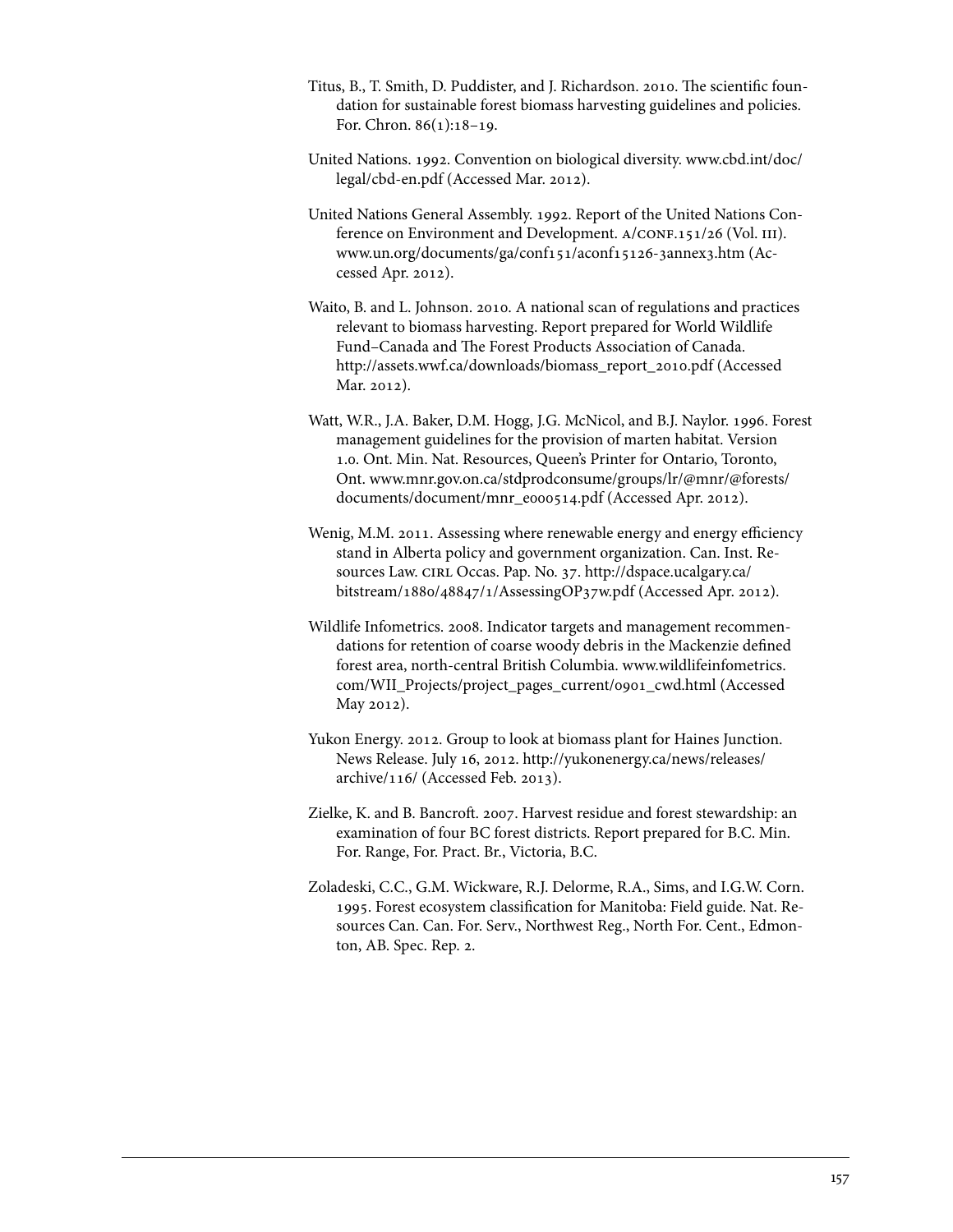## **Personal communications**

Andre Arsenault – Forest Ecologist, Natural Resources Canada – Canadian Forest Service, Atlantic Forestry Centre, Newfoundland and Labrador

Bryce Bancroft – Symmetree Consulting Group, Victoria, B.C.

Bill Clarke – Department of Natural Resources, Newfoundland and Labrador

Greg Cowman – Forester, Energy, Mines and Resources, Government of Yukon, Whitehorse, Yukon

Bill Crins – Senior Program Co-ordinator, Resource Conservation, Parks and Protected Areas Policy Section, Natural Heritage, Lands and Protected Spaces Branch, Ontario Ministry of Natural Resources

Nancy Densmore – Biodiversity Specialist, B.C. Ministry of Forests, Lands and Natural Resource Operations, Victoria, British Columbia

Jane Epp – Forest Development Officer, Manitoba Conservation and Water Stewardship, Forestry Branch, Winnipeg, Manitoba

Sean Greene – Forest Engineer, Department of Natural Resources, Newfoundland and Labrador

Brad Harris – Senior Timber Tenures Forester, B.C. Ministry Forests, Lands and Natural Resource Operations, Victoria, B.C.

Faron Knott – Corner Brook Pulp and Paper, Newfoundland

Tom Lakusta – Manager, Forest Resources, Government of the Northwest Territories, Department of Environment and Natural Resources, Hay River, N.W.T.

Eric Lui – Business Development Specialist, Manitoba Agriculture, Foods and Rural Initiative

Dave Morris – Research Scientist, Centre for Northern Forest Ecosystem Research, Ontario Ministry of Natural Resources

Dave Patterson – Biofuels, Bioenergy and Bioproducts Specialist and Senior Forest Policy Advisor, Forest Industry Development, Alberta Environment and Sustainable Resource Development

Michael Ryan – Research Ecologist, B.C. Ministry Forests, Lands and Natural Resource Operations, Kamloops, B.C.

Robert Schuetz – President, Industrial Forest Service Ltd, British Columbia

Teddy Stalker – Forest Extension Specialist, Nova Scotia Department of Natural Resources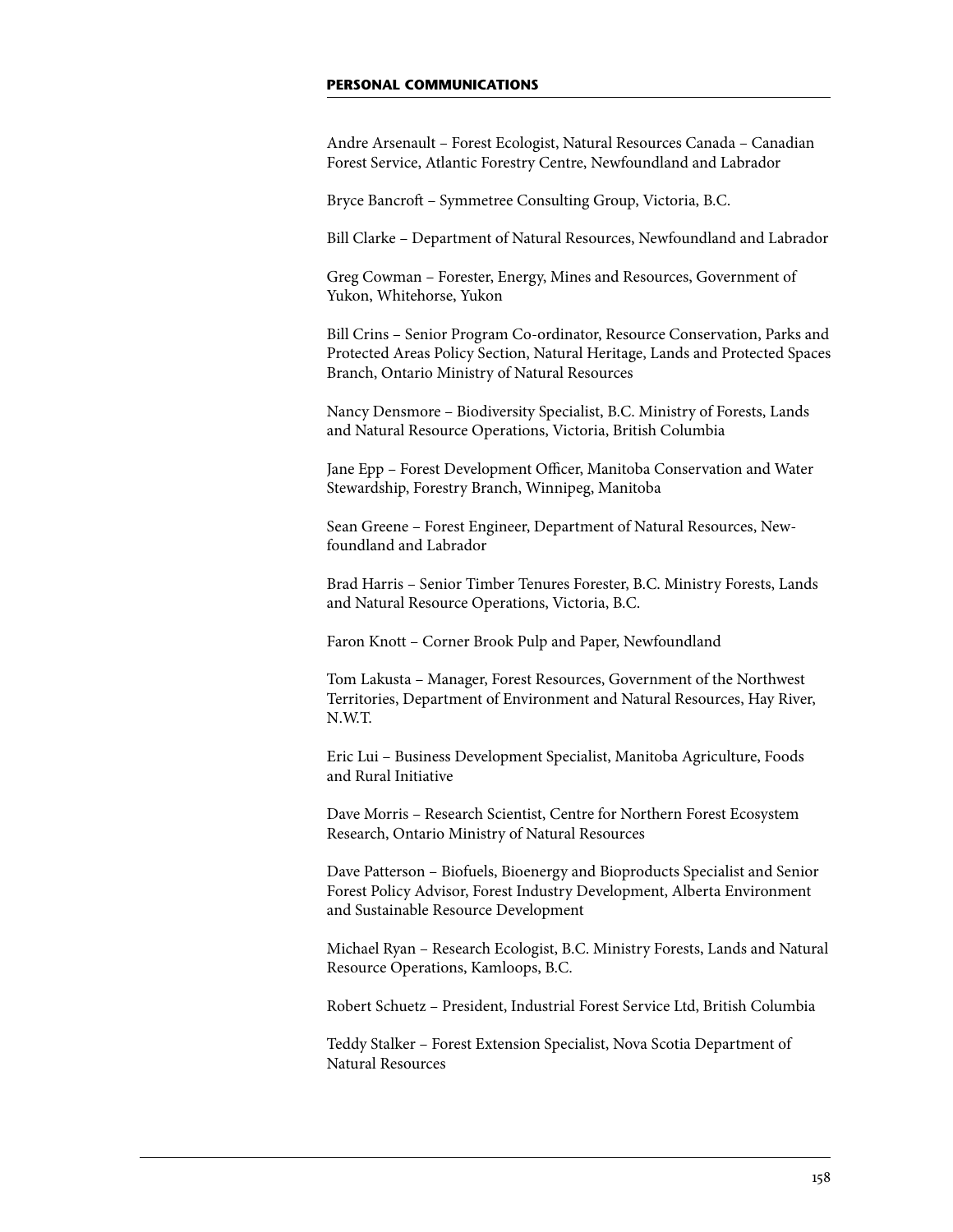Larry Stanley – Forestry Development Manager and Bioenergy Expert, Forestry Development Branch, Minerals, Lands and Resource Policy Division, Saskatchewan Ministry of the Economy

Evelyne Thiffault – Research Scientist, Laurentian Forestry Centre, Canadian Forest Service, Quebec

Peter Uhlig – Ecologist, Inventory, Monitoring and Assessment Section, Ontario Ministry of Natural Resources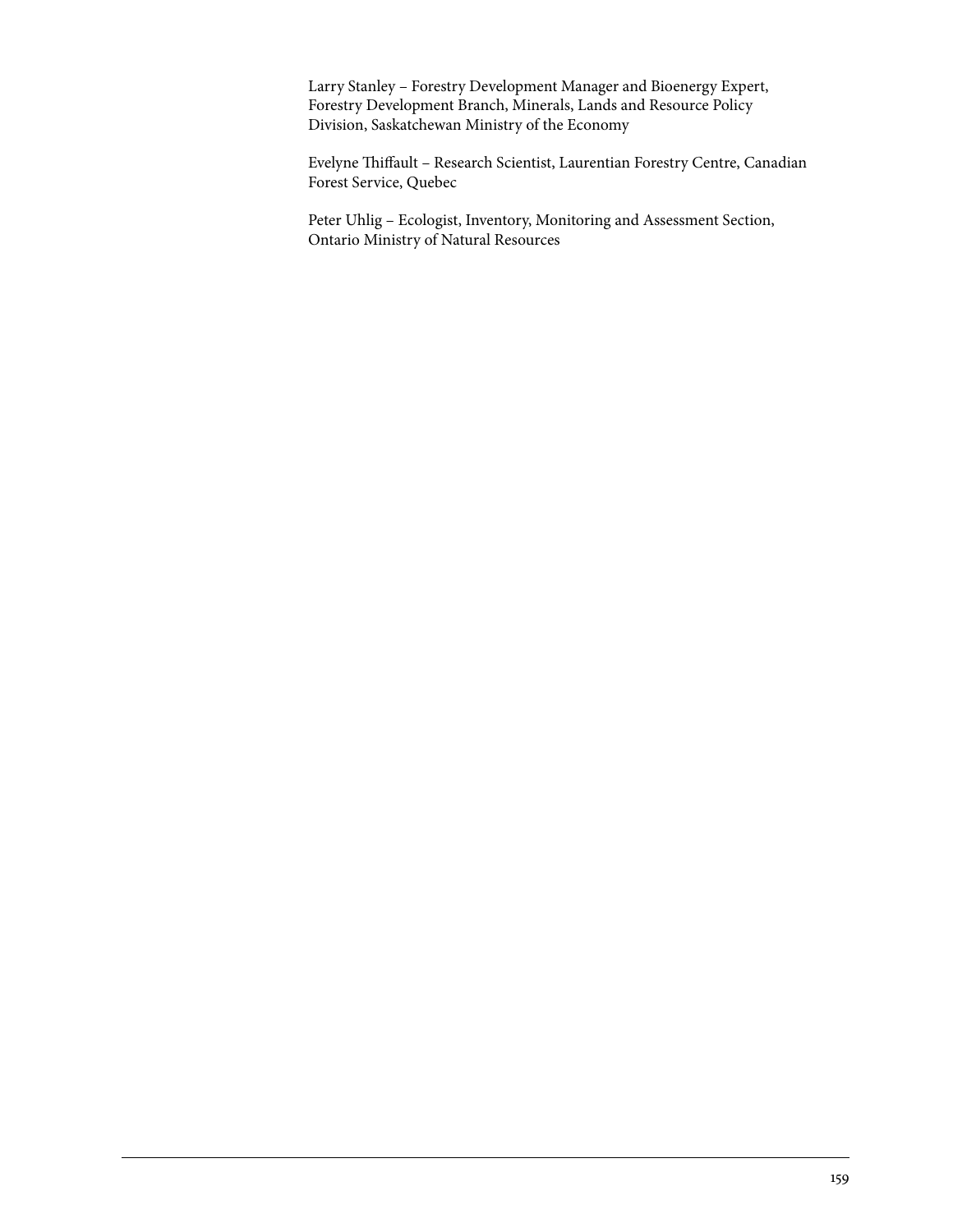**APPENDIX** Summary of forest biomass harvesting policy by province or territory

| Jurisdiction     | Policy                                                                                                                                                                                                                                                                                                                                                                                                                                                                                                                                                                                                                                                                                                                                                                                                                                                                                                                                    |
|------------------|-------------------------------------------------------------------------------------------------------------------------------------------------------------------------------------------------------------------------------------------------------------------------------------------------------------------------------------------------------------------------------------------------------------------------------------------------------------------------------------------------------------------------------------------------------------------------------------------------------------------------------------------------------------------------------------------------------------------------------------------------------------------------------------------------------------------------------------------------------------------------------------------------------------------------------------------|
| British Columbia | No specific forest biomass harvesting policy, except for revision of FPPR in support of Fibre Recovery<br>Tenures<br>Forest companies have rights to all biomass on the blocks for which they have cutting permits, and<br>may remove as much as they wish within the CWD retention requirements under the Forest and Range<br><i>Practices Act</i> , which are minimal<br>No special licence or agreement for biomass harvesting is required for these primary harvesting<br>٠<br>companies<br>As of 2012, there are new Fibre Recovery Tenures and related changes in regulations in the Forest Act,<br>the Forest and Range Practices Act, and the Wildfire Act<br>• From this, Forest Planning and Practices Regulations underwent revision to the soil disturbance<br>provisions (section 4.1)<br>Many documents exist containing non-legal recommendations for retention of CWD (but generally not<br>fine debris) on logged blocks |
| Alberta          | No specific forest biomass harvesting policy<br>Harvest residues are the property of the timber disposition holders who harvested the timber<br>Timber disposition holders who harvest woody biomass are required to meet the existing<br>$\bullet$<br>requirements for cleanup and reforestation as required for the timber disposition<br>• Harvest residues become the property of the Crown if the timber disposition holder does not utilize<br>them within 2 years of logging<br>Ground Rules set requirements for all harvesting operations                                                                                                                                                                                                                                                                                                                                                                                        |
| Saskatchewan     | No specific forest biomass harvesting policy but is being actively developed<br>٠<br>Legislated manuals and Forest Management Agreements set requirements for forestry activities<br>٠                                                                                                                                                                                                                                                                                                                                                                                                                                                                                                                                                                                                                                                                                                                                                    |
| Manitoba         | No specific forest biomass harvesting policy<br>$\bullet$<br>The Forest Act and its regulations specify what merchantable timber is and the amount of material that<br>can be left behind<br>Unmerchantable woody biomass can be harvested when requested, providing there is authorization<br>Biomass opportunities are reviewed on a site-by-site basis and instructions are detailed in the Timber<br>$\bullet$<br>Sale Agreements and permits<br>• Manitoba Conservation guidebooks set out BMPs for forestry, which become requirements when part<br>of Work Permits                                                                                                                                                                                                                                                                                                                                                                 |
| Ontario          | The Ontario Forest Biofibre Policy was released in 2008<br>$\bullet$<br>Any use of forest biofibre is regulated through the forest management planning process, and all<br>policies and standards that apply to traditional wood harvesting must be complied with<br>The standards and guidelines for forest biomass harvesting are covered in Section 6.2 of the Stand and<br>$\bullet$<br>Site Guide (2010), which clearly defines what may and may not be harvested<br>The right to use forest biomass is allocated through current sustainable forest licences but there has<br>recently been a competition where additional allocations specific to biomass have been given<br>A number of planning manuals and silviculture guides set guidelines for forestry activities                                                                                                                                                           |
| Quebec           | No specific forest biomass harvesting policy<br>In 2015 new forest management regulations will be introduced, which may include more specific<br>requirements for forest biomass harvesting.<br>Guidelines relating to woody biomass harvesting are decided at the regional rather than provincial<br>٠<br>level and are based on local concerns and developed by a committee that includes a variety of groups<br>There is no province-wide policy preventing whole-tree harvesting<br>Regional guidelines specify those sites where it is forbidden to return to a site and harvest the biomass<br>once logging is completed<br>Regulation respecting standards of forest management for forests in the public domain sets out<br>detailed requirements for forest management activities                                                                                                                                                |
| Nova Scotia      | Nova Scotia developed a biomass harvesting policy but because of a moratorium on using slash for<br>$\bullet$<br>electricity production it is no longer in effect<br>The Code of Forest Practices contains mandatory guidelines for forestry activities on Crown land,<br>which are also encouraged for private land owners.                                                                                                                                                                                                                                                                                                                                                                                                                                                                                                                                                                                                              |